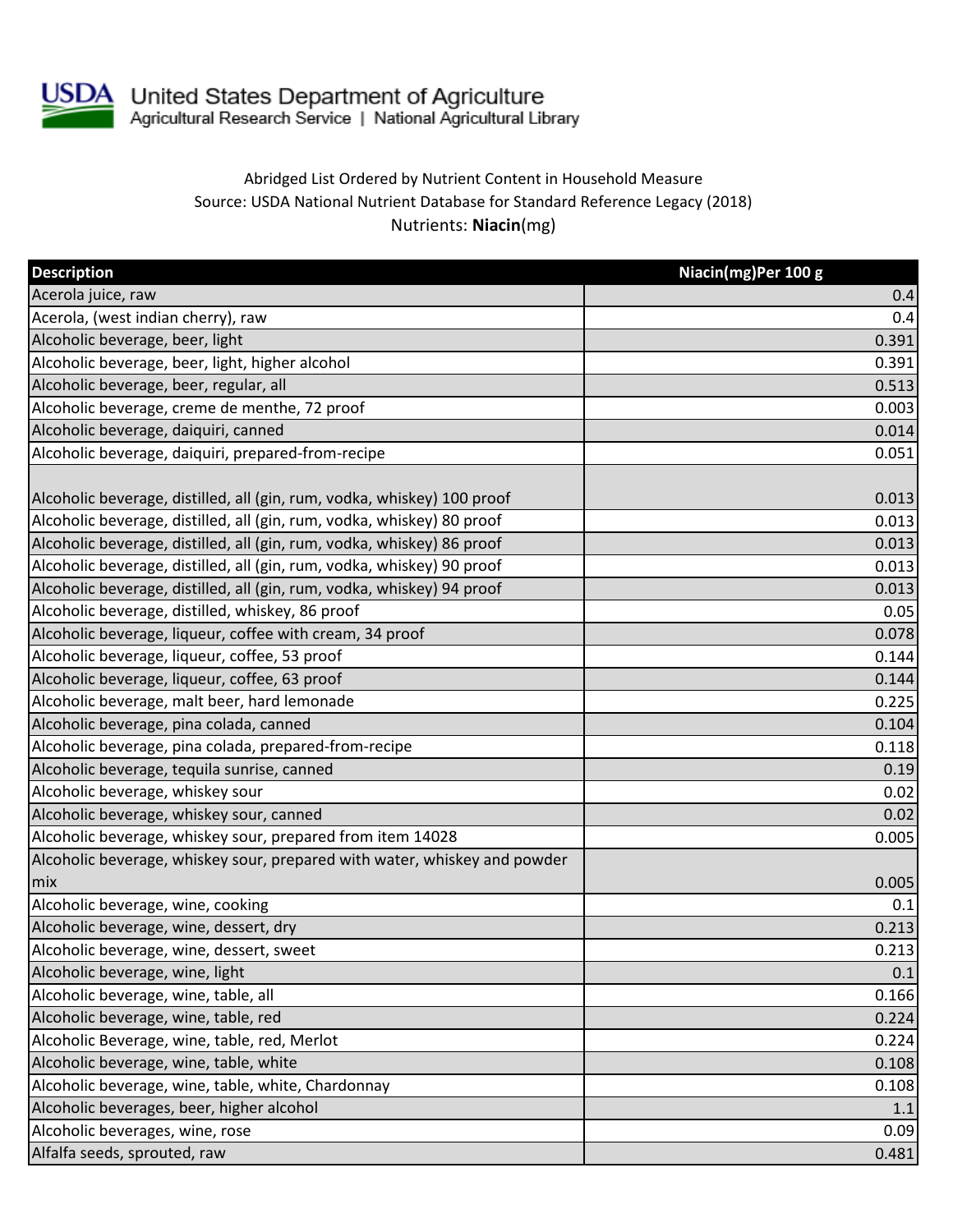| Amaranth grain, cooked                                                       | 0.235 |
|------------------------------------------------------------------------------|-------|
| Amaranth grain, uncooked                                                     | 0.923 |
| Amaranth leaves, cooked, boiled, drained, with salt                          | 0.559 |
| Amaranth leaves, cooked, boiled, drained, without salt                       | 0.559 |
| Amaranth leaves, raw                                                         | 0.658 |
|                                                                              |       |
| Apple juice, canned or bottled, unsweetened, with added ascorbic acid        | 0.073 |
| Apple juice, canned or bottled, unsweetened, with added ascorbic acid,       |       |
| calcium, and potassium                                                       | 0.067 |
|                                                                              |       |
| Apple juice, canned or bottled, unsweetened, without added ascorbic acid     | 0.073 |
| Apple juice, frozen concentrate, unsweetened, diluted with 3 volume water    |       |
| without added ascorbic acid                                                  | 0.038 |
| Apple juice, frozen concentrate, unsweetened, diluted with 3 volume water,   |       |
| with added ascorbic acid                                                     | 0.038 |
| Apple juice, frozen concentrate, unsweetened, undiluted, with added ascorbic |       |
| acid                                                                         | 0.135 |
| Apple juice, frozen concentrate, unsweetened, undiluted, without added       |       |
| ascorbic acid                                                                | 0.135 |
| APPLEBEE'S, 9 oz house sirloin steak                                         | 4.903 |
| APPLEBEE'S, chicken tenders platter                                          | 7.847 |
| APPLEBEE'S, chicken tenders, from kids' menu                                 | 7.89  |
| APPLEBEE'S, chili                                                            | 3.557 |
| APPLEBEE'S, coleslaw                                                         | 0.3   |
| APPLEBEE'S, crunchy onion rings                                              | 0.73  |
| APPLEBEE'S, Double Crunch Shrimp                                             | 0.9   |
| APPLEBEE'S, fish, hand battered                                              | 2.29  |
| APPLEBEE'S, french fries                                                     | 2.18  |
| APPLEBEE'S, KRAFT, Macaroni & Cheese, from kid's menu                        | 0.97  |
| APPLEBEE'S, mozzarella sticks                                                | 0.66  |
| Apples, canned, sweetened, sliced, drained, heated                           | 0.081 |
| Apples, dehydrated (low moisture), sulfured, stewed                          | 0.14  |
| Apples, dehydrated (low moisture), sulfured, uncooked                        | 0.68  |
| Apples, dried, sulfured, stewed, with added sugar                            | 0.121 |
| Apples, dried, sulfured, stewed, without added sugar                         | 0.129 |
| Apples, dried, sulfured, uncooked                                            | 0.927 |
| Apples, frozen, unsweetened, heated (Includes foods for USDA's Food          |       |
| Distribution Program)                                                        | 0.043 |
| Apples, frozen, unsweetened, unheated (Includes foods for USDA's Food        |       |
| Distribution Program)                                                        | 0.042 |
| Apples, raw, fuji, with skin (Includes foods for USDA's Food Distribution    |       |
| Program)                                                                     | 0.07  |
| Apples, raw, gala, with skin (Includes foods for USDA's Food Distribution    |       |
| Program)                                                                     | 0.075 |
| Apples, raw, golden delicious, with skin                                     | 0.094 |
| Apples, raw, granny smith, with skin (Includes foods for USDA's Food         |       |
| Distribution Program)                                                        | 0.126 |
| Apples, raw, red delicious, with skin (Includes foods for USDA's Food        |       |
| <b>Distribution Program)</b>                                                 | 0.075 |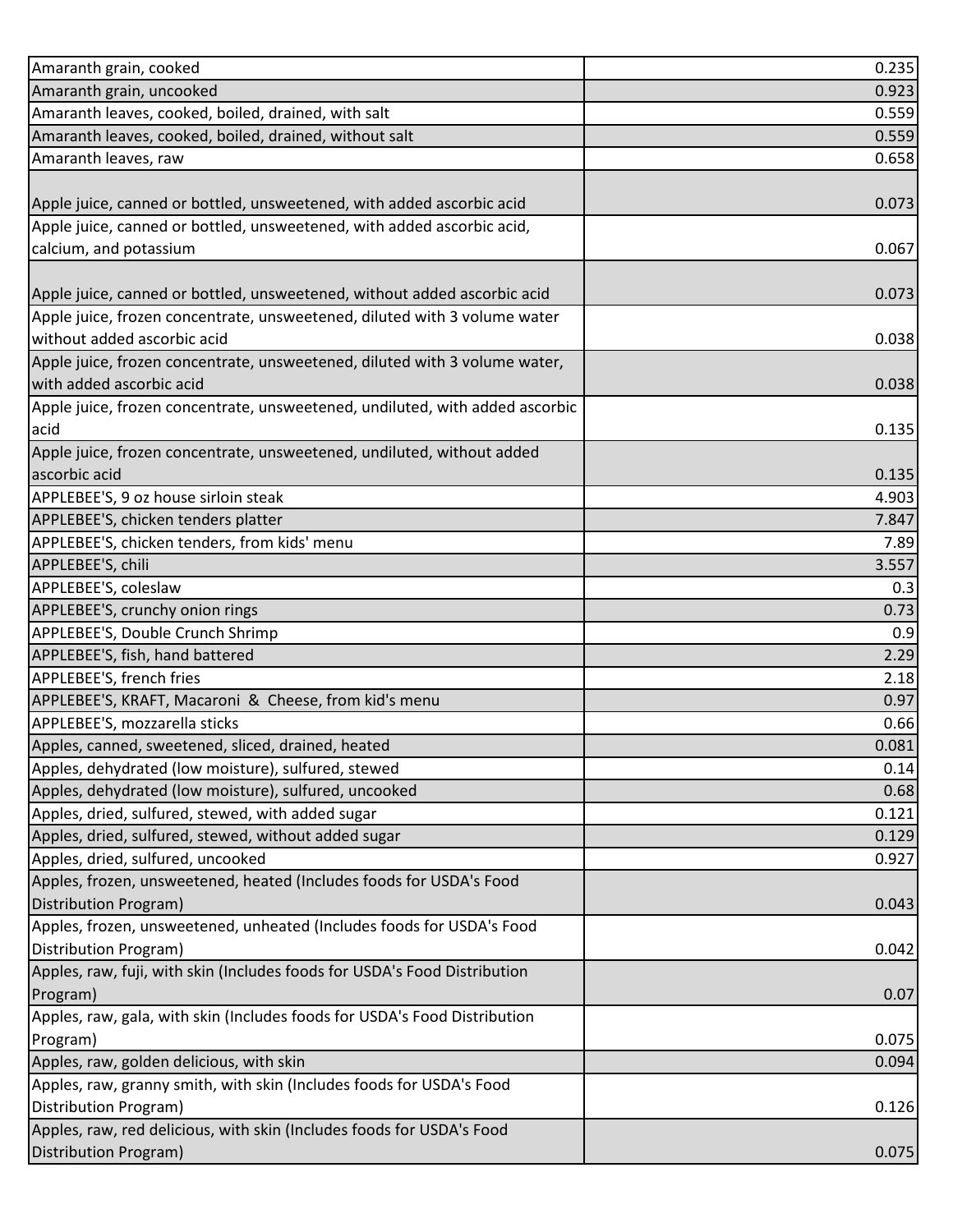| Apples, raw, with skin (Includes foods for USDA's Food Distribution Program)                                  | 0.091          |
|---------------------------------------------------------------------------------------------------------------|----------------|
| Apples, raw, without skin                                                                                     | 0.091          |
| Apples, raw, without skin, cooked, boiled                                                                     | 0.095          |
| Apples, raw, without skin, cooked, microwave                                                                  | 0.061          |
| Applesauce, canned, sweetened, with salt                                                                      | 0.188          |
| Applesauce, canned, sweetened, without salt                                                                   | 0.072          |
| Applesauce, canned, unsweetened, with added ascorbic acid                                                     | 0.084          |
| Applesauce, canned, unsweetened, without added ascorbic acid (Includes                                        |                |
| foods for USDA's Food Distribution Program)                                                                   | 0.084          |
| Apricot nectar, canned, with added ascorbic acid                                                              | 0.15           |
|                                                                                                               |                |
| Apricots, canned, extra heavy syrup pack, without skin, solids and liquids                                    | 0.34           |
| Apricots, canned, extra light syrup pack, with skin, solids and liquids (Includes                             |                |
| foods for USDA's Food Distribution Program)                                                                   | 0.6            |
| Apricots, canned, heavy syrup pack, with skin, solids and liquids                                             | 0.376          |
| Apricots, canned, heavy syrup pack, without skin, solids and liquids                                          | 0.416          |
| Apricots, canned, heavy syrup, drained                                                                        | 0.376          |
| Apricots, canned, juice pack, with skin, solids and liquids                                                   | 0.344          |
| Apricots, canned, light syrup pack, with skin, solids and liquids                                             | 0.304          |
| Apricots, canned, water pack, with skin, solids and liquids                                                   | 0.395          |
| Apricots, canned, water pack, without skin, solids and liquids                                                | 0.437          |
| Apricots, dehydrated (low-moisture), sulfured, stewed                                                         | 1.63           |
| Apricots, dehydrated (low-moisture), sulfured, uncooked                                                       | 3.58           |
| Apricots, dried, sulfured, stewed, with added sugar<br>Apricots, dried, sulfured, stewed, without added sugar | 0.853<br>0.915 |
| Apricots, dried, sulfured, uncooked                                                                           | 2.589          |
| Apricots, frozen, sweetened                                                                                   | 0.8            |
| Apricots, raw                                                                                                 | 0.6            |
| ARBY'S, roast beef sandwich, classic                                                                          | 4.343          |
| Archway Home Style Cookies, Chocolate Chip Ice Box                                                            | 2.06           |
| Archway Home Style Cookies, Coconut Macaroon                                                                  | 0.22           |
| Archway Home Style Cookies, Date Filled Oatmeal                                                               | 1.99           |
| Archway Home Style Cookies, Dutch Cocoa                                                                       | 2.22           |
| Archway Home Style Cookies, Frosty Lemon                                                                      | 1.95           |
| Archway Home Style Cookies, Iced Molasses                                                                     | 2.39           |
| Archway Home Style Cookies, Iced Oatmeal                                                                      | 1.64           |
| Archway Home Style Cookies, Molasses                                                                          | 2.71           |
| Archway Home Style Cookies, Oatmeal                                                                           | 1.88           |
| Archway Home Style Cookies, Oatmeal Raisin                                                                    | 1.69           |
| Archway Home Style Cookies, Old Fashioned Molasses                                                            | 2.84           |
| Archway Home Style Cookies, Old Fashioned Windmill Cookies                                                    | 2.94           |
| Archway Home Style Cookies, Peanut Butter                                                                     | 4.37           |
| Archway Home Style Cookies, Raspberry Filled                                                                  | 2.13           |
| Archway Home Style Cookies, Reduced Fat Ginger Snaps                                                          | 2.86           |
| Archway Home Style Cookies, Strawberry Filled                                                                 | 2.13           |
| Archway Home Style Cookies, Sugar Free Oatmeal                                                                | 1.81           |
| Arrowhead, cooked, boiled, drained, with salt                                                                 | 1.16           |
| Arrowhead, cooked, boiled, drained, without salt                                                              | 1.16           |
|                                                                                                               |                |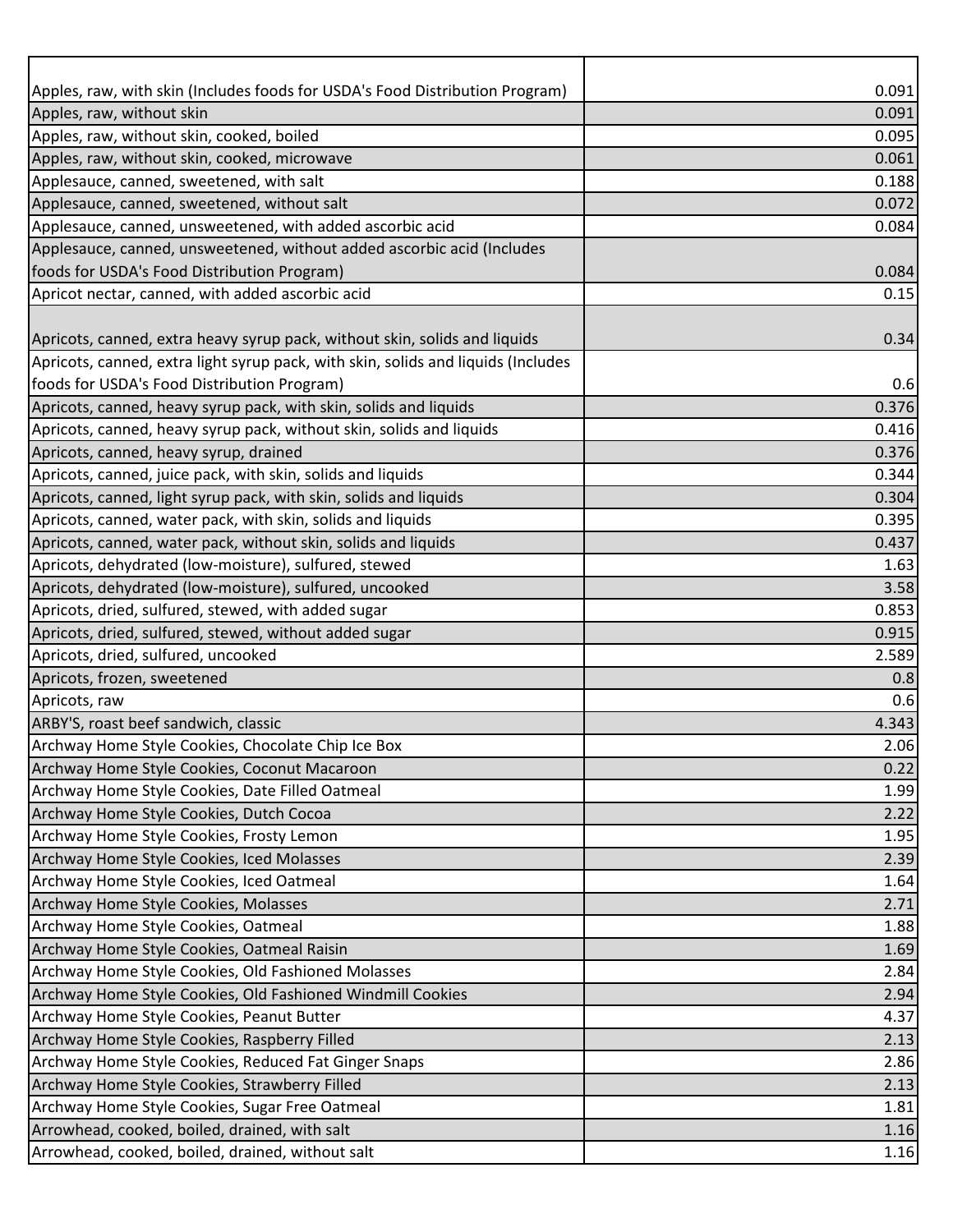| Arrowhead, raw                                                               | 1.65     |
|------------------------------------------------------------------------------|----------|
| Arrowroot flour                                                              | $\Omega$ |
| Arrowroot, raw                                                               | 1.693    |
| Artichokes, (globe or french), cooked, boiled, drained, with salt            | 1.11     |
| Artichokes, (globe or french), cooked, boiled, drained, without salt         | 1.11     |
|                                                                              |          |
| Artichokes, (globe or french), frozen, cooked, boiled, drained, with salt    | 0.915    |
|                                                                              |          |
| Artichokes, (globe or french), frozen, cooked, boiled, drained, without salt | 0.915    |
| Artichokes, (globe or french), frozen, unprepared                            | 0.86     |
| Artichokes, (globe or french), raw                                           | 1.046    |
| Arugula, raw                                                                 | 0.305    |
| Asparagus, canned, drained solids                                            | 0.954    |
| Asparagus, canned, no salt added, solids and liquids                         | 0.851    |
| Asparagus, canned, regular pack, solids and liquids                          | 0.851    |
| Asparagus, cooked, boiled, drained                                           | 1.084    |
| Asparagus, cooked, boiled, drained, with salt                                | 1.084    |
| Asparagus, frozen, cooked, boiled, drained, with salt                        | 1.038    |
| Asparagus, frozen, cooked, boiled, drained, without salt                     | 1.038    |
| Asparagus, frozen, unprepared                                                | 1.202    |
| Asparagus, raw                                                               | 0.978    |
| Avocados, raw, all commercial varieties                                      | 1.738    |
| Avocados, raw, California                                                    | 1.912    |
| Avocados, raw, Florida                                                       | 0.672    |
| Babyfood, apple yogurt dessert, strained                                     | 0        |
| Babyfood, apple-banana juice                                                 | 0.14     |
| Babyfood, apples with ham, strained                                          | 0.73     |
| Babyfood, apples, dices, toddler                                             | 0.087    |
| Babyfood, Baby MUM MUM Rice Biscuits                                         | 2.896    |
| Babyfood, baked product, finger snacks cereal fortified                      | 11.25    |
| Babyfood, banana apple dessert, strained                                     | 0.13     |
| Babyfood, banana juice with low fat yogurt                                   | 0.27     |
| Babyfood, banana no tapioca, strained                                        | 0.54     |
| Babyfood, banana with mixed berries, strained                                | 0.623    |
| Babyfood, beverage, GERBER, GRADUATES, FRUIT SPLASHERS                       | 0.06     |
| Babyfood, carrots and beef, strained                                         | 0.93     |
| Babyfood, carrots, toddler                                                   | 0.25     |
| Babyfood, cereal, barley, dry fortified                                      | 14.28    |
| Babyfood, cereal, barley, prepared with whole milk                           | 2.707    |
| Babyfood, cereal, brown rice, dry, instant                                   | 16       |
| Babyfood, cereal, egg yolks and bacon, junior                                | 0.266    |
| Babyfood, cereal, high protein, prepared with whole milk                     | 5.668    |
| Babyfood, cereal, high protein, with apple and orange, dry                   | 23.83    |
| Babyfood, cereal, high protein, with apple and orange, prepared with whole   |          |
| milk                                                                         | 3.987    |
| Babyfood, cereal, mixed, dry fortified                                       | 15       |
| Babyfood, cereal, mixed, prepared with whole milk                            | 3.88     |
|                                                                              |          |
| Babyfood, cereal, mixed, with applesauce and bananas, junior, fortified      | 2.02     |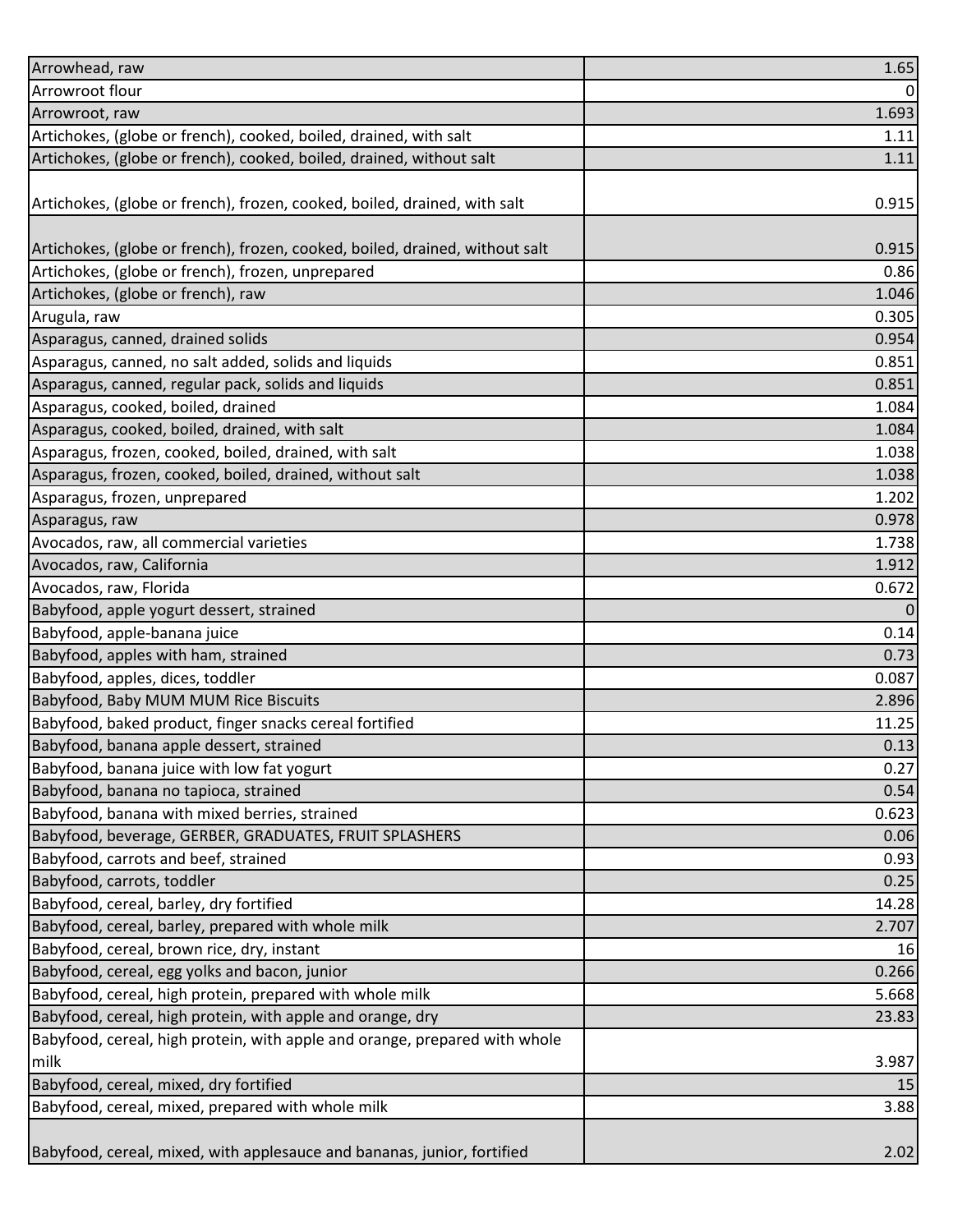| Babyfood, cereal, mixed, with applesauce and bananas, strained            | 2.02   |
|---------------------------------------------------------------------------|--------|
| Babyfood, cereal, mixed, with bananas, dry                                | 20.56  |
| Babyfood, cereal, mixed, with bananas, prepared with whole milk           | 1.605  |
| Babyfood, cereal, mixed, with honey, prepared with whole milk             | 6.26   |
| Babyfood, cereal, oatmeal, dry fortified                                  | 21.348 |
| Babyfood, cereal, oatmeal, prepared with whole milk                       | 5.981  |
|                                                                           |        |
| Babyfood, cereal, oatmeal, with applesauce and bananas, junior, fortified | 1.77   |
| Babyfood, cereal, oatmeal, with applesauce and bananas, strained          | 1.77   |
| Babyfood, cereal, oatmeal, with bananas, dry                              | 13     |
| Babyfood, cereal, oatmeal, with bananas, prepared with whole milk         | 1.605  |
| Babyfood, cereal, oatmeal, with honey, dry                                | 36.292 |
| Babyfood, cereal, oatmeal, with honey, prepared with whole milk           | 6.034  |
| Babyfood, cereal, rice with pears and apple, dry, instant fortified       | 25.24  |
| Babyfood, cereal, rice, dry fortified                                     | 23.006 |
| Babyfood, cereal, rice, prepared with whole milk                          | 2.449  |
| Babyfood, cereal, rice, with applesauce and bananas, strained             | 4.017  |
| Babyfood, cereal, rice, with bananas, dry                                 | 23.32  |
| Babyfood, cereal, rice, with bananas, prepared with whole milk            | 1.849  |
| Babyfood, cereal, rice, with honey, prepared with whole milk              | 6.083  |
| Babyfood, cereal, whole wheat, with apples, dry fortified                 | 13.33  |
| Babyfood, cereal, with egg yolks, junior                                  | 0.048  |
| Babyfood, cereal, with egg yolks, strained                                | 0.049  |
| Babyfood, cereal, with eggs, strained                                     | 0.056  |
| Babyfood, cherry cobbler, junior                                          | 0.06   |
| Babyfood, cookie, baby, fruit                                             | 3.6    |
| Babyfood, cookies                                                         | 15.966 |
| Babyfood, cookies, arrowroot                                              | 5.739  |
| Babyfood, corn and sweet potatoes, strained                               | 0.444  |
| Babyfood, crackers, vegetable                                             | 4.05   |
| Babyfood, dessert, banana pudding, strained                               | 0.16   |
| Babyfood, dessert, banana yogurt, strained                                | 0.19   |
| Babyfood, dessert, blueberry yogurt, strained                             | 0.14   |
| Babyfood, dessert, cherry vanilla pudding, junior                         | 0.038  |
| Babyfood, dessert, cherry vanilla pudding, strained                       | 0.038  |
| Babyfood, dessert, custard pudding, vanilla, junior                       | 0.076  |
| Babyfood, dessert, custard pudding, vanilla, strained                     | 0.04   |
| Babyfood, dessert, dutch apple, junior                                    | 0.048  |
| Babyfood, dessert, dutch apple, strained                                  | 0.048  |
| Babyfood, dessert, fruit dessert, without ascorbic acid, junior           | 0.144  |
| Babyfood, dessert, fruit dessert, without ascorbic acid, strained         | 0.143  |
| Babyfood, dessert, fruit pudding, orange, strained                        | 0.119  |
| Babyfood, dessert, fruit pudding, pineapple, strained                     | 0.107  |
| Babyfood, dessert, peach cobbler, junior                                  | 0.259  |
| Babyfood, dessert, peach cobbler, strained                                | 0.259  |
| Babyfood, dessert, peach melba, junior                                    | 0.272  |
| Babyfood, dessert, peach melba, strained                                  | 0.343  |
| Babyfood, dessert, peach yogurt                                           | 0.4    |
| Babyfood, dessert, tropical fruit, junior                                 | 0.08   |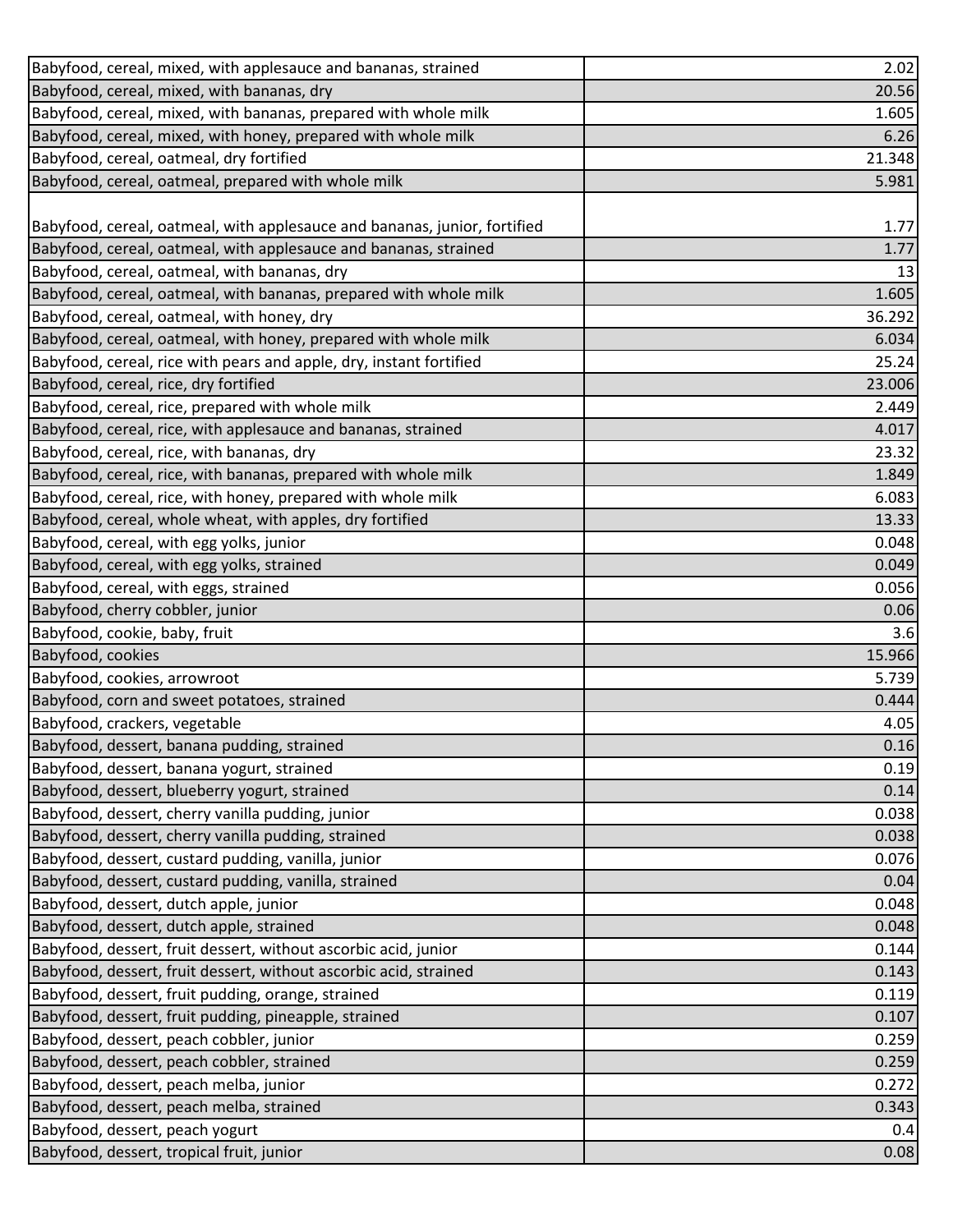| Babyfood, dinner, apples and chicken, strained                | 0.577  |
|---------------------------------------------------------------|--------|
| Babyfood, dinner, beef and rice, toddler                      | 1.343  |
| Babyfood, dinner, beef lasagna, toddler                       | 1.353  |
| Babyfood, dinner, beef noodle, junior                         | 0.582  |
| Babyfood, dinner, beef noodle, strained                       | 0.616  |
| Babyfood, dinner, beef with vegetables                        | 0.7    |
| Babyfood, dinner, broccoli and chicken, junior                | 0.964  |
| Babyfood, dinner, chicken and rice                            | 0.3    |
| Babyfood, dinner, chicken noodle, junior                      | 1.51   |
| Babyfood, dinner, chicken noodle, strained                    | 1.51   |
| Babyfood, dinner, chicken soup, strained                      | 0.293  |
| Babyfood, dinner, chicken stew, toddler                       | 1.153  |
| Babyfood, dinner, macaroni and cheese, junior                 | 0.545  |
| Babyfood, dinner, macaroni and cheese, strained               | 0.516  |
| Babyfood, dinner, macaroni and tomato and beef, junior        | 0.751  |
| Babyfood, dinner, macaroni and tomato and beef, strained      | 0.715  |
| Babyfood, dinner, macaroni, beef and tomato sauce, toddler    | 1.34   |
| Babyfood, dinner, mixed vegetable, junior                     | 0.566  |
| Babyfood, dinner, mixed vegetable, strained                   | 0.502  |
| Babyfood, dinner, pasta with vegetables                       | 0.56   |
| Babyfood, dinner, spaghetti and tomato and meat, junior       | 0.967  |
| Babyfood, dinner, spaghetti and tomato and meat, toddler      | 1.558  |
| Babyfood, dinner, sweet potatoes and chicken, strained        | 1.04   |
| Babyfood, dinner, turkey and rice, junior                     | 0.692  |
| Babyfood, dinner, turkey and rice, strained                   | 0.648  |
| Babyfood, dinner, turkey, rice, and vegetables, toddler       | 2.11   |
| Babyfood, dinner, vegetables and beef, junior                 | 0.789  |
| Babyfood, dinner, vegetables and beef, strained               | 0.789  |
| Babyfood, dinner, vegetables and chicken, junior              | 0.628  |
| Babyfood, dinner, vegetables and dumplings and beef, junior   | 0.49   |
| Babyfood, dinner, vegetables and dumplings and beef, strained | 0.574  |
| Babyfood, dinner, vegetables and lamb, junior                 | 0.554  |
| Babyfood, dinner, vegetables and noodles and turkey, junior   | 0.299  |
| Babyfood, dinner, vegetables and noodles and turkey, strained | 0.25   |
| Babyfood, dinner, vegetables and turkey, junior               | 0.539  |
| Babyfood, dinner, vegetables and turkey, strained             | 0.466  |
| Babyfood, dinner, vegetables chicken, strained                | 0.72   |
| Babyfood, dinner, vegetables, noodles and chicken, junior     | 0.675  |
| Babyfood, dinner, vegetables, noodles and chicken, strained   | 0.407  |
| Babyfood, fortified cereal bar, fruit filling                 | 11.842 |
| Babyfood, fruit and vegetable, apple and sweet potato         | 0.1    |
| Babyfood, fruit dessert, mango with tapioca                   | 0.2    |
| Babyfood, fruit supreme dessert                               | 0.28   |
| Babyfood, fruit, apple and blueberry, junior                  | 0.103  |
| Babyfood, fruit, apple and blueberry, strained                | 0.12   |
| Babyfood, fruit, apple and raspberry, junior                  | 0.104  |
| Babyfood, fruit, apple and raspberry, strained                | 0.106  |
| Babyfood, fruit, applesauce and apricots, junior              | 0.145  |
| Babyfood, fruit, applesauce and apricots, strained            | 0.14   |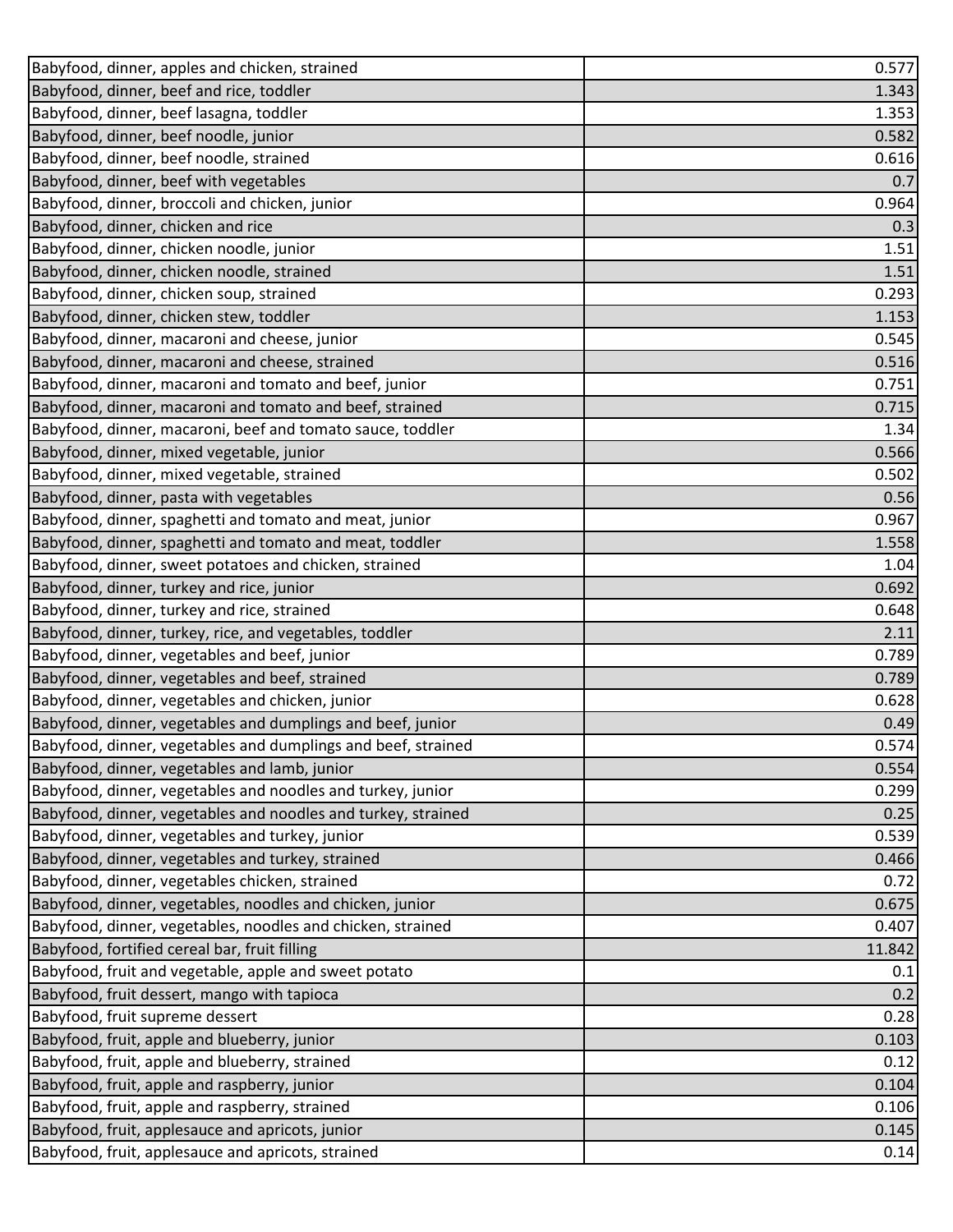| Babyfood, fruit, applesauce and cherries, junior                      | 0.14  |
|-----------------------------------------------------------------------|-------|
| Babyfood, fruit, applesauce and cherries, strained                    | 0.14  |
| Babyfood, fruit, applesauce and pineapple, junior                     | 0.079 |
| Babyfood, fruit, applesauce and pineapple, strained                   | 0.078 |
| Babyfood, fruit, applesauce with banana, junior                       | 0.163 |
| Babyfood, fruit, applesauce, junior                                   | 0.063 |
| Babyfood, fruit, applesauce, strained                                 | 0.061 |
| Babyfood, fruit, apricot with tapioca, junior                         | 0.196 |
| Babyfood, fruit, apricot with tapioca, strained                       | 0.195 |
| Babyfood, fruit, banana and strawberry, junior                        | 0.728 |
| Babyfood, fruit, bananas and pineapple with tapioca, junior           | 0.182 |
| Babyfood, fruit, bananas and pineapple with tapioca, strained         | 0.168 |
| Babyfood, fruit, bananas with apples and pears, strained              | 0.55  |
| Babyfood, fruit, bananas with tapioca, junior                         | 0.218 |
| Babyfood, fruit, bananas with tapioca, strained                       | 0.183 |
| Babyfood, fruit, guava and papaya with tapioca, strained              | 0.263 |
| Babyfood, fruit, papaya and applesauce with tapioca, strained         | 0.108 |
| Babyfood, fruit, peaches, junior                                      | 1.64  |
| Babyfood, fruit, peaches, strained                                    | 1.64  |
| Babyfood, fruit, pears and pineapple, junior                          | 0.183 |
| Babyfood, fruit, pears and pineapple, strained                        | 0.207 |
| Babyfood, fruit, pears, junior                                        | 0.188 |
| Babyfood, fruit, pears, strained                                      | 0.189 |
| Babyfood, fruit, plums with tapioca, without ascorbic acid, junior    | 0.206 |
| Babyfood, fruit, plums with tapioca, without ascorbic acid, strained  | 0.213 |
| Babyfood, fruit, prunes with tapioca, without ascorbic acid, junior   | 0.526 |
| Babyfood, fruit, prunes with tapioca, without ascorbic acid, strained | 0.525 |
| Babyfood, fruit, tutti frutti, junior                                 | 0.08  |
| Babyfood, fruit, tutti frutti, strained                               | 0.1   |
| Babyfood, GERBER, 2nd Foods, apple, carrot and squash, organic        | 0.255 |
| Babyfood, GERBER, 3rd Foods, apple, mango and kiwi                    | 0.25  |
| Babyfood, GERBER, Banana with orange medley                           | 0.654 |
| Babyfood, GERBER, GRADUATES Lil Biscuits Vanilla Wheat                | 3.647 |
| Babyfood, grape juice, no sugar, canned                               | 0.2   |
| Babyfood, green beans and turkey, strained                            | 1.14  |
| Babyfood, green beans, dices, toddler                                 | 0.23  |
| Babyfood, juice treats, fruit medley, toddler                         | 0.057 |
| Babyfood, juice, apple                                                | 0.083 |
| Babyfood, juice, apple - cherry                                       | 0.11  |
| Babyfood, juice, apple and grape                                      | 0.109 |
| Babyfood, juice, apple and peach                                      | 0.213 |
| Babyfood, juice, apple and prune                                      | 0.301 |
| Babyfood, juice, apple, with calcium                                  | 0.08  |
| Babyfood, juice, apple-sweet potato                                   | 0.1   |
| Babyfood, juice, fruit punch, with calcium                            | 0.1   |
| Babyfood, juice, mixed fruit                                          | 0.123 |
| Babyfood, juice, orange                                               | 0.239 |
| Babyfood, juice, orange and apple                                     | 0.185 |
| Babyfood, juice, orange and apple and banana                          | 0.263 |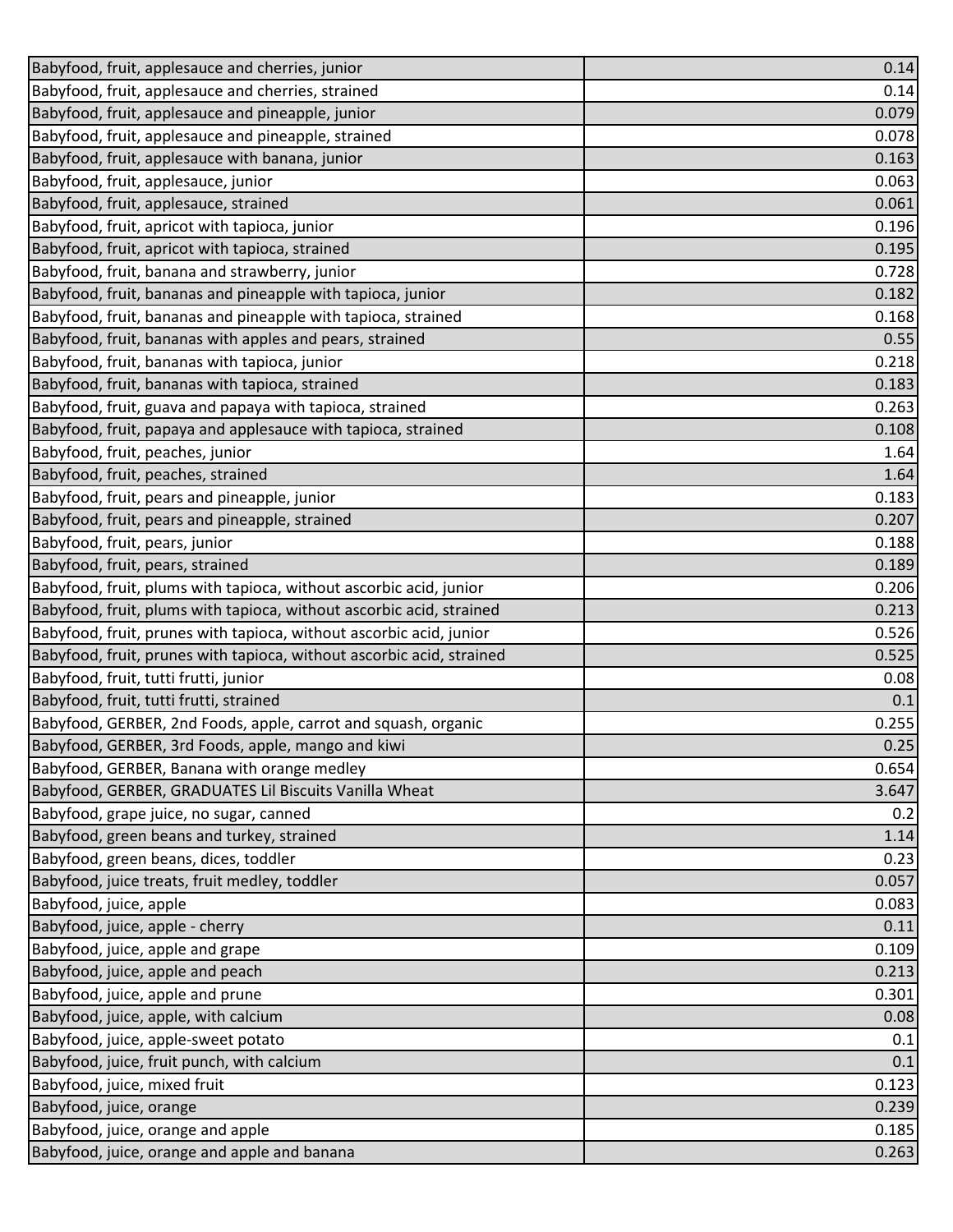| Babyfood, juice, orange and apricot                                    | 0.267 |
|------------------------------------------------------------------------|-------|
| Babyfood, juice, orange and banana                                     | 0.18  |
| Babyfood, juice, orange and pineapple                                  | 0.194 |
| Babyfood, juice, orange-carrot                                         | 0.21  |
| Babyfood, juice, pear                                                  | 0.3   |
| Babyfood, juice, prune and orange                                      | 0.396 |
| Babyfood, macaroni and cheese, toddler                                 | 0.79  |
| Babyfood, mashed cheddar potatoes and broccoli, toddlers               | 0.419 |
| Babyfood, meat, beef with vegetables, toddler                          | 0.71  |
| Babyfood, meat, beef, junior                                           | 2.495 |
| Babyfood, meat, beef, strained                                         | 2.495 |
| Babyfood, meat, chicken sticks, junior                                 | 2.005 |
| Babyfood, meat, chicken, junior                                        | 3.42  |
| Babyfood, meat, chicken, strained                                      | 3.255 |
| Babyfood, meat, ham, junior                                            | 2.84  |
| Babyfood, meat, ham, strained                                          | 2.633 |
| Babyfood, meat, lamb, junior                                           | 3.193 |
| Babyfood, meat, lamb, strained                                         | 2.908 |
| Babyfood, meat, meat sticks, junior                                    | 1.481 |
| Babyfood, meat, pork, strained                                         | 2.269 |
| Babyfood, meat, turkey sticks, junior                                  | 1.94  |
| Babyfood, meat, turkey, junior                                         | 2.61  |
| Babyfood, meat, turkey, strained                                       | 2.61  |
| Babyfood, meat, veal, strained                                         | 2.85  |
| Babyfood, mixed fruit juice with low fat yogurt                        | 0.16  |
| Babyfood, mixed fruit yogurt, strained                                 | 0.14  |
| Babyfood, Multigrain whole grain cereal, dry fortified                 | 15    |
| Babyfood, oatmeal cereal with fruit, dry, instant, toddler fortified   | 9.6   |
| Babyfood, peaches, dices, toddler                                      | 0.47  |
| Babyfood, pears, dices, toddler                                        | 0.13  |
| Babyfood, peas and brown rice                                          | 1.4   |
| Babyfood, peas, dices, toddler                                         | 0.85  |
| Babyfood, plums, bananas and rice, strained                            | 0.8   |
| Babyfood, potatoes, toddler                                            | 0.35  |
| Babyfood, pretzels                                                     | 3.56  |
| Babyfood, prunes, without vitamin c, strained                          | 0.72  |
| Babyfood, ravioli, cheese filled, with tomato sauce                    | 1.65  |
| Babyfood, rice and apples, dry                                         | 20    |
| Babyfood, rice cereal, dry, EARTHS BEST ORGANIC WHOLE GRAIN, fortified |       |
| only with iron                                                         | 31.24 |
| Babyfood, snack, GERBER GRADUATE FRUIT STRIPS, Real Fruit Bars         | 0.334 |
| Babyfood, Snack, GERBER, GRADUATES, LIL CRUNCHIES, baked whole grain   |       |
| corn snack                                                             | 1.291 |
| Babyfood, snack, GERBER, GRADUATES, YOGURT MELTS                       | 3.301 |
| Babyfood, tropical fruit medley                                        | 0.138 |
| Babyfood, vegetable and brown rice, strained                           | 1.1   |
| Babyfood, vegetable, butternut squash and corn                         | 0.56  |
| Babyfood, vegetable, green beans and potatoes                          | 0.46  |
| Babyfood, vegetables, beets, strained                                  | 0.132 |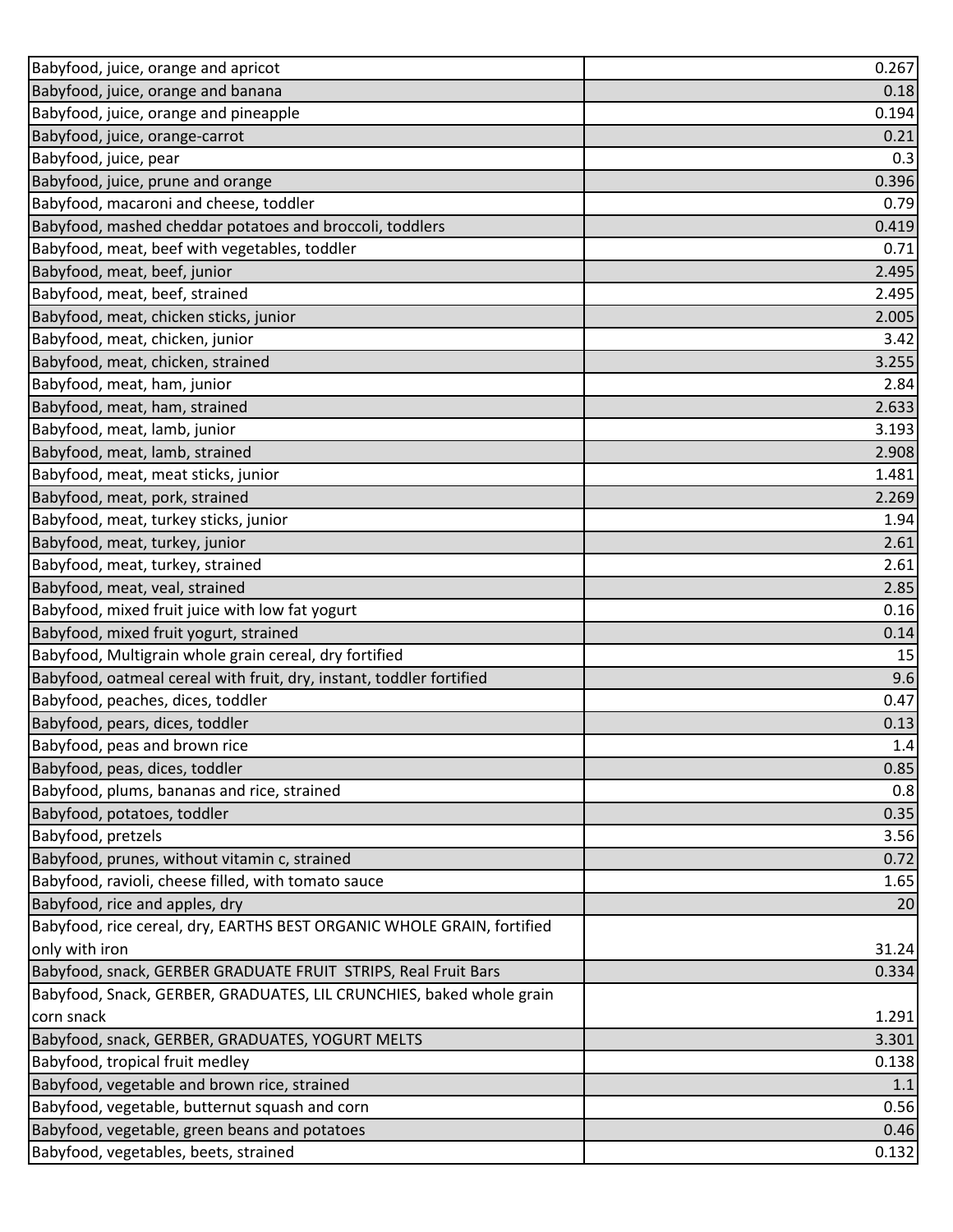| Babyfood, vegetables, carrots, junior                                        | 0.497          |
|------------------------------------------------------------------------------|----------------|
| Babyfood, vegetables, carrots, strained                                      | 0.463          |
| Babyfood, vegetables, corn, creamed, junior                                  | 0.504          |
| Babyfood, vegetables, corn, creamed, strained                                | 0.512          |
| Babyfood, vegetables, garden vegetable, strained                             | 0.779          |
| Babyfood, vegetables, green beans, junior                                    | 0.321          |
| Babyfood, vegetables, green beans, strained                                  | 0.361          |
| Babyfood, vegetables, mix vegetables junior                                  | 0.665          |
| Babyfood, vegetables, mix vegetables strained                                | 0.327          |
| Babyfood, vegetables, peas, strained                                         | 1.119          |
| Babyfood, vegetables, spinach, creamed, strained                             | 0.216          |
| Babyfood, vegetables, squash, junior                                         | 0.683          |
| Babyfood, vegetables, squash, strained                                       | 0.683          |
| Babyfood, vegetables, sweet potatoes strained                                | 0.358          |
| Babyfood, vegetables, sweet potatoes, junior                                 | 0.384          |
| Babyfood, water, bottled, GERBER, without added fluoride                     | $\overline{0}$ |
| Babyfood, yogurt, whole milk, with fruit, multigrain cereal and added DHA    |                |
| fortified                                                                    | 0.119          |
| Babyfood, yogurt, whole milk, with fruit, multigrain cereal and added iron   |                |
| fortified                                                                    | 0.119          |
| <b>Bacon and beef sticks</b>                                                 | 4.867          |
| Bacon bits, meatless                                                         | 1.6            |
| Bacon, meatless                                                              | 7.56           |
| Bacon, turkey, low sodium                                                    | 6.222          |
| Bacon, turkey, microwaved                                                    | 8.102          |
| Bacon, turkey, unprepared                                                    | 4.032          |
| Bagels, cinnamon-raisin                                                      | 3.08           |
| Bagels, cinnamon-raisin, toasted                                             | 2.981          |
| Bagels, egg                                                                  | 3.443          |
| Bagels, multigrain                                                           | 4.265          |
| Bagels, oat bran                                                             | 2.96           |
| Bagels, plain, enriched, with calcium propionate (includes onion, poppy,     |                |
| sesame)                                                                      | 4.515          |
| Bagels, plain, enriched, with calcium propionate (includes onion, poppy,     |                |
| sesame), toasted                                                             | 4.375          |
| Bagels, plain, enriched, without calcium propionate (includes onion, poppy,  |                |
| sesame)                                                                      | 4.562          |
| Bagels, plain, unenriched, with calcium propionate (includes onion, poppy,   |                |
| sesame)                                                                      | 1.758          |
| Bagels, plain, unenriched, without calcium propionate(includes onion, poppy, |                |
| sesame)                                                                      | 1.758          |
| Bagels, wheat                                                                | 3.37           |
| Bagels, whole grain white                                                    | 4.651          |
| Baking chocolate, mexican, squares                                           | 1.829          |
| Baking chocolate, unsweetened, liquid                                        | 2.1            |
| Baking chocolate, unsweetened, squares                                       | 1.355          |
|                                                                              |                |
| Balsam-pear (bitter gourd), leafy tips, cooked, boiled, drained, with salt   | 0.995          |
|                                                                              |                |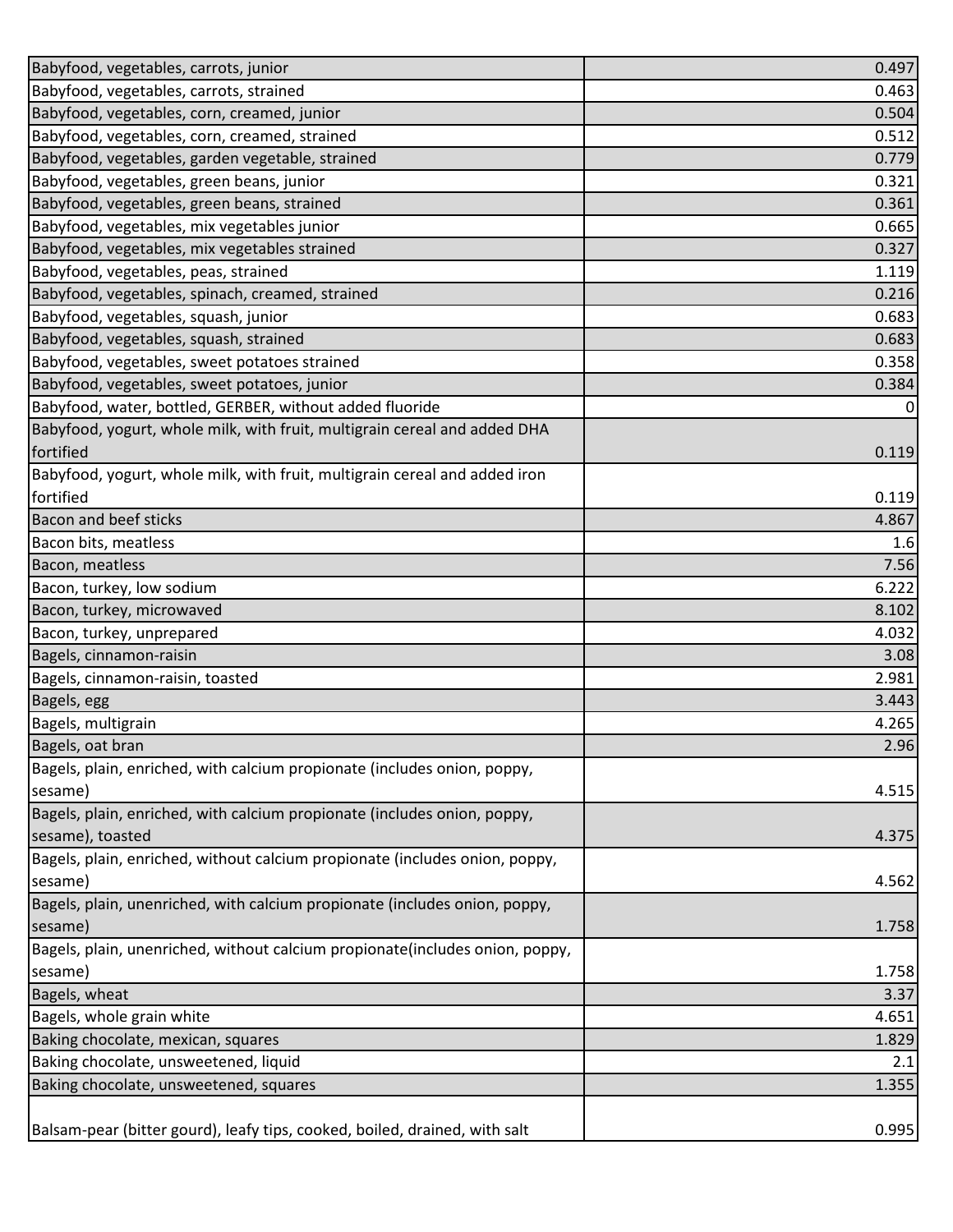| Balsam-pear (bitter gourd), leafy tips, cooked, boiled, drained, without salt | 0.995 |
|-------------------------------------------------------------------------------|-------|
| Balsam-pear (bitter gourd), leafy tips, raw                                   | 1.11  |
| Balsam-pear (bitter gourd), pods, cooked, boiled, drained, with salt          | 0.28  |
|                                                                               |       |
| Balsam-pear (bitter gourd), pods, cooked, boiled, drained, without salt       | 0.28  |
| Balsam-pear (bitter gourd), pods, raw                                         | 0.4   |
| Bamboo shoots, canned, drained solids                                         | 0.14  |
| Bamboo shoots, cooked, boiled, drained, with salt                             | 0.3   |
| Bamboo shoots, cooked, boiled, drained, without salt                          | 0.3   |
| Bamboo shoots, raw                                                            | 0.6   |
| Bananas, dehydrated, or banana powder                                         | 2.8   |
| Bananas, raw                                                                  | 0.665 |
|                                                                               |       |
| BANQUET, Salisbury Steak With Gravy, family size, frozen, unprepared          | 1.38  |
| Barbecue loaf, pork, beef                                                     | 2.266 |
| Barley flour or meal                                                          | 6.269 |
| <b>Barley malt flour</b>                                                      | 5.636 |
| Barley, hulled                                                                | 4.604 |
| Barley, pearled, cooked                                                       | 2.063 |
| Barley, pearled, raw                                                          | 4.604 |
| Basil, fresh                                                                  | 0.902 |
| Beans, adzuki, mature seed, cooked, boiled, with salt                         | 0.717 |
| Beans, adzuki, mature seeds, canned, sweetened                                | 0.631 |
| Beans, adzuki, mature seeds, cooked, boiled, without salt                     | 0.717 |
| Beans, adzuki, mature seeds, raw                                              | 2.63  |
| Beans, baked, canned, no salt added                                           | 0.43  |
| Beans, baked, canned, plain or vegetarian                                     | 0.428 |
| Beans, baked, canned, with beef                                               | 0.94  |
| Beans, baked, canned, with franks                                             | 0.901 |
| Beans, baked, canned, with pork                                               | 0.447 |
| Beans, baked, canned, with pork and sweet sauce                               | 0.304 |
| Beans, baked, canned, with pork and tomato sauce                              | 0.494 |
| Beans, baked, home prepared                                                   | 0.408 |
| Beans, black turtle, mature seeds, canned                                     | 0.62  |
| Beans, black turtle, mature seeds, cooked, boiled, with salt                  | 0.527 |
| Beans, black turtle, mature seeds, cooked, boiled, without salt               | 0.527 |
| Beans, black turtle, mature seeds, raw                                        | 1.955 |
| Beans, black, mature seeds, canned, low sodium                                | 0.62  |
| Beans, black, mature seeds, cooked, boiled, with salt                         | 0.505 |
| Beans, black, mature seeds, cooked, boiled, without salt                      | 0.505 |
| Beans, black, mature seeds, raw                                               | 1.955 |
| Beans, chili, barbecue, ranch style, cooked                                   | 0.36  |
| Beans, cranberry (roman), mature seeds, canned                                | 0.504 |
| Beans, cranberry (roman), mature seeds, cooked, boiled, with salt             | 0.515 |
|                                                                               |       |
| Beans, cranberry (roman), mature seeds, cooked, boiled, without salt          | 0.515 |
| Beans, cranberry (roman), mature seeds, raw                                   | 1.455 |
| Beans, fava, in pod, raw                                                      | 2.249 |
|                                                                               |       |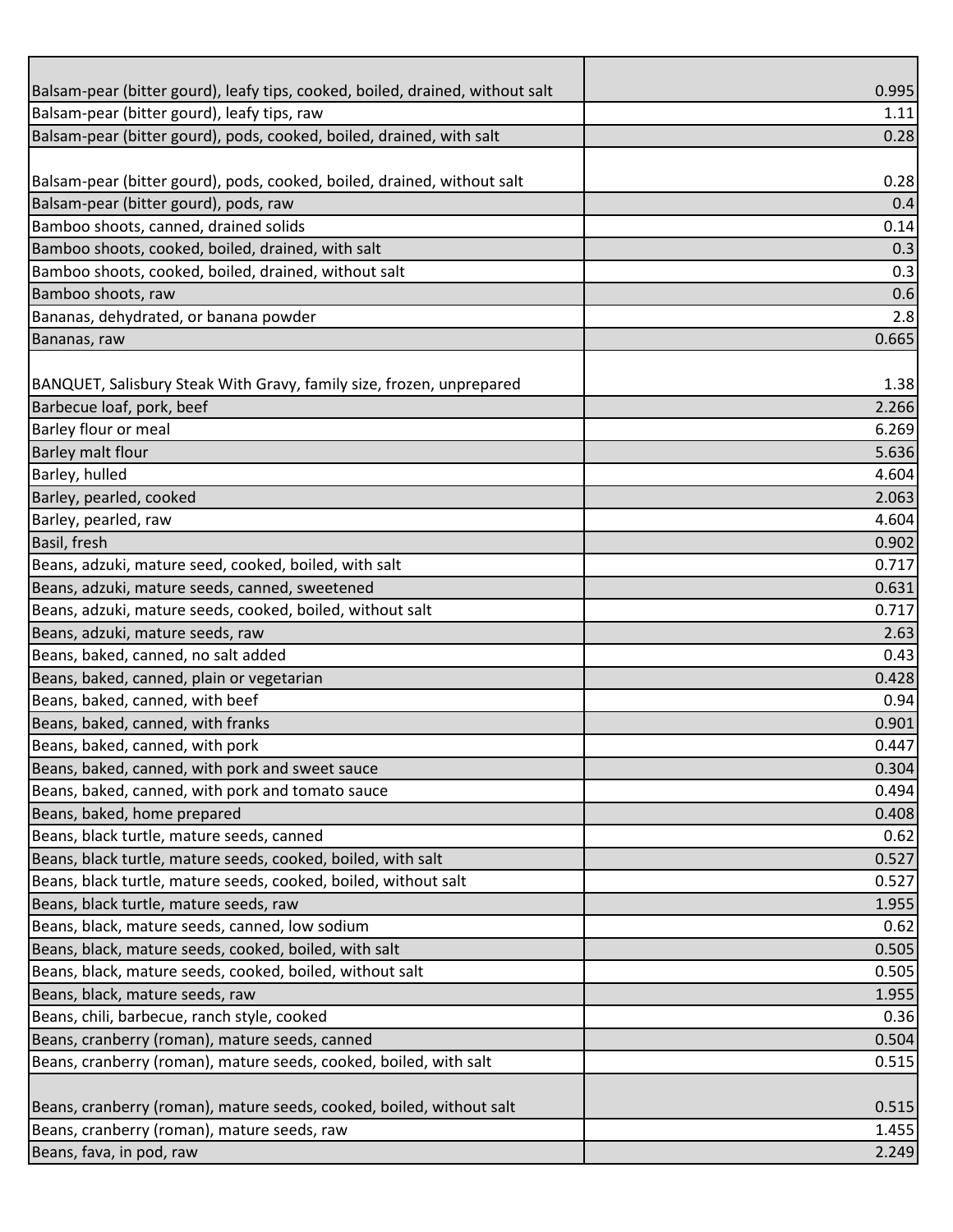| Beans, french, mature seeds, cooked, boiled, with salt                                | 0.546 |
|---------------------------------------------------------------------------------------|-------|
| Beans, french, mature seeds, cooked, boiled, without salt                             | 0.546 |
| Beans, french, mature seeds, raw                                                      | 2.083 |
| Beans, great northern, mature seeds, canned                                           | 0.461 |
| Beans, great northern, mature seeds, canned, low sodium                               | 0.461 |
| Beans, great northern, mature seeds, cooked, boiled, with salt                        | 0.681 |
| Beans, great northern, mature seeds, cooked, boiled, without salt                     | 0.681 |
| Beans, great northern, mature seeds, raw (Includes foods for USDA's Food              |       |
| Distribution Program)                                                                 | 1.955 |
| Beans, kidney, all types, mature seeds, canned                                        | 0.411 |
| Beans, kidney, all types, mature seeds, cooked, boiled, with salt                     | 0.578 |
| Beans, kidney, all types, mature seeds, cooked, boiled, without salt                  | 0.578 |
| Beans, kidney, all types, mature seeds, raw                                           | 2.06  |
|                                                                                       |       |
| Beans, kidney, california red, mature seeds, cooked, boiled, with salt                | 0.54  |
|                                                                                       |       |
| Beans, kidney, california red, mature seeds, cooked, boiled, without salt             | 0.54  |
| Beans, kidney, california red, mature seeds, raw                                      | 2.06  |
| Beans, kidney, mature seeds, sprouted, raw                                            | 2.92  |
| Beans, kidney, red, mature seeds, canned, drained solids                              | 0.46  |
|                                                                                       |       |
| Beans, kidney, red, mature seeds, canned, drained solids, rinsed in tap water         | 0.417 |
|                                                                                       |       |
| Beans, kidney, red, mature seeds, canned, solids and liquid, low sodium               | 0.494 |
| Beans, kidney, red, mature seeds, canned, solids and liquids                          | 0.494 |
| Beans, kidney, red, mature seeds, cooked, boiled, with salt                           | 0.578 |
| Beans, kidney, red, mature seeds, cooked, boiled, without salt                        | 0.578 |
| Beans, kidney, red, mature seeds, raw                                                 | 2.11  |
| Beans, kidney, royal red, mature seeds, cooked, boiled with salt                      | 0.552 |
| Beans, kidney, royal red, mature seeds, cooked, boiled, without salt                  | 0.552 |
|                                                                                       |       |
| Beans, kidney, royal red, mature seeds, raw<br>Beans, liquid from stewed kidney beans | 2.106 |
| Beans, mung, mature seeds, sprouted, canned, drained solids                           | 0.39  |
|                                                                                       | 0.22  |
| Beans, navy, mature seeds, canned                                                     | 0.487 |
| Beans, navy, mature seeds, cooked, boiled, with salt                                  | 0.649 |
| Beans, navy, mature seeds, cooked, boiled, without salt                               | 0.649 |
| Beans, navy, mature seeds, raw                                                        | 2.188 |
| Beans, navy, mature seeds, sprouted, raw                                              | 1.22  |
| Beans, pink, mature seeds, cooked, boiled, with salt                                  | 0.57  |
| Beans, pink, mature seeds, cooked, boiled, without salt                               | 0.57  |
| Beans, pink, mature seeds, raw                                                        | 1.892 |
| Beans, pinto, canned, drained solids                                                  | 0.272 |
|                                                                                       |       |
| Beans, pinto, immature seeds, frozen, cooked, boiled, drained, with salt              | 0.632 |
|                                                                                       |       |
| Beans, pinto, immature seeds, frozen, cooked, boiled, drained, without salt           | 0.632 |
| Beans, pinto, immature seeds, frozen, unprepared                                      | 0.7   |
|                                                                                       |       |
| Beans, pinto, mature seeds, canned, drained solids, rinsed in tap water               | 0.262 |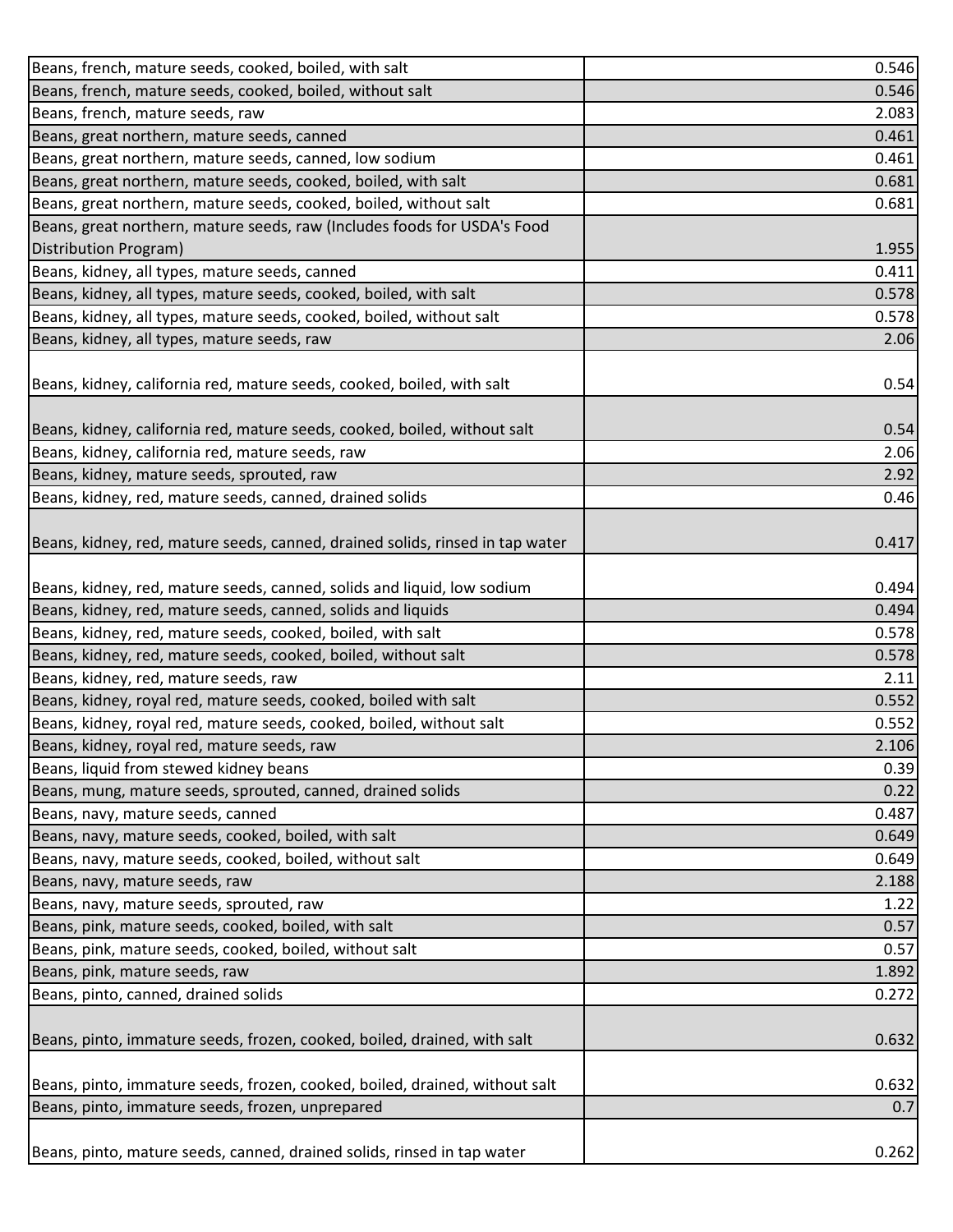| Beans, pinto, mature seeds, canned, solids and liquids                              | 0.268 |
|-------------------------------------------------------------------------------------|-------|
| Beans, pinto, mature seeds, canned, solids and liquids, low sodium                  | 0.268 |
| Beans, pinto, mature seeds, cooked, boiled, with salt                               | 0.318 |
| Beans, pinto, mature seeds, cooked, boiled, without salt                            | 0.318 |
| Beans, pinto, mature seeds, raw (Includes foods for USDA's Food Distribution        |       |
| Program)                                                                            | 1.174 |
| Beans, shellie, canned, solids and liquids                                          | 0.205 |
| Beans, small white, mature seeds, cooked, boiled, with salt                         | 0.272 |
| Beans, small white, mature seeds, cooked, boiled, without salt                      | 0.272 |
| Beans, small white, mature seeds, raw                                               | 1.342 |
| Beans, snap, canned, all styles, seasoned, solids and liquids                       | 0.233 |
| Beans, snap, green, canned, no salt added, drained solids                           | 0.206 |
| Beans, snap, green, canned, no salt added, solids and liquids                       | 0.2   |
| Beans, snap, green, canned, regular pack, drained solids                            | 0.206 |
| Beans, snap, green, canned, regular pack, solids and liquids                        | 0.2   |
| Beans, snap, green, cooked, boiled, drained, with salt                              | 0.614 |
| Beans, snap, green, cooked, boiled, drained, without salt                           | 0.614 |
| Beans, snap, green, frozen, all styles, microwaved                                  | 0.485 |
| Beans, snap, green, frozen, all styles, unprepared (Includes foods for USDA's       |       |
| <b>Food Distribution Program)</b>                                                   | 0.496 |
| Beans, snap, green, frozen, cooked, boiled, drained without salt                    | 0.383 |
| Beans, snap, green, frozen, cooked, boiled, drained, with salt                      | 0.383 |
| Beans, snap, green, microwaved                                                      | 0.773 |
| Beans, snap, green, raw                                                             | 0.734 |
| Beans, snap, yellow, canned, no salt added, drained solids                          | 0.201 |
| Beans, snap, yellow, canned, no salt added, solids and liquids                      | 0.2   |
| Beans, snap, yellow, canned, regular pack, drained solids                           | 0.201 |
| Beans, snap, yellow, canned, regular pack, solids and liquids                       | 0.2   |
| Beans, snap, yellow, cooked, boiled, drained, with salt                             | 0.614 |
| Beans, snap, yellow, cooked, boiled, drained, without salt                          | 0.614 |
| Beans, snap, yellow, frozen, all styles, unprepared                                 | 0.499 |
| Beans, snap, yellow, frozen, cooked, boiled, drained, with salt                     | 0.383 |
| Beans, snap, yellow, frozen, cooked, boiled, drained, without salt                  | 0.383 |
| Beans, snap, yellow, raw                                                            | 0.752 |
| Beans, white, mature seeds, canned                                                  | 0.113 |
| Beans, white, mature seeds, cooked, boiled, with salt                               | 0.14  |
| Beans, white, mature seeds, cooked, boiled, without salt                            | 0.14  |
| Beans, white, mature seeds, raw                                                     | 0.479 |
| Beans, yellow, mature seeds, cooked, boiled, with salt                              | 0.708 |
| Beans, yellow, mature seeds, cooked, boiled, without salt                           | 0.708 |
| Beans, yellow, mature seeds, raw                                                    | 2.43  |
|                                                                                     |       |
| Beef composite, separable lean only, trimmed to 1/8" fat, choice, cooked            | 6.148 |
| Beef macaroni with tomato sauce, frozen entree, reduced fat                         | 1.806 |
| Beef Pot Pie, frozen entree, prepared                                               | 1.633 |
| Beef stew, canned entree                                                            | 1.096 |
| Beef, bologna, reduced sodium                                                       | 2.63  |
| Beef, bottom sirloin, tri-tip roast, separable lean and fat, trimmed to 0" fat, all |       |
| grades, cooked, roasted                                                             | 6.933 |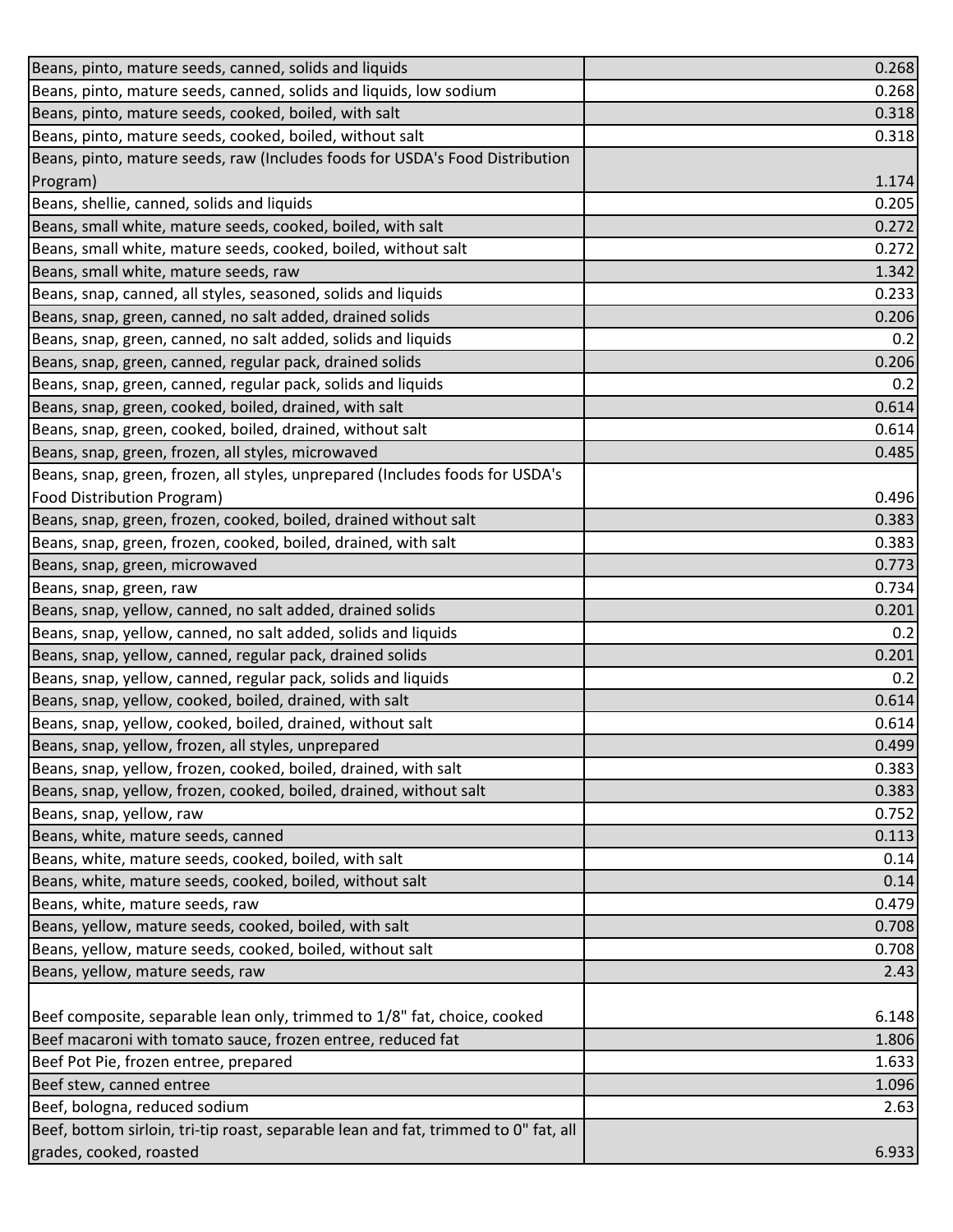| Beef, bottom sirloin, tri-tip roast, separable lean and fat, trimmed to 0" fat, all |       |
|-------------------------------------------------------------------------------------|-------|
| grades, raw                                                                         | 6.087 |
| Beef, bottom sirloin, tri-tip roast, separable lean and fat, trimmed to 0" fat,     |       |
| choice, cooked, roasted                                                             | 6.959 |
| Beef, bottom sirloin, tri-tip roast, separable lean and fat, trimmed to 0" fat,     |       |
| choice, raw                                                                         | 6.658 |
| Beef, bottom sirloin, tri-tip roast, separable lean and fat, trimmed to 0" fat,     |       |
| select, cooked, roasted                                                             | 6.906 |
| Beef, bottom sirloin, tri-tip roast, separable lean and fat, trimmed to 0" fat,     |       |
| select, raw                                                                         | 5.516 |
| Beef, bottom sirloin, tri-tip roast, separable lean only, trimmed to 0" fat, all    |       |
| grades, raw                                                                         | 6.585 |
| Beef, bottom sirloin, tri-tip roast, separable lean only, trimmed to 0" fat,        |       |
| choice, cooked, roasted                                                             | 7.77  |
| Beef, bottom sirloin, tri-tip roast, separable lean only, trimmed to 0" fat,        |       |
| choice, raw                                                                         | 7.17  |
| Beef, bottom sirloin, tri-tip roast, separable lean only, trimmed to 0" fat,        |       |
| select, cooked, roasted                                                             | 7.939 |
| Beef, bottom sirloin, tri-tip roast, separable lean only, trimmed to 0" fat,        |       |
| select, raw                                                                         | 6.201 |
| Beef, brisket, flat half, boneless separable lean only, trimmed to 0" fat, all      |       |
| grades, raw                                                                         | 6.353 |
| Beef, brisket, flat half, boneless, separable lean and fat, trimmed to 0" fat, all  |       |
| grades, raw                                                                         | 6.019 |
| Beef, brisket, flat half, boneless, separable lean and fat, trimmed to 0" fat,      |       |
| choice, raw                                                                         | 6.115 |
| Beef, brisket, flat half, boneless, separable lean and fat, trimmed to 0" fat,      |       |
| select, raw                                                                         | 5.875 |
| Beef, brisket, flat half, boneless, separable lean only, trimmed to 0" fat,         |       |
| choice, raw                                                                         | 6.452 |
| Beef, brisket, flat half, boneless, separable lean only, trimmed to 0" fat, select, |       |
| raw                                                                                 | 6.205 |
| Beef, brisket, flat half, separable lean and fat, trimmed to 0" fat, all grades,    |       |
| cooked, braised                                                                     | 4.667 |
| Beef, brisket, flat half, separable lean and fat, trimmed to 0" fat, choice,        |       |
| cooked, braised                                                                     | 4.496 |
| Beef, brisket, flat half, separable lean and fat, trimmed to 0" fat, select,        |       |
| cooked, braised                                                                     | 4.175 |
| Beef, brisket, flat half, separable lean and fat, trimmed to 1/8" fat, all grades,  |       |
| cooked, braised                                                                     | 4.087 |
| Beef, brisket, flat half, separable lean and fat, trimmed to 1/8" fat, all grades,  |       |
| raw                                                                                 | 4.041 |
| Beef, brisket, flat half, separable lean and fat, trimmed to 1/8" fat, choice,      |       |
| cooked, braised                                                                     | 4.001 |
|                                                                                     |       |
| Beef, brisket, flat half, separable lean and fat, trimmed to 1/8" fat, choice, raw  | 4.098 |
| Beef, brisket, flat half, separable lean and fat, trimmed to 1/8" fat, select,      |       |
| cooked, braised                                                                     | 4.175 |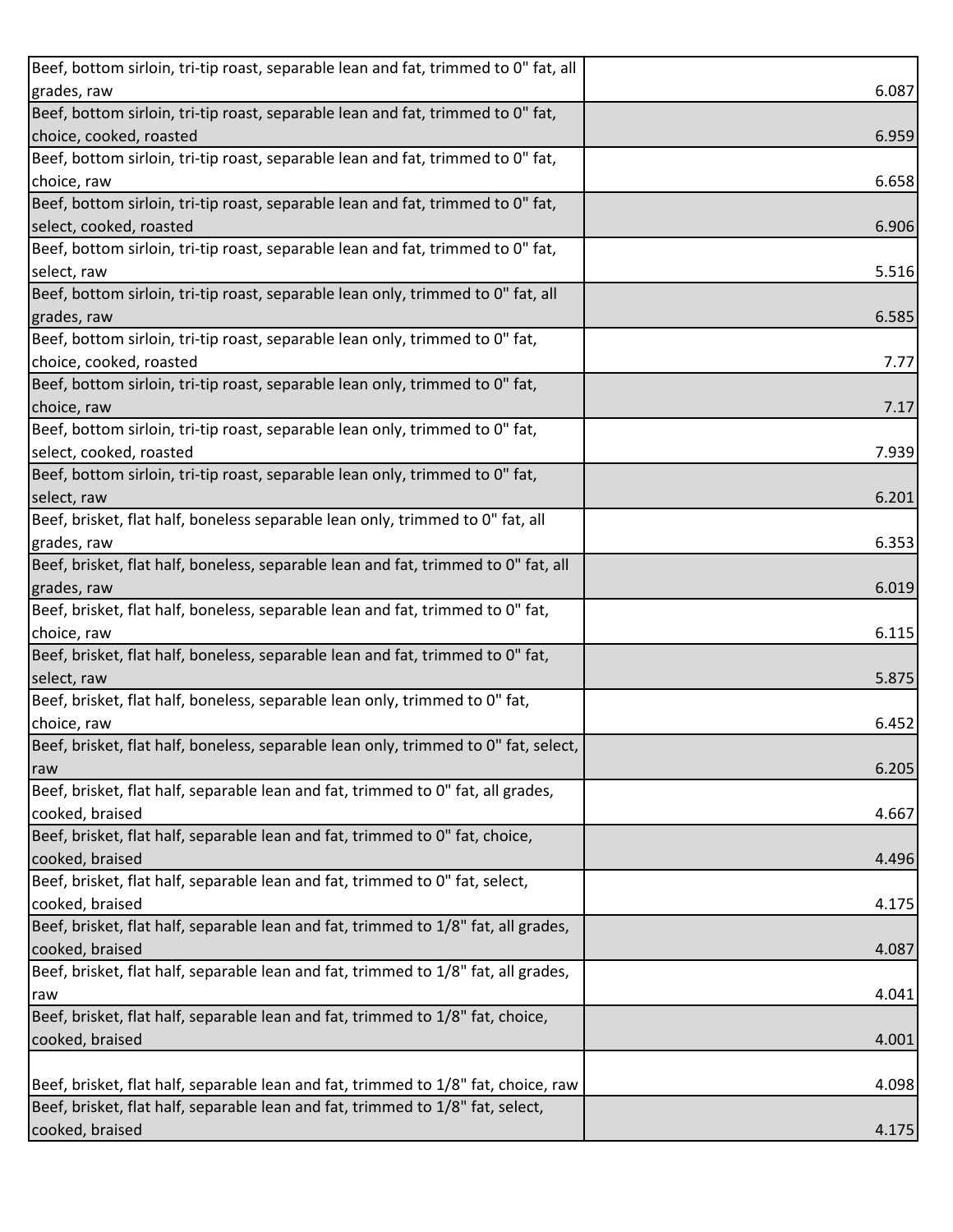| Beef, brisket, flat half, separable lean and fat, trimmed to 1/8" fat, select, raw                                  | 3.984 |
|---------------------------------------------------------------------------------------------------------------------|-------|
| Beef, brisket, flat half, separable lean only, trimmed to 0" fat, all grades,                                       |       |
| cooked, braised                                                                                                     | 4.84  |
| Beef, brisket, flat half, separable lean only, trimmed to 0" fat, choice, cooked,                                   |       |
| braised                                                                                                             | 4.926 |
| Beef, brisket, flat half, separable lean only, trimmed to 0" fat, select, cooked,                                   |       |
| braised                                                                                                             | 4.906 |
| Beef, brisket, flat half, separable lean only, trimmed to 1/8" fat, all grades,                                     |       |
| cooked, braised                                                                                                     | 4.825 |
|                                                                                                                     |       |
| Beef, brisket, flat half, separable lean only, trimmed to 1/8" fat, all grades, raw                                 | 4.947 |
| Beef, brisket, flat half, separable lean only, trimmed to 1/8" fat, choice,                                         |       |
| cooked, braised                                                                                                     | 5.003 |
| Beef, brisket, flat half, separable lean only, trimmed to 1/8" fat, choice, raw                                     | 5.158 |
| Beef, brisket, flat half, separable lean only, trimmed to 1/8" fat, select,                                         |       |
| cooked, braised                                                                                                     | 4.801 |
|                                                                                                                     |       |
| Beef, brisket, flat half, separable lean only, trimmed to 1/8" fat, select, raw                                     | 4.731 |
| Beef, brisket, point half, separable lean and fat, trimmed to 0" fat, all grades,                                   |       |
| cooked, braised                                                                                                     | 3.04  |
| Beef, brisket, point half, separable lean and fat, trimmed to 1/8" fat, all                                         |       |
| grades, cooked, braised                                                                                             | 3.14  |
| Beef, brisket, point half, separable lean and fat, trimmed to 1/8" fat, all                                         |       |
| grades, raw                                                                                                         | 3.12  |
| Beef, brisket, point half, separable lean only, trimmed to 0" fat, all grades,                                      |       |
| cooked, braised                                                                                                     | 3.57  |
| Beef, brisket, whole, separable lean and fat, trimmed to 0" fat, all grades,                                        |       |
| cooked, braised                                                                                                     | 3.37  |
| Beef, brisket, whole, separable lean and fat, trimmed to 1/8" fat, all grades,                                      |       |
| cooked, braised                                                                                                     | 3.27  |
| Beef, brisket, whole, separable lean and fat, trimmed to 1/8" fat, all grades,                                      |       |
| raw                                                                                                                 | 3.48  |
| Beef, brisket, whole, separable lean only, all grades, raw                                                          | 3.94  |
| Beef, brisket, whole, separable lean only, trimmed to 0" fat, all grades,                                           |       |
| cooked, braised                                                                                                     | 3.71  |
| Beef, carcass, separable lean and fat, choice, raw                                                                  | 3.54  |
| Beef, carcass, separable lean and fat, select, raw                                                                  | 3.54  |
| Beef, chopped, cured, smoked                                                                                        | 4.577 |
| Beef, chuck eye Country-Style ribs, boneless, separable lean and fat, trimmed                                       |       |
| to 0" fat, all grades, cooked, braised                                                                              | 3.804 |
| Beef, chuck eye Country-Style ribs, boneless, separable lean and fat, trimmed                                       |       |
| to 0" fat, all grades, raw                                                                                          | 3.875 |
| Beef, chuck eye Country-Style ribs, boneless, separable lean and fat, trimmed                                       |       |
| to 0" fat, choice, cooked, braised<br>Beef, chuck eye Country-Style ribs, boneless, separable lean and fat, trimmed | 3.791 |
|                                                                                                                     |       |
| to 0" fat, choice, raw                                                                                              | 3.821 |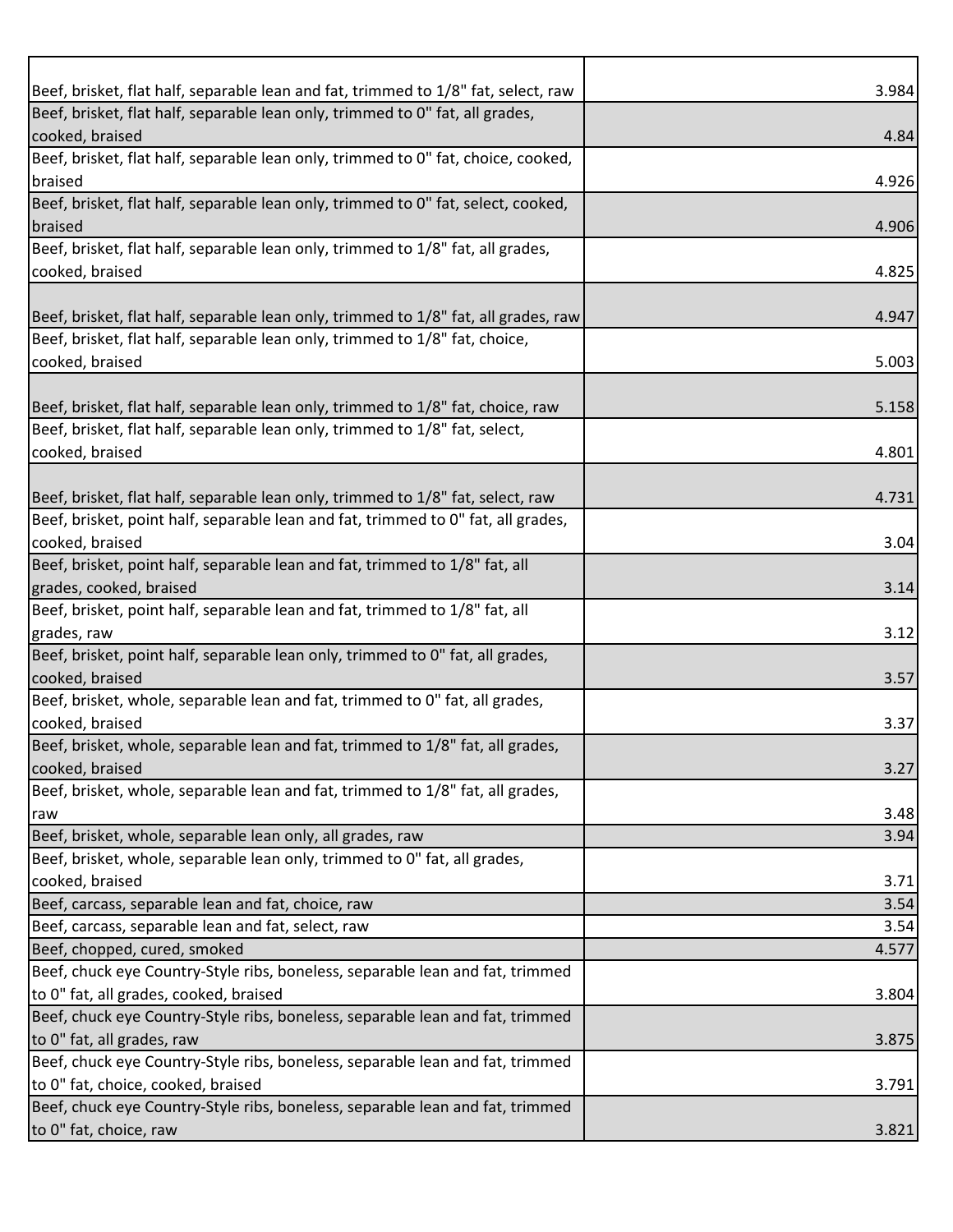| Beef, chuck eye Country-Style ribs, boneless, separable lean and fat, trimmed   |       |
|---------------------------------------------------------------------------------|-------|
| to 0" fat, select, cooked, braised                                              | 3.886 |
| Beef, chuck eye Country-Style ribs, boneless, separable lean and fat, trimmed   |       |
| to 0" fat, select, raw                                                          | 3.95  |
| Beef, chuck eye Country-Style ribs, boneless, separable lean only, trimmed to   |       |
| 0" fat, all grades, cooked, braised                                             | 4.147 |
| Beef, chuck eye Country-Style ribs, boneless, separable lean only, trimmed to   |       |
| 0" fat, all grades, raw                                                         | 4.167 |
| Beef, chuck eye Country-Style ribs, boneless, separable lean only, trimmed to   |       |
| 0" fat, choice, cooked, braised                                                 | 4.14  |
| Beef, chuck eye Country-Style ribs, boneless, separable lean only, trimmed to   |       |
| 0" fat, choice, raw                                                             | 4.097 |
| Beef, chuck eye Country-Style ribs, boneless, separable lean only, trimmed to   |       |
| 0" fat, select, cooked, braised                                                 | 4.22  |
| Beef, chuck eye Country-Style ribs, boneless, separable lean only, trimmed to   |       |
| 0" fat, select, raw                                                             | 4.25  |
| Beef, chuck eye roast, boneless, America's Beef Roast, separable lean and fat,  |       |
| trimmed to 0" fat, all grades, cooked, roasted                                  | 4.368 |
| Beef, chuck eye roast, boneless, America's Beef Roast, separable lean and fat,  |       |
| trimmed to 0" fat, all grades, raw                                              | 4.324 |
| Beef, chuck eye roast, boneless, America's Beef Roast, separable lean and fat,  |       |
| trimmed to 0" fat, choice, cooked, roasted                                      | 4.303 |
| Beef, chuck eye roast, boneless, America's Beef Roast, separable lean and fat,  |       |
| trimmed to 0" fat, choice, raw                                                  | 4.323 |
| Beef, chuck eye roast, boneless, America's Beef Roast, separable lean and fat,  |       |
| trimmed to 0" fat, select, cooked, roasted                                      | 4.314 |
| Beef, chuck eye roast, boneless, America's Beef Roast, separable lean and fat,  |       |
| trimmed to 0" fat, select, raw                                                  | 4.56  |
| Beef, chuck eye roast, boneless, America's Beef Roast, separable lean only,     |       |
| trimmed to 0" fat, all grades, cooked, roasted                                  | 4.693 |
| Beef, chuck eye roast, boneless, America's Beef Roast, separable lean only,     |       |
| trimmed to 0" fat, all grades, raw                                              | 4.593 |
| Beef, chuck eye roast, boneless, America's Beef Roast, separable lean only,     |       |
| trimmed to 0" fat, choice, cooked, roasted                                      | 4.593 |
| Beef, chuck eye roast, boneless, America's Beef Roast, separable lean only,     |       |
| trimmed to 0" fat, choice, raw                                                  | 4.593 |
| Beef, chuck eye roast, boneless, America's Beef Roast, separable lean only,     |       |
| trimmed to 0" fat, select, cooked, roasted                                      | 4.65  |
| Beef, chuck eye roast, boneless, America's Beef Roast, separable lean only,     |       |
| trimmed to 0" fat, select, raw                                                  | 4.83  |
| Beef, chuck eye steak, boneless, separable lean and fat, trimmed to 0" fat, all |       |
| grades, cooked, grilled                                                         | 4.663 |
| Beef, chuck eye steak, boneless, separable lean and fat, trimmed to 0" fat, all |       |
| grades, raw                                                                     | 4.351 |
| Beef, chuck eye steak, boneless, separable lean and fat, trimmed to 0" fat,     |       |
| choice, cooked, grilled                                                         | 4.649 |
| Beef, chuck eye steak, boneless, separable lean and fat, trimmed to 0" fat,     |       |
| choice, raw                                                                     | 4.34  |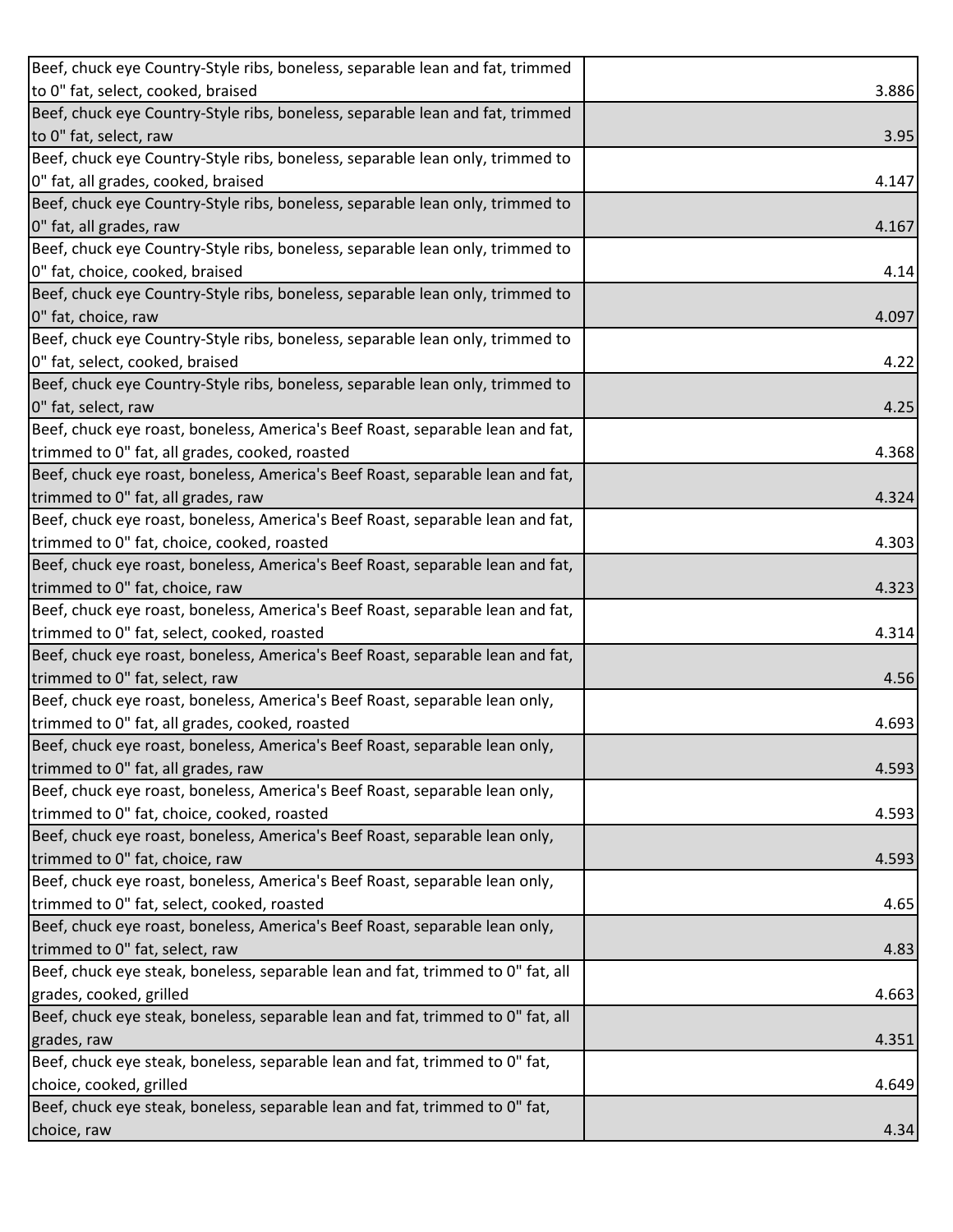| Beef, chuck eye steak, boneless, separable lean and fat, trimmed to 0" fat,      |       |
|----------------------------------------------------------------------------------|-------|
| select, cooked, grilled                                                          | 4.773 |
| Beef, chuck eye steak, boneless, separable lean and fat, trimmed to 0" fat,      |       |
| select, raw                                                                      | 4.377 |
| Beef, chuck eye steak, boneless, separable lean only, trimmed to 0" fat, all     |       |
| grades, cooked, grilled                                                          | 5.19  |
| Beef, chuck eye steak, boneless, separable lean only, trimmed to 0" fat, all     |       |
| grades, raw                                                                      | 4.827 |
| Beef, chuck eye steak, boneless, separable lean only, trimmed to 0" fat,         |       |
| choice, cooked, grilled                                                          | 5.18  |
| Beef, chuck eye steak, boneless, separable lean only, trimmed to 0" fat,         |       |
| choice, raw                                                                      | 4.803 |
| Beef, chuck eye steak, boneless, separable lean only, trimmed to 0" fat, select, |       |
| cooked, grilled                                                                  | 5.31  |
| Beef, chuck eye steak, boneless, separable lean only, trimmed to 0" fat, select, |       |
| raw                                                                              | 4.87  |
|                                                                                  |       |
| Beef, chuck for stew, separable lean and fat, all grades, cooked, braised        | 4.117 |
| Beef, chuck for stew, separable lean and fat, all grades, raw                    | 5.003 |
| Beef, chuck for stew, separable lean and fat, choice, cooked, braised            | 4.013 |
| Beef, chuck for stew, separable lean and fat, choice, raw                        | 4.887 |
| Beef, chuck for stew, separable lean and fat, select, cooked, braised            | 4.85  |
| Beef, chuck for stew, separable lean and fat, select, raw                        | 5.19  |
| Beef, chuck, arm pot roast, separable lean and fat, trimmed to 0" fat, all       |       |
| grades, cooked, braised                                                          | 4.105 |
| Beef, chuck, arm pot roast, separable lean and fat, trimmed to 0" fat, select,   |       |
| cooked, braised                                                                  | 4.213 |
| Beef, chuck, arm pot roast, separable lean and fat, trimmed to 1/8" fat, all     |       |
| grades, cooked, braised                                                          | 4.273 |
| Beef, chuck, arm pot roast, separable lean and fat, trimmed to 1/8" fat, all     |       |
| grades, raw                                                                      | 4.331 |
| Beef, chuck, arm pot roast, separable lean and fat, trimmed to 1/8" fat,         |       |
| choice, cooked, braised                                                          | 4.215 |
| Beef, chuck, arm pot roast, separable lean and fat, trimmed to 1/8" fat,         |       |
| choice, raw                                                                      | 4.328 |
| Beef, chuck, arm pot roast, separable lean and fat, trimmed to 1/8" fat, select, |       |
| cooked, braised                                                                  | 4.331 |
| Beef, chuck, arm pot roast, separable lean and fat, trimmed to 1/8" fat, select, |       |
| raw                                                                              | 4.334 |
| Beef, chuck, arm pot roast, separable lean only, trimmed to 0" fat, choice,      |       |
| cooked, braised                                                                  | 5.039 |
| Beef, chuck, arm pot roast, separable lean only, trimmed to 0" fat, select,      |       |
| cooked, braised                                                                  | 4.829 |
| Beef, chuck, arm pot roast, separable lean only, trimmed to 1/8" fat, all        |       |
| grades, cooked, braised                                                          | 5.044 |
| Beef, chuck, arm pot roast, separable lean only, trimmed to 1/8" fat, all        |       |
| grades, raw                                                                      | 5.069 |
| Beef, chuck, arm pot roast, separable lean only, trimmed to 1/8" fat, choice,    |       |
| cooked, braised                                                                  | 5.243 |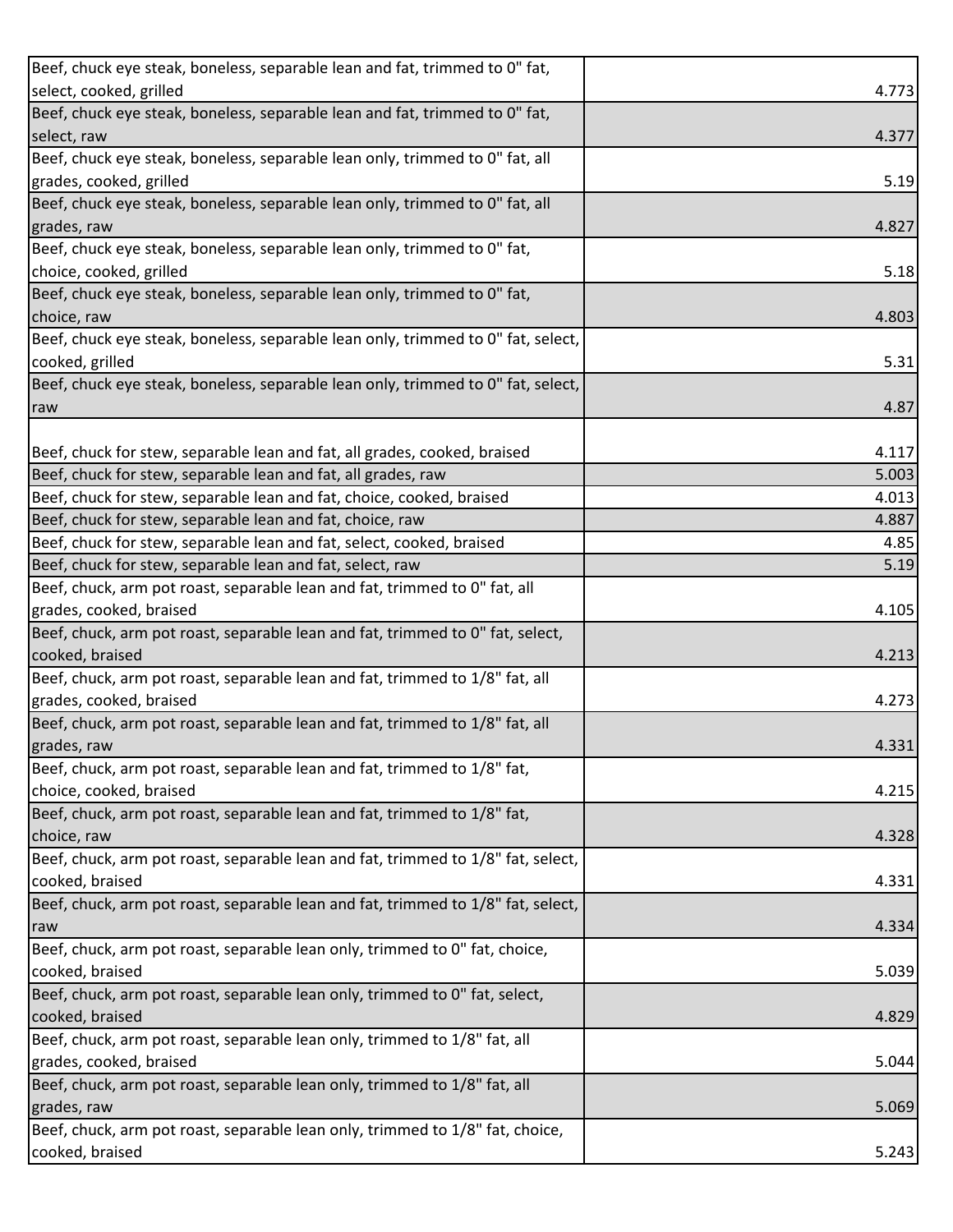| Beef, chuck, arm pot roast, separable lean only, trimmed to 1/8" fat, choice,    |       |
|----------------------------------------------------------------------------------|-------|
| raw                                                                              | 5.221 |
| Beef, chuck, arm pot roast, separable lean only, trimmed to 1/8" fat, select,    |       |
| cooked, braised                                                                  | 5.007 |
| Beef, chuck, arm pot roast, separable lean only, trimmed to 1/8" fat, select,    |       |
| raw                                                                              | 4.908 |
| Beef, chuck, blade roast, separable lean and fat, trimmed to 0" fat, all grades, |       |
| cooked, braised                                                                  | 2.45  |
| Beef, chuck, blade roast, separable lean and fat, trimmed to 1/8" fat, all       |       |
| grades, cooked, braised                                                          | 2.43  |
| Beef, chuck, blade roast, separable lean and fat, trimmed to 1/8" fat, all       |       |
| grades, raw                                                                      | 2.18  |
| Beef, chuck, blade roast, separable lean and fat, trimmed to 1/8" fat, choice,   |       |
| cooked, braised                                                                  | 2.41  |
| Beef, chuck, blade roast, separable lean and fat, trimmed to 1/8" fat, choice,   |       |
| raw                                                                              | 2.17  |
| Beef, chuck, blade roast, separable lean and fat, trimmed to 1/8" fat, select,   |       |
| cooked, braised                                                                  | 2.46  |
| Beef, chuck, blade roast, separable lean and fat, trimmed to 1/8" fat, select,   |       |
| raw                                                                              | 2.2   |
| Beef, chuck, blade roast, separable lean only, trimmed to 0" fat, all grades,    |       |
| cooked, braised                                                                  | 2.67  |
| Beef, chuck, clod roast, separable lean and fat, trimmed to 0" fat, all grades,  |       |
| cooked, roasted                                                                  | 3.393 |
| Beef, chuck, clod roast, separable lean and fat, trimmed to 0" fat, choice,      |       |
| cooked, roasted                                                                  | 3.251 |
| Beef, chuck, clod roast, separable lean and fat, trimmed to 0" fat, select,      |       |
| cooked, roasted                                                                  | 3.599 |
| Beef, chuck, clod roast, separable lean only, trimmed to 0" fat, all grades,     |       |
| cooked, roasted                                                                  | 3.529 |
| Beef, chuck, clod roast, separable lean only, trimmed to 0" fat, choice, cooked, |       |
| roasted                                                                          | 3.415 |
| Beef, chuck, clod roast, separable lean only, trimmed to 0" fat, select, cooked, |       |
| roasted                                                                          | 3.696 |
| Beef, chuck, clod roast, separable lean only, trimmed to 1/4" fat, all grades,   |       |
| cooked, roasted                                                                  | 3.469 |
| Beef, chuck, clod roast, separable lean only, trimmed to 1/4" fat, all grades,   |       |
| raw                                                                              | 3.444 |
| Beef, chuck, clod steak, separable lean only, trimmed to 1/4" fat, all grades,   |       |
| cooked, braised                                                                  | 3.121 |
| Beef, chuck, mock tender steak, boneless, separable lean and fat, trimmed to     |       |
| 0" fat, all grades, cooked, braised                                              | 3.809 |
| Beef, chuck, mock tender steak, boneless, separable lean and fat, trimmed to     |       |
| 0" fat, all grades, raw                                                          | 3.587 |
| Beef, chuck, mock tender steak, boneless, separable lean and fat, trimmed to     |       |
| 0" fat, choice, cooked, braised                                                  | 3.787 |
| Beef, chuck, mock tender steak, boneless, separable lean and fat, trimmed to     |       |
| 0" fat, choice, raw                                                              | 3.513 |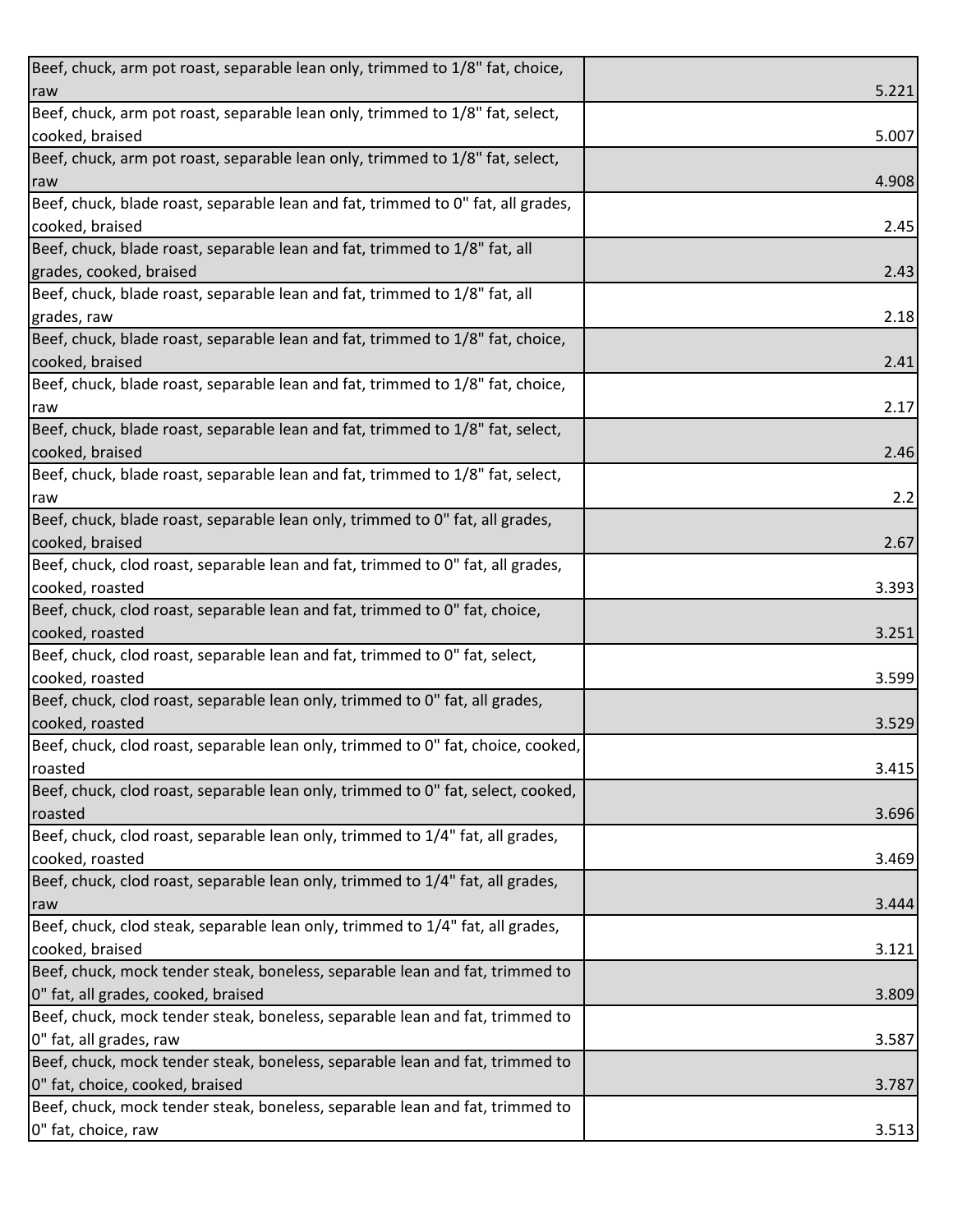| Beef, chuck, mock tender steak, boneless, separable lean and fat, trimmed to      |       |
|-----------------------------------------------------------------------------------|-------|
| 0" fat, select, cooked, braised                                                   | 3.87  |
| Beef, chuck, mock tender steak, boneless, separable lean and fat, trimmed to      |       |
| 0" fat, select, raw                                                               | 3.72  |
| Beef, chuck, mock tender steak, boneless, separable lean only, trimmed to 0"      |       |
| fat, all grades, cooked, braised                                                  | 3.88  |
| Beef, chuck, mock tender steak, boneless, separable lean only, trimmed to 0"      |       |
| fat, all grades, raw                                                              | 3.603 |
| Beef, chuck, mock tender steak, boneless, separable lean only, trimmed to 0"      |       |
| fat, choice, cooked, braised                                                      | 3.867 |
| Beef, chuck, mock tender steak, boneless, separable lean only, trimmed to 0"      |       |
| fat, choice, raw                                                                  | 3.527 |
| Beef, chuck, mock tender steak, boneless, separable lean only, trimmed to 0"      |       |
| fat, select, cooked, braised                                                      | 3.94  |
| Beef, chuck, mock tender steak, boneless, separable lean only, trimmed to 0"      |       |
| fat, select, raw                                                                  | 3.74  |
| Beef, chuck, mock tender steak, separable lean and fat, trimmed to 0" fat, all    |       |
| grades, cooked, broiled                                                           | 3.632 |
| Beef, chuck, mock tender steak, separable lean and fat, trimmed to 0" fat,        |       |
| USDA choice, cooked, broiled                                                      | 3.612 |
| Beef, chuck, mock tender steak, separable lean and fat, trimmed to 0" fat,        |       |
| USDA select, cooked, broiled                                                      | 3.66  |
| Beef, chuck, mock tender steak, separable lean only, trimmed to 0" fat, all       |       |
| grades, cooked, broiled                                                           | 3.635 |
| Beef, chuck, mock tender steak, separable lean only, trimmed to 0" fat,           |       |
| choice, cooked, broiled                                                           | 3.613 |
| Beef, chuck, mock tender steak, separable lean only, trimmed to 0" fat, select,   |       |
| cooked, broiled                                                                   | 3.668 |
| Beef, chuck, short ribs, boneless, separable lean and fat, trimmed to 0" fat, all |       |
| grades, cooked, braised                                                           | 3.299 |
| Beef, chuck, short ribs, boneless, separable lean and fat, trimmed to 0" fat, all |       |
| grades, raw                                                                       | 3.293 |
| Beef, chuck, short ribs, boneless, separable lean and fat, trimmed to 0" fat,     |       |
| choice, cooked, braised                                                           | 3.246 |
| Beef, chuck, short ribs, boneless, separable lean and fat, trimmed to 0" fat,     |       |
| choice, raw                                                                       | 3.323 |
| Beef, chuck, short ribs, boneless, separable lean and fat, trimmed to 0" fat,     |       |
| select, cooked, braised                                                           | 3.501 |
| Beef, chuck, short ribs, boneless, separable lean and fat, trimmed to 0" fat,     |       |
| select, raw                                                                       | 3.318 |
| Beef, chuck, short ribs, boneless, separable lean only, trimmed to 0" fat, all    |       |
| grades, cooked, braised                                                           | 3.523 |
| Beef, chuck, short ribs, boneless, separable lean only, trimmed to 0" fat, all    |       |
| grades, raw                                                                       | 3.523 |
| Beef, chuck, short ribs, boneless, separable lean only, trimmed to 0" fat,        |       |
| choice, cooked, braised                                                           | 3.467 |
| Beef, chuck, short ribs, boneless, separable lean only, trimmed to 0" fat,        |       |
| choice, raw                                                                       | 3.567 |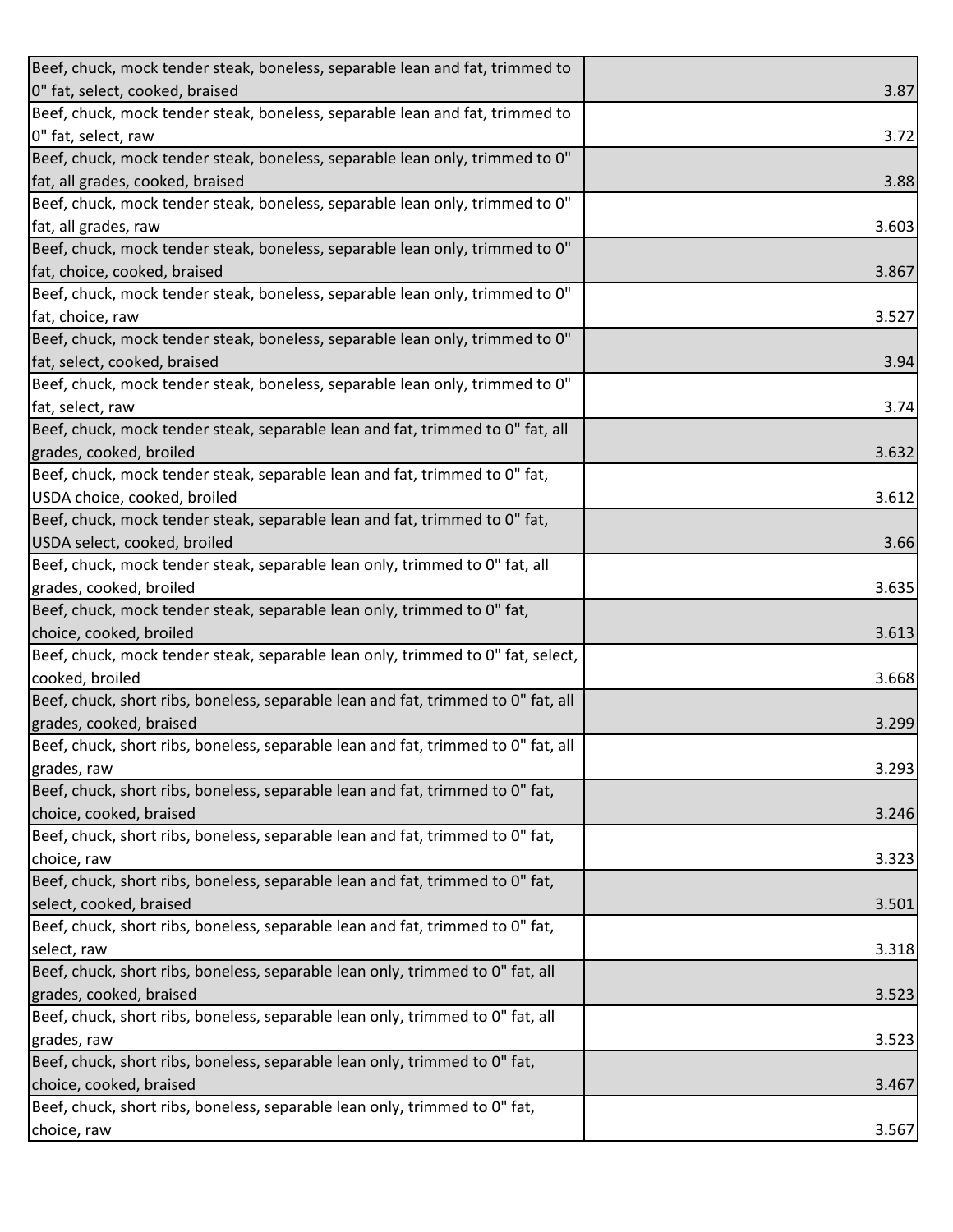| Beef, chuck, short ribs, boneless, separable lean only, trimmed to 0" fat,      |       |
|---------------------------------------------------------------------------------|-------|
| select, cooked, braised                                                         | 3.74  |
| Beef, chuck, short ribs, boneless, separable lean only, trimmed to 0" fat,      |       |
| select, raw                                                                     | 3.56  |
| Beef, chuck, shoulder clod, shoulder tender, medallion, separable lean and fat, |       |
| trimmed to 0" fat, all grades, cooked, grilled                                  | 5.187 |
| Beef, chuck, shoulder clod, shoulder tender, medallion, separable lean and fat, |       |
| trimmed to 0" fat, all grades, raw                                              | 4.51  |
| Beef, chuck, shoulder clod, shoulder tender, medallion, separable lean and fat, |       |
| trimmed to 0" fat, choice, cooked, grilled                                      | 5.035 |
| Beef, chuck, shoulder clod, shoulder tender, medallion, separable lean and fat, |       |
| trimmed to 0" fat, choice, raw                                                  | 4.58  |
| Beef, chuck, shoulder clod, shoulder tender, medallion, separable lean and fat, |       |
| trimmed to 0" fat, select, cooked, grilled                                      | 5.49  |
| Beef, chuck, shoulder clod, shoulder tender, medallion, separable lean and fat, |       |
| trimmed to 0" fat, select, raw                                                  | 5.57  |
| Beef, chuck, shoulder clod, shoulder top and center steaks, separable lean and  |       |
| fat, trimmed to 0" fat, all grades, cooked, grilled                             | 5.273 |
| Beef, chuck, shoulder clod, shoulder top and center steaks, separable lean and  |       |
| fat, trimmed to 0" fat, all grades, raw                                         | 5.193 |
| Beef, chuck, shoulder clod, shoulder top and center steaks, separable lean and  |       |
| fat, trimmed to 0" fat, choice, cooked, grilled                                 | 5.165 |
| Beef, chuck, shoulder clod, shoulder top and center steaks, separable lean and  |       |
| fat, trimmed to 0" fat, choice, raw                                             | 5.13  |
| Beef, chuck, shoulder clod, shoulder top and center steaks, separable lean and  |       |
| fat, trimmed to 0" fat, select, cooked, grilled                                 | 5.49  |
| Beef, chuck, shoulder clod, shoulder top and center steaks, separable lean and  |       |
| fat, trimmed to 0" fat, select, raw                                             | 5.32  |
| Beef, chuck, shoulder clod, top blade, steak, separable lean and fat, trimmed   |       |
| to 0" fat, all grades, cooked, grilled                                          | 3.833 |
| Beef, chuck, shoulder clod, top blade, steak, separable lean and fat, trimmed   |       |
| to 0" fat, all grades, raw                                                      | 3.42  |
| Beef, chuck, shoulder clod, top blade, steak, separable lean and fat, trimmed   |       |
| to 0" fat, choice, cooked, grilled                                              | 3.72  |
| Beef, chuck, shoulder clod, top blade, steak, separable lean and fat, trimmed   |       |
| to 0" fat, choice, raw                                                          | 3.38  |
| Beef, chuck, shoulder clod, top blade, steak, separable lean and fat, trimmed   |       |
| to 0" fat, select, cooked, grilled                                              | 4.06  |
| Beef, chuck, shoulder clod, top blade, steak, separable lean and fat, trimmed   |       |
| to 0" fat, select, raw                                                          | 3.5   |
| Beef, chuck, top blade, separable lean and fat, trimmed to 0" fat, all grades,  |       |
| cooked, broiled                                                                 | 3.761 |
| Beef, chuck, top blade, separable lean and fat, trimmed to 0" fat, choice,      |       |
| cooked, broiled                                                                 | 3.619 |
| Beef, chuck, top blade, separable lean and fat, trimmed to 0" fat, select,      |       |
| cooked, broiled                                                                 | 3.97  |
| Beef, chuck, top blade, separable lean only, trimmed to 0" fat, all grades,     |       |
| cooked, broiled                                                                 | 3.821 |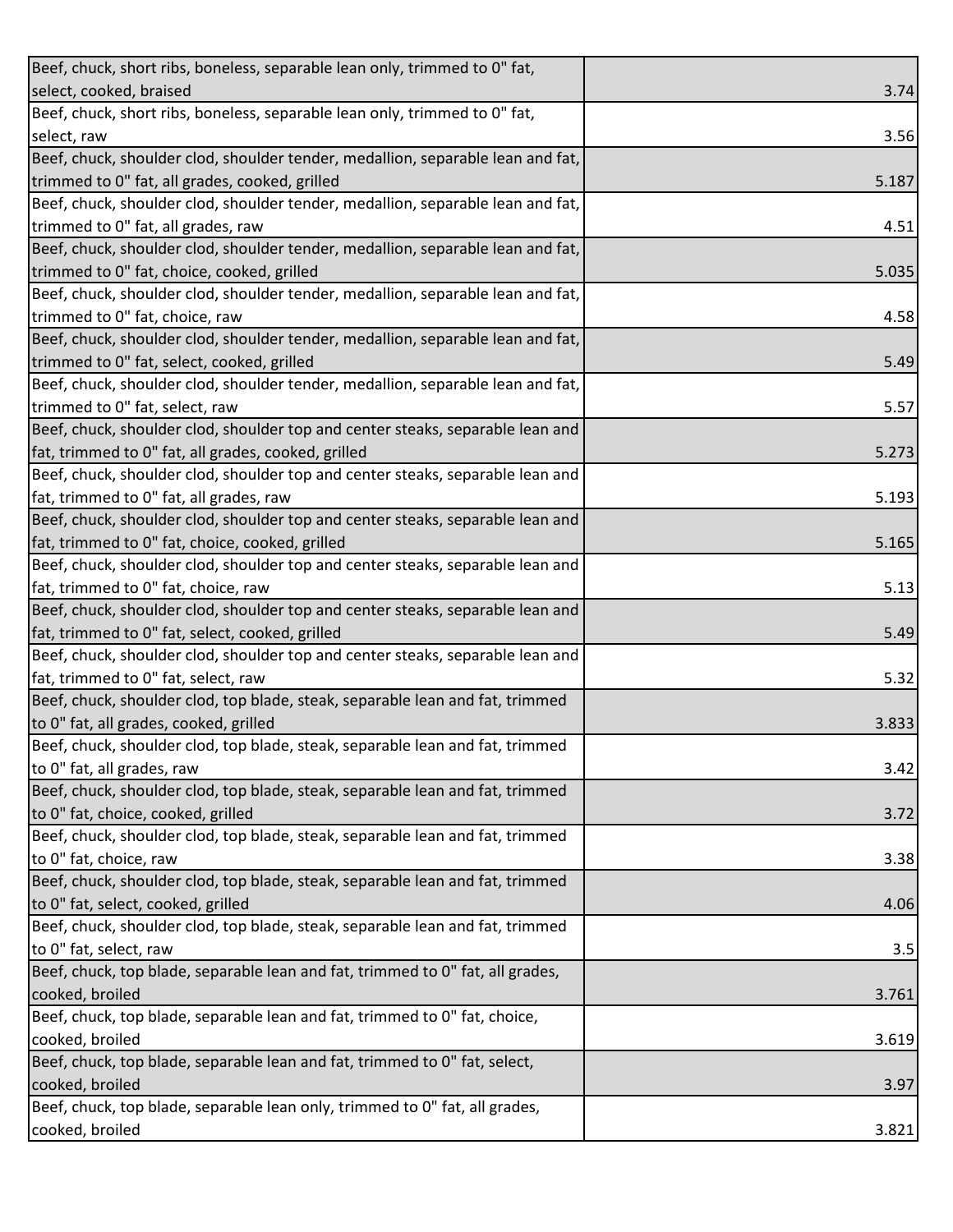| Beef, chuck, top blade, separable lean only, trimmed to 0" fat, choice, cooked, |       |
|---------------------------------------------------------------------------------|-------|
| broiled                                                                         | 3.665 |
| Beef, chuck, top blade, separable lean only, trimmed to 0" fat, select, cooked, |       |
| broiled                                                                         | 4.049 |
| Beef, chuck, under blade center steak, boneless, Denver Cut, separable lean     |       |
| and fat, trimmed to 0" fat, all grades, cooked, grilled                         | 3.591 |
| Beef, chuck, under blade center steak, boneless, Denver Cut, separable lean     |       |
| and fat, trimmed to 0" fat, all grades, raw                                     | 3.252 |
| Beef, chuck, under blade center steak, boneless, Denver Cut, separable lean     |       |
| and fat, trimmed to 0" fat, choice, cooked, grilled                             | 3.575 |
| Beef, chuck, under blade center steak, boneless, Denver Cut, separable lean     |       |
| and fat, trimmed to 0" fat, choice, raw                                         | 3.316 |
| Beef, chuck, under blade center steak, boneless, Denver Cut, separable lean     |       |
| and fat, trimmed to 0" fat, select, cooked, grilled                             | 3.681 |
| Beef, chuck, under blade center steak, boneless, Denver Cut, separable lean     |       |
| and fat, trimmed to 0" fat, select, raw                                         | 3.292 |
| Beef, chuck, under blade center steak, boneless, Denver Cut, separable lean     |       |
| only, trimmed to 0" fat, all grades, cooked, grilled                            | 3.617 |
| Beef, chuck, under blade center steak, boneless, Denver Cut, separable lean     |       |
| only, trimmed to 0" fat, all grades, raw                                        | 3.287 |
| Beef, chuck, under blade center steak, boneless, Denver Cut, separable lean     |       |
| only, trimmed to 0" fat, choice, cooked, grilled                                | 3.6   |
| Beef, chuck, under blade center steak, boneless, Denver Cut, separable lean     |       |
| only, trimmed to 0" fat, choice, raw                                            | 3.347 |
| Beef, chuck, under blade center steak, boneless, Denver Cut, separable lean     |       |
| only, trimmed to 0" fat, select, cooked, grilled                                | 3.71  |
| Beef, chuck, under blade center steak, boneless, Denver Cut, separable lean     |       |
| only, trimmed to 0" fat, select, raw                                            | 3.34  |
| Beef, chuck, under blade pot roast or steak, boneless, separable lean and fat,  |       |
| trimmed to 0" fat, all grades, raw                                              | 4.032 |
| Beef, chuck, under blade pot roast or steak, boneless, separable lean and fat,  |       |
| trimmed to 0" fat, choice, raw                                                  | 3.983 |
| Beef, chuck, under blade pot roast or steak, boneless, separable lean and fat,  |       |
| trimmed to 0" fat, select, raw                                                  | 4.106 |
| Beef, chuck, under blade pot roast or steak, boneless, separable lean only,     |       |
| trimmed to 0" fat, all grades, raw                                              | 4.332 |
| Beef, chuck, under blade pot roast or steak, boneless, separable lean only,     |       |
| trimmed to 0" fat, choice, raw                                                  | 4.29  |
| Beef, chuck, under blade pot roast or steak, boneless, separable lean only,     |       |
| trimmed to 0" fat, select, raw                                                  | 4.395 |
| Beef, chuck, under blade pot roast, boneless, separable lean and fat, trimmed   |       |
| to 0" fat, all grades, cooked, braised                                          | 3.568 |
| Beef, chuck, under blade pot roast, boneless, separable lean and fat, trimmed   |       |
| to 0" fat, choice, cooked, braised                                              | 3.636 |
| Beef, chuck, under blade pot roast, boneless, separable lean and fat, trimmed   |       |
| to 0" fat, select, cooked, braised                                              | 3.465 |
| Beef, chuck, under blade pot roast, boneless, separable lean only, trimmed to   |       |
| 0" fat, all grades, cooked, braised                                             | 3.874 |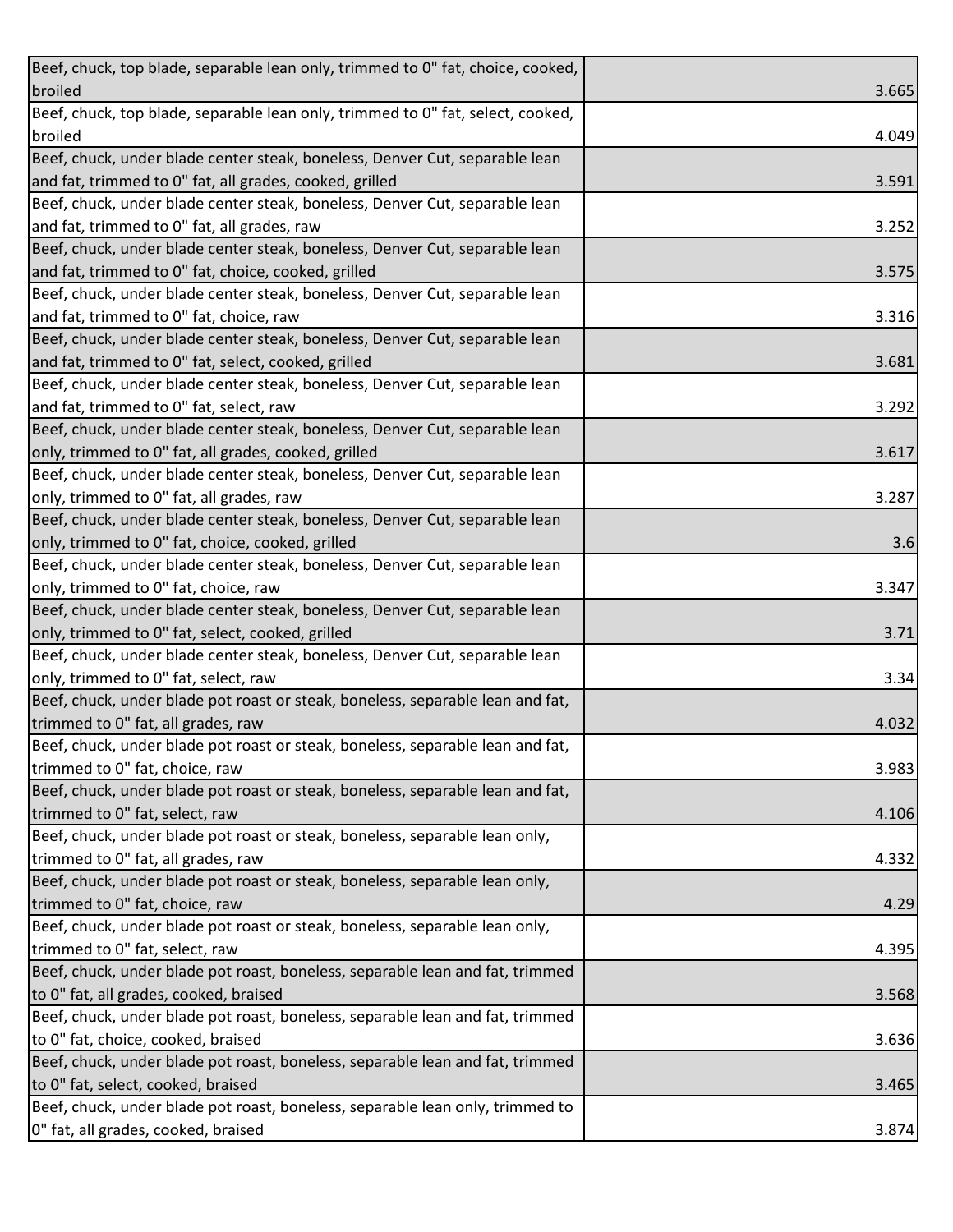| Beef, chuck, under blade pot roast, boneless, separable lean only, trimmed to   |       |
|---------------------------------------------------------------------------------|-------|
| 0" fat, choice, cooked, braised                                                 | 3.96  |
| Beef, chuck, under blade pot roast, boneless, separable lean only, trimmed to   |       |
| 0" fat, select, cooked, braised                                                 | 3.745 |
| Beef, chuck, under blade steak, boneless, separable lean and fat, trimmed to    |       |
| 0" fat, all grades, cooked, braised                                             | 3.772 |
| Beef, chuck, under blade steak, boneless, separable lean and fat, trimmed to    |       |
| 0" fat, choice, cooked, braised                                                 | 3.804 |
| Beef, chuck, under blade steak, boneless, separable lean and fat, trimmed to    |       |
| 0" fat, select, cooked, braised                                                 | 3.72  |
| Beef, chuck, under blade steak, boneless, separable lean only, trimmed to 0"    |       |
| fat, all grades, cooked, braised                                                | 3.976 |
| Beef, chuck, under blade steak, boneless, separable lean only, trimmed to 0"    |       |
| fat, choice, cooked, braised                                                    | 4.02  |
| Beef, chuck, under blade steak, boneless, separable lean only, trimmed to 0"    |       |
| fat, select, cooked, braised                                                    | 3.908 |
| Beef, composite of trimmed retail cuts, separable lean and fat, trimmed to 0"   |       |
| fat, all grades, cooked                                                         | 5.519 |
| Beef, composite of trimmed retail cuts, separable lean and fat, trimmed to 0"   |       |
| fat, all grades, raw                                                            | 5.34  |
| Beef, composite of trimmed retail cuts, separable lean and fat, trimmed to 0"   |       |
| fat, choice, cooked                                                             | 5.67  |
| Beef, composite of trimmed retail cuts, separable lean and fat, trimmed to 0"   |       |
| fat, choice, raw                                                                | 5.513 |
| Beef, composite of trimmed retail cuts, separable lean and fat, trimmed to 0"   |       |
| fat, select, cooked                                                             | 5.794 |
| Beef, composite of trimmed retail cuts, separable lean and fat, trimmed to 0"   |       |
| fat, select, raw                                                                | 5.327 |
| Beef, composite of trimmed retail cuts, separable lean and fat, trimmed to      |       |
| 1/8" fat, all grades, cooked                                                    | 5.458 |
| Beef, composite of trimmed retail cuts, separable lean and fat, trimmed to      |       |
| 1/8" fat, all grades, raw                                                       | 5.449 |
| Beef, composite of trimmed retail cuts, separable lean and fat, trimmed to      |       |
| 1/8" fat, choice, cooked                                                        | 5.486 |
| Beef, composite of trimmed retail cuts, separable lean and fat, trimmed to      |       |
| 1/8" fat, choice, raw                                                           | 5.572 |
| Beef, composite of trimmed retail cuts, separable lean and fat, trimmed to      |       |
| 1/8" fat, select, cooked                                                        | 5.124 |
| Beef, composite of trimmed retail cuts, separable lean and fat, trimmed to      |       |
| 1/8" fat, select, raw                                                           | 5.036 |
| Beef, composite of trimmed retail cuts, separable lean only, trimmed to 0" fat, |       |
| all grades, cooked                                                              | 5.787 |
| Beef, composite of trimmed retail cuts, separable lean only, trimmed to 0" fat, |       |
| all grades, raw                                                                 | 5.727 |
| Beef, composite of trimmed retail cuts, separable lean only, trimmed to 0" fat, |       |
| choice, cooked                                                                  | 5.947 |
| Beef, composite of trimmed retail cuts, separable lean only, trimmed to 0" fat, |       |
| choice, raw                                                                     | 5.519 |
|                                                                                 |       |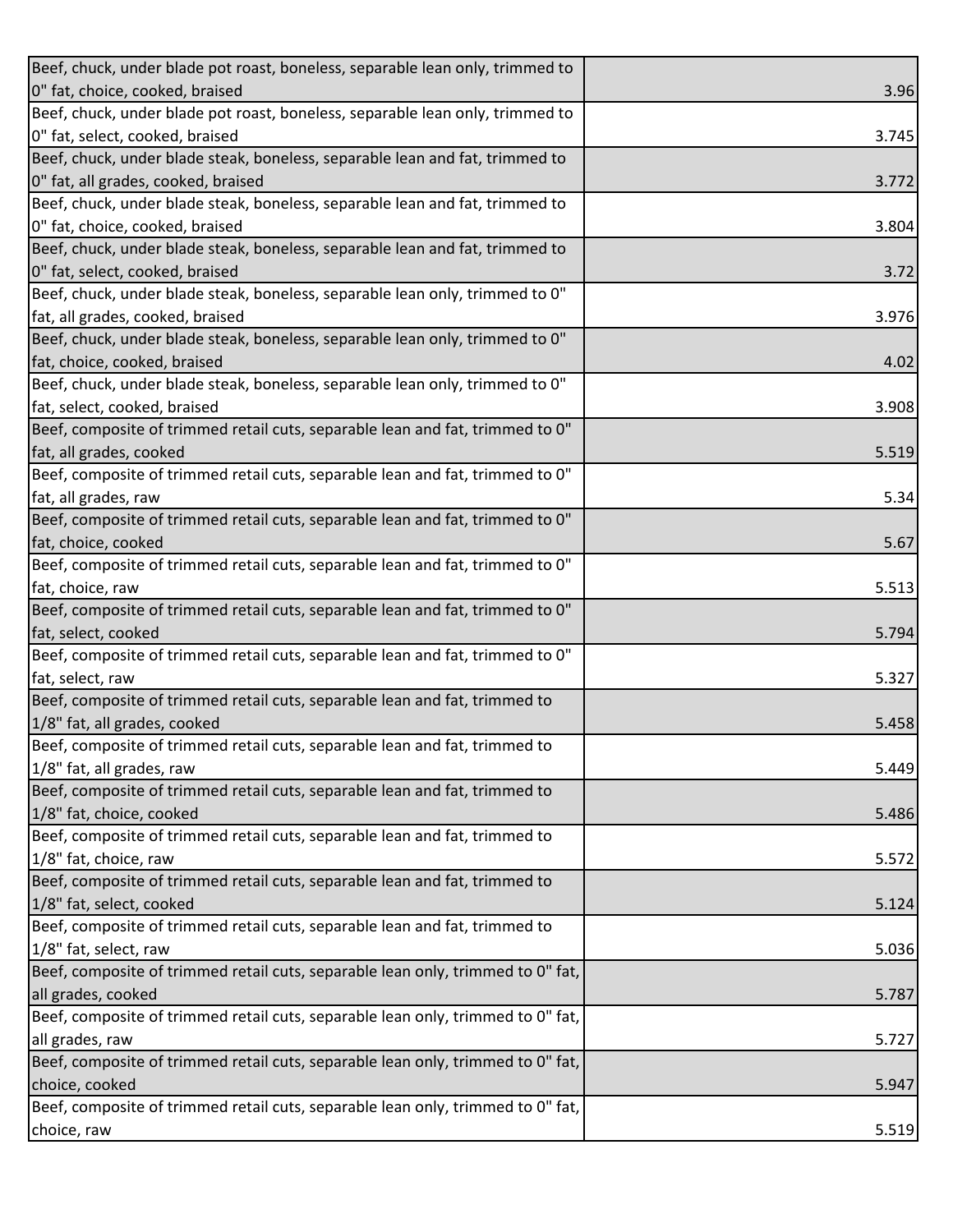| Beef, composite of trimmed retail cuts, separable lean only, trimmed to 0" fat,           |       |
|-------------------------------------------------------------------------------------------|-------|
| select, cooked                                                                            | 5.918 |
| Beef, composite of trimmed retail cuts, separable lean only, trimmed to 0" fat,           |       |
| select, raw                                                                               | 5.558 |
| Beef, composite of trimmed retail cuts, separable lean only, trimmed to 1/8"              |       |
| fat, all grades, cooked                                                                   | 6.222 |
| Beef, composite of trimmed retail cuts, separable lean only, trimmed to 1/8"              |       |
| fat, all grades, raw                                                                      | 6.139 |
| Beef, composite of trimmed retail cuts, separable lean only, trimmed to 1/8"              |       |
| fat, choice, raw                                                                          | 6.31  |
| Beef, composite of trimmed retail cuts, separable lean only, trimmed to 1/8"              |       |
| fat, select, cooked                                                                       | 5.897 |
| Beef, composite of trimmed retail cuts, separable lean only, trimmed to 1/8"              |       |
| fat, select, raw                                                                          | 6.021 |
| Beef, corned beef hash, with potato, canned                                               | 1.572 |
| Beef, cured, breakfast strips, cooked                                                     | 6.47  |
| Beef, cured, breakfast strips, raw or unheated                                            | 2.97  |
| Beef, cured, corned beef, brisket, cooked                                                 | 3.03  |
| Beef, cured, corned beef, brisket, raw                                                    | 3.66  |
| Beef, cured, corned beef, canned                                                          | 2.43  |
| Beef, cured, dried                                                                        | 5.164 |
| Beef, cured, luncheon meat, jellied                                                       | 4.838 |
| Beef, cured, pastrami                                                                     | 4.26  |
| Beef, flank, steak, separable lean and fat, trimmed to 0" fat, all grades,                |       |
| cooked, broiled                                                                           | 7.363 |
|                                                                                           |       |
| Beef, flank, steak, separable lean and fat, trimmed to 0" fat, all grades, raw            | 6.257 |
| Beef, flank, steak, separable lean and fat, trimmed to 0" fat, choice, cooked,<br>braised |       |
| Beef, flank, steak, separable lean and fat, trimmed to 0" fat, choice, cooked,            | 4.42  |
| broiled                                                                                   | 7.471 |
|                                                                                           |       |
| Beef, flank, steak, separable lean and fat, trimmed to 0" fat, choice, raw                | 6.842 |
| Beef, flank, steak, separable lean and fat, trimmed to 0" fat, select, cooked,            |       |
| broiled                                                                                   | 7.256 |
|                                                                                           |       |
| Beef, flank, steak, separable lean and fat, trimmed to 0" fat, select, raw                | 5.671 |
| Beef, flank, steak, separable lean only, trimmed to 0" fat, all grades, cooked,           |       |
| broiled                                                                                   | 7.981 |
|                                                                                           |       |
| Beef, flank, steak, separable lean only, trimmed to 0" fat, all grades, raw               | 6.683 |
| Beef, flank, steak, separable lean only, trimmed to 0" fat, choice, cooked,               |       |
| braised                                                                                   | 4.6   |
| Beef, flank, steak, separable lean only, trimmed to 0" fat, choice, cooked,               |       |
| broiled                                                                                   | 8.208 |
|                                                                                           |       |
| Beef, flank, steak, separable lean only, trimmed to 0" fat, choice, raw                   | 7.353 |
| Beef, flank, steak, separable lean only, trimmed to 0" fat, select, cooked,               |       |
| broiled                                                                                   | 8.171 |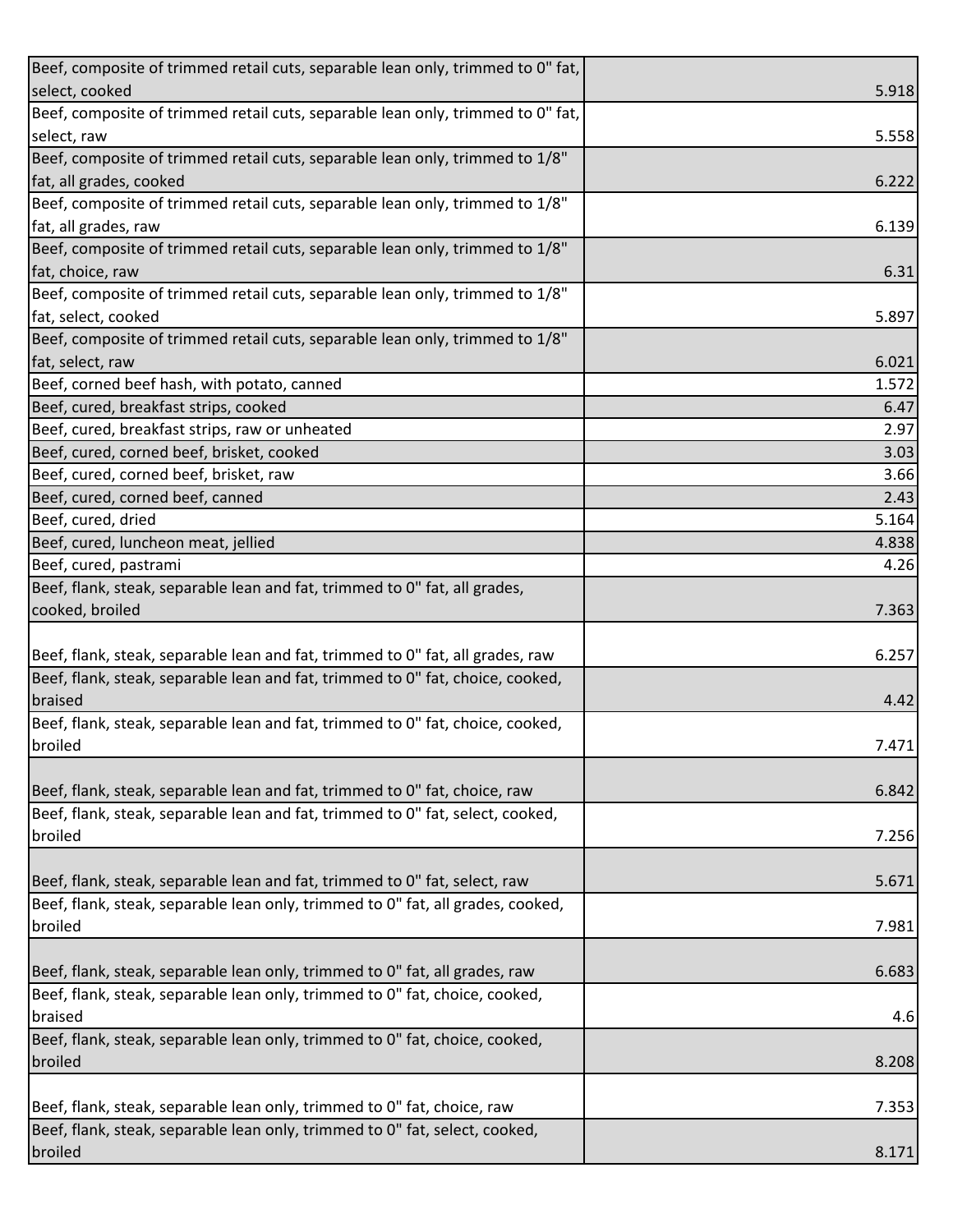| Beef, flank, steak, separable lean only, trimmed to 0" fat, select, raw    | 6.227 |
|----------------------------------------------------------------------------|-------|
| Beef, grass-fed, ground, raw                                               | 4.818 |
| Beef, grass-fed, strip steaks, lean only, raw                              | 6.703 |
|                                                                            |       |
| Beef, ground, 70% lean meat / 30% fat, crumbles, cooked, pan-browned       | 4.859 |
| Beef, ground, 70% lean meat / 30% fat, loaf, cooked, baked                 | 4.026 |
| Beef, ground, 70% lean meat / 30% fat, patty cooked, pan-broiled           | 5.034 |
| Beef, ground, 70% lean meat / 30% fat, patty, cooked, broiled              | 4.537 |
| Beef, ground, 70% lean meat / 30% fat, raw                                 | 3.382 |
|                                                                            |       |
| Beef, ground, 75% lean meat / 25% fat, crumbles, cooked, pan-browned       | 5.345 |
| Beef, ground, 75% lean meat / 25% fat, loaf, cooked, baked                 | 4.327 |
| Beef, ground, 75% lean meat / 25% fat, patty, cooked, broiled              | 4.818 |
| Beef, ground, 75% lean meat / 25% fat, patty, cooked, pan-broiled          | 5.282 |
| Beef, ground, 75% lean meat / 25% fat, raw                                 | 3.804 |
|                                                                            |       |
| Beef, ground, 80% lean meat / 20% fat, crumbles, cooked, pan-browned       | 5.831 |
| Beef, ground, 80% lean meat / 20% fat, loaf, cooked, baked                 | 4.627 |
| Beef, ground, 80% lean meat / 20% fat, patty, cooked, broiled              | 5.098 |
| Beef, ground, 80% lean meat / 20% fat, patty, cooked, pan-broiled          | 5.53  |
| Beef, ground, 80% lean meat / 20% fat, raw                                 | 4.227 |
|                                                                            |       |
| Beef, ground, 85% lean meat / 15% fat, crumbles, cooked, pan-browned       | 6.318 |
| Beef, ground, 85% lean meat / 15% fat, loaf, cooked, baked                 | 4.927 |
| Beef, ground, 85% lean meat / 15% fat, patty, cooked, broiled              | 5.378 |
| Beef, ground, 85% lean meat / 15% fat, patty, cooked, pan-broiled          | 5.778 |
| Beef, ground, 85% lean meat / 15% fat, raw (Includes foods for USDA's Food |       |
| Distribution Program)                                                      | 4.649 |
|                                                                            |       |
| Beef, ground, 90% lean meat / 10% fat, crumbles, cooked, pan-browned       | 6.804 |
| Beef, ground, 90% lean meat / 10% fat, loaf, cooked, baked                 | 5.228 |
| Beef, ground, 90% lean meat / 10% fat, patty, cooked, broiled              | 5.659 |
| Beef, ground, 90% lean meat / 10% fat, patty, cooked, pan-broiled          | 6.027 |
| Beef, ground, 90% lean meat / 10% fat, raw                                 | 5.072 |
|                                                                            |       |
| Beef, ground, 93% lean meat / 7% fat, crumbles, cooked, pan-browned        | 7.096 |
| Beef, ground, 93% lean meat / 7% fat, loaf, cooked, baked                  | 5.408 |
| Beef, ground, 93% lean meat / 7% fat, patty, cooked, broiled               | 5.827 |
| Beef, ground, 93% lean meat / 7% fat, raw                                  | 5.325 |
| Beef, ground, 93% lean meat /7% fat, patty, cooked, pan-broiled            | 6.175 |
|                                                                            |       |
| Beef, ground, 95% lean meat / 5% fat, crumbles, cooked, pan-browned        | 7.29  |
| Beef, ground, 95% lean meat / 5% fat, loaf, cooked, baked                  | 5.528 |
| Beef, ground, 95% lean meat / 5% fat, patty, cooked, broiled               | 5.939 |
| Beef, ground, 95% lean meat / 5% fat, patty, cooked, pan-broiled           | 6.275 |
| Beef, ground, 95% lean meat / 5% fat, raw                                  | 5.494 |
|                                                                            |       |
| Beef, ground, 97% lean meat / 3% fat, crumbles, cooked, pan-browned        | 7.485 |
| Beef, ground, 97% lean meat / 3% fat, loaf, cooked, baked                  | 5.648 |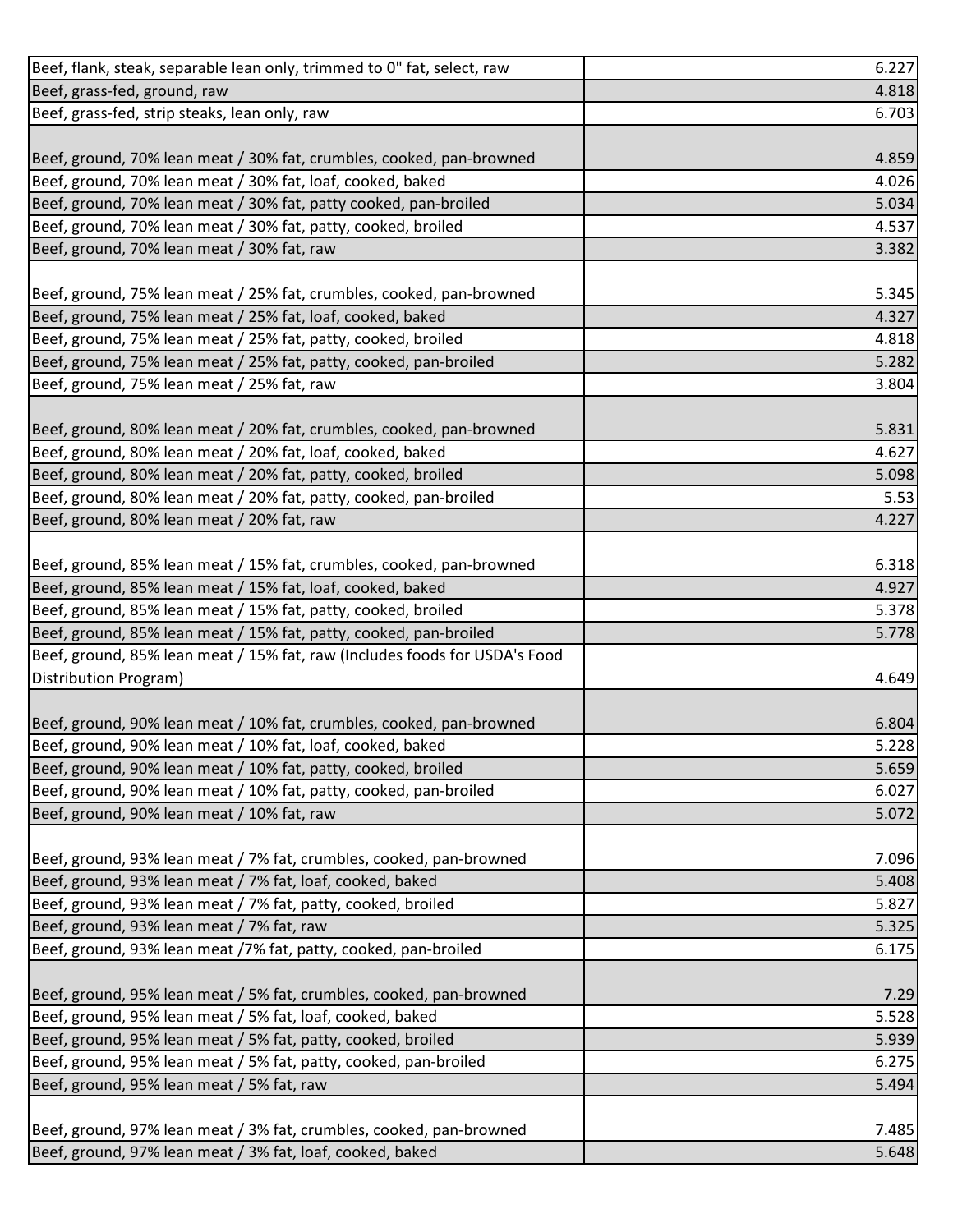| Beef, ground, 97% lean meat / 3% fat, patty, cooked, broiled                                   | 6.051 |
|------------------------------------------------------------------------------------------------|-------|
| Beef, ground, 97% lean meat / 3% fat, raw                                                      | 5.663 |
| Beef, ground, 97% lean meat /3% fat, patty, cooked, pan-broiled                                | 6.374 |
| Beef, ground, patties, frozen, cooked, broiled                                                 | 5.305 |
| Beef, ground, unspecified fat content, cooked                                                  | 5.682 |
| Beef, loin, bottom sirloin butt, tri-tip roast, separable lean only, trimmed to 0"             |       |
| fat, all grades, cooked, roasted                                                               | 7.655 |
| Beef, loin, bottom sirloin butt, tri-tip steak, separable lean and fat, trimmed to             |       |
| 0" fat, all grades, cooked, broiled                                                            | 4.225 |
| Beef, loin, tenderloin roast, boneless, separable lean and fat, trimmed to 0"                  |       |
| fat, all grades, cooked, roasted                                                               | 5.556 |
| Beef, loin, tenderloin roast, boneless, separable lean and fat, trimmed to 0"                  |       |
| fat, all grades, raw                                                                           | 4.705 |
| Beef, loin, tenderloin roast, boneless, separable lean and fat, trimmed to 0"                  |       |
| fat, choice, cooked, roasted                                                                   | 5.438 |
| Beef, loin, tenderloin roast, boneless, separable lean and fat, trimmed to 0"                  |       |
| fat, choice, raw                                                                               | 4.461 |
| Beef, loin, tenderloin roast, boneless, separable lean and fat, trimmed to 0"                  |       |
| fat, select, cooked, roasted                                                                   | 5.732 |
| Beef, loin, tenderloin roast, boneless, separable lean and fat, trimmed to 0"                  |       |
| fat, select, raw                                                                               | 5.072 |
| Beef, loin, tenderloin roast, boneless, separable lean only, trimmed to 0" fat,                |       |
| all grades, cooked, roasted                                                                    | 5.586 |
| Beef, loin, tenderloin roast, boneless, separable lean only, trimmed to 0" fat,                |       |
| all grades, raw                                                                                | 4.755 |
| Beef, loin, tenderloin roast, boneless, separable lean only, trimmed to 0" fat,                |       |
| choice, cooked, roasted                                                                        | 5.47  |
| Beef, loin, tenderloin roast, boneless, separable lean only, trimmed to 0" fat,                |       |
| choice, raw                                                                                    | 4.508 |
| Beef, loin, tenderloin roast, boneless, separable lean only, trimmed to 0" fat,                |       |
|                                                                                                |       |
| select, raw<br>Beef, loin, tenderloin roast, separable lean only, boneless, trimmed to 0" fat, | 5.125 |
| select, cooked, roasted                                                                        | 5.76  |
|                                                                                                |       |
| Beef, loin, tenderloin steak, boneless, separable lean and fat, trimmed to 0"                  |       |
| fat, all grades, cooked, grilled                                                               | 5.61  |
| Beef, loin, tenderloin steak, boneless, separable lean and fat, trimmed to 0"                  |       |
| fat, all grades, raw                                                                           | 4.717 |
| Beef, loin, tenderloin steak, boneless, separable lean and fat, trimmed to 0"                  |       |
| fat, choice, cooked, grilled                                                                   | 5.579 |
| Beef, loin, tenderloin steak, boneless, separable lean and fat, trimmed to 0"                  |       |
| fat, choice, raw                                                                               | 4.473 |
| Beef, loin, tenderloin steak, boneless, separable lean and fat, trimmed to 0"                  |       |
| fat, select, cooked, grilled                                                                   | 5.691 |
| Beef, loin, tenderloin steak, boneless, separable lean and fat, trimmed to 0"                  |       |
| fat, select, raw                                                                               | 5.082 |
| Beef, loin, tenderloin steak, boneless, separable lean only, trimmed to 0" fat,                |       |
| all grades, cooked, grilled                                                                    | 6.235 |
| Beef, loin, tenderloin steak, boneless, separable lean only, trimmed to 0" fat,                |       |
| all grades, raw                                                                                | 4.755 |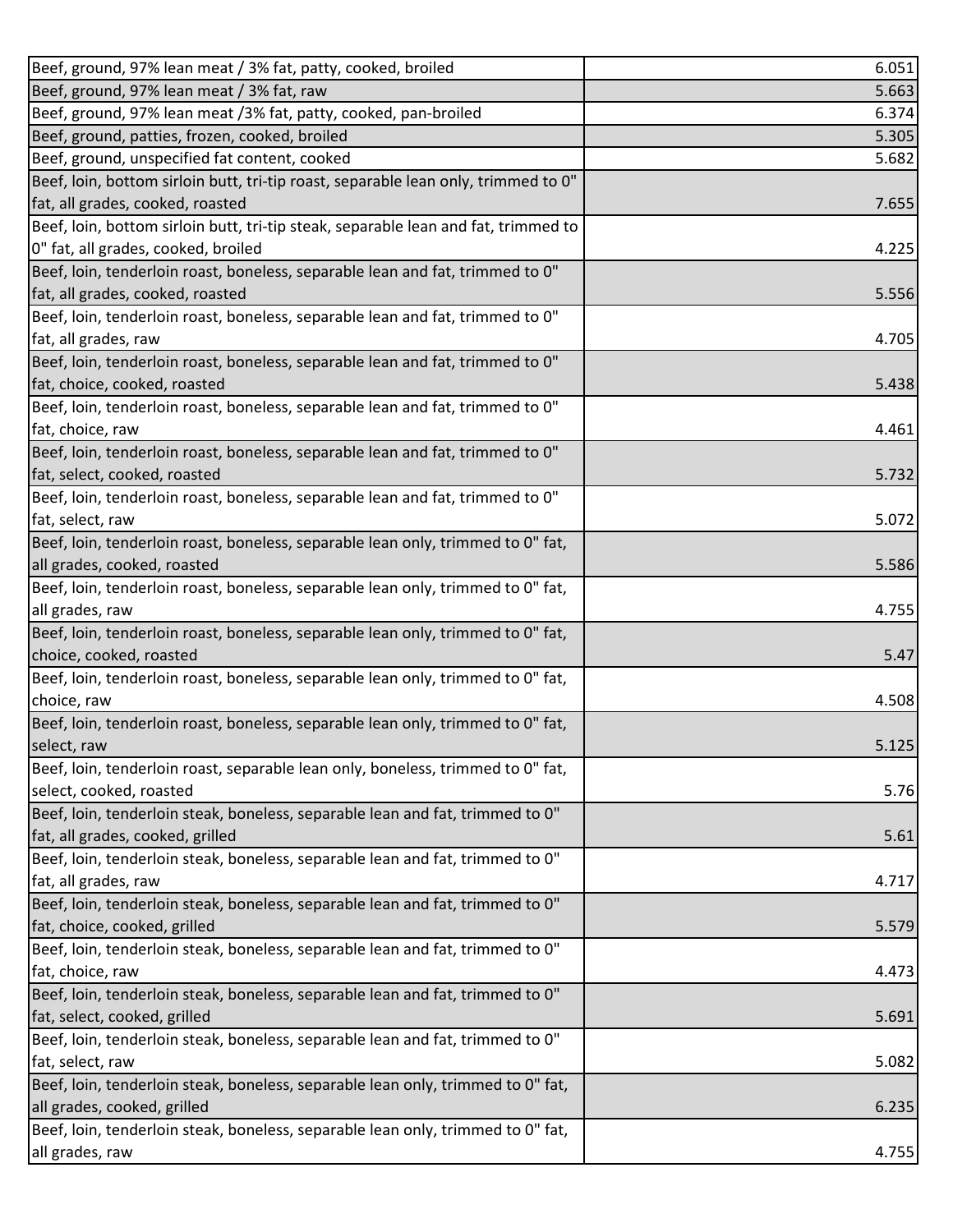| Beef, loin, tenderloin steak, boneless, separable lean only, trimmed to 0" fat,   |       |
|-----------------------------------------------------------------------------------|-------|
| choice, cooked, grilled                                                           | 7.071 |
| Beef, loin, tenderloin steak, boneless, separable lean only, trimmed to 0" fat,   |       |
| choice, raw                                                                       | 4.508 |
| Beef, loin, tenderloin steak, boneless, separable lean only, trimmed to 0" fat,   |       |
| select, cooked, grilled                                                           | 5.87  |
| Beef, loin, tenderloin steak, boneless, separable lean only, trimmed to 0" fat,   |       |
| select, raw                                                                       | 5.125 |
| Beef, loin, top loin steak, boneless, lip off, separable lean and fat, trimmed to |       |
| 0" fat, all grades, cooked, grilled                                               | 5.813 |
| Beef, loin, top loin steak, boneless, lip off, separable lean and fat, trimmed to |       |
| 0" fat, all grades, raw                                                           | 6.515 |
| Beef, loin, top loin steak, boneless, lip off, separable lean and fat, trimmed to |       |
| 0" fat, choice, cooked, grilled                                                   | 5.622 |
| Beef, loin, top loin steak, boneless, lip off, separable lean and fat, trimmed to |       |
| 0" fat, choice, raw                                                               | 6.681 |
| Beef, loin, top loin steak, boneless, lip off, separable lean and fat, trimmed to |       |
| 0" fat, select, cooked, grilled                                                   | 6.133 |
| Beef, loin, top loin steak, boneless, lip off, separable lean and fat, trimmed to |       |
| 0" fat, select, raw                                                               | 6.267 |
| Beef, loin, top loin steak, boneless, lip off, separable lean only, trimmed to 0" |       |
| fat, all grades, cooked, grilled                                                  | 5.996 |
| Beef, loin, top loin steak, boneless, lip off, separable lean only, trimmed to 0" |       |
| fat, all grades, raw                                                              | 6.742 |
| Beef, loin, top loin steak, boneless, lip off, separable lean only, trimmed to 0" |       |
| fat, choice, cooked, grilled                                                      | 5.871 |
| Beef, loin, top loin steak, boneless, lip off, separable lean only, trimmed to 0" |       |
| fat, choice, raw                                                                  | 6.947 |
| Beef, loin, top loin steak, boneless, lip off, separable lean only, trimmed to 0" |       |
| fat, select, cooked, grilled                                                      | 6.187 |
| Beef, loin, top loin steak, boneless, lip off, separable lean only, trimmed to 0" |       |
| fat, select, raw                                                                  | 6.435 |
| Beef, loin, top loin steak, boneless, lip-on, separable lean and fat, trimmed to  |       |
| 1/8" fat, all grades, cooked, grilled                                             | 6.644 |
| Beef, loin, top loin steak, boneless, lip-on, separable lean and fat, trimmed to  |       |
| 1/8" fat, all grades, raw                                                         | 6.123 |
| Beef, loin, top loin steak, boneless, lip-on, separable lean and fat, trimmed to  |       |
| 1/8" fat, choice, cooked, grilled                                                 | 6.734 |
| Beef, loin, top loin steak, boneless, lip-on, separable lean and fat, trimmed to  |       |
| 1/8" fat, choice, raw                                                             | 6.286 |
| Beef, loin, top loin steak, boneless, lip-on, separable lean and fat, trimmed to  |       |
| 1/8" fat, select, cooked, grilled                                                 | 6.51  |
| Beef, loin, top loin steak, boneless, lip-on, separable lean and fat, trimmed to  |       |
| 1/8" fat, select, raw                                                             | 5.879 |
| Beef, loin, top loin steak, boneless, lip-on, separable lean only, trimmed to     |       |
| 1/8" fat, all grades, cooked, grilled                                             | 7.32  |
| Beef, loin, top loin steak, boneless, lip-on, separable lean only, trimmed to     |       |
| 1/8" fat, all grades, raw                                                         | 6.742 |
|                                                                                   |       |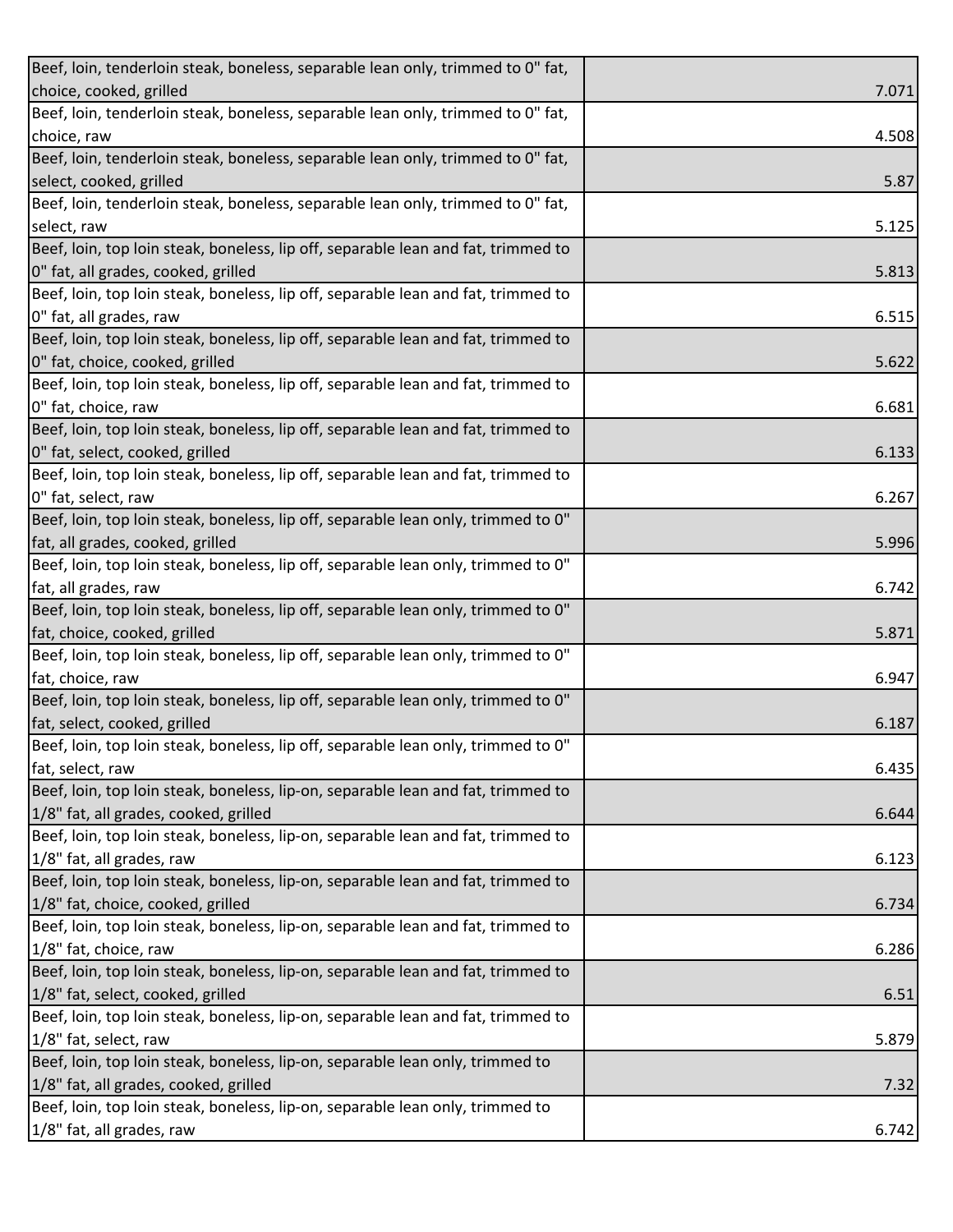| Beef, loin, top loin steak, boneless, lip-on, separable lean only, trimmed to        |       |
|--------------------------------------------------------------------------------------|-------|
| 1/8" fat, choice, cooked, grilled                                                    | 7.46  |
| Beef, loin, top loin steak, boneless, lip-on, separable lean only, trimmed to        |       |
| 1/8" fat, choice, raw                                                                | 6.947 |
| Beef, loin, top loin steak, boneless, lip-on, separable lean only, trimmed to        |       |
| 1/8" fat, select, cooked, grilled                                                    | 7.11  |
| Beef, loin, top loin steak, boneless, lip-on, separable lean only, trimmed to        |       |
| 1/8" fat, select, raw                                                                | 6.435 |
| Beef, loin, top loin, separable lean and fat, trimmed to 1/8" fat, all grades,       |       |
| cooked, grilled                                                                      | 7.037 |
|                                                                                      |       |
| Beef, loin, top loin, separable lean and fat, trimmed to 1/8" fat, choice, raw       | 3.95  |
| Beef, loin, top loin, separable lean and fat, trimmed to 1/8" fat, select,           |       |
| cooked, grilled                                                                      | 6.978 |
|                                                                                      |       |
| Beef, loin, top loin, separable lean and fat, trimmed to 1/8" fat, select, raw       | 5.502 |
| Beef, loin, top sirloin cap steak, boneless, separable lean and fat, trimmed to      |       |
| 1/8" fat, all grades, cooked, grilled                                                | 3.916 |
| Beef, loin, top sirloin cap steak, boneless, separable lean and fat, trimmed to      |       |
| 1/8" fat, all grades, raw                                                            | 3.588 |
| Beef, loin, top sirloin cap steak, boneless, separable lean and fat, trimmed to      |       |
| 1/8" fat, choice, cooked, grilled                                                    | 3.961 |
| Beef, loin, top sirloin cap steak, boneless, separable lean and fat, trimmed to      |       |
| 1/8" fat, choice, raw                                                                | 3.552 |
| Beef, loin, top sirloin cap steak, boneless, separable lean and fat, trimmed to      |       |
| 1/8" fat, select, cooked, grilled                                                    | 4.093 |
| Beef, loin, top sirloin cap steak, boneless, separable lean and fat, trimmed to      |       |
| 1/8" fat, select, raw                                                                | 3.63  |
| Beef, loin, top sirloin cap steak, boneless, separable lean only, trimmed to         |       |
| 1/8" fat, all grades, cooked, grilled                                                | 7.44  |
| Beef, loin, top sirloin cap steak, boneless, separable lean only, trimmed to         |       |
| 1/8" fat, all grades, raw                                                            | 5.048 |
| Beef, loin, top sirloin cap steak, boneless, separable lean only, trimmed to         |       |
| 1/8" fat, choice, cooked, grilled                                                    | 7.423 |
| Beef, loin, top sirloin cap steak, boneless, separable lean only, trimmed to         |       |
| 1/8" fat, choice, raw                                                                | 5.438 |
| Beef, loin, top sirloin cap steak, boneless, separable lean only, trimmed to         |       |
| 1/8" fat, select, cooked, grilled                                                    | 8.287 |
| Beef, loin, top sirloin cap steak, boneless, separable lean only, trimmed to         |       |
| 1/8" fat, select, raw                                                                | 5.356 |
| Beef, loin, top sirloin filet, boneless, separable lean only, trimmed to 0" fat, all |       |
| grades, cooked, grilled                                                              | 6.176 |
| Beef, loin, top sirloin filet, boneless, separable lean only, trimmed to 0" fat,     |       |
| choice, cooked, grilled                                                              | 6.149 |
| Beef, loin, top sirloin filet, boneless, separable lean only, trimmed to 0" fat,     |       |
| select, cooked, grilled                                                              | 6.305 |
| Beef, loin, top sirloin petite roast, boneless, separable lean only, trimmed to      |       |
| 0" fat, all grades, cooked, roasted                                                  | 5.882 |
|                                                                                      |       |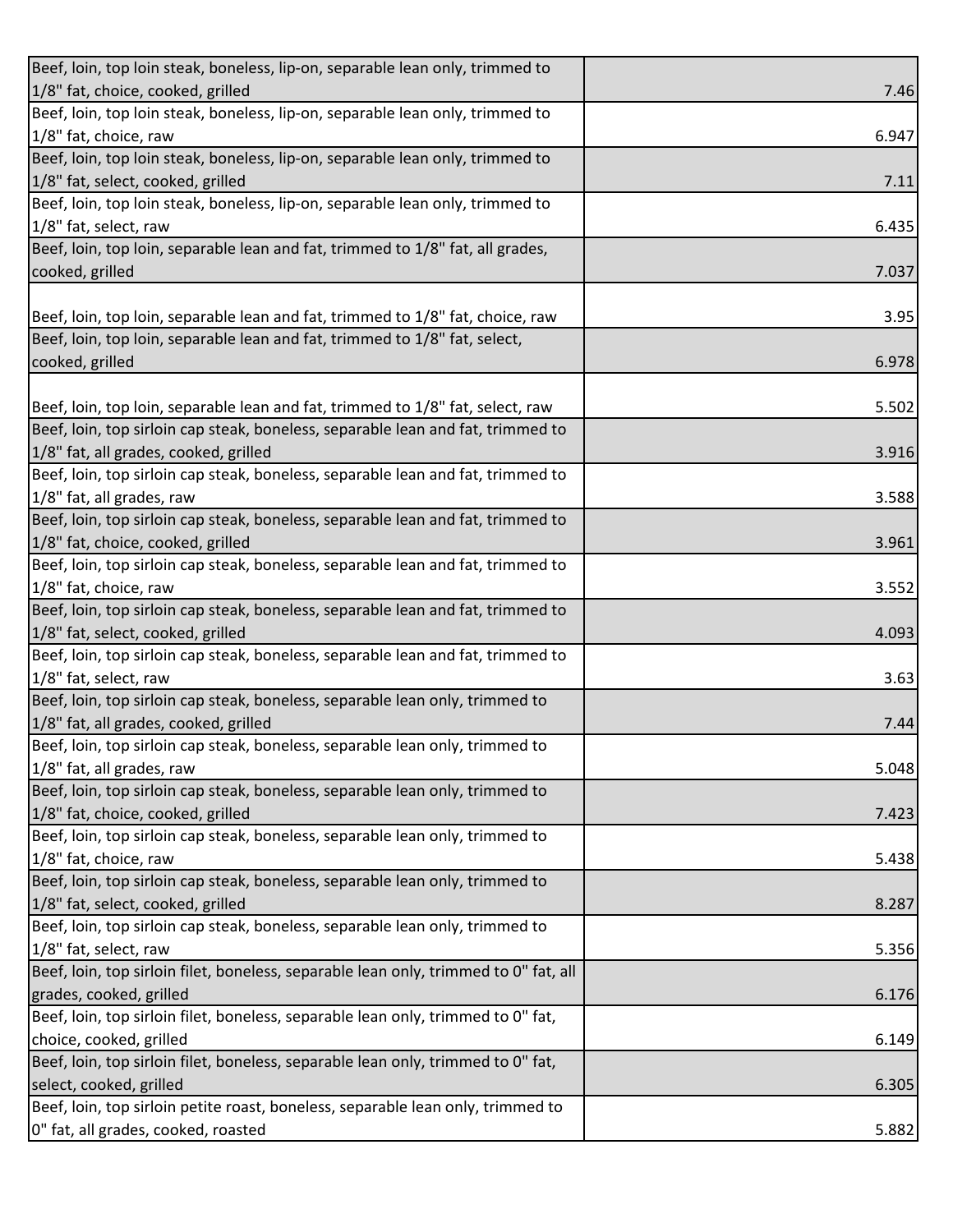| Beef, loin, top sirloin petite roast, boneless, separable lean only, trimmed to                                                                             |       |
|-------------------------------------------------------------------------------------------------------------------------------------------------------------|-------|
| 0" fat, choice, cooked, roasted                                                                                                                             | 5.851 |
| Beef, loin, top sirloin petite roast, boneless, separable lean only, trimmed to                                                                             |       |
| 0" fat, select, cooked, roasted                                                                                                                             | 4.969 |
| Beef, loin, top sirloin petite roast/filet, boneless, separable lean only, trimmed                                                                          |       |
| to 0" fat, all grades, raw                                                                                                                                  | 5.869 |
| Beef, loin, top sirloin petite roast/filet, boneless, separable lean only, trimmed                                                                          |       |
| to 0" fat, choice, raw                                                                                                                                      | 5.867 |
| Beef, loin, top sirloin petite roast/filet, boneless, separable lean only, trimmed                                                                          |       |
| to 0" fat, select, raw                                                                                                                                      | 6.046 |
| Beef, New Zealand, imported, bolar blade, separable lean and fat, cooked, fast                                                                              |       |
| roasted                                                                                                                                                     | 2.132 |
|                                                                                                                                                             |       |
| Beef, New Zealand, imported, bolar blade, separable lean and fat, raw                                                                                       | 3.01  |
| Beef, New Zealand, imported, bolar blade, separable lean only, cooked, fast                                                                                 |       |
| roasted                                                                                                                                                     | 2.232 |
| Beef, New Zealand, imported, bolar blade, separable lean only, raw                                                                                          | 3.142 |
| Beef, New Zealand, imported, brisket navel end, separable lean and fat,                                                                                     |       |
| cooked, braised                                                                                                                                             | 1.974 |
|                                                                                                                                                             |       |
| Beef, New Zealand, imported, brisket navel end, separable lean and fat, raw                                                                                 | 2.683 |
| Beef, New Zealand, imported, brisket navel end, separable lean only, cooked,                                                                                |       |
| braised                                                                                                                                                     | 2.45  |
|                                                                                                                                                             |       |
| Beef, New Zealand, imported, brisket navel end, separable lean only, raw                                                                                    | 3.578 |
| Beef, New Zealand, imported, brisket point end, separable lean and fat,                                                                                     |       |
| cooked, braised                                                                                                                                             | 3.282 |
|                                                                                                                                                             |       |
| Beef, New Zealand, imported, brisket point end, separable lean and fat, raw<br>Beef, New Zealand, imported, brisket point end, separable lean only, cooked, | 4.089 |
| braised                                                                                                                                                     | 3.485 |
|                                                                                                                                                             |       |
| Beef, New Zealand, imported, brisket point end, separable lean only, raw                                                                                    | 4.335 |
| Beef, New Zealand, imported, chuck eye roll, separable lean and fat, cooked,                                                                                |       |
| braised                                                                                                                                                     | 1.97  |
|                                                                                                                                                             |       |
| Beef, New Zealand, imported, chuck eye roll, separable lean and fat, raw                                                                                    | 2.685 |
| Beef, New Zealand, imported, chuck eye roll, separable lean only, cooked,                                                                                   |       |
| braised                                                                                                                                                     | 2.035 |
|                                                                                                                                                             |       |
| Beef, New Zealand, imported, chuck eye roll, separable lean only, raw                                                                                       | 2.878 |
| Beef, New Zealand, imported, cube roll, separable lean and fat, cooked, fast                                                                                |       |
| roasted                                                                                                                                                     | 3.889 |
| Beef, New Zealand, imported, cube roll, separable lean and fat, raw                                                                                         | 3.015 |
| Beef, New Zealand, imported, cube roll, separable lean only, cooked, fast                                                                                   |       |
| roasted                                                                                                                                                     | 4.177 |
| Beef, New Zealand, imported, cube roll, separable lean only, raw                                                                                            | 3.257 |
| Beef, New Zealand, imported, eye round, separable lean and fat, cooked, slow                                                                                |       |
| roasted                                                                                                                                                     | 3.962 |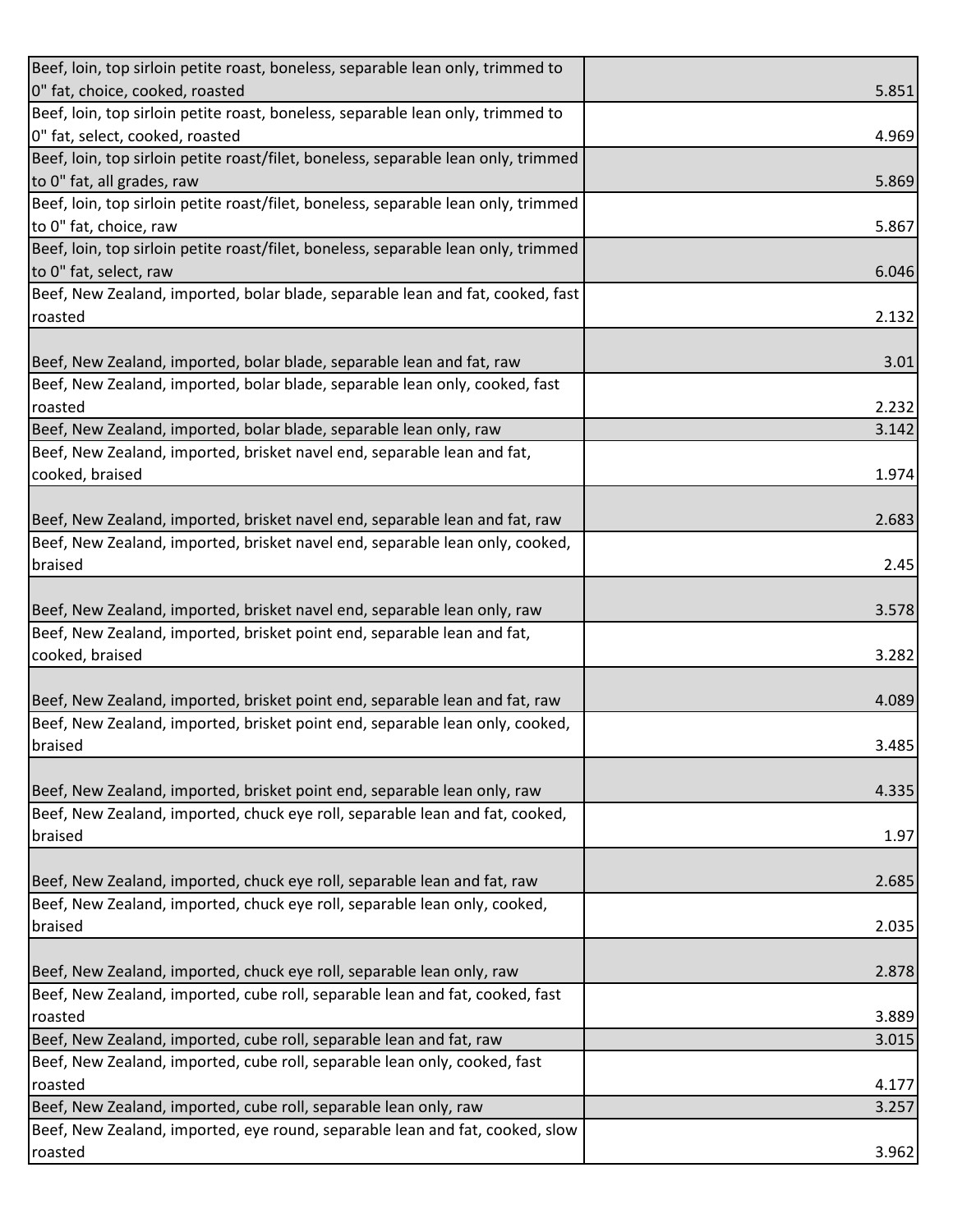| Beef, New Zealand, imported, eye round, separable lean and fat, raw          | 3.431 |
|------------------------------------------------------------------------------|-------|
| Beef, New Zealand, imported, eye round, separable lean only, cooked, slow    |       |
| roasted                                                                      | 3.983 |
| Beef, New Zealand, imported, eye round, separable lean only, raw             | 3.494 |
|                                                                              |       |
| Beef, New Zealand, imported, flank, separable lean and fat, cooked, braised  | 3.41  |
| Beef, New Zealand, imported, flank, separable lean and fat, raw              | 4.594 |
|                                                                              |       |
| Beef, New Zealand, imported, flank, separable lean only, cooked, braised     | 3.467 |
| Beef, New Zealand, imported, flank, separable lean only, raw                 | 4.73  |
|                                                                              |       |
| Beef, New Zealand, imported, flat, separable lean and fat, cooked, braised   | 2.24  |
| Beef, New Zealand, imported, flat, separable lean and fat, raw               | 3.212 |
|                                                                              |       |
| Beef, New Zealand, imported, flat, separable lean only, cooked, braised      | 2.292 |
| Beef, New Zealand, imported, flat, separable lean only, raw                  | 3.328 |
| Beef, New Zealand, imported, hind shin, separable lean and fat, cooked,      |       |
| braised                                                                      | 2.611 |
| Beef, New Zealand, imported, hind shin, separable lean and fat, raw          | 3.136 |
|                                                                              |       |
| Beef, New Zealand, imported, hind shin, separable lean only, cooked, braised | 2.698 |
| Beef, New Zealand, imported, hind shin, separable lean only, raw             | 3.286 |
| Beef, New Zealand, imported, inside, raw                                     | 3.955 |
| Beef, New Zealand, imported, intermuscular fat, cooked                       | 1.07  |
| Beef, New Zealand, imported, intermuscular fat, raw                          | 1.05  |
| Beef, New Zealand, imported, knuckle, cooked, fast fried                     | 3.229 |
| Beef, New Zealand, imported, manufacturing beef, cooked, boiled              | 1.759 |
| Beef, New Zealand, imported, manufacturing beef, raw                         | 2.908 |
| Beef, New Zealand, imported, oyster blade, separable lean and fat, cooked,   |       |
| braised                                                                      | 1.645 |
|                                                                              |       |
| Beef, New Zealand, imported, oyster blade, separable lean and fat, raw       | 2.293 |
| Beef, New Zealand, imported, oyster blade, separable lean only, cooked,      |       |
| braised                                                                      | 1.647 |
|                                                                              |       |
| Beef, New Zealand, imported, oyster blade, separable lean only, raw          | 2.361 |
| Beef, New Zealand, imported, ribs prepared, cooked, fast roasted             | 5.053 |
| Beef, New Zealand, imported, ribs prepared, raw                              | 4.306 |
| Beef, New Zealand, imported, rump centre, separable lean and fat, cooked,    |       |
| fast fried                                                                   | 3.904 |
|                                                                              |       |
| Beef, New Zealand, imported, rump centre, separable lean and fat, raw        | 2.716 |
| Beef, New Zealand, imported, rump centre, separable lean only, cooked, fast  |       |
| fried                                                                        | 3.922 |
| Beef, New Zealand, imported, rump centre, separable lean only, raw           | 2.729 |
| Beef, New Zealand, imported, striploin, separable lean and fat, cooked, fast |       |
| fried                                                                        | 4.25  |
|                                                                              |       |
| Beef, New Zealand, imported, striploin, separable lean and fat, raw          | 3.569 |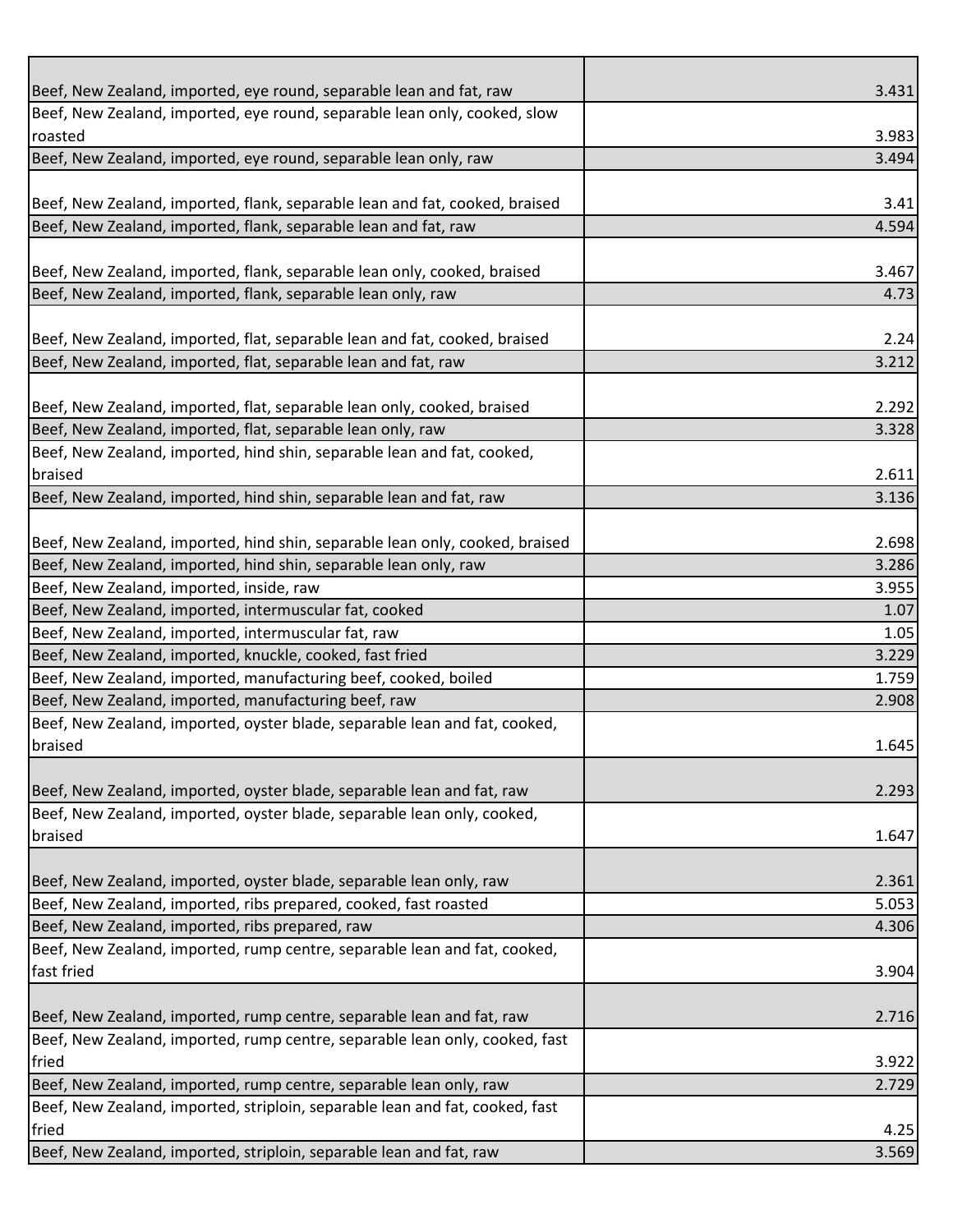| Beef, New Zealand, imported, striploin, separable lean only, cooked, fast fried    | 4.842 |
|------------------------------------------------------------------------------------|-------|
| Beef, New Zealand, imported, striploin, separable lean only, raw                   | 4.243 |
| Beef, New Zealand, imported, subcutaneous fat, cooked                              | 1.27  |
| Beef, New Zealand, imported, subcutaneous fat, raw                                 | 0.74  |
| Beef, New Zealand, imported, sweetbread, cooked, boiled                            | 1.6   |
| Beef, New Zealand, imported, sweetbread, raw                                       |       |
| Beef, New Zealand, imported, tenderloin, separable lean and fat, cooked, fast      |       |
| fried                                                                              | 4.985 |
|                                                                                    |       |
| Beef, New Zealand, imported, tenderloin, separable lean and fat, raw               | 4.015 |
| Beef, New Zealand, imported, tenderloin, separable lean only, cooked, fast         |       |
| fried                                                                              | 5.003 |
| Beef, New Zealand, imported, tenderloin, separable lean only, raw                  | 4.054 |
| Beef, New Zealand, imported, variety meats and by-products liver, cooked,          |       |
| boiled                                                                             | 13.8  |
| Beef, New Zealand, imported, variety meats and by-products, heart, cooked,         |       |
| boiled                                                                             | 3.365 |
|                                                                                    |       |
| Beef, New Zealand, imported, variety meats and by-products, heart, raw             | 4.444 |
| Beef, New Zealand, imported, variety meats and by-products, kidney, cooked,        |       |
| boiled                                                                             | 3.903 |
|                                                                                    |       |
| Beef, New Zealand, imported, variety meats and by-products, kidney, raw            | 4.878 |
|                                                                                    |       |
| Beef, New Zealand, imported, variety meats and by-products, liver, raw             | 15.4  |
| Beef, New Zealand, imported, variety meats and by-products, tongue, cooked,        |       |
| boiled                                                                             | 2.58  |
|                                                                                    |       |
| Beef, New Zealand, imported, variety meats and by-products, tongue, raw            | 2.996 |
| Beef, New Zealand, imported, variety meats and by-products, tripe cooked,          |       |
| boiled                                                                             | 2.616 |
| Beef, New Zealand, imported, variety meats and by-products, tripe uncooked,        |       |
| raw                                                                                | 7.943 |
| Beef, plate steak, boneless, inside skirt, separable lean and fat, trimmed to 0"   |       |
| fat, all grades, cooked, grilled                                                   | 6.338 |
| Beef, plate steak, boneless, inside skirt, separable lean and fat, trimmed to 0"   |       |
| fat, all grades, raw                                                               | 5.241 |
| Beef, plate steak, boneless, inside skirt, separable lean and fat, trimmed to 0"   |       |
| fat, choice, cooked, grilled                                                       | 6.224 |
| Beef, plate steak, boneless, inside skirt, separable lean and fat, trimmed to 0"   |       |
| fat, choice, raw                                                                   | 5.076 |
| Beef, plate steak, boneless, inside skirt, separable lean and fat, trimmed to 0"   |       |
| fat, select, cooked, grilled                                                       | 6.509 |
| Beef, plate steak, boneless, inside skirt, separable lean and fat, trimmed to 0"   |       |
| fat, select, raw                                                                   | 5.49  |
| Beef, plate steak, boneless, inside skirt, separable lean only, trimmed to 0" fat, |       |
| all grades, cooked, grilled                                                        | 6.471 |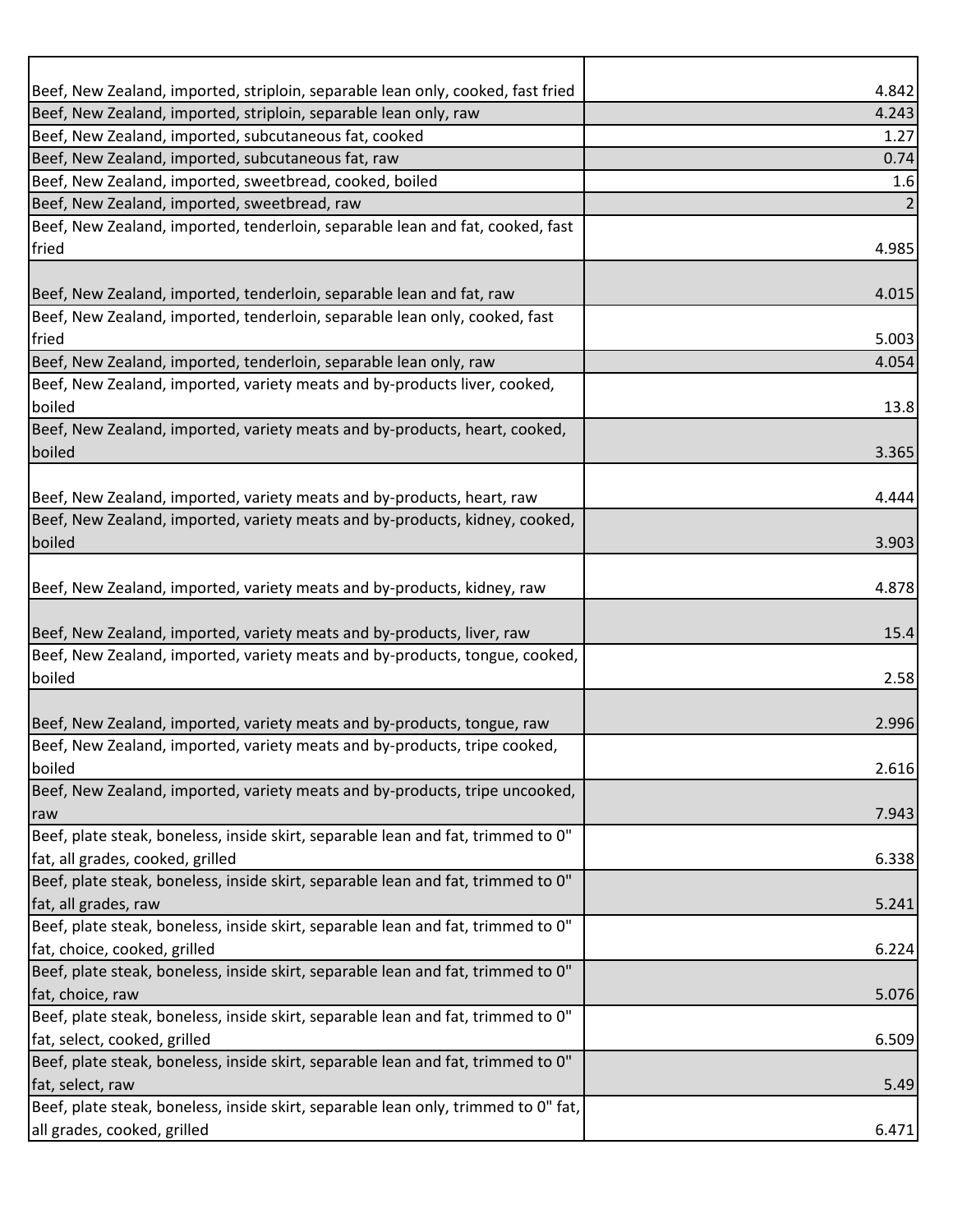| Beef, plate steak, boneless, inside skirt, separable lean only, trimmed to 0" fat, |       |
|------------------------------------------------------------------------------------|-------|
| all grades, raw                                                                    | 5.439 |
| Beef, plate steak, boneless, inside skirt, separable lean only, trimmed to 0" fat, |       |
| choice, cooked, grilled                                                            | 6.365 |
| Beef, plate steak, boneless, inside skirt, separable lean only, trimmed to 0" fat, |       |
| choice, raw                                                                        | 5.282 |
| Beef, plate steak, boneless, inside skirt, separable lean only, trimmed to 0" fat, |       |
| select, cooked, grilled                                                            | 6.63  |
| Beef, plate steak, boneless, inside skirt, separable lean only, trimmed to 0" fat, |       |
| select, raw                                                                        | 5.675 |
| Beef, plate steak, boneless, outside skirt, separable lean and fat, trimmed to     |       |
| 0" fat, all grades, cooked, grilled                                                | 5.096 |
| Beef, plate steak, boneless, outside skirt, separable lean and fat, trimmed to     |       |
| 0" fat, all grades, raw                                                            | 4.092 |
| Beef, plate steak, boneless, outside skirt, separable lean and fat, trimmed to     |       |
| 0" fat, choice, cooked, grilled                                                    | 4.836 |
| Beef, plate steak, boneless, outside skirt, separable lean and fat, trimmed to     |       |
| 0" fat, choice, raw                                                                | 4.043 |
| Beef, plate steak, boneless, outside skirt, separable lean and fat, trimmed to     |       |
| 0" fat, select, cooked, grilled                                                    | 5.485 |
| Beef, plate steak, boneless, outside skirt, separable lean and fat, trimmed to     |       |
| 0" fat, select, raw                                                                | 4.166 |
| Beef, plate steak, boneless, outside skirt, separable lean only, trimmed to 0"     |       |
| fat, all grades, cooked, grilled                                                   | 5.198 |
| Beef, plate steak, boneless, outside skirt, separable lean only, trimmed to 0"     |       |
| fat, all grades, raw                                                               | 4.251 |
| Beef, plate steak, boneless, outside skirt, separable lean only, trimmed to 0"     |       |
| fat, choice, cooked, grilled                                                       | 4.927 |
| Beef, plate steak, boneless, outside skirt, separable lean only, trimmed to 0"     |       |
| fat, choice, raw                                                                   | 4.212 |
| Beef, plate steak, boneless, outside skirt, separable lean only, trimmed to 0"     |       |
| fat, select, cooked, grilled                                                       | 5.605 |
| Beef, plate steak, boneless, outside skirt, separable lean only, trimmed to 0"     |       |
| fat, select, raw                                                                   | 4.31  |
| Beef, plate, inside skirt steak, separable lean and fat, trimmed to 0" fat, all    |       |
| grades, cooked, broiled                                                            | 3.745 |
| Beef, plate, inside skirt steak, separable lean only, trimmed to 0" fat, all       |       |
| grades, cooked, broiled                                                            | 3.82  |
| Beef, plate, outside skirt steak, separable lean and fat, trimmed to 0" fat, all   |       |
| grades, cooked, broiled                                                            | 4.193 |
| Beef, plate, outside skirt steak, separable lean only, trimmed to 0" fat, all      |       |
| grades, cooked, broiled                                                            | 4.331 |
| Beef, retail cuts, separable fat, cooked                                           | 1.528 |
| Beef, retail cuts, separable fat, raw                                              | 1.437 |
| Beef, rib eye roast, bone-in, lip-on, separable lean and fat, trimmed to 1/8"      |       |
| fat, all grades, cooked, roasted                                                   | 4.808 |
| Beef, rib eye roast, bone-in, lip-on, separable lean and fat, trimmed to 1/8"      |       |
| fat, choice, cooked, roasted                                                       | 4.749 |
|                                                                                    |       |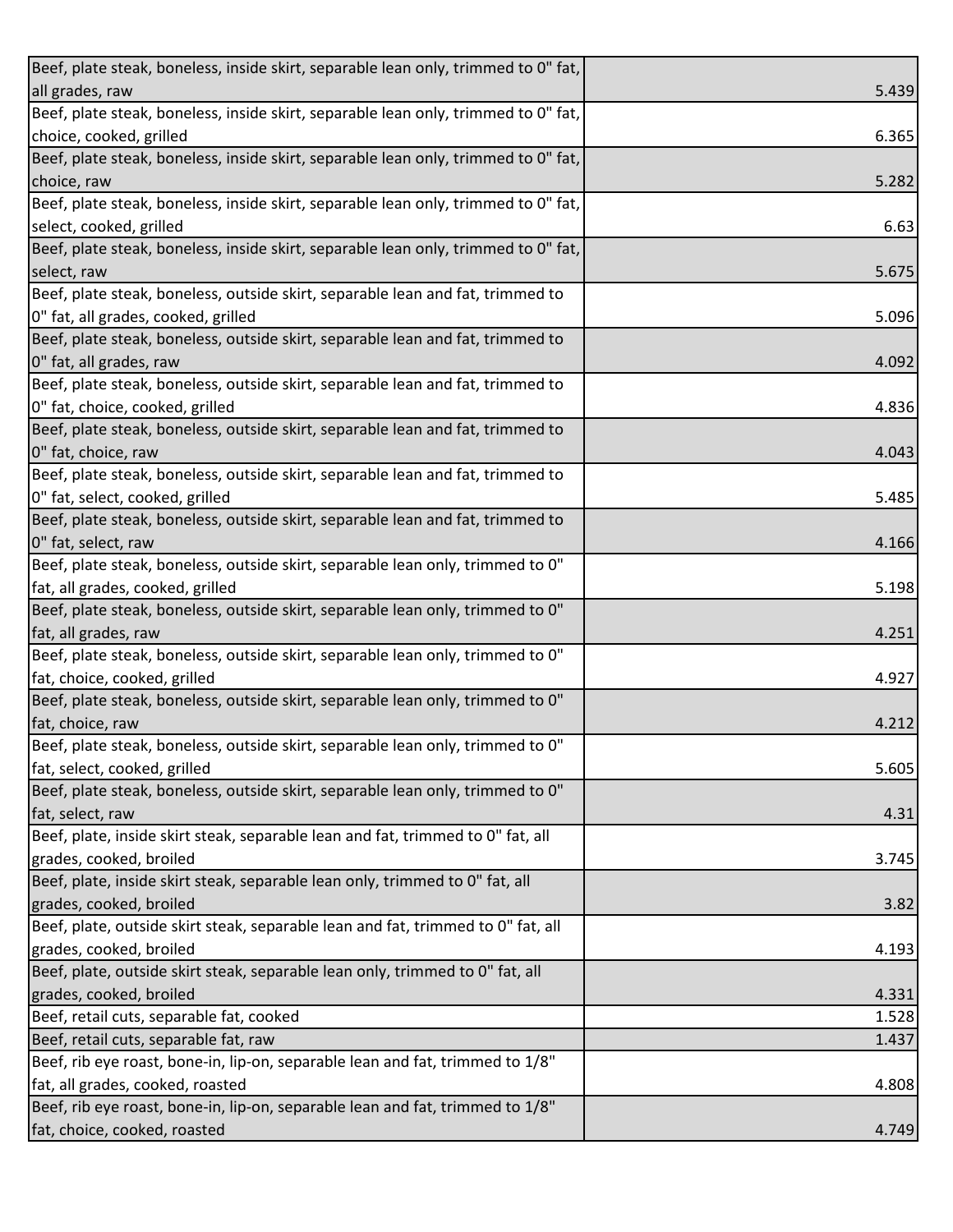| Beef, rib eye roast, bone-in, lip-on, separable lean and fat, trimmed to 1/8"       |       |
|-------------------------------------------------------------------------------------|-------|
| fat, select, cooked, roasted                                                        | 4.897 |
| Beef, rib eye roast, bone-in, lip-on, separable lean only, trimmed to 1/8" fat,     |       |
| all grades, cooked, roasted                                                         | 5.561 |
| Beef, rib eye roast, bone-in, lip-on, separable lean only, trimmed to 1/8" fat,     |       |
| choice, cooked, roasted                                                             | 5.478 |
| Beef, rib eye roast, bone-in, lip-on, separable lean only, trimmed to 1/8" fat,     |       |
| select, cooked, roasted                                                             | 5.685 |
| Beef, rib eye roast, boneless, lip-on, separable lean and fat, trimmed to 1/8"      |       |
| fat, all grades, cooked, roasted                                                    | 5.023 |
| Beef, rib eye roast, boneless, lip-on, separable lean and fat, trimmed to 1/8"      |       |
| fat, choice, cooked, roasted                                                        | 4.851 |
| Beef, rib eye roast, boneless, lip-on, separable lean and fat, trimmed to 1/8"      |       |
| fat, select, cooked, roasted                                                        | 5.281 |
| Beef, rib eye roast, boneless, lip-on, separable lean only, trimmed to 1/8" fat,    |       |
| all grades, cooked, roasted                                                         | 5.85  |
| Beef, rib eye roast, boneless, lip-on, separable lean only, trimmed to 1/8" fat,    |       |
| choice, cooked, roasted                                                             | 5.657 |
| Beef, rib eye roast, boneless, lip-on, separable lean only, trimmed to 1/8" fat,    |       |
| select, cooked, roasted                                                             | 6.14  |
| Beef, rib eye steak, bone-in, lip-on, separable lean and fat, trimmed to 1/8"       |       |
| fat, all grades, cooked, grilled                                                    | 4.733 |
| Beef, rib eye steak, bone-in, lip-on, separable lean and fat, trimmed to 1/8"       |       |
| fat, choice, cooked, grilled                                                        | 4.752 |
| Beef, rib eye steak, bone-in, lip-on, separable lean and fat, trimmed to 1/8"       |       |
| fat, select, cooked, grilled                                                        | 4.705 |
| Beef, rib eye steak, bone-in, lip-on, separable lean only, trimmed to 1/8" fat,     |       |
| all grades, cooked, grilled                                                         | 5.683 |
| Beef, rib eye steak, bone-in, lip-on, separable lean only, trimmed to 1/8" fat,     |       |
| choice, cooked, grilled                                                             | 5.675 |
| Beef, rib eye steak, bone-in, lip-on, separable lean only, trimmed to 1/8" fat,     |       |
| select, cooked, grilled                                                             | 5.695 |
| Beef, rib eye steak, boneless, lip off, separable lean and fat, trimmed to 0" fat,  |       |
| all grades, cooked, grilled                                                         | 5.149 |
| Beef, rib eye steak, boneless, lip off, separable lean and fat, trimmed to 0" fat,  |       |
| all grades, raw                                                                     | 4.782 |
| Beef, rib eye steak, boneless, lip off, separable lean and fat, trimmed to 0" fat,  |       |
| choice, cooked, grilled                                                             | 4.863 |
| Beef, rib eye steak, boneless, lip off, separable lean and fat, trimmed to 0" fat,  |       |
| choice, raw                                                                         | 4.704 |
| Beef, rib eye steak, boneless, lip off, separable lean and fat, trimmed to 0" fat,  |       |
| select, cooked, grilled                                                             | 5.58  |
| Beef, rib eye steak, boneless, lip off, separable lean and fat, trimmed to 0" fat,  |       |
| select, raw                                                                         | 4.896 |
| Beef, rib eye steak, boneless, lip off, separable lean only, trimmed to 0" fat, all |       |
| grades, cooked, grilled                                                             | 5.799 |
| Beef, rib eye steak, boneless, lip off, separable lean only, trimmed to 0" fat, all |       |
| grades, raw                                                                         | 5.555 |
|                                                                                     |       |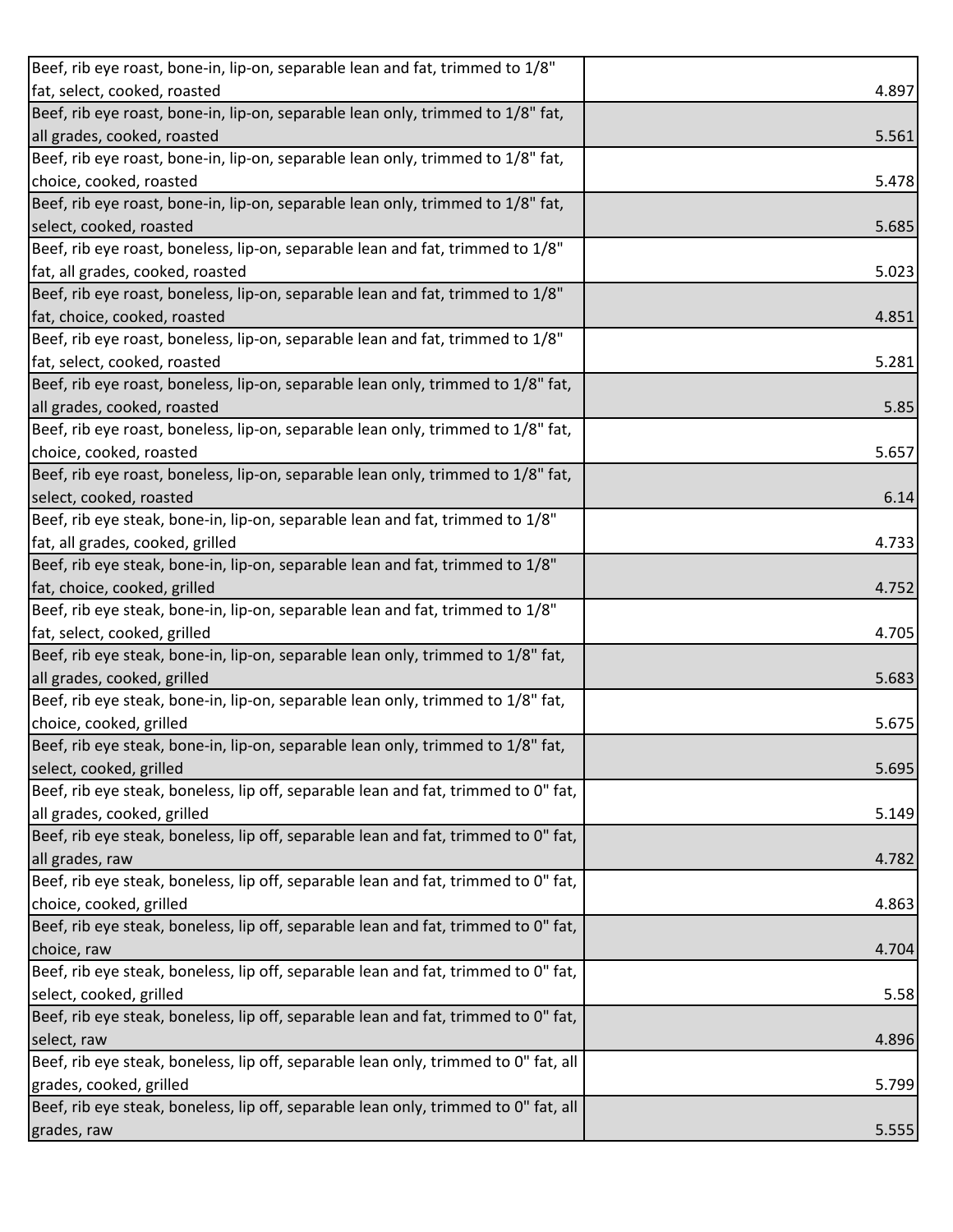| Beef, rib eye steak, boneless, lip off, separable lean only, trimmed to 0" fat,   |       |
|-----------------------------------------------------------------------------------|-------|
| choice, cooked, grilled                                                           | 5.545 |
| Beef, rib eye steak, boneless, lip off, separable lean only, trimmed to 0" fat,   |       |
| choice, raw                                                                       | 5.538 |
| Beef, rib eye steak, boneless, lip off, separable lean only, trimmed to 0" fat,   |       |
| select, cooked, grilled                                                           | 6.18  |
| Beef, rib eye steak, boneless, lip off, separable lean only, trimmed to 0" fat,   |       |
| select, raw                                                                       | 5.58  |
| Beef, rib eye steak, boneless, lip-on, separable lean and fat, trimmed to 1/8"    |       |
| fat, all grades, cooked, grilled                                                  | 4.908 |
| Beef, rib eye steak, boneless, lip-on, separable lean and fat, trimmed to 1/8"    |       |
| fat, choice, cooked, grilled                                                      | 4.666 |
| Beef, rib eye steak, boneless, lip-on, separable lean and fat, trimmed to 1/8"    |       |
| fat, select, cooked, grilled                                                      | 5.27  |
| Beef, rib eye steak, boneless, lip-on, separable lean only, trimmed to 1/8" fat,  |       |
| all grades, cooked, grilled                                                       | 5.799 |
| Beef, rib eye steak, boneless, lip-on, separable lean only, trimmed to 1/8" fat,  |       |
| choice, cooked, grilled                                                           | 5.545 |
| Beef, rib eye steak, boneless, lip-on, separable lean only, trimmed to 1/8" fat,  |       |
| select, cooked, grilled                                                           | 6.18  |
| Beef, rib eye steak/roast, bone-in, lip-on, separable lean and fat, trimmed to    |       |
| 1/8" fat, all grades, raw                                                         | 4.273 |
| Beef, rib eye steak/roast, bone-in, lip-on, separable lean and fat, trimmed to    |       |
| 1/8" fat, choice, raw                                                             | 4.153 |
| Beef, rib eye steak/roast, bone-in, lip-on, separable lean and fat, trimmed to    |       |
| 1/8" fat, select, raw                                                             | 4.454 |
| Beef, rib eye steak/roast, bone-in, lip-on, separable lean only, trimmed to 1/8"  |       |
| fat, all grades, raw                                                              | 5.08  |
| Beef, rib eye steak/roast, bone-in, lip-on, separable lean only, trimmed to 1/8"  |       |
| fat, choice, raw                                                                  | 4.907 |
| Beef, rib eye steak/roast, bone-in, lip-on, separable lean only, trimmed to 1/8"  |       |
| fat, select, raw                                                                  | 5.34  |
| Beef, rib eye steak/roast, boneless, lip-on, separable lean and fat, trimmed to   |       |
| 1/8" fat, all grades, raw                                                         | 4.681 |
| Beef, rib eye steak/roast, boneless, lip-on, separable lean and fat, trimmed to   |       |
| 1/8" fat, choice, raw                                                             | 4.629 |
| Beef, rib eye steak/roast, boneless, lip-on, separable lean and fat, trimmed to   |       |
| 1/8" fat, select, raw                                                             | 4.759 |
| Beef, rib eye steak/roast, boneless, lip-on, separable lean only, trimmed to      |       |
| 1/8" fat, all grades, raw                                                         | 5.555 |
| Beef, rib eye steak/roast, boneless, lip-on, separable lean only, trimmed to      |       |
| 1/8" fat, choice, raw                                                             | 5.538 |
| Beef, rib eye steak/roast, boneless, lip-on, separable lean only, trimmed to      |       |
| 1/8" fat, select, raw                                                             | 5.58  |
| Beef, rib eye, small end (ribs 10-12), separable lean and fat, trimmed to 0" fat, |       |
| all grades, cooked, broiled                                                       | 7.257 |
| Beef, rib eye, small end (ribs 10-12), separable lean and fat, trimmed to 0" fat, |       |
| select, cooked, broiled                                                           | 7.301 |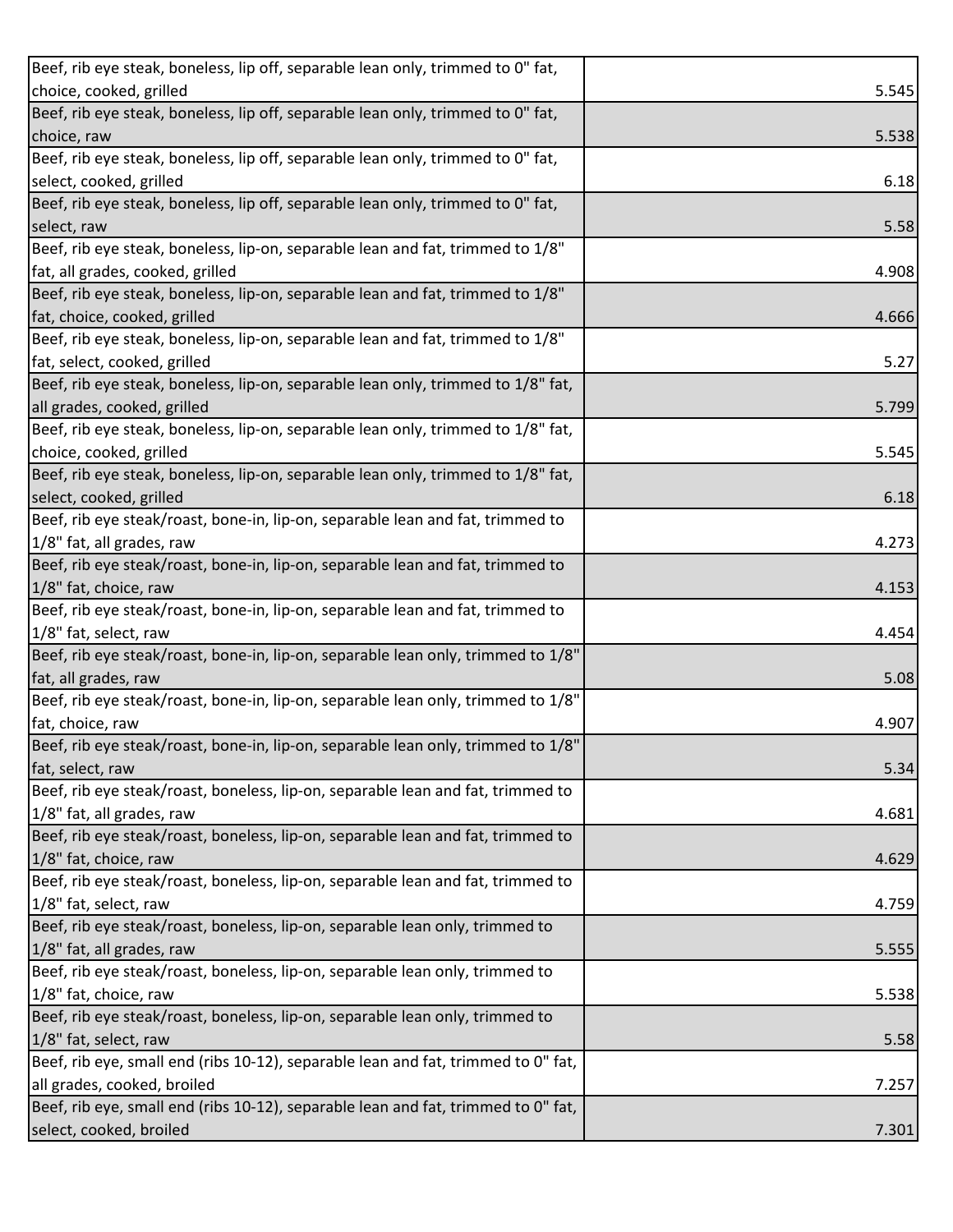| Beef, rib eye, small end (ribs 10-12), separable lean only, trimmed to 0" fat,      |       |
|-------------------------------------------------------------------------------------|-------|
| select, raw                                                                         | 3.624 |
| Beef, rib, back ribs, bone-in, separable lean and fat, trimmed to 0" fat, all       |       |
| grades, cooked, braised                                                             | 5.006 |
| Beef, rib, back ribs, bone-in, separable lean and fat, trimmed to 0" fat, all       |       |
| grades, raw                                                                         | 3.807 |
| Beef, rib, back ribs, bone-in, separable lean and fat, trimmed to 0" fat, choice,   |       |
| cooked, braised                                                                     | 4.884 |
| Beef, rib, back ribs, bone-in, separable lean and fat, trimmed to 0" fat, choice,   |       |
| raw                                                                                 | 3.649 |
| Beef, rib, back ribs, bone-in, separable lean and fat, trimmed to 0" fat, select,   |       |
| cooked, braised                                                                     | 5.184 |
| Beef, rib, back ribs, bone-in, separable lean and fat, trimmed to 0" fat, select,   |       |
| raw                                                                                 | 4.046 |
| Beef, rib, back ribs, bone-in, separable lean only, trimmed to 0" fat, all grades,  |       |
| cooked, braised                                                                     | 5.882 |
| Beef, rib, back ribs, bone-in, separable lean only, trimmed to 0" fat, all grades,  |       |
| raw                                                                                 | 4.576 |
| Beef, rib, back ribs, bone-in, separable lean only, trimmed to 0" fat, choice,      |       |
| cooked, braised                                                                     | 5.826 |
| Beef, rib, back ribs, bone-in, separable lean only, trimmed to 0" fat, choice,      |       |
| raw                                                                                 | 4.388 |
| Beef, rib, back ribs, bone-in, separable lean only, trimmed to 0" fat, select,      |       |
| cooked, braised                                                                     | 5.964 |
|                                                                                     |       |
| Beef, rib, back ribs, bone-in, separable lean only, trimmed to 0" fat, select, raw  | 4.861 |
| Beef, rib, eye, small end (ribs 10-12) separable lean only, trimmed to 0" fat,      |       |
| select, cooked, broiled                                                             | 8.748 |
| Beef, rib, eye, small end (ribs 10-12), separable lean and fat, trimmed to 0" fat,  |       |
| choice, cooked, broiled                                                             | 7.209 |
| Beef, rib, eye, small end (ribs 10-12), separable lean and fat, trimmed to 0" fat,  |       |
| choice, raw                                                                         | 3.23  |
| Beef, rib, eye, small end (ribs 10-12), separable lean only, trimmed to 0" fat,     |       |
| choice, cooked, broiled                                                             | 8.521 |
| Beef, rib, eye, small end (ribs 10-12), separable lean only, trimmed to 0" fat,     |       |
| choice, raw                                                                         | 3.74  |
| Beef, rib, large end (ribs 6-9), separable lean and fat, trimmed to 0" fat,         |       |
| choice, cooked, roasted                                                             | 3.64  |
| Beef, rib, large end (ribs 6-9), separable lean and fat, trimmed to 0" fat, select, |       |
| cooked, roasted                                                                     | 3.75  |
| Beef, rib, large end (ribs 6-9), separable lean and fat, trimmed to 1/8" fat, all   |       |
| grades, cooked, broiled                                                             | 2.78  |
| Beef, rib, large end (ribs 6-9), separable lean and fat, trimmed to 1/8" fat, all   |       |
| grades, cooked, roasted                                                             | 3.67  |
| Beef, rib, large end (ribs 6-9), separable lean and fat, trimmed to 1/8" fat, all   |       |
| grades, raw                                                                         |       |
|                                                                                     | 2.61  |
| Beef, rib, large end (ribs 6-9), separable lean and fat, trimmed to 1/8" fat,       | 2.7   |
| choice, cooked, broiled                                                             |       |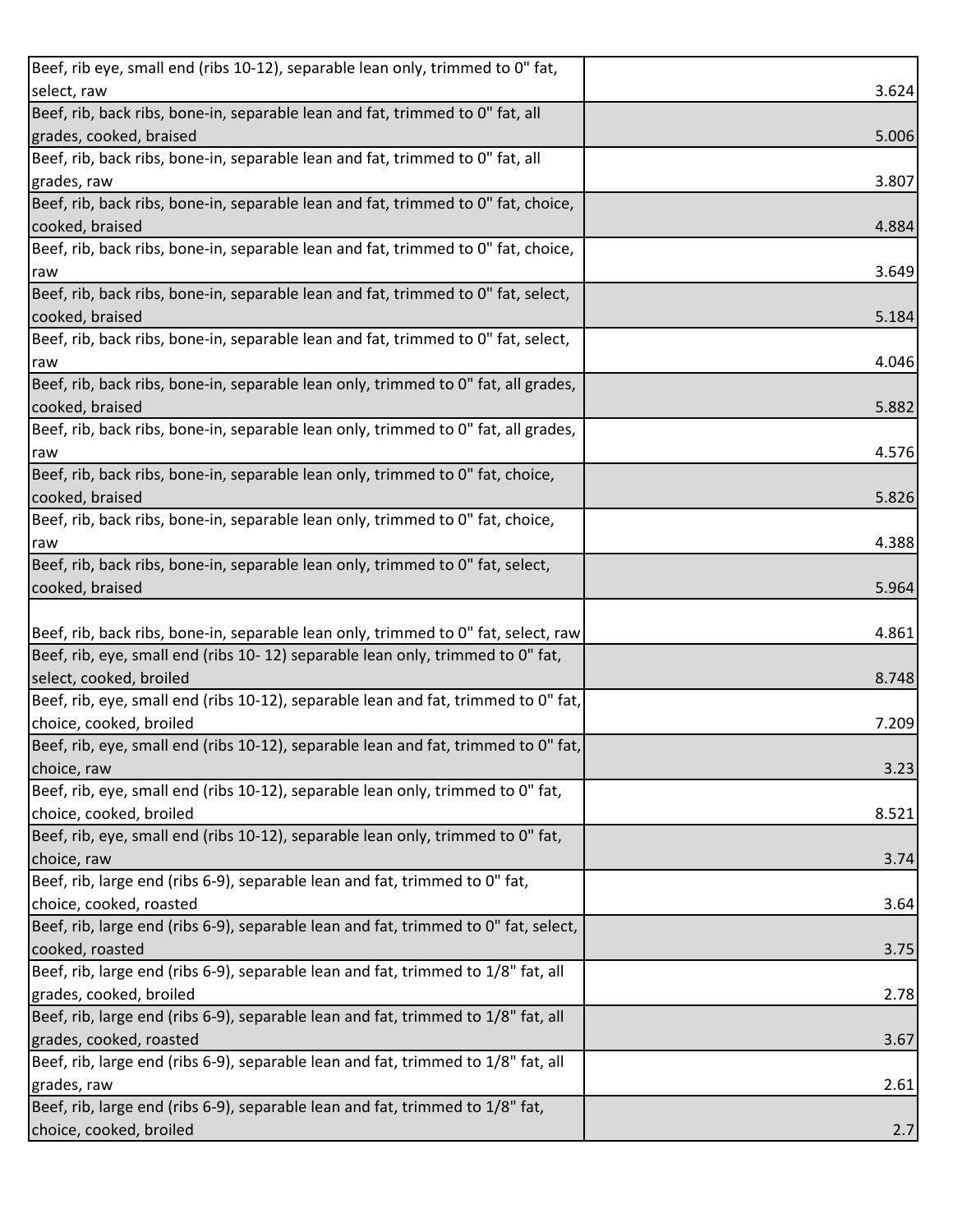| Beef, rib, large end (ribs 6-9), separable lean and fat, trimmed to 1/8" fat,     |       |
|-----------------------------------------------------------------------------------|-------|
| choice, cooked, roasted                                                           | 3.59  |
| Beef, rib, large end (ribs 6-9), separable lean and fat, trimmed to 1/8" fat,     |       |
| choice, raw                                                                       | 2.57  |
| Beef, rib, large end (ribs 6-9), separable lean and fat, trimmed to 1/8" fat,     |       |
| prime, cooked, broiled                                                            | 2.64  |
| Beef, rib, large end (ribs 6-9), separable lean and fat, trimmed to 1/8" fat,     |       |
| prime, cooked, roasted                                                            | 3.65  |
| Beef, rib, large end (ribs 6-9), separable lean and fat, trimmed to 1/8" fat,     |       |
| prime, raw                                                                        | 2.53  |
| Beef, rib, large end (ribs 6-9), separable lean and fat, trimmed to 1/8" fat,     |       |
| select, cooked, broiled                                                           | 2.78  |
| Beef, rib, large end (ribs 6-9), separable lean and fat, trimmed to 1/8" fat,     |       |
| select, cooked, roasted                                                           | 3.74  |
| Beef, rib, large end (ribs 6-9), separable lean and fat, trimmed to 1/8" fat,     |       |
| select, raw                                                                       | 2.64  |
| Beef, rib, large end (ribs 6-9), separable lean only, trimmed to 0" fat, all      |       |
| grades, cooked, roasted                                                           | 4.45  |
| Beef, rib, large end (ribs 6-9), separable lean only, trimmed to 0" fat, choice,  |       |
| cooked, roasted                                                                   | 4.45  |
| Beef, rib, large end (ribs 6-9), separable lean only, trimmed to 0" fat, select,  |       |
| cooked, roasted                                                                   | 4.45  |
| Beef, rib, shortribs, separable lean and fat, choice, cooked, braised             | 2.452 |
| Beef, rib, shortribs, separable lean and fat, choice, raw                         | 2.556 |
| Beef, rib, shortribs, separable lean only, choice, cooked, braised                | 3.208 |
| Beef, rib, shortribs, separable lean only, choice, raw                            | 3.412 |
| Beef, rib, small end (ribs 10-12), separable lean and fat, trimmed to 0" fat, all |       |
| grades, cooked, broiled                                                           | 7.257 |
| Beef, rib, small end (ribs 10-12), separable lean and fat, trimmed to 0" fat,     |       |
| choice, cooked, broiled                                                           | 4.18  |
| Beef, rib, small end (ribs 10-12), separable lean and fat, trimmed to 0" fat,     |       |
| select, cooked, broiled                                                           | 4.22  |
| Beef, rib, small end (ribs 10-12), separable lean and fat, trimmed to 1/8" fat,   |       |
| all grades, cooked, broiled                                                       | 6.881 |
| Beef, rib, small end (ribs 10-12), separable lean and fat, trimmed to 1/8" fat,   |       |
| all grades, cooked, roasted                                                       | 3.16  |
| Beef, rib, small end (ribs 10-12), separable lean and fat, trimmed to 1/8" fat,   |       |
| all grades, raw                                                                   | 5.699 |
| Beef, rib, small end (ribs 10-12), separable lean and fat, trimmed to 1/8" fat,   |       |
| choice, cooked, broiled                                                           | 6.653 |
| Beef, rib, small end (ribs 10-12), separable lean and fat, trimmed to 1/8" fat,   |       |
| choice, cooked, roasted                                                           | 3.13  |
| Beef, rib, small end (ribs 10-12), separable lean and fat, trimmed to 1/8" fat,   |       |
| choice, raw                                                                       | 6.157 |
| Beef, rib, small end (ribs 10-12), separable lean and fat, trimmed to 1/8" fat,   |       |
| prime, cooked, broiled                                                            | 4.07  |
| Beef, rib, small end (ribs 10-12), separable lean and fat, trimmed to 1/8" fat,   |       |
| prime, cooked, roasted                                                            | 3.04  |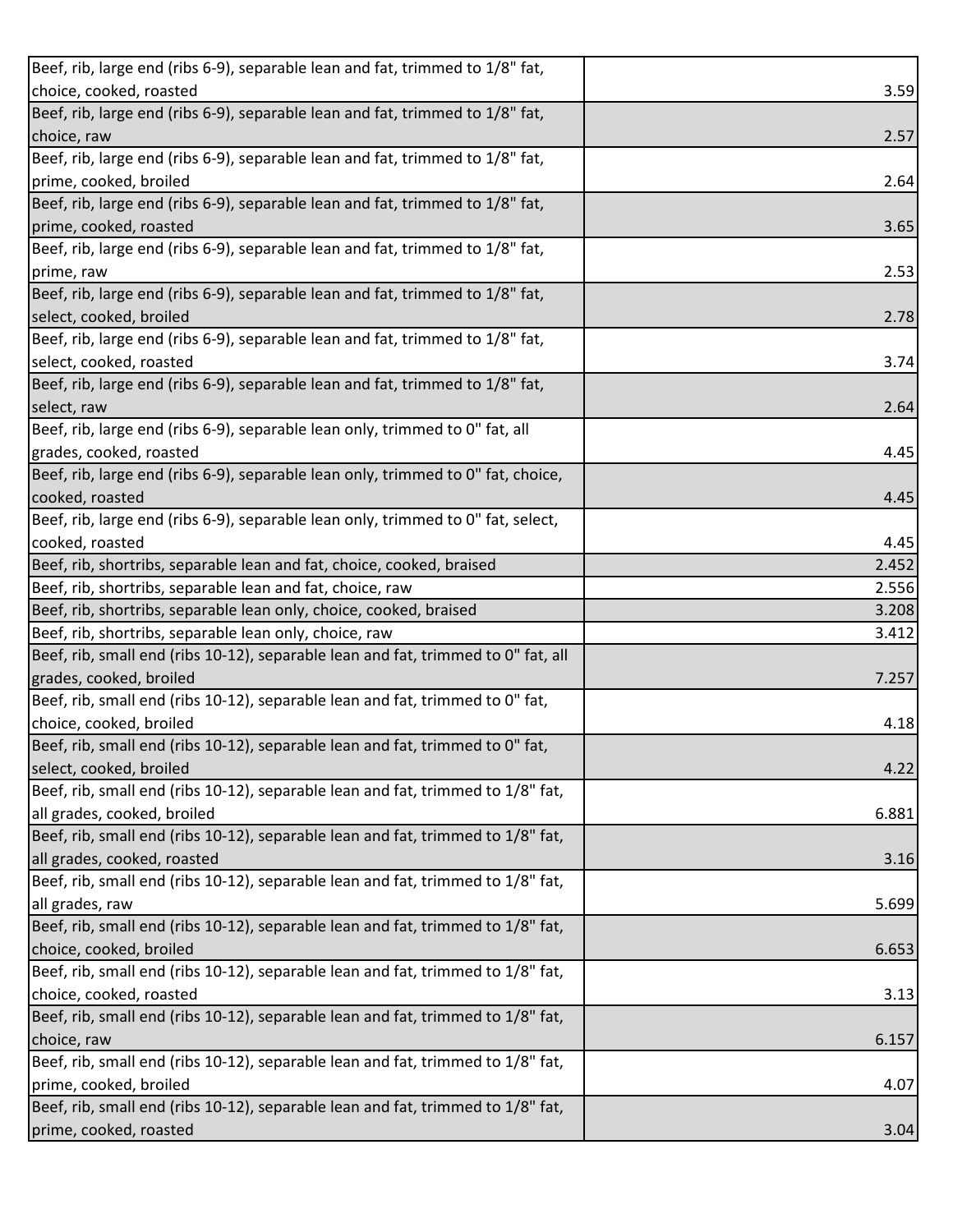| Beef, rib, small end (ribs 10-12), separable lean and fat, trimmed to 1/8" fat,    |       |
|------------------------------------------------------------------------------------|-------|
| prime, raw                                                                         | 3.08  |
| Beef, rib, small end (ribs 10-12), separable lean and fat, trimmed to 1/8" fat,    |       |
| select, cooked, broiled                                                            | 7.098 |
| Beef, rib, small end (ribs 10-12), separable lean and fat, trimmed to 1/8" fat,    |       |
| select, cooked, roasted                                                            | 3.19  |
| Beef, rib, small end (ribs 10-12), separable lean and fat, trimmed to 1/8" fat,    |       |
| select, raw                                                                        | 5.228 |
| Beef, rib, small end (ribs 10-12), separable lean only, trimmed to 0" fat, all     |       |
| grades, cooked, broiled                                                            | 8.415 |
| Beef, rib, small end (ribs 10-12), separable lean only, trimmed to 0" fat,         |       |
| choice, cooked, broiled                                                            | 4.8   |
| Beef, rib, small end (ribs 10-12), separable lean only, trimmed to 0" fat, select, |       |
| cooked, broiled                                                                    | 4.8   |
| Beef, rib, small end (ribs 10-12), separable lean only, trimmed to 1/8" fat, all   |       |
| grades, cooked, broiled                                                            | 8.464 |
| Beef, rib, small end (ribs 10-12), separable lean only, trimmed to 1/8" fat, all   |       |
| grades, raw                                                                        | 6.916 |
| Beef, rib, small end (ribs 10-12), separable lean only, trimmed to 1/8" fat,       |       |
| choice, raw                                                                        | 7.491 |
| Beef, rib, small end (ribs 10-12), separable lean only, trimmed to 1/8" fat,       |       |
| select, cooked, broiled                                                            | 9.02  |
| Beef, rib, small end (ribs 10-12), separable lean only, trimmed to 1/8" fat,       |       |
| select, raw                                                                        | 6.544 |
| Beef, rib, small end (ribs 10-12), separable lean only, trimmed to 1/8"fat,        |       |
| choice, cooked, broiled                                                            | 8.347 |
| Beef, rib, whole (ribs 6-12), separable lean and fat, trimmed to 1/8" fat, all     |       |
| grades, cooked, broiled                                                            | 3.27  |
| Beef, rib, whole (ribs 6-12), separable lean and fat, trimmed to 1/8" fat, all     |       |
| grades, cooked, roasted                                                            | 3.46  |
| Beef, rib, whole (ribs 6-12), separable lean and fat, trimmed to 1/8" fat, all     |       |
| grades, raw                                                                        | 2.8   |
| Beef, rib, whole (ribs 6-12), separable lean and fat, trimmed to 1/8" fat,         |       |
| choice, cooked, broiled                                                            | 3.25  |
| Beef, rib, whole (ribs 6-12), separable lean and fat, trimmed to 1/8" fat,         |       |
| choice, cooked, roasted                                                            | 3.43  |
| Beef, rib, whole (ribs 6-12), separable lean and fat, trimmed to 1/8" fat,         |       |
| choice, raw                                                                        | 2.78  |
| Beef, rib, whole (ribs 6-12), separable lean and fat, trimmed to 1/8" fat, prime,  |       |
| cooked, broiled                                                                    | 3.19  |
| Beef, rib, whole (ribs 6-12), separable lean and fat, trimmed to 1/8" fat, prime,  |       |
| cooked, roasted                                                                    | 3.4   |
| Beef, rib, whole (ribs 6-12), separable lean and fat, trimmed to 1/8" fat, prime,  |       |
| raw                                                                                | 2.75  |
| Beef, rib, whole (ribs 6-12), separable lean and fat, trimmed to 1/8" fat, select, |       |
| cooked, broiled                                                                    | 3.31  |
| Beef, rib, whole (ribs 6-12), separable lean and fat, trimmed to 1/8" fat, select, |       |
| cooked, roasted                                                                    | 3.51  |
|                                                                                    |       |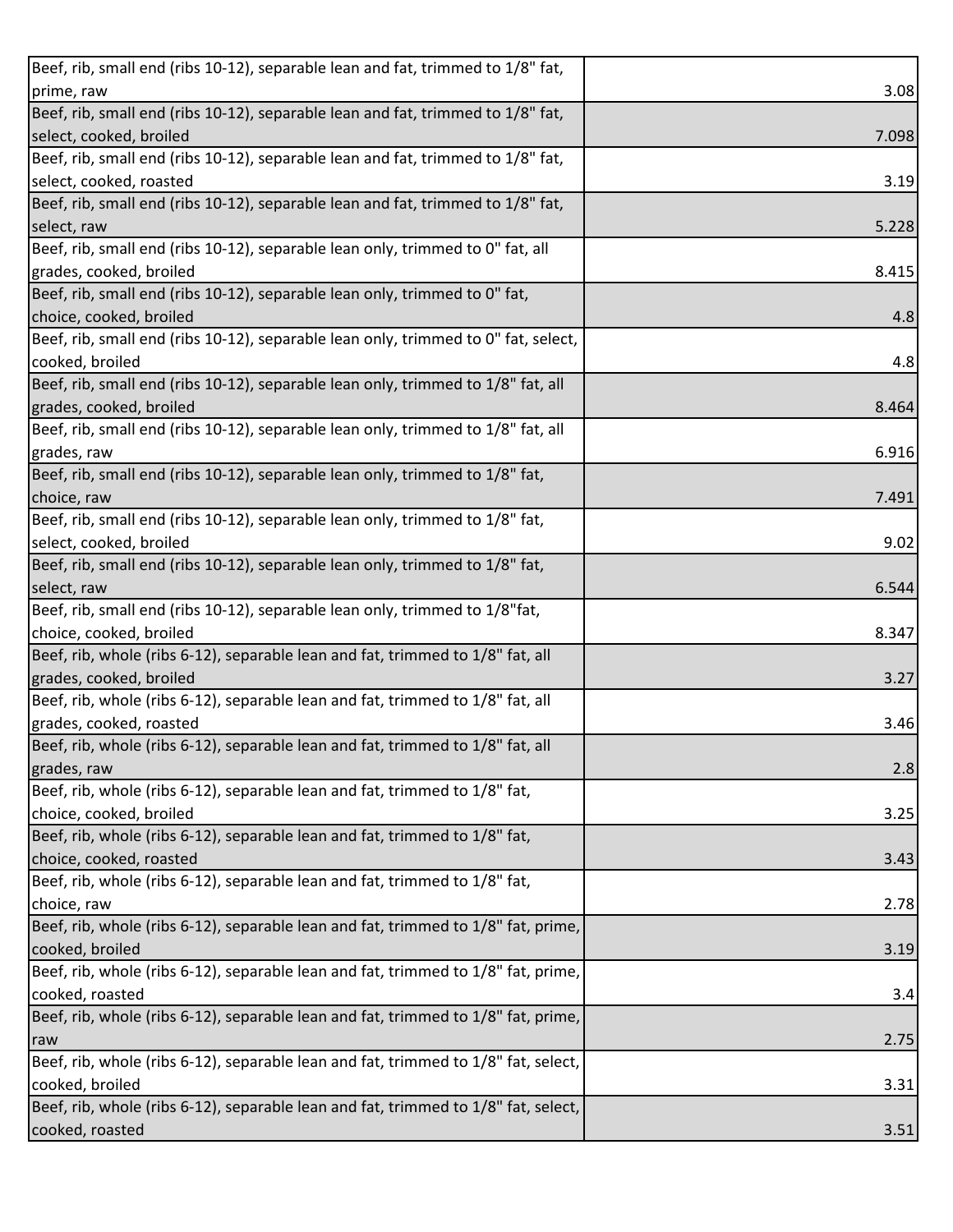| Beef, rib, whole (ribs 6-12), separable lean and fat, trimmed to 1/8" fat, select, |       |
|------------------------------------------------------------------------------------|-------|
| raw                                                                                | 2.85  |
| Beef, ribeye petite roast/filet, boneless, separable lean only, trimmed to 0"      |       |
| fat, all grades, raw                                                               | 5.774 |
| Beef, ribeye petite roast/filet, boneless, separable lean only, trimmed to 0"      |       |
| fat, choice, raw                                                                   | 5.736 |
| Beef, ribeye petite roast/filet, boneless, separable lean only, trimmed to 0"      |       |
| fat, select, raw                                                                   | 5.717 |
| Beef, ribeye cap steak, boneless, separable lean only, trimmed to 0" fat, all      |       |
| grades, cooked, grilled                                                            | 3.714 |
| Beef, ribeye cap steak, boneless, separable lean only, trimmed to 0" fat, all      |       |
| grades, raw                                                                        | 3.551 |
| Beef, ribeye cap steak, boneless, separable lean only, trimmed to 0" fat,          |       |
| choice, cooked, grilled                                                            | 3.651 |
| Beef, ribeye cap steak, boneless, separable lean only, trimmed to 0" fat,          |       |
| choice, raw                                                                        | 3.509 |
| Beef, ribeye cap steak, boneless, separable lean only, trimmed to 0" fat,          |       |
| select, cooked, grilled                                                            | 4.057 |
| Beef, ribeye cap steak, boneless, separable lean only, trimmed to 0" fat,          |       |
| select, raw                                                                        | 3.62  |
| Beef, ribeye filet, boneless, separable lean only, trimmed to 0" fat, all grades,  |       |
| cooked, grilled                                                                    | 5.816 |
| Beef, ribeye filet, boneless, separable lean only, trimmed to 0" fat, choice,      |       |
| cooked, grilled                                                                    | 5.732 |
| Beef, ribeye filet, boneless, separable lean only, trimmed to 0" fat, select,      |       |
| cooked, grilled                                                                    | 4.718 |
| Beef, ribeye petite roast, boneless, separable lean only, trimmed to 0" fat, all   |       |
| grades, cooked, roasted                                                            | 5.691 |
| Beef, ribeye petite roast, boneless, separable lean only, trimmed to 0" fat,       |       |
| choice, cooked, roasted                                                            | 5.655 |
| Beef, ribeye petite roast, boneless, separable lean only, trimmed to 0" fat,       |       |
| select, cooked, roasted                                                            | 4.554 |
| Beef, round, bottom round, roast, separable lean only, trimmed to 1/8" fat,        |       |
| select, cooked, roasted                                                            | 4.893 |
| Beef, round, bottom round roast, separable lean only, trimmed to 0" fat,           |       |
| select, cooked, roasted                                                            | 4.865 |
| Beef, round, bottom round, roast, separable lean and fat, trimmed to 0" fat,       |       |
| all grades, cooked, roasted                                                        | 4.793 |
| Beef, round, bottom round, roast, separable lean and fat, trimmed to 0" fat,       |       |
| choice, cooked, roasted                                                            | 4.839 |
| Beef, round, bottom round, roast, separable lean and fat, trimmed to 0" fat,       |       |
| select, cooked, roasted                                                            | 4.738 |
| Beef, round, bottom round, roast, separable lean and fat, trimmed to 1/8" fat,     |       |
| all grades, cooked, roasted                                                        | 4.616 |
| Beef, round, bottom round, roast, separable lean and fat, trimmed to 1/8" fat,     |       |
| choice, cooked, roasted                                                            | 4.71  |
| Beef, round, bottom round, roast, separable lean and fat, trimmed to 1/8" fat,     |       |
| select, cooked, roasted                                                            | 4.517 |
|                                                                                    |       |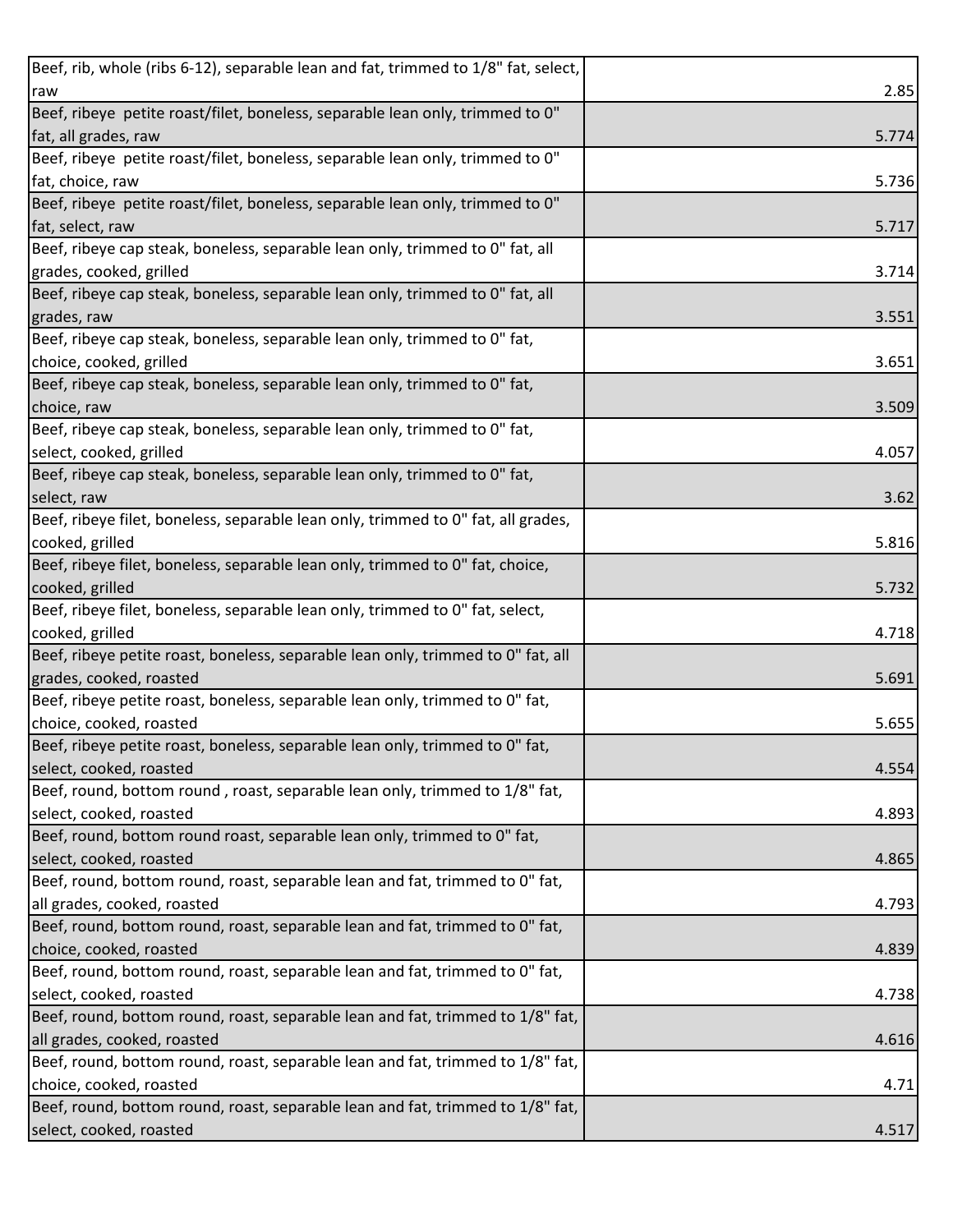| Beef, round, bottom round, roast, separable lean only, trimmed to 0" fat, all   |       |
|---------------------------------------------------------------------------------|-------|
| grades, cooked, roasted                                                         | 4.987 |
| Beef, round, bottom round, roast, separable lean only, trimmed to 0" fat,       |       |
| choice, cooked, roasted                                                         | 5.232 |
| Beef, round, bottom round, roast, separable lean only, trimmed to 1/8" fat, all |       |
| grades, cooked                                                                  | 5.03  |
| Beef, round, bottom round, roast, separable lean only, trimmed to 1/8" fat, all |       |
| grades, raw                                                                     | 6.661 |
| Beef, round, bottom round, roast, separable lean only, trimmed to 1/8" fat,     |       |
| choice, cooked, roasted                                                         | 5.294 |
| Beef, round, bottom round, roast, separable lean only, trimmed to 1/8" fat,     |       |
| choice, raw                                                                     | 6.757 |
| Beef, round, bottom round, roast, separable lean only, trimmed to 1/8" fat,     |       |
| select, raw                                                                     | 6.598 |
| Beef, round, bottom round, steak, separable lean and fat, trimmed to 0" fat,    |       |
| all grades, cooked, braised                                                     | 5.866 |
| Beef, round, bottom round, steak, separable lean and fat, trimmed to 0" fat,    |       |
| choice, cooked, braised                                                         | 5.918 |
| Beef, round, bottom round, steak, separable lean and fat, trimmed to 0" fat,    |       |
| select, cooked, braised                                                         | 5.802 |
| Beef, round, bottom round, steak, separable lean and fat, trimmed to 1/8" fat,  |       |
| all grades, cooked, braised                                                     | 5.726 |
| Beef, round, bottom round, steak, separable lean and fat, trimmed to 1/8" fat,  |       |
| all grades, raw                                                                 | 6.183 |
| Beef, round, bottom round, steak, separable lean and fat, trimmed to 1/8" fat,  |       |
| choice, cooked, braised                                                         | 5.939 |
| Beef, round, bottom round, steak, separable lean and fat, trimmed to 1/8" fat,  |       |
| choice, raw                                                                     | 6.294 |
| Beef, round, bottom round, steak, separable lean and fat, trimmed to 1/8" fat,  |       |
| select, cooked, braised                                                         | 5.512 |
| Beef, round, bottom round, steak, separable lean and fat, trimmed to 1/8" fat,  |       |
| select, raw                                                                     | 6.071 |
| Beef, round, bottom round, steak, separable lean only, trimmed to 0" fat, all   |       |
| grades, cooked, braised                                                         | 6.109 |
| Beef, round, bottom round, steak, separable lean only, trimmed to 0" fat,       |       |
| choice, cooked, braised                                                         | 6.356 |
| Beef, round, bottom round, steak, separable lean only, trimmed to 0" fat,       |       |
| select, cooked, braised                                                         | 6.007 |
| Beef, round, bottom round, steak, separable lean only, trimmed to 1/8" fat, all |       |
| grades, cooked, braised                                                         | 6.169 |
| Beef, round, bottom round, steak, separable lean only, trimmed to 1/8" fat,     |       |
| choice, cooked, braised                                                         |       |
| Beef, round, bottom round, steak, separable lean only, trimmed to 1/8" fat,     | 6.575 |
| select, cooked, braised                                                         | 5.927 |
| Beef, round, eye of round roast, boneless, separable lean and fat, trimmed to   |       |
| 0" fat, all grades, cooked, roasted                                             |       |
| Beef, round, eye of round roast, boneless, separable lean and fat, trimmed to   | 8.464 |
|                                                                                 |       |
| 0" fat, all grades, raw                                                         | 6.687 |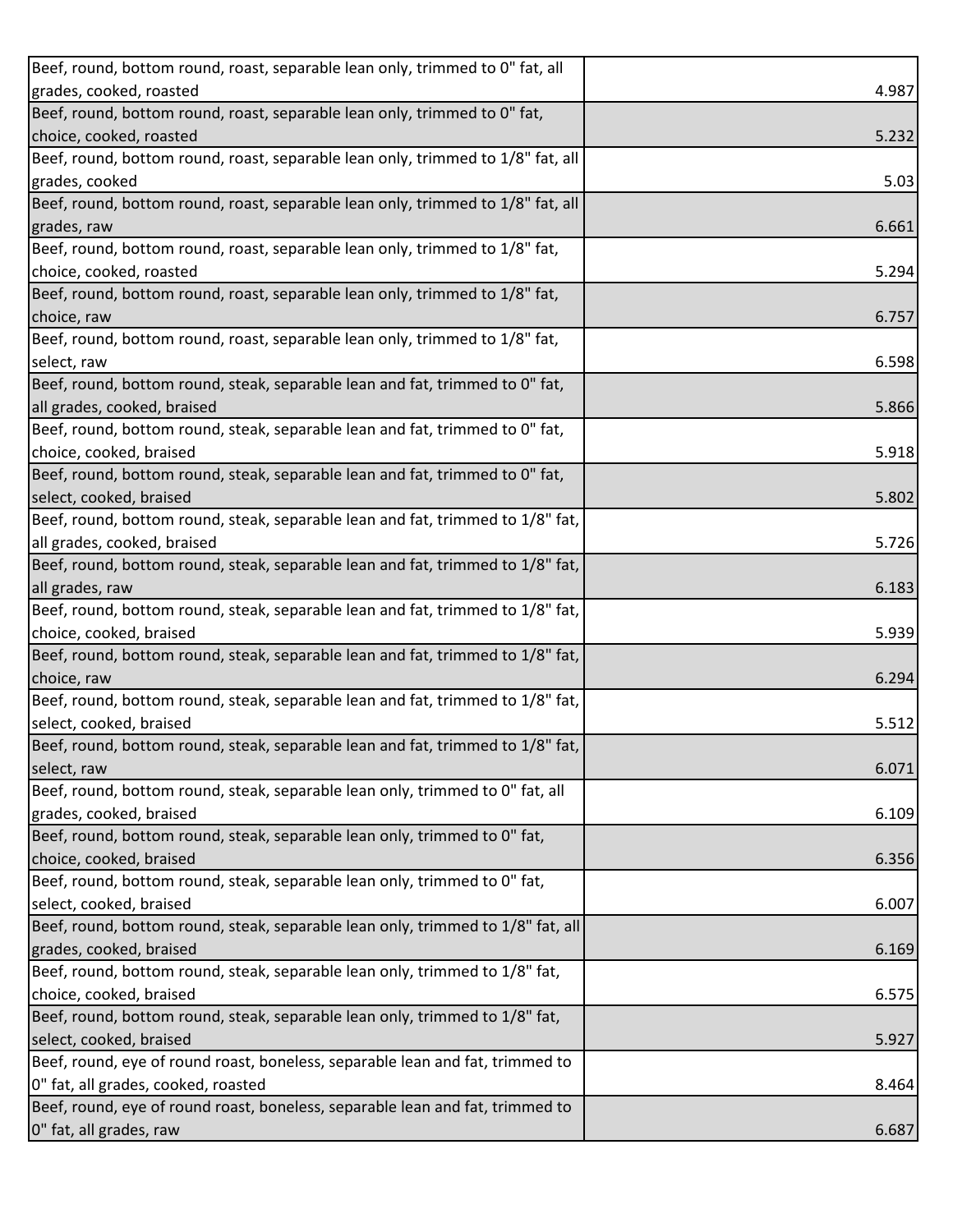| Beef, round, eye of round roast, boneless, separable lean and fat, trimmed to  |       |
|--------------------------------------------------------------------------------|-------|
| 0" fat, choice, cooked, roasted                                                | 8.581 |
| Beef, round, eye of round roast, boneless, separable lean and fat, trimmed to  |       |
| 0" fat, choice, raw                                                            | 6.779 |
| Beef, round, eye of round roast, boneless, separable lean and fat, trimmed to  |       |
| 0" fat, select, cooked, roasted                                                | 8.289 |
| Beef, round, eye of round roast, boneless, separable lean and fat, trimmed to  |       |
| 0" fat, select, raw                                                            | 6.548 |
| Beef, round, eye of round roast, boneless, separable lean only, trimmed to 0"  |       |
| fat, all grades, cooked, roasted                                               | 8.506 |
| Beef, round, eye of round roast, boneless, separable lean only, trimmed to 0"  |       |
| fat, all grades, raw                                                           | 6.72  |
| Beef, round, eye of round roast, boneless, separable lean only, trimmed to 0"  |       |
| fat, choice, cooked, roasted                                                   | 8.62  |
| Beef, round, eye of round roast, boneless, separable lean only, trimmed to 0"  |       |
| fat, choice, raw                                                               | 6.81  |
| Beef, round, eye of round roast, boneless, separable lean only, trimmed to 0"  |       |
| fat, select, cooked, roasted                                                   | 8.335 |
| Beef, round, eye of round roast, boneless, separable lean only, trimmed to 0"  |       |
| fat, select, raw                                                               | 6.585 |
| Beef, round, eye of round steak, boneless separable lean and fat, trimmed to   |       |
| 0" fat, choice, raw                                                            | 6.773 |
| Beef, round, eye of round steak, boneless, separable lean and fat, trimmed to  |       |
| 0" fat, all grades, cooked, grilled                                            | 8.682 |
| Beef, round, eye of round steak, boneless, separable lean and fat, trimmed to  |       |
| 0" fat, all grades, raw                                                        | 6.685 |
| Beef, round, eye of round steak, boneless, separable lean and fat, trimmed to  |       |
| 0" fat, choice, cooked, grilled                                                | 8.797 |
| Beef, round, eye of round steak, boneless, separable lean and fat, trimmed to  |       |
| 0" fat, select, cooked, grilled                                                | 8.509 |
| Beef, round, eye of round steak, boneless, separable lean and fat, trimmed to  |       |
| 0" fat, select, raw                                                            | 6.552 |
| Beef, round, eye of round steak, boneless, separable lean only, trimmed to 0"  |       |
| fat, all grades, cooked, grilled                                               | 8.727 |
| Beef, round, eye of round steak, boneless, separable lean only, trimmed to 0"  |       |
| fat, all grades, raw                                                           | 6.72  |
| Beef, round, eye of round steak, boneless, separable lean only, trimmed to 0"  |       |
| fat, choice, cooked, grilled                                                   | 8.844 |
| Beef, round, eye of round steak, boneless, separable lean only, trimmed to 0"  |       |
| fat, choice, raw                                                               | 6.81  |
| Beef, round, eye of round steak, boneless, separable lean only, trimmed to 0"  |       |
| fat, select, cooked, grilled                                                   | 8.552 |
| Beef, round, eye of round steak, boneless, separable lean only, trimmed to 0"  |       |
| fat, select, raw                                                               | 6.585 |
| Beef, round, eye of round, roast, separable lean and fat, trimmed to 1/8" fat, |       |
| all grades, cooked, roasted                                                    | 4.947 |
|                                                                                |       |
| Beef, round, eye of round, roast, separable lean and fat, trimmed to 1/8" fat, |       |
| all grades, raw                                                                | 6.42  |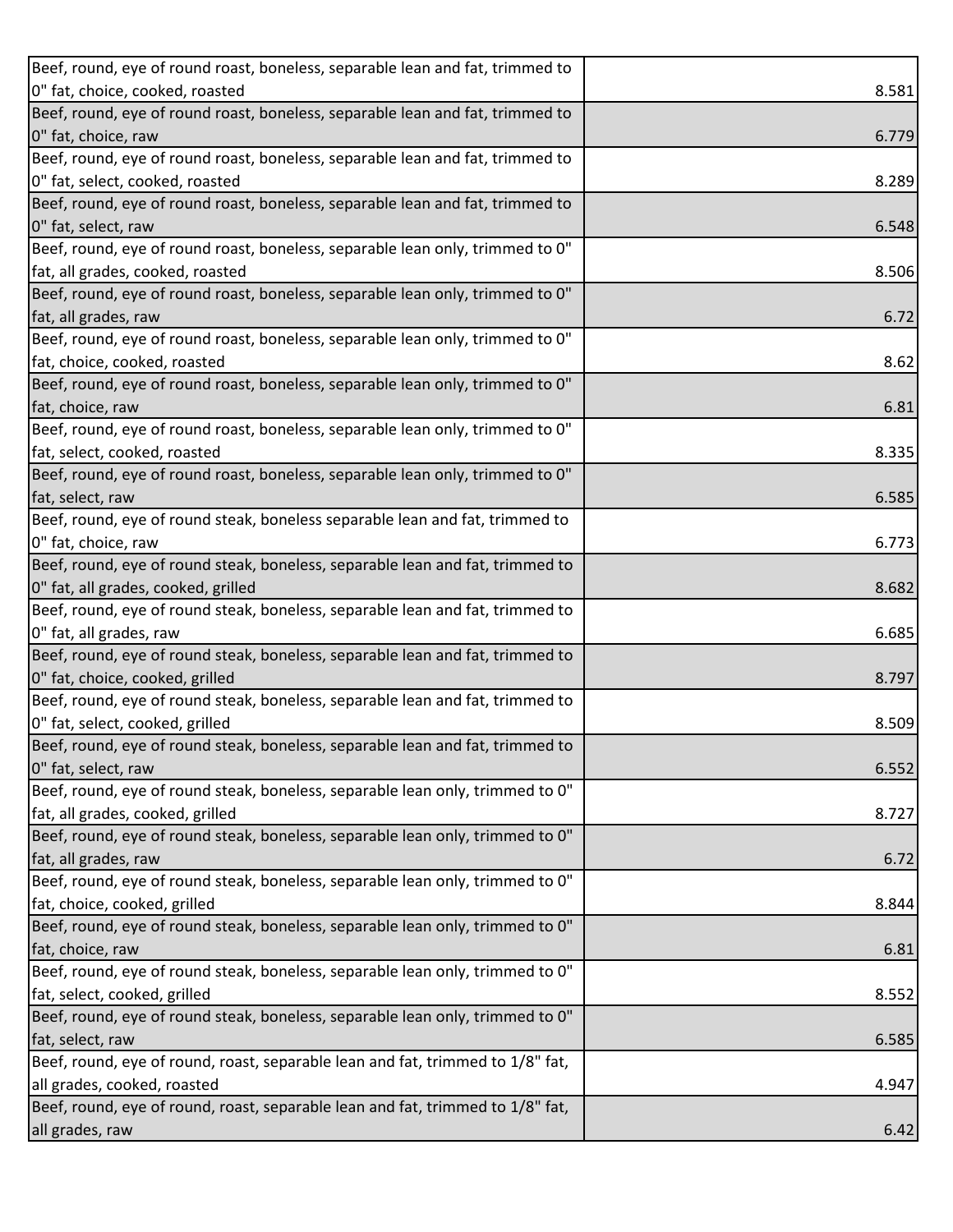| Beef, round, eye of round, roast, separable lean and fat, trimmed to 1/8" fat,    |       |
|-----------------------------------------------------------------------------------|-------|
| choice, cooked, roasted                                                           | 5.149 |
| Beef, round, eye of round, roast, separable lean and fat, trimmed to 1/8" fat,    |       |
| choice, raw                                                                       | 6.59  |
| Beef, round, eye of round, roast, separable lean and fat, trimmed to 1/8" fat,    |       |
| select, cooked, roasted                                                           | 4.747 |
| Beef, round, eye of round, roast, separable lean and fat, trimmed to 1/8" fat,    |       |
| select, raw                                                                       | 6.252 |
| Beef, round, eye of round, roast, separable lean only, trimmed to 1/8" fat, all   |       |
| grades, cooked, roasted                                                           | 5.341 |
| Beef, round, eye of round, roast, separable lean only, trimmed to 1/8" fat, all   |       |
| grades, raw                                                                       | 6.78  |
| Beef, round, eye of round, roast, separable lean only, trimmed to 1/8" fat,       |       |
| choice, cooked, roasted                                                           | 5.74  |
| Beef, round, eye of round, roast, separable lean only, trimmed to 1/8" fat,       |       |
| choice, raw                                                                       | 6.958 |
| Beef, round, eye of round, roast, separable lean only, trimmed to 1/8" fat,       |       |
| select, cooked, roasted                                                           | 5.089 |
| Beef, round, eye of round, roast, separable lean only, trimmed to 1/8" fat,       |       |
| select, raw                                                                       | 6.637 |
| Beef, round, full cut, separable lean and fat, trimmed to 1/8" fat, choice,       |       |
| cooked, broiled                                                                   | 4.02  |
|                                                                                   |       |
| Beef, round, full cut, separable lean and fat, trimmed to 1/8" fat, choice, raw   | 3.74  |
| Beef, round, full cut, separable lean and fat, trimmed to 1/8" fat, select,       |       |
| cooked, broiled                                                                   | 4.02  |
|                                                                                   |       |
| Beef, round, full cut, separable lean and fat, trimmed to 1/8" fat, select, raw   | 3.74  |
| Beef, round, full cut, separable lean only, trimmed to 1/4" fat, choice, cooked,  |       |
| broiled                                                                           | 4.26  |
| Beef, round, full cut, separable lean only, trimmed to 1/4" fat, select, cooked,  |       |
| broiled                                                                           | 4.27  |
| Beef, round, knuckle, tip center, steak, separable lean and fat, trimmed to 0"    |       |
| fat, all grades, cooked, grilled                                                  | 5.177 |
| Beef, round, knuckle, tip center, steak, separable lean and fat, trimmed to 0"    |       |
| fat, all grades, raw                                                              | 5.01  |
| Beef, round, knuckle, tip center, steak, separable lean and fat, trimmed to 0"    |       |
| fat, choice, cooked, grilled                                                      | 5.435 |
| Beef, round, knuckle, tip center, steak, separable lean and fat, trimmed to 0"    |       |
| fat, choice, raw                                                                  | 4.895 |
| Beef, round, knuckle, tip center, steak, separable lean and fat, trimmed to 0"    |       |
| fat, select, cooked, grilled                                                      | 4.66  |
| Beef, round, knuckle, tip center, steak, separable lean and fat, trimmed to 0"    |       |
| fat, select, raw                                                                  | 5.24  |
| Beef, round, knuckle, tip side, steak, separable lean and fat, trimmed to 0"      |       |
| fat, select, raw                                                                  | 5.76  |
| Beef, round, knuckle, tip side, steak, separable lean and fat, trimmed to 0" fat, |       |
| all grades, cooked, grilled                                                       | 5.873 |
|                                                                                   |       |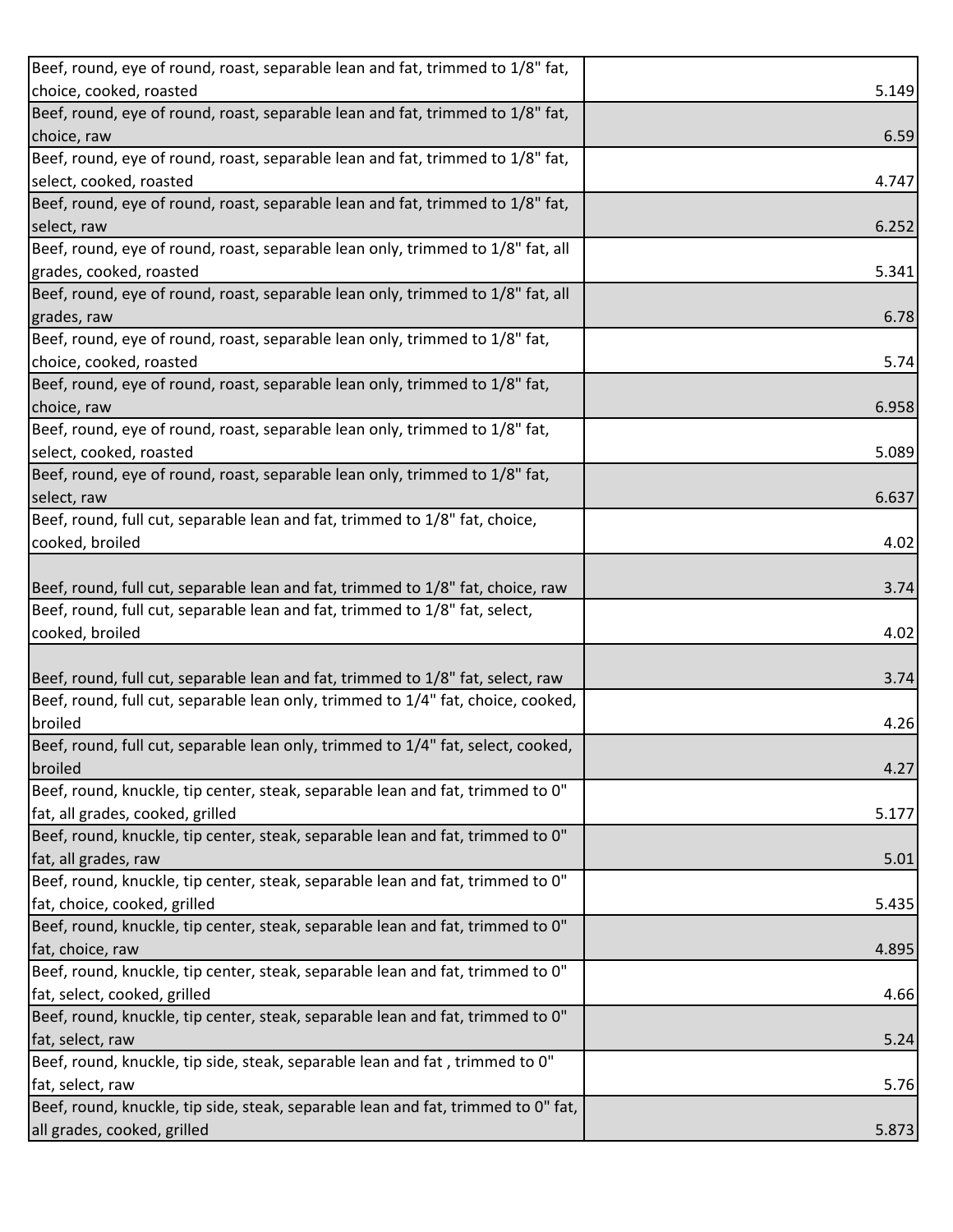| Beef, round, knuckle, tip side, steak, separable lean and fat, trimmed to 0" fat, |       |
|-----------------------------------------------------------------------------------|-------|
| all grades, raw                                                                   | 5.557 |
| Beef, round, knuckle, tip side, steak, separable lean and fat, trimmed to 0" fat, |       |
| choice, cooked, grilled                                                           | 5.815 |
| Beef, round, knuckle, tip side, steak, separable lean and fat, trimmed to 0" fat, |       |
| choice, raw                                                                       | 5.455 |
| Beef, round, knuckle, tip side, steak, separable lean and fat, trimmed to 0" fat, |       |
| select, cooked, grilled                                                           | 5.99  |
| Beef, round, outside round, bottom round, steak, separable lean and fat,          |       |
| trimmed to 0" fat, all grades, cooked, grilled                                    | 7.557 |
| Beef, round, outside round, bottom round, steak, separable lean and fat,          |       |
| trimmed to 0" fat, all grades, raw                                                | 6.38  |
| Beef, round, outside round, bottom round, steak, separable lean and fat,          |       |
| trimmed to 0" fat, choice, cooked, grilled                                        | 7.31  |
| Beef, round, outside round, bottom round, steak, separable lean and fat,          |       |
| trimmed to 0" fat, choice, raw                                                    | 6.39  |
| Beef, round, outside round, bottom round, steak, separable lean and fat,          |       |
| trimmed to 0" fat, select, cooked, grilled                                        | 8.05  |
| Beef, round, outside round, bottom round, steak, separable lean and fat,          |       |
| trimmed to 0" fat, select, raw                                                    | 6.36  |
| Beef, round, tip round, roast, separable lean and fat, trimmed to 0" fat, all     |       |
| grades, cooked, roasted                                                           | 4.682 |
| Beef, round, tip round, roast, separable lean and fat, trimmed to 0" fat, all     |       |
| grades, raw                                                                       | 6.119 |
| Beef, round, tip round, roast, separable lean and fat, trimmed to 0" fat,         |       |
| choice, cooked, roasted                                                           | 4.884 |
| Beef, round, tip round, roast, separable lean and fat, trimmed to 0" fat,         |       |
| choice, raw                                                                       | 6.127 |
| Beef, round, tip round, roast, separable lean and fat, trimmed to 0" fat, select, |       |
| cooked, roasted                                                                   | 4.483 |
| Beef, round, tip round, roast, separable lean and fat, trimmed to 0" fat, select, |       |
| raw                                                                               | 6.107 |
| Beef, round, tip round, roast, separable lean and fat, trimmed to 1/8" fat, all   |       |
| grades, cooked, roasted                                                           | 3.59  |
| Beef, round, tip round, roast, separable lean and fat, trimmed to 1/8" fat,       |       |
| choice, cooked, roasted                                                           | 3.57  |
| Beef, round, tip round, roast, separable lean and fat, trimmed to 1/8" fat,       |       |
| select, cooked, roasted                                                           | 3.61  |
| Beef, round, tip round, roast, separable lean only, trimmed to 0" fat, all        |       |
| grades, cooked, roasted                                                           | 4.945 |
| Beef, round, tip round, roast, separable lean only, trimmed to 0" fat, all        |       |
| grades, raw                                                                       | 6.217 |
| Beef, round, tip round, roast, separable lean only, trimmed to 0" fat, choice,    |       |
| cooked, roasted                                                                   | 5.319 |
| Beef, round, tip round, roast, separable lean only, trimmed to 0" fat, choice,    |       |
| raw                                                                               | 6.314 |
| Beef, round, tip round, roast, separable lean only, trimmed to 0" fat, select,    |       |
| cooked, roasted                                                                   | 4.707 |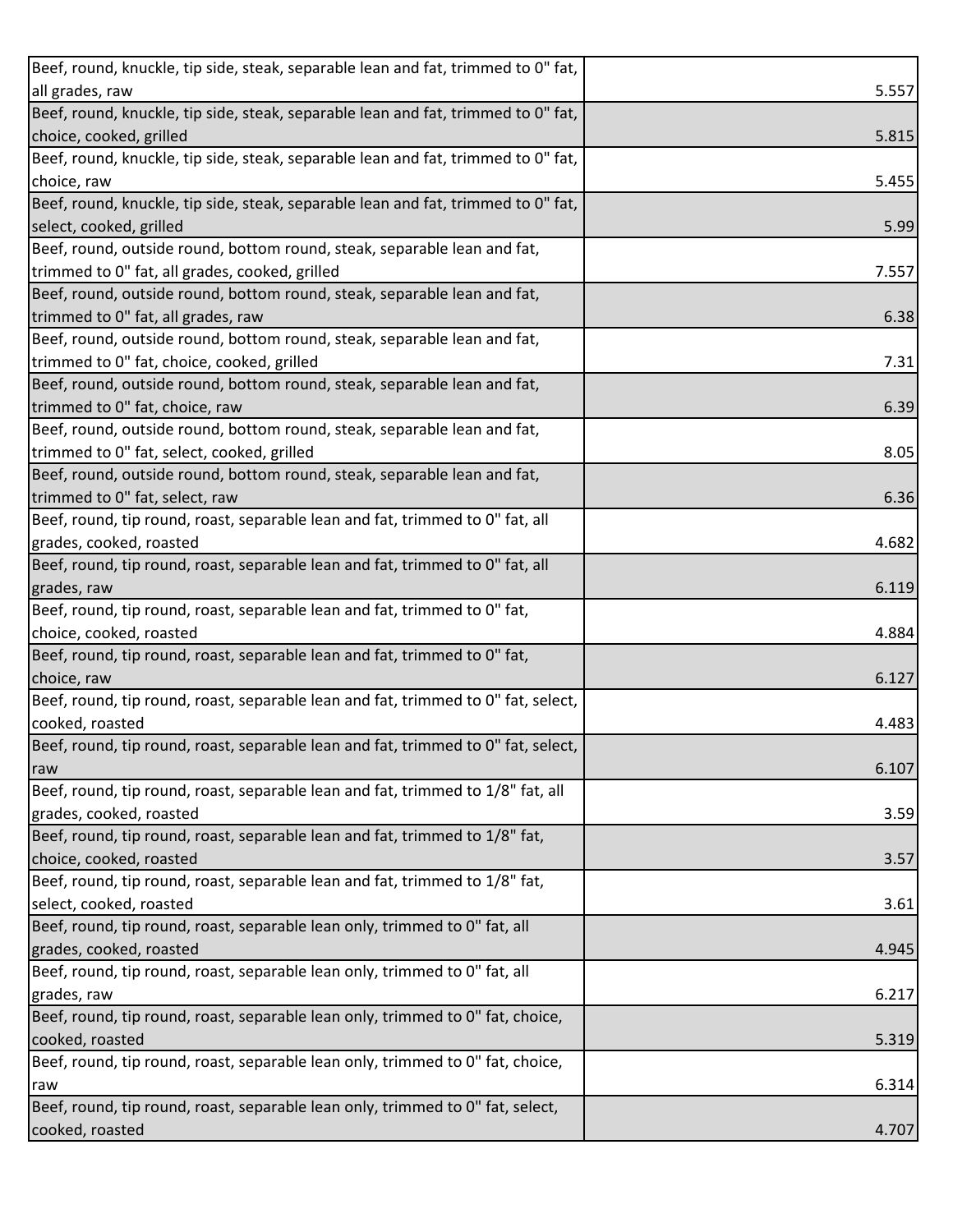| Beef, round, tip round, roast, separable lean only, trimmed to 0" fat, select,   |       |
|----------------------------------------------------------------------------------|-------|
| raw                                                                              | 6.359 |
| Beef, round, tip round, separable lean and fat, trimmed to 1/8" fat, all grades, |       |
| raw                                                                              | 3.16  |
| Beef, round, tip round, separable lean and fat, trimmed to 1/8" fat, choice,     |       |
| raw                                                                              | 3.14  |
|                                                                                  |       |
| Beef, round, tip round, separable lean and fat, trimmed to 1/8" fat, select, raw | 3.18  |
| Beef, round, top round roast, boneless, separable lean and fat, trimmed to 0"    |       |
| fat, all grades, cooked, roasted                                                 | 7.929 |
| Beef, round, top round roast, boneless, separable lean and fat, trimmed to 0"    |       |
| fat, all grades, raw                                                             | 6.422 |
| Beef, round, top round roast, boneless, separable lean and fat, trimmed to 0"    |       |
| fat, choice, cooked, roasted                                                     | 8.178 |
| Beef, round, top round roast, boneless, separable lean and fat, trimmed to 0"    |       |
| fat, choice, raw                                                                 | 6.624 |
| Beef, round, top round roast, boneless, separable lean and fat, trimmed to 0"    |       |
| fat, select, cooked, roasted                                                     | 7.555 |
| Beef, round, top round roast, boneless, separable lean and fat, trimmed to 0"    |       |
| fat, select, raw                                                                 | 6.12  |
| Beef, round, top round roast, boneless, separable lean only, trimmed to 0" fat,  |       |
| all grades, cooked, roasted                                                      | 7.978 |
| Beef, round, top round roast, boneless, separable lean only, trimmed to 0" fat,  |       |
| all grades, raw                                                                  | 6.462 |
| Beef, round, top round roast, boneless, separable lean only, trimmed to 0" fat,  |       |
| choice, cooked, roasted                                                          | 8.23  |
| Beef, round, top round roast, boneless, separable lean only, trimmed to 0" fat,  |       |
| choice, raw                                                                      | 6.667 |
| Beef, round, top round roast, boneless, separable lean only, trimmed to 0" fat,  |       |
| select, cooked, roasted                                                          | 7.599 |
| Beef, round, top round roast, boneless, separable lean only, trimmed to 0" fat,  |       |
| select, raw                                                                      | 6.155 |
| Beef, round, top round steak, boneless, separable lean and fat, trimmed to 0"    |       |
| fat, all grades, cooked, grilled                                                 | 8.935 |
| Beef, round, top round steak, boneless, separable lean and fat, trimmed to 0"    |       |
| fat, all grades, raw                                                             | 6.433 |
| Beef, round, top round steak, boneless, separable lean and fat, trimmed to 0"    |       |
| fat, choice, cooked, grilled                                                     | 9.215 |
| Beef, round, top round steak, boneless, separable lean and fat, trimmed to 0"    |       |
| fat, choice, raw                                                                 | 6.635 |
| Beef, round, top round steak, boneless, separable lean and fat, trimmed to 0"    |       |
| fat, select, cooked, grilled                                                     | 8.514 |
| Beef, round, top round steak, boneless, separable lean and fat, trimmed to 0"    |       |
| fat, select, raw                                                                 | 6.13  |
| Beef, round, top round steak, boneless, separable lean only, trimmed to 0" fat,  |       |
| all grades, cooked, grilled                                                      | 8.975 |
| Beef, round, top round steak, boneless, separable lean only, trimmed to 0" fat,  |       |
| all grades, raw                                                                  | 6.462 |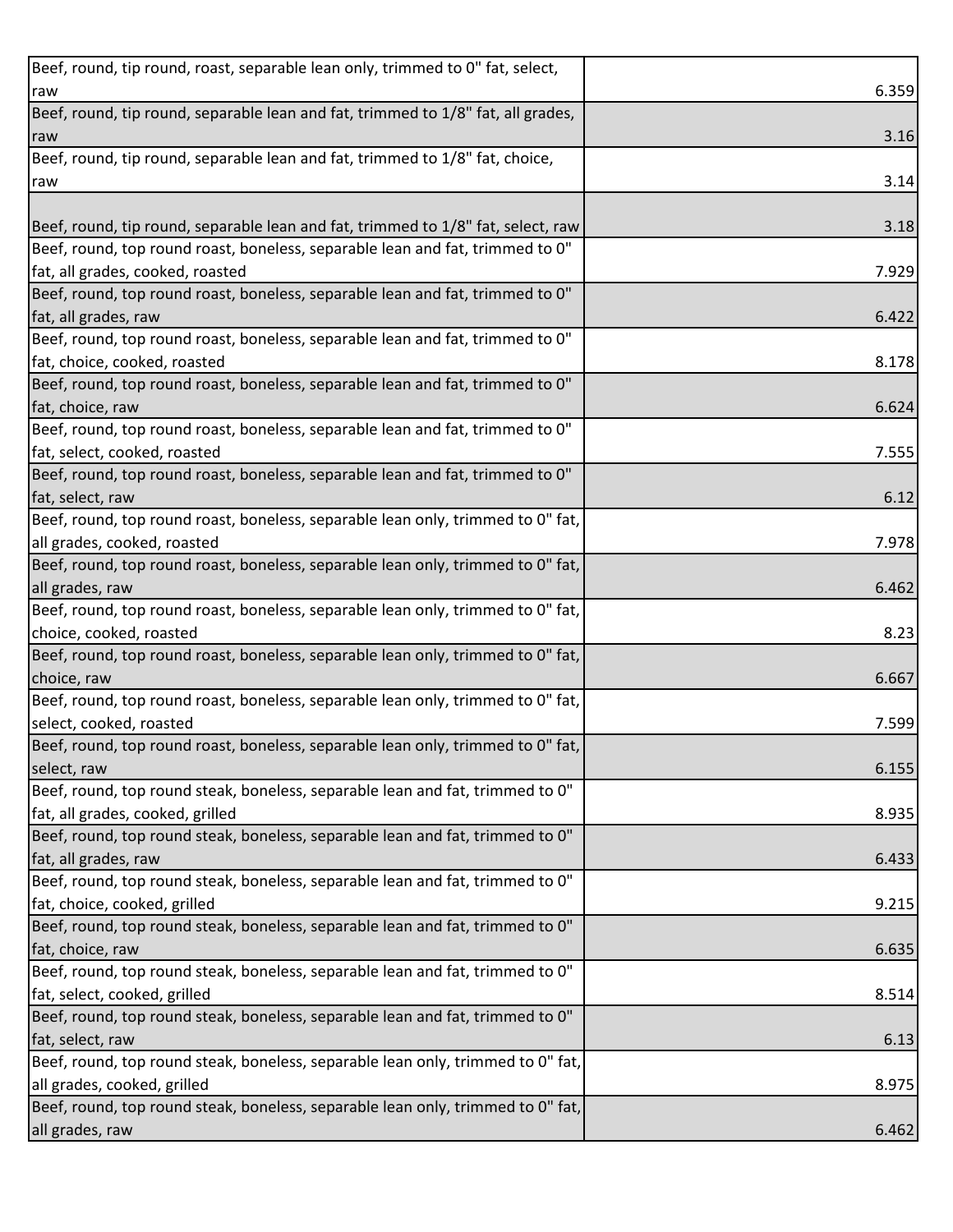| Beef, round, top round steak, boneless, separable lean only, trimmed to 0" fat,  |       |
|----------------------------------------------------------------------------------|-------|
| choice, cooked, grilled                                                          | 9.259 |
| Beef, round, top round steak, boneless, separable lean only, trimmed to 0" fat,  |       |
| choice, raw                                                                      | 6.667 |
| Beef, round, top round steak, boneless, separable lean only, trimmed to 0" fat,  |       |
| select, cooked, grilled                                                          | 8.549 |
| Beef, round, top round steak, boneless, separable lean only, trimmed to 0" fat,  |       |
| select, raw                                                                      | 6.155 |
| Beef, round, top round steak, separable lean and fat, trimmed to 1/8" fat, all   |       |
| grades, cooked, broiled                                                          | 5.36  |
| Beef, round, top round, separable lean and fat, trimmed to 0" fat, all grades,   |       |
| cooked, braised                                                                  | 3.76  |
| Beef, round, top round, separable lean and fat, trimmed to 0" fat, choice,       |       |
| cooked, braised                                                                  | 3.76  |
| Beef, round, top round, separable lean and fat, trimmed to 0" fat, select,       |       |
| cooked, braised                                                                  | 3.76  |
| Beef, round, top round, separable lean and fat, trimmed to 1/8" fat, all grades, |       |
| cooked, braised                                                                  | 3.65  |
| Beef, round, top round, separable lean and fat, trimmed to 1/8" fat, choice,     |       |
| cooked, braised                                                                  | 3.63  |
| Beef, round, top round, separable lean and fat, trimmed to 1/8" fat, choice,     |       |
| cooked, pan-fried                                                                | 5.15  |
| Beef, round, top round, separable lean and fat, trimmed to 1/8" fat, prime,      |       |
| raw                                                                              | 4.25  |
| Beef, round, top round, separable lean and fat, trimmed to 1/8" fat, select,     |       |
| cooked, braised                                                                  | 3.67  |
| Beef, round, top round, separable lean only, trimmed to 0" fat, choice,          |       |
| cooked, braised                                                                  | 3.81  |
| Beef, round, top round, separable lean only, trimmed to 0" fat, select, cooked,  |       |
| braised                                                                          | 3.81  |
| Beef, round, top round, separable lean only, trimmed to 1/8" fat, choice,        |       |
| cooked, pan-fried                                                                | 5.394 |
| Beef, round, top round, steak, separable lean and fat, trimmed to 1/8" fat, all  |       |
| grades, raw                                                                      | 6.589 |
| Beef, round, top round, steak, separable lean and fat, trimmed to 1/8" fat,      |       |
| choice, cooked, broiled                                                          | 5.55  |
| Beef, round, top round, steak, separable lean and fat, trimmed to 1/8" fat,      |       |
| choice, raw                                                                      | 6.667 |
| Beef, round, top round, steak, separable lean and fat, trimmed to 1/8" fat,      |       |
| prime, cooked, broiled                                                           | 5.95  |
| Beef, round, top round, steak, separable lean and fat, trimmed to 1/8" fat,      |       |
| select, cooked, broiled                                                          | 5.169 |
| Beef, round, top round, steak, separable lean and fat, trimmed to 1/8" fat,      |       |
| select, raw                                                                      | 6.51  |
| Beef, round, top round, steak, separable lean only, trimmed to 1/8" fat, all     |       |
| grades, cooked, broiled                                                          | 5.717 |
| Beef, round, top round, steak, separable lean only, trimmed to 1/8" fat, all     |       |
| grades, raw                                                                      | 6.873 |
|                                                                                  |       |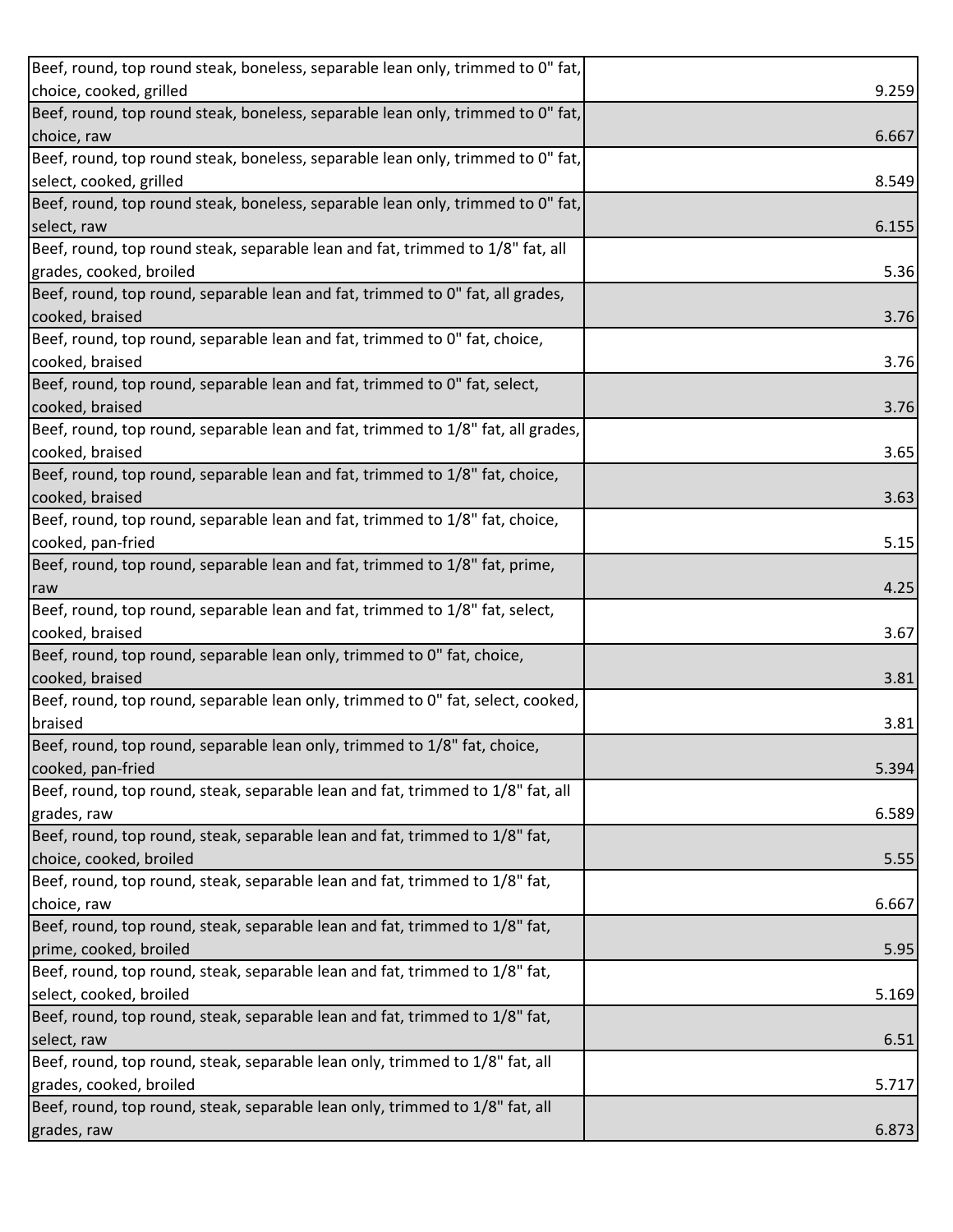| choice, cooked, broiled<br>6.156<br>Beef, round, top round, steak, separable lean only, trimmed to 1/8" fat,<br>choice, raw<br>6.901<br>Beef, round, top round, steak, separable lean only, trimmed to 1/8" fat, select,<br>cooked, broiled<br>5.436<br>Beef, round, top round, steak, separable lean only, trimmed to 1/8" fat, select,<br>6.879<br>raw<br>Beef, sandwich steaks, flaked, chopped, formed and thinly sliced, raw<br>4.583<br>Beef, shank crosscuts, separable lean only, trimmed to 1/4" fat, choice,<br>cooked, simmered<br>5.89<br>Beef, shank crosscuts, separable lean only, trimmed to 1/4" fat, choice, raw<br>5.74<br>Beef, short loin, porterhouse steak, separable lean and fat, trimmed to 0" fat,<br>all grades, cooked, broiled<br>4.21<br>Beef, short loin, porterhouse steak, separable lean and fat, trimmed to 0" fat,<br>USDA choice, cooked, broiled<br>4.237<br>Beef, short loin, porterhouse steak, separable lean and fat, trimmed to 0" fat,<br>USDA select, cooked, broiled<br>4.171<br>Beef, short loin, porterhouse steak, separable lean and fat, trimmed to 1/8"<br>fat, all grades, cooked, grilled<br>5.523<br>Beef, short loin, porterhouse steak, separable lean and fat, trimmed to 1/8"<br>fat, all grades, raw<br>4.923<br>Beef, short loin, porterhouse steak, separable lean and fat, trimmed to 1/8"<br>fat, choice, cooked, grilled<br>5.67<br>Beef, short loin, porterhouse steak, separable lean and fat, trimmed to 1/8"<br>fat, choice, raw<br>4.961<br>Beef, short loin, porterhouse steak, separable lean and fat, trimmed to 1/8"<br>fat, select, cooked, grilled<br>5.304<br>Beef, short loin, porterhouse steak, separable lean and fat, trimmed to 1/8"<br>fat, select, raw<br>4.865<br>Beef, short loin, porterhouse steak, separable lean only, trimmed to 1/8" fat,<br>all grades, cooked, grilled<br>6.033<br>Beef, short loin, porterhouse steak, separable lean only, trimmed to 0" fat, all<br>grades, cooked, broiled<br>4.63<br>Beef, short loin, porterhouse steak, separable lean only, trimmed to 0" fat,<br>choice, cooked, broiled<br>4.63<br>Beef, short loin, porterhouse steak, separable lean only, trimmed to 0" fat,<br>select, cooked, broiled<br>4.63<br>Beef, short loin, porterhouse steak, separable lean only, trimmed to 1/8" fat, |
|--------------------------------------------------------------------------------------------------------------------------------------------------------------------------------------------------------------------------------------------------------------------------------------------------------------------------------------------------------------------------------------------------------------------------------------------------------------------------------------------------------------------------------------------------------------------------------------------------------------------------------------------------------------------------------------------------------------------------------------------------------------------------------------------------------------------------------------------------------------------------------------------------------------------------------------------------------------------------------------------------------------------------------------------------------------------------------------------------------------------------------------------------------------------------------------------------------------------------------------------------------------------------------------------------------------------------------------------------------------------------------------------------------------------------------------------------------------------------------------------------------------------------------------------------------------------------------------------------------------------------------------------------------------------------------------------------------------------------------------------------------------------------------------------------------------------------------------------------------------------------------------------------------------------------------------------------------------------------------------------------------------------------------------------------------------------------------------------------------------------------------------------------------------------------------------------------------------------------------------------------------------------------------------------------------------------------------|
|                                                                                                                                                                                                                                                                                                                                                                                                                                                                                                                                                                                                                                                                                                                                                                                                                                                                                                                                                                                                                                                                                                                                                                                                                                                                                                                                                                                                                                                                                                                                                                                                                                                                                                                                                                                                                                                                                                                                                                                                                                                                                                                                                                                                                                                                                                                                |
|                                                                                                                                                                                                                                                                                                                                                                                                                                                                                                                                                                                                                                                                                                                                                                                                                                                                                                                                                                                                                                                                                                                                                                                                                                                                                                                                                                                                                                                                                                                                                                                                                                                                                                                                                                                                                                                                                                                                                                                                                                                                                                                                                                                                                                                                                                                                |
|                                                                                                                                                                                                                                                                                                                                                                                                                                                                                                                                                                                                                                                                                                                                                                                                                                                                                                                                                                                                                                                                                                                                                                                                                                                                                                                                                                                                                                                                                                                                                                                                                                                                                                                                                                                                                                                                                                                                                                                                                                                                                                                                                                                                                                                                                                                                |
|                                                                                                                                                                                                                                                                                                                                                                                                                                                                                                                                                                                                                                                                                                                                                                                                                                                                                                                                                                                                                                                                                                                                                                                                                                                                                                                                                                                                                                                                                                                                                                                                                                                                                                                                                                                                                                                                                                                                                                                                                                                                                                                                                                                                                                                                                                                                |
|                                                                                                                                                                                                                                                                                                                                                                                                                                                                                                                                                                                                                                                                                                                                                                                                                                                                                                                                                                                                                                                                                                                                                                                                                                                                                                                                                                                                                                                                                                                                                                                                                                                                                                                                                                                                                                                                                                                                                                                                                                                                                                                                                                                                                                                                                                                                |
|                                                                                                                                                                                                                                                                                                                                                                                                                                                                                                                                                                                                                                                                                                                                                                                                                                                                                                                                                                                                                                                                                                                                                                                                                                                                                                                                                                                                                                                                                                                                                                                                                                                                                                                                                                                                                                                                                                                                                                                                                                                                                                                                                                                                                                                                                                                                |
|                                                                                                                                                                                                                                                                                                                                                                                                                                                                                                                                                                                                                                                                                                                                                                                                                                                                                                                                                                                                                                                                                                                                                                                                                                                                                                                                                                                                                                                                                                                                                                                                                                                                                                                                                                                                                                                                                                                                                                                                                                                                                                                                                                                                                                                                                                                                |
|                                                                                                                                                                                                                                                                                                                                                                                                                                                                                                                                                                                                                                                                                                                                                                                                                                                                                                                                                                                                                                                                                                                                                                                                                                                                                                                                                                                                                                                                                                                                                                                                                                                                                                                                                                                                                                                                                                                                                                                                                                                                                                                                                                                                                                                                                                                                |
|                                                                                                                                                                                                                                                                                                                                                                                                                                                                                                                                                                                                                                                                                                                                                                                                                                                                                                                                                                                                                                                                                                                                                                                                                                                                                                                                                                                                                                                                                                                                                                                                                                                                                                                                                                                                                                                                                                                                                                                                                                                                                                                                                                                                                                                                                                                                |
|                                                                                                                                                                                                                                                                                                                                                                                                                                                                                                                                                                                                                                                                                                                                                                                                                                                                                                                                                                                                                                                                                                                                                                                                                                                                                                                                                                                                                                                                                                                                                                                                                                                                                                                                                                                                                                                                                                                                                                                                                                                                                                                                                                                                                                                                                                                                |
|                                                                                                                                                                                                                                                                                                                                                                                                                                                                                                                                                                                                                                                                                                                                                                                                                                                                                                                                                                                                                                                                                                                                                                                                                                                                                                                                                                                                                                                                                                                                                                                                                                                                                                                                                                                                                                                                                                                                                                                                                                                                                                                                                                                                                                                                                                                                |
|                                                                                                                                                                                                                                                                                                                                                                                                                                                                                                                                                                                                                                                                                                                                                                                                                                                                                                                                                                                                                                                                                                                                                                                                                                                                                                                                                                                                                                                                                                                                                                                                                                                                                                                                                                                                                                                                                                                                                                                                                                                                                                                                                                                                                                                                                                                                |
|                                                                                                                                                                                                                                                                                                                                                                                                                                                                                                                                                                                                                                                                                                                                                                                                                                                                                                                                                                                                                                                                                                                                                                                                                                                                                                                                                                                                                                                                                                                                                                                                                                                                                                                                                                                                                                                                                                                                                                                                                                                                                                                                                                                                                                                                                                                                |
|                                                                                                                                                                                                                                                                                                                                                                                                                                                                                                                                                                                                                                                                                                                                                                                                                                                                                                                                                                                                                                                                                                                                                                                                                                                                                                                                                                                                                                                                                                                                                                                                                                                                                                                                                                                                                                                                                                                                                                                                                                                                                                                                                                                                                                                                                                                                |
|                                                                                                                                                                                                                                                                                                                                                                                                                                                                                                                                                                                                                                                                                                                                                                                                                                                                                                                                                                                                                                                                                                                                                                                                                                                                                                                                                                                                                                                                                                                                                                                                                                                                                                                                                                                                                                                                                                                                                                                                                                                                                                                                                                                                                                                                                                                                |
|                                                                                                                                                                                                                                                                                                                                                                                                                                                                                                                                                                                                                                                                                                                                                                                                                                                                                                                                                                                                                                                                                                                                                                                                                                                                                                                                                                                                                                                                                                                                                                                                                                                                                                                                                                                                                                                                                                                                                                                                                                                                                                                                                                                                                                                                                                                                |
|                                                                                                                                                                                                                                                                                                                                                                                                                                                                                                                                                                                                                                                                                                                                                                                                                                                                                                                                                                                                                                                                                                                                                                                                                                                                                                                                                                                                                                                                                                                                                                                                                                                                                                                                                                                                                                                                                                                                                                                                                                                                                                                                                                                                                                                                                                                                |
|                                                                                                                                                                                                                                                                                                                                                                                                                                                                                                                                                                                                                                                                                                                                                                                                                                                                                                                                                                                                                                                                                                                                                                                                                                                                                                                                                                                                                                                                                                                                                                                                                                                                                                                                                                                                                                                                                                                                                                                                                                                                                                                                                                                                                                                                                                                                |
|                                                                                                                                                                                                                                                                                                                                                                                                                                                                                                                                                                                                                                                                                                                                                                                                                                                                                                                                                                                                                                                                                                                                                                                                                                                                                                                                                                                                                                                                                                                                                                                                                                                                                                                                                                                                                                                                                                                                                                                                                                                                                                                                                                                                                                                                                                                                |
|                                                                                                                                                                                                                                                                                                                                                                                                                                                                                                                                                                                                                                                                                                                                                                                                                                                                                                                                                                                                                                                                                                                                                                                                                                                                                                                                                                                                                                                                                                                                                                                                                                                                                                                                                                                                                                                                                                                                                                                                                                                                                                                                                                                                                                                                                                                                |
|                                                                                                                                                                                                                                                                                                                                                                                                                                                                                                                                                                                                                                                                                                                                                                                                                                                                                                                                                                                                                                                                                                                                                                                                                                                                                                                                                                                                                                                                                                                                                                                                                                                                                                                                                                                                                                                                                                                                                                                                                                                                                                                                                                                                                                                                                                                                |
|                                                                                                                                                                                                                                                                                                                                                                                                                                                                                                                                                                                                                                                                                                                                                                                                                                                                                                                                                                                                                                                                                                                                                                                                                                                                                                                                                                                                                                                                                                                                                                                                                                                                                                                                                                                                                                                                                                                                                                                                                                                                                                                                                                                                                                                                                                                                |
|                                                                                                                                                                                                                                                                                                                                                                                                                                                                                                                                                                                                                                                                                                                                                                                                                                                                                                                                                                                                                                                                                                                                                                                                                                                                                                                                                                                                                                                                                                                                                                                                                                                                                                                                                                                                                                                                                                                                                                                                                                                                                                                                                                                                                                                                                                                                |
|                                                                                                                                                                                                                                                                                                                                                                                                                                                                                                                                                                                                                                                                                                                                                                                                                                                                                                                                                                                                                                                                                                                                                                                                                                                                                                                                                                                                                                                                                                                                                                                                                                                                                                                                                                                                                                                                                                                                                                                                                                                                                                                                                                                                                                                                                                                                |
|                                                                                                                                                                                                                                                                                                                                                                                                                                                                                                                                                                                                                                                                                                                                                                                                                                                                                                                                                                                                                                                                                                                                                                                                                                                                                                                                                                                                                                                                                                                                                                                                                                                                                                                                                                                                                                                                                                                                                                                                                                                                                                                                                                                                                                                                                                                                |
|                                                                                                                                                                                                                                                                                                                                                                                                                                                                                                                                                                                                                                                                                                                                                                                                                                                                                                                                                                                                                                                                                                                                                                                                                                                                                                                                                                                                                                                                                                                                                                                                                                                                                                                                                                                                                                                                                                                                                                                                                                                                                                                                                                                                                                                                                                                                |
|                                                                                                                                                                                                                                                                                                                                                                                                                                                                                                                                                                                                                                                                                                                                                                                                                                                                                                                                                                                                                                                                                                                                                                                                                                                                                                                                                                                                                                                                                                                                                                                                                                                                                                                                                                                                                                                                                                                                                                                                                                                                                                                                                                                                                                                                                                                                |
|                                                                                                                                                                                                                                                                                                                                                                                                                                                                                                                                                                                                                                                                                                                                                                                                                                                                                                                                                                                                                                                                                                                                                                                                                                                                                                                                                                                                                                                                                                                                                                                                                                                                                                                                                                                                                                                                                                                                                                                                                                                                                                                                                                                                                                                                                                                                |
|                                                                                                                                                                                                                                                                                                                                                                                                                                                                                                                                                                                                                                                                                                                                                                                                                                                                                                                                                                                                                                                                                                                                                                                                                                                                                                                                                                                                                                                                                                                                                                                                                                                                                                                                                                                                                                                                                                                                                                                                                                                                                                                                                                                                                                                                                                                                |
|                                                                                                                                                                                                                                                                                                                                                                                                                                                                                                                                                                                                                                                                                                                                                                                                                                                                                                                                                                                                                                                                                                                                                                                                                                                                                                                                                                                                                                                                                                                                                                                                                                                                                                                                                                                                                                                                                                                                                                                                                                                                                                                                                                                                                                                                                                                                |
|                                                                                                                                                                                                                                                                                                                                                                                                                                                                                                                                                                                                                                                                                                                                                                                                                                                                                                                                                                                                                                                                                                                                                                                                                                                                                                                                                                                                                                                                                                                                                                                                                                                                                                                                                                                                                                                                                                                                                                                                                                                                                                                                                                                                                                                                                                                                |
|                                                                                                                                                                                                                                                                                                                                                                                                                                                                                                                                                                                                                                                                                                                                                                                                                                                                                                                                                                                                                                                                                                                                                                                                                                                                                                                                                                                                                                                                                                                                                                                                                                                                                                                                                                                                                                                                                                                                                                                                                                                                                                                                                                                                                                                                                                                                |
|                                                                                                                                                                                                                                                                                                                                                                                                                                                                                                                                                                                                                                                                                                                                                                                                                                                                                                                                                                                                                                                                                                                                                                                                                                                                                                                                                                                                                                                                                                                                                                                                                                                                                                                                                                                                                                                                                                                                                                                                                                                                                                                                                                                                                                                                                                                                |
|                                                                                                                                                                                                                                                                                                                                                                                                                                                                                                                                                                                                                                                                                                                                                                                                                                                                                                                                                                                                                                                                                                                                                                                                                                                                                                                                                                                                                                                                                                                                                                                                                                                                                                                                                                                                                                                                                                                                                                                                                                                                                                                                                                                                                                                                                                                                |
|                                                                                                                                                                                                                                                                                                                                                                                                                                                                                                                                                                                                                                                                                                                                                                                                                                                                                                                                                                                                                                                                                                                                                                                                                                                                                                                                                                                                                                                                                                                                                                                                                                                                                                                                                                                                                                                                                                                                                                                                                                                                                                                                                                                                                                                                                                                                |
|                                                                                                                                                                                                                                                                                                                                                                                                                                                                                                                                                                                                                                                                                                                                                                                                                                                                                                                                                                                                                                                                                                                                                                                                                                                                                                                                                                                                                                                                                                                                                                                                                                                                                                                                                                                                                                                                                                                                                                                                                                                                                                                                                                                                                                                                                                                                |
|                                                                                                                                                                                                                                                                                                                                                                                                                                                                                                                                                                                                                                                                                                                                                                                                                                                                                                                                                                                                                                                                                                                                                                                                                                                                                                                                                                                                                                                                                                                                                                                                                                                                                                                                                                                                                                                                                                                                                                                                                                                                                                                                                                                                                                                                                                                                |
|                                                                                                                                                                                                                                                                                                                                                                                                                                                                                                                                                                                                                                                                                                                                                                                                                                                                                                                                                                                                                                                                                                                                                                                                                                                                                                                                                                                                                                                                                                                                                                                                                                                                                                                                                                                                                                                                                                                                                                                                                                                                                                                                                                                                                                                                                                                                |
|                                                                                                                                                                                                                                                                                                                                                                                                                                                                                                                                                                                                                                                                                                                                                                                                                                                                                                                                                                                                                                                                                                                                                                                                                                                                                                                                                                                                                                                                                                                                                                                                                                                                                                                                                                                                                                                                                                                                                                                                                                                                                                                                                                                                                                                                                                                                |
|                                                                                                                                                                                                                                                                                                                                                                                                                                                                                                                                                                                                                                                                                                                                                                                                                                                                                                                                                                                                                                                                                                                                                                                                                                                                                                                                                                                                                                                                                                                                                                                                                                                                                                                                                                                                                                                                                                                                                                                                                                                                                                                                                                                                                                                                                                                                |
| all grades, raw<br>5.377                                                                                                                                                                                                                                                                                                                                                                                                                                                                                                                                                                                                                                                                                                                                                                                                                                                                                                                                                                                                                                                                                                                                                                                                                                                                                                                                                                                                                                                                                                                                                                                                                                                                                                                                                                                                                                                                                                                                                                                                                                                                                                                                                                                                                                                                                                       |
| Beef, short loin, porterhouse steak, separable lean only, trimmed to 1/8" fat,                                                                                                                                                                                                                                                                                                                                                                                                                                                                                                                                                                                                                                                                                                                                                                                                                                                                                                                                                                                                                                                                                                                                                                                                                                                                                                                                                                                                                                                                                                                                                                                                                                                                                                                                                                                                                                                                                                                                                                                                                                                                                                                                                                                                                                                 |
| choice, cooked, grilled<br>6.225                                                                                                                                                                                                                                                                                                                                                                                                                                                                                                                                                                                                                                                                                                                                                                                                                                                                                                                                                                                                                                                                                                                                                                                                                                                                                                                                                                                                                                                                                                                                                                                                                                                                                                                                                                                                                                                                                                                                                                                                                                                                                                                                                                                                                                                                                               |
| Beef, short loin, porterhouse steak, separable lean only, trimmed to 1/8" fat,                                                                                                                                                                                                                                                                                                                                                                                                                                                                                                                                                                                                                                                                                                                                                                                                                                                                                                                                                                                                                                                                                                                                                                                                                                                                                                                                                                                                                                                                                                                                                                                                                                                                                                                                                                                                                                                                                                                                                                                                                                                                                                                                                                                                                                                 |
| choice, raw<br>5.412                                                                                                                                                                                                                                                                                                                                                                                                                                                                                                                                                                                                                                                                                                                                                                                                                                                                                                                                                                                                                                                                                                                                                                                                                                                                                                                                                                                                                                                                                                                                                                                                                                                                                                                                                                                                                                                                                                                                                                                                                                                                                                                                                                                                                                                                                                           |
| Beef, short loin, porterhouse steak, separable lean only, trimmed to 1/8" fat,                                                                                                                                                                                                                                                                                                                                                                                                                                                                                                                                                                                                                                                                                                                                                                                                                                                                                                                                                                                                                                                                                                                                                                                                                                                                                                                                                                                                                                                                                                                                                                                                                                                                                                                                                                                                                                                                                                                                                                                                                                                                                                                                                                                                                                                 |
| select, cooked, grilled<br>5.745                                                                                                                                                                                                                                                                                                                                                                                                                                                                                                                                                                                                                                                                                                                                                                                                                                                                                                                                                                                                                                                                                                                                                                                                                                                                                                                                                                                                                                                                                                                                                                                                                                                                                                                                                                                                                                                                                                                                                                                                                                                                                                                                                                                                                                                                                               |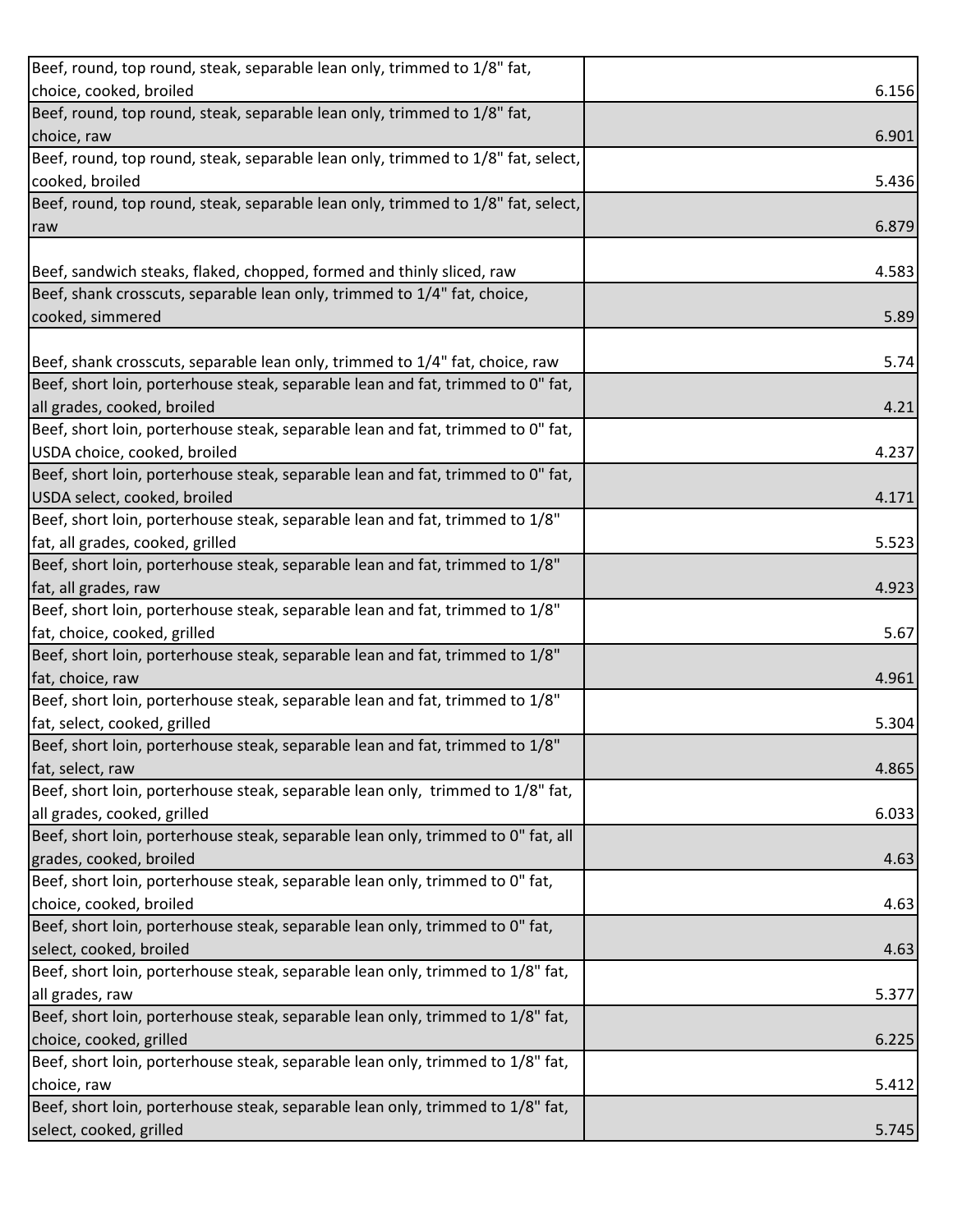| Beef, short loin, porterhouse steak, separable lean only, trimmed to 1/8" fat,      |       |
|-------------------------------------------------------------------------------------|-------|
| select, raw                                                                         | 5.325 |
| Beef, short loin, t-bone steak, bone-in, separable lean only, trimmed to 1/8"       |       |
| fat, all grades, cooked, grilled                                                    | 6.109 |
| Beef, short loin, t-bone steak, bone-in, separable lean only, trimmed to 1/8"       |       |
| fat, all grades, raw                                                                | 5.751 |
| Beef, short loin, t-bone steak, bone-in, separable lean only, trimmed to 1/8"       |       |
| fat, choice, cooked, grilled                                                        | 6.292 |
| Beef, short loin, t-bone steak, bone-in, separable lean only, trimmed to 1/8"       |       |
| fat, choice, raw                                                                    | 5.765 |
| Beef, short loin, t-bone steak, bone-in, separable lean only, trimmed to 1/8"       |       |
| fat, select, cooked, grilled                                                        | 5.835 |
| Beef, short loin, t-bone steak, bone-in, separable lean only, trimmed to 1/8"       |       |
| fat, select, raw                                                                    | 5.73  |
| Beef, short loin, t-bone steak, separable lean and fat, trimmed to 0" fat, all      |       |
| grades, cooked, broiled                                                             | 4.268 |
| Beef, short loin, t-bone steak, separable lean and fat, trimmed to 0" fat, USDA     |       |
| choice, cooked, broiled                                                             | 4.242 |
| Beef, short loin, t-bone steak, separable lean and fat, trimmed to 0" fat, USDA     |       |
| select, cooked, broiled                                                             | 4.305 |
| Beef, short loin, t-bone steak, separable lean and fat, trimmed to 1/8" fat, all    |       |
| grades, cooked, grilled                                                             | 5.48  |
| Beef, short loin, t-bone steak, separable lean and fat, trimmed to 1/8" fat, all    |       |
| grades, raw                                                                         | 5.153 |
| Beef, short loin, t-bone steak, separable lean and fat, trimmed to 1/8" fat,        |       |
| choice, cooked, grilled                                                             | 5.618 |
|                                                                                     |       |
| Beef, short loin, t-bone steak, separable lean and fat, trimmed to 1/8" fat,        |       |
| choice, raw                                                                         | 5.164 |
| Beef, short loin, t-bone steak, separable lean and fat, trimmed to 1/8" fat,        |       |
| select, cooked, grilled                                                             | 5.274 |
| Beef, short loin, t-bone steak, separable lean and fat, trimmed to 1/8" fat,        |       |
| select, raw                                                                         | 5.136 |
| Beef, short loin, t-bone steak, separable lean only, trimmed to 0" fat, choice,     |       |
| cooked, broiled                                                                     | 4.63  |
| Beef, short loin, t-bone steak, separable lean only, trimmed to 0" fat, select,     |       |
| cooked, broiled                                                                     | 4.63  |
| Beef, short loin, top loin steak, separable lean only, trimmed to 1/8" fat, all     |       |
| grades, raw                                                                         | 7.101 |
| Beef, short loin, top loin, separable lean and fat, trimmed to 1/8" fat, prime,     |       |
| cooked, broiled                                                                     | 4.77  |
| Beef, short loin, top loin, steak, separable lean and fat, trimmed to 1/8" fat, all |       |
| grades, raw                                                                         | 6.077 |
| Beef, short loin, top loin, steak, separable lean and fat, trimmed to 1/8" fat,     |       |
| choice, cooked, grilled                                                             | 7.095 |
| Beef, short loin, top loin, steak, separable lean and fat, trimmed to 1/8" fat,     |       |
| prime, raw                                                                          | 3.88  |
| Beef, short loin, top loin, steak, separable lean only, trimmed to 1/8" fat, all    |       |
| grades, cooked, broiled                                                             | 8.384 |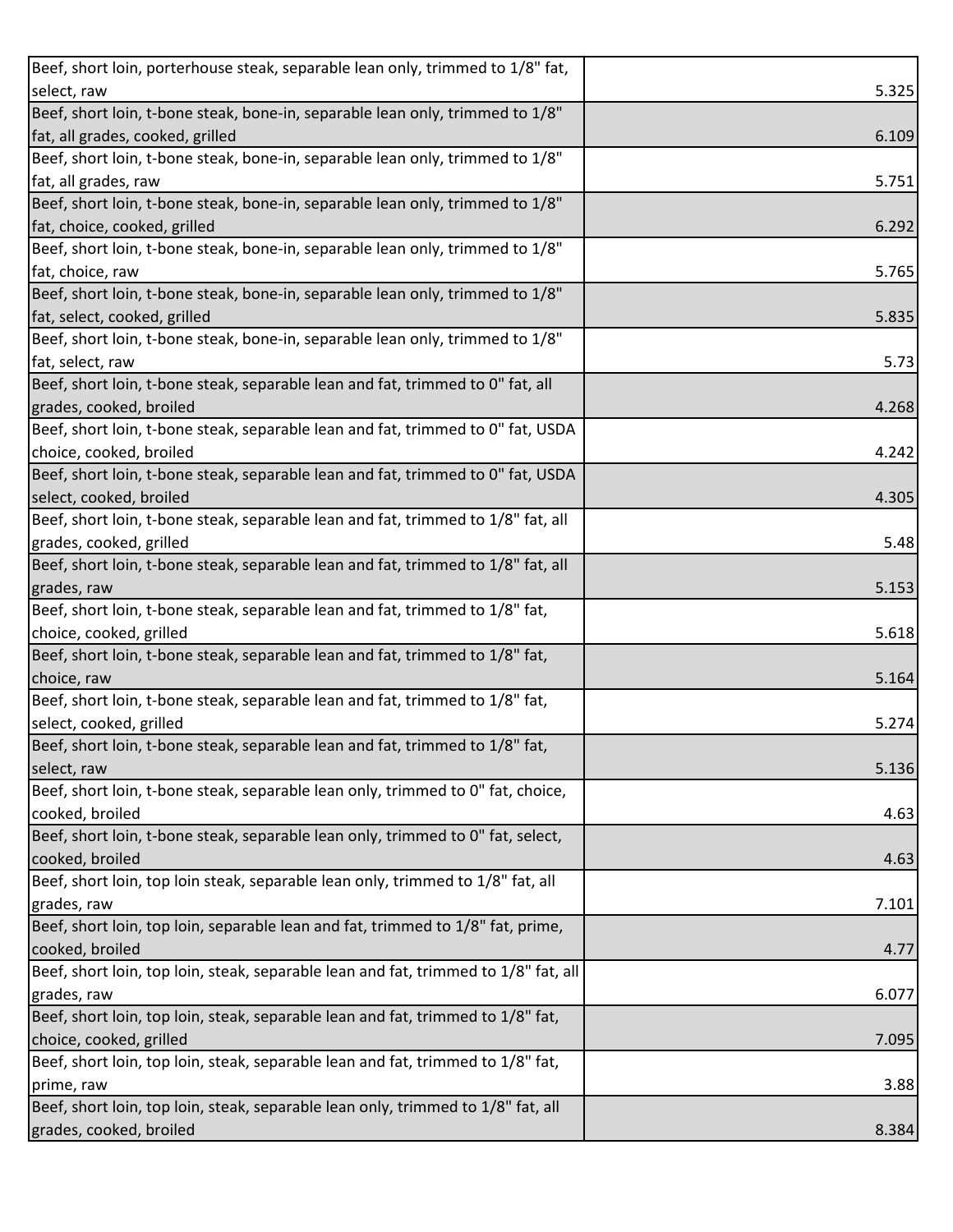| choice, cooked, broiled<br>8.604<br>Beef, short loin, top loin, steak, separable lean only, trimmed to 1/8" fat,<br>choice, raw<br>7.713<br>Beef, short loin, top loin, steak, separable lean only, trimmed to 1/8" fat,<br>select, cooked, grilled<br>8.603<br>Beef, short loin, top loin, steak, separable lean only, trimmed to 1/8" fat,<br>select, raw<br>6.703<br>Beef, shoulder pot roast or steak, boneless, separable lean and fat, trimmed<br>to 0" fat, all grades, raw<br>4.577<br>Beef, shoulder pot roast or steak, boneless, separable lean and fat, trimmed<br>to 0" fat, choice, raw<br>4.549<br>Beef, shoulder pot roast or steak, boneless, separable lean and fat, trimmed<br>to 0" fat, select, raw<br>4.619<br>Beef, shoulder pot roast or steak, boneless, separable lean only, trimmed to<br>0" fat, all grades, raw<br>4.618<br>Beef, shoulder pot roast or steak, boneless, separable lean only, trimmed to<br>0" fat, choice, raw<br>4.593<br>Beef, shoulder pot roast or steak, boneless, separable lean only, trimmed to<br>0" fat, select, raw<br>4.655<br>Beef, shoulder pot roast, boneless, separable lean and fat, trimmed to 0" fat,<br>all grades, cooked, braised<br>4.662<br>Beef, shoulder pot roast, boneless, separable lean and fat, trimmed to 0" fat,<br>choice, cooked, braised<br>4.873<br>Beef, shoulder pot roast, boneless, separable lean and fat, trimmed to 0" fat,<br>select, cooked, braised<br>4.347<br>Beef, shoulder pot roast, boneless, separable lean only, trimmed to 0" fat, all<br>grades, cooked, braised<br>4.716<br>Beef, shoulder pot roast, boneless, separable lean only, trimmed to 0" fat,<br>choice, cooked, braised<br>4.923 |
|-------------------------------------------------------------------------------------------------------------------------------------------------------------------------------------------------------------------------------------------------------------------------------------------------------------------------------------------------------------------------------------------------------------------------------------------------------------------------------------------------------------------------------------------------------------------------------------------------------------------------------------------------------------------------------------------------------------------------------------------------------------------------------------------------------------------------------------------------------------------------------------------------------------------------------------------------------------------------------------------------------------------------------------------------------------------------------------------------------------------------------------------------------------------------------------------------------------------------------------------------------------------------------------------------------------------------------------------------------------------------------------------------------------------------------------------------------------------------------------------------------------------------------------------------------------------------------------------------------------------------------------------------------------------------------------------------------|
|                                                                                                                                                                                                                                                                                                                                                                                                                                                                                                                                                                                                                                                                                                                                                                                                                                                                                                                                                                                                                                                                                                                                                                                                                                                                                                                                                                                                                                                                                                                                                                                                                                                                                                       |
|                                                                                                                                                                                                                                                                                                                                                                                                                                                                                                                                                                                                                                                                                                                                                                                                                                                                                                                                                                                                                                                                                                                                                                                                                                                                                                                                                                                                                                                                                                                                                                                                                                                                                                       |
|                                                                                                                                                                                                                                                                                                                                                                                                                                                                                                                                                                                                                                                                                                                                                                                                                                                                                                                                                                                                                                                                                                                                                                                                                                                                                                                                                                                                                                                                                                                                                                                                                                                                                                       |
|                                                                                                                                                                                                                                                                                                                                                                                                                                                                                                                                                                                                                                                                                                                                                                                                                                                                                                                                                                                                                                                                                                                                                                                                                                                                                                                                                                                                                                                                                                                                                                                                                                                                                                       |
|                                                                                                                                                                                                                                                                                                                                                                                                                                                                                                                                                                                                                                                                                                                                                                                                                                                                                                                                                                                                                                                                                                                                                                                                                                                                                                                                                                                                                                                                                                                                                                                                                                                                                                       |
|                                                                                                                                                                                                                                                                                                                                                                                                                                                                                                                                                                                                                                                                                                                                                                                                                                                                                                                                                                                                                                                                                                                                                                                                                                                                                                                                                                                                                                                                                                                                                                                                                                                                                                       |
|                                                                                                                                                                                                                                                                                                                                                                                                                                                                                                                                                                                                                                                                                                                                                                                                                                                                                                                                                                                                                                                                                                                                                                                                                                                                                                                                                                                                                                                                                                                                                                                                                                                                                                       |
|                                                                                                                                                                                                                                                                                                                                                                                                                                                                                                                                                                                                                                                                                                                                                                                                                                                                                                                                                                                                                                                                                                                                                                                                                                                                                                                                                                                                                                                                                                                                                                                                                                                                                                       |
|                                                                                                                                                                                                                                                                                                                                                                                                                                                                                                                                                                                                                                                                                                                                                                                                                                                                                                                                                                                                                                                                                                                                                                                                                                                                                                                                                                                                                                                                                                                                                                                                                                                                                                       |
|                                                                                                                                                                                                                                                                                                                                                                                                                                                                                                                                                                                                                                                                                                                                                                                                                                                                                                                                                                                                                                                                                                                                                                                                                                                                                                                                                                                                                                                                                                                                                                                                                                                                                                       |
|                                                                                                                                                                                                                                                                                                                                                                                                                                                                                                                                                                                                                                                                                                                                                                                                                                                                                                                                                                                                                                                                                                                                                                                                                                                                                                                                                                                                                                                                                                                                                                                                                                                                                                       |
|                                                                                                                                                                                                                                                                                                                                                                                                                                                                                                                                                                                                                                                                                                                                                                                                                                                                                                                                                                                                                                                                                                                                                                                                                                                                                                                                                                                                                                                                                                                                                                                                                                                                                                       |
|                                                                                                                                                                                                                                                                                                                                                                                                                                                                                                                                                                                                                                                                                                                                                                                                                                                                                                                                                                                                                                                                                                                                                                                                                                                                                                                                                                                                                                                                                                                                                                                                                                                                                                       |
|                                                                                                                                                                                                                                                                                                                                                                                                                                                                                                                                                                                                                                                                                                                                                                                                                                                                                                                                                                                                                                                                                                                                                                                                                                                                                                                                                                                                                                                                                                                                                                                                                                                                                                       |
|                                                                                                                                                                                                                                                                                                                                                                                                                                                                                                                                                                                                                                                                                                                                                                                                                                                                                                                                                                                                                                                                                                                                                                                                                                                                                                                                                                                                                                                                                                                                                                                                                                                                                                       |
|                                                                                                                                                                                                                                                                                                                                                                                                                                                                                                                                                                                                                                                                                                                                                                                                                                                                                                                                                                                                                                                                                                                                                                                                                                                                                                                                                                                                                                                                                                                                                                                                                                                                                                       |
|                                                                                                                                                                                                                                                                                                                                                                                                                                                                                                                                                                                                                                                                                                                                                                                                                                                                                                                                                                                                                                                                                                                                                                                                                                                                                                                                                                                                                                                                                                                                                                                                                                                                                                       |
|                                                                                                                                                                                                                                                                                                                                                                                                                                                                                                                                                                                                                                                                                                                                                                                                                                                                                                                                                                                                                                                                                                                                                                                                                                                                                                                                                                                                                                                                                                                                                                                                                                                                                                       |
|                                                                                                                                                                                                                                                                                                                                                                                                                                                                                                                                                                                                                                                                                                                                                                                                                                                                                                                                                                                                                                                                                                                                                                                                                                                                                                                                                                                                                                                                                                                                                                                                                                                                                                       |
|                                                                                                                                                                                                                                                                                                                                                                                                                                                                                                                                                                                                                                                                                                                                                                                                                                                                                                                                                                                                                                                                                                                                                                                                                                                                                                                                                                                                                                                                                                                                                                                                                                                                                                       |
|                                                                                                                                                                                                                                                                                                                                                                                                                                                                                                                                                                                                                                                                                                                                                                                                                                                                                                                                                                                                                                                                                                                                                                                                                                                                                                                                                                                                                                                                                                                                                                                                                                                                                                       |
|                                                                                                                                                                                                                                                                                                                                                                                                                                                                                                                                                                                                                                                                                                                                                                                                                                                                                                                                                                                                                                                                                                                                                                                                                                                                                                                                                                                                                                                                                                                                                                                                                                                                                                       |
|                                                                                                                                                                                                                                                                                                                                                                                                                                                                                                                                                                                                                                                                                                                                                                                                                                                                                                                                                                                                                                                                                                                                                                                                                                                                                                                                                                                                                                                                                                                                                                                                                                                                                                       |
|                                                                                                                                                                                                                                                                                                                                                                                                                                                                                                                                                                                                                                                                                                                                                                                                                                                                                                                                                                                                                                                                                                                                                                                                                                                                                                                                                                                                                                                                                                                                                                                                                                                                                                       |
|                                                                                                                                                                                                                                                                                                                                                                                                                                                                                                                                                                                                                                                                                                                                                                                                                                                                                                                                                                                                                                                                                                                                                                                                                                                                                                                                                                                                                                                                                                                                                                                                                                                                                                       |
|                                                                                                                                                                                                                                                                                                                                                                                                                                                                                                                                                                                                                                                                                                                                                                                                                                                                                                                                                                                                                                                                                                                                                                                                                                                                                                                                                                                                                                                                                                                                                                                                                                                                                                       |
|                                                                                                                                                                                                                                                                                                                                                                                                                                                                                                                                                                                                                                                                                                                                                                                                                                                                                                                                                                                                                                                                                                                                                                                                                                                                                                                                                                                                                                                                                                                                                                                                                                                                                                       |
|                                                                                                                                                                                                                                                                                                                                                                                                                                                                                                                                                                                                                                                                                                                                                                                                                                                                                                                                                                                                                                                                                                                                                                                                                                                                                                                                                                                                                                                                                                                                                                                                                                                                                                       |
|                                                                                                                                                                                                                                                                                                                                                                                                                                                                                                                                                                                                                                                                                                                                                                                                                                                                                                                                                                                                                                                                                                                                                                                                                                                                                                                                                                                                                                                                                                                                                                                                                                                                                                       |
| Beef, shoulder pot roast, boneless, separable lean only, trimmed to 0" fat,                                                                                                                                                                                                                                                                                                                                                                                                                                                                                                                                                                                                                                                                                                                                                                                                                                                                                                                                                                                                                                                                                                                                                                                                                                                                                                                                                                                                                                                                                                                                                                                                                           |
| select, cooked, braised<br>4.405                                                                                                                                                                                                                                                                                                                                                                                                                                                                                                                                                                                                                                                                                                                                                                                                                                                                                                                                                                                                                                                                                                                                                                                                                                                                                                                                                                                                                                                                                                                                                                                                                                                                      |
| Beef, shoulder steak, boneless, separable lean and fat, trimmed to 0" fat, all                                                                                                                                                                                                                                                                                                                                                                                                                                                                                                                                                                                                                                                                                                                                                                                                                                                                                                                                                                                                                                                                                                                                                                                                                                                                                                                                                                                                                                                                                                                                                                                                                        |
| grades, cooked, grilled<br>5.481                                                                                                                                                                                                                                                                                                                                                                                                                                                                                                                                                                                                                                                                                                                                                                                                                                                                                                                                                                                                                                                                                                                                                                                                                                                                                                                                                                                                                                                                                                                                                                                                                                                                      |
| Beef, shoulder steak, boneless, separable lean and fat, trimmed to 0" fat,                                                                                                                                                                                                                                                                                                                                                                                                                                                                                                                                                                                                                                                                                                                                                                                                                                                                                                                                                                                                                                                                                                                                                                                                                                                                                                                                                                                                                                                                                                                                                                                                                            |
| select, cooked, grilled<br>5.375                                                                                                                                                                                                                                                                                                                                                                                                                                                                                                                                                                                                                                                                                                                                                                                                                                                                                                                                                                                                                                                                                                                                                                                                                                                                                                                                                                                                                                                                                                                                                                                                                                                                      |
| Beef, shoulder steak, boneless, separable lean only, trimmed to 0" fat, all                                                                                                                                                                                                                                                                                                                                                                                                                                                                                                                                                                                                                                                                                                                                                                                                                                                                                                                                                                                                                                                                                                                                                                                                                                                                                                                                                                                                                                                                                                                                                                                                                           |
| grades, cooked, grilled<br>5.542                                                                                                                                                                                                                                                                                                                                                                                                                                                                                                                                                                                                                                                                                                                                                                                                                                                                                                                                                                                                                                                                                                                                                                                                                                                                                                                                                                                                                                                                                                                                                                                                                                                                      |
| Beef, shoulder steak, boneless, separable lean only, trimmed to 0" fat, choice,                                                                                                                                                                                                                                                                                                                                                                                                                                                                                                                                                                                                                                                                                                                                                                                                                                                                                                                                                                                                                                                                                                                                                                                                                                                                                                                                                                                                                                                                                                                                                                                                                       |
| cooked, grilled<br>5.613                                                                                                                                                                                                                                                                                                                                                                                                                                                                                                                                                                                                                                                                                                                                                                                                                                                                                                                                                                                                                                                                                                                                                                                                                                                                                                                                                                                                                                                                                                                                                                                                                                                                              |
| Beef, shoulder steak, boneless, separable lean only, trimmed to 0" fat, select,                                                                                                                                                                                                                                                                                                                                                                                                                                                                                                                                                                                                                                                                                                                                                                                                                                                                                                                                                                                                                                                                                                                                                                                                                                                                                                                                                                                                                                                                                                                                                                                                                       |
| cooked, grilled<br>5.435                                                                                                                                                                                                                                                                                                                                                                                                                                                                                                                                                                                                                                                                                                                                                                                                                                                                                                                                                                                                                                                                                                                                                                                                                                                                                                                                                                                                                                                                                                                                                                                                                                                                              |
| Beef, shoulder top blade steak, boneless, separable lean and fat, trimmed to                                                                                                                                                                                                                                                                                                                                                                                                                                                                                                                                                                                                                                                                                                                                                                                                                                                                                                                                                                                                                                                                                                                                                                                                                                                                                                                                                                                                                                                                                                                                                                                                                          |
| 0" fat, all grades, cooked, grilled<br>4.268                                                                                                                                                                                                                                                                                                                                                                                                                                                                                                                                                                                                                                                                                                                                                                                                                                                                                                                                                                                                                                                                                                                                                                                                                                                                                                                                                                                                                                                                                                                                                                                                                                                          |
| Beef, shoulder top blade steak, boneless, separable lean and fat, trimmed to                                                                                                                                                                                                                                                                                                                                                                                                                                                                                                                                                                                                                                                                                                                                                                                                                                                                                                                                                                                                                                                                                                                                                                                                                                                                                                                                                                                                                                                                                                                                                                                                                          |
| 0" fat, all grades, raw<br>3.865                                                                                                                                                                                                                                                                                                                                                                                                                                                                                                                                                                                                                                                                                                                                                                                                                                                                                                                                                                                                                                                                                                                                                                                                                                                                                                                                                                                                                                                                                                                                                                                                                                                                      |
| Beef, shoulder top blade steak, boneless, separable lean and fat, trimmed to                                                                                                                                                                                                                                                                                                                                                                                                                                                                                                                                                                                                                                                                                                                                                                                                                                                                                                                                                                                                                                                                                                                                                                                                                                                                                                                                                                                                                                                                                                                                                                                                                          |
| 0" fat, choice, cooked, grilled<br>4.194                                                                                                                                                                                                                                                                                                                                                                                                                                                                                                                                                                                                                                                                                                                                                                                                                                                                                                                                                                                                                                                                                                                                                                                                                                                                                                                                                                                                                                                                                                                                                                                                                                                              |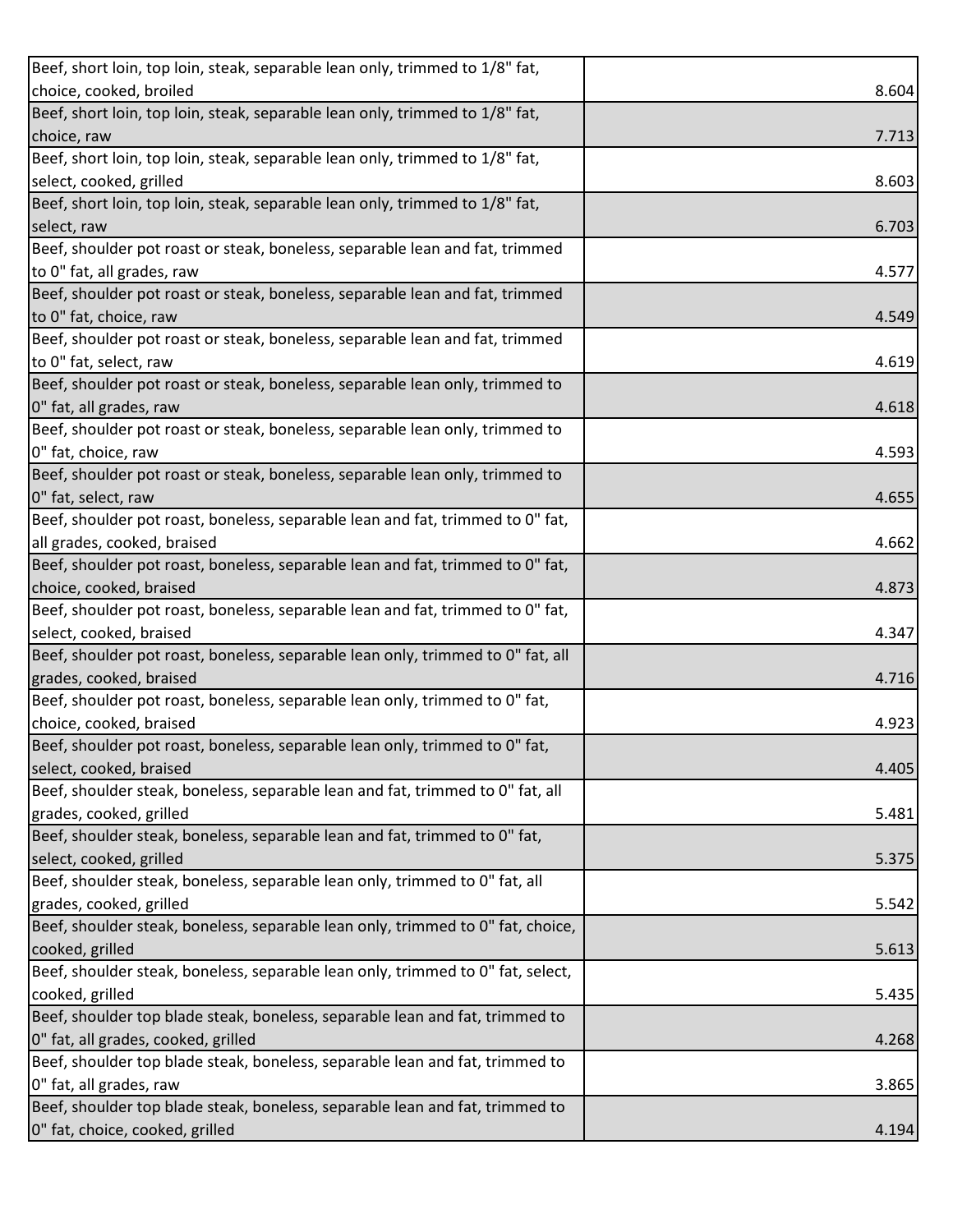| Beef, shoulder top blade steak, boneless, separable lean and fat, trimmed to      |       |
|-----------------------------------------------------------------------------------|-------|
| 0" fat, choice, raw                                                               | 3.793 |
| Beef, shoulder top blade steak, boneless, separable lean and fat, trimmed to      |       |
| 0" fat, select, cooked, grilled                                                   | 4.471 |
| Beef, shoulder top blade steak, boneless, separable lean and fat, trimmed to      |       |
| 0" fat, select, raw                                                               | 4.13  |
| Beef, shoulder top blade steak, boneless, separable lean only, trimmed to 0"      |       |
| fat, all grades, cooked, grilled                                                  | 4.34  |
| Beef, shoulder top blade steak, boneless, separable lean only, trimmed to 0"      |       |
| fat, all grades, raw                                                              | 3.89  |
| Beef, shoulder top blade steak, boneless, separable lean only, trimmed to 0"      |       |
| fat, choice, cooked, grilled                                                      | 4.287 |
| Beef, shoulder top blade steak, boneless, separable lean only, trimmed to 0"      |       |
| fat, choice, raw                                                                  | 3.827 |
| Beef, shoulder top blade steak, boneless, separable lean only, trimmed to 0"      |       |
| fat, select, cooked, grilled                                                      | 4.51  |
| Beef, shoulder top blade steak, boneless, separable lean only, trimmed to 0"      |       |
| fat, select, raw                                                                  | 4.15  |
| Beef, tenderloin, roast, separable lean and fat, trimmed to 1/8" fat, all grades, |       |
| cooked, roasted                                                                   | 3     |
| Beef, tenderloin, roast, separable lean and fat, trimmed to 1/8" fat, choice,     |       |
| cooked, roasted                                                                   | 3.88  |
| Beef, tenderloin, roast, separable lean and fat, trimmed to 1/8" fat, prime,      |       |
| cooked, roasted                                                                   | 3.01  |
| Beef, tenderloin, roast, separable lean and fat, trimmed to 1/8" fat, select,     |       |
| cooked, roasted                                                                   |       |
|                                                                                   |       |
| Beef, tenderloin, separable lean and fat, trimmed to 1/8" fat, prime, raw         | 2.99  |
| Beef, tenderloin, steak, separable lean and fat, trimmed to 1/8" fat, all grades, |       |
| cooked, broiled                                                                   | 7.041 |
| Beef, tenderloin, steak, separable lean and fat, trimmed to 1/8" fat, all grades, |       |
| raw                                                                               | 5.782 |
| Beef, tenderloin, steak, separable lean and fat, trimmed to 1/8" fat, choice,     |       |
| cooked, broiled                                                                   | 7.169 |
| Beef, tenderloin, steak, separable lean and fat, trimmed to 1/8" fat, choice,     |       |
| raw                                                                               | 6.392 |
| Beef, tenderloin, steak, separable lean and fat, trimmed to 1/8" fat, prime,      |       |
| cooked, broiled                                                                   | 3.52  |
| Beef, tenderloin, steak, separable lean and fat, trimmed to 1/8" fat, select,     |       |
| cooked, broiled                                                                   | 6.916 |
| Beef, tenderloin, steak, separable lean and fat, trimmed to 1/8" fat, select,     |       |
| raw                                                                               | 5.176 |
| Beef, tenderloin, steak, separable lean only, trimmed to 1/8" fat, all grades,    |       |
| cooked, broiled                                                                   | 8.31  |
| Beef, tenderloin, steak, separable lean only, trimmed to 1/8" fat, all grades,    |       |
| raw                                                                               | 6.851 |
| Beef, tenderloin, steak, separable lean only, trimmed to 1/8" fat, choice,        |       |
| cooked, broiled                                                                   | 8.559 |
|                                                                                   |       |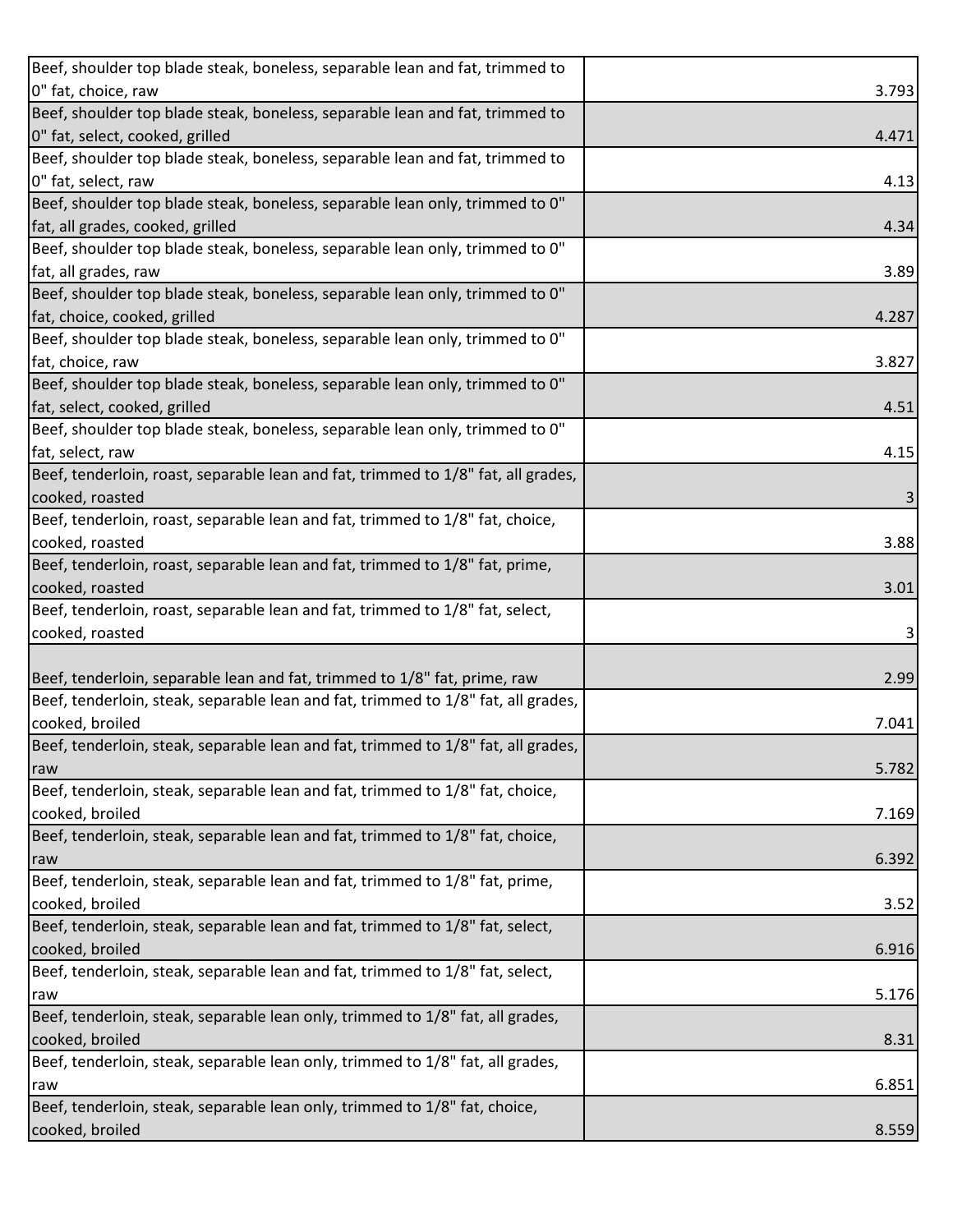| Beef, tenderloin, steak, separable lean only, trimmed to 1/8" fat, choice, raw                                  | 7.491 |
|-----------------------------------------------------------------------------------------------------------------|-------|
| Beef, tenderloin, steak, separable lean only, trimmed to 1/8" fat, select,<br>cooked, broiled                   |       |
|                                                                                                                 | 8.494 |
| Beef, tenderloin, steak, separable lean only, trimmed to 1/8" fat, select, raw                                  | 6.408 |
| Beef, top loin filet, boneless, separable lean and fat, trimmed to 1/8" fat, all                                |       |
| grades, cooked, grilled                                                                                         | 4.127 |
| Beef, top loin filet, boneless, separable lean and fat, trimmed to 1/8" fat,                                    |       |
| choice, cooked, grilled                                                                                         | 4.037 |
| Beef, top loin filet, boneless, separable lean and fat, trimmed to 1/8" fat,                                    |       |
| select, cooked, grilled                                                                                         | 4.542 |
| Beef, top loin filet, boneless, separable lean only, trimmed to 1/8" fat, all                                   |       |
| grades, cooked, grilled                                                                                         | 8.654 |
| Beef, top loin filet, boneless, separable lean only, trimmed to 1/8" fat, choice,                               |       |
| cooked, grilled                                                                                                 | 8.553 |
| Beef, top loin filet, boneless, separable lean only, trimmed to 1/8" fat, select,                               |       |
| cooked, grilled                                                                                                 | 8.724 |
| Beef, top loin petite roast, boneless, separable lean and fat, trimmed to 1/8"                                  |       |
| fat, all grades, cooked, roasted                                                                                | 4.067 |
| Beef, top loin petite roast, boneless, separable lean and fat, trimmed to 1/8"                                  |       |
| fat, choice, cooked, roasted                                                                                    | 4.037 |
| Beef, top loin petite roast, boneless, separable lean and fat, trimmed to 1/8"                                  |       |
| fat, select, cooked, roasted                                                                                    | 4.35  |
| Beef, top loin petite roast, boneless, separable lean only, trimmed to 1/8" fat,                                |       |
| all grades, cooked, roasted<br>Beef, top loin petite roast, boneless, separable lean only, trimmed to 1/8" fat, | 8.359 |
| choice, cooked, roasted                                                                                         | 8.33  |
| Beef, top loin petite roast, boneless, separable lean only, trimmed to 1/8" fat,                                |       |
| select, cooked, roasted                                                                                         | 8.324 |
| Beef, top loin petite roast/filet, boneless, separable lean and fat, trimmed to                                 |       |
| 1/8" fat, all grades, raw                                                                                       | 3.804 |
| Beef, top loin petite roast/filet, boneless, separable lean and fat, trimmed to                                 |       |
| 1/8" fat, choice, raw                                                                                           | 3.75  |
| Beef, top loin petite roast/filet, boneless, separable lean and fat, trimmed to                                 |       |
| 1/8" fat, select, raw                                                                                           | 3.901 |
| Beef, top loin petite roast/filet, boneless, separable lean only, trimmed to                                    |       |
| 1/8" fat, all grades, raw                                                                                       | 5.337 |
| Beef, top loin petite roast/filet, boneless, separable lean only, trimmed to                                    |       |
| 1/8" fat, choice, raw                                                                                           | 5.733 |
| Beef, top loin petite roast/filet, boneless, separable lean only, trimmed to                                    |       |
| 1/8" fat, select, raw                                                                                           | 5.973 |
| Beef, top sirloin, steak, separable lean and fat, trimmed to 0" fat, all grades,                                |       |
| cooked, broiled                                                                                                 | 7.807 |
| Beef, top sirloin, steak, separable lean and fat, trimmed to 0" fat, choice,                                    |       |
| cooked, broiled                                                                                                 | 7.87  |
| Beef, top sirloin, steak, separable lean and fat, trimmed to 0" fat, select,                                    |       |
| cooked, broiled                                                                                                 | 7.744 |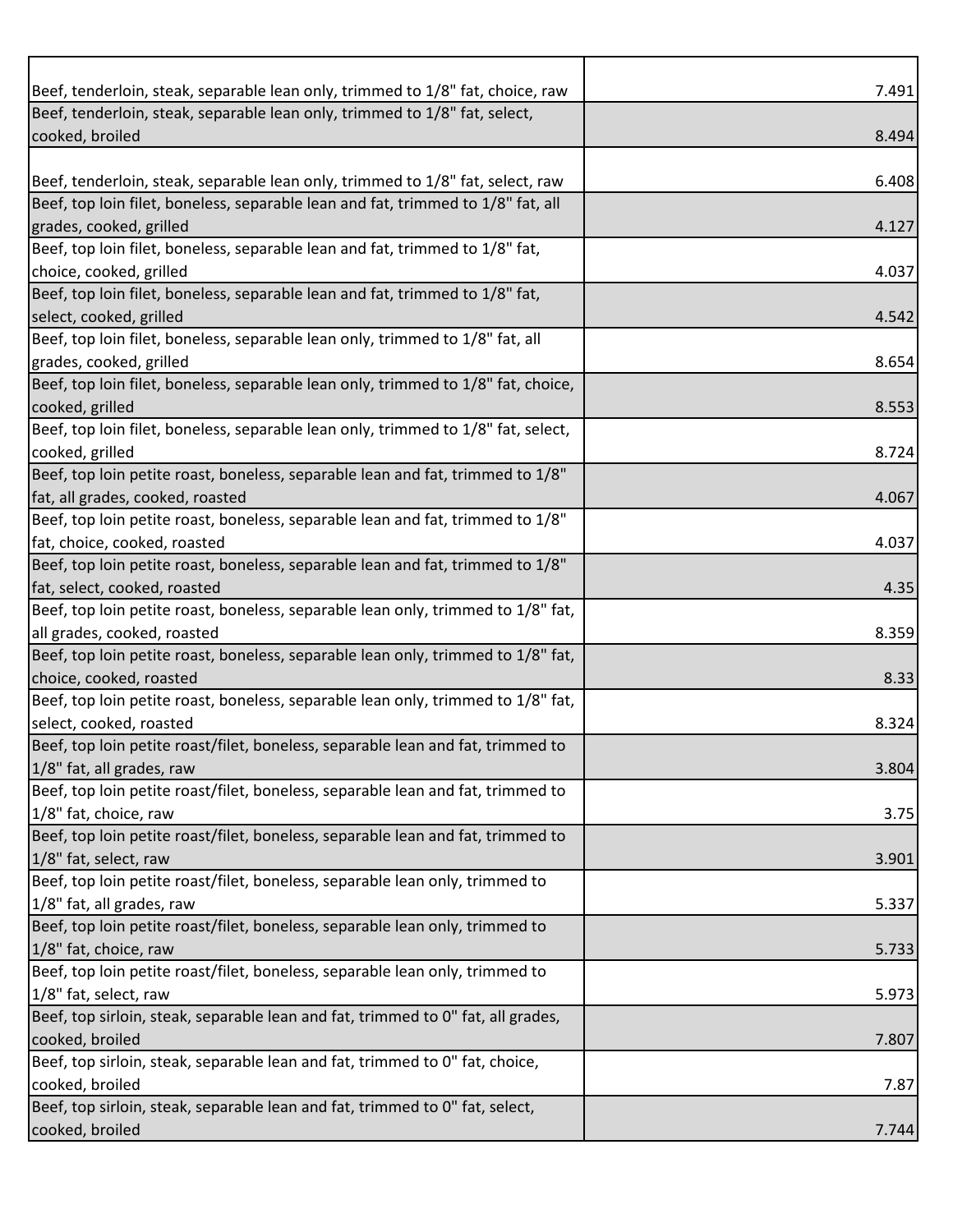| Beef, top sirloin, steak, separable lean and fat, trimmed to 1/8" fat, all grades, |        |
|------------------------------------------------------------------------------------|--------|
| cooked, broiled                                                                    | 7.176  |
| Beef, top sirloin, steak, separable lean and fat, trimmed to 1/8" fat, all grades, |        |
| raw                                                                                | 5.986  |
| Beef, top sirloin, steak, separable lean and fat, trimmed to 1/8" fat, choice,     |        |
| cooked, broiled                                                                    | 7.269  |
| Beef, top sirloin, steak, separable lean and fat, trimmed to 1/8" fat, choice,     |        |
| cooked, pan-fried                                                                  | 3.83   |
| Beef, top sirloin, steak, separable lean and fat, trimmed to 1/8" fat, choice,     |        |
| raw                                                                                | 6.425  |
| Beef, top sirloin, steak, separable lean and fat, trimmed to 1/8" fat, select,     |        |
| cooked, broiled                                                                    | 7.083  |
|                                                                                    |        |
| Beef, top sirloin, steak, separable lean and fat, trimmed to 1/8" fat, select, raw | 5.526  |
| Beef, top sirloin, steak, separable lean only, trimmed to 0" fat, all grades,      |        |
| cooked, broiled                                                                    | 8.741  |
| Beef, top sirloin, steak, separable lean only, trimmed to 0" fat, choice, cooked,  |        |
| broiled                                                                            | 8.937  |
| Beef, top sirloin, steak, separable lean only, trimmed to 0" fat, select, cooked,  |        |
| broiled                                                                            | 9.001  |
| Beef, top sirloin, steak, separable lean only, trimmed to 1/8" fat, all grades,    |        |
| cooked, broiled                                                                    | 8.42   |
| Beef, top sirloin, steak, separable lean only, trimmed to 1/8" fat, all grades,    |        |
| raw                                                                                | 6.843  |
| Beef, top sirloin, steak, separable lean only, trimmed to 1/8" fat, choice,        |        |
| cooked, broiled                                                                    | 7.77   |
|                                                                                    |        |
| Beef, top sirloin, steak, separable lean only, trimmed to 1/8" fat, choice, raw    | 7.42   |
| Beef, top sirloin, steak, separable lean only, trimmed to 1/8" fat, select,        |        |
| cooked, broiled                                                                    | 8.574  |
|                                                                                    |        |
| Beef, top sirloin, steak, separable lean only, trimmed to 1/8" fat, select, raw    | 6.469  |
| Beef, variety meats and by-products, brain, cooked, pan-fried                      | 3.78   |
| Beef, variety meats and by-products, brain, cooked, simmered                       | 3.62   |
| Beef, variety meats and by-products, brain, raw                                    | 3.55   |
| Beef, variety meats and by-products, heart, cooked, simmered                       | 6.68   |
| Beef, variety meats and by-products, heart, raw                                    | 7.53   |
| Beef, variety meats and by-products, kidneys, cooked, simmered                     | 3.92   |
| Beef, variety meats and by-products, kidneys, raw                                  | 8.03   |
| Beef, variety meats and by-products, liver, cooked, braised                        | 17.525 |
| Beef, variety meats and by-products, liver, cooked, pan-fried                      | 17.475 |
| Beef, variety meats and by-products, liver, raw                                    | 13.175 |
| Beef, variety meats and by-products, lungs, cooked, braised                        | 2.492  |
| Beef, variety meats and by-products, lungs, raw                                    |        |
|                                                                                    |        |
| Beef, variety meats and by-products, mechanically separated beef, raw              | 2.546  |
| Beef, variety meats and by-products, pancreas, cooked, braised                     | 3.97   |
| Beef, variety meats and by-products, pancreas, raw                                 | 4.45   |
| Beef, variety meats and by-products, spleen, cooked, braised                       | 5.567  |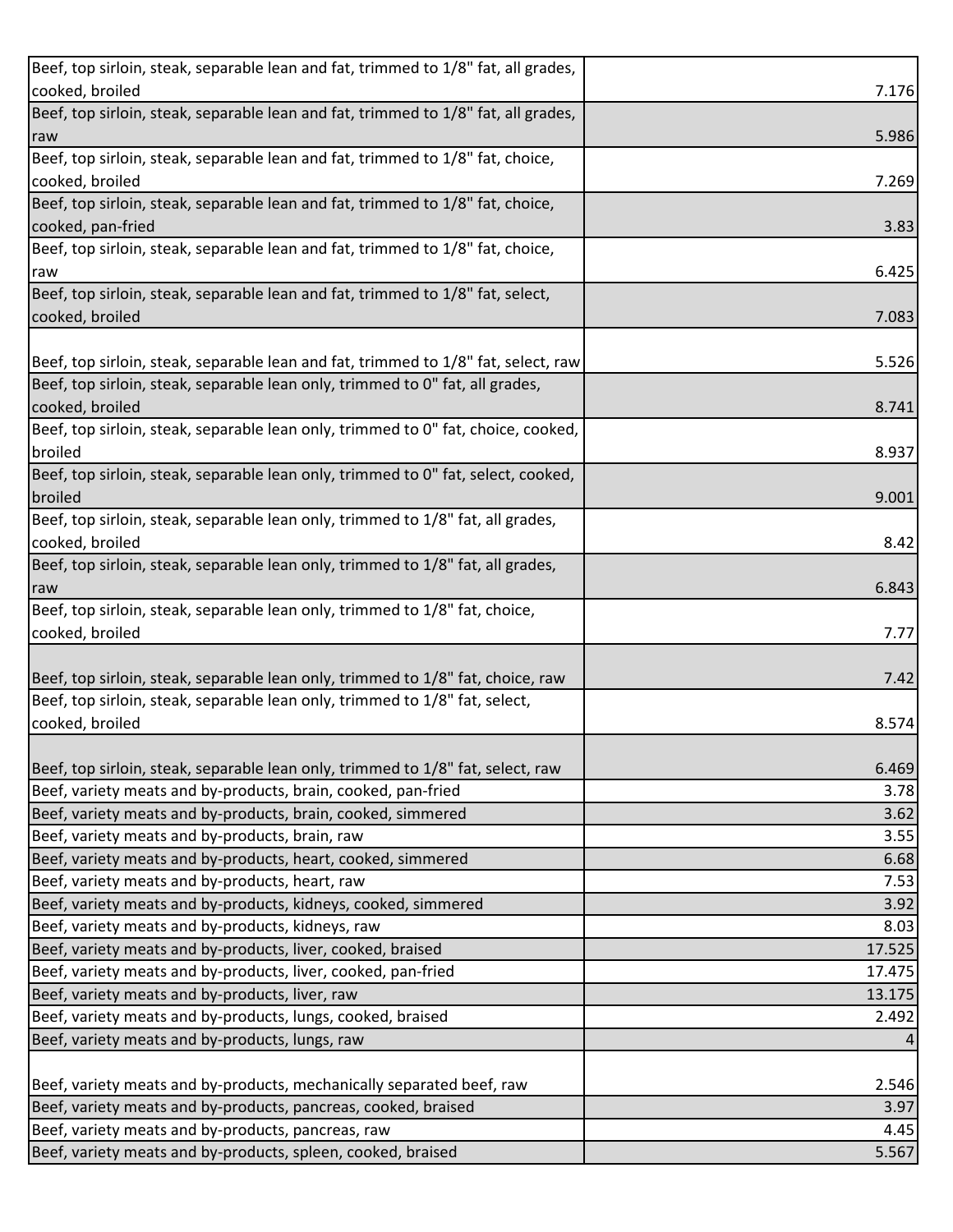| Beef, variety meats and by-products, spleen, raw                                                                                     | 8.4           |
|--------------------------------------------------------------------------------------------------------------------------------------|---------------|
| Beef, variety meats and by-products, suet, raw                                                                                       | 0.259         |
| Beef, variety meats and by-products, thymus, cooked, braised                                                                         | 1.84          |
| Beef, variety meats and by-products, thymus, raw                                                                                     | 3.452         |
| Beef, variety meats and by-products, tongue, cooked, simmered                                                                        | 3.49          |
| Beef, variety meats and by-products, tongue, raw                                                                                     | 4.24          |
| Beef, variety meats and by-products, tripe, cooked, simmered                                                                         | 0.461         |
| Beef, variety meats and by-products, tripe, raw                                                                                      | 0.881         |
| Beerwurst, beer salami, pork                                                                                                         | 3.254         |
| Beerwurst, beer salami, pork and beef                                                                                                | 2.975         |
| Beerwurst, pork and beef                                                                                                             | 2.975         |
| Beet greens, cooked, boiled, drained, with salt                                                                                      | 0.499         |
| Beet greens, cooked, boiled, drained, without salt                                                                                   | 0.499         |
| Beet greens, raw                                                                                                                     | 0.4           |
| Beets, canned, drained solids                                                                                                        | 0.157         |
| Beets, canned, no salt added, solids and liquids                                                                                     | 0.151         |
| Beets, canned, regular pack, solids and liquids                                                                                      | 0.151         |
| Beets, cooked, boiled, drained                                                                                                       | 0.331         |
| Beets, cooked, boiled. drained, with salt                                                                                            | 0.331         |
| Beets, harvard, canned, solids and liquids                                                                                           | 0.084         |
| Beets, pickled, canned, solids and liquids                                                                                           | 0.251         |
| Beets, raw                                                                                                                           | 0.334         |
| Beverage, instant breakfast powder, chocolate, not reconstituted                                                                     | 14.24         |
| Beverage, instant breakfast powder, chocolate, sugar-free, not reconstituted                                                         | 25.6          |
| Beverages, ABBOTT, EAS soy protein powder                                                                                            | 0.817         |
| Beverages, ABBOTT, EAS whey protein powder                                                                                           | 10            |
| Beverages, ABBOTT, ENSURE PLUS, ready-to-drink                                                                                       | 1.984         |
| Beverages, ABBOTT, ENSURE, Nutritional Shake, Ready-to-Drink                                                                         | 2.11          |
| Beverages, Acai berry drink, fortified                                                                                               | 9.06          |
| Beverages, almond milk, chocolate, ready-to-drink                                                                                    | 0.103         |
| Beverages, almond milk, sweetened, vanilla flavor, ready-to-drink                                                                    | 0.075         |
| Beverages, almond milk, unsweetened, shelf stable                                                                                    | 0.07          |
| Beverages, AMBER, hard cider                                                                                                         | 0.045         |
| Beverages, Apple juice drink, light, fortified with vitamin C                                                                        | 0.067         |
| Beverages, carbonated, lemon-lime soda, no caffeine                                                                                  | 0.015         |
| Beverages, carbonated, SPRITE, lemon-lime, without caffeine                                                                          | 0.015         |
| Beverages, Carob-flavor beverage mix, powder                                                                                         | 0.76          |
| Beverages, Carob-flavor beverage mix, powder, prepared with whole milk                                                               | 0.138         |
| Beverages, chocolate almond milk, unsweetened, shelf-stable, fortified with                                                          |               |
| vitamin D2 and E                                                                                                                     | 0.075         |
|                                                                                                                                      |               |
| Beverages, chocolate drink, milk and soy based, ready to drink, fortified                                                            | 1.688         |
| Beverages, chocolate malt powder, prepared with 1% milk, fortified<br>Beverages, chocolate malt, powder, prepared with fat free milk | 1.427         |
| Beverages, chocolate powder, no sugar added                                                                                          | 0.865<br>25.6 |
|                                                                                                                                      |               |
| Beverages, chocolate syrup                                                                                                           | 0.322         |
| Beverages, chocolate syrup, prepared with whole milk                                                                                 | 0.137         |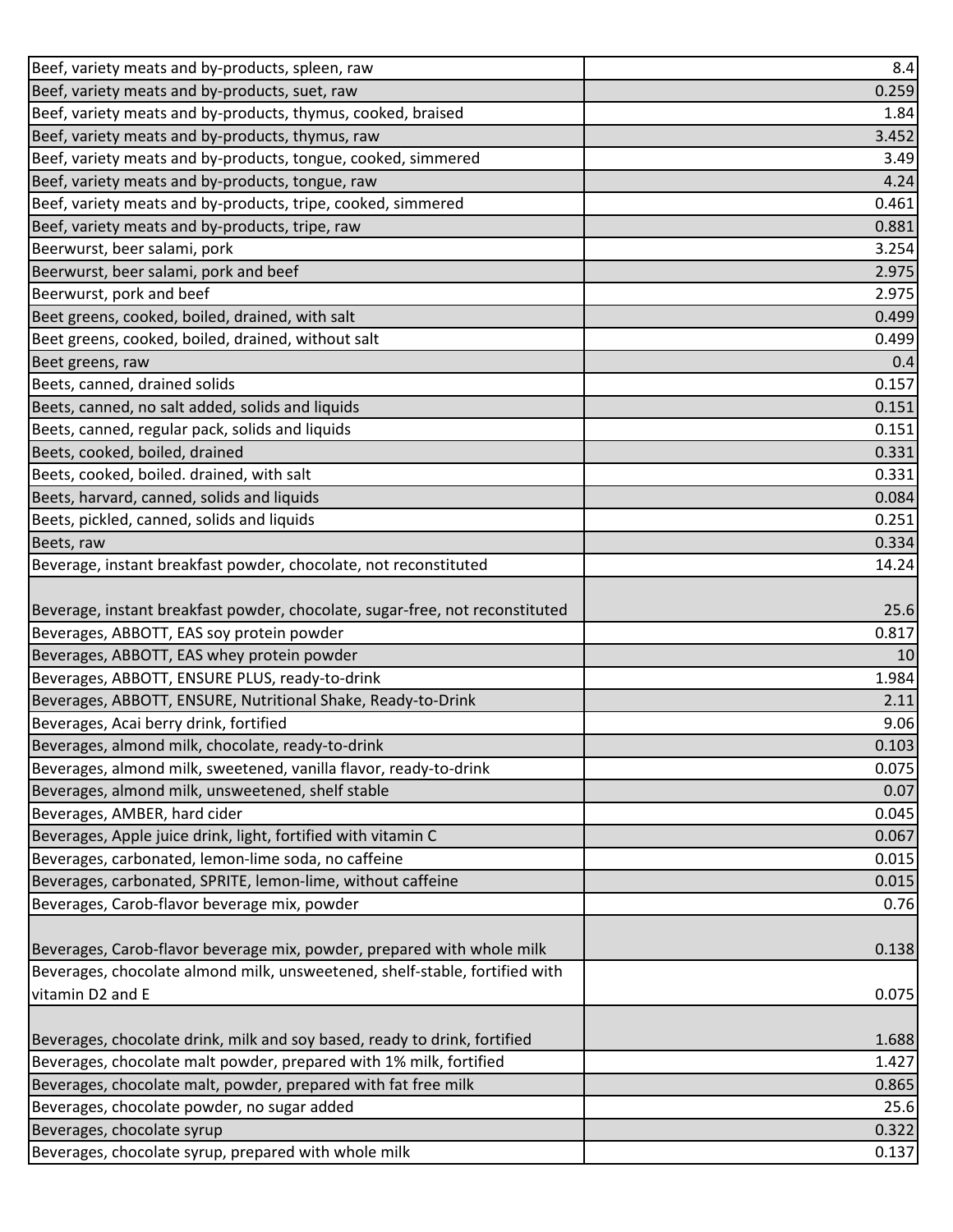| Beverages, chocolate-flavor beverage mix for milk, powder, with added        |        |
|------------------------------------------------------------------------------|--------|
| nutrients                                                                    | 0.199  |
| Beverages, chocolate-flavor beverage mix for milk, powder, with added        |        |
| nutrients, prepared with whole milk                                          | 0.098  |
|                                                                              |        |
| Beverages, chocolate-flavor beverage mix, powder, prepared with whole milk   | 0.142  |
| Beverages, Chocolate-flavored drink, whey and milk based                     | 0.106  |
| Beverages, citrus fruit juice drink, frozen concentrate                      | 0.263  |
|                                                                              |        |
| Beverages, citrus fruit juice drink, frozen concentrate, prepared with water | 0.075  |
| Beverages, Clam and tomato juice, canned                                     | 0.231  |
|                                                                              |        |
| Beverages, COCA-COLA, POWERADE, lemon-lime flavored, ready-to-drink          | 1.565  |
| Beverages, Cocktail mix, non-alcoholic, concentrated, frozen                 | 0.026  |
| Beverages, Cocoa mix, low calorie, powder, with added calcium, phosphorus,   |        |
| aspartame, without added sodium or vitamin A                                 | 1.084  |
| Beverages, Cocoa mix, no sugar added, powder                                 | 1.084  |
| Beverages, Cocoa mix, powder                                                 | 0.586  |
| Beverages, Cocoa mix, powder, prepared with water                            | 0.081  |
|                                                                              |        |
| Beverages, cocoa mix, with aspartame, powder, prepared with water            | 0.085  |
| Beverages, coffee and cocoa, instant, decaffeinated, with whitener and low   |        |
| calorie sweetener                                                            | 4.655  |
| Beverages, coffee substitute, cereal grain beverage, powder                  | 17.664 |
| Beverages, coffee substitute, cereal grain beverage, powder, prepared with   |        |
| whole milk                                                                   | 0.293  |
|                                                                              |        |
| Beverages, coffee substitute, cereal grain beverage, prepared with water     | 0.294  |
| Beverages, coffee, brewed, breakfast blend                                   | 0.8    |
| Beverages, coffee, brewed, espresso, restaurant-prepared                     | 5.207  |
|                                                                              |        |
| Beverages, coffee, brewed, espresso, restaurant-prepared, decaffeinated      | 5.207  |
| Beverages, coffee, brewed, prepared with tap water                           | 0.191  |
| Beverages, coffee, brewed, prepared with tap water, decaffeinated            | 0.222  |
| Beverages, coffee, instant, chicory                                          | 0.218  |
| Beverages, coffee, instant, decaffeinated, powder                            | 28.075 |
| Beverages, coffee, instant, decaffeinated, prepared with water               | 0.282  |
| Beverages, coffee, instant, mocha, sweetened                                 | 2.263  |
| Beverages, coffee, instant, regular, half the caffeine                       | 28.173 |
| Beverages, coffee, instant, regular, powder                                  | 28.173 |
| Beverages, coffee, instant, regular, prepared with water                     | 0.236  |
| Beverages, coffee, instant, with chicory                                     | 21.667 |
| Beverages, coffee, instant, with whitener, reduced calorie                   | 0.188  |
| Beverages, coffee, ready to drink, iced, mocha, milk based                   | 0.513  |
| Beverages, coffee, ready to drink, milk based, sweetened                     | 1.32   |
|                                                                              |        |
| Beverages, coffee, ready to drink, vanilla, light, milk based, sweetened     | 1.32   |
| Beverages, Cranberry juice cocktail                                          | 0.025  |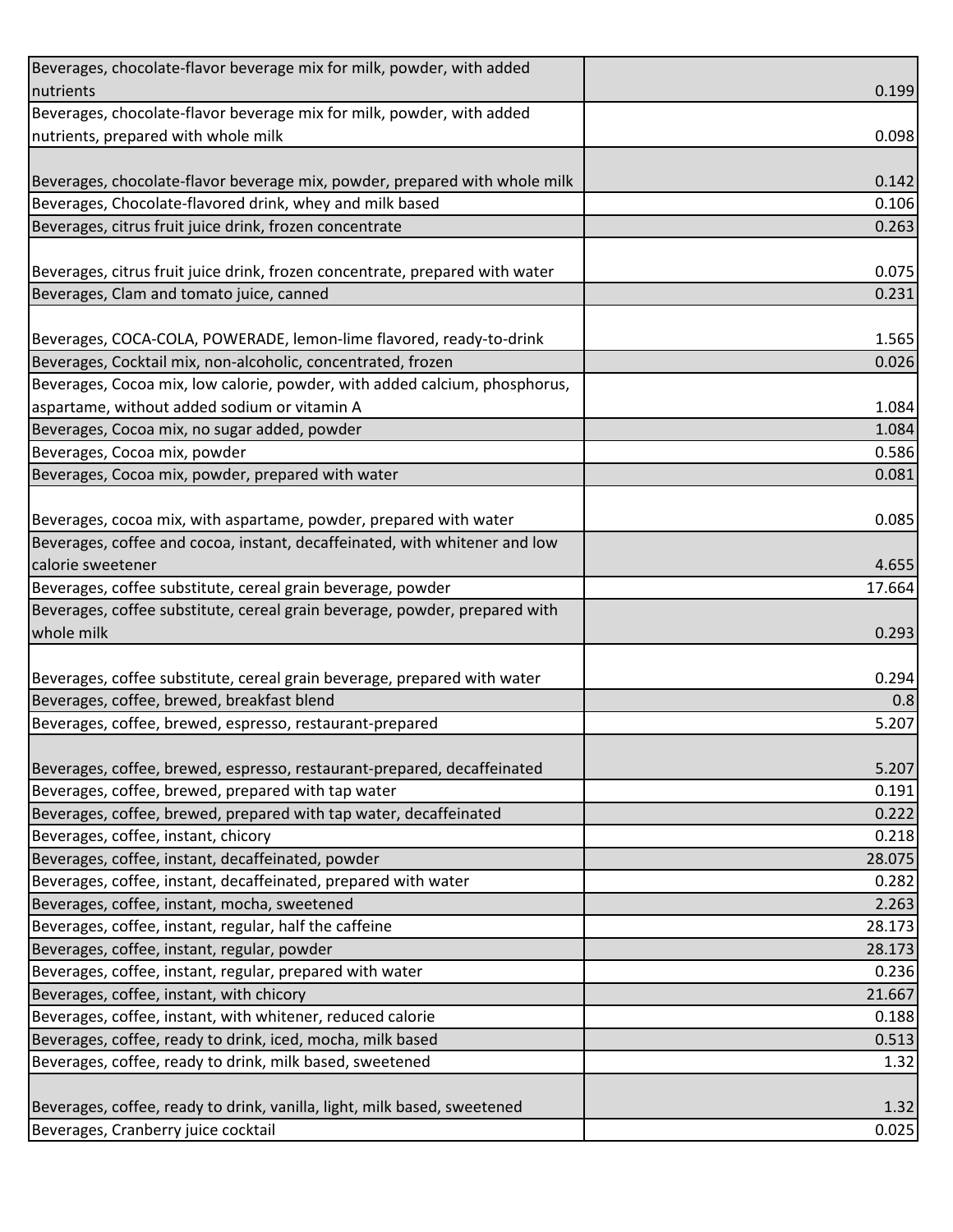| Beverages, cranberry-apple juice drink, low calorie, with vitamin C added                                                           | 0.028          |
|-------------------------------------------------------------------------------------------------------------------------------------|----------------|
| Beverages, cranberry-apricot juice drink, bottled                                                                                   | 0.12           |
| Beverages, cranberry-grape juice drink, bottled                                                                                     | 0.12           |
| Beverages, CYTOSPORT, Muscle Milk, ready-to-drink                                                                                   | 1.416          |
| Beverages, dairy drink mix, chocolate, reduced calorie, with aspartame,                                                             |                |
| powder, prepared with water and ice                                                                                                 | 0.11           |
| Beverages, Dairy drink mix, chocolate, reduced calorie, with low-calorie                                                            |                |
| sweeteners, powder                                                                                                                  | 1.25           |
|                                                                                                                                     |                |
| Beverages, drink mix, QUAKER OATS, GATORADE, orange flavor, powder                                                                  | 0.22           |
| Beverages, Eggnog-flavor mix, powder, prepared with whole milk                                                                      | 0.112          |
| Beverages, Energy drink, AMP                                                                                                        |                |
| Beverages, Energy drink, AMP, sugar free                                                                                            | 0.833          |
| Beverages, Energy drink, FULL THROTTLE                                                                                              | 1.667          |
|                                                                                                                                     |                |
| Beverages, Energy Drink, Monster, fortified with vitamins C, B2, B3, B6, B12                                                        | 10.16          |
| Beverages, Energy drink, RED BULL                                                                                                   | 9.827          |
| Beverages, Energy drink, RED BULL, sugar free, with added caffeine, niacin,                                                         |                |
| pantothenic acid, vitamins B6 and B12                                                                                               | 8.5            |
| Beverages, Energy drink, ROCKSTAR                                                                                                   | 9.82           |
| Beverages, Energy drink, ROCKSTAR, sugar free                                                                                       | 8.333          |
| Beverages, Energy drink, VAULT Zero, sugar-free, citrus flavor                                                                      | 0.015          |
| Beverages, Energy drink, VAULT, citrus flavor                                                                                       | 0.015          |
| Beverages, fruit juice drink, greater than 3% fruit juice, high vitamin C and                                                       |                |
| added thiamin                                                                                                                       | 0.036          |
| Beverages, fruit juice drink, greater than 3% juice, high vitamin C                                                                 | 0.036          |
| Beverages, fruit juice drink, reduced sugar, with vitamin E added                                                                   | 0.015          |
| Beverages, Fruit punch drink, frozen concentrate                                                                                    | 0.074          |
|                                                                                                                                     |                |
| Beverages, Fruit punch drink, frozen concentrate, prepared with water<br>Beverages, Fruit punch drink, with added nutrients, canned | 0.021          |
|                                                                                                                                     | 0.021<br>0.021 |
| Beverages, fruit punch drink, without added nutrients, canned<br>Beverages, fruit punch juice drink, frozen concentrate             | 0.208          |
|                                                                                                                                     |                |
| Beverages, fruit punch juice drink, frozen concentrate, prepared with water                                                         | 0.05           |
| Beverages, fruit punch-flavor drink, powder, without added sodium, prepared                                                         |                |
| with water                                                                                                                          | 0.001          |
| Beverages, fruit-flavored drink, powder, with high vitamin C with other added                                                       |                |
| vitamins, low calorie                                                                                                               | 80             |
| Beverages, FUZE, orange mango, fortified with vitamins A, C, E, B6                                                                  | 0.204          |
| Beverages, grape drink, canned                                                                                                      | 0.01           |
| Beverages, grape juice drink, canned                                                                                                | 0.142          |
| Beverages, Horchata, as served in restaurant                                                                                        | 0.047          |
|                                                                                                                                     |                |
| Beverages, Lemonade fruit juice drink light, fortified with vitamin E and C                                                         | 0.009          |
|                                                                                                                                     |                |
| Beverages, lemonade, frozen concentrate, pink, prepared with water                                                                  | 0.027          |
| Beverages, Lemonade, powder                                                                                                         | 0.13           |
|                                                                                                                                     |                |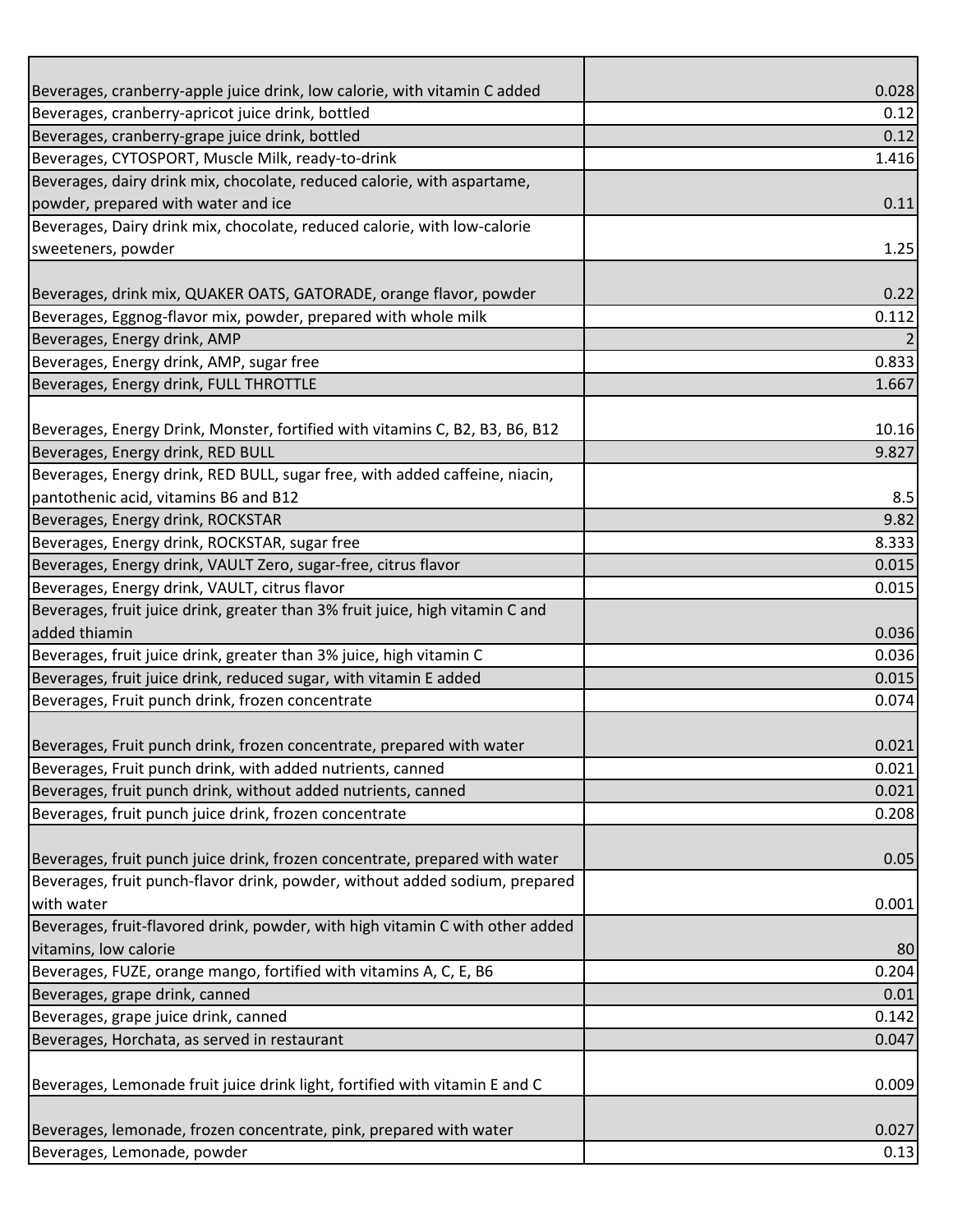| Beverages, Malt liquor beverage                                              | 0.4   |
|------------------------------------------------------------------------------|-------|
| Beverages, malted drink mix, chocolate, powder                               | 2.003 |
|                                                                              |       |
| Beverages, Malted drink mix, chocolate, powder, prepared with whole milk     | 0.259 |
| Beverages, Malted drink mix, chocolate, with added nutrients, powder,        |       |
| prepared with whole milk                                                     | 4.164 |
| Beverages, Malted drink mix, natural, powder, dairy based.                   | 5.246 |
|                                                                              |       |
| Beverages, Malted drink mix, natural, powder, prepared with whole milk       | 0.519 |
| Beverages, Malted drink mix, natural, with added nutrients, powder, prepared |       |
| with whole milk                                                              | 3.993 |
| Beverages, Meal supplement drink, canned, peanut flavor                      | 6.6   |
| Beverages, milk beverage, reduced fat, flavored and sweetened, Ready-to-     |       |
| drink, added calcium, vitamin A and vitamin D                                | 0.085 |
| Beverages, MINUTE MAID, Lemonada, Limeade                                    | 0.009 |
|                                                                              |       |
| Beverages, Mixed vegetable and fruit juice drink, with added nutrients       | 0.018 |
| Beverages, MONSTER energy drink, low carb                                    | 8.333 |
| Beverages, NESTLE, Boost plus, nutritional drink, ready-to-drink             | 1.537 |
| Beverages, nutritional shake mix, high protein, powder                       | 25    |
| Beverages, OCEAN SPRAY, Cran Cherry                                          | 0.026 |
| Beverages, OCEAN SPRAY, Cran Grape                                           | 0.026 |
| Beverages, OCEAN SPRAY, Cran Lemonade                                        | 0.026 |
| Beverages, OCEAN SPRAY, Cran Pomegranate                                     | 0.026 |
| Beverages, OCEAN SPRAY, Cran Raspberry Juice Drink                           | 0.026 |
| Beverages, OCEAN SPRAY, Cran-Energy, Cranberry Energy Juice Drink            | 4.167 |
| Beverages, OCEAN SPRAY, Cranberry-Apple Juice Drink, bottled                 | 0.028 |
| Beverages, OCEAN SPRAY, Diet Cran Cherry                                     | 0.026 |
| Beverages, OCEAN SPRAY, Diet Cranberry Juice                                 | 0.026 |
| Beverages, OCEAN SPRAY, Light Cranberry                                      | 0.026 |
|                                                                              |       |
| Beverages, OCEAN SPRAY, Light Cranberry and Raspberry Flavored Juice         | 0.026 |
| Beverages, OCEAN SPRAY, Light Cranberry, Concord Grape                       | 0.026 |
| Beverages, OCEAN SPRAY, Ruby Red cranberry                                   | 0.026 |
| Beverages, OCEAN SPRAY, White Cranberry Peach                                | 0.026 |
|                                                                              |       |
| Beverages, OCEAN SPRAY, White Cranberry Strawberry Flavored Juice Drink      | 0.21  |
| Beverages, orange and apricot juice drink, canned                            | 0.2   |
| Beverages, orange breakfast drink, ready-to-drink, with added nutrients      | 0.09  |
| Beverages, Orange drink, breakfast type, with juice and pulp, frozen         |       |
| concentrate                                                                  | 0.87  |
| Beverages, Orange drink, breakfast type, with juice and pulp, frozen         |       |
| concentrate, prepared with water                                             | 0.253 |
| Beverages, orange drink, canned, with added vitamin C                        | 0.011 |
| Beverages, Orange juice drink                                                |       |
| Beverages, Orange juice, light, No pulp                                      | 0.333 |
| Beverages, Orange-flavor drink, breakfast type, low calorie, powder          | 80    |
| Beverages, orange-flavor drink, breakfast type, powder                       | 8     |
|                                                                              |       |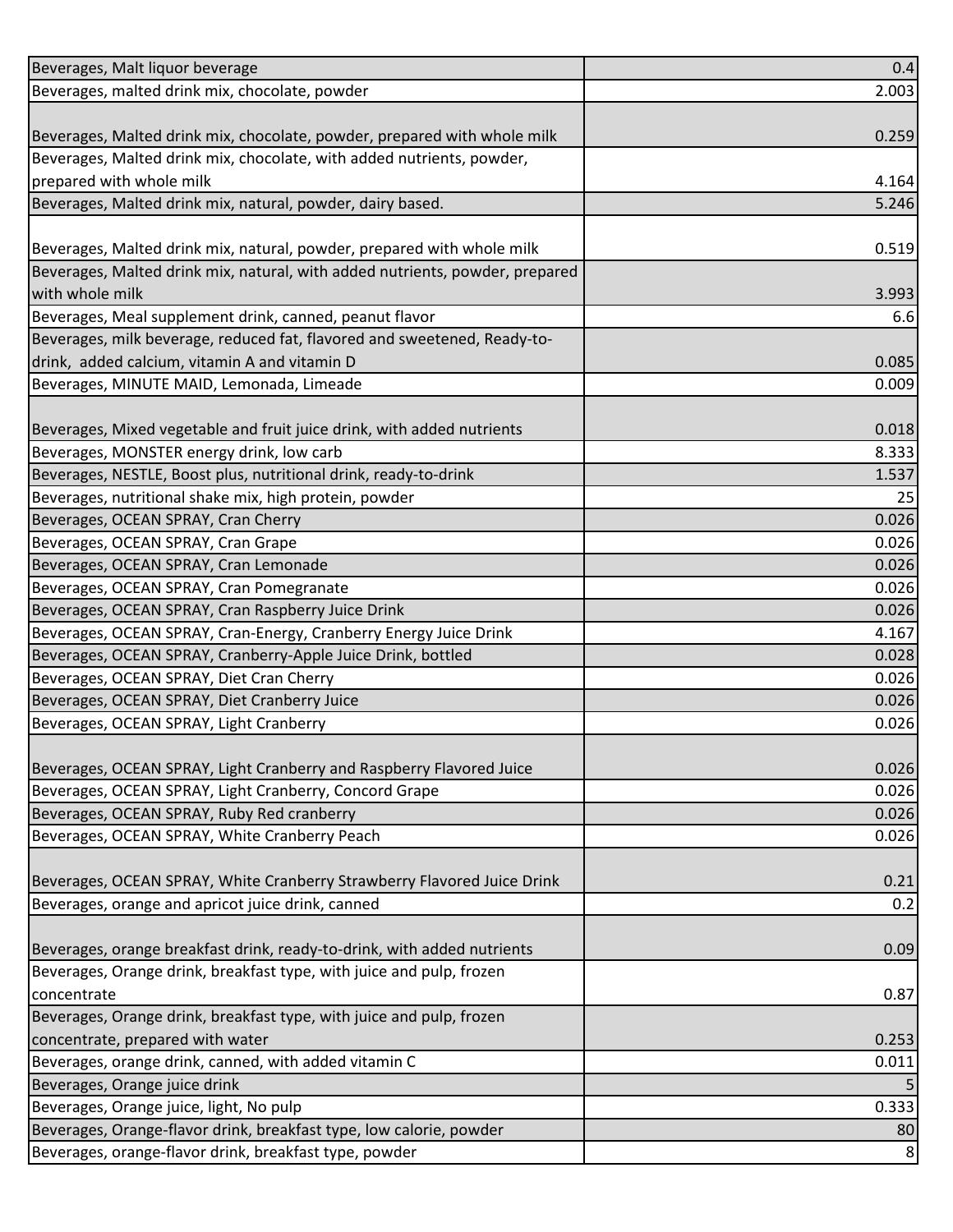| Beverages, orange-flavor drink, breakfast type, powder, prepared with water  | 1.023  |
|------------------------------------------------------------------------------|--------|
| Beverages, OVALTINE, chocolate malt powder                                   | 18.182 |
| Beverages, OVALTINE, Classic Malt powder                                     | 18.182 |
|                                                                              |        |
| Beverages, PEPSICO QUAKER, Gatorade, G performance O 2, ready-to-drink.      | 0.22   |
| Beverages, pineapple and grapefruit juice drink, canned                      | 0.267  |
| Beverages, pineapple and orange juice drink, canned                          | 0.207  |
| Beverages, Powerade Zero Ion4, calorie-free, assorted flavors                | 0.845  |
| Beverages, POWERADE, Zero, Mixed Berry                                       | 0.833  |
| Beverages, Propel Zero, fruit-flavored, non-carbonated                       | 4.095  |
| Beverages, Protein powder soy based                                          | 2.357  |
| Beverages, Protein powder whey based                                         | 1.136  |
| Beverages, rice milk, unsweetened                                            | 0.39   |
| Beverages, rich chocolate, powder                                            | 18.182 |
| Beverages, shake, fast food, strawberry                                      | 0.175  |
| Beverages, SLIMFAST, Meal replacement, High Protein Shake, Ready-To-Drink,   |        |
| $3-2-1$ plan                                                                 | 2.39   |
| Beverages, Strawberry-flavor beverage mix, powder, prepared with whole       |        |
| milk                                                                         | 0.083  |
| Beverages, tea, green, brewed, decaffeinated                                 | 0.03   |
| Beverages, tea, green, brewed, regular                                       | 0.03   |
| Beverages, tea, green, instant, decaffeinated, lemon, unsweetened, fortified |        |
| with vitamin C                                                               | 0.125  |
| Beverages, tea, hibiscus, brewed                                             | 0.04   |
| Beverages, tea, instant, decaffeinated, lemon, diet                          | 3.88   |
| Beverages, tea, instant, decaffeinated, lemon, sweetened                     | 0.125  |
| Beverages, tea, instant, decaffeinated, unsweetened                          | 10.8   |
| Beverages, tea, instant, lemon, diet                                         | 0.02   |
| Beverages, tea, instant, lemon, sweetened, powder                            | 0.125  |
| Beverages, tea, instant, lemon, sweetened, prepared with water               | 0.011  |
| Beverages, tea, instant, lemon, unsweetened                                  | 6.168  |
| Beverages, tea, instant, lemon, with added ascorbic acid                     | 0.407  |
| Beverages, tea, instant, sweetened with sodium saccharin, lemon-flavored,    |        |
| powder                                                                       | 3.88   |
| Beverages, tea, instant, unsweetened, powder                                 | 10.8   |
| Beverages, tea, instant, unsweetened, prepared with water                    | 0.032  |
| Beverages, The COCA-COLA company, Glaceau Vitamin Water, Revive Fruit        |        |
| Punch, fortified                                                             | 3.384  |
| Beverages, The COCA-COLA company, Minute Maid, Lemonade                      | 0.009  |
| Beverages, UNILEVER, SLIMFAST Shake Mix, high protein, whey powder, 3-2-1    |        |
| Plan,                                                                        | 38.442 |
| Beverages, UNILEVER, SLIMFAST Shake Mix, powder, 3-2-1 Plan                  | 38.462 |
| Beverages, UNILEVER, SLIMFAST, meal replacement, regular, ready-to-drink, 3- |        |
| $2-1$ Plan                                                                   | 2.26   |
| Beverages, V8 SPLASH Smoothies, Peach Mango                                  | 0.816  |
| Beverages, V8 SPLASH Smoothies, Strawberry Banana                            | 0.816  |
| Beverages, V8 SPLASH Smoothies, Tropical Colada                              | 0.813  |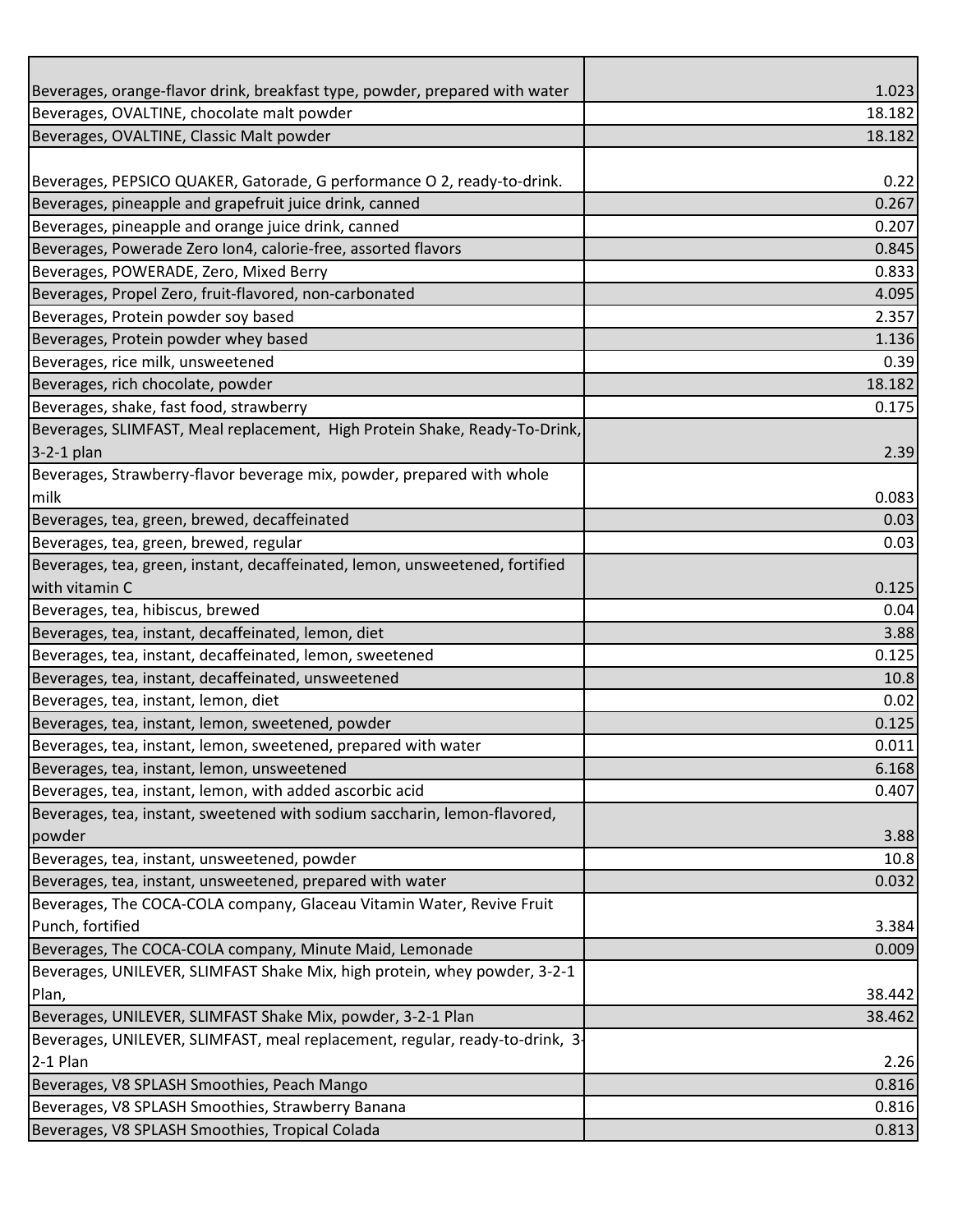| 0.013<br>0.013<br>0.833<br>0.1<br>$\overline{2}$<br>3.4<br>4.542<br>3.021<br>3.352<br>2.949<br>3.308<br>3.684<br>3.295<br>3.448<br>5.966<br>5.322<br>0.287<br>1.207<br>0.646<br>0.314<br>Blackberry juice, canned<br>0.446<br>1.2<br>0.113<br>Blueberries, canned, light syrup, drained<br>0.363<br>0.52<br>0.418<br>0.469<br>0.61<br>Bockwurst, pork, veal, raw<br>5.616<br>2.321<br>2.521<br>2.54<br>2.5<br>3.68<br>3.463<br>3.187<br>3.9<br>3.072 | Beverages, vegetable and fruit juice blend, 100% juice, with added vitamins A, |  |
|------------------------------------------------------------------------------------------------------------------------------------------------------------------------------------------------------------------------------------------------------------------------------------------------------------------------------------------------------------------------------------------------------------------------------------------------------|--------------------------------------------------------------------------------|--|
| 0.844<br>11.628<br>1.154<br>0.253<br>3.32                                                                                                                                                                                                                                                                                                                                                                                                            | C, E                                                                           |  |
|                                                                                                                                                                                                                                                                                                                                                                                                                                                      | Beverages, Vegetable and fruit juice drink, reduced calorie, with low-calorie  |  |
|                                                                                                                                                                                                                                                                                                                                                                                                                                                      | sweetener, added vitamin C                                                     |  |
|                                                                                                                                                                                                                                                                                                                                                                                                                                                      | Beverages, Water with added vitamins and minerals, bottles, sweetened,         |  |
|                                                                                                                                                                                                                                                                                                                                                                                                                                                      | assorted fruit flavors                                                         |  |
|                                                                                                                                                                                                                                                                                                                                                                                                                                                      | Beverages, water, bottled, yumberry, pomegranate with anti-oxidants, zero      |  |
|                                                                                                                                                                                                                                                                                                                                                                                                                                                      | calories                                                                       |  |
|                                                                                                                                                                                                                                                                                                                                                                                                                                                      | Beverages, Whey protein powder isolate                                         |  |
|                                                                                                                                                                                                                                                                                                                                                                                                                                                      | Beverages, Wine, non-alcoholic                                                 |  |
|                                                                                                                                                                                                                                                                                                                                                                                                                                                      | Beverages, yellow green colored citrus soft drink with caffeine                |  |
|                                                                                                                                                                                                                                                                                                                                                                                                                                                      | Biscuits, mixed grain, refrigerated dough                                      |  |
|                                                                                                                                                                                                                                                                                                                                                                                                                                                      | Biscuits, plain or buttermilk, dry mix                                         |  |
|                                                                                                                                                                                                                                                                                                                                                                                                                                                      | Biscuits, plain or buttermilk, dry mix, prepared                               |  |
|                                                                                                                                                                                                                                                                                                                                                                                                                                                      | Biscuits, plain or buttermilk, frozen, baked                                   |  |
|                                                                                                                                                                                                                                                                                                                                                                                                                                                      | Biscuits, plain or buttermilk, prepared from recipe                            |  |
|                                                                                                                                                                                                                                                                                                                                                                                                                                                      | Biscuits, plain or buttermilk, refrigerated dough, higher fat                  |  |
|                                                                                                                                                                                                                                                                                                                                                                                                                                                      | Biscuits, plain or buttermilk, refrigerated dough, higher fat, baked           |  |
|                                                                                                                                                                                                                                                                                                                                                                                                                                                      | Biscuits, plain or buttermilk, refrigerated dough, lower fat                   |  |
|                                                                                                                                                                                                                                                                                                                                                                                                                                                      | Biscuits, plain or buttermilk, refrigerated dough, lower fat, baked            |  |
|                                                                                                                                                                                                                                                                                                                                                                                                                                                      | Bison, ground, grass-fed, cooked                                               |  |
|                                                                                                                                                                                                                                                                                                                                                                                                                                                      | Bison, ground, grass-fed, raw                                                  |  |
|                                                                                                                                                                                                                                                                                                                                                                                                                                                      | Blackberries, canned, heavy syrup, solids and liquids                          |  |
|                                                                                                                                                                                                                                                                                                                                                                                                                                                      | Blackberries, frozen, unsweetened                                              |  |
|                                                                                                                                                                                                                                                                                                                                                                                                                                                      | Blackberries, raw                                                              |  |
|                                                                                                                                                                                                                                                                                                                                                                                                                                                      | Blackberries, wild, raw (Alaska Native)                                        |  |
|                                                                                                                                                                                                                                                                                                                                                                                                                                                      |                                                                                |  |
|                                                                                                                                                                                                                                                                                                                                                                                                                                                      | <b>Blood sausage</b>                                                           |  |
|                                                                                                                                                                                                                                                                                                                                                                                                                                                      | Blueberries, canned, heavy syrup, solids and liquids                           |  |
|                                                                                                                                                                                                                                                                                                                                                                                                                                                      |                                                                                |  |
|                                                                                                                                                                                                                                                                                                                                                                                                                                                      | Blueberries, dried, sweetened                                                  |  |
|                                                                                                                                                                                                                                                                                                                                                                                                                                                      | Blueberries, frozen, sweetened                                                 |  |
|                                                                                                                                                                                                                                                                                                                                                                                                                                                      | Blueberries, frozen, unsweetened (Includes foods for USDA's Food Distribution  |  |
|                                                                                                                                                                                                                                                                                                                                                                                                                                                      | Program)                                                                       |  |
|                                                                                                                                                                                                                                                                                                                                                                                                                                                      | Blueberries, raw                                                               |  |
|                                                                                                                                                                                                                                                                                                                                                                                                                                                      | Blueberries, wild, canned, heavy syrup, drained                                |  |
|                                                                                                                                                                                                                                                                                                                                                                                                                                                      | Blueberries, wild, frozen (Includes foods for USDA's Food Distribution         |  |
|                                                                                                                                                                                                                                                                                                                                                                                                                                                      | Program)                                                                       |  |
|                                                                                                                                                                                                                                                                                                                                                                                                                                                      |                                                                                |  |
|                                                                                                                                                                                                                                                                                                                                                                                                                                                      | Bologna, beef                                                                  |  |
|                                                                                                                                                                                                                                                                                                                                                                                                                                                      | Bologna, beef and pork                                                         |  |
|                                                                                                                                                                                                                                                                                                                                                                                                                                                      | Bologna, beef and pork, low fat                                                |  |
|                                                                                                                                                                                                                                                                                                                                                                                                                                                      | Bologna, beef, low fat                                                         |  |
|                                                                                                                                                                                                                                                                                                                                                                                                                                                      | Bologna, chicken, pork                                                         |  |
|                                                                                                                                                                                                                                                                                                                                                                                                                                                      | Bologna, chicken, pork, beef                                                   |  |
|                                                                                                                                                                                                                                                                                                                                                                                                                                                      | Bologna, chicken, turkey, pork                                                 |  |
|                                                                                                                                                                                                                                                                                                                                                                                                                                                      | Bologna, meat and poultry                                                      |  |
|                                                                                                                                                                                                                                                                                                                                                                                                                                                      | Bologna, pork                                                                  |  |
|                                                                                                                                                                                                                                                                                                                                                                                                                                                      | Bologna, pork and turkey, lite                                                 |  |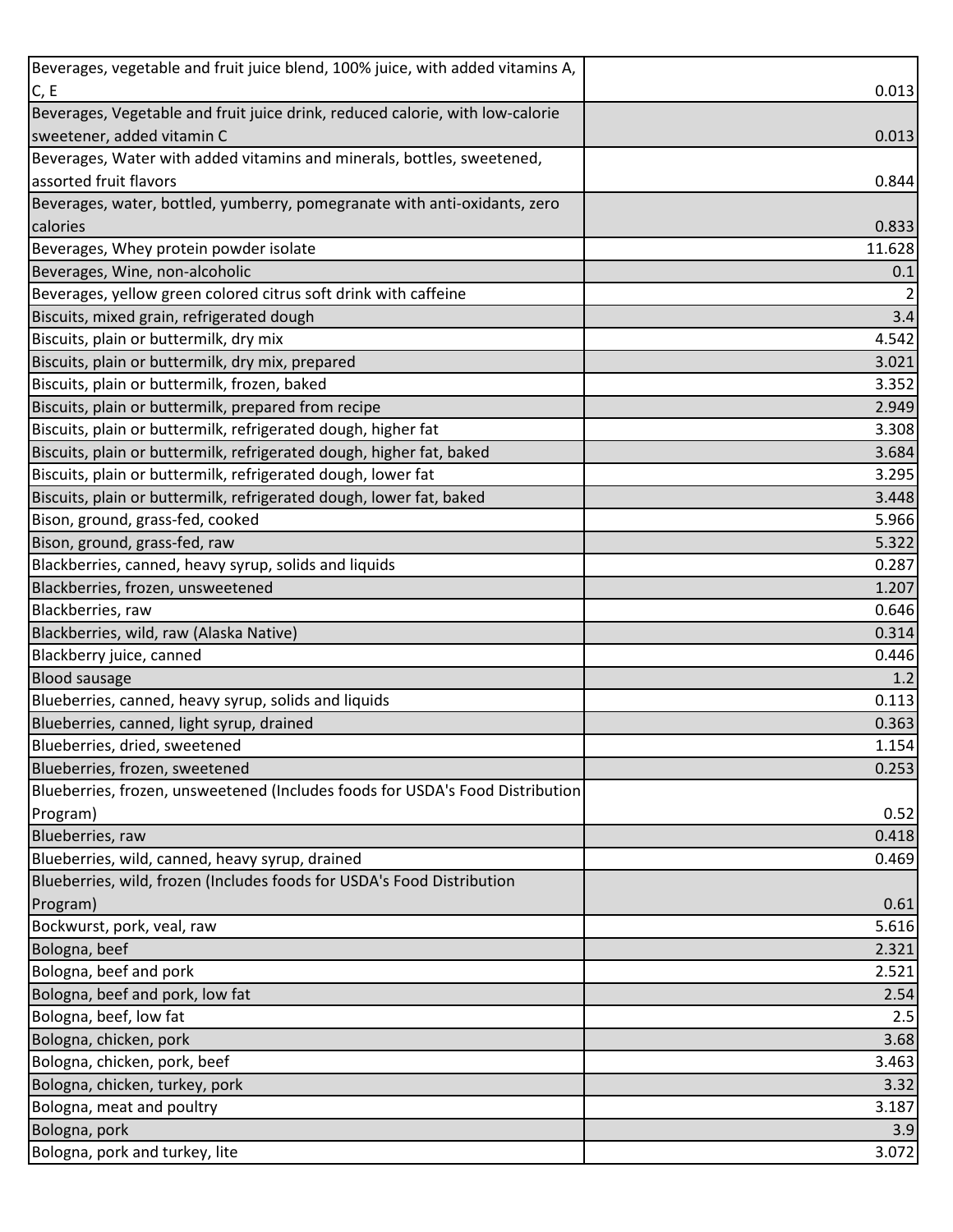| Bologna, pork, turkey and beef                                                 | 3.31  |
|--------------------------------------------------------------------------------|-------|
| Bologna, turkey                                                                | 2.607 |
| Borage, raw                                                                    | 0.9   |
| Boysenberries, canned, heavy syrup                                             | 0.23  |
| Boysenberries, frozen, unsweetened                                             | 0.767 |
| Bratwurst, beef and pork, smoked                                               | 3.11  |
| Bratwurst, chicken, cooked                                                     | 7.551 |
| Bratwurst, pork, beef and turkey, lite, smoked                                 | 1.847 |
| Bratwurst, pork, beef, link                                                    | 3.3   |
| Bratwurst, pork, cooked                                                        | 4.795 |
| Bratwurst, veal, cooked                                                        | 5.43  |
| Braunschweiger (a liver sausage), pork                                         | 8.368 |
| Bread, banana, prepared from recipe, made with margarine                       | 1.446 |
| Bread, boston brown, canned                                                    | 1.12  |
| Bread, chapati or roti, plain, commercially prepared                           | 6.78  |
| Bread, chapati or roti, whole wheat, commercially prepared, frozen             | 4.61  |
| Bread, cheese                                                                  | 3.279 |
| Bread, cinnamon                                                                | 2.822 |
| Bread, cornbread, dry mix, enriched (includes corn muffin mix)                 | 3.342 |
|                                                                                |       |
| Bread, cornbread, dry mix, prepared with 2% milk, 80% margarine, and eggs      | 2.004 |
| Bread, cornbread, dry mix, unenriched (includes corn muffin mix)               | 0.937 |
|                                                                                |       |
| Bread, cornbread, prepared from recipe, made with low fat (2%) milk            | 2.254 |
| Bread, cracked-wheat                                                           | 3.671 |
| Bread, crumbs, dry, grated, plain                                              | 6.634 |
| Bread, crumbs, dry, grated, seasoned                                           | 6.161 |
| Bread, egg                                                                     | 4.848 |
| Bread, egg, toasted                                                            | 4.795 |
| Bread, french or vienna (includes sourdough)                                   | 4.817 |
| Bread, french or vienna, toasted (includes sourdough)                          | 5.38  |
| Bread, french or vienna, whole wheat                                           | 3.902 |
|                                                                                |       |
| Bread, gluten-free, white, made with rice flour, corn starch, and/or tapioca   | 2.775 |
|                                                                                |       |
| Bread, gluten-free, white, made with tapioca starch and brown rice flour       | 1.405 |
|                                                                                |       |
| Bread, gluten-free, whole grain, made with tapioca starch and brown rice flour | 1.41  |
| Bread, irish soda, prepared from recipe                                        | 2.405 |
| Bread, Italian                                                                 | 4.538 |
| Bread, kneel down (Navajo)                                                     | 2.49  |
| Bread, multi-grain (includes whole-grain)                                      | 4.042 |
| Bread, multi-grain, toasted (includes whole-grain)                             | 4.394 |
| Bread, naan, plain, commercially prepared, refrigerated                        | 5.84  |
| Bread, naan, whole wheat, commercially prepared, refrigerated                  | 3.58  |
| Bread, oat bran                                                                | 4.831 |
| Bread, oat bran, toasted                                                       | 4.778 |
| Bread, oatmeal                                                                 | 3.136 |
| Bread, oatmeal, toasted                                                        | 3.068 |
|                                                                                |       |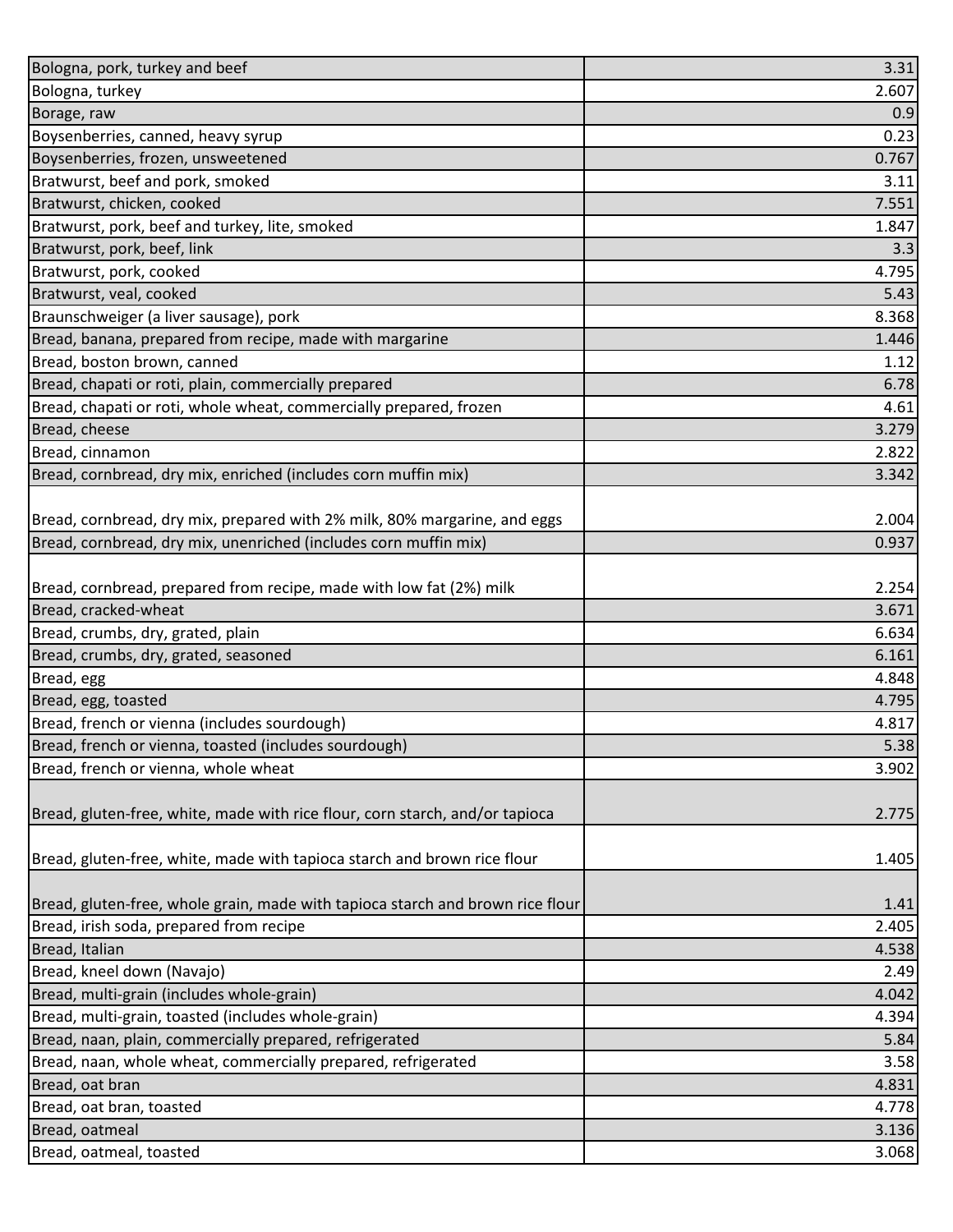| Bread, pan dulce, sweet yeast bread                                 | 3.463 |
|---------------------------------------------------------------------|-------|
| Bread, paratha, whole wheat, commercially prepared, frozen          | 1.83  |
| Bread, pita, white, enriched                                        | 4.632 |
| Bread, pita, white, unenriched                                      | 2.142 |
| Bread, pita, whole-wheat                                            | 2.84  |
| Bread, potato                                                       | 1.25  |
| Bread, pound cake type, pan de torta salvadoran                     | 4.7   |
| Bread, protein (includes gluten)                                    | 4.289 |
| Bread, protein, (includes gluten), toasted                          | 4.241 |
| Bread, pumpernickel                                                 | 3.091 |
| Bread, raisin, enriched                                             | 3.466 |
| Bread, raisin, enriched, toasted                                    | 3.391 |
| Bread, raisin, unenriched                                           | 1.495 |
| Bread, reduced-calorie, oat bran                                    | 3.763 |
| Bread, reduced-calorie, oat bran, toasted                           | 4.032 |
| Bread, reduced-calorie, oatmeal                                     | 3.03  |
| Bread, reduced-calorie, rye                                         | 2.527 |
| Bread, reduced-calorie, wheat                                       | 3.78  |
| Bread, reduced-calorie, white                                       | 3.641 |
| Bread, rice bran                                                    | 6.81  |
| Bread, rice bran, toasted                                           | 6.662 |
| Bread, roll, Mexican, bollilo                                       | 5.585 |
| Bread, rye                                                          | 3.805 |
| Bread, rye, toasted                                                 | 3.763 |
| Bread, salvadoran sweet cheese (quesadilla salvadorena)             | 1.2   |
| Bread, sticks, plain                                                | 5.281 |
| Bread, stuffing, cornbread, dry mix                                 | 4.873 |
| Bread, stuffing, cornbread, dry mix, prepared                       | 1.247 |
| Bread, stuffing, dry mix                                            | 5.766 |
| Bread, stuffing, dry mix, prepared                                  | 1.422 |
| Bread, wheat                                                        | 5.59  |
| Bread, wheat, sprouted                                              | 2.33  |
| Bread, wheat, sprouted, toasted                                     | 2.532 |
| Bread, wheat, toasted                                               | 6.25  |
| Bread, white wheat                                                  | 4.455 |
| Bread, white, commercially prepared (includes soft bread crumbs)    | 4.78  |
| Bread, white, commercially prepared, low sodium, no salt            | 3.969 |
| Bread, white, commercially prepared, toasted                        | 3.926 |
| Bread, white, commercially prepared, toasted, low sodium no salt    | 3.926 |
| Bread, white, prepared from recipe, made with low fat (2%) milk     | 3.588 |
| Bread, white, prepared from recipe, made with nonfat dry milk       | 3.731 |
| Bread, whole-wheat, commercially prepared                           | 4.438 |
| Bread, whole-wheat, commercially prepared, toasted                  | 5.732 |
| Bread, whole-wheat, prepared from recipe                            | 3.985 |
| Bread, whole-wheat, prepared from recipe, toasted                   | 3.941 |
| Breadfruit, raw                                                     | 0.9   |
| Breakfast bar, corn flake crust with fruit                          | 13.5  |
| Breakfast bars, oats, sugar, raisins, coconut (include granola bar) | 1.75  |
| Broadbeans (fava beans), mature seeds, canned                       | 0.96  |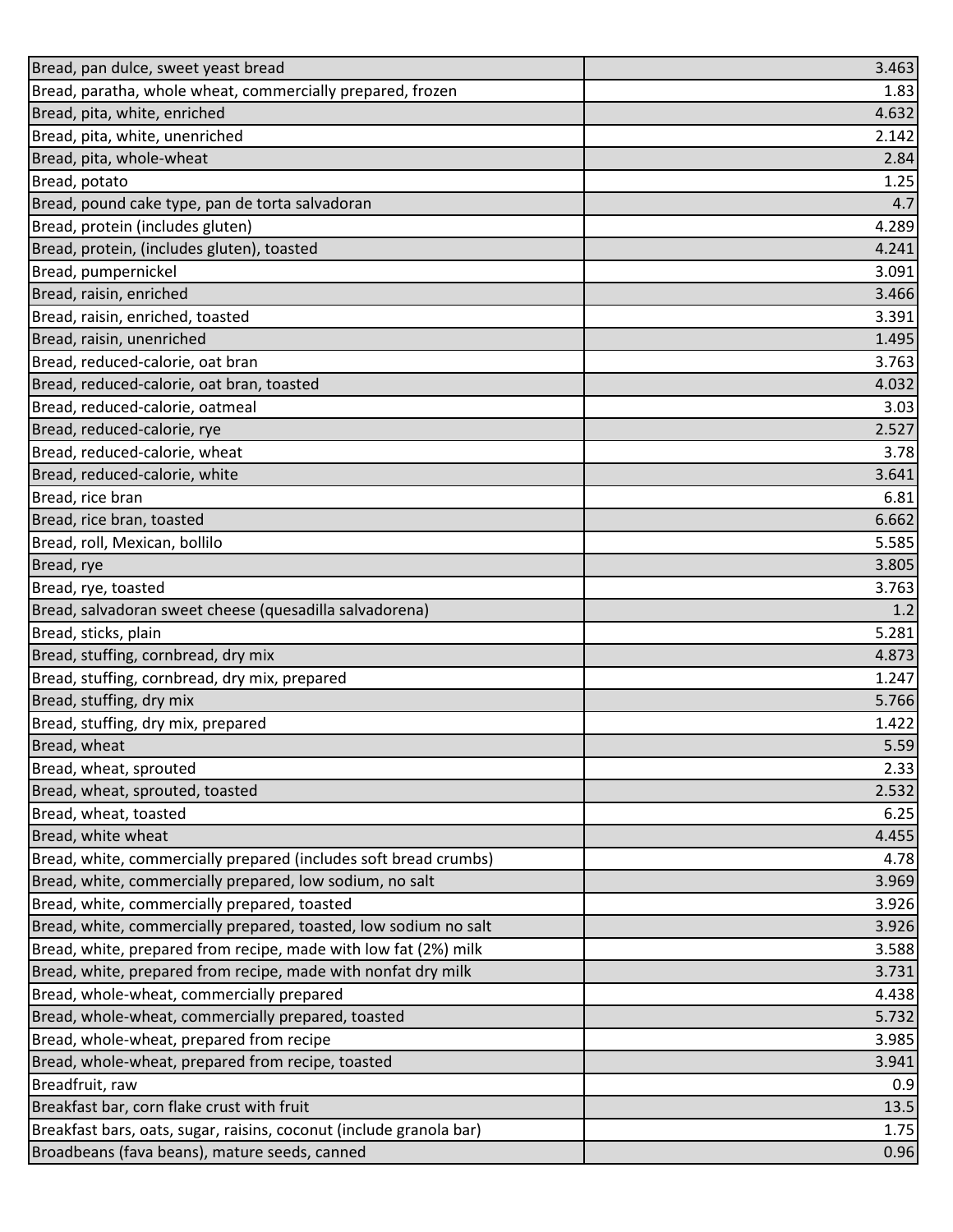| Broadbeans (fava beans), mature seeds, cooked, boiled, with salt     | 0.711 |
|----------------------------------------------------------------------|-------|
| Broadbeans (fava beans), mature seeds, cooked, boiled, without salt  | 0.711 |
| Broadbeans (fava beans), mature seeds, raw                           | 2.832 |
| Broadbeans, immature seeds, raw                                      | 1.5   |
| Broccoli raab, cooked                                                | 2.015 |
| Broccoli raab, raw                                                   | 1.221 |
| Broccoli, chinese, cooked                                            | 0.437 |
| Broccoli, cooked, boiled, drained, with salt                         | 0.553 |
| Broccoli, cooked, boiled, drained, without salt                      | 0.553 |
| Broccoli, flower clusters, raw                                       | 0.638 |
| Broccoli, frozen, chopped, cooked, boiled, drained, with salt        | 0.458 |
| Broccoli, frozen, chopped, cooked, boiled, drained, without salt     | 0.458 |
| Broccoli, frozen, chopped, unprepared                                | 0.47  |
| Broccoli, frozen, spears, cooked, boiled, drained, with salt         | 0.458 |
| Broccoli, frozen, spears, cooked, boiled, drained, without salt      | 0.458 |
| Broccoli, frozen, spears, unprepared (Includes foods for USDA's Food |       |
| Distribution Program)                                                | 0.462 |
| Broccoli, raw                                                        | 0.639 |
| Broccoli, stalks, raw                                                | 0.638 |
| Brussels sprouts, cooked, boiled, drained, with salt                 | 0.607 |
| Brussels sprouts, cooked, boiled, drained, without salt              | 0.607 |
| Brussels sprouts, frozen, cooked, boiled, drained, with salt         | 0.537 |
| Brussels sprouts, frozen, cooked, boiled, drained, without salt      | 0.537 |
| Brussels sprouts, frozen, unprepared                                 | 0.638 |
| Brussels sprouts, raw                                                | 0.745 |
| <b>Buckwheat</b>                                                     | 7.02  |
| Buckwheat flour, whole-groat                                         | 6.15  |
| Buckwheat groats, roasted, cooked                                    | 0.94  |
| Buckwheat groats, roasted, dry                                       | 5.135 |
| Bulgur, cooked                                                       | 1     |
| Bulgur, dry                                                          | 5.114 |
| Burdock root, cooked, boiled, drained, with salt                     | 0.32  |
| Burdock root, cooked, boiled, drained, without salt                  | 0.32  |
| Burdock root, raw                                                    | 0.3   |
| <b>BURGER KING, Cheeseburger</b>                                     | 3.4   |
| <b>BURGER KING, Chicken Strips</b>                                   | 7.96  |
| BURGER KING, CROISSAN'WICH with Egg and Cheese                       | 2.052 |
| BURGER KING, CROISSAN'WICH with Sausage and Cheese                   | 4.09  |
| BURGER KING, CROISSAN'WICH with Sausage, Egg and Cheese              | 2.754 |
| BURGER KING, DOUBLE WHOPPER, no cheese                               | 3.23  |
| BURGER KING, DOUBLE WHOPPER, with cheese                             |       |
| <b>BURGER KING, french fries</b>                                     | 2.163 |
| <b>BURGER KING, french toast sticks</b>                              | 2.575 |
| <b>BURGER KING, Hamburger</b>                                        | 3.947 |
| <b>BURGER KING, Hash Brown Rounds</b>                                | 1.98  |
| <b>BURGER KING, Onion Rings</b>                                      | 0.673 |
| <b>BURGER KING, Original Chicken Sandwich</b>                        | 4.71  |
| <b>BURGER KING, Premium Fish Sandwich</b>                            | 2.09  |
| <b>BURGER KING, Vanilla Shake</b>                                    | 0.09  |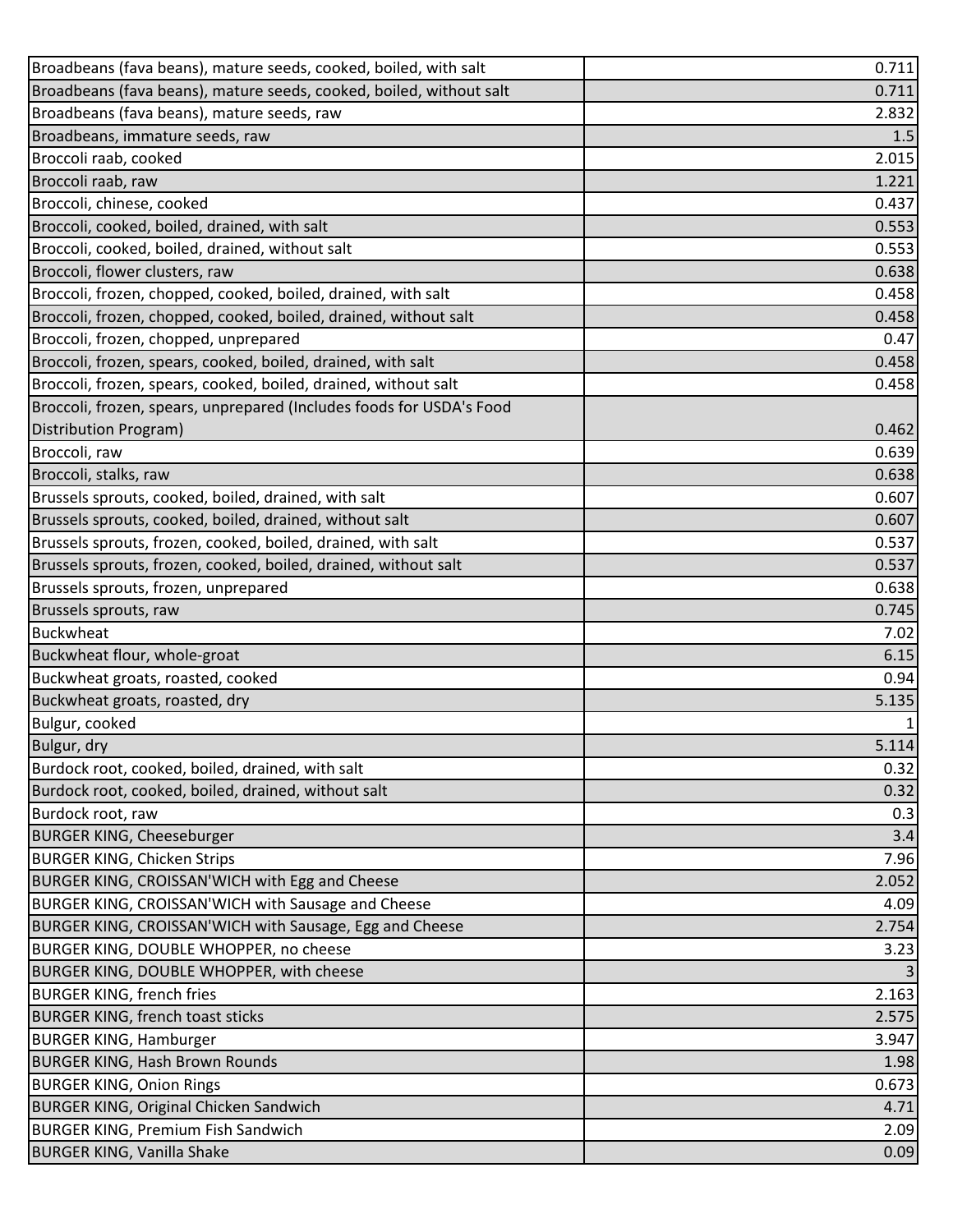| BURGER KING, WHOPPER, no cheese                                             | 2.873 |
|-----------------------------------------------------------------------------|-------|
| BURGER KING, WHOPPER, with cheese                                           | 2.56  |
| Burrito, bean and cheese, frozen                                            | 2.48  |
| Burrito, beef and bean, frozen                                              | 2.889 |
| Burrito, beef and bean, microwaved                                          | 3.566 |
| Butter oil, anhydrous                                                       | 0.003 |
| Butter, light, stick, with salt                                             | 0.02  |
| Butter, light, stick, without salt                                          | 0.02  |
| Butter, salted                                                              | 0.042 |
| Butter, whipped, with salt                                                  | 0.022 |
| Butter, without salt                                                        | 0.042 |
| Butterbur, (fuki), raw                                                      | 0.2   |
| Butterbur, canned                                                           | 0.14  |
| Cabbage, chinese (pak-choi), cooked, boiled, drained, with salt             | 0.428 |
| Cabbage, chinese (pak-choi), cooked, boiled, drained, without salt          | 0.428 |
| Cabbage, chinese (pak-choi), raw                                            | 0.5   |
| Cabbage, chinese (pe-tsai), cooked, boiled, drained, with salt              | 0.5   |
| Cabbage, chinese (pe-tsai), cooked, boiled, drained, without salt           | 0.5   |
| Cabbage, chinese (pe-tsai), raw                                             | 0.4   |
|                                                                             |       |
| Cabbage, common (danish, domestic, and pointed types), freshly harvest, raw | 0.3   |
|                                                                             |       |
| Cabbage, common (danish, domestic, and pointed types), stored, raw          | 0.3   |
| Cabbage, common, cooked, boiled, drained, with salt                         | 0.248 |
| Cabbage, cooked, boiled, drained, without salt                              | 0.248 |
| Cabbage, japanese style, fresh, pickled                                     | 0.18  |
| Cabbage, kimchi                                                             | 1.1   |
| Cabbage, mustard, salted                                                    | 0.72  |
| Cabbage, napa, cooked                                                       | 0.466 |
| Cabbage, raw                                                                | 0.234 |
| Cabbage, red, cooked, boiled, drained, with salt                            | 0.382 |
| Cabbage, red, cooked, boiled, drained, without salt                         | 0.382 |
| Cabbage, red, raw                                                           | 0.418 |
| Cabbage, savoy, cooked, boiled, drained, with salt                          | 0.024 |
| Cabbage, savoy, cooked, boiled, drained, without salt                       | 0.024 |
| Cabbage, savoy, raw                                                         | 0.3   |
| Cake, angelfood, commercially prepared                                      | 0.883 |
| Cake, angelfood, dry mix, prepared                                          | 0.171 |
| Cake, boston cream pie, commercially prepared                               | 0.191 |
| Cake, cheesecake, commercially prepared                                     | 0.195 |
| Cake, cheesecake, prepared from mix, no-bake type                           | 0.493 |
| Cake, cherry fudge with chocolate frosting                                  | 0.7   |
| Cake, chocolate, commercially prepared with chocolate frosting, in-store    |       |
| bakery                                                                      | 0.773 |
| Cake, chocolate, prepared from recipe without frosting                      | 1.137 |
| Cake, coffeecake, cheese                                                    | 0.682 |
| Cake, coffeecake, cinnamon with crumb topping, commercially prepared,       |       |
| enriched                                                                    | 1.678 |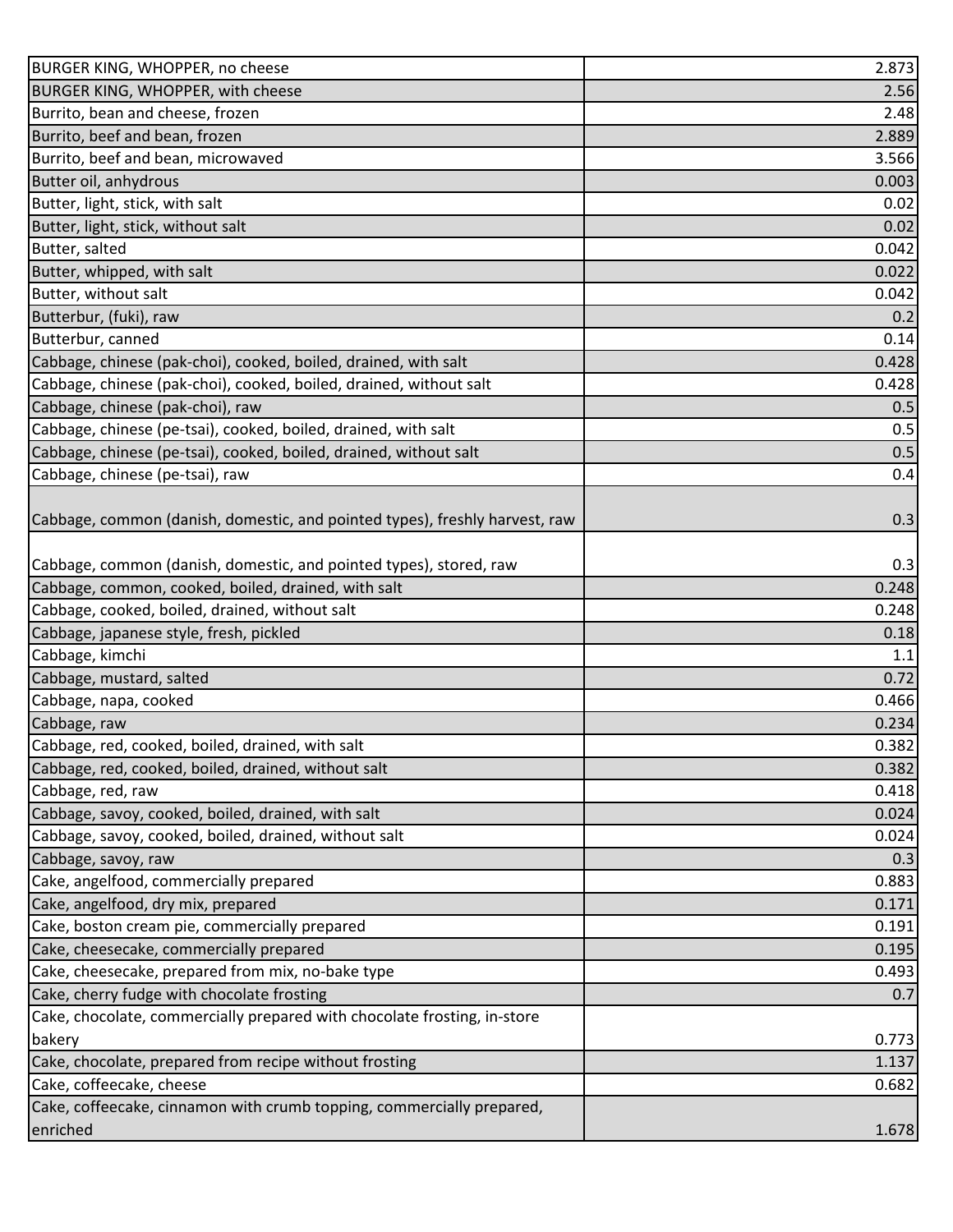| Cake, coffeecake, cinnamon with crumb topping, commercially prepared,              |       |
|------------------------------------------------------------------------------------|-------|
| unenriched                                                                         | 0.88  |
| Cake, coffeecake, cinnamon with crumb topping, dry mix, prepared                   | 1.519 |
| Cake, coffeecake, creme-filled with chocolate frosting                             | 0.84  |
| Cake, coffeecake, fruit                                                            | 2.573 |
| Cake, fruitcake, commercially prepared                                             | 0.791 |
| Cake, gingerbread, dry mix                                                         | 2.55  |
| Cake, gingerbread, prepared from recipe                                            | 1.738 |
| Cake, pineapple upside-down, prepared from recipe                                  | 1.19  |
|                                                                                    |       |
| Cake, pound, Bimbo Bakeries USA, Panque Casero, home baked style                   | 0.62  |
|                                                                                    |       |
| Cake, pound, commercially prepared, butter (includes fresh and frozen)             | 1.615 |
| Cake, pound, commercially prepared, fat-free                                       | 0.686 |
| Cake, pound, commercially prepared, other than all butter, enriched                | 1.349 |
|                                                                                    |       |
| Cake, pound, commercially prepared, other than all butter, unenriched              | 0.342 |
| Cake, pudding-type, carrot, dry mix                                                | 2.205 |
| Cake, pudding-type, chocolate, dry mix                                             | 2.417 |
| Cake, pudding-type, white, enriched, dry mix                                       | 2.425 |
| Cake, pudding-type, white, unenriched, dry mix                                     | 0.97  |
| Cake, pudding-type, yellow, dry mix                                                | 2.588 |
| Cake, shortcake, biscuit-type, prepared from recipe                                | 2.573 |
| Cake, snack cakes, creme-filled, chocolate with frosting                           | 0.925 |
| Cake, snack cakes, creme-filled, chocolate with frosting, low-fat, with added      |       |
| fiber                                                                              | 2.102 |
| Cake, snack cakes, creme-filled, sponge                                            | 1.549 |
|                                                                                    |       |
| Cake, snack cakes, not chocolate, with icing or filling, low-fat, with added fiber | 2.199 |
| Cake, sponge, commercially prepared                                                | 1.932 |
| Cake, sponge, prepared from recipe                                                 | 1.204 |
| Cake, white, dry mix, special dietary (includes lemon-flavored)                    | 2.395 |
| Cake, white, prepared from recipe with coconut frosting                            | 1.063 |
| Cake, white, prepared from recipe without frosting                                 | 1.533 |
|                                                                                    |       |
| Cake, yellow, commercially prepared, with chocolate frosting, in-store bakery      | 0.8   |
| Cake, yellow, commercially prepared, with vanilla frosting                         | 0.5   |
| Cake, yellow, enriched, dry mix                                                    | 2.315 |
| Cake, yellow, light, dry mix                                                       | 1.569 |
| Cake, yellow, prepared from recipe without frosting                                | 1.456 |
| Cake, yellow, unenriched, dry mix                                                  | 0.309 |
| CAMPBELL'S CHUNKY, Classic Chicken Noodle Soup                                     | 1.352 |
| CAMPBELL'S CHUNKY, Hearty Beef Barley Soup                                         | 1.047 |
| CAMPBELL'S CHUNKY, New England Clam Chowder                                        | 0.47  |
| CAMPBELL'S CHUNKY, Old Fashioned Vegetable Beef Soup                               | 1.002 |
| CAMPBELL'S, Cream of Mushroom Soup, condensed                                      | 0.363 |
| CAMPBELL'S, Tomato Soup, condensed                                                 | 0.858 |
| Canada Goose, breast meat only, skinless, raw                                      | 6.56  |
| Canadian bacon, cooked, pan-fried                                                  | 9.988 |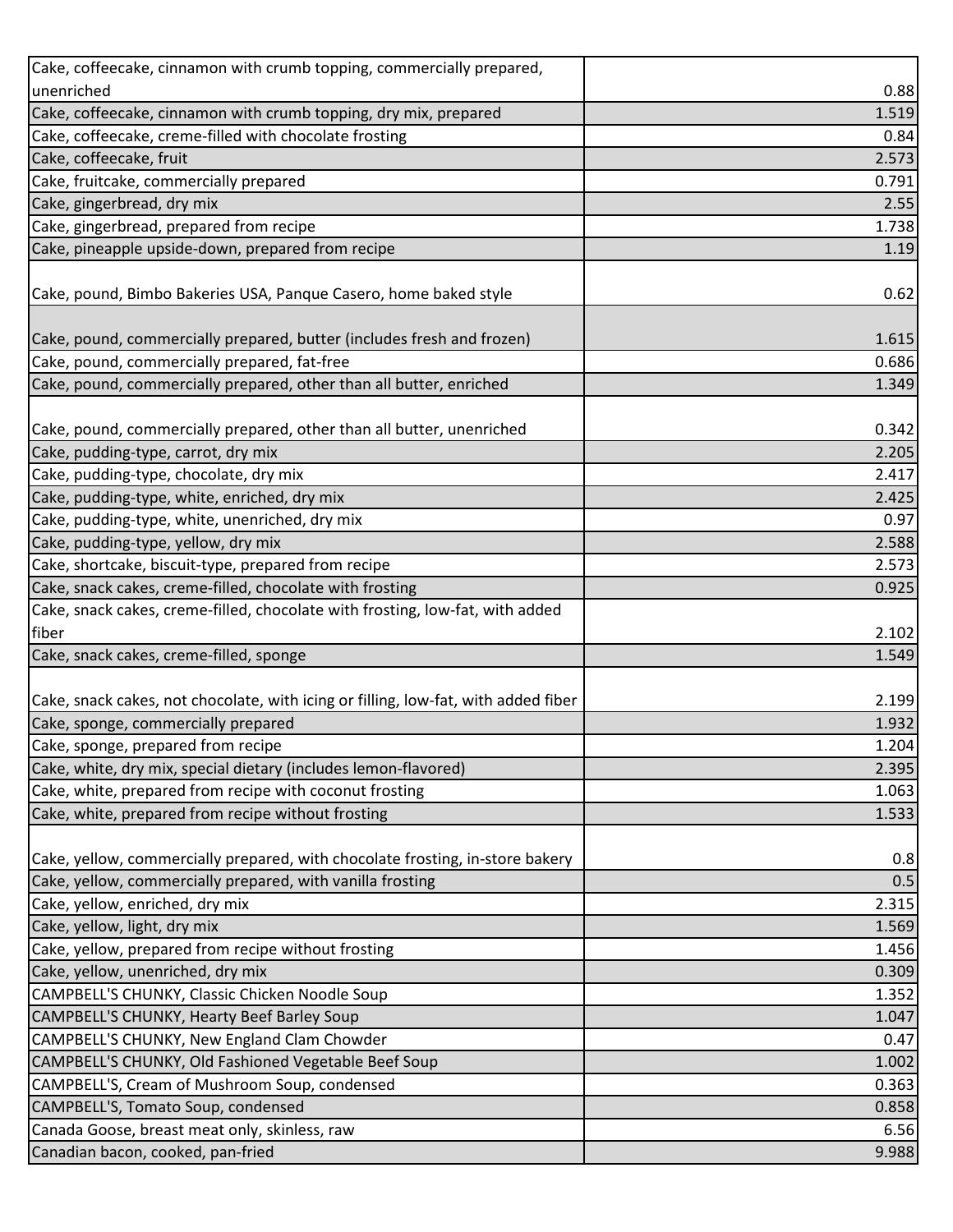| Canadian bacon, unprepared                                                  | 7.227 |
|-----------------------------------------------------------------------------|-------|
| Candies, 5TH AVENUE Candy Bar                                               | 3.9   |
| Candies, butterscotch                                                       | 0.002 |
| Candies, caramels                                                           | 0.148 |
| Candies, caramels, chocolate-flavor roll                                    | 0.21  |
| Candies, carob, unsweetened                                                 | 1.04  |
| Candies, chocolate covered, caramel with nuts                               | 4.76  |
| Candies, chocolate covered, low sugar or low calorie                        | 2.26  |
| Candies, chocolate, dark, NFS (45-59% cacao solids 90%; 60-69% cacao solids |       |
| 5%; 70-85% cacao solids 5%)                                                 | 0.747 |
| Candies, coconut bar, not chocolate covered                                 | 0.445 |
| Candies, confectioner's coating, butterscotch                               | 0.049 |
| Candies, confectioner's coating, peanut butter                              | 8.2   |
| Candies, confectioner's coating, yogurt                                     | 0.154 |
| Candies, crispy bar with peanut butter filling                              | 3.64  |
| Candies, dark chocolate coated coffee beans                                 | 0.578 |
| Candies, divinity, prepared-from-recipe                                     | 0.015 |
| Candies, fruit snacks, with high vitamin C                                  | 0.008 |
| Candies, fudge, chocolate marshmallow, prepared-from-recipe                 | 0.163 |
|                                                                             |       |
| Candies, fudge, chocolate marshmallow, with nuts, prepared-by-recipe        | 0.232 |
| Candies, fudge, chocolate, prepared-from-recipe                             | 0.176 |
| Candies, fudge, chocolate, with nuts, prepared-from-recipe                  | 0.315 |
| Candies, fudge, peanut butter, prepared-from-recipe                         | 1.439 |
| Candies, fudge, vanilla with nuts                                           | 0.179 |
| Candies, fudge, vanilla, prepared-from-recipe                               | 0.038 |
| Candies, gumdrops, starch jelly pieces                                      | 0.01  |
| Candies, halavah, plain                                                     | 2.856 |
| Candies, hard                                                               | 0.007 |
| Candies, HEATH BITES                                                        | 0.09  |
| Candies, HERSHEY'S MILK CHOCOLATE WITH ALMOND BITES                         | 0.62  |
| Candies, HERSHEY'S SKOR Toffee Bar                                          | 0.13  |
| Candies, HERSHEY'S, ALMOND JOY BITES                                        | 0.33  |
| Candies, HERSHEY, KIT KAT BIG KAT Bar                                       | 0.18  |
|                                                                             |       |
| Candies, HERSHEY, REESESTICKS crispy wafers, peanut butter, milk chocolate  | 3.64  |
| Candies, HERSHEYS, PAYDAY Bar                                               | 7.166 |
| Candies, honey-combed, with peanut butter                                   | 5.147 |
| Candies, jellybeans                                                         | 0.008 |
| Candies, KIT KAT Wafer Bar                                                  | 0.5   |
| Candies, KRACKEL Chocolate Bar                                              | 0.26  |
| Candies, M & M MARS 3 MUSKETEERS Truffle Crisp                              | 0.306 |
| Candies, M & M MARS Pretzel Chocolate Candies                               | 0.433 |
| Candies, MARS SNACKFOOD US, 3 MUSKETEERS Bar                                | 0.23  |
| Candies, MARS SNACKFOOD US, M & M's Almond Chocolate Candies                | 0.952 |
| Candies, MARS SNACKFOOD US, M & M's Milk Chocolate Candies                  | 0.27  |
|                                                                             |       |
| Candies, MARS SNACKFOOD US, M & M's Peanut Butter Chocolate Candies         | 4.329 |
| Candies, MARS SNACKFOOD US, M & M's Peanut Chocolate Candies                | 3.362 |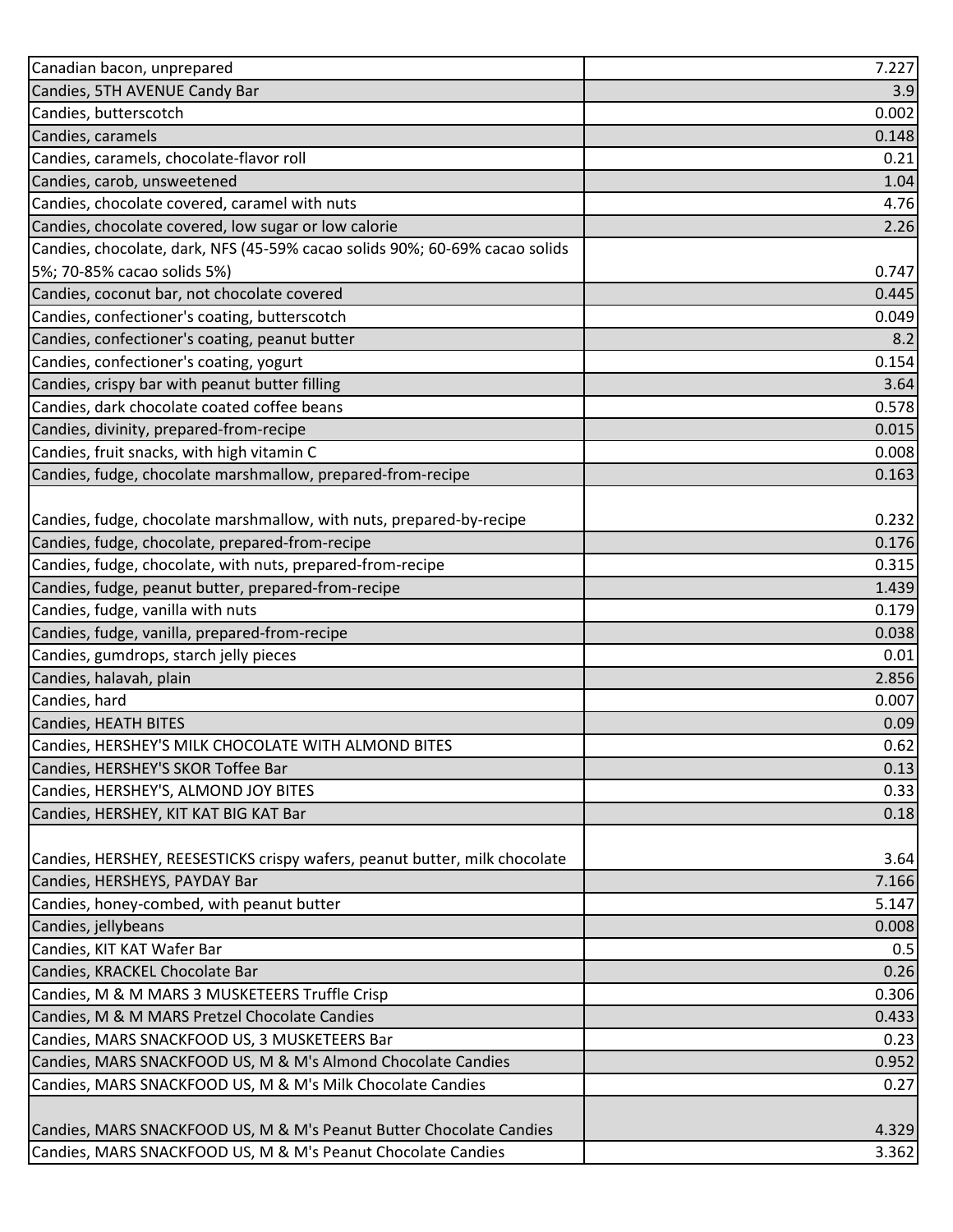| Candies, MARS SNACKFOOD US, MARS Almond Bar                                 | 0.945 |
|-----------------------------------------------------------------------------|-------|
| Candies, MARS SNACKFOOD US, MILKY WAY Bar                                   | 0.154 |
| Candies, MARS SNACKFOOD US, MILKY WAY Midnight Bar                          | 0.218 |
| Candies, MARS SNACKFOOD US, SKITTLES Original Bite Size Candies             | 0.007 |
| Candies, MARS SNACKFOOD US, SNICKERS Bar                                    | 3.6   |
|                                                                             |       |
| Candies, MARS SNACKFOOD US, STARBURST Fruit Chews, Original fruits          | 0.005 |
| Candies, MARS SNACKFOOD US, TWIX Caramel Cookie Bars                        | 1.109 |
| Candies, MARS SNACKFOOD US, TWIX chocolate fudge cookie bars                | 1.11  |
| Candies, MARS SNACKFOOD US, TWIX Peanut Butter Cookie Bars                  | 2.379 |
| Candies, marshmallows                                                       | 0.078 |
| Candies, milk chocolate                                                     | 0.386 |
| Candies, milk chocolate coated coffee beans                                 | 0.332 |
| Candies, milk chocolate coated peanuts                                      | 4.249 |
| Candies, milk chocolate, with almonds                                       | 0.742 |
| Candies, milk chocolate, with rice cereal                                   | 0.672 |
| Candies, MOUNDS Candy Bar                                                   | 0.277 |
| Candies, MR. GOODBAR Chocolate Bar                                          | 3.44  |
| Candies, NESTLE, 100 GRAND Bar                                              | 0.198 |
| Candies, NESTLE, BABY RUTH Bar                                              | 1.251 |
| Candies, NESTLE, BIT-O'-HONEY Candy Chews                                   | 0.069 |
| Candies, NESTLE, BUTTERFINGER Bar                                           | 2.649 |
| Candies, NESTLE, BUTTERFINGER Crisp                                         | 2.438 |
| Candies, NESTLE, OH HENRY! Bar                                              | 2.545 |
| Candies, nougat, with almonds                                               | 0.478 |
| Candies, peanut bar                                                         | 7.922 |
| Candies, peanut brittle, prepared-from-recipe                               | 2.646 |
| Candies, praline, prepared-from-recipe                                      | 0.415 |
| Candies, REESE'S BITES                                                      | 4.33  |
| Candies, REESE's Fast Break, milk chocolate, peanut butter, soft nougats,   |       |
| candy bar                                                                   | 2.789 |
| Candies, REESE'S NUTRAGEOUS Candy Bar                                       | 5.25  |
| Candies, REESE'S Peanut Butter cups                                         | 4.49  |
| Candies, REESE'S PIECES Candy                                               | 6.06  |
|                                                                             |       |
| Candies, REESE'S, FAST BREAK, milk chocolate peanut butter and soft nougats | 3.57  |
| Candies, ROLO Caramels in Milk Chocolate                                    | 0.04  |
| Candies, semisweet chocolate                                                | 0.427 |
| Candies, semisweet chocolate, made with butter                              | 0.427 |
| Candies, sesame crunch                                                      | 3.703 |
| Candies, soft fruit and nut squares                                         | 0.178 |
| Candies, sugar-coated almonds                                               |       |
| Candies, sweet chocolate                                                    | 0.67  |
| Candies, sweet chocolate coated fondant                                     | 0.575 |
| Candies, taffy, prepared-from-recipe                                        | 0.002 |
| Candies, Tamarind                                                           | 0.95  |
| Candies, TOBLERONE, milk chocolate with honey and almond nougat             | 0.353 |
| Candies, toffee, prepared-from-recipe                                       | 0.029 |
| Candies, TOOTSIE ROLL, chocolate-flavor roll                                | 0.21  |
|                                                                             |       |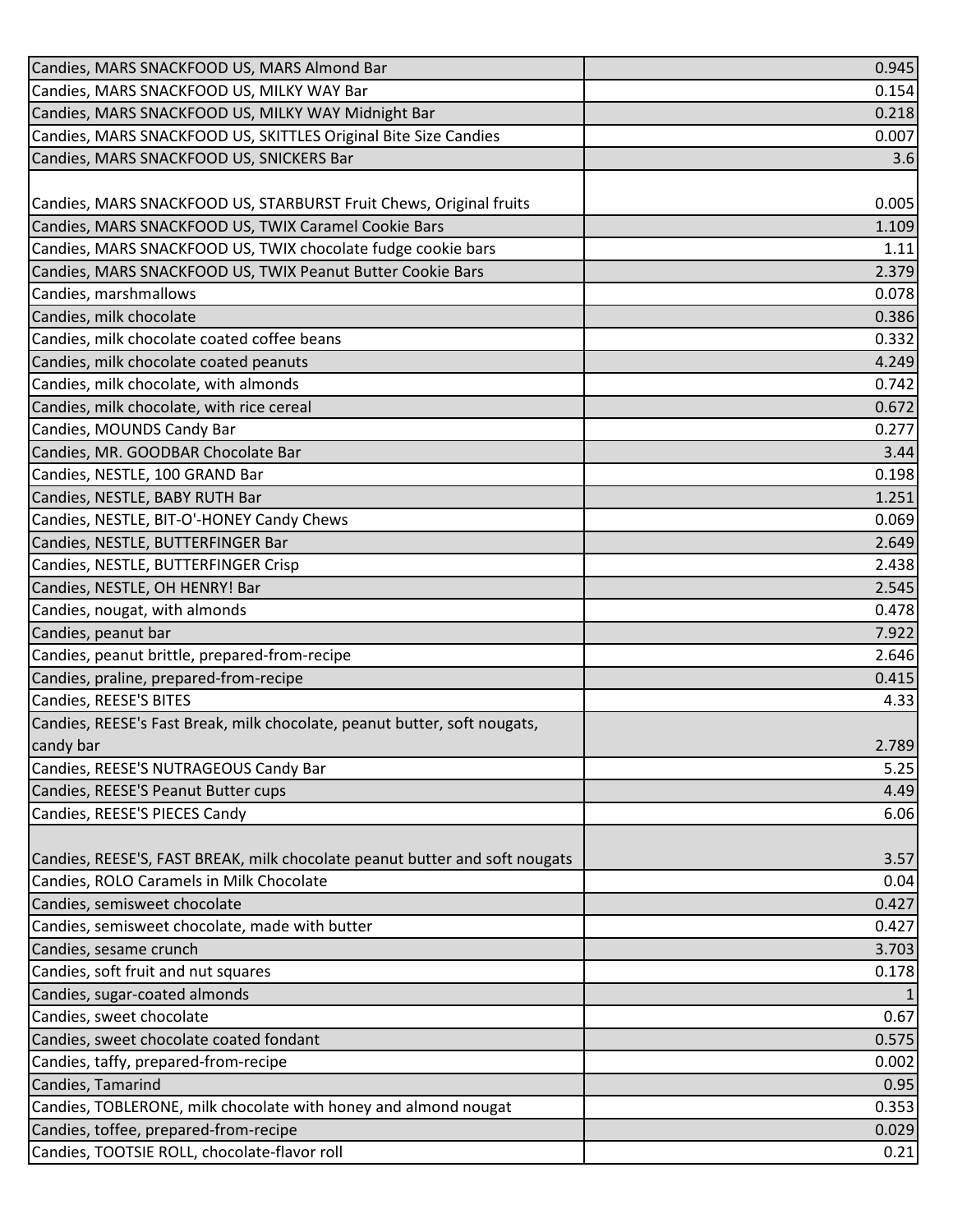| Candies, truffles, prepared-from-recipe                                  | 0.299 |
|--------------------------------------------------------------------------|-------|
| Candies, WHATCHAMACALLIT Candy Bar                                       | 2.47  |
| Candies, white chocolate                                                 | 0.745 |
| Capers, canned                                                           | 0.652 |
| Carambola, (starfruit), raw                                              | 0.367 |
| Cardoon, raw                                                             | 0.3   |
| Caribou, hind quarter, meat, cooked (Alaska Native)                      | 5.89  |
| Carissa, (natal-plum), raw                                               | 0.2   |
| Carob flour                                                              | 1.897 |
| CARRABBA'S ITALIAN GRILL, cheese ravioli with marinara sauce             | 0.903 |
|                                                                          |       |
| CARRABBA'S ITALIAN GRILL, chicken parmesan without cavatappi pasta       | 6.447 |
| CARRABBA'S ITALIAN GRILL, lasagne                                        | 1.757 |
| CARRABBA'S ITALIAN GRILL, spaghetti with meat sauce                      | 1.597 |
| CARRABBA'S ITALIAN GRILL, spaghetti with pomodoro sauce                  | 1.183 |
| Carrot juice, canned                                                     | 0.386 |
| Carrot, dehydrated                                                       | 6.567 |
| Carrots, baby, raw                                                       | 0.556 |
| Carrots, canned, no salt added, drained solids                           | 0.552 |
| Carrots, canned, no salt added, solids and liquids                       | 0.421 |
| Carrots, canned, regular pack, drained solids                            | 0.552 |
| Carrots, canned, regular pack, solids and liquids                        | 0.421 |
| Carrots, cooked, boiled, drained, with salt                              | 0.645 |
| Carrots, cooked, boiled, drained, without salt                           | 0.645 |
| Carrots, frozen, cooked, boiled, drained, with salt                      | 0.416 |
| Carrots, frozen, cooked, boiled, drained, without salt                   | 0.416 |
| Carrots, frozen, unprepared (Includes foods for USDA's Food Distribution |       |
| Program)                                                                 | 0.464 |
| Carrots, raw                                                             | 0.983 |
| Cassava, raw                                                             | 0.854 |
| Catsup                                                                   | 1.434 |
| Catsup, low sodium                                                       | 1.434 |
| Cattail, Narrow Leaf Shoots (Northern Plains Indians)                    | 0.44  |
| Cauliflower, cooked, boiled, drained, with salt                          | 0.41  |
| Cauliflower, cooked, boiled, drained, without salt                       | 0.41  |
| Cauliflower, frozen, cooked, boiled, drained, with salt                  | 0.31  |
| Cauliflower, frozen, cooked, boiled, drained, without salt               | 0.31  |
| Cauliflower, frozen, unprepared                                          | 0.429 |
| Cauliflower, green, cooked, no salt added                                | 0.681 |
| Cauliflower, green, cooked, with salt                                    | 0.681 |
| Cauliflower, green, raw                                                  | 0.734 |
| Cauliflower, raw                                                         | 0.507 |
| Celeriac, cooked, boiled, drained, with salt                             | 0.427 |
| Celeriac, cooked, boiled, drained, without salt                          | 0.427 |
| Celeriac, raw                                                            | 0.7   |
| Celery, cooked, boiled, drained, with salt                               | 0.319 |
| Celery, cooked, boiled, drained, without salt                            | 0.372 |
| Celery, raw                                                              | 0.32  |
| Celtuce, raw                                                             | 0.55  |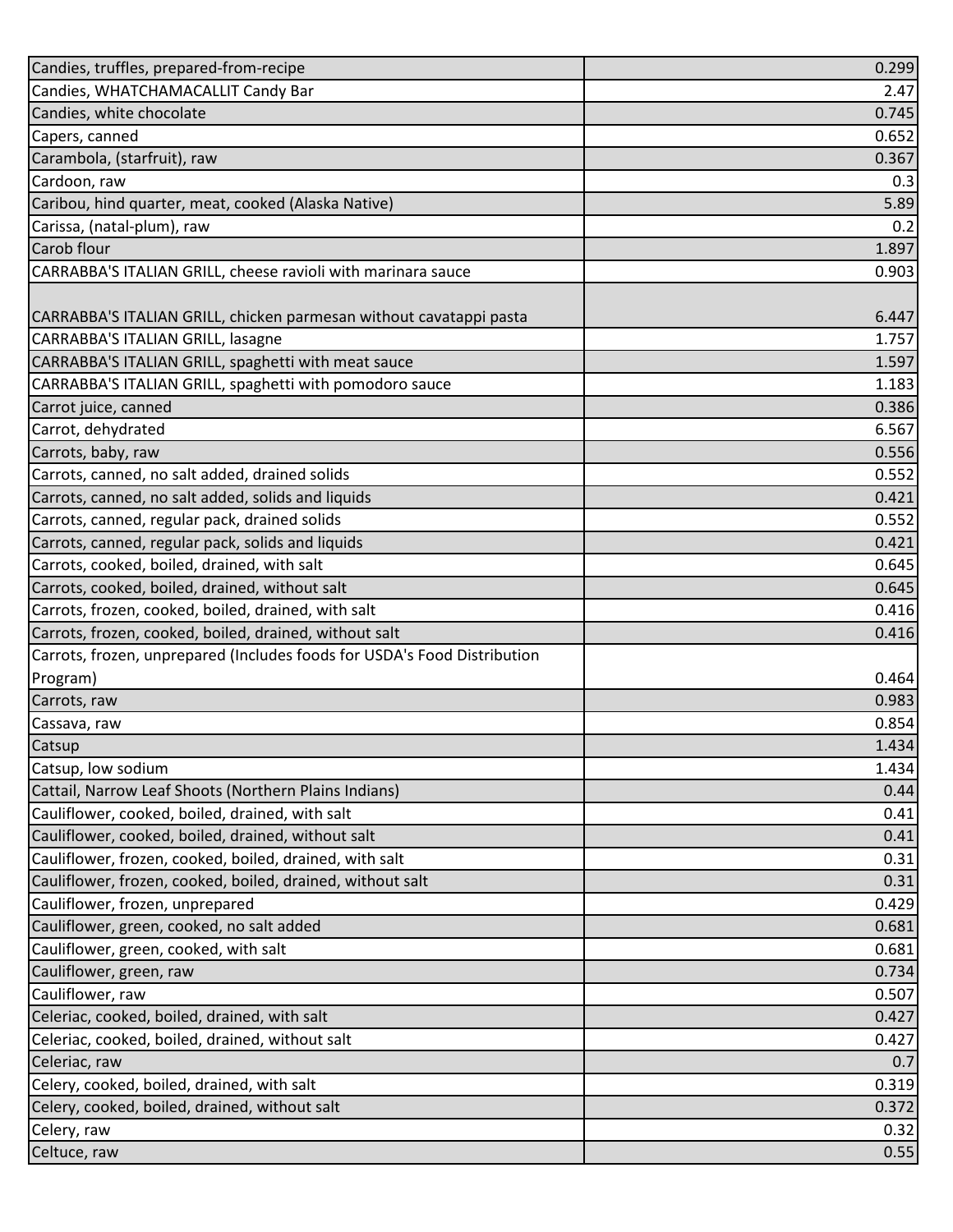| Cereals ready-to-eat, ALPEN                                             | 2.12   |
|-------------------------------------------------------------------------|--------|
| Cereals ready-to-eat, BARBARA'S PUFFINS, original                       | 1.9    |
| Cereals ready-to-eat, chocolate-flavored frosted puffed corn            | 17.637 |
| Cereals ready-to-eat, FAMILIA                                           | 1.8    |
| Cereals ready-to-eat, frosted oat cereal with marshmallows              | 17.64  |
| Cereals ready-to-eat, GENERAL MILLS, CHEERIOS                           | 17.9   |
| Cereals ready-to-eat, granola, homemade                                 | 2.739  |
| Cereals ready-to-eat, HEALTH VALLEY, FIBER 7 Flakes                     | 7.055  |
| Cereals ready-to-eat, MALT-O-MEAL, Apple ZINGS                          | 15.14  |
| Cereals ready-to-eat, MALT-O-MEAL, BERRY COLOSSAL CRUNCH                | 16.67  |
| Cereals ready-to-eat, MALT-O-MEAL, Blueberry MUFFIN TOPS Cereal         | 19.64  |
|                                                                         |        |
| Cereals ready-to-eat, MALT-O-MEAL, CHOCOLATE MARSHMALLOW MATEYS         | 13.32  |
| Cereals ready-to-eat, MALT-O-MEAL, CINNAMON TOASTERS                    | 16.67  |
| Cereals ready-to-eat, MALT-O-MEAL, COCO-ROOS                            | 16.67  |
| Cereals ready-to-eat, MALT-O-MEAL, Cocoa DYNO-BITES                     | 17.23  |
| Cereals ready-to-eat, MALT-O-MEAL, COLOSSAL CRUNCH                      | 16.67  |
| Cereals ready-to-eat, MALT-O-MEAL, CORN BURSTS                          | 32.25  |
| Cereals ready-to-eat, MALT-O-MEAL, Crispy Rice                          | 15.14  |
| Cereals ready-to-eat, MALT-O-MEAL, Frosted Flakes                       | 16.12  |
| Cereals ready-to-eat, MALT-O-MEAL, Frosted Mini SPOONERS                | 9.09   |
| Cereals ready-to-eat, MALT-O-MEAL, Fruity DYNO-BITES                    | 26.5   |
| Cereals ready-to-eat, MALT-O-MEAL, GOLDEN PUFFS                         | 25.167 |
| Cereals ready-to-eat, MALT-O-MEAL, Honey BUZZERS                        | 17.241 |
| Cereals ready-to-eat, MALT-O-MEAL, HONEY GRAHAM SQUARES                 | 18.97  |
| Cereals ready-to-eat, MALT-O-MEAL, Honey Nut SCOOTERS                   | 16.67  |
| Cereals ready-to-eat, MALT-O-MEAL, MARSHMALLOW MATEYS                   | 16.67  |
| Cereals ready-to-eat, MALT-O-MEAL, OAT BLENDERS with honey              | 16.67  |
|                                                                         |        |
| Cereals ready-to-eat, MALT-O-MEAL, OAT BLENDERS with honey & almonds    | 23.51  |
| Cereals ready-to-eat, MALT-O-MEAL, Raisin Bran Cereal                   | 8.47   |
| Cereals ready-to-eat, MALT-O-MEAL, TOOTIE FRUITIES                      | 15.63  |
| Cereals ready-to-eat, MOM'S BEST, Honey Nut TOASTY O'S                  | 1.33   |
| Cereals ready-to-eat, MOM'S BEST, Sweetened WHEAT-FULS                  | 5.44   |
| Cereals ready-to-eat, NATURE'S PATH, Organic FLAX PLUS flakes           | 0.22   |
|                                                                         |        |
| Cereals ready-to-eat, NATURE'S PATH, Organic FLAX PLUS, Pumpkin Granola | 0.2    |
| Cereals ready-to-eat, OAT BRAN FLAKES, HEALTH VALLEY                    | 10     |
| Cereals ready-to-eat, POST Bran Flakes                                  | 16.7   |
| Cereals ready-to-eat, POST GREAT GRAINS Banana Nut Crunch               | 8.5    |
| Cereals ready-to-eat, POST GREAT GRAINS Cranberry Almond Crunch         | 10.4   |
|                                                                         |        |
| Cereals ready-to-eat, POST HONEY BUNCHES OF OATS with cinnamon bunches  | 16.7   |
| Cereals ready-to-eat, POST Raisin Bran Cereal                           | 8.5    |
| Cereals ready-to-eat, POST SELECTS Blueberry Morning                    | 9.1    |
| Cereals ready-to-eat, POST SELECTS Maple Pecan Crunch                   | 9.6    |
| Cereals ready-to-eat, POST, ALPHA-BITS                                  | 16.7   |
| Cereals ready-to-eat, POST, COCOA PEBBLES                               | 17.2   |
| Cereals ready-to-eat, POST, FRUITY PEBBLES                              | 18.52  |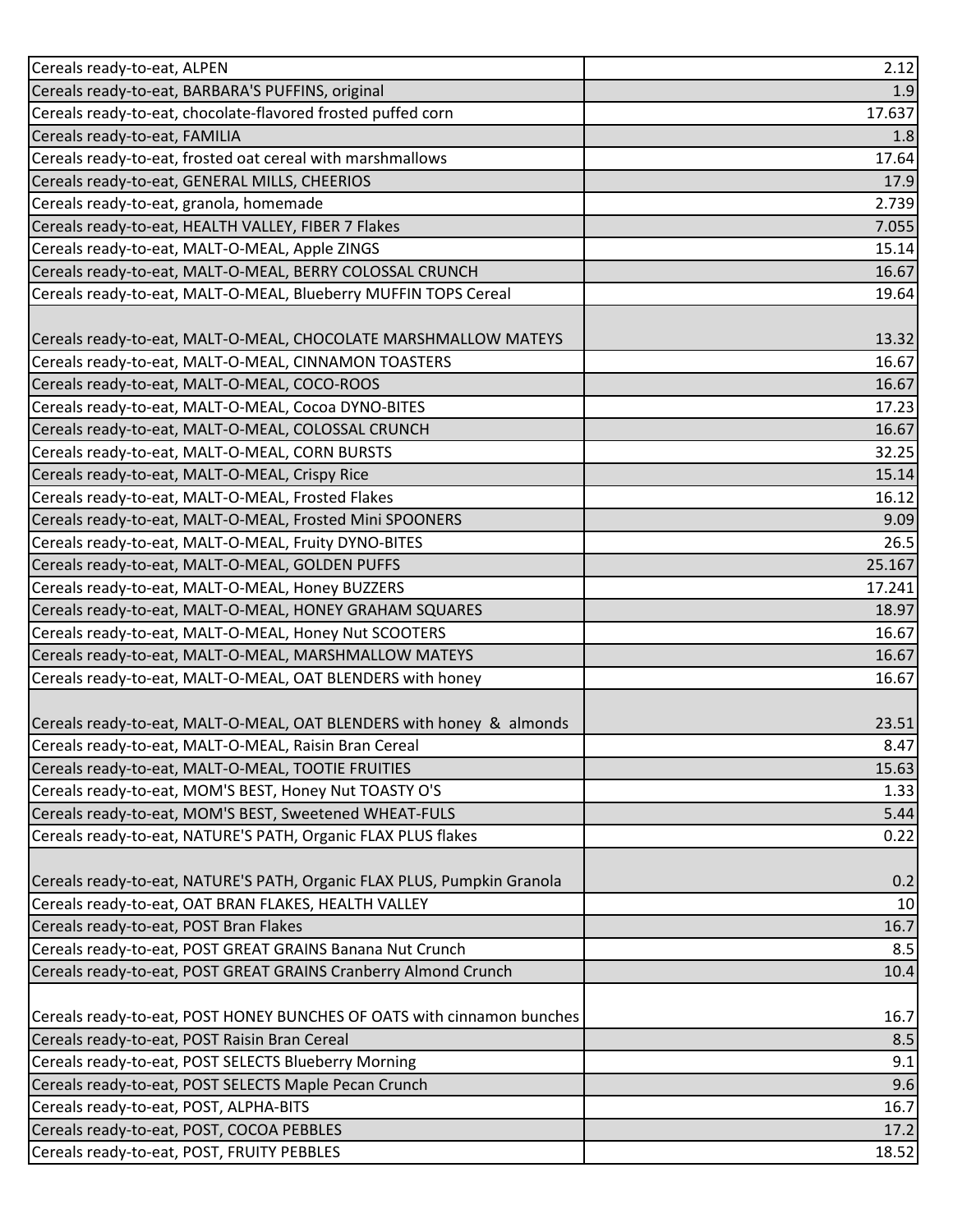| Cereals ready-to-eat, POST, GOLDEN CRISP                                  | 18.5    |
|---------------------------------------------------------------------------|---------|
| Cereals ready-to-eat, POST, GRAPE-NUTS Cereal                             | 8.62    |
| Cereals ready-to-eat, POST, GRAPE-NUTS Flakes                             | 17.2    |
| Cereals ready-to-eat, POST, GREAT GRAINS Crunchy Pecan Cereal             | 9.6     |
| Cereals ready-to-eat, POST, GREAT GRAINS, Raisin, Date & Pecan            | 9.1     |
|                                                                           |         |
| Cereals ready-to-eat, POST, HONEY BUNCHES OF OATS with vanilla bunches    | 8.9     |
|                                                                           |         |
| Cereals ready-to-eat, POST, HONEY BUNCHES OF OATS, honey roasted          | 17.8    |
|                                                                           |         |
| Cereals ready-to-eat, POST, HONEY BUNCHES OF OATS, pecan bunches          | 17.2    |
|                                                                           |         |
| Cereals ready-to-eat, POST, HONEY BUNCHES OF OATS, with almonds           | 15.6    |
|                                                                           |         |
| Cereals ready-to-eat, POST, HONEY BUNCHES OF OATS, with real strawberries | 16.1    |
| Cereals ready-to-eat, POST, Honey Nut Shredded Wheat                      | 8.5     |
| Cereals ready-to-eat, POST, Honeycomb Cereal                              | 15.62   |
| Cereals ready-to-eat, POST, Shredded Wheat n' Bran, spoon-size            | 5.2     |
|                                                                           |         |
| Cereals ready-to-eat, POST, Shredded Wheat, lightly frosted, spoon-size   | 9.62    |
| Cereals ready-to-eat, POST, Shredded Wheat, original big biscuit          | 6.26    |
| Cereals ready-to-eat, POST, Shredded Wheat, original spoon-size           | 5.64    |
| Cereals ready-to-eat, Post, Waffle Crisp                                  | 16.7    |
| Cereals ready-to-eat, QUAKER Oatmeal Squares, Golden Maple                | 9.58    |
| Cereals ready-to-eat, QUAKER WHOLE HEARTS oat cereal                      | 15.855  |
|                                                                           |         |
| Cereals ready-to-eat, QUAKER, 100% Natural Granola, Oats, Wheat and Honey | 2.308   |
| Cereals ready-to-eat, QUAKER, CAP'N CRUNCH                                | 21.465  |
| Cereals ready-to-eat, QUAKER, CAP'N CRUNCH with CRUNCHBERRIES             | 20.75   |
| Cereals ready-to-eat, QUAKER, CAP'N CRUNCH'S Halloween Crunch             | 20.56   |
|                                                                           |         |
| Cereals ready-to-eat, QUAKER, Cap'n Crunch's OOPS! All Berries Cereal     | 23.961  |
|                                                                           |         |
| Cereals ready-to-eat, QUAKER, CAP'N CRUNCH'S PEANUT BUTTER CRUNCH         | 20.36   |
| Cereals ready-to-eat, QUAKER, Christmas Crunch                            | 21.736  |
| Cereals ready-to-eat, QUAKER, HONEY GRAHAM OH!S                           | 4.334   |
| Cereals ready-to-eat, QUAKER, KING VITAMAN                                | 16.842  |
|                                                                           |         |
| Cereals ready-to-eat, QUAKER, Low Fat 100% Natural Granola with Raisins   | 2.371   |
| Cereals ready-to-eat, QUAKER, Maple Brown Sugar LIFE Cereal               | 17.871  |
| Cereals ready-to-eat, QUAKER, MOTHER'S Cinnamon Oat Crunch                | 1.89    |
| Cereals ready-to-eat, QUAKER, MOTHER'S COCOA BUMPERS                      | 1.06    |
| Cereals ready-to-eat, QUAKER, MOTHER'S GRAHAM BUMPERS                     | 1.12    |
|                                                                           |         |
| Cereals ready-to-eat, QUAKER, MOTHER'S PEANUT BUTTER BUMPERS Cereal       | 2.7     |
| Cereals ready-to-eat, QUAKER, MOTHER'S Toasted Oat Bran cereal            | $1.8\,$ |
|                                                                           |         |
| Cereals ready-to-eat, QUAKER, Natural Granola Apple Cranberry Almond      | 1.98    |
| Cereals ready-to-eat, QUAKER, Oatmeal Squares                             | 9.57    |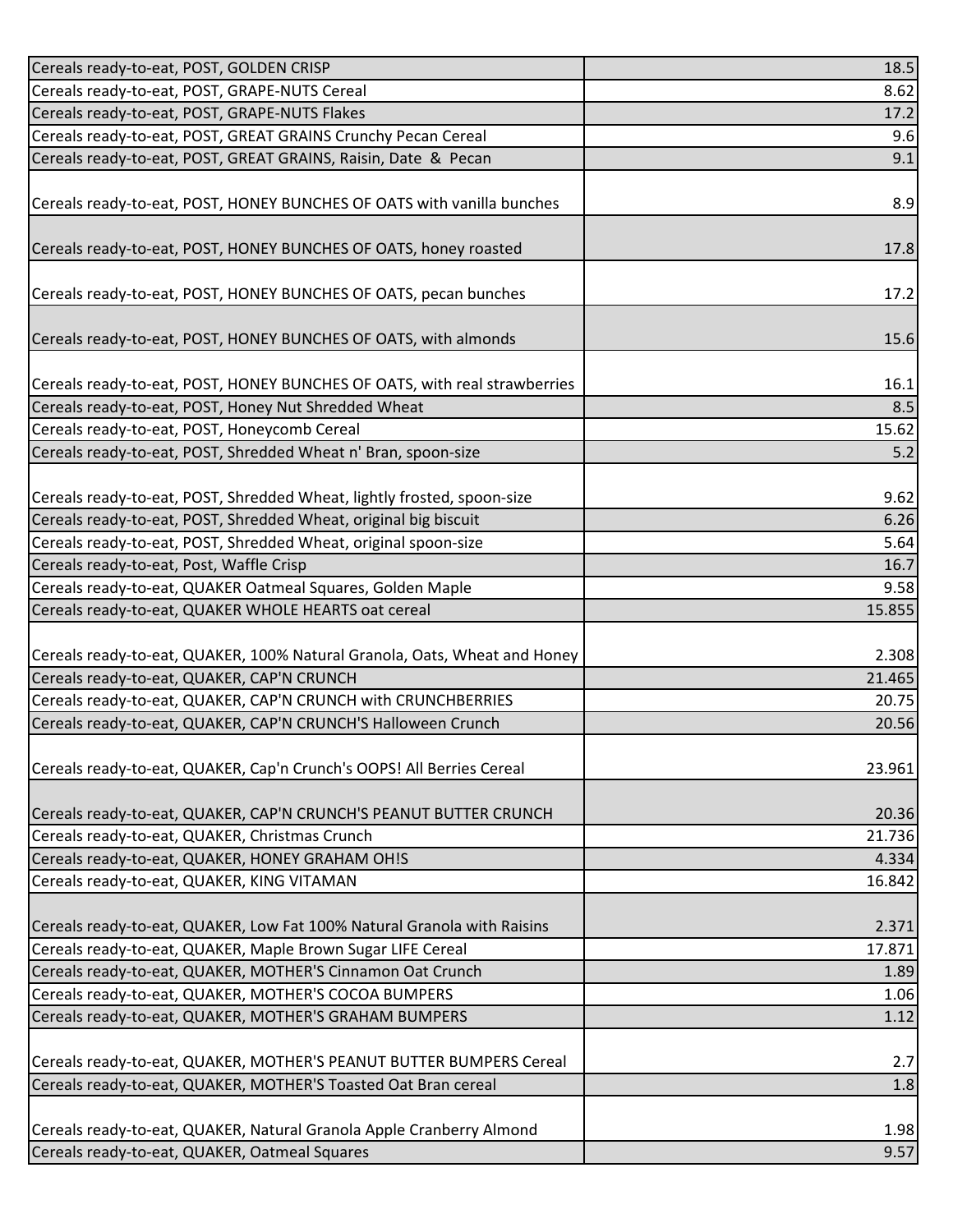| Cereals ready-to-eat, QUAKER, Oatmeal Squares, cinnamon                          | 9.51   |
|----------------------------------------------------------------------------------|--------|
| Cereals ready-to-eat, QUAKER, QUAKER 100% Natural Granola with Oats,             |        |
| Wheat, Honey, and Raisins                                                        | 2.12   |
| Cereals ready-to-eat, QUAKER, QUAKER CRUNCHY BRAN                                | 20.389 |
| Cereals ready-to-eat, QUAKER, QUAKER Honey Graham LIFE Cereal                    | 18.416 |
| Cereals ready-to-eat, QUAKER, QUAKER OAT CINNAMON LIFE                           | 18.22  |
| Cereals ready-to-eat, QUAKER, QUAKER OAT LIFE, plain                             | 17.18  |
| Cereals ready-to-eat, QUAKER, QUAKER Puffed Rice                                 | 3.525  |
| Cereals ready-to-eat, QUAKER, QUAKER Puffed Wheat                                | 5.286  |
| Cereals ready-to-eat, QUAKER, Shredded Wheat, bagged cereal                      | 5.24   |
| Cereals ready-to-eat, QUAKER, SWEET CRUNCH/QUISP                                 | 20.382 |
| Cereals ready-to-eat, QUAKER, Toasted Multigrain Crisps                          | 9.78   |
| Cereals ready-to-eat, RALSTON Corn Biscuits                                      | 21.833 |
| Cereals ready-to-eat, RALSTON Corn Flakes                                        | 21.033 |
| Cereals ready-to-eat, RALSTON CRISP RICE                                         | 28.967 |
| Cereals ready-to-eat, RALSTON Crispy Hexagons                                    | 24.138 |
| Cereals ready-to-eat, RALSTON Enriched Wheat Bran flakes                         | 90.567 |
| Cereals ready-to-eat, RALSTON TASTEEOS                                           | 17.857 |
| Cereals ready-to-eat, rice, puffed, fortified                                    | 35.3   |
| Cereals ready-to-eat, SUN COUNTRY, KRETSCHMER Honey Crunch Wheat                 |        |
| Germ                                                                             | 4.73   |
|                                                                                  |        |
| Cereals ready-to-eat, SUN COUNTRY, KRETSCHMER Toasted Wheat Bran                 | 20.62  |
|                                                                                  |        |
| Cereals ready-to-eat, SUN COUNTRY, KRETSCHMER Wheat Germ, Regular                | 5.58   |
| Cereals ready-to-eat, UNCLE SAM CEREAL                                           | 4.803  |
| Cereals ready-to-eat, WEETABIX whole grain cereal                                | 5.714  |
|                                                                                  |        |
| Cereals ready-to-eat, wheat and bran, presweetened with nuts and fruits          | 9.09   |
| Cereals ready-to-eat, wheat germ, toasted, plain                                 | 5.59   |
| Cereals ready-to-eat, wheat, puffed, fortified                                   | 35.3   |
| Cereals, corn grits, white, regular and quick, enriched, cooked with water, with |        |
| salt                                                                             | 0.799  |
| Cereals, corn grits, white, regular and quick, enriched, cooked with water,      |        |
| without salt                                                                     | 0.799  |
| Cereals, corn grits, white, regular and quick, enriched, dry                     | 4.465  |
| Cereals, corn grits, yellow, regular and quick, enriched, cooked with water,     |        |
| without salt                                                                     | 0.762  |
| Cereals, corn grits, yellow, regular and quick, unenriched, dry                  | 1.2    |
| Cereals, corn grits, yellow, regular, quick, enriched, cooked with water, with   |        |
| salt                                                                             | 0.762  |
| Cereals, CREAM OF RICE, cooked with water, with salt                             | 1.039  |
| Cereals, CREAM OF RICE, dry                                                      | 7.46   |
| Cereals, CREAM OF WHEAT, 1 minute cook time, cooked with water,                  |        |
| microwaved, without salt                                                         | 0.82   |
| Cereals, CREAM OF WHEAT, 1 minute cook time, cooked with water, stove-           |        |
| top, without salt                                                                | 0.842  |
| Cereals, CREAM OF WHEAT, 1 minute cook time, dry                                 | 6.075  |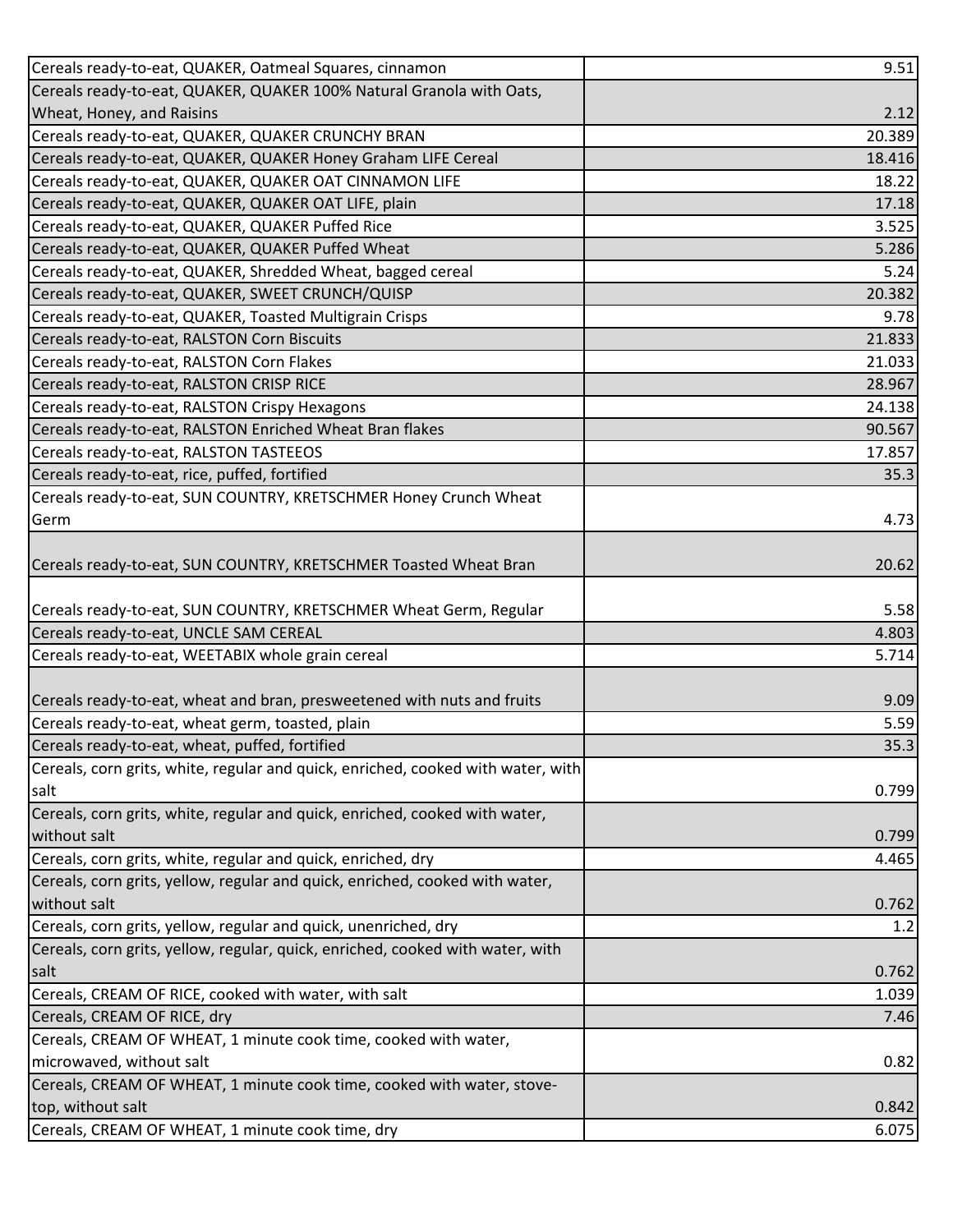| Cereals, CREAM OF WHEAT, 2 1/2 minute cook time, cooked with water,             |        |
|---------------------------------------------------------------------------------|--------|
| microwaved, without salt                                                        | 0.715  |
| Cereals, CREAM OF WHEAT, 2 1/2 minute cook time, cooked with water, stove-      |        |
| top, without salt                                                               | 0.803  |
| Cereals, CREAM OF WHEAT, 2 1/2 minute cook time, dry                            | 8.475  |
| Cereals, CREAM OF WHEAT, instant, dry                                           | 17.857 |
|                                                                                 |        |
| Cereals, CREAM OF WHEAT, instant, prepared with water, without salt             | 3.093  |
|                                                                                 |        |
| Cereals, CREAM OF WHEAT, regular (10 minute), cooked with water, with salt      | 0.585  |
| Cereals, CREAM OF WHEAT, regular (10 minute), cooked with water, without        |        |
| salt                                                                            | 0.52   |
| Cereals, CREAM OF WHEAT, regular, 10 minute cooking, dry                        | 4.2    |
| Cereals, farina, enriched, assorted brands including CREAM OF WHEAT, quick      |        |
| (1-3 minutes), cooked with water, without salt                                  | 1.493  |
| Cereals, farina, enriched, assorted brands including CREAM OF WHEAT, quick      |        |
| (1-3 minutes), dry                                                              | 13.7   |
| Cereals, farina, enriched, cooked with water, with salt                         | 1.493  |
| Cereals, farina, unenriched, dry                                                | 0.7    |
| Cereals, MALT-O-MEAL, chocolate, dry                                            | 20.31  |
| Cereals, MALT-O-MEAL, chocolate, prepared with water, without salt              | 2.65   |
| Cereals, MALT-O-MEAL, Farina Hot Wheat Cereal, dry                              | 19.77  |
|                                                                                 |        |
| Cereals, MALT-O-MEAL, Maple & Brown Sugar Hot Wheat Cereal, dry                 | 17.12  |
| Cereals, MALT-O-MEAL, original, plain, dry                                      | 14.28  |
|                                                                                 |        |
| Cereals, MALT-O-MEAL, original, plain, prepared with water, without salt        | 1.87   |
| Cereals, oats, instant, fortified, maple and brown sugar, dry                   | 11.739 |
| Cereals, oats, instant, fortified, plain, dry                                   | 1.035  |
| Cereals, oats, instant, fortified, plain, prepared with water (boiling water    |        |
| added or microwaved)                                                            | 3.025  |
| Cereals, oats, instant, fortified, with cinnamon and spice, dry                 | 9.107  |
|                                                                                 |        |
| Cereals, oats, instant, fortified, with cinnamon and spice, prepared with water | 2.155  |
|                                                                                 |        |
| Cereals, oats, instant, fortified, with raisins and spice, prepared with water  | 2.343  |
| Cereals, oats, regular and quick and instant, unenriched, cooked with water     |        |
| (includes boiling and microwaving), with salt                                   | 0.225  |
| Cereals, oats, regular and quick, not fortified, dry                            | 1.125  |
| Cereals, oats, regular and quick, unenriched, cooked with water (includes       |        |
| boiling and microwaving), without salt                                          | 0.225  |
| Cereals, QUAKER, corn grits, instant, cheddar cheese flavor, dry                | 7.9    |
| Cereals, QUAKER, corn grits, instant, plain, dry                                | 9.002  |
| Cereals, QUAKER, corn grits, instant, plain, prepared (microwaved or boiling    |        |
| water added), without salt                                                      | 1.672  |
| Cereals, QUAKER, hominy grits, white, quick, dry                                | 5.32   |
| Cereals, QUAKER, hominy grits, white, regular, dry                              | 5.32   |
|                                                                                 |        |
| Cereals, QUAKER, Instant Grits Product with American Cheese Flavor, dry         | 8.14   |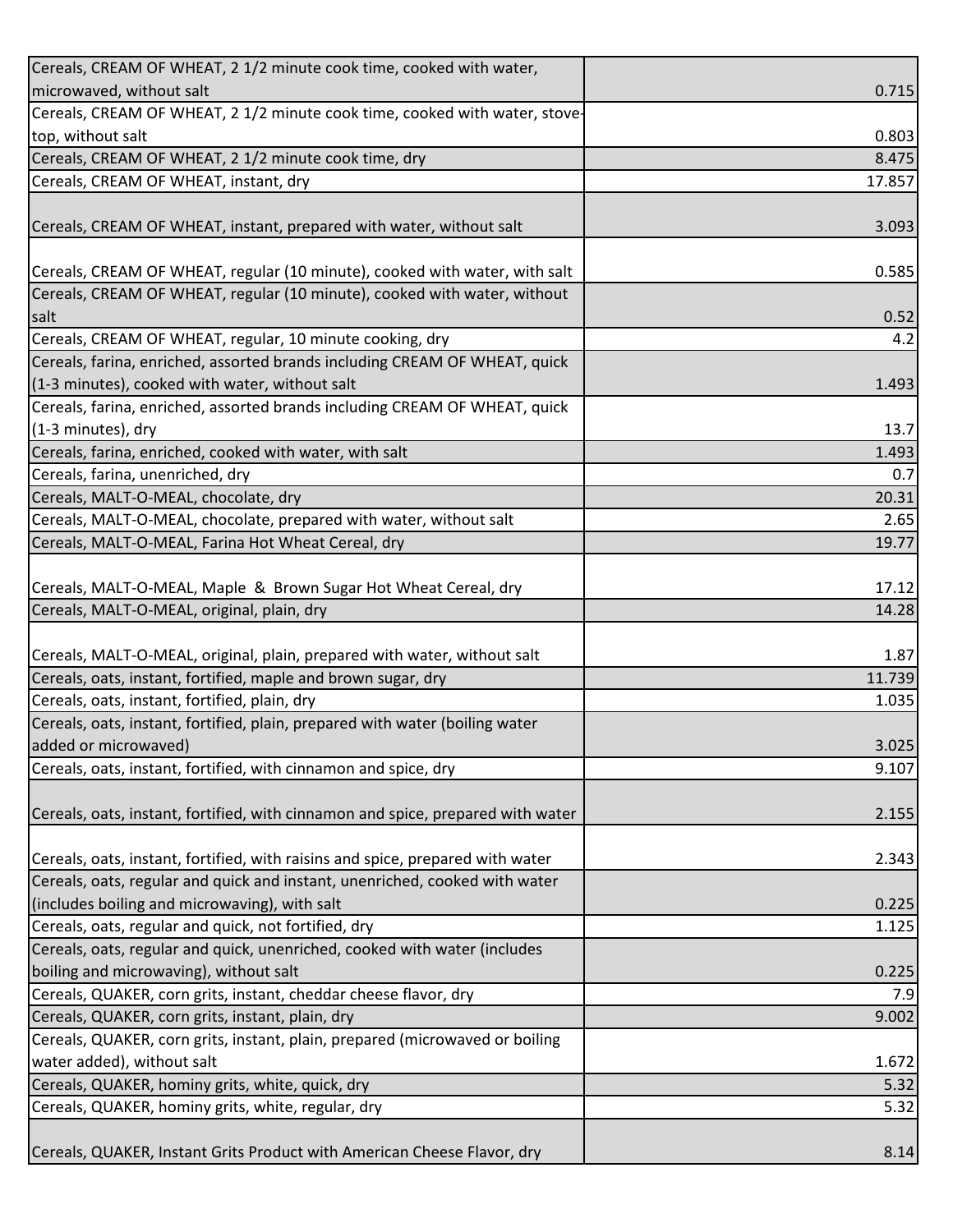| Cereals, QUAKER, Instant Grits, Butter flavor, dry                             | 8.45   |
|--------------------------------------------------------------------------------|--------|
| Cereals, QUAKER, Instant Grits, Country Bacon flavor, dry                      | 8.37   |
| Cereals, QUAKER, Instant Grits, Ham 'n' Cheese flavor, dry                     | 8.27   |
|                                                                                |        |
| Cereals, QUAKER, Instant Grits, Redeye Gravy & Country Ham flavor, dry         | 8.97   |
| Cereals, QUAKER, Instant Oatmeal Organic, Regular                              | 0.78   |
|                                                                                |        |
| Cereals, QUAKER, Instant Oatmeal, Apple and Cinnamon, reduced sugar            | 14.195 |
| Cereals, QUAKER, Instant Oatmeal, apples and cinnamon, dry                     | 12.21  |
| Cereals, QUAKER, Instant Oatmeal, Banana Bread, dry                            | 11.31  |
| Cereals, QUAKER, Instant Oatmeal, Cinnamon Spice, reduced sugar                | 13.63  |
| Cereals, QUAKER, Instant Oatmeal, Cinnamon Swirl, high fiber                   | 12.448 |
| Cereals, QUAKER, Instant Oatmeal, Cinnamon-Spice, dry                          | 9.2    |
|                                                                                |        |
| Cereals, QUAKER, Instant Oatmeal, DINOSAUR EGGS, Brown Sugar, dry              | 8.79   |
| Cereals, QUAKER, Instant Oatmeal, fruit and cream variety, dry                 | 12.568 |
| Cereals, QUAKER, Instant Oatmeal, fruit and cream, variety of flavors, reduced |        |
| sugar                                                                          | 9.085  |
| Cereals, QUAKER, Instant Oatmeal, maple and brown sugar, dry                   | 10.667 |
| Cereals, QUAKER, Instant Oatmeal, Raisin and Spice, dry                        | 10.47  |
| Cereals, QUAKER, Instant Oatmeal, raisins, dates and walnuts, dry              | 11.968 |
| Cereals, QUAKER, Instant Oatmeal, weight control, cinnamon                     | 10.871 |
| Cereals, QUAKER, Oat Bran, QUAKER/MOTHER'S Oat Bran, dry                       | 0.8    |
| Cereals, QUAKER, oatmeal, REAL MEDLEYS, apple walnut, dry                      | 1.089  |
| Cereals, QUAKER, oatmeal, REAL MEDLEYS, blueberry hazelnut, dry                | 1.557  |
| Cereals, QUAKER, oatmeal, REAL MEDLEYS, cherry pistachio, dry                  | 1.33   |
| Cereals, QUAKER, oatmeal, REAL MEDLEYS, peach almond, dry                      | 1.87   |
| Cereals, QUAKER, oatmeal, REAL MEDLEYS, summer berry, dry                      | 1.687  |
| Cereals, QUAKER, QUAKER MultiGrain Oatmeal, dry                                | 3.98   |
| Cereals, QUAKER, Quick Oats with Iron, Dry                                     | 0.823  |
| Cereals, QUAKER, Quick Oats, Dry                                               | 0.82   |
| Cereals, QUAKER, Weight Control Instant Oatmeal, banana bread                  | 10.177 |
|                                                                                |        |
| Cereals, QUAKER, Weight Control Instant Oatmeal, maple and brown sugar         | 10.446 |
| Cereals, QUAKER, Whole Wheat Natural Cereal, dry                               | 5.1    |
| Cereals, ready-to-eat, MALT-O-MEAL, Blueberry Mini SPOONERS                    | 14.06  |
| Cereals, WHEATENA, cooked with water                                           | 0.55   |
| Cereals, WHEATENA, cooked with water, with salt                                | 0.546  |
| Cereals, WHEATENA, dry                                                         | 3.52   |
|                                                                                |        |
| Cereals, whole wheat hot natural cereal, cooked with water, with salt          | 0.89   |
|                                                                                |        |
| Cereals, whole wheat hot natural cereal, cooked with water, without salt       | 0.89   |
| Cereals, whole wheat hot natural cereal, dry                                   | 4.9    |
| Chard, swiss, cooked, boiled, drained, with salt                               | 0.36   |
| Chard, swiss, cooked, boiled, drained, without salt                            | 0.36   |
| Chard, swiss, raw                                                              | 0.4    |
| Chayote, fruit, cooked, boiled, drained, with salt                             | 0.42   |
| Chayote, fruit, cooked, boiled, drained, without salt                          | 0.42   |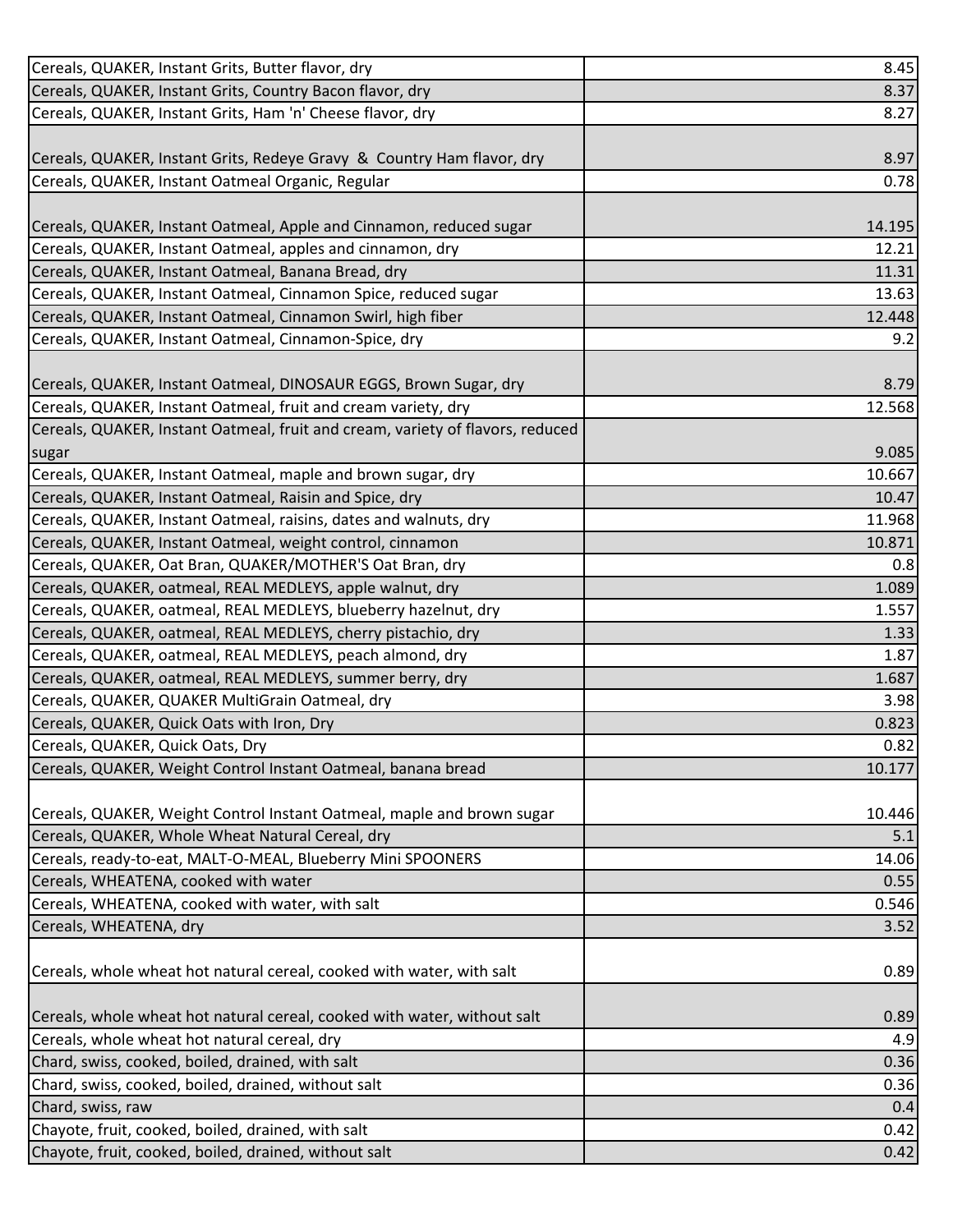| Chayote, fruit, raw                                                        | 0.47  |
|----------------------------------------------------------------------------|-------|
| Cheese food, cold pack, American                                           | 0.074 |
| Cheese food, pasteurized process, American, vitamin D fortified            | 0.155 |
|                                                                            |       |
| Cheese food, pasteurized process, American, without added vitamin D        | 0.155 |
| Cheese food, pasteurized process, swiss                                    | 0.104 |
| Cheese product, pasteurized process, American, reduced fat, fortified with |       |
| vitamin D                                                                  | 0.18  |
| Cheese product, pasteurized process, American, vitamin D fortified         | 0.17  |
| Cheese puffs and twists, corn based, baked, low fat                        | 7.14  |
| Cheese sauce, prepared from recipe                                         | 0.204 |
| Cheese spread, American or Cheddar cheese base, reduced fat                | 0.153 |
| Cheese spread, cream cheese base                                           | 0.95  |
| Cheese spread, pasteurized process, American                               | 0.131 |
| Cheese substitute, mozzarella                                              | 0.317 |
| Cheese, american cheddar, imitation                                        | 0.13  |
| Cheese, American, nonfat or fat free                                       | 5.56  |
| Cheese, blue                                                               | 1.016 |
| Cheese, brick                                                              | 0.118 |
| Cheese, brie                                                               | 0.38  |
| Cheese, camembert                                                          | 0.63  |
| Cheese, caraway                                                            | 0.18  |
|                                                                            |       |
| Cheese, cheddar (Includes foods for USDA's Food Distribution Program)      | 0.059 |
| Cheese, cheddar, nonfat or fat free                                        | 0.051 |
| Cheese, cheddar, reduced fat (Includes foods for USDA's Food Distribution  |       |
| Program)                                                                   | 0.145 |
| Cheese, cheddar, sharp, sliced                                             | 0.039 |
| Cheese, cheshire                                                           | 0.08  |
| Cheese, colby                                                              | 0.093 |
| Cheese, cottage, creamed, large or small curd                              | 0.099 |
| Cheese, cottage, creamed, with fruit                                       | 0.15  |
| Cheese, cottage, lowfat, 1% milkfat                                        | 0.128 |
| Cheese, cottage, lowfat, 1% milkfat, lactose reduced                       | 0.13  |
| Cheese, cottage, lowfat, 1% milkfat, no sodium added                       | 0.13  |
| Cheese, cottage, lowfat, 1% milkfat, with vegetables                       | 0.1   |
| Cheese, cottage, lowfat, 2% milkfat                                        | 0.103 |
| Cheese, cottage, nonfat, uncreamed, dry, large or small curd               | 0.144 |
| Cheese, cottage, with vegetables                                           | 0.1   |
| Cheese, cream                                                              | 0.091 |
| Cheese, cream, fat free                                                    | 0.23  |
| Cheese, cream, low fat                                                     | 0.125 |
| Cheese, dry white, queso seco                                              | 0.083 |
| Cheese, edam                                                               | 0.082 |
| Cheese, feta                                                               | 0.991 |
| Cheese, fontina                                                            | 0.15  |
| Cheese, fresh, queso fresco                                                | 0.027 |
| Cheese, gjetost                                                            | 0.813 |
| Cheese, goat, hard type                                                    | 2.4   |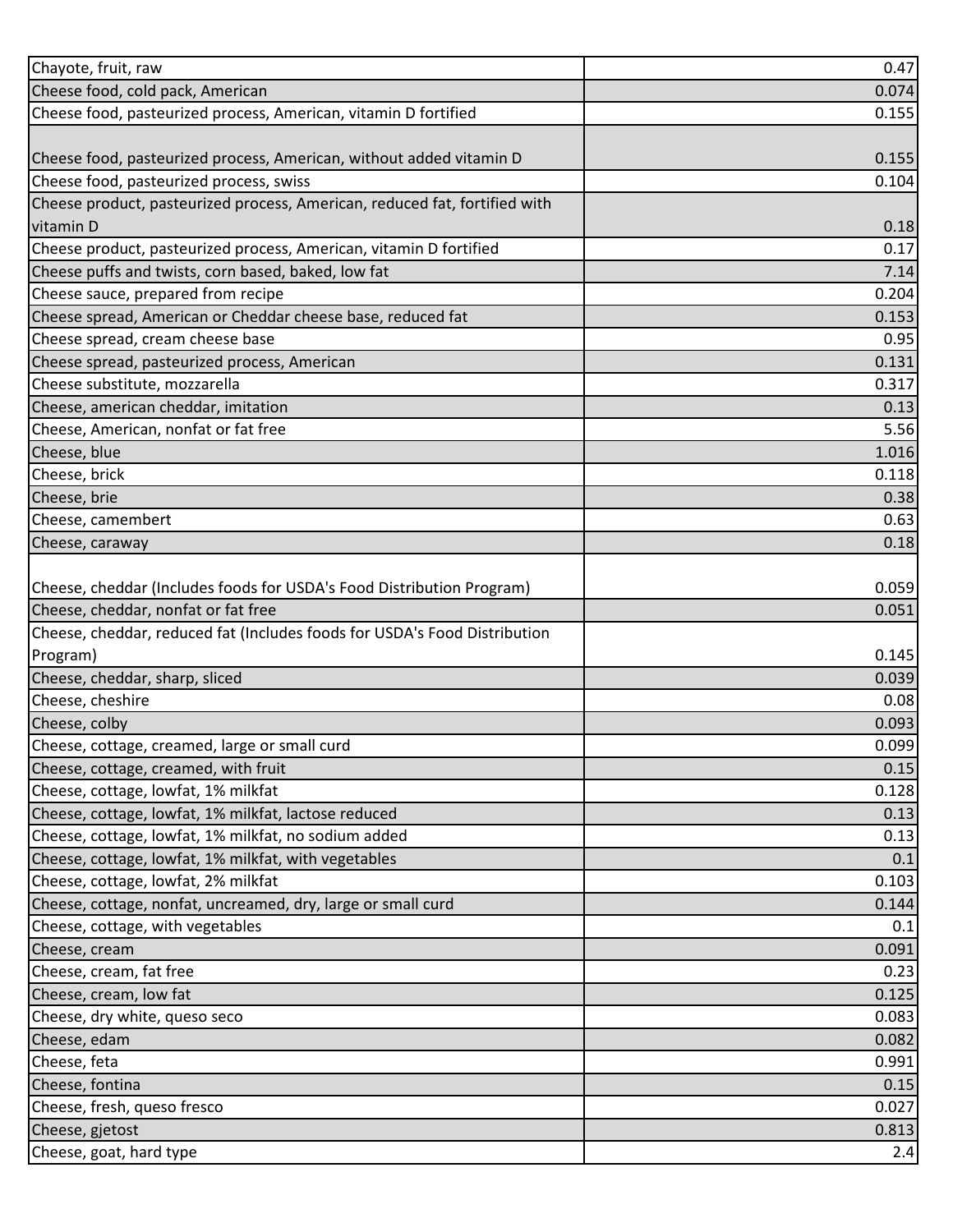| Cheese, goat, semisoft type                                     | 1.148 |
|-----------------------------------------------------------------|-------|
| Cheese, goat, soft type                                         | 0.43  |
| Cheese, gouda                                                   | 0.063 |
| Cheese, gruyere                                                 | 0.106 |
| Cheese, limburger                                               | 0.158 |
| Cheese, low fat, cheddar or colby                               | 0.051 |
| Cheese, low-sodium, cheddar or colby                            | 0.086 |
| Cheese, Mexican blend                                           | 0.114 |
| Cheese, Mexican, blend, reduced fat                             | 0.06  |
| Cheese, mexican, queso anejo                                    | 0.032 |
| Cheese, mexican, queso asadero                                  | 0.181 |
| Cheese, mexican, queso chihuahua                                | 0.15  |
| Cheese, mexican, queso cotija                                   | 0.114 |
| Cheese, monterey                                                | 0.093 |
| Cheese, monterey, low fat                                       | 0.09  |
| Cheese, mozzarella, low moisture, part-skim                     | 0.111 |
| Cheese, mozzarella, low moisture, part-skim, shredded           | 0.151 |
| Cheese, mozzarella, low sodium                                  | 0.12  |
| Cheese, mozzarella, nonfat                                      | 0.12  |
| Cheese, mozzarella, part skim milk                              | 0.105 |
| Cheese, mozzarella, whole milk                                  | 0.104 |
| Cheese, mozzarella, whole milk, low moisture                    | 0.094 |
| Cheese, muenster                                                | 0.103 |
| Cheese, muenster, low fat                                       | 0.1   |
| Cheese, neufchatel                                              | 0.21  |
| Cheese, parmesan, dry grated, reduced fat                       | 0.114 |
| Cheese, parmesan, grated                                        | 0.08  |
| Cheese, parmesan, hard                                          | 0.271 |
| Cheese, parmesan, low sodium                                    | 0.32  |
| Cheese, parmesan, shredded                                      | 0.287 |
| Cheese, pasteurized process, American, fortified with vitamin D | 0.076 |
| Cheese, pasteurized process, American, low fat                  | 0.08  |
| Cheese, pasteurized process, American, without added vitamin D  | 0.076 |
| Cheese, pasteurized process, cheddar or American, low sodium    | 0.07  |
| Cheese, pasteurized process, pimento                            | 0.078 |
| Cheese, pasteurized process, swiss                              | 0.038 |
| Cheese, port de salut                                           | 0.06  |
| Cheese, provolone                                               | 0.156 |
| Cheese, provolone, reduced fat                                  | 0.156 |
| Cheese, ricotta, part skim milk                                 | 0.078 |
| Cheese, ricotta, whole milk                                     | 0.137 |
| Cheese, romano                                                  | 0.077 |
| Cheese, roquefort                                               | 0.734 |
| Cheese, swiss                                                   | 0.064 |
| Cheese, swiss, low fat                                          | 0.09  |
| Cheese, swiss, low sodium                                       | 0.09  |
| Cheese, Swiss, nonfat or fat free                               | 0.09  |
| Cheese, tilsit                                                  | 0.205 |
| Cheese, white, queso blanco                                     | 0.035 |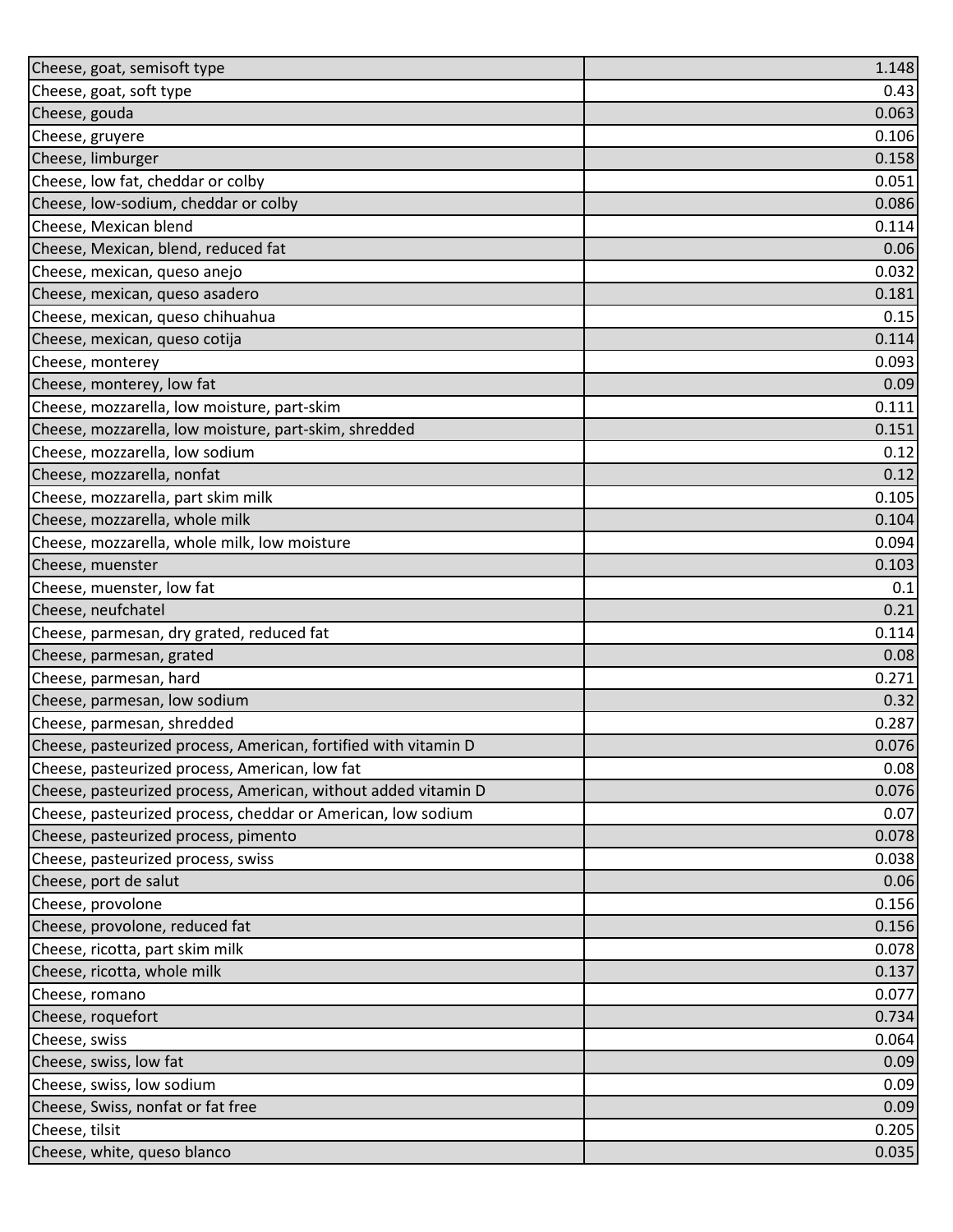| Cheesefurter, cheese smokie, pork, beef                                                                          | 2.9            |
|------------------------------------------------------------------------------------------------------------------|----------------|
| Cherimoya, raw                                                                                                   | 0.644          |
| Cherries, sour, canned, water pack, drained                                                                      | 0.26           |
|                                                                                                                  |                |
| Cherries, sour, red, canned, extra heavy syrup pack, solids and liquids                                          | 0.163          |
| Cherries, sour, red, canned, heavy syrup pack, solids and liquids                                                | 0.168          |
| Cherries, sour, red, canned, light syrup pack, solids and liquids                                                | 0.17           |
| Cherries, sour, red, canned, water pack, solids and liquids                                                      | 0.177          |
| Cherries, sour, red, frozen, unsweetened (Includes foods for USDA's Food                                         |                |
| Distribution Program)                                                                                            | 0.137          |
| Cherries, sour, red, raw                                                                                         | 0.4            |
| Cherries, sweet, canned, extra heavy syrup pack, solids and liquids                                              | 0.388          |
| Cherries, sweet, canned, juice pack, solids and liquids                                                          | 0.406          |
| Cherries, sweet, canned, light syrup pack, solids and liquids                                                    | 0.403          |
| Cherries, sweet, canned, pitted, heavy syrup pack, solids and liquids                                            | 0.396          |
| Cherries, sweet, canned, pitted, heavy syrup, drained                                                            | 0.396          |
| Cherries, sweet, canned, water pack, solids and liquids                                                          | 0.41           |
| Cherries, sweet, raw                                                                                             | 0.154          |
| Cherries, tart, dried, sweetened (Includes foods for USDA's Food Distribution                                    |                |
| Program)                                                                                                         | 0.867          |
| CHICK-FIL-A, Chick-n-Strips                                                                                      | 8.763          |
| CHICK-FIL-A, chicken sandwich                                                                                    | 7.72           |
| CHICK-FIL-A, hash browns                                                                                         | 2.407          |
| Chicken breast tenders, breaded, cooked, microwaved                                                              | 6.514          |
| Chicken breast tenders, breaded, uncooked                                                                        | 5.71           |
| Chicken breast, deli, rotisserie seasoned, sliced, prepackaged                                                   | 9.055          |
| Chicken breast, fat-free, mesquite flavor, sliced                                                                | 2.742          |
| Chicken breast, oven-roasted, fat-free, sliced                                                                   | 3.428          |
| Chicken breast, roll, oven-roasted                                                                               | 6.536          |
| Chicken patty, frozen, cooked                                                                                    | 4.764          |
| Chicken patty, frozen, uncooked                                                                                  | 6.63           |
| Chicken pot pie, frozen entree, prepared                                                                         | 1.871          |
| Chicken spread                                                                                                   | 2.748          |
| Chicken tenders, breaded, frozen, prepared                                                                       | 5.917          |
| Chicken, broiler or fryers, breast, skinless, boneless, meat only, cooked,                                       |                |
| braised                                                                                                          | 9.45           |
|                                                                                                                  |                |
| Chicken, broiler or fryers, breast, skinless, boneless, meat only, cooked, grilled                               | 12.133         |
| Chicken, broiler or fryers, breast, skinless, boneless, meat only, raw                                           | 9.6            |
| Chicken, broiler or fryers, breast, skinless, boneless, meat only, with added                                    |                |
| solution, cooked, braised                                                                                        | 9.173          |
| Chicken, broiler or fryers, breast, skinless, boneless, meat only, with added                                    |                |
| solution, cooked, grilled                                                                                        | 11.067         |
| Chicken, broiler, rotisserie, BBQ, back meat only                                                                | 5.175          |
| Chicken, broiler, rotisserie, BBQ, back, meat and skin                                                           | 5.621          |
| Chicken, broiler, rotisserie, BBQ, breast, meat and skin<br>Chicken, broiler, rotisserie, BBQ, breast, meat only | 9.303          |
| Chicken, broiler, rotisserie, BBQ, drumstick, meat and skin                                                      | 9.634<br>5.966 |
|                                                                                                                  |                |
| Chicken, broiler, rotisserie, BBQ, drumstick, meat only                                                          | 5.745          |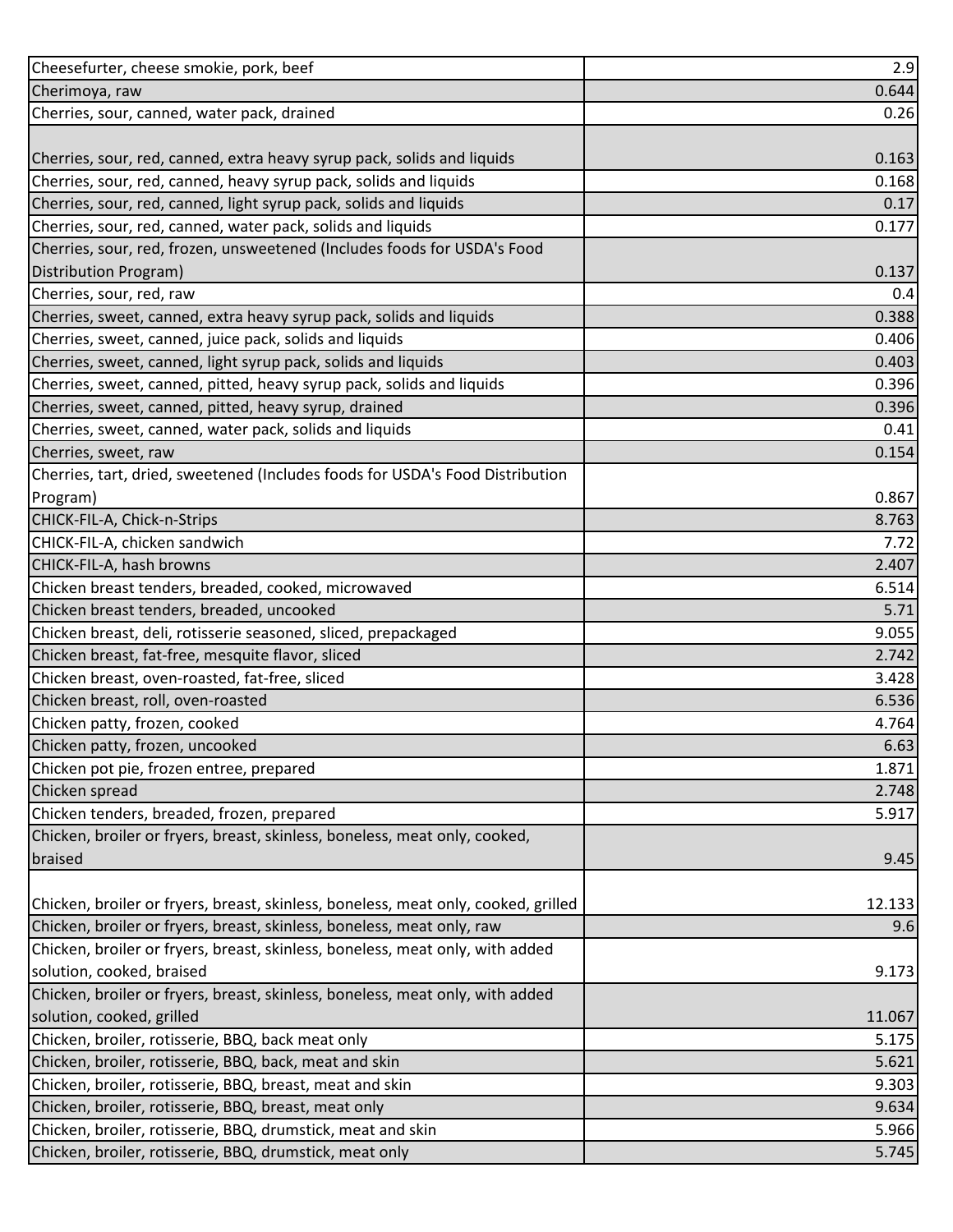| Chicken, broiler, rotisserie, BBQ, skin                                          | 7.082  |
|----------------------------------------------------------------------------------|--------|
| Chicken, broiler, rotisserie, BBQ, thigh, meat and skin                          | 5.732  |
| Chicken, broiler, rotisserie, BBQ, thigh, meat only                              | 5.441  |
| Chicken, broiler, rotisserie, BBQ, wing, meat and skin                           | 7.454  |
| Chicken, broiler, rotisserie, BBQ, wing, meat only                               | 7.676  |
| Chicken, broilers or fryers, rotisserie, original seasoning, drumstick, meat and |        |
| skin, cooked                                                                     | 5.921  |
| Chicken, broilers or fryers, back, meat and skin, cooked, fried, batter          | 5.837  |
| Chicken, broilers or fryers, back, meat and skin, cooked, fried, flour           | 7.297  |
| Chicken, broilers or fryers, back, meat and skin, cooked, roasted                | 6.718  |
| Chicken, broilers or fryers, back, meat and skin, cooked, stewed                 | 4.343  |
| Chicken, broilers or fryers, back, meat and skin, raw                            | 4.835  |
| Chicken, broilers or fryers, back, meat only, cooked, fried                      | 7.68   |
| Chicken, broilers or fryers, back, meat only, cooked, roasted                    | 7.069  |
| Chicken, broilers or fryers, back, meat only, cooked, stewed                     | 4.556  |
| Chicken, broilers or fryers, back, meat only, raw                                | 6.672  |
|                                                                                  |        |
| Chicken, broilers or fryers, breast, meat and skin, cooked, fried, batter        | 10.523 |
|                                                                                  |        |
| Chicken, broilers or fryers, breast, meat and skin, cooked, fried, flour         | 13.742 |
| Chicken, broilers or fryers, breast, meat and skin, cooked, roasted              | 12.71  |
| Chicken, broilers or fryers, breast, meat and skin, cooked, stewed               | 7.807  |
| Chicken, broilers or fryers, breast, meat and skin, raw                          | 9.908  |
| Chicken, broilers or fryers, breast, meat only, cooked, fried                    | 14.782 |
| Chicken, broilers or fryers, breast, meat only, cooked, roasted                  | 13.712 |
| Chicken, broilers or fryers, breast, meat only, cooked, stewed                   | 8.469  |
| Chicken, broilers or fryers, breast, skinless, boneless, meat only, with added   |        |
| solution, raw                                                                    | 7.583  |
| Chicken, broilers or fryers, dark meat, drumstick, meat and skin, cooked,        |        |
| braised                                                                          | 4.832  |
|                                                                                  |        |
| Chicken, broilers or fryers, dark meat, drumstick, meat only, cooked, braised    | 5.046  |
|                                                                                  |        |
| Chicken, broilers or fryers, dark meat, drumstick, meat only, cooked, roasted    | 5.598  |
| Chicken, broilers or fryers, dark meat, drumstick, meat only, raw                | 5.198  |
|                                                                                  |        |
| Chicken, broilers or fryers, dark meat, meat and skin, cooked, fried, batter     | 5.607  |
|                                                                                  |        |
| Chicken, broilers or fryers, dark meat, meat and skin, cooked, fried, flour      | 6.842  |
|                                                                                  |        |
| Chicken, broilers or fryers, dark meat, meat and skin, cooked, roasted           | 6.359  |
|                                                                                  |        |
| Chicken, broilers or fryers, dark meat, meat and skin, cooked, stewed            | 4.513  |
| Chicken, broilers or fryers, dark meat, meat and skin, raw                       | 5.211  |
| Chicken, broilers or fryers, dark meat, meat only, cooked, fried                 | 7.07   |
| Chicken, broilers or fryers, dark meat, meat only, cooked, roasted               | 6.548  |
| Chicken, broilers or fryers, dark meat, meat only, cooked, stewed                | 4.737  |
| Chicken, broilers or fryers, dark meat, meat only, raw                           | 6.246  |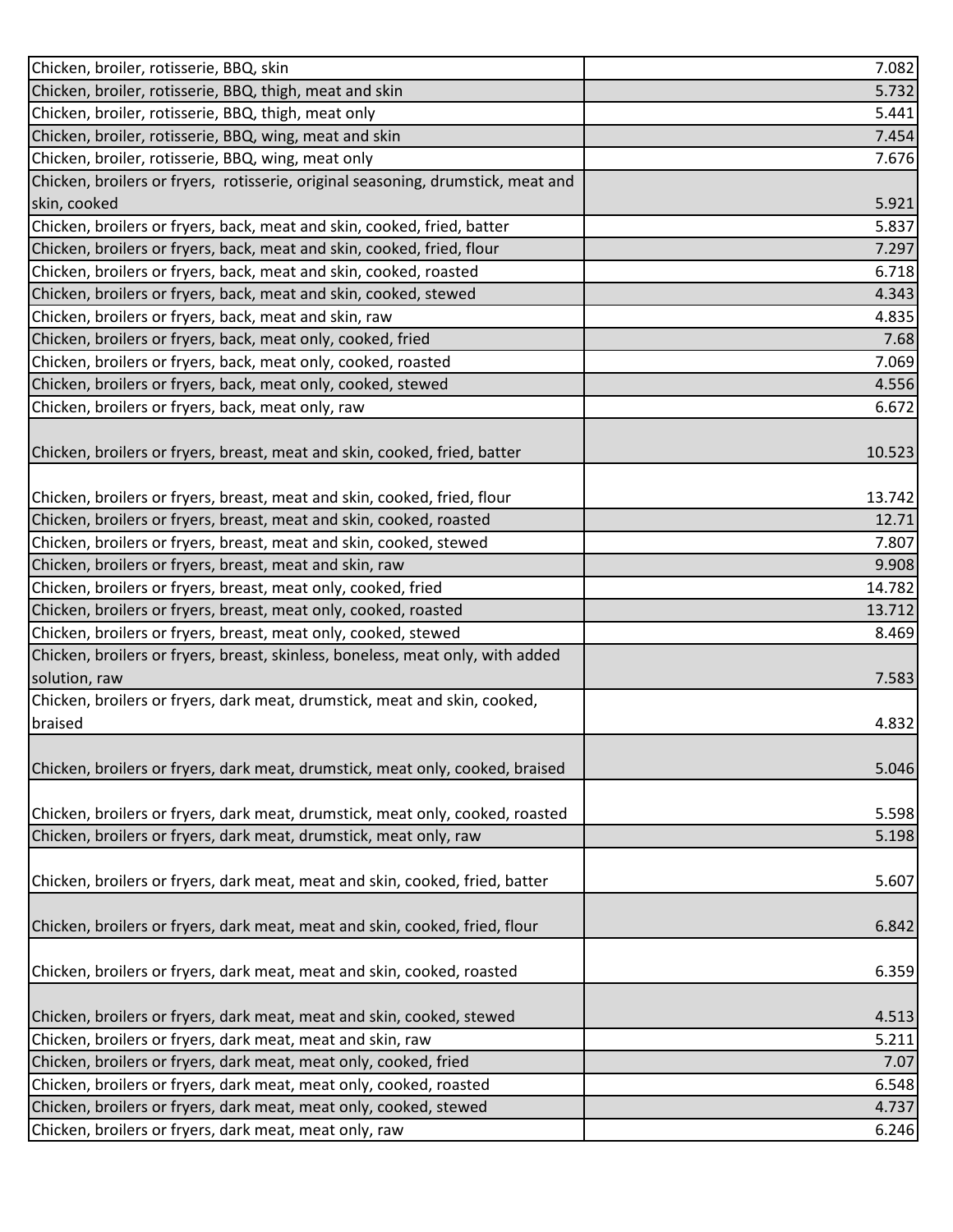| Chicken, broilers or fryers, dark meat, thigh, meat and skin, cooked, braised      | 5.276  |
|------------------------------------------------------------------------------------|--------|
|                                                                                    |        |
| Chicken, broilers or fryers, dark meat, thigh, meat only, cooked, braised          | 5.742  |
| Chicken, broilers or fryers, dark meat, thigh, meat only, raw                      | 5.557  |
|                                                                                    |        |
| Chicken, broilers or fryers, drumstick, meat and skin, cooked, fried, batter       | 5.096  |
|                                                                                    |        |
| Chicken, broilers or fryers, drumstick, meat and skin, cooked, fried, flour        | 6.037  |
|                                                                                    |        |
| Chicken, broilers or fryers, drumstick, meat and skin, cooked, roasted             | 5.403  |
|                                                                                    |        |
| Chicken, broilers or fryers, drumstick, meat and skin, cooked, stewed              | 4.204  |
| Chicken, broilers or fryers, drumstick, meat and skin, raw                         | 4.841  |
| Chicken, broilers or fryers, drumstick, meat only, cooked, fried                   | 6.146  |
| Chicken, broilers or fryers, drumstick, meat only, cooked, stewed                  |        |
|                                                                                    | 4.3    |
| Chicken, broilers or fryers, drumstick, rotisserie, original seasoning, meat only, |        |
| cooked                                                                             | 5.958  |
| Chicken, broilers or fryers, giblets, cooked, fried                                | 10.987 |
| Chicken, broilers or fryers, giblets, cooked, simmered                             | 6.625  |
| Chicken, broilers or fryers, giblets, raw                                          | 6.662  |
| Chicken, broilers or fryers, leg, meat and skin, cooked, fried, batter             | 5.433  |
| Chicken, broilers or fryers, leg, meat and skin, cooked, fried, flour              | 6.546  |
| Chicken, broilers or fryers, leg, meat and skin, cooked, roasted                   | 6.034  |
| Chicken, broilers or fryers, leg, meat and skin, cooked, stewed                    | 4.59   |
| Chicken, broilers or fryers, leg, meat and skin, raw                               | 4.733  |
| Chicken, broilers or fryers, leg, meat only, cooked, fried                         | 6.688  |
| Chicken, broilers or fryers, leg, meat only, cooked, roasted                       | 6.053  |
| Chicken, broilers or fryers, leg, meat only, cooked, stewed                        | 4.798  |
| Chicken, broilers or fryers, leg, meat only, raw                                   | 5.578  |
|                                                                                    |        |
| Chicken, broilers or fryers, light meat, meat and skin, cooked, fried, batter      | 9.156  |
|                                                                                    |        |
| Chicken, broilers or fryers, light meat, meat and skin, cooked, fried, flour       | 12.035 |
|                                                                                    |        |
| Chicken, broilers or fryers, light meat, meat and skin, cooked, roasted            | 11.134 |
|                                                                                    |        |
| Chicken, broilers or fryers, light meat, meat and skin, cooked, stewed             | 6.935  |
| Chicken, broilers or fryers, light meat, meat and skin, raw                        | 8.908  |
| Chicken, broilers or fryers, light meat, meat only, cooked, fried                  | 13.365 |
|                                                                                    |        |
| Chicken, broilers or fryers, light meat, meat only, cooked, roasted                | 12.421 |
| Chicken, broilers or fryers, light meat, meat only, cooked, stewed                 | 7.79   |
| Chicken, broilers or fryers, light meat, meat only, raw                            | 10.604 |
| Chicken, broilers or fryers, meat and skin and giblets and neck, cooked, fried,    |        |
| batter                                                                             | 7.083  |
| Chicken, broilers or fryers, meat and skin and giblets and neck, cooked, fried,    |        |
| flour                                                                              | 8.93   |
| Chicken, broilers or fryers, meat and skin and giblets and neck, raw               | 6.639  |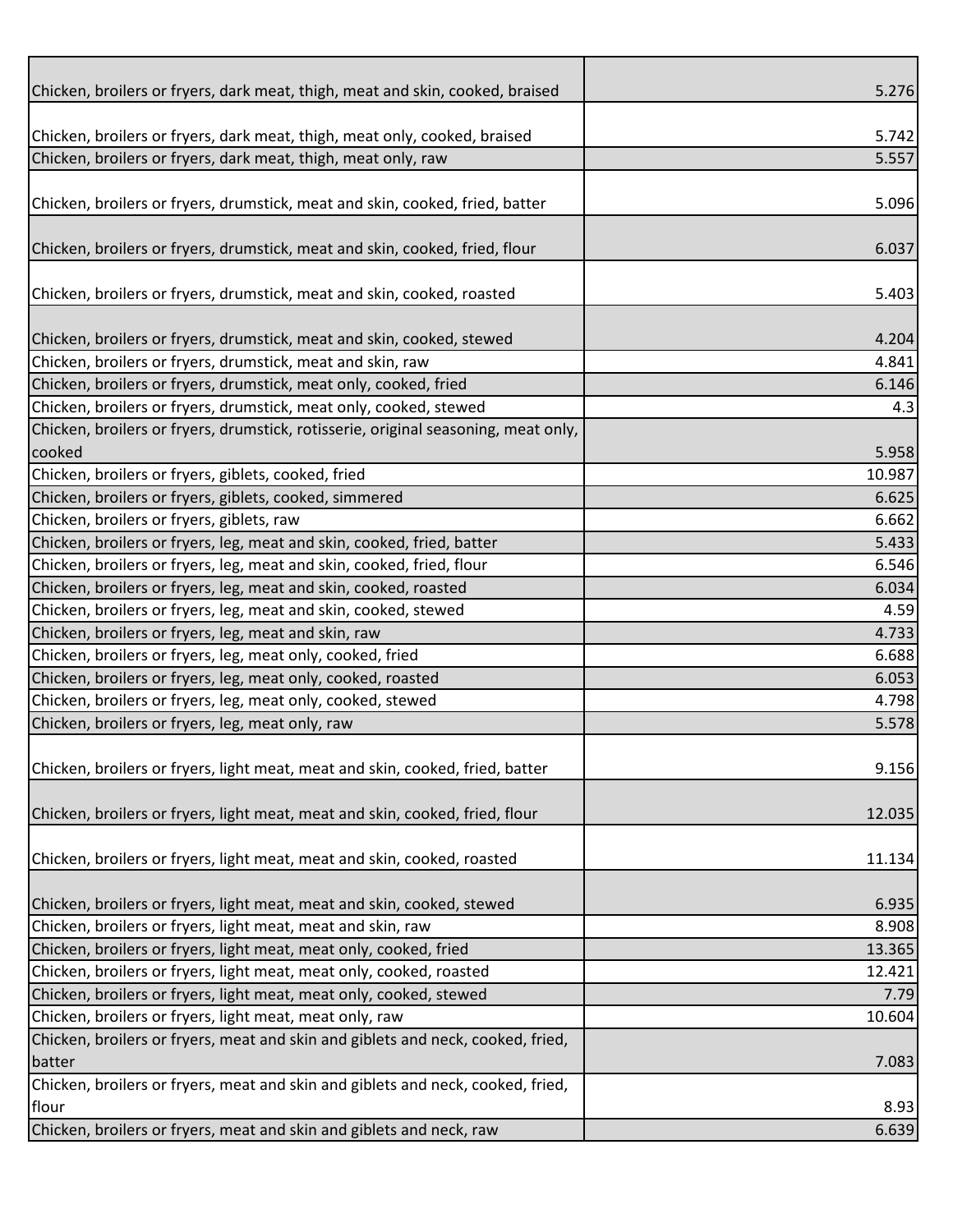| Chicken, broilers or fryers, meat and skin and giblets and neck, roasted            | 7.908        |
|-------------------------------------------------------------------------------------|--------------|
|                                                                                     |              |
| Chicken, broilers or fryers, meat and skin and giblets and neck, stewed             | 5.389        |
| Chicken, broilers or fryers, meat and skin, cooked, fried, batter                   | 7.043        |
| Chicken, broilers or fryers, meat and skin, cooked, fried, flour                    | 8.992        |
| Chicken, broilers or fryers, meat and skin, cooked, roasted                         | 8.487        |
| Chicken, broilers or fryers, meat and skin, cooked, stewed                          | 5.594        |
| Chicken, broilers or fryers, meat and skin, raw                                     | 6.801        |
| Chicken, broilers or fryers, meat only, cooked, fried                               | 9.663        |
| Chicken, broilers or fryers, meat only, cooked, roasted                             | 9.173        |
| Chicken, broilers or fryers, meat only, cooked, stewed                              | 6.117        |
| Chicken, broilers or fryers, meat only, raw                                         | 8.239        |
| Chicken, broilers or fryers, neck, meat and skin, cooked simmered                   | 3.319        |
| Chicken, broilers or fryers, neck, meat and skin, cooked, fried, batter             | 4.528        |
| Chicken, broilers or fryers, neck, meat and skin, cooked, fried, flour              | 5.348        |
| Chicken, broilers or fryers, neck, meat and skin, raw                               | 3.608        |
| Chicken, broilers or fryers, neck, meat only, cooked, fried                         | 5.027        |
| Chicken, broilers or fryers, neck, meat only, cooked, simmered                      | 3.956        |
| Chicken, broilers or fryers, neck, meat only, raw                                   | 4.119        |
| Chicken, broilers or fryers, rotisserie, original seasoning, back, meat and skin,   |              |
| cooked                                                                              | 5.928        |
| Chicken, broilers or fryers, rotisserie, original seasoning, back, meat only,       |              |
| cooked                                                                              | 6            |
| Chicken, broilers or fryers, rotisserie, original seasoning, breast, meat and skin, |              |
| cooked                                                                              | 9.397        |
| Chicken, broilers or fryers, rotisserie, original seasoning, breast, meat only,     |              |
| cooked                                                                              | 9.233        |
|                                                                                     |              |
| Chicken, broilers or fryers, rotisserie, original seasoning, skin only, cooked      | 5.737        |
| Chicken, broilers or fryers, rotisserie, original seasoning, thigh, meat and skin,  |              |
| cooked                                                                              | 5.487        |
| Chicken, broilers or fryers, rotisserie, original seasoning, thigh, meat only,      |              |
| cooked                                                                              | 5.433        |
| Chicken, broilers or fryers, rotisserie, original seasoning, wing, meat and skin,   |              |
| cooked                                                                              | 6.912        |
| Chicken, broilers or fryers, rotisserie, original seasoning, wing, meat only,       |              |
| cooked<br>Chicken, broilers or fryers, separable fat, raw                           | 7.5<br>2.041 |
| Chicken, broilers or fryers, skin only, cooked, fried, batter                       | 3.342        |
| Chicken, broilers or fryers, skin only, cooked, fried, flour                        | 5.818        |
| Chicken, broilers or fryers, skin only, cooked, roasted                             |              |
| Chicken, broilers or fryers, skin only, cooked, stewed                              | 5.581        |
|                                                                                     | 3.756        |
| Chicken, broilers or fryers, skin only, raw                                         | 3.987        |
| Chicken, broilers or fryers, thigh, meat and skin, cooked, fried, batter            | 5.715        |
| Chicken, broilers or fryers, thigh, meat and skin, cooked, fried, flour             | 6.946        |
| Chicken, broilers or fryers, thigh, meat and skin, cooked, roasted                  | 5.789        |
|                                                                                     |              |
| Chicken, broilers or fryers, thigh, meat and skin, cooked, stewed                   | 4.894        |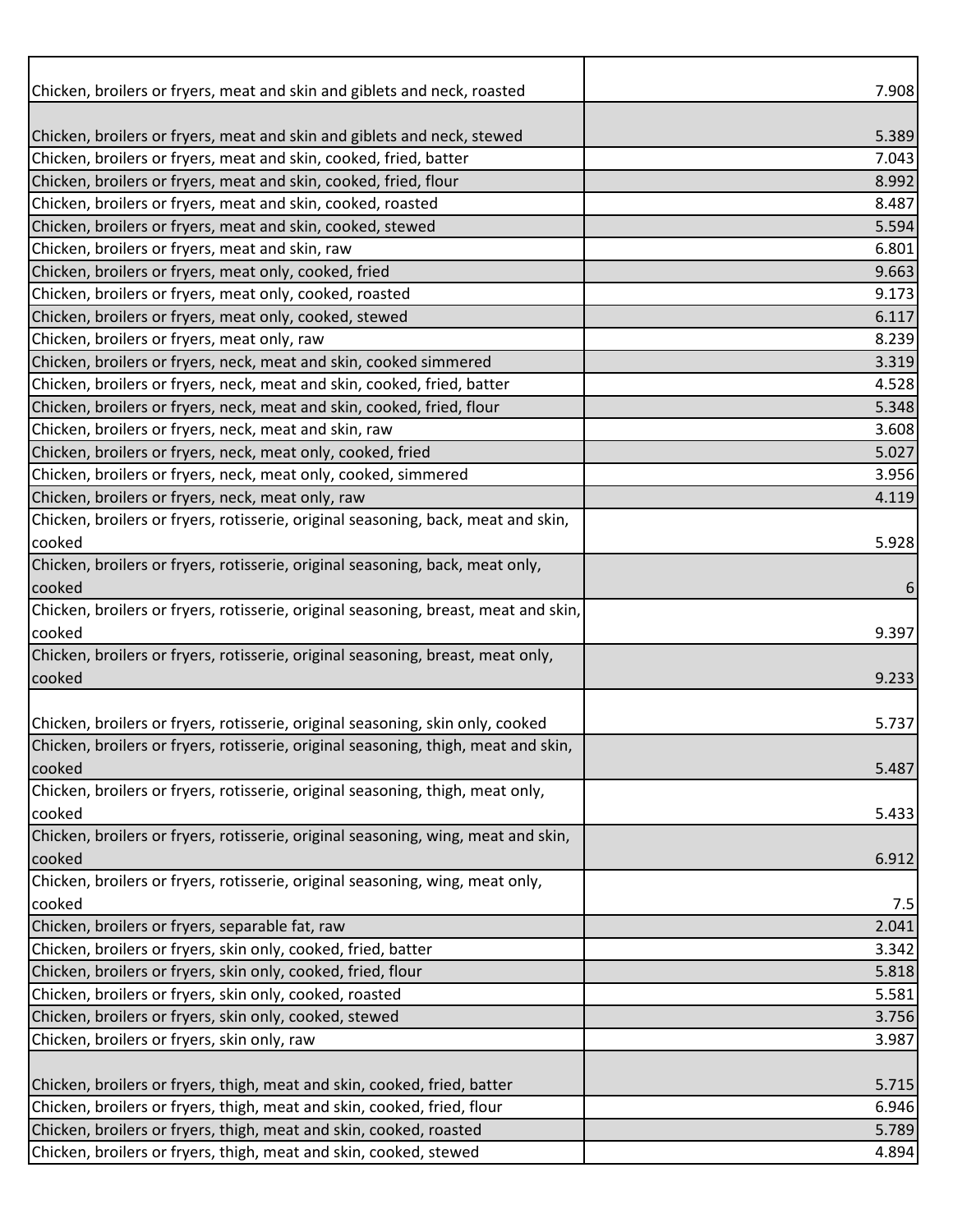| Chicken, broilers or fryers, thigh, meat and skin, raw                     | 4.625 |
|----------------------------------------------------------------------------|-------|
| Chicken, broilers or fryers, thigh, meat only, cooked, fried               | 7.12  |
| Chicken, broilers or fryers, thigh, meat only, cooked, roasted             | 6.208 |
| Chicken, broilers or fryers, thigh, meat only, cooked, stewed              | 5.2   |
| Chicken, broilers or fryers, wing, meat and skin, cooked, fried, batter    | 5.265 |
| Chicken, broilers or fryers, wing, meat and skin, cooked, fried, flour     | 6.697 |
| Chicken, broilers or fryers, wing, meat and skin, cooked, roasted          | 6.32  |
| Chicken, broilers or fryers, wing, meat and skin, cooked, stewed           | 4.621 |
| Chicken, broilers or fryers, wing, meat and skin, raw                      | 5.697 |
| Chicken, broilers or fryers, wing, meat only, cooked, fried                | 7.239 |
| Chicken, broilers or fryers, wing, meat only, cooked, roasted              | 7.312 |
| Chicken, broilers or fryers, wing, meat only, cooked, stewed               | 5.2   |
| Chicken, broilers or fryers, wing, meat only, raw                          | 7.359 |
| Chicken, canned, meat only, with broth                                     | 6.329 |
| Chicken, canned, no broth                                                  | 2.4   |
| Chicken, capons, giblets, cooked, simmered                                 | 4.12  |
| Chicken, capons, giblets, raw                                              | 6.984 |
|                                                                            |       |
| Chicken, capons, meat and skin and giblets and neck, cooked, roasted       | 8.415 |
| Chicken, capons, meat and skin and giblets and neck, raw                   | 7.074 |
| Chicken, capons, meat and skin, cooked, roasted                            | 8.947 |
| Chicken, capons, meat and skin, raw                                        | 7.273 |
| Chicken, cornish game hens, meat and skin, cooked, roasted                 | 5.897 |
| Chicken, cornish game hens, meat and skin, raw                             | 5.675 |
| Chicken, cornish game hens, meat only, cooked, roasted                     | 6.273 |
| Chicken, cornish game hens, meat only, raw                                 | 6.744 |
| Chicken, dark meat, drumstick, meat and skin, with added solution, cooked, |       |
| braised                                                                    | 4.832 |
| Chicken, dark meat, drumstick, meat and skin, with added solution, cooked, |       |
| roasted                                                                    | 5.684 |
|                                                                            |       |
| Chicken, dark meat, drumstick, meat and skin, with added solution, raw     | 4.612 |
| Chicken, dark meat, drumstick, meat only, with added solution, cooked,     |       |
| braised                                                                    | 5.07  |
| Chicken, dark meat, drumstick, meat only, with added solution, cooked,     |       |
| roasted                                                                    | 5.913 |
| Chicken, dark meat, drumstick, meat only, with added solution, raw         | 4.94  |
| Chicken, dark meat, thigh, meat and skin, with added solution, cooked,     |       |
| braised                                                                    | 5.679 |
| Chicken, dark meat, thigh, meat and skin, with added solution, cooked,     |       |
| roasted                                                                    | 5.898 |
| Chicken, dark meat, thigh, meat and skin, with added solution, raw         | 4.458 |
|                                                                            |       |
| Chicken, dark meat, thigh, meat only, with added solution, cooked, braised | 6.33  |
|                                                                            |       |
| Chicken, dark meat, thigh, meat only, with added solution, cooked, roasted | 6.343 |
| Chicken, dark meat, thigh, meat only, with added solution, raw             | 5.3   |
| Chicken, feet, boiled                                                      | 0.4   |
| Chicken, gizzard, all classes, cooked, simmered                            | 3.12  |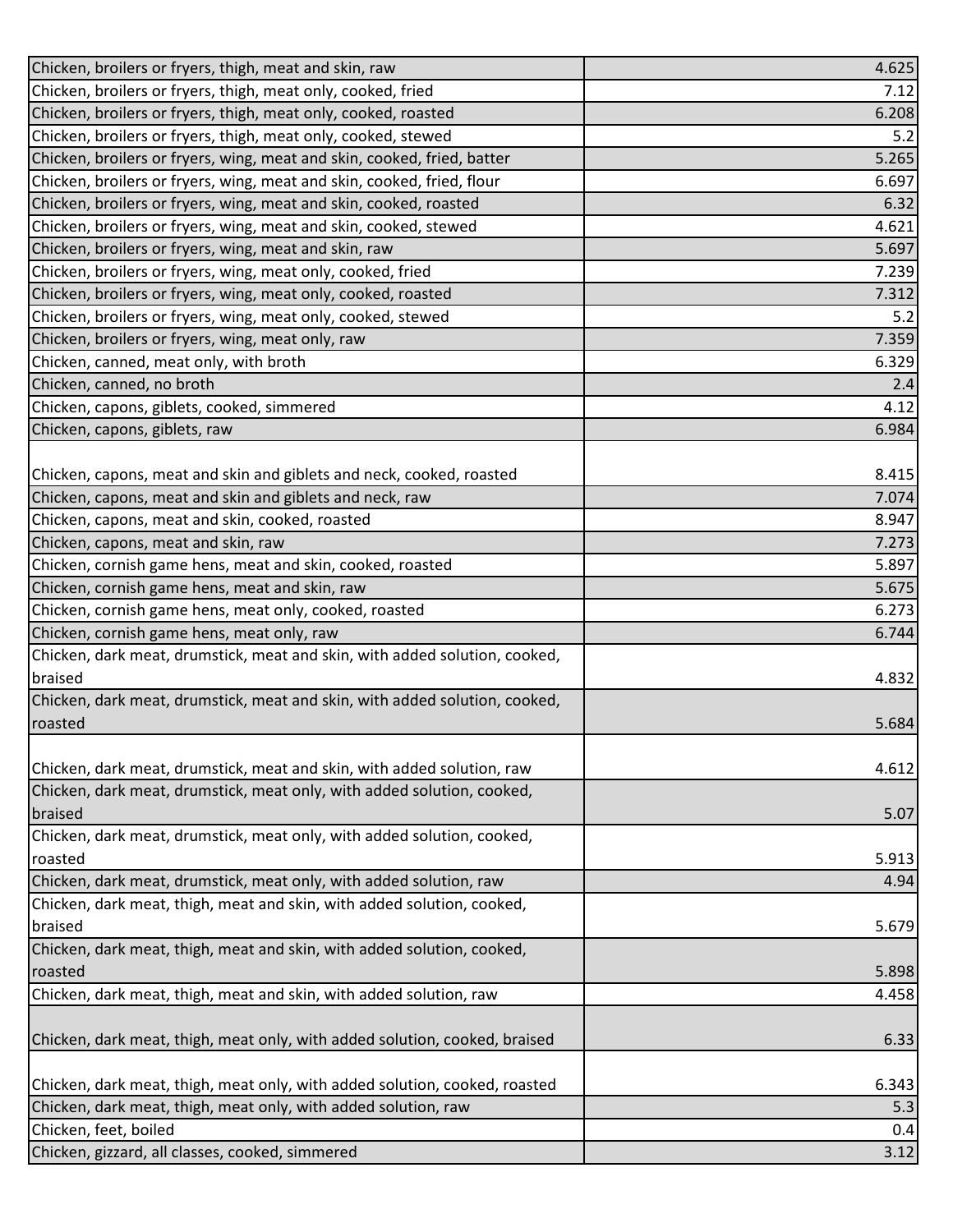| Chicken, gizzard, all classes, raw                                          | 3.68   |
|-----------------------------------------------------------------------------|--------|
| Chicken, ground, crumbles, cooked, pan-browned                              | 7.107  |
| Chicken, ground, raw                                                        | 5.575  |
| Chicken, heart, all classes, cooked, simmered                               | 2.803  |
| Chicken, heart, all classes, raw                                            | 4.883  |
| Chicken, liver, all classes, cooked, pan-fried                              | 13.925 |
| Chicken, liver, all classes, cooked, simmered                               | 11.045 |
| Chicken, liver, all classes, raw                                            | 9.728  |
| Chicken, meatless                                                           | 1.454  |
| Chicken, meatless, breaded, fried                                           | 12.766 |
|                                                                             |        |
| Chicken, nuggets, dark and white meat, precooked, frozen, not reheated      | 3.275  |
| Chicken, nuggets, white meat, precooked, frozen, not reheated               | 6.736  |
| Chicken, roasting, dark meat, meat only, cooked, roasted                    | 5.736  |
| Chicken, roasting, dark meat, meat only, raw                                | 5.878  |
| Chicken, roasting, giblets, cooked, simmered                                | 4.032  |
| Chicken, roasting, giblets, raw                                             | 6.208  |
| Chicken, roasting, light meat, meat only, cooked, roasted                   | 10.469 |
| Chicken, roasting, light meat, meat only, raw                               | 10.217 |
|                                                                             |        |
| Chicken, roasting, meat and skin and giblets and neck, cooked, roasted      | 7.031  |
| Chicken, roasting, meat and skin and giblets and neck, raw                  | 6.427  |
| Chicken, roasting, meat and skin, cooked, roasted                           | 7.418  |
| Chicken, roasting, meat only, cooked, roasted                               | 7.881  |
| Chicken, roasting, meat only, raw                                           | 7.875  |
| Chicken, skin (drumsticks and thighs), cooked, braised                      | 3.4    |
| Chicken, skin (drumsticks and thighs), cooked, roasted                      | 3.917  |
| Chicken, skin (drumsticks and thighs), raw                                  | 2.565  |
|                                                                             |        |
| Chicken, skin (drumsticks and thighs), with added solution, cooked, braised | 3.3    |
|                                                                             |        |
| Chicken, skin (drumsticks and thighs), with added solution, cooked, roasted | 4.045  |
| Chicken, skin (drumsticks and thighs), with added solution, raw             | 2.655  |
| Chicken, stewing, dark meat, meat only, cooked, stewed                      | 4.556  |
| Chicken, stewing, dark meat, meat only, raw                                 | 5.405  |
| Chicken, stewing, giblets, cooked, simmered                                 | 4.971  |
| Chicken, stewing, giblets, raw                                              | 8.53   |
| Chicken, stewing, light meat, meat only, cooked, stewed                     | 8.538  |
| Chicken, stewing, light meat, meat only, raw                                | 9.915  |
|                                                                             |        |
| Chicken, stewing, meat and skin, and giblets and neck, cooked, stewed       | 5.677  |
| Chicken, stewing, meat and skin, and giblets and neck, raw                  | 6.383  |
| Chicken, stewing, meat and skin, cooked, stewed                             | 5.798  |
| Chicken, stewing, meat and skin, raw                                        | 6.262  |
| Chicken, stewing, meat only, cooked, stewed                                 | 6.408  |
| Chicken, stewing, meat only, raw                                            | 7.477  |
| Chicken, thighs, frozen, breaded, reheated                                  | 4.263  |
| Chicken, wing, frozen, glazed, barbecue flavored                            | 5.5    |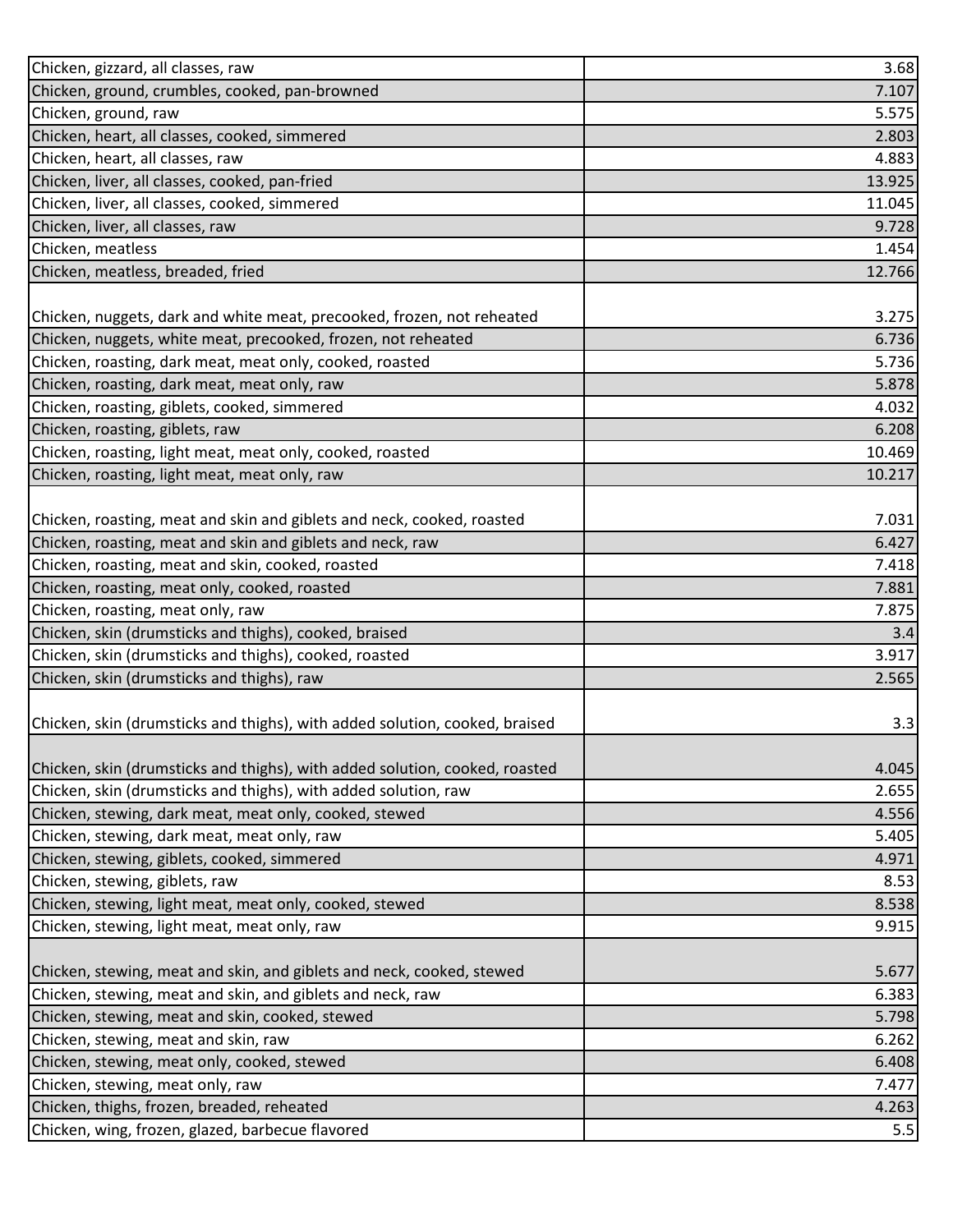| Chicken, wing, frozen, glazed, barbecue flavored, heated (conventional oven) | 6.03  |
|------------------------------------------------------------------------------|-------|
|                                                                              |       |
| Chicken, wing, frozen, glazed, barbecue flavored, heated (microwave)         | 7.1   |
| Chickpea flour (besan)                                                       | 1.762 |
| Chickpeas (garbanzo beans, bengal gram), mature seeds, canned, drained       |       |
| solids                                                                       | 0.14  |
| Chickpeas (garbanzo beans, bengal gram), mature seeds, canned, drained,      |       |
| rinsed in tap water                                                          | 0.125 |
| Chickpeas (garbanzo beans, bengal gram), mature seeds, canned, solids and    |       |
| liquids                                                                      | 0.13  |
| Chickpeas (garbanzo beans, bengal gram), mature seeds, canned, solids and    |       |
| liquids, low sodium                                                          | 0.13  |
| Chickpeas (garbanzo beans, bengal gram), mature seeds, cooked, boiled, with  |       |
| salt                                                                         | 0.526 |
| Chickpeas (garbanzo beans, bengal gram), mature seeds, cooked, boiled,       |       |
| without salt                                                                 | 0.526 |
| Chickpeas (garbanzo beans, bengal gram), mature seeds, raw                   | 1.541 |
| Chicory greens, raw                                                          | 0.5   |
| Chicory roots, raw                                                           | 0.4   |
| Chicory, witloof, raw                                                        | 0.16  |
| Child formula, ABBOTT NUTRITION, PEDIASURE, ready-to-feed                    | 1.614 |
| Child formula, ABBOTT NUTRITION, PEDIASURE, ready-to-feed, with iron and     |       |
| fiber                                                                        | 0.96  |
| Chili con carne with beans, canned entree                                    | 0.782 |
| Chili with beans, canned                                                     | 0.358 |
| Chili with beans, microwavable bowls                                         | 0.941 |
| Chili, no beans, canned entree                                               | 1.245 |
| Chives, freeze-dried                                                         | 5.9   |
| Chives, raw                                                                  | 0.647 |
| Chocolate, dark, 45-59% cacao solids                                         | 0.725 |
| Chocolate, dark, 60-69% cacao solids                                         | 0.838 |
| Chocolate, dark, 70-85% cacao solids                                         | 1.054 |
| Chocolate-flavored hazelnut spread                                           | 0.427 |
| Chokecherries, raw, pitted (Northern Plains Indians)                         | 0.628 |
| Chrysanthemum leaves, raw                                                    | 0.531 |
| Chrysanthemum, garland, cooked, boiled, drained, with salt                   | 0.72  |
| Chrysanthemum, garland, cooked, boiled, drained, without salt                | 0.72  |
| Chrysanthemum, garland, raw                                                  | 0.531 |
| Cinnamon buns, frosted (includes honey buns)                                 | 2.404 |
| Clementines, raw                                                             | 0.636 |
| Clif Z bar                                                                   | 0.478 |
| Cocoa, dry powder, hi-fat or breakfast, processed with alkali                | 1.8   |
| Cocoa, dry powder, unsweetened                                               | 2.185 |
| Cocoa, dry powder, unsweetened, processed with alkali                        | 2.4   |
| Collards, cooked, boiled, drained, with salt                                 | 0.575 |
| Collards, cooked, boiled, drained, without salt                              | 0.575 |
| Collards, frozen, chopped, cooked, boiled, drained, with salt                | 0.635 |
| Collards, frozen, chopped, cooked, boiled, drained, without salt             | 0.635 |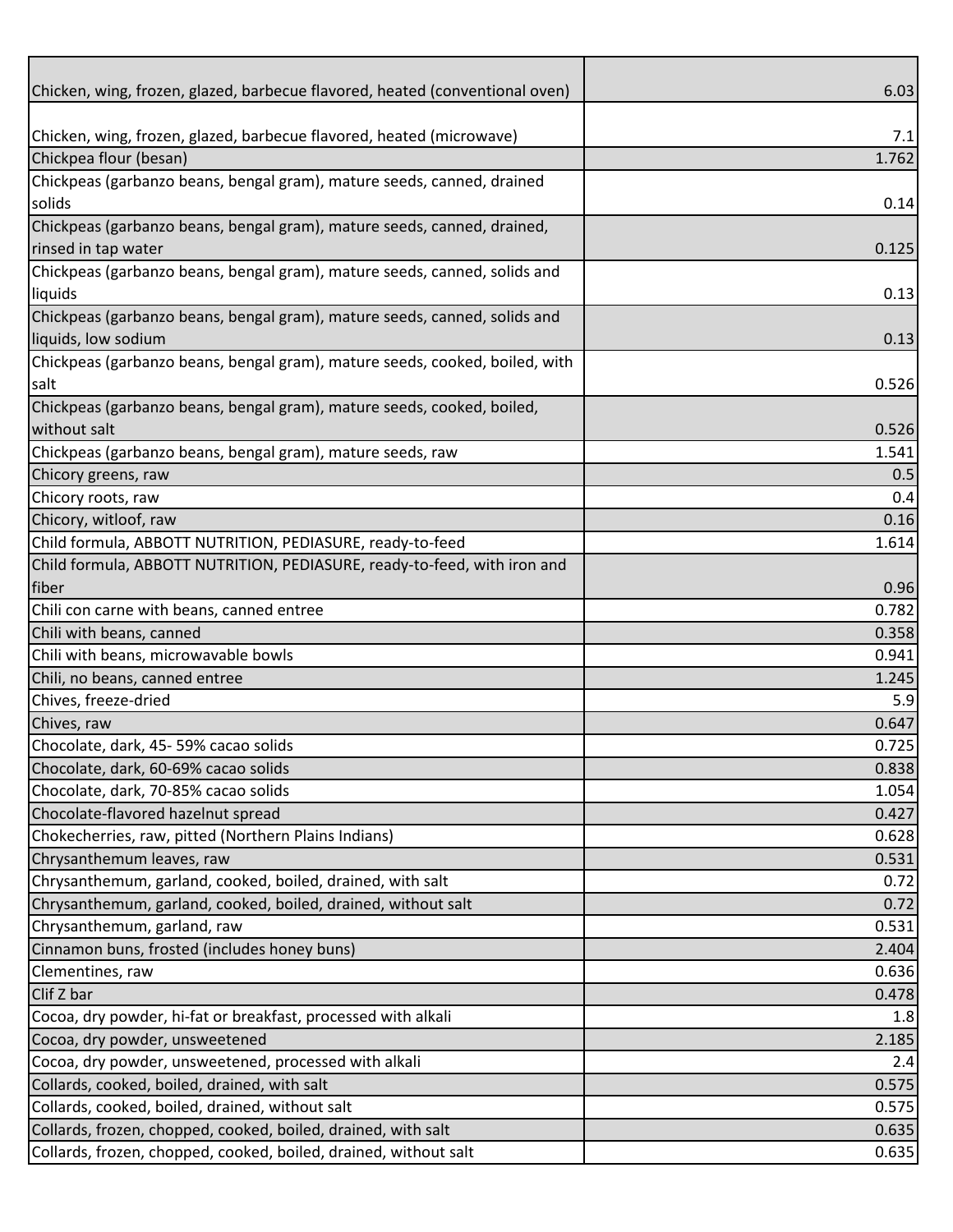| Collards, frozen, chopped, unprepared                                         | 0.641 |
|-------------------------------------------------------------------------------|-------|
| Collards, raw                                                                 | 0.742 |
| Cookie, butter or sugar, with chocolate icing or filling                      | 2.1   |
| Cookie, chocolate, with icing or coating                                      | 2.5   |
| Cookie, vanilla with caramel, coconut, and chocolate coating                  | 1.2   |
| Cookie, with peanut butter filling, chocolate-coated                          | 4.5   |
| Cookies, animal crackers (includes arrowroot, tea biscuits)                   | 3.47  |
| Cookies, animal, with frosting or icing                                       | 1.7   |
| Cookies, brownies, commercially prepared                                      | 1.721 |
|                                                                               |       |
| Cookies, brownies, commercially prepared, reduced fat, with added fiber       | 1.441 |
| Cookies, brownies, dry mix, regular                                           | 1.882 |
| Cookies, brownies, dry mix, sugar free                                        | 1.24  |
| Cookies, brownies, prepared from recipe                                       | 0.982 |
| Cookies, butter, commercially prepared, enriched                              | 3.19  |
| Cookies, butter, commercially prepared, unenriched                            | 0.32  |
| Cookies, chocolate chip sandwich, with creme filling                          | 1.831 |
|                                                                               |       |
| Cookies, chocolate chip, commercially prepared, regular, higher fat, enriched | 2.665 |
| Cookies, chocolate chip, commercially prepared, regular, higher fat,          |       |
| unenriched                                                                    | 0.473 |
| Cookies, chocolate chip, commercially prepared, regular, lower fat            | 1.982 |
| Cookies, chocolate chip, commercially prepared, soft-type                     | 2.06  |
| Cookies, chocolate chip, commercially prepared, special dietary               | 2.843 |
| Cookies, chocolate chip, dry mix                                              | 1.99  |
| Cookies, chocolate chip, prepared from recipe, made with butter               | 1.365 |
| Cookies, chocolate chip, prepared from recipe, made with margarine            | 1.362 |
| Cookies, chocolate chip, refrigerated dough                                   | 1.975 |
| Cookies, chocolate chip, refrigerated dough, baked                            | 1.975 |
| Cookies, chocolate cream covered biscuit sticks                               | 0.641 |
| Cookies, chocolate sandwich, with creme filling, reduced fat                  | 2.235 |
| Cookies, chocolate sandwich, with creme filling, regular                      | 2.603 |
|                                                                               |       |
| Cookies, chocolate sandwich, with creme filling, regular, chocolate-coated    | 1.373 |
| Cookies, chocolate sandwich, with creme filling, special dietary              | 3.971 |
| Cookies, chocolate sandwich, with extra creme filling                         | 1.937 |
| Cookies, chocolate wafers                                                     | 2.858 |
| Cookies, chocolate, made with rice cereal                                     | 3.539 |
| Cookies, coconut macaroon                                                     | 0.22  |
| Cookies, fig bars                                                             | 1.874 |
| Cookies, fortune                                                              | 1.84  |
| Cookies, fudge, cake-type (includes trolley cakes)                            | 1.203 |
| Cookies, gingersnaps                                                          | 3.235 |
| Cookies, gluten-free, chocolate sandwich, with creme filling                  | 0.39  |
| Cookies, gluten-free, lemon wafer                                             | 0.065 |
| Cookies, graham crackers, chocolate-coated                                    | 1.7   |
| Cookies, graham crackers, plain or honey (includes cinnamon)                  | 4.439 |
| Cookies, graham crackers, plain or honey, lowfat                              | 3.818 |
| Cookies, ladyfingers, with lemon juice and rind                               | 2.104 |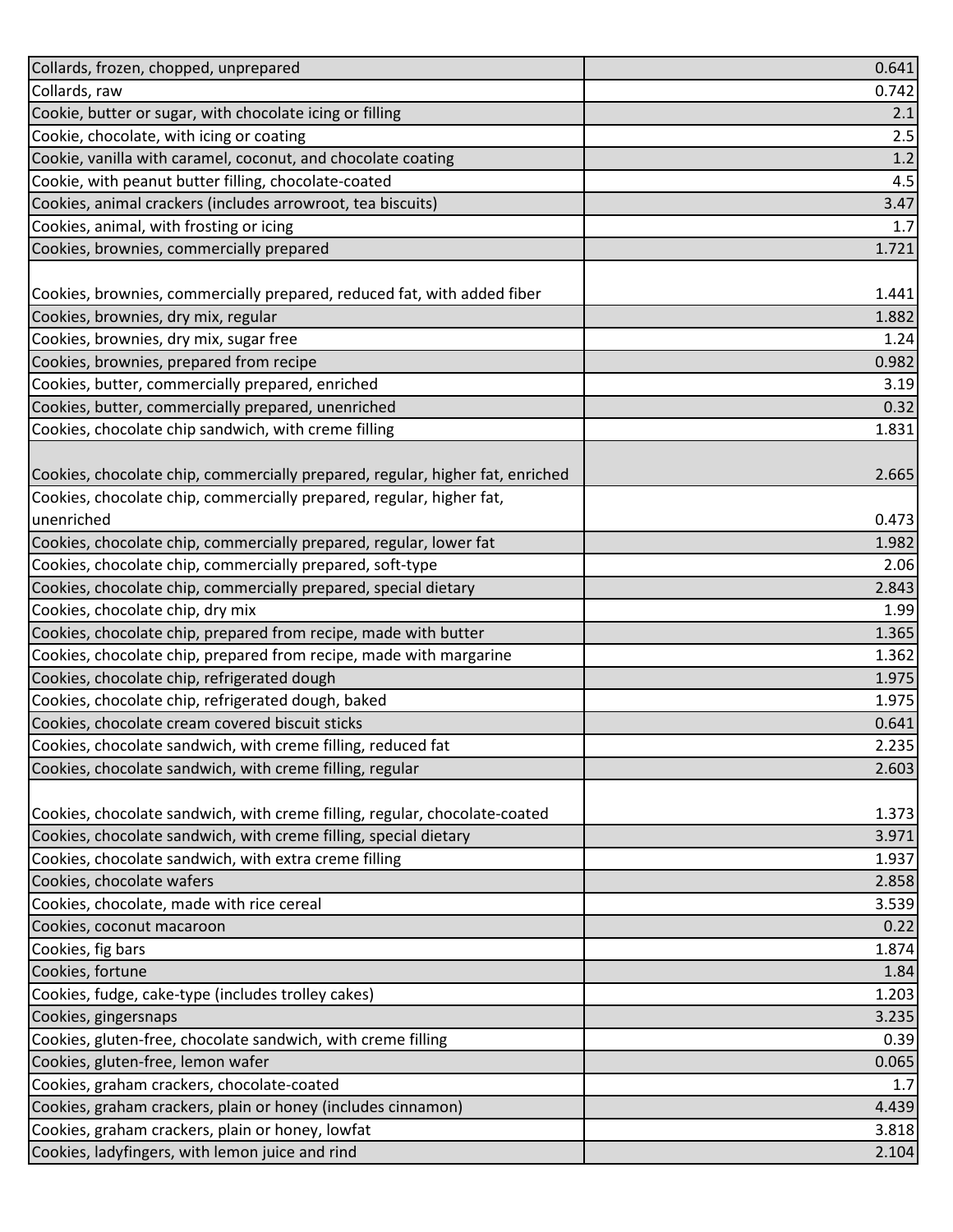| Cookies, ladyfingers, without lemon juice and rind                 | 2.104 |
|--------------------------------------------------------------------|-------|
| Cookies, Marie biscuit                                             | 3.861 |
|                                                                    |       |
| Cookies, marshmallow, chocolate-coated (includes marshmallow pies) | 0.784 |
| Cookies, marshmallow, with rice cereal and chocolate chips         | 5.455 |
| Cookies, molasses                                                  | 3.031 |
| Cookies, oatmeal sandwich, with creme filling                      | 1.146 |
| Cookies, oatmeal, commercially prepared, regular                   | 2.227 |
| Cookies, oatmeal, commercially prepared, soft-type                 | 1.823 |
| Cookies, oatmeal, commercially prepared, special dietary           | 3.236 |
| Cookies, oatmeal, dry mix                                          | 1.3   |
| Cookies, oatmeal, prepared from recipe, without raisins            | 1.311 |
| Cookies, oatmeal, reduced fat                                      | 1.537 |
| Cookies, oatmeal, refrigerated dough                               | 1.865 |
| Cookies, oatmeal, refrigerated dough, baked                        | 1.865 |
| Cookies, oatmeal, with raisins                                     | 2.071 |
| Cookies, peanut butter sandwich, regular                           | 3.739 |
| Cookies, peanut butter sandwich, special dietary                   | 5.259 |
| Cookies, peanut butter, commercially prepared, regular             | 3.86  |
| Cookies, peanut butter, commercially prepared, soft-type           | 2.16  |
| Cookies, peanut butter, commercially prepared, sugar free          | 5.538 |
| Cookies, peanut butter, prepared from recipe                       | 3.514 |
| Cookies, peanut butter, refrigerated dough                         | 4.143 |
| Cookies, peanut butter, refrigerated dough, baked                  | 4.098 |
| Cookies, raisin, soft-type                                         | 1.967 |
| Cookies, shortbread, commercially prepared, pecan                  | 2.481 |
| Cookies, shortbread, commercially prepared, plain                  | 3.275 |
| Cookies, shortbread, reduced fat                                   | 3.275 |
| Cookies, sugar wafer, chocolate-covered                            | 0.642 |
| Cookies, sugar wafer, with creme filling, sugar free               | 1.8   |
| Cookies, sugar wafers with creme filling, regular                  | 2.183 |
| Cookies, sugar, commercially prepared, regular (includes vanilla)  | 2.942 |
| Cookies, sugar, refrigerated dough                                 | 2.412 |
| Cookies, sugar, refrigerated dough, baked                          | 2.412 |
| Cookies, vanilla sandwich with creme filling                       | 2.69  |
| Cookies, vanilla sandwich with creme filling, reduced fat          | 3.006 |
| Cookies, vanilla wafers, higher fat                                | 3.307 |
| Cookies, vanilla wafers, lower fat                                 | 3.106 |
| Coriander (cilantro) leaves, raw                                   | 1.114 |
| Corn bran, crude                                                   | 2.735 |
| Corn dogs, frozen, prepared                                        | 2.786 |
| Corn flour, masa, enriched, white                                  | 9.932 |
| Corn flour, masa, unenriched, white                                | 1.634 |
| Corn flour, whole-grain, blue (harina de maiz morado)              | 2.6   |
| Corn flour, whole-grain, white                                     | 1.9   |
| Corn flour, whole-grain, yellow                                    | 1.9   |
| Corn flour, yellow, degermed, unenriched                           | 2.656 |
| Corn flour, yellow, masa, enriched                                 | 9.932 |
| Corn grain, white                                                  | 3.627 |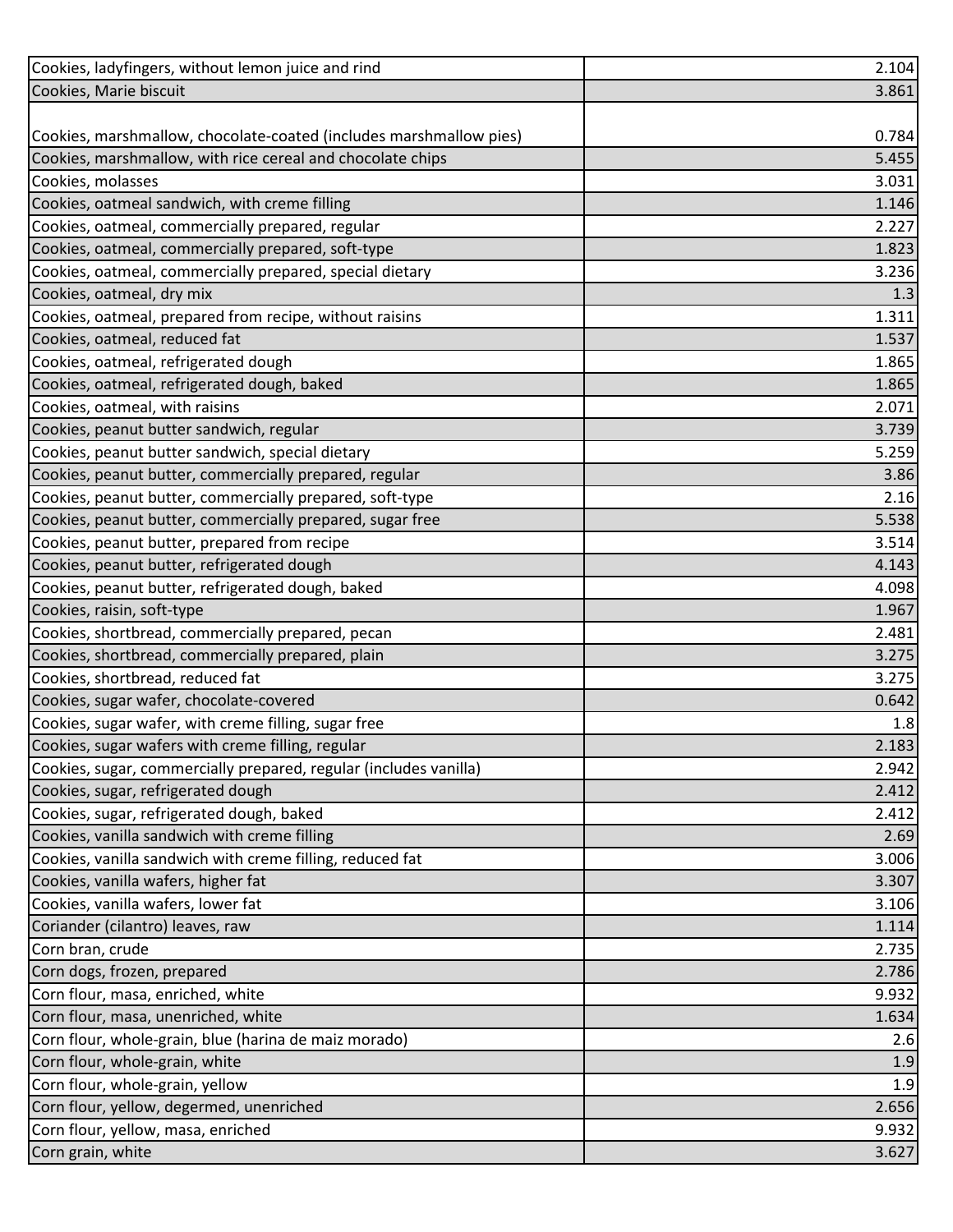| Corn grain, yellow                                                                                                                                              | 3.627 |
|-----------------------------------------------------------------------------------------------------------------------------------------------------------------|-------|
| Corn pudding, home prepared                                                                                                                                     | 1.033 |
| Corn with red and green peppers, canned, solids and liquids                                                                                                     | 0.95  |
| Corn, dried, yellow (Northern Plains Indians)                                                                                                                   | 8.25  |
| Corn, sweet, white, canned, cream style, no salt added                                                                                                          | 0.96  |
| Corn, sweet, white, canned, cream style, regular pack                                                                                                           | 0.96  |
| Corn, sweet, white, canned, vacuum pack, no salt added                                                                                                          | 1.167 |
| Corn, sweet, white, canned, vacuum pack, regular pack                                                                                                           | 1.167 |
| Corn, sweet, white, canned, whole kernel, drained solids                                                                                                        | 1.005 |
|                                                                                                                                                                 |       |
| Corn, sweet, white, canned, whole kernel, no salt added, solids and liquids                                                                                     | 0.939 |
|                                                                                                                                                                 |       |
| Corn, sweet, white, canned, whole kernel, regular pack, solids and liquids                                                                                      | 0.939 |
| Corn, sweet, white, cooked, boiled, drained, with salt                                                                                                          | 1.666 |
| Corn, sweet, white, cooked, boiled, drained, without salt                                                                                                       | 1.666 |
|                                                                                                                                                                 |       |
| Corn, sweet, white, frozen, kernels cut off cob, boiled, drained, with salt                                                                                     | 1.299 |
|                                                                                                                                                                 |       |
| Corn, sweet, white, frozen, kernels cut off cob, boiled, drained, without salt                                                                                  | 1.299 |
| Corn, sweet, white, frozen, kernels cut off cob, unprepared                                                                                                     | 1.726 |
|                                                                                                                                                                 |       |
| Corn, sweet, white, frozen, kernels on cob, cooked, boiled, drained, with salt                                                                                  | 1.517 |
| Corn, sweet, white, frozen, kernels on cob, cooked, boiled, drained, without                                                                                    |       |
| salt                                                                                                                                                            | 1.517 |
| Corn, sweet, white, frozen, kernels on cob, unprepared                                                                                                          | 1.681 |
| Corn, sweet, white, raw                                                                                                                                         | 1.7   |
|                                                                                                                                                                 |       |
| Corn, sweet, yellow, canned, brine pack, regular pack, solids and liquids                                                                                       | 0.884 |
| Corn, sweet, yellow, canned, cream style, no salt added                                                                                                         | 0.96  |
| Corn, sweet, yellow, canned, cream style, regular pack                                                                                                          | 0.96  |
| Corn, sweet, yellow, canned, drained solids, rinsed with tap water                                                                                              | 0.78  |
| Corn, sweet, yellow, canned, no salt added, solids and liquids (Includes foods                                                                                  |       |
| for USDA's Food Distribution Program)                                                                                                                           | 0.884 |
| Corn, sweet, yellow, canned, vacuum pack, no salt added                                                                                                         | 1.167 |
| Corn, sweet, yellow, canned, vacuum pack, regular pack                                                                                                          | 1.167 |
| Corn, sweet, yellow, canned, whole kernel, drained solids                                                                                                       | 1.005 |
| Corn, sweet, yellow, cooked, boiled, drained, with salt                                                                                                         | 1.683 |
|                                                                                                                                                                 |       |
| Corn, sweet, yellow, cooked, boiled, drained, without salt                                                                                                      | 1.683 |
|                                                                                                                                                                 |       |
| Corn, sweet, yellow, frozen, kernels cut off cob, boiled, drained, without salt<br>Corn, sweet, yellow, frozen, kernels cut off cob, unprepared (Includes foods | 1.311 |
|                                                                                                                                                                 |       |
| for USDA's Food Distribution Program)                                                                                                                           | 1.739 |
|                                                                                                                                                                 |       |
| Corn, sweet, yellow, frozen, kernels on cob, cooked, boiled, drained, with salt                                                                                 | 1.517 |
| Corn, sweet, yellow, frozen, kernels on cob, cooked, boiled, drained, without                                                                                   |       |
| salt                                                                                                                                                            | 1.517 |
| Corn, sweet, yellow, frozen, kernels on cob, unprepared                                                                                                         | 1.681 |
|                                                                                                                                                                 |       |
| Corn, sweet, yellow, frozen, kernels, cut off cob, boiled, drained, with salt                                                                                   | 1.311 |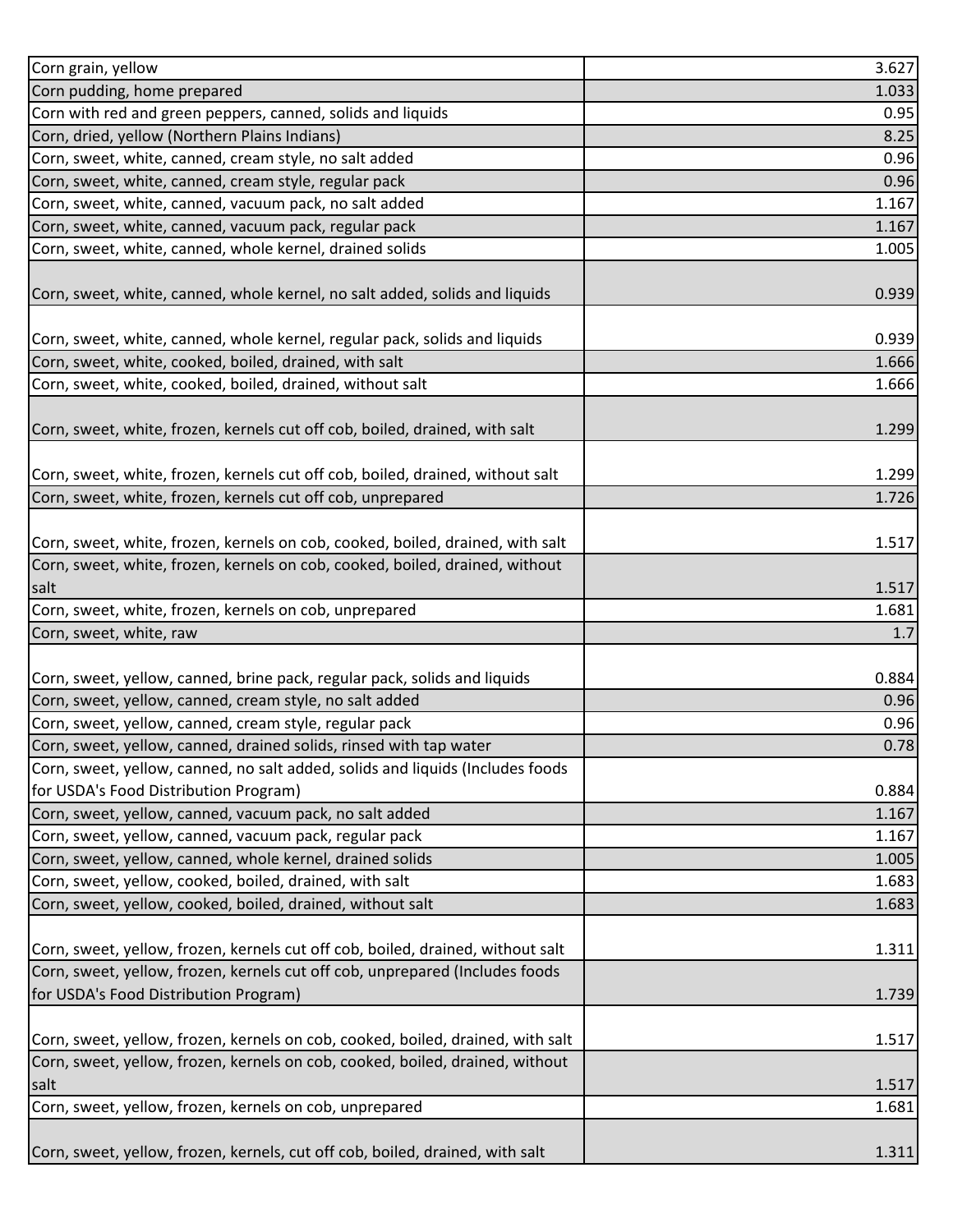| Corn, sweet, yellow, raw                                                   | 1.77  |
|----------------------------------------------------------------------------|-------|
| Corn, yellow, whole kernel, frozen, microwaved                             | 2.07  |
| Corned beef loaf, jellied                                                  | 1.76  |
| Cornmeal, degermed, enriched, white                                        | 4.968 |
| Cornmeal, degermed, enriched, yellow                                       | 4.968 |
| Cornmeal, degermed, unenriched, white                                      |       |
| Cornmeal, degermed, unenriched, yellow                                     |       |
| Cornmeal, white, self-rising, bolted, plain, enriched                      | 5.291 |
|                                                                            |       |
| Cornmeal, white, self-rising, bolted, with wheat flour added, enriched     | 5.202 |
| Cornmeal, white, self-rising, degermed, enriched                           | 4.566 |
| Cornmeal, whole-grain, white                                               | 3.632 |
| Cornmeal, whole-grain, yellow                                              | 3.632 |
| Cornmeal, yellow, self-rising, bolted, plain, enriched                     | 5.291 |
|                                                                            |       |
| Cornmeal, yellow, self-rising, bolted, with wheat flour added, enriched    | 5.202 |
| Cornmeal, yellow, self-rising, degermed, enriched                          | 4.566 |
| Cornsalad, raw                                                             | 0.415 |
| Couscous, cooked                                                           | 0.983 |
| Couscous, dry                                                              | 3.49  |
|                                                                            |       |
| Cowpeas (blackeyes), immature seeds, cooked, boiled, drained, with salt    | 1.403 |
|                                                                            |       |
| Cowpeas (blackeyes), immature seeds, cooked, boiled, drained, without salt | 1.403 |
| Cowpeas (blackeyes), immature seeds, frozen, cooked, boiled, drained, with |       |
| salt                                                                       | 0.728 |
| Cowpeas (blackeyes), immature seeds, frozen, cooked, boiled, drained,      |       |
| without salt                                                               | 0.728 |
| Cowpeas (blackeyes), immature seeds, frozen, unprepared                    | 0.811 |
| Cowpeas (blackeyes), immature seeds, raw                                   | 1.45  |
| Cowpeas, catjang, mature seeds, cooked, boiled, with salt                  | 0.714 |
| Cowpeas, catjang, mature seeds, cooked, boiled, without salt               | 0.714 |
| Cowpeas, catjang, mature seeds, raw                                        | 2.795 |
| Cowpeas, common (blackeyes, crowder, southern), mature seeds, canned       |       |
| with pork                                                                  | 0.431 |
| Cowpeas, common (blackeyes, crowder, southern), mature seeds, canned,      |       |
| plain                                                                      | 0.354 |
| Cowpeas, common (blackeyes, crowder, southern), mature seeds, cooked,      |       |
| boiled, with salt                                                          | 0.495 |
| Cowpeas, common (blackeyes, crowder, southern), mature seeds, cooked,      |       |
| boiled, without salt                                                       | 0.495 |
|                                                                            |       |
| Cowpeas, common (blackeyes, crowder, southern), mature seeds, raw          | 2.075 |
| Cowpeas, leafy tips, cooked, boiled, drained, with salt                    | 1.008 |
| Cowpeas, leafy tips, cooked, boiled, drained, without salt                 | 1.008 |
| Cowpeas, leafy tips, raw                                                   | 1.12  |
| Cowpeas, young pods with seeds, cooked, boiled, drained, with salt         | 0.8   |
|                                                                            |       |
| Cowpeas, young pods with seeds, cooked, boiled, drained, without salt      | 0.8   |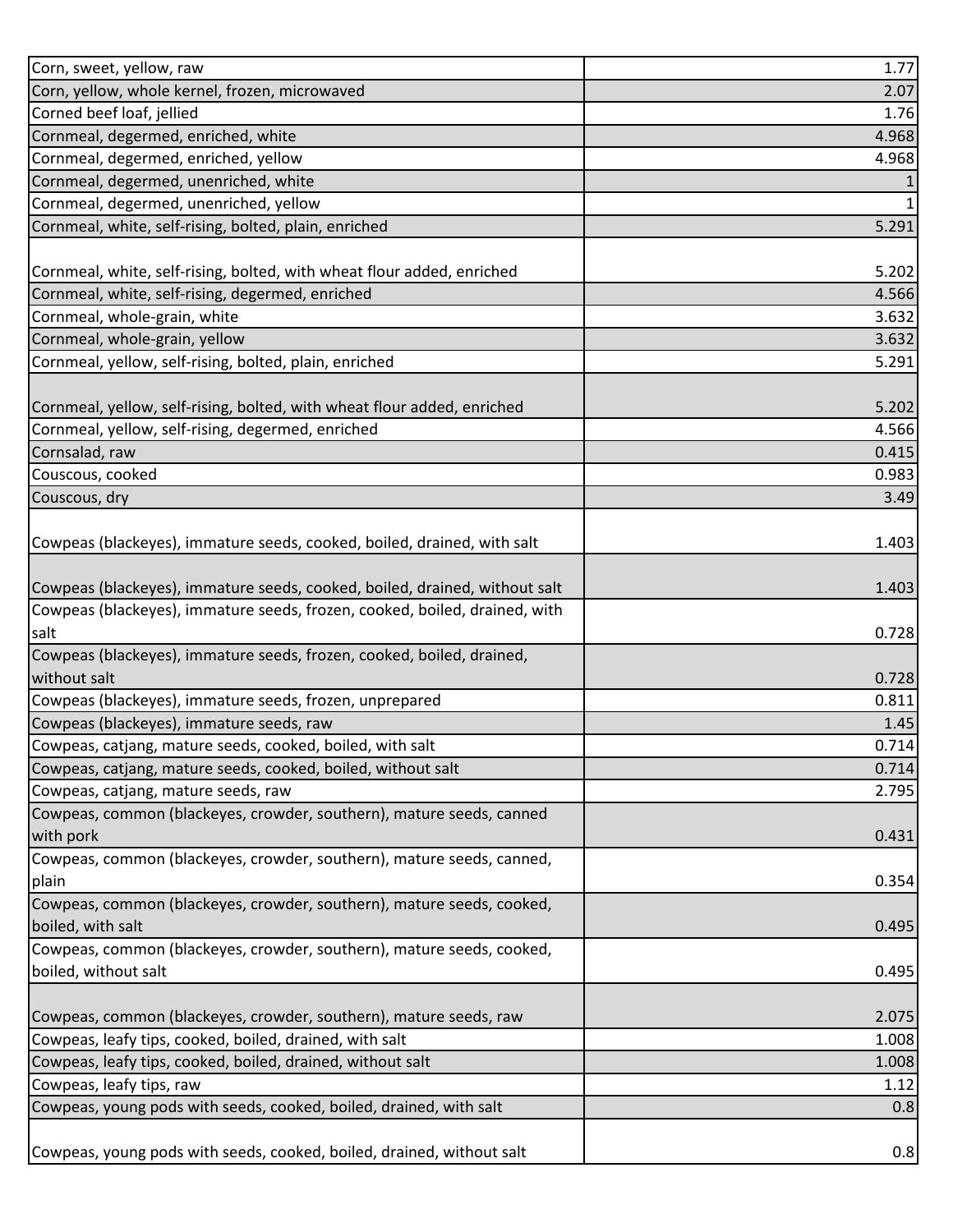| Cowpeas, young pods with seeds, raw                                        | 1.2   |
|----------------------------------------------------------------------------|-------|
| Crabapples, raw                                                            | 0.1   |
| CRACKER BARREL, chicken tenderloin platter, fried                          | 6.733 |
| CRACKER BARREL, chicken tenderloin platter, fried, from kid's menu         | 7.01  |
| <b>CRACKER BARREL, coleslaw</b>                                            | 0.28  |
| CRACKER BARREL, country fried shrimp platter                               | 0.87  |
| CRACKER BARREL, farm raised catfish platter                                | 3.06  |
| <b>CRACKER BARREL, grilled sirloin steak</b>                               | 6.403 |
| CRACKER BARREL, macaroni n' cheese                                         | 0.71  |
| CRACKER BARREL, macaroni n' cheese plate, from kid's menu                  | 0.677 |
| CRACKER BARREL, onion rings, thick-cut                                     | 0.86  |
| <b>CRACKER BARREL, steak fries</b>                                         | 2.417 |
| Cracker, meal                                                              | 5.707 |
| Crackers, cheese, low sodium                                               | 4.671 |
| Crackers, cheese, reduced fat                                              | 7.17  |
| Crackers, cheese, regular                                                  | 6.113 |
| Crackers, cheese, sandwich-type with cheese filling                        | 3.478 |
| Crackers, cheese, sandwich-type with peanut butter filling                 | 5.831 |
| Crackers, cheese, whole grain                                              | 5.13  |
| Crackers, cream, Gamesa Sabrosas                                           | 5.08  |
| Crackers, crispbread, rye                                                  | 1.04  |
| Crackers, flavored, fish-shaped                                            | 6.408 |
| Crackers, gluten-free, multi-seeded and multigrain                         | 4.833 |
| Crackers, gluten-free, multigrain and vegetable, made with corn starch and |       |
| white rice flour                                                           | 0.63  |
| Crackers, matzo, egg                                                       | 5.08  |
| Crackers, matzo, egg and onion                                             | 4.891 |
| Crackers, matzo, plain                                                     | 3.892 |
| Crackers, matzo, whole-wheat                                               | 5.41  |
| Crackers, melba toast, plain                                               | 4.113 |
| Crackers, melba toast, plain, without salt                                 | 4.113 |
| Crackers, melba toast, rye (includes pumpernickel)                         | 4.718 |
| Crackers, melba toast, wheat                                               | 5.083 |
| Crackers, milk                                                             | 4.43  |
| Crackers, multigrain                                                       | 3.4   |
| Crackers, rusk toast                                                       | 4.625 |
| Crackers, rye, sandwich-type with cheese filling                           | 3.57  |
| Crackers, rye, wafers, plain                                               | 1.581 |
| Crackers, rye, wafers, seasoned                                            | 2.474 |
| Crackers, saltines (includes oyster, soda, soup)                           | 6.442 |
| Crackers, saltines, fat-free, low-sodium                                   | 5.714 |
| Crackers, saltines, low salt (includes oyster, soda, soup)                 | 5.235 |
| Crackers, saltines, unsalted tops (includes oyster, soda, soup)            | 5.249 |
| Crackers, saltines, whole wheat (includes multi-grain)                     | 4.427 |
| Crackers, sandwich-type, peanut butter filled, reduced fat                 | 4.683 |
| Crackers, standard snack-type, regular                                     | 4.352 |
| Crackers, standard snack-type, regular, low salt                           | 4.048 |
| Crackers, standard snack-type, sandwich, with cheese filling               | 3.766 |
| Crackers, standard snack-type, sandwich, with peanut butter filling        | 6.114 |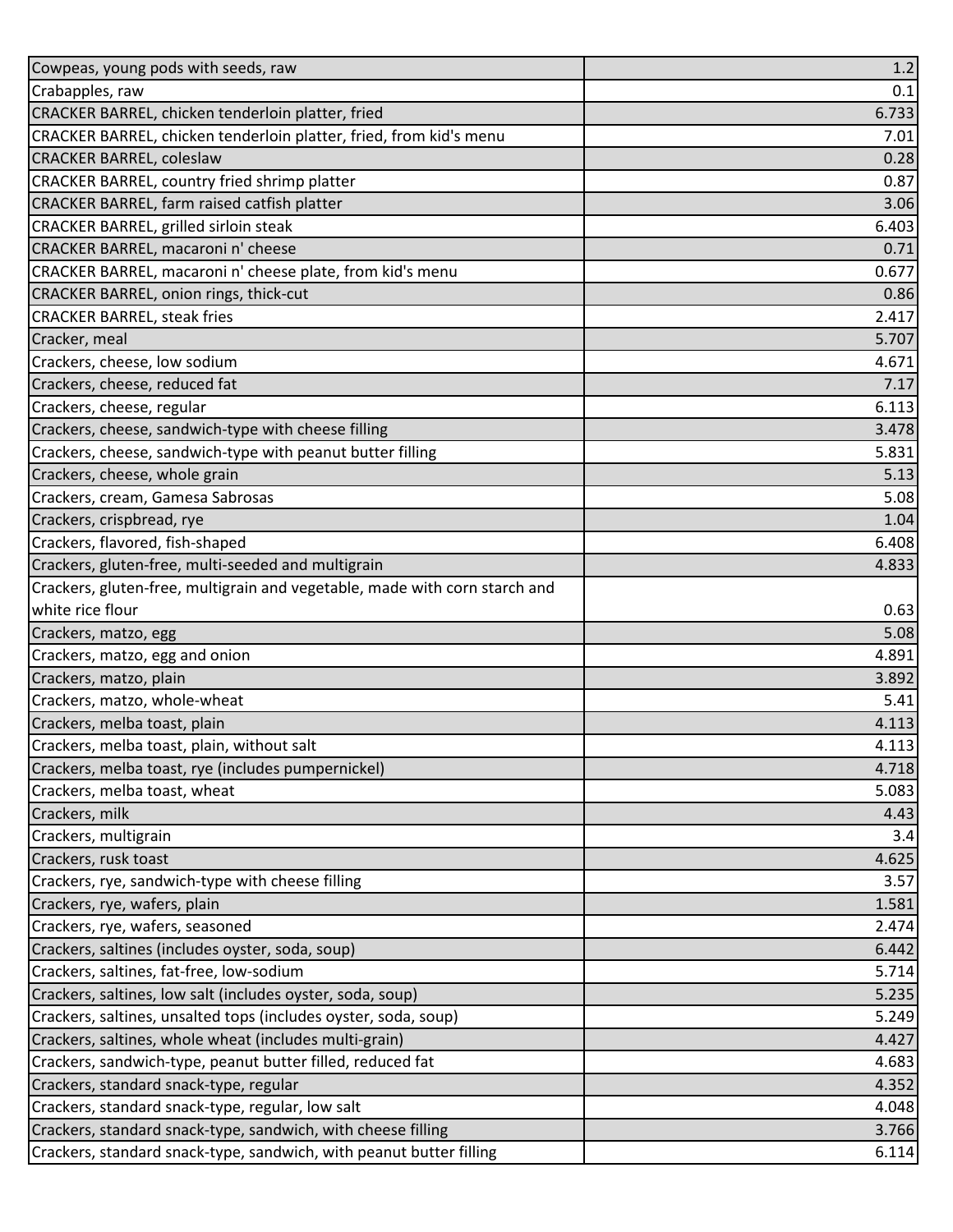| Crackers, standard snack-type, with whole wheat                                  | 4.453 |
|----------------------------------------------------------------------------------|-------|
| Crackers, toast thins, low sodium                                                | 3.723 |
| Crackers, water biscuits                                                         | 1.154 |
| Crackers, wheat, low salt                                                        | 4.961 |
| Crackers, wheat, reduced fat                                                     | 5.123 |
| Crackers, wheat, regular                                                         | 4.022 |
| Crackers, wheat, sandwich, with cheese filling                                   | 3.185 |
| Crackers, wheat, sandwich, with peanut butter filling                            | 5.877 |
| Crackers, whole grain, sandwich-type, with peanut butter filling                 | 6.277 |
| Crackers, whole-wheat                                                            | 4.63  |
| Crackers, whole-wheat, low salt                                                  | 4.519 |
| Crackers, whole-wheat, reduced fat                                               | 5.225 |
| Cranberries, dried, sweetened (Includes foods for USDA's Food Distribution       |       |
| Program)                                                                         | 0.548 |
| Cranberries, raw                                                                 | 0.101 |
|                                                                                  |       |
| Cranberry juice blend, 100% juice, bottled, with added vitamin C and calcium     | 0.094 |
| Cranberry juice cocktail, bottled                                                | 0.041 |
| Cranberry juice cocktail, bottled, low calorie, with calcium, saccharin and corn |       |
| sweetener                                                                        | 0.004 |
| Cranberry juice cocktail, frozen concentrate                                     | 0.04  |
| Cranberry juice cocktail, frozen concentrate, prepared with water                | 0.009 |
| Cranberry juice, unsweetened                                                     | 0.091 |
| Cranberry sauce, canned, sweetened                                               | 0.1   |
| Cranberry-orange relish, canned                                                  | 0.1   |
| Cream puff shell, prepared from recipe                                           | 1.567 |
| Cream puff, eclair, custard or cream filled, iced                                | 1.908 |
| Cream substitute, flavored, liquid                                               | 0.091 |
| Cream substitute, flavored, powdered                                             | 0.084 |
| Cream, fluid, half and half                                                      | 0.109 |
| Cream, fluid, heavy whipping                                                     | 0.064 |
| Cream, fluid, light (coffee cream or table cream)                                | 0.09  |
| Cream, fluid, light whipping                                                     | 0.042 |
| Cream, half and half, fat free                                                   | 0.124 |
| Cream, sour, cultured                                                            | 0.093 |
| Cream, sour, reduced fat, cultured                                               | 0.067 |
| Cream, whipped, cream topping, pressurized                                       | 0.07  |
| Creamy dressing, made with sour cream and/or buttermilk and oil, reduced         |       |
| calorie                                                                          | 0.02  |
| Creamy dressing, made with sour cream and/or buttermilk and oil, reduced         |       |
| calorie, cholesterol-free                                                        | 0.04  |
| Creamy dressing, made with sour cream and/or buttermilk and oil, reduced         |       |
| calorie, fat-free                                                                | 0.04  |
| Cress, garden, cooked, boiled, drained, with salt                                | 0.8   |
| Cress, garden, cooked, boiled, drained, without salt                             | 0.8   |
| Cress, garden, raw                                                               |       |
| Croissants, apple                                                                | 1.6   |
| Croissants, butter                                                               | 2.188 |
| Croissants, cheese                                                               | 2.16  |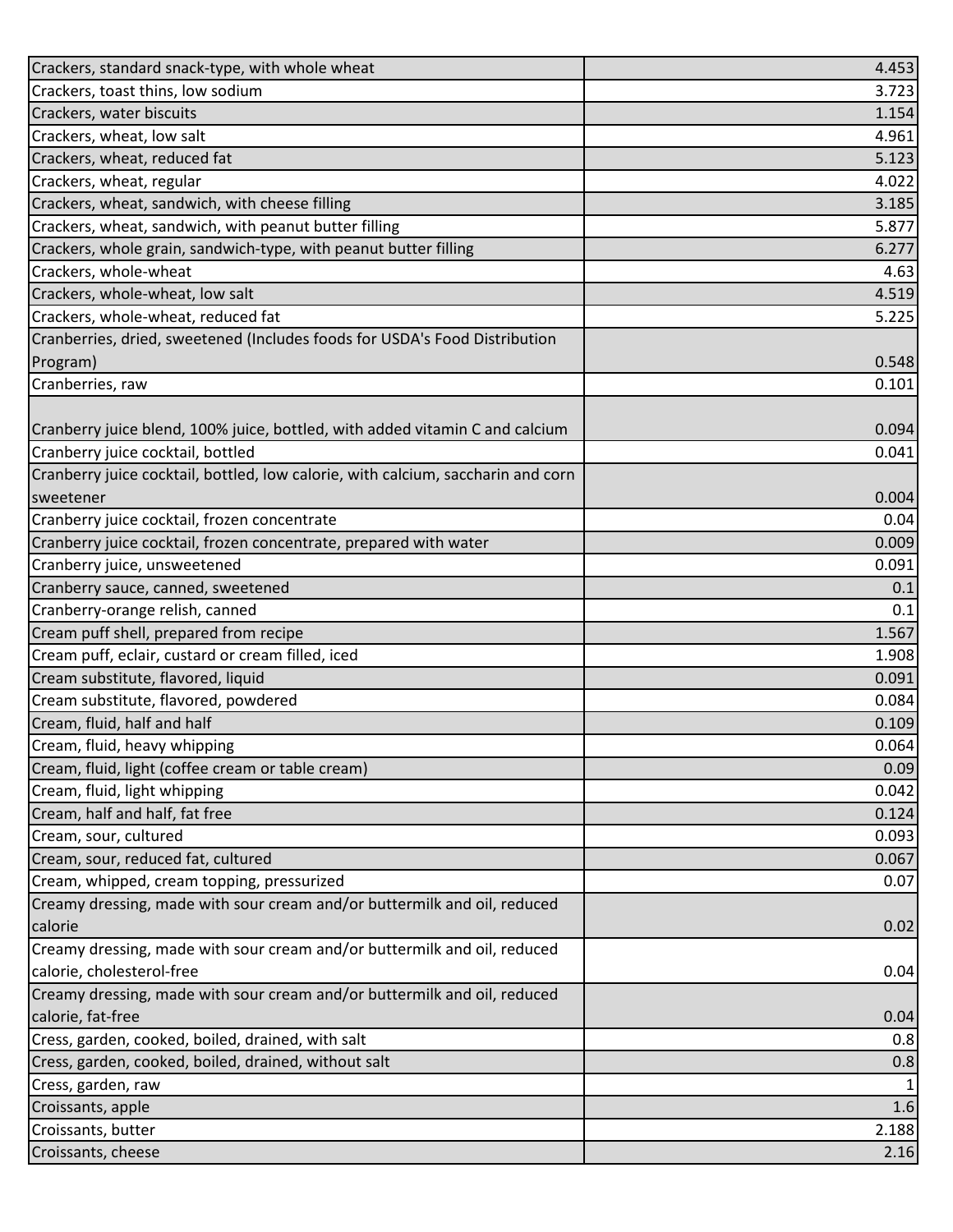| Croutons, plain                                                                 | 5.439 |
|---------------------------------------------------------------------------------|-------|
| Croutons, seasoned                                                              | 4.646 |
| Crunchmaster, Multi-Grain Crisps, Snack Crackers, Gluten-Free                   | 4.57  |
| Crustaceans, crab, alaska king, cooked, moist heat                              | 1.34  |
| Crustaceans, crab, alaska king, imitation, made from surimi                     | 0.62  |
| Crustaceans, crab, alaska king, raw                                             | 1.1   |
| Crustaceans, crab, blue, canned                                                 | 2.747 |
| Crustaceans, crab, blue, cooked, moist heat                                     | 2.747 |
| Crustaceans, crab, blue, crab cakes, home recipe                                | 2.9   |
| Crustaceans, crab, blue, raw                                                    | 2.7   |
| Crustaceans, crab, dungeness, cooked, moist heat                                | 3.623 |
| Crustaceans, crab, dungeness, raw                                               | 3.14  |
| Crustaceans, crab, queen, cooked, moist heat                                    | 2.885 |
| Crustaceans, crab, queen, raw                                                   | 2.5   |
| Crustaceans, crayfish, mixed species, farmed, cooked, moist heat                | 1.667 |
| Crustaceans, crayfish, mixed species, farmed, raw                               | 1.867 |
| Crustaceans, crayfish, mixed species, wild, cooked, moist heat                  | 2.28  |
| Crustaceans, crayfish, mixed species, wild, raw                                 | 2.208 |
| Crustaceans, lobster, northern, cooked, moist heat                              | 1.83  |
| Crustaceans, lobster, northern, raw                                             | 1.591 |
| Crustaceans, shrimp, mixed species, canned                                      | 0.558 |
| Crustaceans, shrimp, mixed species, cooked, breaded and fried                   | 3.07  |
| Crustaceans, shrimp, mixed species, cooked, moist heat (may contain             |       |
| additives to retain moisture)                                                   | 2.678 |
| Crustaceans, shrimp, mixed species, imitation, made from surimi                 | 0.17  |
| Crustaceans, shrimp, mixed species, raw (may contain additives to retain        |       |
| moisture)                                                                       | 1.778 |
| Crustaceans, spiny lobster, mixed species, cooked, moist heat                   | 4.898 |
| Crustaceans, spiny lobster, mixed species, raw                                  | 4.245 |
| Cucumber, peeled, raw                                                           | 0.037 |
| Cucumber, with peel, raw                                                        | 0.098 |
| Currants, european black, raw                                                   | 0.3   |
| Currants, red and white, raw                                                    | 0.1   |
| Currants, zante, dried                                                          | 1.615 |
| Dandelion greens, cooked, boiled, drained, with salt                            | 0.514 |
| Dandelion greens, cooked, boiled, drained, without salt                         | 0.514 |
| Dandelion greens, raw                                                           | 0.806 |
| Danish pastry, cheese                                                           |       |
| Danish pastry, cinnamon, enriched                                               | 2.867 |
| Danish pastry, cinnamon, unenriched                                             | 1.1   |
| Danish pastry, fruit, enriched (includes apple, cinnamon, raisin, lemon,        |       |
| raspberry, strawberry)                                                          | 1.992 |
|                                                                                 |       |
| Danish pastry, fruit, unenriched (includes apple, cinnamon, raisin, strawberry) | 0.769 |
| Danish pastry, lemon, unenriched                                                | 0.769 |
| Danish pastry, raspberry, unenriched                                            | 0.769 |
| Dates, deglet noor                                                              | 1.274 |
| Dates, medjool                                                                  | 1.61  |
| DENNY'S, chicken nuggets, star shaped, from kid's menu                          | 6.353 |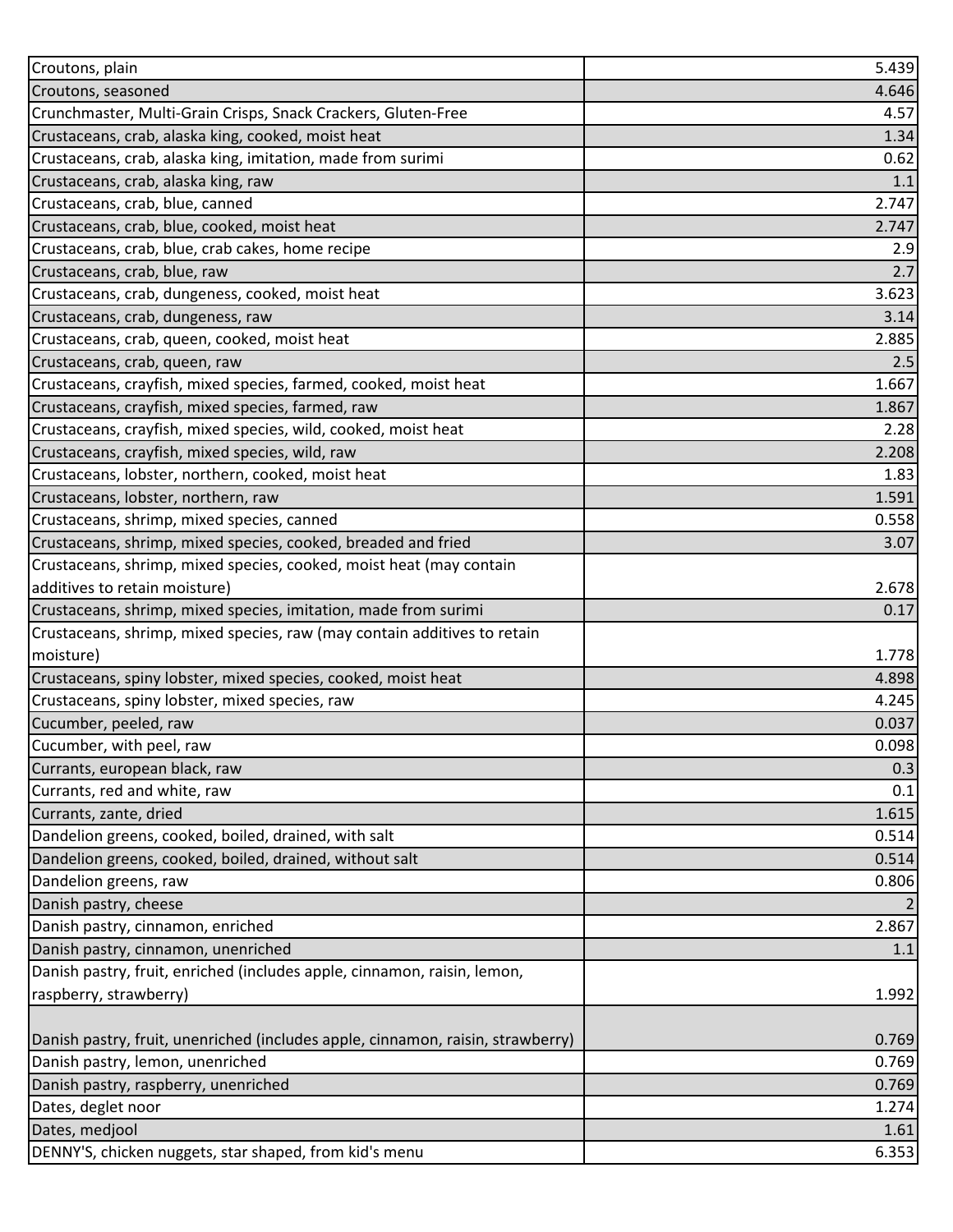| DENNY'S, chicken strips                                                | 8.073 |
|------------------------------------------------------------------------|-------|
| DENNY'S, coleslaw                                                      | 0.263 |
| DENNY'S, fish fillet, battered or breaded, fried                       | 2.66  |
| DENNY'S, french fries                                                  | 2.717 |
| DENNY'S, golden fried shrimp                                           | 2.467 |
| DENNY'S, hash browns                                                   | 2.17  |
| DENNY'S, macaroni & cheese, from kid's menu                            | 0.87  |
| DENNY'S, mozzarella cheese sticks                                      | 0.98  |
| DENNY'S, onion rings                                                   | 0.863 |
| DENNY'S, spaghetti and meatballs                                       | 2     |
| DENNY'S, top sirloin steak                                             | 5.31  |
| Dessert topping, powdered, 1.5 ounce prepared with 1/2 cups milk       | 0.06  |
| Desserts, apple crisp, prepared-from-recipe                            | 0.846 |
| Desserts, egg custard, baked, prepared-from-recipe                     | 0.105 |
| Desserts, flan, caramel custard, prepared-from-recipe                  | 0.082 |
| Desserts, mousse, chocolate, prepared-from-recipe                      | 0.146 |
| Desserts, rennin, chocolate, dry mix                                   | 0.306 |
| Desserts, rennin, vanilla, dry mix                                     | 0.001 |
|                                                                        |       |
| DIGIORNO Pizza, cheese topping, cheese stuffed crust, frozen, baked    | 3.553 |
| DIGIORNO Pizza, cheese topping, rising crust, frozen, baked            | 1.268 |
| DIGIORNO Pizza, cheese topping, thin crispy crust, frozen, baked       | 1.283 |
|                                                                        |       |
| DIGIORNO Pizza, pepperoni topping, cheese stuffed crust, frozen, baked | 3.723 |
| DIGIORNO Pizza, pepperoni topping, rising crust, frozen, baked         | 1.564 |
| DIGIORNO Pizza, pepperoni topping, thin crispy crust, frozen, baked    | 2.053 |
| DIGIORNO Pizza, supreme topping, rising crust, frozen, baked           | 1.605 |
| DIGIORNO Pizza, supreme topping, thin crispy crust, frozen, baked      | 2.013 |
| Dill weed, fresh                                                       | 1.57  |
| Dip, bean, original flavor                                             | 0.43  |
| Dip, FRITO'S, bean, original flavor                                    | 0.43  |
| Dip, salsa con queso, cheese and salsa- medium                         | 0.136 |
| Dip, TOSTITOS, salsa con queso, medium                                 | 0.15  |
| Dock, raw                                                              | 0.5   |
| DOMINO'S 14" Cheese Pizza, Classic Hand-Tossed Crust                   | 3.35  |
| DOMINO'S 14" Cheese Pizza, Crunchy Thin Crust                          | 1.01  |
| DOMINO'S 14" Cheese Pizza, Ultimate Deep Dish Crust                    | 3.51  |
|                                                                        |       |
| DOMINO'S 14" EXTRAVAGANZZA FEAST Pizza, Classic Hand-Tossed Crust      | 3.25  |
| DOMINO'S 14" Pepperoni Pizza, Classic Hand-Tossed Crust                | 3.46  |
| DOMINO'S 14" Pepperoni Pizza, Crunchy Thin Crust                       | 2.07  |
| DOMINO'S 14" Pepperoni Pizza, Ultimate Deep Dish Crust                 | 3.25  |
| DOMINO'S 14" Sausage Pizza, Classic Hand-Tossed Crust                  | 3.35  |
| DOMINO'S 14" Sausage Pizza, Crunchy Thin Crust                         | 1.62  |
| DOMINO'S 14" Sausage Pizza, Ultimate Deep Dish Crust                   | 3.31  |
| Doughnuts, cake-type, chocolate, sugared or glazed                     | 0.47  |
| Doughnuts, cake-type, plain (includes unsugared, old-fashioned)        | 2.91  |
| Doughnuts, cake-type, plain, chocolate-coated or frosted               | 1.59  |
| Doughnuts, cake-type, plain, sugared or glazed                         | 1.512 |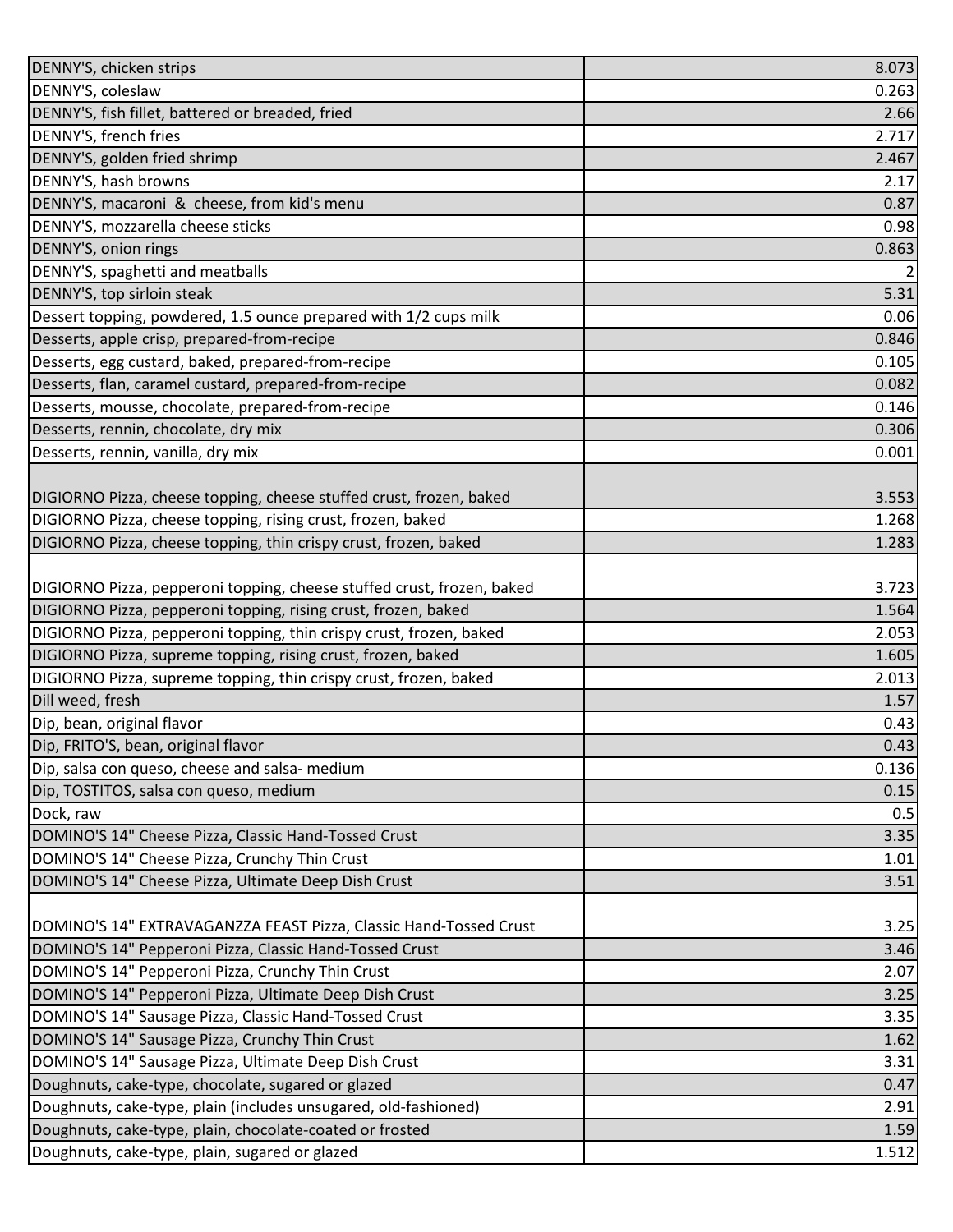| Doughnuts, french crullers, glazed                                            | 2.13  |
|-------------------------------------------------------------------------------|-------|
| Doughnuts, yeast-leavened, glazed, enriched (includes honey buns)             | 2.61  |
|                                                                               |       |
| Doughnuts, yeast-leavened, glazed, unenriched (includes honey buns)           | 0.65  |
| Doughnuts, yeast-leavened, with creme filling                                 | 2.242 |
| Doughnuts, yeast-leavened, with jelly filling                                 | 2.137 |
| Dove, cooked (includes squab)                                                 | 7.6   |
| Dressing, honey mustard, fat-free                                             | 0.151 |
| Drumstick leaves, cooked, boiled, drained, with salt                          | 1.995 |
| Drumstick leaves, cooked, boiled, drained, without salt                       | 1.995 |
| Drumstick leaves, raw                                                         | 2.22  |
| Drumstick pods, cooked, boiled, drained, with salt                            | 0.59  |
| Drumstick pods, cooked, boiled, drained, without salt                         | 0.59  |
| Drumstick pods, raw                                                           | 0.62  |
| Duck, domesticated, liver, raw                                                | 6.5   |
| Duck, domesticated, meat and skin, cooked, roasted                            | 4.825 |
| Duck, domesticated, meat and skin, raw                                        | 3.934 |
| Duck, domesticated, meat only, cooked, roasted                                | 5.1   |
| Duck, domesticated, meat only, raw                                            | 5.3   |
| Duck, wild, breast, meat only, raw                                            | 3.444 |
| Duck, wild, meat and skin, raw                                                | 3.317 |
| Duck, young duckling, domesticated, White Pekin, breast, meat and skin,       |       |
| boneless, cooked, roasted                                                     | 7.855 |
| Duck, young duckling, domesticated, White Pekin, breast, meat only, boneless, |       |
| cooked without skin, broiled                                                  | 10.35 |
| Duck, young duckling, domesticated, White Pekin, leg, meat and skin, bone in, |       |
| cooked, roasted                                                               | 5.77  |
| Duck, young duckling, domesticated, White Pekin, leg, meat only, bone in,     |       |
| cooked without skin, braised                                                  | 5.33  |
| Dulce de Leche                                                                | 0.21  |
| Dumpling, potato- or cheese-filled, frozen                                    | 2.198 |
| Durian, raw or frozen                                                         | 1.074 |
| Dutch brand loaf, chicken, pork and beef                                      | 3.384 |
| Edamame, frozen, prepared                                                     | 0.915 |
| Edamame, frozen, unprepared                                                   | 0.925 |
| Egg custards, dry mix                                                         | 0.32  |
| Egg custards, dry mix, prepared with 2% milk                                  | 0.135 |
| Egg custards, dry mix, prepared with whole milk                               | 0.132 |
| Egg rolls, chicken, refrigerated, heated                                      | 3.63  |
| Egg rolls, pork, refrigerated, heated                                         | 2.25  |
| Egg rolls, vegetable, frozen, prepared                                        | 2.519 |
| Egg substitute, liquid or frozen, fat free                                    | 0.14  |
| Egg substitute, powder                                                        | 0.577 |
| Egg, duck, whole, fresh, raw                                                  | 0.2   |
| Egg, goose, whole, fresh, raw                                                 | 0.189 |
| Egg, quail, whole, fresh, raw                                                 | 0.15  |
| Egg, turkey, whole, fresh, raw                                                | 0.024 |
| Egg, white, dried                                                             | 0.865 |
| Egg, white, dried, flakes, stabilized, glucose reduced                        | 0.675 |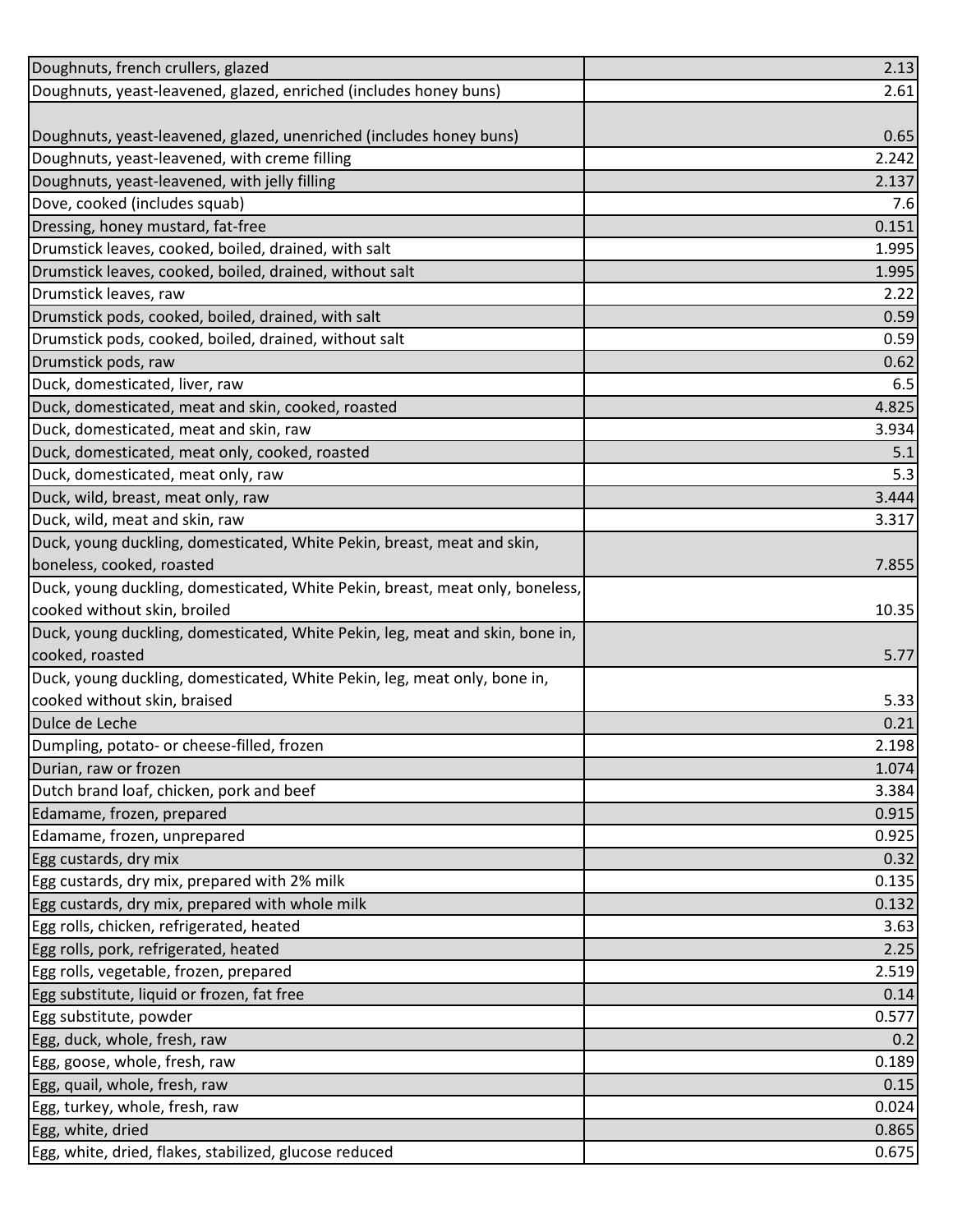| Egg, white, dried, powder, stabilized, glucose reduced                   | 0.723  |
|--------------------------------------------------------------------------|--------|
| Egg, white, dried, stabilized, glucose reduced                           | 0.773  |
| Egg, white, raw, fresh                                                   | 0.105  |
| Egg, white, raw, frozen, pasteurized                                     | 0.093  |
| Egg, whole, cooked, fried                                                | 0.082  |
| Egg, whole, cooked, hard-boiled                                          | 0.064  |
| Egg, whole, cooked, omelet                                               | 0.064  |
| Egg, whole, cooked, poached                                              | 0.063  |
| Egg, whole, cooked, scrambled                                            | 0.076  |
| Egg, whole, dried                                                        | 0.34   |
| Egg, whole, dried, stabilized, glucose reduced                           | 0.259  |
| Egg, whole, raw, fresh                                                   | 0.075  |
| Egg, whole, raw, frozen, pasteurized (Includes foods for USDA's Food     |        |
| Distribution Program)                                                    | 0.103  |
| Egg, whole, raw, frozen, salted, pasteurized                             | 0.077  |
| Egg, yolk, dried                                                         | 0.083  |
| Egg, yolk, raw, fresh                                                    | 0.024  |
| Egg, yolk, raw, frozen, pasteurized                                      | 0.031  |
| Egg, yolk, raw, frozen, salted, pasteurized                              | 0.027  |
| Egg, yolk, raw, frozen, sugared, pasteurized                             | 0.037  |
| Eggnog                                                                   | 0.105  |
| Eggplant, cooked, boiled, drained, with salt                             | 0.6    |
| Eggplant, cooked, boiled, drained, without salt                          | 0.6    |
| Eggplant, pickled                                                        | 0.66   |
| Eggplant, raw                                                            | 0.649  |
| Eggs, scrambled, frozen mixture                                          | 0.09   |
| Elderberries, raw                                                        | 0.5    |
| Emu, fan fillet, cooked, broiled                                         | 9.814  |
| Emu, fan fillet, raw                                                     | 7.397  |
| Emu, flat fillet, raw                                                    | 6.786  |
| Emu, full rump, cooked, broiled                                          | 10.569 |
| Emu, full rump, raw                                                      | 7.504  |
| Emu, ground, cooked, pan-broiled                                         | 8.925  |
| Emu, ground, raw                                                         | 7.485  |
| Emu, inside drum, raw                                                    | 7.304  |
| Emu, inside drums, cooked, broiled                                       | 10.164 |
| Emu, outside drum, raw                                                   | 7.245  |
| Emu, oyster, raw                                                         | 7.499  |
| Emu, top loin, cooked, broiled                                           | 9.124  |
| Endive, raw                                                              | 0.4    |
| English muffins, plain, enriched, without calcium propionate(includes    |        |
| sourdough)                                                               | 3.884  |
| English muffins, plain, unenriched, with calcium propionate (includes    |        |
| sourdough)                                                               | 1.566  |
| English muffins, plain, unenriched, without calcium propionate (includes |        |
| sourdough)                                                               | 1.566  |
| English muffins, whole grain white                                       | 2.105  |
| Epazote, raw                                                             | 0.639  |
| Eppaw, raw                                                               | 0.3    |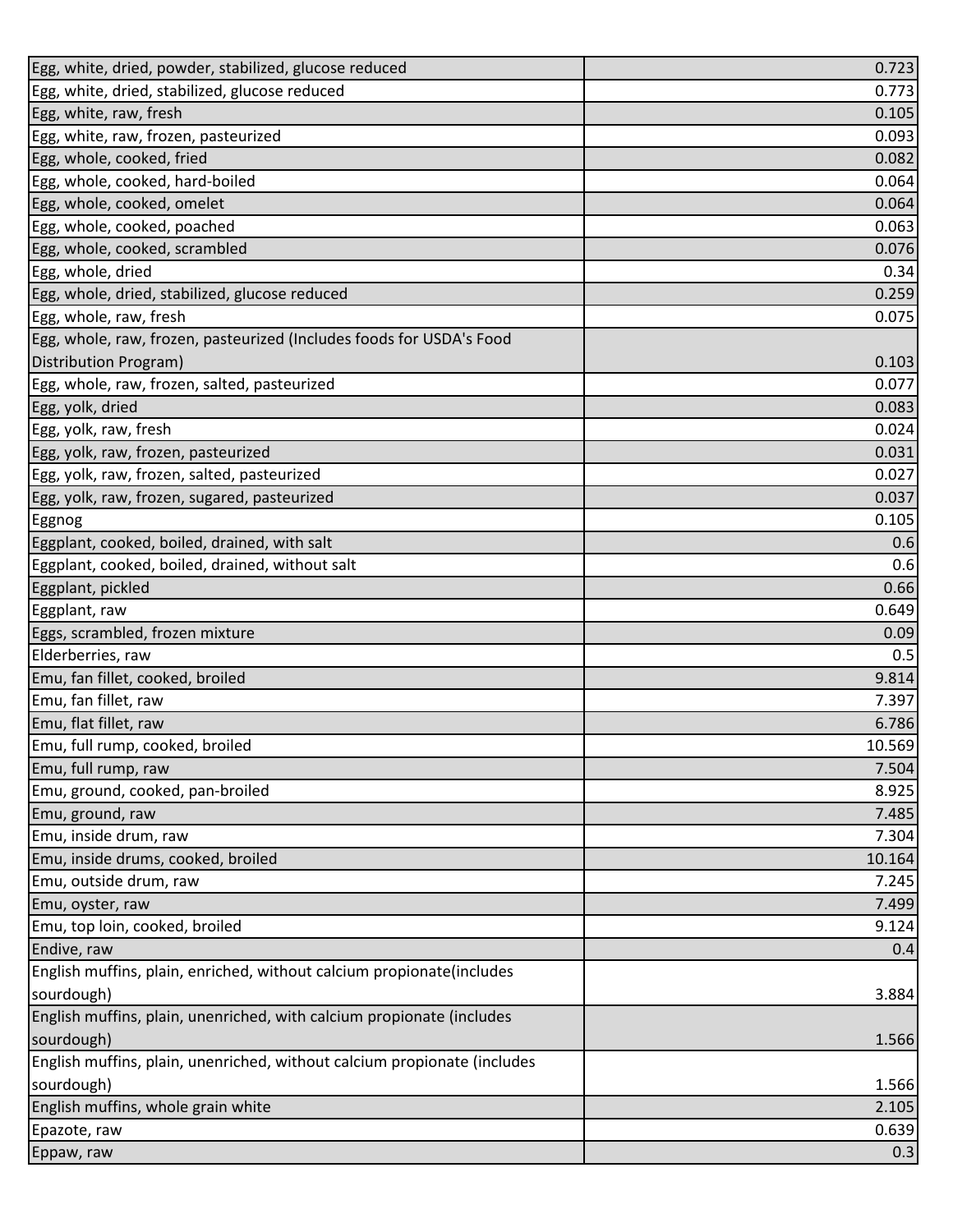| Escarole, cooked, boiled, drained, no salt added                               | 0.312 |
|--------------------------------------------------------------------------------|-------|
| Falafel, home-prepared                                                         | 1.044 |
| Fast food, biscuit                                                             | 3.713 |
| Fast Food, Pizza Chain, 14" pizza, cheese topping, regular crust               | 3.825 |
| Fast Food, Pizza Chain, 14" pizza, cheese topping, stuffed crust               | 3.763 |
| Fast Food, Pizza Chain, 14" pizza, cheese topping, thick crust                 | 3.495 |
| Fast Food, Pizza Chain, 14" pizza, cheese topping, thin crust                  | 2.595 |
|                                                                                |       |
| Fast Food, Pizza Chain, 14" pizza, meat and vegetable topping, regular crust   | 3.1   |
| Fast Food, Pizza Chain, 14" pizza, pepperoni topping, regular crust            | 4.14  |
| Fast Food, Pizza Chain, 14" pizza, pepperoni topping, thick crust              | 3.5   |
| Fast Food, Pizza Chain, 14" pizza, pepperoni topping, thin crust               | 3.31  |
| Fast Food, Pizza Chain, 14" pizza, sausage topping, regular crust              | 3.8   |
| Fast Food, Pizza Chain, 14" pizza, sausage topping, thick crust                | 3.57  |
| Fast Food, Pizza Chain, 14" pizza, sausage topping, thin crust                 | 3.06  |
| Fast foods, bagel, with breakfast steak, egg, cheese, and condiments           | 3.355 |
| Fast foods, bagel, with egg, sausage patty, cheese, and condiments             | 2.877 |
| Fast foods, biscuit, with crispy chicken fillet                                | 4.797 |
| Fast foods, biscuit, with egg and bacon                                        | 1.6   |
| Fast foods, biscuit, with egg and ham                                          | 1.04  |
| Fast Foods, biscuit, with egg and sausage                                      | 2.467 |
| Fast foods, biscuit, with egg, cheese, and bacon                               | 2.35  |
| Fast foods, biscuit, with ham                                                  | 3.08  |
| Fast foods, biscuit, with sausage                                              | 3.445 |
|                                                                                |       |
| Fast foods, breadstick, soft, prepared with garlic and parmesan cheese         | 7.08  |
| Fast foods, breakfast burrito, with egg, cheese, and sausage                   | 2.133 |
| Fast foods, burrito, with beans                                                | 1.87  |
| Fast foods, burrito, with beans and beef                                       | 2.184 |
| Fast foods, burrito, with beans and cheese                                     | 2.02  |
| Fast foods, burrito, with beans, cheese, and beef                              | 2.09  |
|                                                                                |       |
| Fast foods, cheeseburger, double, regular patty and bun, with condiments       | 3.462 |
| Fast foods, cheeseburger; double, large patty; with condiments                 | 4.213 |
| Fast Foods, cheeseburger; double, large patty; with condiments, vegetables     |       |
| and mayonnaise                                                                 | 3.26  |
| Fast foods, cheeseburger; double, regular patty; double decker bun with        |       |
| condiments and special sauce                                                   | 3.63  |
| Fast foods, cheeseburger; double, regular patty; with condiments               | 3.462 |
| Fast foods, cheeseburger; single, large patty; plain                           | 4.597 |
| Fast foods, cheeseburger; single, large patty; with condiments                 | 4.05  |
| Fast foods, cheeseburger; single, large patty; with condiments, vegetables and |       |
| mayonnaise                                                                     | 3.143 |
| Fast foods, cheeseburger; single, regular patty, with condiments               | 3.51  |
| Fast foods, cheeseburger; single, regular patty, with condiments and           |       |
| vegetables                                                                     | 3.08  |
| Fast foods, cheeseburger; single, regular patty; plain                         | 5.217 |
| Fast foods, chicken fillet sandwich, plain with pickles                        | 7.72  |
| Fast foods, chicken tenders                                                    | 8.217 |
|                                                                                |       |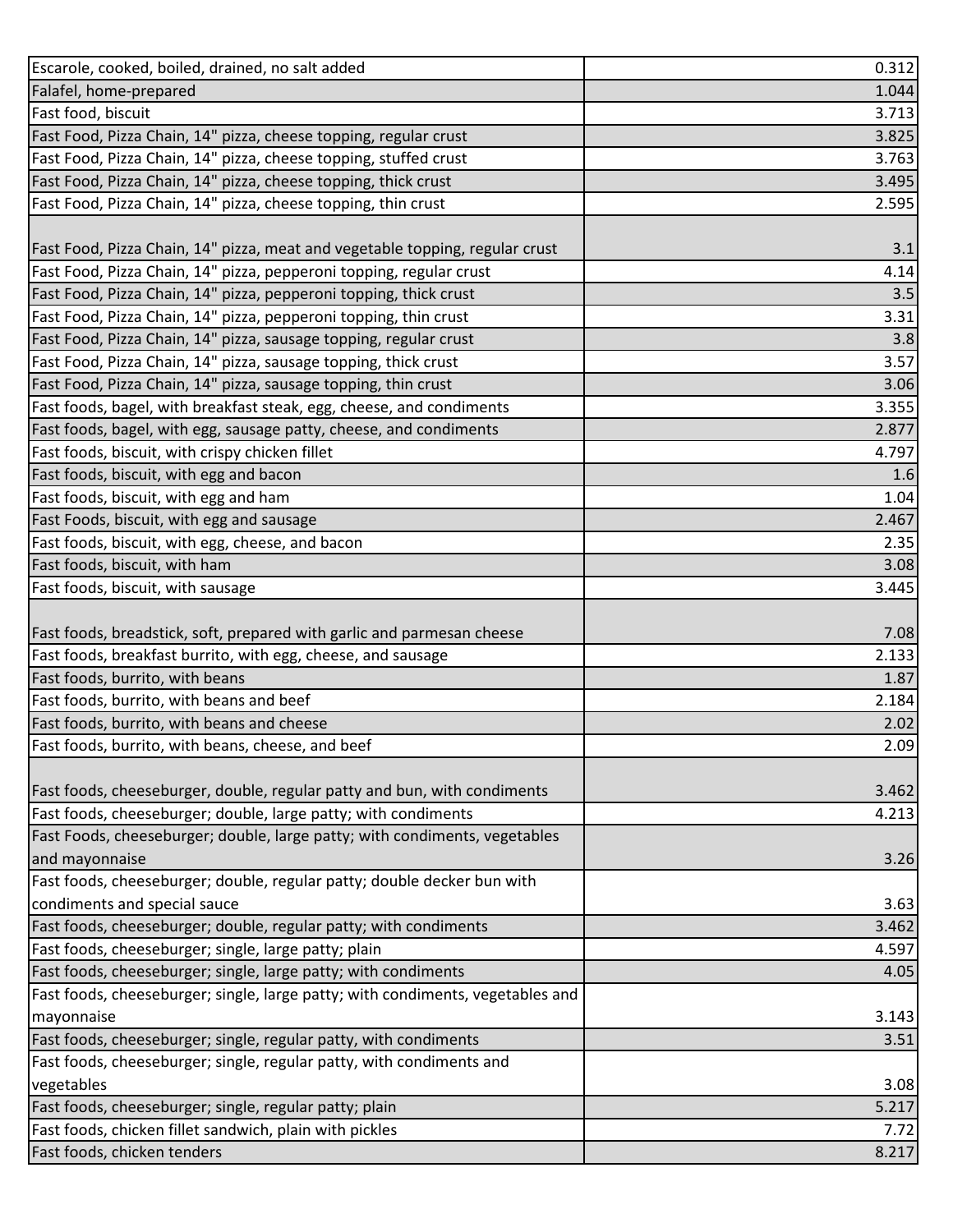| Fast foods, chicken, breaded and fried, boneless pieces, plain                 | 5.985 |
|--------------------------------------------------------------------------------|-------|
| Fast foods, coleslaw                                                           | 0.206 |
|                                                                                |       |
| Fast Foods, crispy chicken filet sandwich, with lettuce and mayonnaise         | 5.11  |
|                                                                                |       |
| Fast foods, crispy chicken in tortilla, with lettuce, cheese, and ranch sauce  | 3.523 |
| Fast foods, crispy chicken, bacon, and tomato club sandwich, with cheese,      |       |
| lettuce, and mayonnaise                                                        | 4.748 |
| Fast foods, croissant, with egg, cheese, and bacon                             | 2.007 |
| Fast foods, croissant, with egg, cheese, and ham                               | 2.1   |
| Fast foods, croissant, with egg, cheese, and sausage                           | 2.754 |
| Fast foods, egg, scrambled                                                     | 0.21  |
| Fast foods, english muffin, with cheese and sausage                            | 4.217 |
| Fast foods, english muffin, with egg, cheese, and canadian bacon               | 3.187 |
| Fast foods, english muffin, with egg, cheese, and sausage                      | 3.192 |
| Fast foods, fish sandwich, with tartar sauce                                   | 2.15  |
| Fast foods, fish sandwich, with tartar sauce and cheese                        | 2.31  |
| Fast foods, french toast sticks                                                | 2.575 |
| Fast Foods, Fried Chicken, Breast, meat and skin and breading                  | 7.869 |
|                                                                                |       |
| Fast Foods, Fried Chicken, Breast, meat only, skin and breading removed        | 9.03  |
| Fast Foods, Fried Chicken, Drumstick, meat and skin with breading              | 5.209 |
|                                                                                |       |
| Fast Foods, Fried Chicken, Drumstick, meat only, skin and breading removed     | 5.726 |
| Fast Foods, Fried Chicken, Thigh, meat and skin and breading                   | 5.583 |
|                                                                                |       |
| Fast Foods, Fried Chicken, Thigh, meat only, skin and breading removed         | 5.725 |
| Fast Foods, Fried Chicken, Wing, meat and skin and breading                    | 6.452 |
|                                                                                |       |
| Fast Foods, Fried Chicken, Wing, meat only, skin and breading removed          | 7.59  |
| Fast foods, griddle cake sandwich, egg, cheese, and bacon                      | 1.319 |
| Fast foods, griddle cake sandwich, egg, cheese, and sausage                    | 2.111 |
| Fast foods, griddle cake sandwich, sausage                                     | 3.082 |
|                                                                                |       |
| Fast Foods, grilled chicken filet sandwich, with lettuce, tomato and spread    | 7.78  |
| Fast foods, grilled chicken in tortilla, with lettuce, cheese, and ranch sauce | 5.333 |
| Fast foods, grilled chicken, bacon and tomato club sandwich, with cheese,      |       |
| lettuce, and mayonnaise                                                        | 5.575 |
| Fast foods, hamburger, large, single patty, with condiments                    | 4.65  |
| Fast foods, hamburger; double, large patty; with condiments, vegetables and    |       |
| mayonnaise                                                                     | 3.23  |
| Fast foods, hamburger; single, large patty; with condiments, vegetables and    |       |
| mayonnaise                                                                     | 3.141 |
| Fast foods, hamburger; single, regular patty; double decker bun with           |       |
| condiments and special sauce                                                   | 3.94  |
| Fast foods, hamburger; single, regular patty; plain                            | 5.617 |
| Fast foods, hamburger; single, regular patty; with condiments                  | 4.061 |
| Fast foods, hush puppies                                                       | 2.13  |
|                                                                                |       |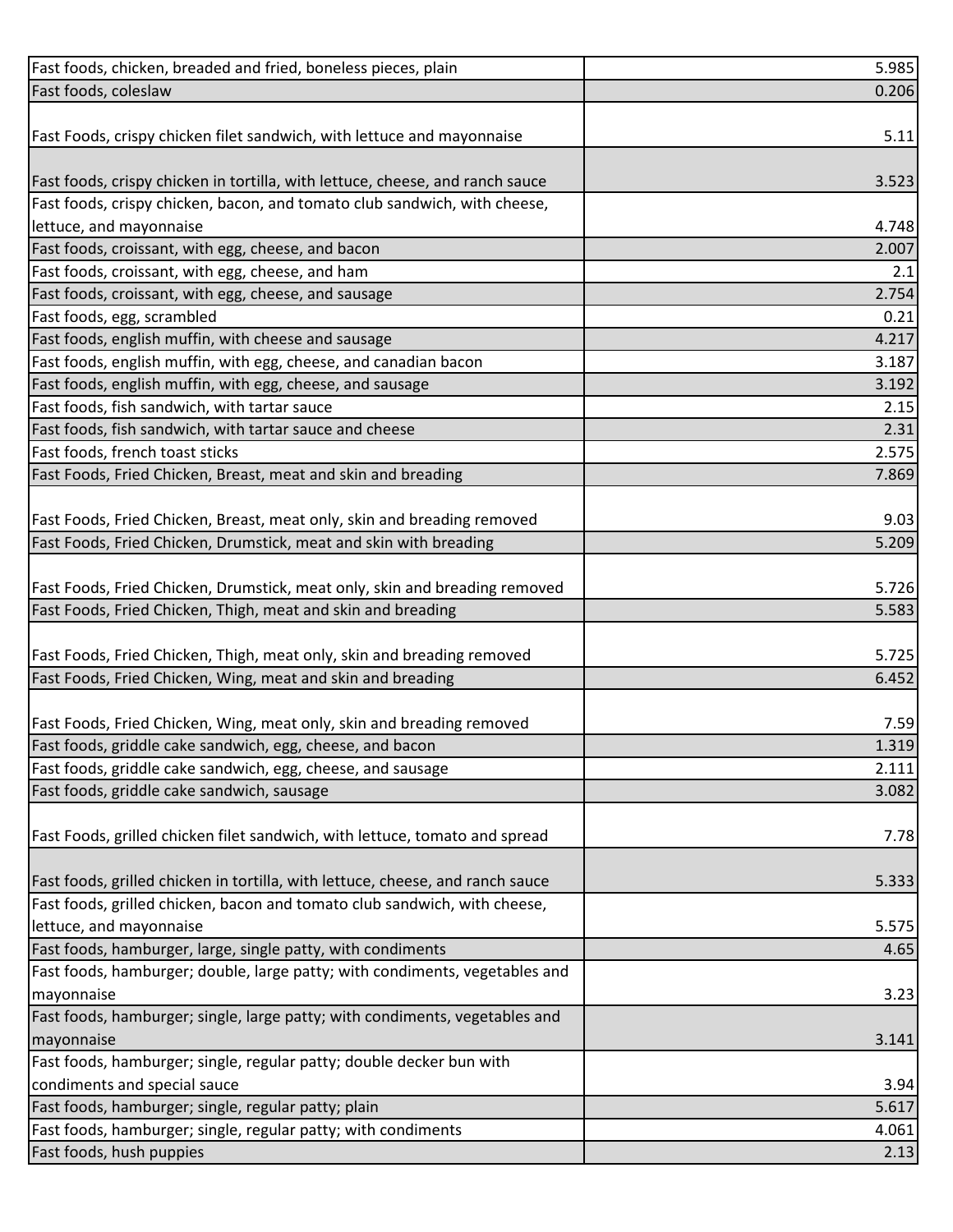| Fast foods, nachos, with cheese<br>0.63<br>Fast foods, nachos, with cheese, beans, ground beef, and tomatoes<br>1.01<br>Fast foods, onion rings, breaded and fried<br>0.673<br>Fast foods, potato, french fried in vegetable oil<br>3.004<br>Fast foods, potato, mashed<br>1.08<br>Fast foods, potatoes, hash browns, round pieces or patty<br>1.838<br>Fast foods, quesadilla, with chicken<br>4.2<br>Fast foods, roast beef sandwich, plain<br>4.343<br>Fast foods, shrimp, breaded and fried<br>1.24<br>Fast foods, strawberry banana smoothie made with ice and low-fat yogurt<br>0.217<br>Fast foods, submarine sandwich, bacon, lettuce, and tomato on white bread<br>4.85<br>Fast foods, submarine sandwich, cold cut on white bread with lettuce and<br>4.323<br>tomato |
|---------------------------------------------------------------------------------------------------------------------------------------------------------------------------------------------------------------------------------------------------------------------------------------------------------------------------------------------------------------------------------------------------------------------------------------------------------------------------------------------------------------------------------------------------------------------------------------------------------------------------------------------------------------------------------------------------------------------------------------------------------------------------------|
|                                                                                                                                                                                                                                                                                                                                                                                                                                                                                                                                                                                                                                                                                                                                                                                 |
|                                                                                                                                                                                                                                                                                                                                                                                                                                                                                                                                                                                                                                                                                                                                                                                 |
|                                                                                                                                                                                                                                                                                                                                                                                                                                                                                                                                                                                                                                                                                                                                                                                 |
|                                                                                                                                                                                                                                                                                                                                                                                                                                                                                                                                                                                                                                                                                                                                                                                 |
|                                                                                                                                                                                                                                                                                                                                                                                                                                                                                                                                                                                                                                                                                                                                                                                 |
|                                                                                                                                                                                                                                                                                                                                                                                                                                                                                                                                                                                                                                                                                                                                                                                 |
|                                                                                                                                                                                                                                                                                                                                                                                                                                                                                                                                                                                                                                                                                                                                                                                 |
|                                                                                                                                                                                                                                                                                                                                                                                                                                                                                                                                                                                                                                                                                                                                                                                 |
|                                                                                                                                                                                                                                                                                                                                                                                                                                                                                                                                                                                                                                                                                                                                                                                 |
|                                                                                                                                                                                                                                                                                                                                                                                                                                                                                                                                                                                                                                                                                                                                                                                 |
|                                                                                                                                                                                                                                                                                                                                                                                                                                                                                                                                                                                                                                                                                                                                                                                 |
|                                                                                                                                                                                                                                                                                                                                                                                                                                                                                                                                                                                                                                                                                                                                                                                 |
|                                                                                                                                                                                                                                                                                                                                                                                                                                                                                                                                                                                                                                                                                                                                                                                 |
|                                                                                                                                                                                                                                                                                                                                                                                                                                                                                                                                                                                                                                                                                                                                                                                 |
|                                                                                                                                                                                                                                                                                                                                                                                                                                                                                                                                                                                                                                                                                                                                                                                 |
|                                                                                                                                                                                                                                                                                                                                                                                                                                                                                                                                                                                                                                                                                                                                                                                 |
| Fast foods, submarine sandwich, ham on white bread with lettuce and tomato<br>4.18                                                                                                                                                                                                                                                                                                                                                                                                                                                                                                                                                                                                                                                                                              |
| Fast foods, submarine sandwich, meatball marinara on white bread<br>3.547                                                                                                                                                                                                                                                                                                                                                                                                                                                                                                                                                                                                                                                                                                       |
| Fast foods, submarine sandwich, oven roasted chicken on white bread with                                                                                                                                                                                                                                                                                                                                                                                                                                                                                                                                                                                                                                                                                                        |
| lettuce and tomato<br>5.21                                                                                                                                                                                                                                                                                                                                                                                                                                                                                                                                                                                                                                                                                                                                                      |
| Fast foods, submarine sandwich, roast beef on white bread with lettuce and                                                                                                                                                                                                                                                                                                                                                                                                                                                                                                                                                                                                                                                                                                      |
| tomato<br>4.183                                                                                                                                                                                                                                                                                                                                                                                                                                                                                                                                                                                                                                                                                                                                                                 |
| Fast foods, submarine sandwich, steak and cheese on white bread with                                                                                                                                                                                                                                                                                                                                                                                                                                                                                                                                                                                                                                                                                                            |
| cheese, lettuce and tomato<br>3.583                                                                                                                                                                                                                                                                                                                                                                                                                                                                                                                                                                                                                                                                                                                                             |
| Fast foods, submarine sandwich, sweet onion chicken teriyaki on white bread                                                                                                                                                                                                                                                                                                                                                                                                                                                                                                                                                                                                                                                                                                     |
| with lettuce, tomato and sweet onion sauce<br>5.063                                                                                                                                                                                                                                                                                                                                                                                                                                                                                                                                                                                                                                                                                                                             |
|                                                                                                                                                                                                                                                                                                                                                                                                                                                                                                                                                                                                                                                                                                                                                                                 |
| Fast foods, submarine sandwich, tuna on white bread with lettuce and tomato<br>7.727                                                                                                                                                                                                                                                                                                                                                                                                                                                                                                                                                                                                                                                                                            |
| Fast foods, submarine sandwich, turkey breast on white bread with lettuce                                                                                                                                                                                                                                                                                                                                                                                                                                                                                                                                                                                                                                                                                                       |
| and tomato<br>4.617                                                                                                                                                                                                                                                                                                                                                                                                                                                                                                                                                                                                                                                                                                                                                             |
| Fast foods, submarine sandwich, turkey, roast beef and ham on white bread                                                                                                                                                                                                                                                                                                                                                                                                                                                                                                                                                                                                                                                                                                       |
| with lettuce and tomato<br>4.507                                                                                                                                                                                                                                                                                                                                                                                                                                                                                                                                                                                                                                                                                                                                                |
| Fast foods, sundae, caramel<br>0.61                                                                                                                                                                                                                                                                                                                                                                                                                                                                                                                                                                                                                                                                                                                                             |
| Fast foods, sundae, hot fudge<br>0.68                                                                                                                                                                                                                                                                                                                                                                                                                                                                                                                                                                                                                                                                                                                                           |
| Fast foods, sundae, strawberry<br>0.59                                                                                                                                                                                                                                                                                                                                                                                                                                                                                                                                                                                                                                                                                                                                          |
| Fast foods, taco with beef, cheese and lettuce, hard shell<br>1.65                                                                                                                                                                                                                                                                                                                                                                                                                                                                                                                                                                                                                                                                                                              |
| Fast foods, taco with beef, cheese and lettuce, soft<br>2.88                                                                                                                                                                                                                                                                                                                                                                                                                                                                                                                                                                                                                                                                                                                    |
| Fast foods, taco with chicken, lettuce and cheese, soft<br>5.17                                                                                                                                                                                                                                                                                                                                                                                                                                                                                                                                                                                                                                                                                                                 |
| Fast foods, vanilla, light, soft-serve ice cream, with cone<br>0.498                                                                                                                                                                                                                                                                                                                                                                                                                                                                                                                                                                                                                                                                                                            |
| Fat free ice cream, no sugar added, flavors other than chocolate<br>0.074                                                                                                                                                                                                                                                                                                                                                                                                                                                                                                                                                                                                                                                                                                       |
| Feijoa, raw<br>0.295                                                                                                                                                                                                                                                                                                                                                                                                                                                                                                                                                                                                                                                                                                                                                            |
| Fennel, bulb, raw<br>0.64                                                                                                                                                                                                                                                                                                                                                                                                                                                                                                                                                                                                                                                                                                                                                       |
| Figs, canned, extra heavy syrup pack, solids and liquids<br>0.419                                                                                                                                                                                                                                                                                                                                                                                                                                                                                                                                                                                                                                                                                                               |
| Figs, canned, heavy syrup pack, solids and liquids<br>0.428                                                                                                                                                                                                                                                                                                                                                                                                                                                                                                                                                                                                                                                                                                                     |
| Figs, canned, light syrup pack, solids and liquids<br>0.437                                                                                                                                                                                                                                                                                                                                                                                                                                                                                                                                                                                                                                                                                                                     |
| Figs, canned, water pack, solids and liquids<br>0.445                                                                                                                                                                                                                                                                                                                                                                                                                                                                                                                                                                                                                                                                                                                           |
| Figs, dried, stewed<br>0.64                                                                                                                                                                                                                                                                                                                                                                                                                                                                                                                                                                                                                                                                                                                                                     |
| Figs, dried, uncooked<br>0.619                                                                                                                                                                                                                                                                                                                                                                                                                                                                                                                                                                                                                                                                                                                                                  |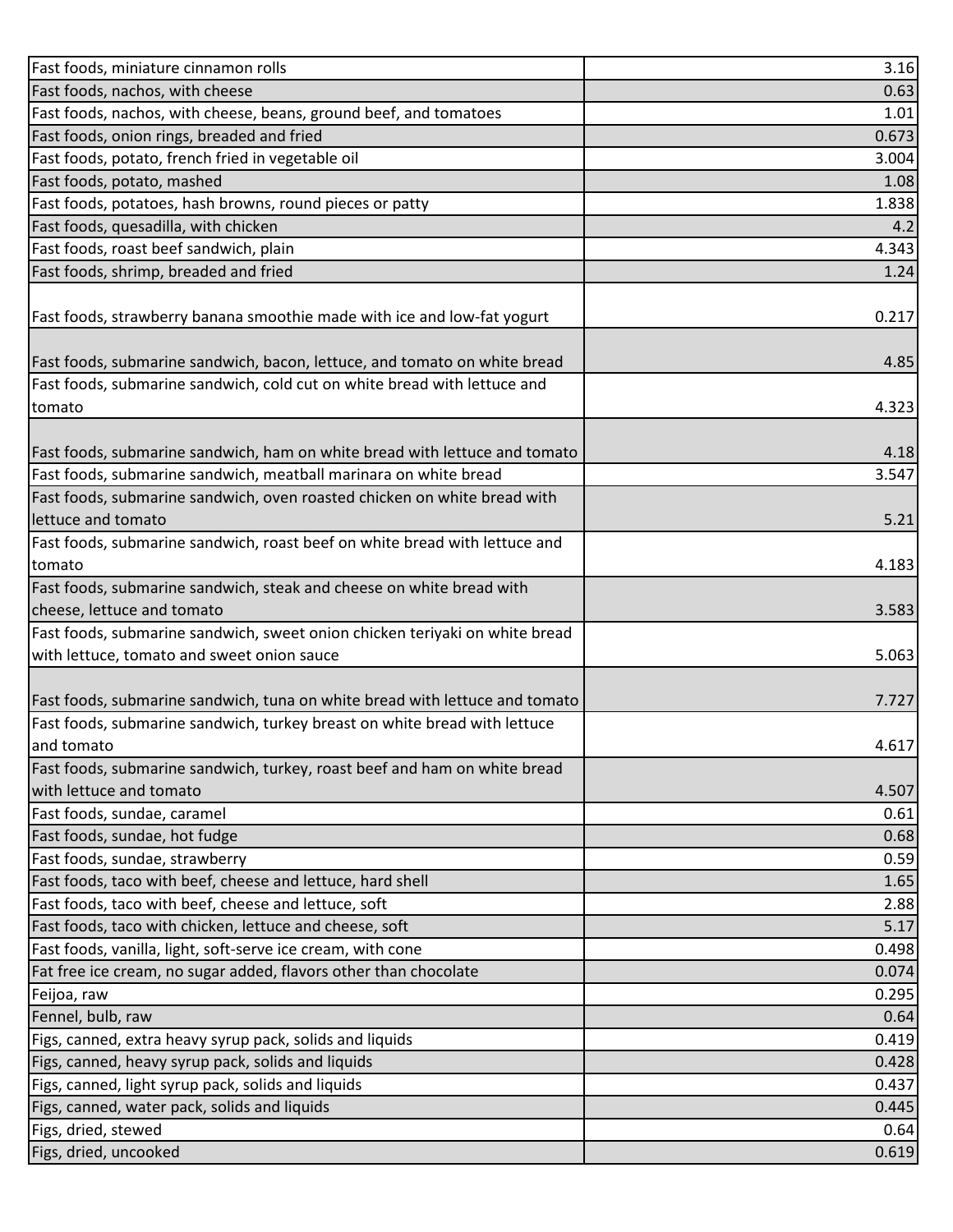| Figs, raw                                                                       | 0.4    |
|---------------------------------------------------------------------------------|--------|
| Fireweed, leaves, raw                                                           | 4.674  |
| Fish broth                                                                      | 1.37   |
| Fish, anchovy, european, canned in oil, drained solids                          | 19.903 |
| Fish, anchovy, european, raw                                                    | 14.024 |
| Fish, bass, fresh water, mixed species, raw                                     | 1.25   |
| Fish, bass, freshwater, mixed species, cooked, dry heat                         | 1.522  |
| Fish, bass, striped, cooked, dry heat                                           | 2.558  |
| Fish, bass, striped, raw                                                        | 2.1    |
| Fish, bluefish, cooked, dry heat                                                | 7.247  |
| Fish, bluefish, raw                                                             | 5.95   |
| Fish, burbot, cooked, dry heat                                                  | 1.973  |
| Fish, burbot, raw                                                               | 1.62   |
| Fish, butterfish, cooked, dry heat                                              | 5.769  |
| Fish, butterfish, raw                                                           | 4.5    |
| Fish, carp, cooked, dry heat                                                    | 2.1    |
| Fish, carp, raw                                                                 | 1.64   |
| Fish, catfish, channel, cooked, breaded and fried                               | 2.282  |
| Fish, catfish, channel, farmed, cooked, dry heat                                | 2.548  |
| Fish, catfish, channel, farmed, raw                                             | 2.105  |
| Fish, catfish, channel, wild, cooked, dry heat                                  | 2.385  |
| Fish, catfish, channel, wild, raw                                               | 1.907  |
| Fish, caviar, black and red, granular                                           | 0.12   |
| Fish, cisco, raw                                                                | 2.51   |
| Fish, cisco, smoked                                                             | 2.31   |
| Fish, cod, Atlantic, canned, solids and liquid                                  | 2.505  |
| Fish, cod, Atlantic, cooked, dry heat                                           | 2.513  |
| Fish, cod, Atlantic, dried and salted                                           | 7.5    |
| Fish, cod, Atlantic, raw                                                        | 2.063  |
|                                                                                 |        |
| Fish, cod, Pacific, cooked, dry heat (may contain additives to retain moisture) | 1.343  |
| Fish, cod, Pacific, raw (may have been previously frozen)                       | 1.095  |
| Fish, croaker, Atlantic, cooked, breaded and fried                              | 4.3    |
| Fish, croaker, Atlantic, raw                                                    | 4.2    |
| Fish, cusk, cooked, dry heat                                                    | 3.271  |
| Fish, cusk, raw                                                                 | 2.686  |
| Fish, drum, freshwater, cooked, dry heat                                        | 2.862  |
| Fish, drum, freshwater, raw                                                     | 2.35   |
| Fish, eel, mixed species, cooked, dry heat                                      | 4.487  |
| Fish, eel, mixed species, raw                                                   | 3.5    |
| Fish, fish sticks, frozen, prepared                                             | 1.536  |
| Fish, flatfish (flounder and sole species), cooked, dry heat                    | 1.278  |
| Fish, flatfish (flounder and sole species), raw                                 | 1.04   |
| Fish, gefiltefish, commercial, sweet recipe                                     |        |
| Fish, grouper, mixed species, cooked, dry heat                                  | 0.381  |
| Fish, grouper, mixed species, raw                                               | 0.313  |
| Fish, haddock, cooked, dry heat                                                 | 4.119  |
| Fish, haddock, raw                                                              | 3.363  |
| Fish, haddock, smoked                                                           | 5.073  |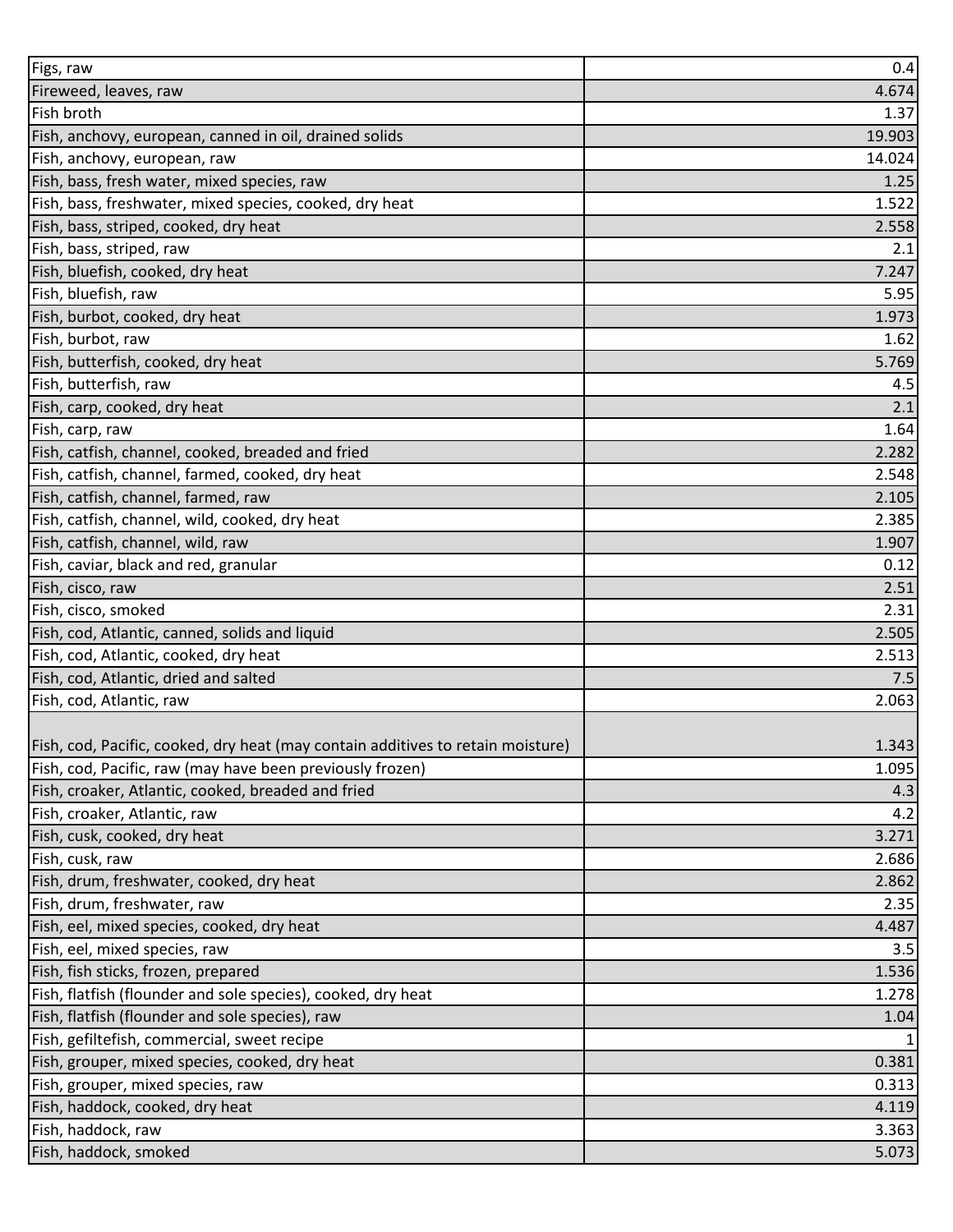| Fish, halibut, Atlantic and Pacific, cooked, dry heat                    | 7.911  |
|--------------------------------------------------------------------------|--------|
| Fish, halibut, Atlantic and Pacific, raw                                 | 6.513  |
| Fish, halibut, greenland, cooked, dry heat                               | 1.923  |
| Fish, halibut, Greenland, raw                                            | 1.5    |
| Fish, herring, Atlantic, cooked, dry heat                                | 4.124  |
| Fish, herring, Atlantic, kippered                                        | 4.402  |
| Fish, herring, Atlantic, pickled                                         | 3.3    |
| Fish, herring, Atlantic, raw                                             | 3.217  |
| Fish, herring, Pacific, cooked, dry heat                                 | 2.821  |
| Fish, herring, Pacific, raw                                              | 2.2    |
| Fish, ling, cooked, dry heat                                             | 2.801  |
| Fish, ling, raw                                                          | 2.3    |
| Fish, lingcod, cooked, dry heat                                          | 2.314  |
| Fish, lingcod, raw                                                       | 1.9    |
| Fish, mackerel, Atlantic, cooked, dry heat                               | 6.85   |
| Fish, mackerel, Atlantic, raw                                            | 9.08   |
| Fish, mackerel, jack, canned, drained solids                             | 6.18   |
| Fish, mackerel, king, cooked, dry heat                                   | 10.462 |
| Fish, mackerel, king, raw                                                | 8.59   |
| Fish, mackerel, Pacific and jack, mixed species, cooked, dry heat        | 10.667 |
| Fish, mackerel, Pacific and jack, mixed species, raw                     | 8.32   |
| Fish, mackerel, salted                                                   | 3.3    |
| Fish, mackerel, spanish, cooked, dry heat                                | 5      |
| Fish, mackerel, spanish, raw                                             | 2.3    |
| Fish, mahimahi, cooked, dry heat                                         | 7.429  |
| Fish, mahimahi, raw                                                      | 6.1    |
| Fish, milkfish, cooked, dry heat                                         | 8.256  |
| Fish, milkfish, raw                                                      | 6.44   |
| Fish, monkfish, cooked, dry heat                                         | 2.558  |
| Fish, monkfish, raw                                                      | 2.1    |
| Fish, mullet, striped, cooked, dry heat                                  | 6.3    |
| Fish, mullet, striped, raw                                               | 5.2    |
| Fish, ocean perch, Atlantic, cooked, dry heat                            | 1.215  |
| Fish, ocean perch, Atlantic, raw                                         | 1.005  |
| Fish, perch, mixed species, cooked, dry heat                             | 1.9    |
| Fish, perch, mixed species, raw                                          | 1.52   |
| Fish, pike, northern, cooked, dry heat                                   | 2.8    |
| Fish, pike, northern, raw                                                | 2.3    |
| Fish, pike, walleye, cooked, dry heat                                    | 2.801  |
| Fish, pike, walleye, raw                                                 | 2.3    |
| Fish, pollock, Alaska, cooked, dry heat (may contain additives to retain |        |
| moisture)                                                                | 3.949  |
| Fish, pollock, Alaska, raw (may contain additives to retain moisture)    | 0.653  |
| Fish, pollock, Atlantic, cooked, dry heat                                | 3.983  |
| Fish, pollock, Atlantic, raw                                             | 3.27   |
| Fish, pompano, florida, cooked, dry heat                                 | 3.8    |
| Fish, pompano, florida, raw                                              | 3      |
| Fish, pout, ocean, cooked, dry heat                                      | 2.558  |
| Fish, pout, ocean, raw                                                   | 2.1    |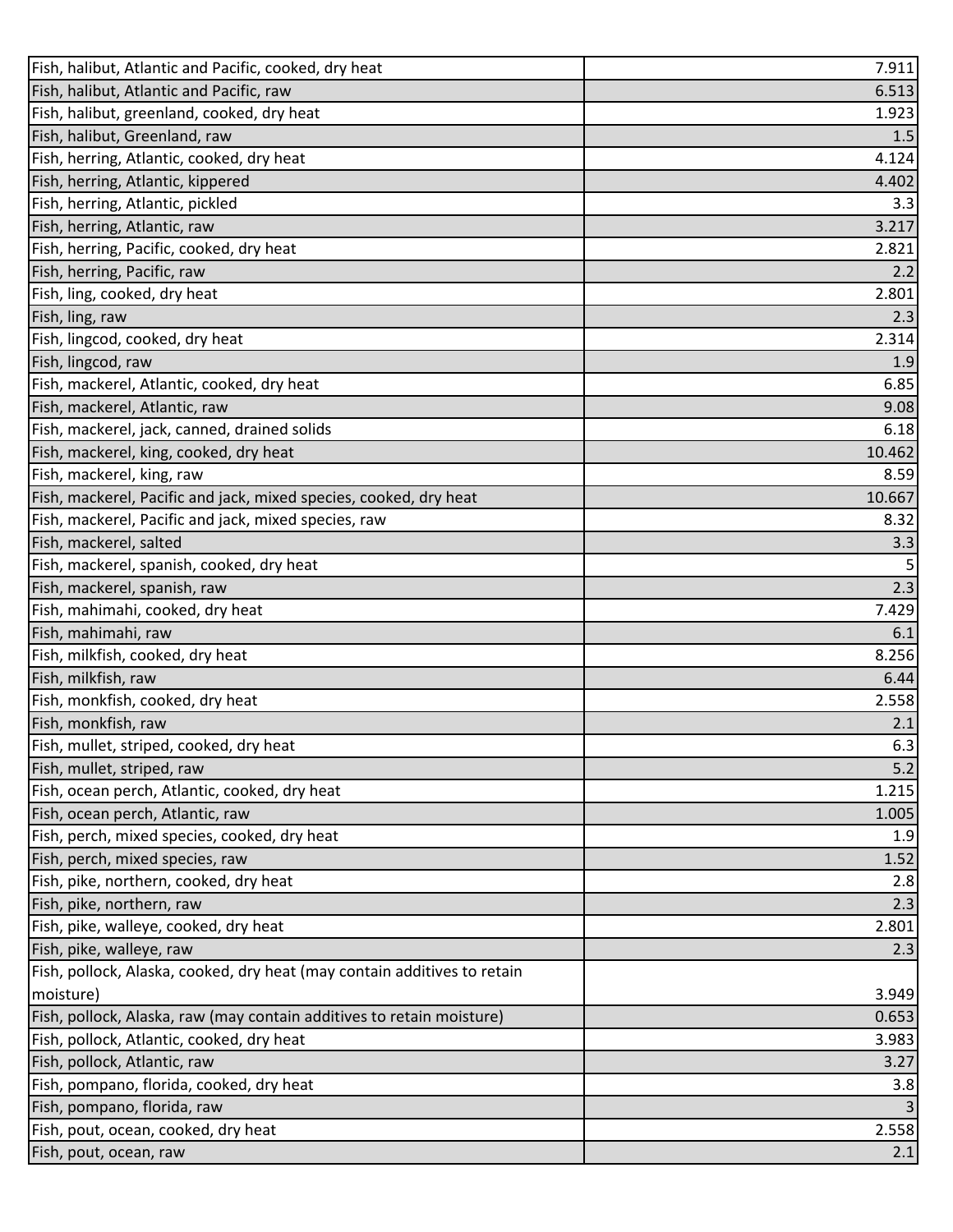| Fish, rockfish, Pacific, mixed species, cooked, dry heat                 | 2.897          |
|--------------------------------------------------------------------------|----------------|
| Fish, rockfish, Pacific, mixed species, raw                              | 2.393          |
| Fish, roe, mixed species, cooked, dry heat                               | 2.192          |
| Fish, roe, mixed species, raw                                            | 1.8            |
| Fish, roughy, orange, cooked, dry heat                                   | 1.82           |
| Fish, roughy, orange, raw                                                | 1.53           |
| Fish, sablefish, cooked, dry heat                                        | 5.128          |
| Fish, sablefish, raw                                                     | 4              |
| Fish, sablefish, smoked                                                  | 5.3            |
| Fish, salmon, Atlantic, farmed, cooked, dry heat                         | 8.045          |
| Fish, salmon, Atlantic, farmed, raw                                      | 8.672          |
| Fish, salmon, Atlantic, wild, cooked, dry heat                           | 10.077         |
| Fish, salmon, Atlantic, wild, raw                                        | 7.86           |
| Fish, salmon, chinook, cooked, dry heat                                  | 10.045         |
| Fish, salmon, chinook, raw                                               | 8.42           |
| Fish, salmon, chinook, smoked                                            | 4.72           |
| Fish, salmon, chinook, smoked, (lox), regular                            | 4.72           |
| Fish, salmon, chum, canned, drained solids with bone                     | 7              |
| Fish, salmon, chum, canned, without salt, drained solids with bone       | $\overline{7}$ |
| Fish, salmon, chum, cooked, dry heat                                     | 8.526          |
| Fish, salmon, chum, raw                                                  | $\overline{7}$ |
| Fish, salmon, coho, farmed, cooked, dry heat                             | 7.393          |
| Fish, salmon, coho, farmed, raw                                          | 6.813          |
| Fish, salmon, coho, wild, cooked, dry heat                               | 7.95           |
| Fish, salmon, coho, wild, cooked, moist heat                             | 7.779          |
| Fish, salmon, coho, wild, raw                                            | 7.23           |
| Fish, salmon, pink, canned, drained solids                               | 7.409          |
| Fish, Salmon, pink, canned, drained solids, without skin and bones       | 7.43           |
| Fish, salmon, pink, canned, total can contents                           | 6.536          |
| Fish, salmon, pink, canned, without salt, solids with bone and liquid    | 6.536          |
| Fish, salmon, pink, cooked, dry heat                                     | 9.588          |
| Fish, salmon, pink, raw                                                  | 7.995          |
| Fish, salmon, sockeye, canned, drained solids                            | 7.621          |
|                                                                          |                |
| Fish, salmon, sockeye, canned, without salt, drained solids with bone    | 5.48           |
| Fish, salmon, sockeye, cooked, dry heat                                  | 10.123         |
| Fish, salmon, sockeye, raw                                               | 8.507          |
| Fish, sardine, Atlantic, canned in oil, drained solids with bone         | 5.245          |
|                                                                          |                |
| Fish, sardine, Pacific, canned in tomato sauce, drained solids with bone | 4.2            |
| Fish, scup, cooked, dry heat                                             | 4.994          |
| Fish, scup, raw                                                          | 4.1            |
| Fish, sea bass, mixed species, cooked, dry heat                          | 1.9            |
| Fish, sea bass, mixed species, raw                                       | 1.6            |
| Fish, seatrout, mixed species, cooked, dry heat                          | 2.923          |
| Fish, seatrout, mixed species, raw                                       | 2.4            |
| Fish, shad, american, cooked, dry heat                                   | 10.769         |
| Fish, shad, american, raw                                                | 8.4            |
| Fish, shark, mixed species, cooked, batter-dipped and fried              | 2.783          |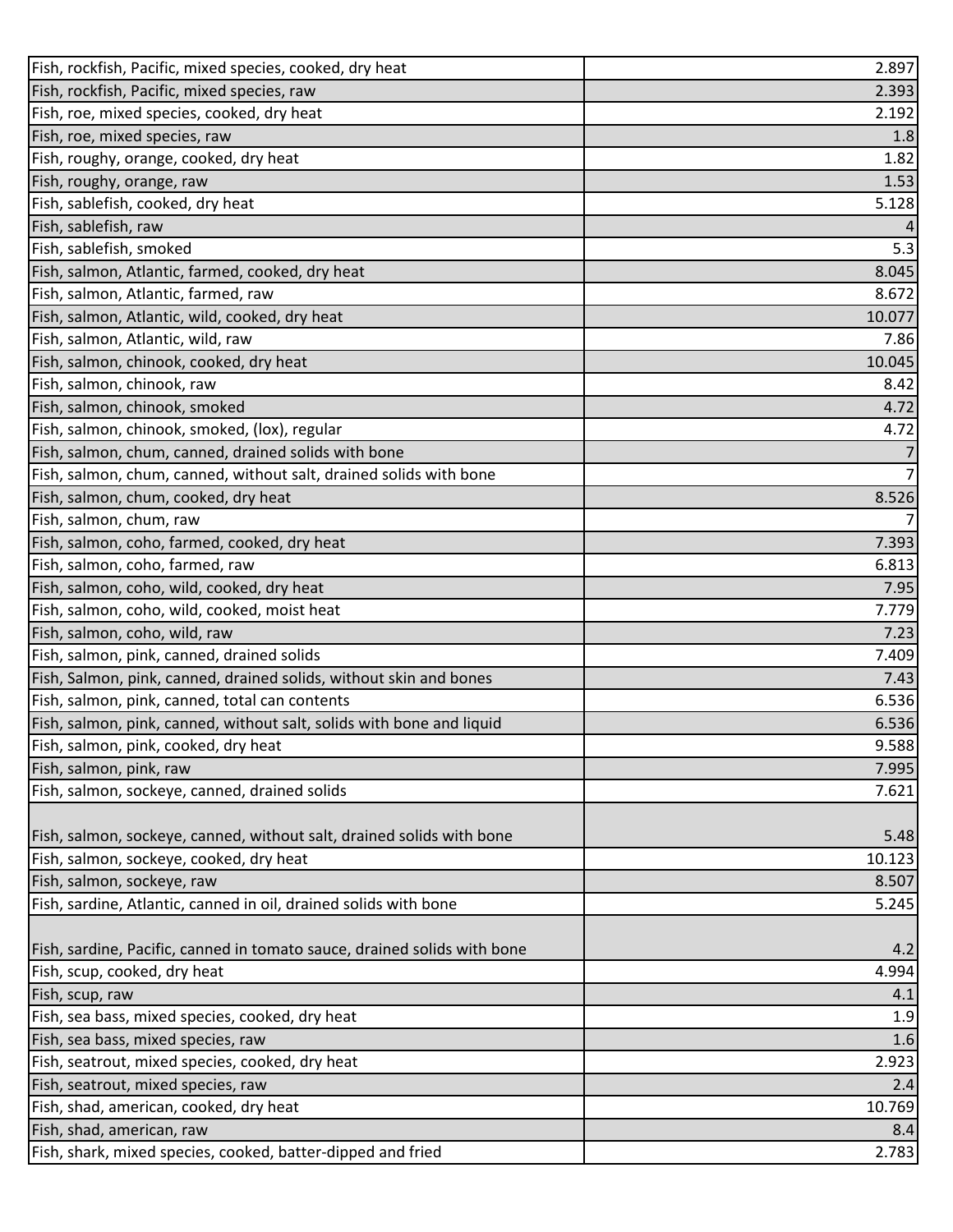| Fish, shark, mixed species, raw                                               | 2.938  |
|-------------------------------------------------------------------------------|--------|
| Fish, sheepshead, cooked, dry heat                                            | 1.8    |
| Fish, sheepshead, raw                                                         | 1.5    |
| Fish, smelt, rainbow, cooked, dry heat                                        | 1.766  |
| Fish, smelt, rainbow, raw                                                     | 1.45   |
| Fish, snapper, mixed species, cooked, dry heat                                | 0.346  |
| Fish, snapper, mixed species, raw                                             | 0.284  |
| Fish, spot, cooked, dry heat                                                  | 8.526  |
| Fish, spot, raw                                                               | 7      |
| Fish, sturgeon, mixed species, cooked, dry heat                               | 10.1   |
| Fish, sturgeon, mixed species, raw                                            | 8.3    |
| Fish, sturgeon, mixed species, smoked                                         | 11.1   |
| Fish, sucker, white, cooked, dry heat                                         | 1.462  |
| Fish, sucker, white, raw                                                      | 1.2    |
| Fish, sunfish, pumpkin seed, cooked, dry heat                                 | 1.462  |
| Fish, sunfish, pumpkin seed, raw                                              | 1.2    |
| Fish, surimi                                                                  | 0.22   |
| Fish, swordfish, cooked, dry heat                                             | 9.254  |
| Fish, swordfish, raw                                                          | 7.76   |
| Fish, tilapia, cooked, dry heat                                               | 4.745  |
| Fish, tilapia, raw                                                            | 3.903  |
| Fish, tilefish, cooked, dry heat                                              | 3.5    |
| Fish, tilefish, raw                                                           | 2.9    |
| Fish, trout, brook, raw, New York State                                       | 5.293  |
| Fish, trout, mixed species, cooked, dry heat                                  | 5.769  |
| Fish, trout, mixed species, raw                                               | 4.5    |
| Fish, trout, rainbow, farmed, cooked, dry heat                                | 6.646  |
| Fish, trout, rainbow, farmed, raw                                             | 5.567  |
| Fish, trout, rainbow, wild, cooked, dry heat                                  | 5.77   |
| Fish, trout, rainbow, wild, raw                                               | 5.384  |
| Fish, tuna salad                                                              | 6.7    |
| Fish, tuna, fresh, bluefin, cooked, dry heat                                  | 10.54  |
| Fish, tuna, fresh, bluefin, raw                                               | 8.654  |
| Fish, tuna, fresh, skipjack, raw                                              | 15.4   |
| Fish, tuna, fresh, yellowfin, raw                                             | 18.475 |
| Fish, tuna, light, canned in oil, drained solids                              | 12.4   |
| Fish, tuna, light, canned in oil, without salt, drained solids                | 12.4   |
| Fish, tuna, light, canned in water, drained solids (Includes foods for USDA's |        |
| Food Distribution Program)                                                    | 10.136 |
| Fish, tuna, light, canned in water, without salt, drained solids              | 13.28  |
| Fish, tuna, skipjack, fresh, cooked, dry heat                                 | 18.756 |
| Fish, tuna, white, canned in oil, drained solids                              | 11.698 |
| Fish, tuna, white, canned in oil, without salt, drained solids                | 11.698 |
| Fish, tuna, white, canned in water, drained solids                            | 5.799  |
| Fish, tuna, white, canned in water, without salt, drained solids              | 5.799  |
| Fish, tuna, yellowfin, fresh, cooked, dry heat                                | 22.07  |
| Fish, turbot, european, cooked, dry heat                                      | 2.679  |
| Fish, turbot, european, raw                                                   | 2.2    |
| Fish, whitefish, mixed species, cooked, dry heat                              | 3.846  |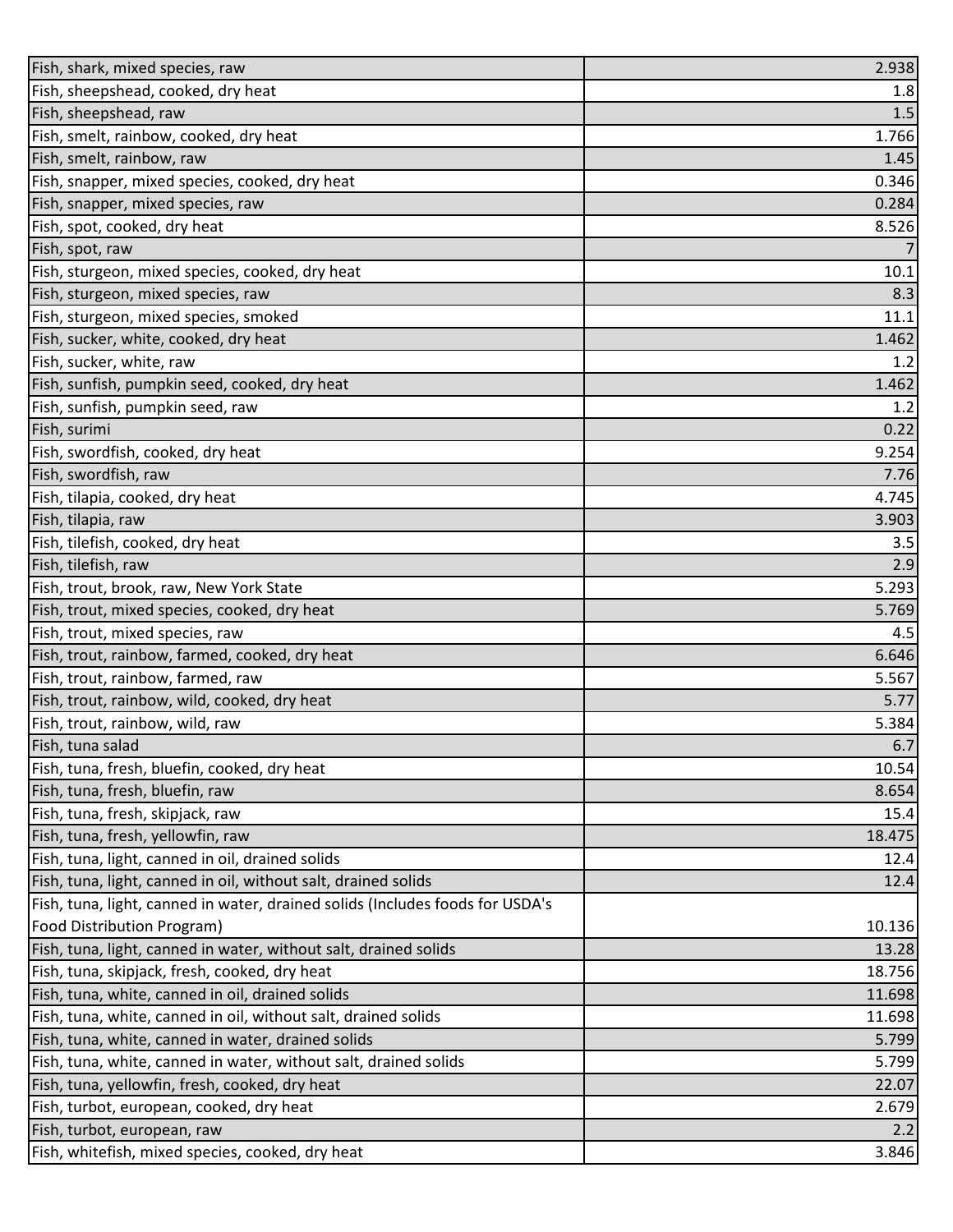| Fish, whitefish, mixed species, raw                                  | $\overline{\mathbf{3}}$ |
|----------------------------------------------------------------------|-------------------------|
| Fish, whitefish, mixed species, smoked                               | 2.4                     |
| Fish, whiting, mixed species, cooked, dry heat                       | 1.67                    |
| Fish, whiting, mixed species, raw                                    | 1.3                     |
| Fish, wolffish, Atlantic, cooked, dry heat                           | 2.598                   |
| Fish, wolffish, Atlantic, raw                                        | 2.133                   |
| Fish, yellowtail, mixed species, cooked, dry heat                    | 8.718                   |
| Fish, yellowtail, mixed species, raw                                 | 6.8                     |
| Focaccia, Italian flatbread, plain                                   | 3.67                    |
| Formulated bar, high fiber, chewy, oats and chocolate                | 7.903                   |
| Formulated bar, LUNA BAR, NUTZ OVER CHOCOLATE                        | 37.1                    |
| Formulated bar, MARS SNACKFOOD US, SNICKERS MARATHON Chewy           |                         |
| Chocolate Peanut Bar                                                 | 36.364                  |
| Formulated bar, MARS SNACKFOOD US, SNICKERS MARATHON Double          |                         |
| <b>Chocolate Nut Bar</b>                                             | 45.249                  |
| Formulated bar, MARS SNACKFOOD US, SNICKERS MARATHON Energy Bar, all |                         |
| flavors                                                              | 45.249                  |
| Formulated bar, MARS SNACKFOOD US, SNICKERS MARATHON Honey Nut Oat   |                         |
| <b>Bar</b>                                                           | 45.249                  |
| Formulated bar, MARS SNACKFOOD US, SNICKERS MARATHON MULTIGRAIN      |                         |
| <b>CRUNCH BAR</b>                                                    | 36.364                  |
| Formulated bar, MARS SNACKFOOD US, SNICKERS MARATHON Protein         |                         |
| Performance Bar, Caramel Nut Rush                                    | 25                      |
| Formulated bar, POWER BAR, chocolate                                 | 32.6                    |
| Formulated bar, SLIM-FAST OPTIMA meal bar, milk chocolate peanut     | 21.2                    |
| Formulated Bar, SOUTH BEACH protein bar                              | 1.268                   |
| Formulated bar, ZONE PERFECT CLASSIC CRUNCH BAR, mixed flavors       | 20                      |
| Frankfurter, beef, heated                                            | 1.827                   |
| Frankfurter, beef, low fat                                           | 2.3                     |
| Frankfurter, beef, pork, and turkey, fat free                        | 3.466                   |
| Frankfurter, beef, unheated                                          | 2.218                   |
| Frankfurter, chicken                                                 | 4.687                   |
| Frankfurter, low sodium                                              | 2.42                    |
| Frankfurter, meat                                                    | 2.665                   |
| Frankfurter, meat and poultry, cooked, boiled                        | 2.672                   |
| Frankfurter, meat and poultry, cooked, grilled                       | 3.058                   |
| Frankfurter, meat and poultry, low fat                               | 3.16                    |
| Frankfurter, meat and poultry, unheated                              | 2.813                   |
| Frankfurter, meat, heated                                            | 2.654                   |
| Frankfurter, meatless                                                | 3.137                   |
| Frankfurter, pork                                                    | 2.773                   |
| Frankfurter, turkey                                                  | 3.68                    |
| French toast, frozen, ready-to-heat                                  | 2.722                   |
| French toast, prepared from recipe, made with low fat (2%) milk      | 1.628                   |
| Frijoles rojos volteados (Refried beans, red, canned)                | 0.64                    |
| Frog legs, raw                                                       | 1.2                     |
| Frostings, chocolate, creamy, dry mix                                | 0.142                   |
| Frostings, chocolate, creamy, dry mix, prepared with butter          | 0.115                   |
| Frostings, chocolate, creamy, dry mix, prepared with margarine       | 0.112                   |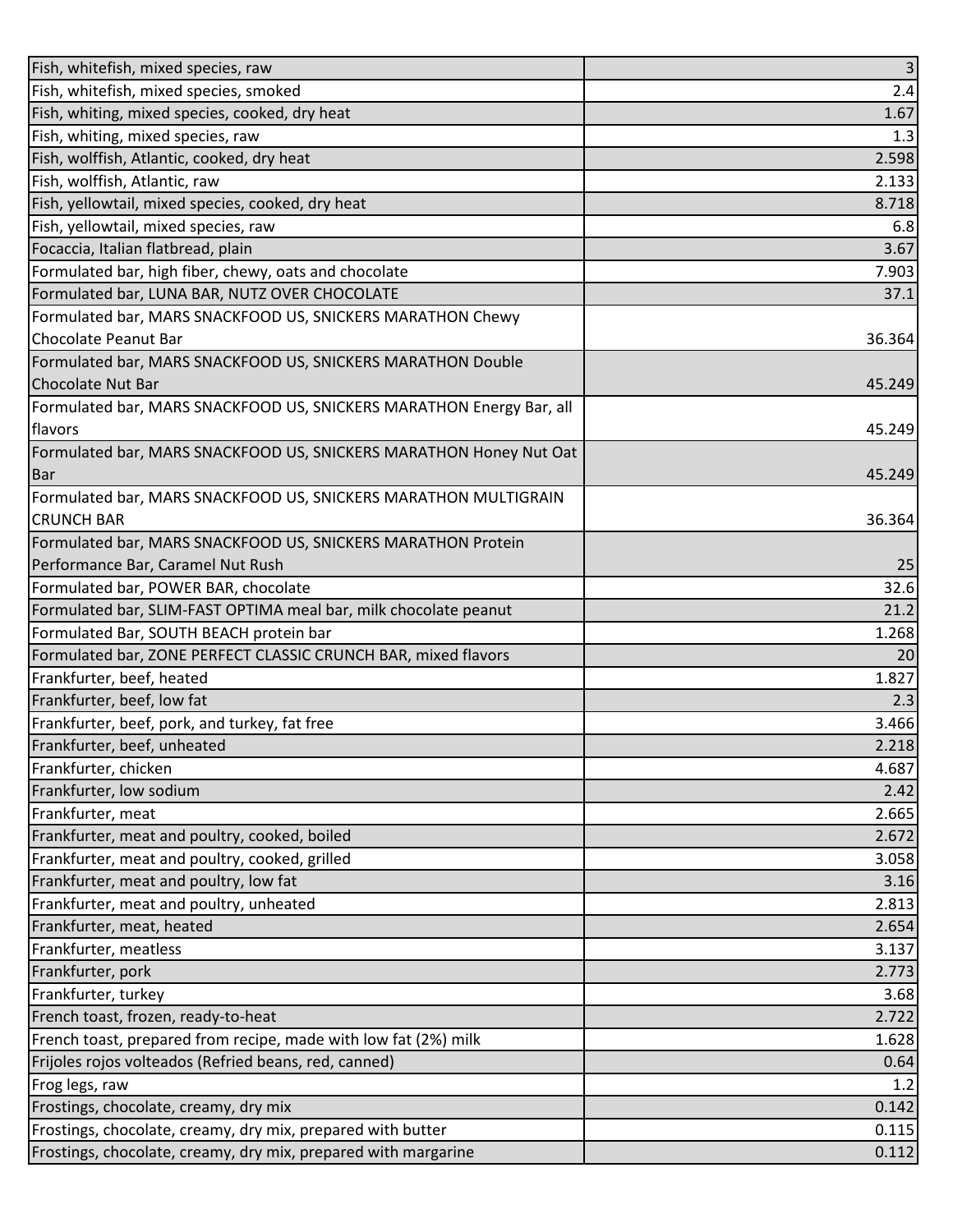| Frostings, chocolate, creamy, ready-to-eat                                   | 0.119 |
|------------------------------------------------------------------------------|-------|
| Frostings, coconut-nut, ready-to-eat                                         | 0.212 |
| Frostings, cream cheese-flavor, ready-to-eat                                 | 0.011 |
| Frostings, glaze, chocolate, prepared-from-recipe, with butter, NFSMI Recipe |       |
| No. C-32                                                                     | 0.111 |
| Frostings, glaze, prepared-from-recipe                                       | 0.039 |
| Frostings, vanilla, creamy, dry mix                                          | 0.001 |
| Frostings, vanilla, creamy, dry mix, prepared with margarine                 | 0.003 |
| Frostings, vanilla, creamy, ready-to-eat                                     | 0.22  |
| Frostings, white, fluffy, dry mix                                            |       |
| Frostings, white, fluffy, dry mix, prepared with water                       | 0.66  |
| Frozen novelties, fruit and juice bars                                       | 0.159 |
|                                                                              |       |
| Frozen novelties, ice cream type, chocolate or caramel covered, with nuts    | 0.96  |
| Frozen novelties, ice cream type, sundae, prepackaged                        | 0.64  |
| Frozen novelties, ice cream type, vanilla ice cream, light, no sugar added,  |       |
| chocolate coated                                                             | 0.175 |
| Frozen novelties, ice type, fruit, no sugar added                            | 0.15  |
| Frozen novelties, ice type, italian, restaurant-prepared                     | 0.715 |
| Frozen novelties, ice type, lime                                             | 0.007 |
| Frozen novelties, ice type, pineapple-coconut                                | 0.034 |
| Frozen novelties, juice type, juice with cream                               | 0.151 |
| Frozen novelties, juice type, orange                                         | 0.16  |
| Frozen novelties, No Sugar Added, FUDGSICLE pops                             | 0.175 |
| Frozen yogurts, chocolate                                                    | 0.14  |
| Frozen yogurts, chocolate, nonfat milk, sweetened without sugar              | 0.2   |
| Frozen yogurts, chocolate, soft-serve                                        | 0.305 |
| Frozen yogurts, flavors other than chocolate                                 | 0.07  |
| Frozen yogurts, vanilla, soft-serve                                          | 0.287 |
| Fruit butters, apple                                                         | 0.076 |
| Fruit cocktail, (peach and pineapple and pear and grape and cherry), canned, |       |
| extra heavy syrup, solids and liquids                                        | 0.368 |
| Fruit cocktail, (peach and pineapple and pear and grape and cherry), canned, |       |
| extra light syrup, solids and liquids                                        | 0.5   |
| Fruit cocktail, (peach and pineapple and pear and grape and cherry), canned, |       |
| heavy syrup, solids and liquids                                              | 0.374 |
| Fruit cocktail, (peach and pineapple and pear and grape and cherry), canned, |       |
| juice pack, solids and liquids                                               | 0.403 |
| Fruit cocktail, (peach and pineapple and pear and grape and cherry), canned, |       |
| light syrup, solids and liquids                                              | 0.38  |
| Fruit cocktail, (peach and pineapple and pear and grape and cherry), canned, |       |
| water pack, solids and liquids                                               | 0.363 |
| Fruit cocktail, canned, heavy syrup, drained                                 | 0.374 |
| Fruit juice smoothie, BOLTHOUSE FARMS, GREEN GOODNESS                        | 0.333 |
| Fruit juice smoothie, BOLTHOUSE FARMS, strawberry banana                     | 0.287 |
| Fruit juice smoothie, NAKED JUICE, BLUE MACHINE                              | 8.333 |
| Fruit juice smoothie, NAKED JUICE, GREEN MACHINE                             | 0.29  |
| Fruit juice smoothie, NAKED JUICE, strawberry banana                         | 0.31  |
| Fruit juice smoothie, ODWALLA, ORIGINAL SUPERFOOD                            | 0.455 |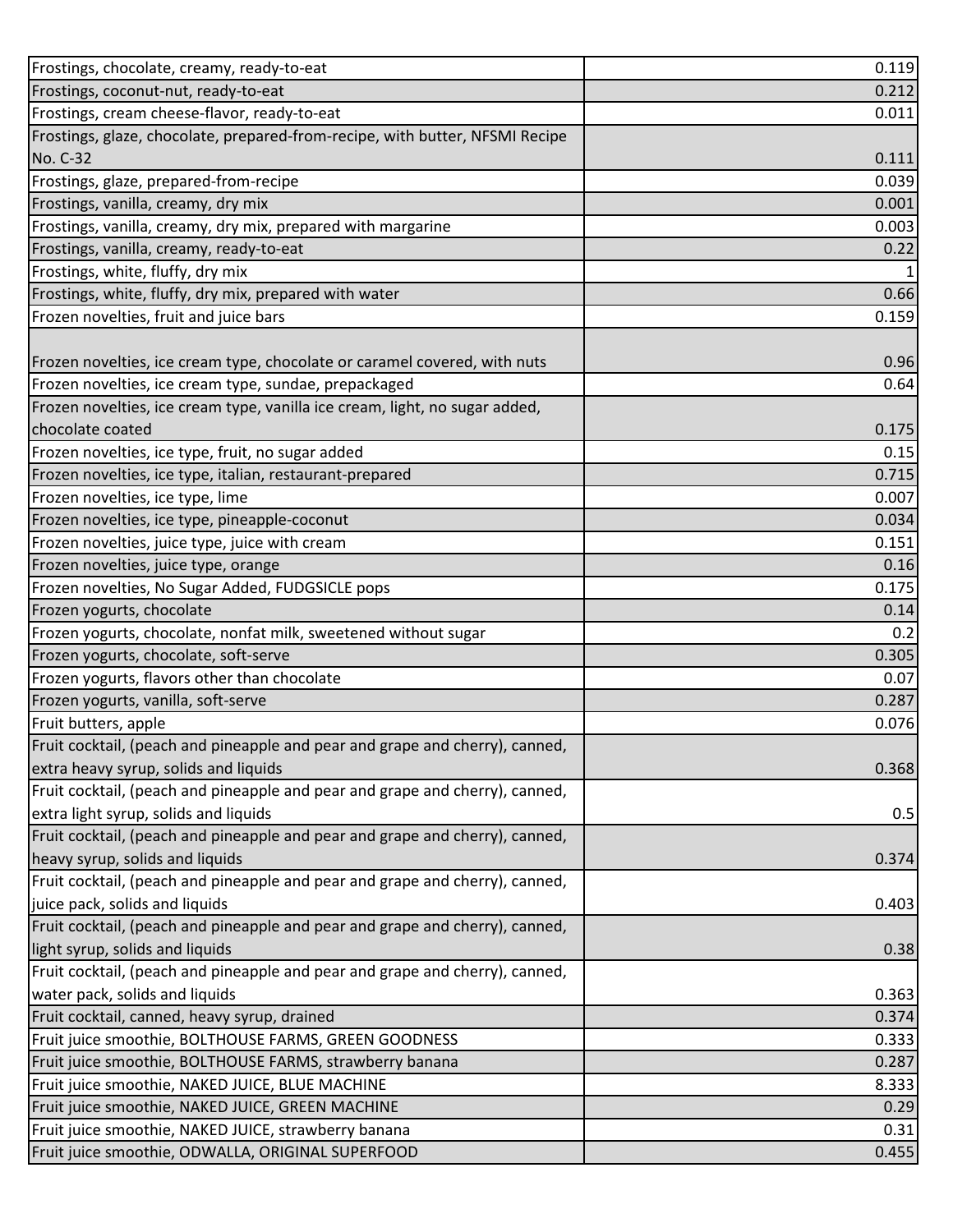| Fruit juice smoothie, ODWALLA, strawberry banana                              | 0.285 |
|-------------------------------------------------------------------------------|-------|
| Fruit salad, (peach and pear and apricot and pineapple and cherry), canned,   |       |
| extra heavy syrup, solids and liquids                                         | 0.353 |
| Fruit salad, (peach and pear and apricot and pineapple and cherry), canned,   |       |
| juice pack, solids and liquids                                                | 0.356 |
| Fruit salad, (peach and pear and apricot and pineapple and cherry), canned,   |       |
| light syrup, solids and liquids                                               | 0.365 |
| Fruit salad, (peach and pear and apricot and pineapple and cherry), canned,   |       |
| water pack, solids and liquids                                                | 0.374 |
| Fruit salad, (pineapple and papaya and banana and guava), tropical, canned,   |       |
| heavy syrup, solids and liquids                                               | 0.562 |
| Fruit syrup                                                                   | 0.012 |
| Frybread, made with lard (Navajo)                                             | 4.603 |
| Fungi, Cloud ears, dried                                                      | 6.267 |
| Game meat, bison, ground, raw                                                 | 4.91  |
|                                                                               |       |
| Game meat, bison, top sirloin, separable lean only, 1" steak, cooked, broiled | 5.57  |
| Game meat, bear, cooked, simmered                                             | 3.35  |
| Game meat, bear, raw                                                          | 3.2   |
| Game meat, beaver, cooked, roasted                                            | 2.2   |
| Game meat, beaver, raw                                                        | 1.9   |
| Game meat, beefalo, composite of cuts, cooked, roasted                        | 4.89  |
| Game meat, beefalo, composite of cuts, raw                                    | 4.64  |
|                                                                               |       |
| Game meat, bison, chuck, shoulder clod, separable lean only, cooked, braised  | 4.773 |
| Game meat, bison, chuck, shoulder clod, separable lean only, raw              | 4.443 |
| Game meat, bison, ground, cooked, pan-broiled                                 | 5.57  |
|                                                                               |       |
| Game meat, bison, ribeye, separable lean only, 1" steak, cooked, broiled      | 6.687 |
|                                                                               |       |
| Game meat, bison, ribeye, separable lean only, trimmed to 0" fat, raw         | 1.838 |
| Game meat, bison, separable lean only, cooked, roasted                        | 3.71  |
| Game meat, bison, separable lean only, raw                                    | 1.91  |
|                                                                               |       |
| Game meat, bison, shoulder clod, separable lean only, trimmed to 0" fat, raw  | 1.879 |
|                                                                               |       |
| Game meat, bison, top round, separable lean only, 1" steak, cooked, broiled   | 6.475 |
| Game meat, bison, top round, separable lean only, 1" steak, raw               | 6.183 |
|                                                                               |       |
| Game meat, bison, top sirloin, separable lean only, trimmed to 0" fat, raw    | 2.017 |
| Game meat, boar, wild, cooked, roasted                                        | 4.21  |
| Game meat, boar, wild, raw                                                    |       |
| Game meat, buffalo, water, cooked, roasted                                    | 6.29  |
| Game meat, buffalo, water, raw                                                | 5.97  |
| Game meat, caribou, cooked, roasted                                           | 5.79  |
| Game meat, caribou, raw                                                       | 5.5   |
| Game meat, deer, cooked, roasted                                              | 6.71  |
| Game meat, deer, ground, cooked, pan-broiled                                  | 9.257 |
| Game meat, deer, ground, raw                                                  | 5.7   |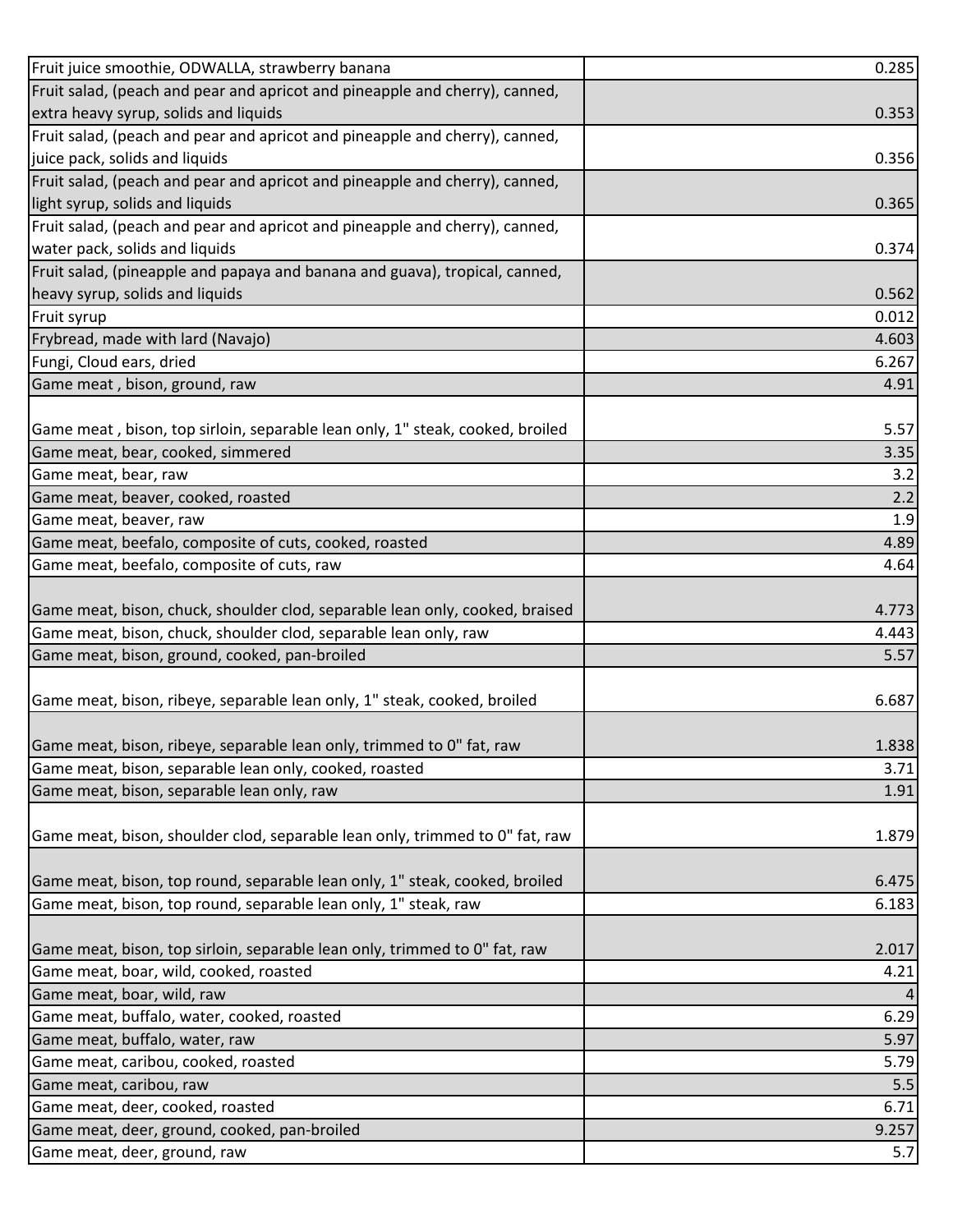| Game meat, deer, loin, separable lean only, 1" steak, cooked, broiled         | 10.757          |
|-------------------------------------------------------------------------------|-----------------|
| Game meat, deer, raw                                                          | 6.37            |
|                                                                               |                 |
| Game meat, deer, shoulder clod, separable lean only, cooked, braised          | 7.43            |
| Game meat, deer, tenderloin, separable lean only, cooked, broiled             | 8.78            |
|                                                                               |                 |
| Game meat, deer, top round, separable lean only, 1" steak, cooked, broiled    | 8.4             |
| Game meat, elk, ground, cooked, pan-broiled                                   | 5.32            |
| Game meat, elk, ground, raw                                                   | 4.89            |
| Game meat, elk, loin, separable lean only, cooked, broiled                    | 8.98            |
| Game meat, elk, round, separable lean only, cooked, broiled                   | 7.16            |
| Game meat, elk, tenderloin, separable lean only, cooked, broiled              | 6.143           |
| Game meat, goat, cooked, roasted                                              | 3.95            |
| Game meat, goat, raw                                                          | 3.75            |
| Game meat, horse, cooked, roasted                                             | 4.84            |
| Game meat, horse, raw                                                         | 4.6             |
| Game meat, moose, cooked, roasted                                             | 5.26            |
| Game meat, moose, raw                                                         | 5               |
| Game meat, muskrat, cooked, roasted                                           | 7.19            |
| Game meat, muskrat, raw                                                       | 6.2             |
| Game meat, opossum, cooked, roasted                                           | 8.43            |
|                                                                               |                 |
| Game meat, rabbit, domesticated, composite of cuts, cooked, roasted           | 8.43            |
|                                                                               |                 |
| Game meat, rabbit, domesticated, composite of cuts, cooked, stewed            | 7.16            |
| Game meat, rabbit, domesticated, composite of cuts, raw                       | 7.27            |
| Game meat, rabbit, wild, cooked, stewed                                       | 6.4             |
| Game meat, rabbit, wild, raw                                                  | 6.5             |
| Game meat, raccoon, cooked, roasted                                           | 4.68            |
| Game meat, squirrel, cooked, roasted                                          | 4.64            |
| Game meat, squirrel, raw                                                      | $\vert 4 \vert$ |
| Garlic bread, frozen                                                          | 4.142           |
| Garlic, raw                                                                   | 0.7             |
| Gelatin desserts, dry mix                                                     | 0.009           |
| Gelatin desserts, dry mix, prepared with water                                | 0.001           |
| Gelatin desserts, dry mix, reduced calorie, with aspartame, added phosphorus, |                 |
| potassium, sodium, vitamin C                                                  | 0.04            |
|                                                                               |                 |
| Gelatin desserts, dry mix, reduced calorie, with aspartame, no added sodium   | 0.04            |
|                                                                               |                 |
| Gelatin desserts, dry mix, with added ascorbic acid, sodium-citrate and salt  | 0.008           |
| Gelatins, dry powder, unsweetened                                             | 0.085           |
| Ginger root, pickled, canned, with artificial sweetener                       | 0.022           |
| Ginger root, raw                                                              | 0.75            |
| Glutino, Gluten Free Cookies, Chocolate Vanilla Creme                         | 0.39            |
| Glutino, Gluten Free Wafers, Lemon Flavored                                   | 0.065           |
| Goose, domesticated, meat and skin, cooked, roasted                           | 4.168           |
|                                                                               |                 |
| Goose, domesticated, meat and skin, raw                                       | 3.608           |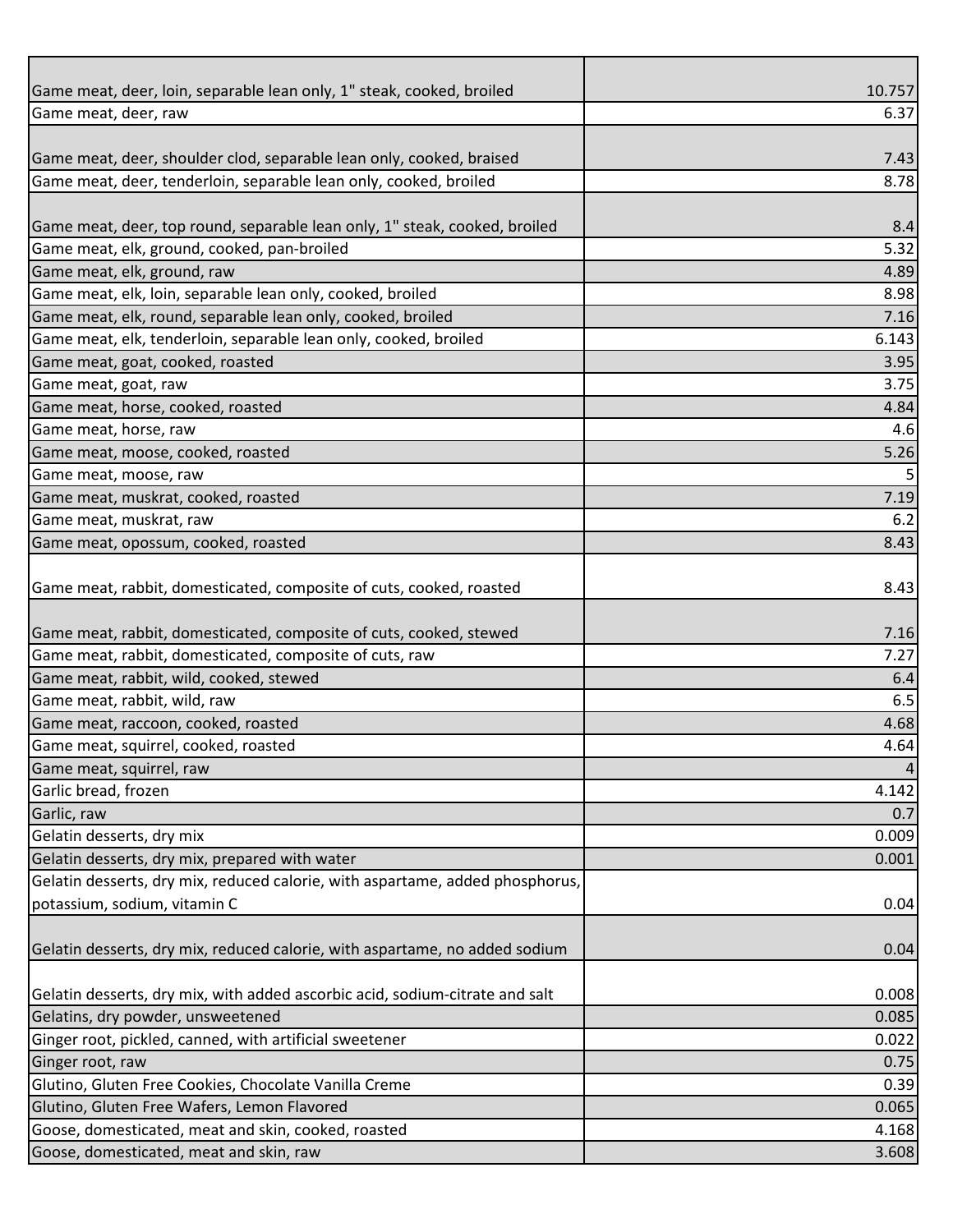| Goose, domesticated, meat only, raw<br>4.278<br>Goose, liver, raw<br>6.5<br>Gooseberries, canned, light syrup pack, solids and liquids<br>0.153<br>Gooseberries, raw<br>0.3<br>Gourd, dishcloth (towelgourd), cooked, boiled, drained, with salt<br>0.26<br>Gourd, dishcloth (towelgourd), cooked, boiled, drained, without salt<br>0.26<br>Gourd, dishcloth (towelgourd), raw<br>0.4<br>Gourd, white-flowered (calabash), cooked, boiled, drained, with salt<br>0.39<br>Gourd, white-flowered (calabash), cooked, boiled, drained, without salt<br>0.39<br>Gourd, white-flowered (calabash), raw<br>0.32<br>Granola bar, soft, milk chocolate coated, peanut butter<br>3.29<br>Grape juice, canned or bottled, unsweetened, with added ascorbic acid<br>0.133<br>Grape juice, canned or bottled, unsweetened, with added ascorbic acid and<br>calcium<br>0.133<br>Grape juice, canned or bottled, unsweetened, without added ascorbic acid<br>0.133<br>Grape leaves, canned<br>4.505<br>Grape leaves, raw<br>2.362<br>Grapefruit juice, pink or red, with added calcium<br>0.2<br>Grapefruit juice, pink, raw<br>0.2<br>Grapefruit juice, white, bottled, unsweetened, OCEAN SPRAY<br>0.263<br>Grapefruit juice, white, canned or bottled, unsweetened<br>0.26<br>Grapefruit juice, white, canned, sweetened<br>0.319<br>Grapefruit juice, white, frozen concentrate, unsweetened, diluted with 3<br>volume water<br>0.217<br>0.772<br>Grapefruit juice, white, raw<br>0.2<br>Grapefruit, raw, pink and red and white, all areas<br>0.25<br>Grapefruit, raw, pink and red, all areas<br>0.204<br>Grapefruit, raw, pink and red, California and Arizona<br>0.191<br>Grapefruit, raw, pink and red, Florida<br>0.2<br>Grapefruit, raw, white, all areas<br>0.269<br>Grapefruit, raw, white, California<br>0.269<br>Grapefruit, raw, white, Florida<br>0.2<br>Grapefruit, sections, canned, juice pack, solids and liquids<br>0.249<br>Grapefruit, sections, canned, light syrup pack, solids and liquids<br>0.243<br>Grapefruit, sections, canned, water pack, solids and liquids<br>0.249<br>Grapes, american type (slip skin), raw<br>0.3<br>Grapes, canned, thompson seedless, heavy syrup pack, solids and liquids<br>0.125<br>Grapes, canned, thompson seedless, water pack, solids and liquids<br>0.13<br>Grapes, red or green (European type, such as Thompson seedless), raw<br>0.188<br>Gravy, au jus, canned<br>0.9<br>4.087<br>Gravy, au jus, dry | Goose, domesticated, meat only, cooked, roasted                     | 4.081 |
|-------------------------------------------------------------------------------------------------------------------------------------------------------------------------------------------------------------------------------------------------------------------------------------------------------------------------------------------------------------------------------------------------------------------------------------------------------------------------------------------------------------------------------------------------------------------------------------------------------------------------------------------------------------------------------------------------------------------------------------------------------------------------------------------------------------------------------------------------------------------------------------------------------------------------------------------------------------------------------------------------------------------------------------------------------------------------------------------------------------------------------------------------------------------------------------------------------------------------------------------------------------------------------------------------------------------------------------------------------------------------------------------------------------------------------------------------------------------------------------------------------------------------------------------------------------------------------------------------------------------------------------------------------------------------------------------------------------------------------------------------------------------------------------------------------------------------------------------------------------------------------------------------------------------------------------------------------------------------------------------------------------------------------------------------------------------------------------------------------------------------------------------------------------------------------------------------------------------------------------------------------------------------------------------------------------------------------------------------------------------------------------------------------------------------------------------------------------|---------------------------------------------------------------------|-------|
|                                                                                                                                                                                                                                                                                                                                                                                                                                                                                                                                                                                                                                                                                                                                                                                                                                                                                                                                                                                                                                                                                                                                                                                                                                                                                                                                                                                                                                                                                                                                                                                                                                                                                                                                                                                                                                                                                                                                                                                                                                                                                                                                                                                                                                                                                                                                                                                                                                                             |                                                                     |       |
|                                                                                                                                                                                                                                                                                                                                                                                                                                                                                                                                                                                                                                                                                                                                                                                                                                                                                                                                                                                                                                                                                                                                                                                                                                                                                                                                                                                                                                                                                                                                                                                                                                                                                                                                                                                                                                                                                                                                                                                                                                                                                                                                                                                                                                                                                                                                                                                                                                                             |                                                                     |       |
|                                                                                                                                                                                                                                                                                                                                                                                                                                                                                                                                                                                                                                                                                                                                                                                                                                                                                                                                                                                                                                                                                                                                                                                                                                                                                                                                                                                                                                                                                                                                                                                                                                                                                                                                                                                                                                                                                                                                                                                                                                                                                                                                                                                                                                                                                                                                                                                                                                                             |                                                                     |       |
|                                                                                                                                                                                                                                                                                                                                                                                                                                                                                                                                                                                                                                                                                                                                                                                                                                                                                                                                                                                                                                                                                                                                                                                                                                                                                                                                                                                                                                                                                                                                                                                                                                                                                                                                                                                                                                                                                                                                                                                                                                                                                                                                                                                                                                                                                                                                                                                                                                                             |                                                                     |       |
|                                                                                                                                                                                                                                                                                                                                                                                                                                                                                                                                                                                                                                                                                                                                                                                                                                                                                                                                                                                                                                                                                                                                                                                                                                                                                                                                                                                                                                                                                                                                                                                                                                                                                                                                                                                                                                                                                                                                                                                                                                                                                                                                                                                                                                                                                                                                                                                                                                                             |                                                                     |       |
|                                                                                                                                                                                                                                                                                                                                                                                                                                                                                                                                                                                                                                                                                                                                                                                                                                                                                                                                                                                                                                                                                                                                                                                                                                                                                                                                                                                                                                                                                                                                                                                                                                                                                                                                                                                                                                                                                                                                                                                                                                                                                                                                                                                                                                                                                                                                                                                                                                                             |                                                                     |       |
|                                                                                                                                                                                                                                                                                                                                                                                                                                                                                                                                                                                                                                                                                                                                                                                                                                                                                                                                                                                                                                                                                                                                                                                                                                                                                                                                                                                                                                                                                                                                                                                                                                                                                                                                                                                                                                                                                                                                                                                                                                                                                                                                                                                                                                                                                                                                                                                                                                                             |                                                                     |       |
|                                                                                                                                                                                                                                                                                                                                                                                                                                                                                                                                                                                                                                                                                                                                                                                                                                                                                                                                                                                                                                                                                                                                                                                                                                                                                                                                                                                                                                                                                                                                                                                                                                                                                                                                                                                                                                                                                                                                                                                                                                                                                                                                                                                                                                                                                                                                                                                                                                                             |                                                                     |       |
|                                                                                                                                                                                                                                                                                                                                                                                                                                                                                                                                                                                                                                                                                                                                                                                                                                                                                                                                                                                                                                                                                                                                                                                                                                                                                                                                                                                                                                                                                                                                                                                                                                                                                                                                                                                                                                                                                                                                                                                                                                                                                                                                                                                                                                                                                                                                                                                                                                                             |                                                                     |       |
|                                                                                                                                                                                                                                                                                                                                                                                                                                                                                                                                                                                                                                                                                                                                                                                                                                                                                                                                                                                                                                                                                                                                                                                                                                                                                                                                                                                                                                                                                                                                                                                                                                                                                                                                                                                                                                                                                                                                                                                                                                                                                                                                                                                                                                                                                                                                                                                                                                                             |                                                                     |       |
|                                                                                                                                                                                                                                                                                                                                                                                                                                                                                                                                                                                                                                                                                                                                                                                                                                                                                                                                                                                                                                                                                                                                                                                                                                                                                                                                                                                                                                                                                                                                                                                                                                                                                                                                                                                                                                                                                                                                                                                                                                                                                                                                                                                                                                                                                                                                                                                                                                                             |                                                                     |       |
|                                                                                                                                                                                                                                                                                                                                                                                                                                                                                                                                                                                                                                                                                                                                                                                                                                                                                                                                                                                                                                                                                                                                                                                                                                                                                                                                                                                                                                                                                                                                                                                                                                                                                                                                                                                                                                                                                                                                                                                                                                                                                                                                                                                                                                                                                                                                                                                                                                                             |                                                                     |       |
|                                                                                                                                                                                                                                                                                                                                                                                                                                                                                                                                                                                                                                                                                                                                                                                                                                                                                                                                                                                                                                                                                                                                                                                                                                                                                                                                                                                                                                                                                                                                                                                                                                                                                                                                                                                                                                                                                                                                                                                                                                                                                                                                                                                                                                                                                                                                                                                                                                                             |                                                                     |       |
|                                                                                                                                                                                                                                                                                                                                                                                                                                                                                                                                                                                                                                                                                                                                                                                                                                                                                                                                                                                                                                                                                                                                                                                                                                                                                                                                                                                                                                                                                                                                                                                                                                                                                                                                                                                                                                                                                                                                                                                                                                                                                                                                                                                                                                                                                                                                                                                                                                                             |                                                                     |       |
|                                                                                                                                                                                                                                                                                                                                                                                                                                                                                                                                                                                                                                                                                                                                                                                                                                                                                                                                                                                                                                                                                                                                                                                                                                                                                                                                                                                                                                                                                                                                                                                                                                                                                                                                                                                                                                                                                                                                                                                                                                                                                                                                                                                                                                                                                                                                                                                                                                                             |                                                                     |       |
|                                                                                                                                                                                                                                                                                                                                                                                                                                                                                                                                                                                                                                                                                                                                                                                                                                                                                                                                                                                                                                                                                                                                                                                                                                                                                                                                                                                                                                                                                                                                                                                                                                                                                                                                                                                                                                                                                                                                                                                                                                                                                                                                                                                                                                                                                                                                                                                                                                                             |                                                                     |       |
|                                                                                                                                                                                                                                                                                                                                                                                                                                                                                                                                                                                                                                                                                                                                                                                                                                                                                                                                                                                                                                                                                                                                                                                                                                                                                                                                                                                                                                                                                                                                                                                                                                                                                                                                                                                                                                                                                                                                                                                                                                                                                                                                                                                                                                                                                                                                                                                                                                                             |                                                                     |       |
|                                                                                                                                                                                                                                                                                                                                                                                                                                                                                                                                                                                                                                                                                                                                                                                                                                                                                                                                                                                                                                                                                                                                                                                                                                                                                                                                                                                                                                                                                                                                                                                                                                                                                                                                                                                                                                                                                                                                                                                                                                                                                                                                                                                                                                                                                                                                                                                                                                                             |                                                                     |       |
|                                                                                                                                                                                                                                                                                                                                                                                                                                                                                                                                                                                                                                                                                                                                                                                                                                                                                                                                                                                                                                                                                                                                                                                                                                                                                                                                                                                                                                                                                                                                                                                                                                                                                                                                                                                                                                                                                                                                                                                                                                                                                                                                                                                                                                                                                                                                                                                                                                                             |                                                                     |       |
|                                                                                                                                                                                                                                                                                                                                                                                                                                                                                                                                                                                                                                                                                                                                                                                                                                                                                                                                                                                                                                                                                                                                                                                                                                                                                                                                                                                                                                                                                                                                                                                                                                                                                                                                                                                                                                                                                                                                                                                                                                                                                                                                                                                                                                                                                                                                                                                                                                                             |                                                                     |       |
|                                                                                                                                                                                                                                                                                                                                                                                                                                                                                                                                                                                                                                                                                                                                                                                                                                                                                                                                                                                                                                                                                                                                                                                                                                                                                                                                                                                                                                                                                                                                                                                                                                                                                                                                                                                                                                                                                                                                                                                                                                                                                                                                                                                                                                                                                                                                                                                                                                                             |                                                                     |       |
|                                                                                                                                                                                                                                                                                                                                                                                                                                                                                                                                                                                                                                                                                                                                                                                                                                                                                                                                                                                                                                                                                                                                                                                                                                                                                                                                                                                                                                                                                                                                                                                                                                                                                                                                                                                                                                                                                                                                                                                                                                                                                                                                                                                                                                                                                                                                                                                                                                                             |                                                                     |       |
|                                                                                                                                                                                                                                                                                                                                                                                                                                                                                                                                                                                                                                                                                                                                                                                                                                                                                                                                                                                                                                                                                                                                                                                                                                                                                                                                                                                                                                                                                                                                                                                                                                                                                                                                                                                                                                                                                                                                                                                                                                                                                                                                                                                                                                                                                                                                                                                                                                                             |                                                                     |       |
|                                                                                                                                                                                                                                                                                                                                                                                                                                                                                                                                                                                                                                                                                                                                                                                                                                                                                                                                                                                                                                                                                                                                                                                                                                                                                                                                                                                                                                                                                                                                                                                                                                                                                                                                                                                                                                                                                                                                                                                                                                                                                                                                                                                                                                                                                                                                                                                                                                                             |                                                                     |       |
|                                                                                                                                                                                                                                                                                                                                                                                                                                                                                                                                                                                                                                                                                                                                                                                                                                                                                                                                                                                                                                                                                                                                                                                                                                                                                                                                                                                                                                                                                                                                                                                                                                                                                                                                                                                                                                                                                                                                                                                                                                                                                                                                                                                                                                                                                                                                                                                                                                                             |                                                                     |       |
|                                                                                                                                                                                                                                                                                                                                                                                                                                                                                                                                                                                                                                                                                                                                                                                                                                                                                                                                                                                                                                                                                                                                                                                                                                                                                                                                                                                                                                                                                                                                                                                                                                                                                                                                                                                                                                                                                                                                                                                                                                                                                                                                                                                                                                                                                                                                                                                                                                                             |                                                                     |       |
|                                                                                                                                                                                                                                                                                                                                                                                                                                                                                                                                                                                                                                                                                                                                                                                                                                                                                                                                                                                                                                                                                                                                                                                                                                                                                                                                                                                                                                                                                                                                                                                                                                                                                                                                                                                                                                                                                                                                                                                                                                                                                                                                                                                                                                                                                                                                                                                                                                                             |                                                                     |       |
|                                                                                                                                                                                                                                                                                                                                                                                                                                                                                                                                                                                                                                                                                                                                                                                                                                                                                                                                                                                                                                                                                                                                                                                                                                                                                                                                                                                                                                                                                                                                                                                                                                                                                                                                                                                                                                                                                                                                                                                                                                                                                                                                                                                                                                                                                                                                                                                                                                                             |                                                                     |       |
|                                                                                                                                                                                                                                                                                                                                                                                                                                                                                                                                                                                                                                                                                                                                                                                                                                                                                                                                                                                                                                                                                                                                                                                                                                                                                                                                                                                                                                                                                                                                                                                                                                                                                                                                                                                                                                                                                                                                                                                                                                                                                                                                                                                                                                                                                                                                                                                                                                                             | Grapefruit juice, white, frozen concentrate, unsweetened, undiluted |       |
|                                                                                                                                                                                                                                                                                                                                                                                                                                                                                                                                                                                                                                                                                                                                                                                                                                                                                                                                                                                                                                                                                                                                                                                                                                                                                                                                                                                                                                                                                                                                                                                                                                                                                                                                                                                                                                                                                                                                                                                                                                                                                                                                                                                                                                                                                                                                                                                                                                                             |                                                                     |       |
|                                                                                                                                                                                                                                                                                                                                                                                                                                                                                                                                                                                                                                                                                                                                                                                                                                                                                                                                                                                                                                                                                                                                                                                                                                                                                                                                                                                                                                                                                                                                                                                                                                                                                                                                                                                                                                                                                                                                                                                                                                                                                                                                                                                                                                                                                                                                                                                                                                                             |                                                                     |       |
|                                                                                                                                                                                                                                                                                                                                                                                                                                                                                                                                                                                                                                                                                                                                                                                                                                                                                                                                                                                                                                                                                                                                                                                                                                                                                                                                                                                                                                                                                                                                                                                                                                                                                                                                                                                                                                                                                                                                                                                                                                                                                                                                                                                                                                                                                                                                                                                                                                                             |                                                                     |       |
|                                                                                                                                                                                                                                                                                                                                                                                                                                                                                                                                                                                                                                                                                                                                                                                                                                                                                                                                                                                                                                                                                                                                                                                                                                                                                                                                                                                                                                                                                                                                                                                                                                                                                                                                                                                                                                                                                                                                                                                                                                                                                                                                                                                                                                                                                                                                                                                                                                                             |                                                                     |       |
|                                                                                                                                                                                                                                                                                                                                                                                                                                                                                                                                                                                                                                                                                                                                                                                                                                                                                                                                                                                                                                                                                                                                                                                                                                                                                                                                                                                                                                                                                                                                                                                                                                                                                                                                                                                                                                                                                                                                                                                                                                                                                                                                                                                                                                                                                                                                                                                                                                                             |                                                                     |       |
|                                                                                                                                                                                                                                                                                                                                                                                                                                                                                                                                                                                                                                                                                                                                                                                                                                                                                                                                                                                                                                                                                                                                                                                                                                                                                                                                                                                                                                                                                                                                                                                                                                                                                                                                                                                                                                                                                                                                                                                                                                                                                                                                                                                                                                                                                                                                                                                                                                                             |                                                                     |       |
|                                                                                                                                                                                                                                                                                                                                                                                                                                                                                                                                                                                                                                                                                                                                                                                                                                                                                                                                                                                                                                                                                                                                                                                                                                                                                                                                                                                                                                                                                                                                                                                                                                                                                                                                                                                                                                                                                                                                                                                                                                                                                                                                                                                                                                                                                                                                                                                                                                                             |                                                                     |       |
|                                                                                                                                                                                                                                                                                                                                                                                                                                                                                                                                                                                                                                                                                                                                                                                                                                                                                                                                                                                                                                                                                                                                                                                                                                                                                                                                                                                                                                                                                                                                                                                                                                                                                                                                                                                                                                                                                                                                                                                                                                                                                                                                                                                                                                                                                                                                                                                                                                                             |                                                                     |       |
|                                                                                                                                                                                                                                                                                                                                                                                                                                                                                                                                                                                                                                                                                                                                                                                                                                                                                                                                                                                                                                                                                                                                                                                                                                                                                                                                                                                                                                                                                                                                                                                                                                                                                                                                                                                                                                                                                                                                                                                                                                                                                                                                                                                                                                                                                                                                                                                                                                                             |                                                                     |       |
|                                                                                                                                                                                                                                                                                                                                                                                                                                                                                                                                                                                                                                                                                                                                                                                                                                                                                                                                                                                                                                                                                                                                                                                                                                                                                                                                                                                                                                                                                                                                                                                                                                                                                                                                                                                                                                                                                                                                                                                                                                                                                                                                                                                                                                                                                                                                                                                                                                                             |                                                                     |       |
|                                                                                                                                                                                                                                                                                                                                                                                                                                                                                                                                                                                                                                                                                                                                                                                                                                                                                                                                                                                                                                                                                                                                                                                                                                                                                                                                                                                                                                                                                                                                                                                                                                                                                                                                                                                                                                                                                                                                                                                                                                                                                                                                                                                                                                                                                                                                                                                                                                                             |                                                                     |       |
|                                                                                                                                                                                                                                                                                                                                                                                                                                                                                                                                                                                                                                                                                                                                                                                                                                                                                                                                                                                                                                                                                                                                                                                                                                                                                                                                                                                                                                                                                                                                                                                                                                                                                                                                                                                                                                                                                                                                                                                                                                                                                                                                                                                                                                                                                                                                                                                                                                                             |                                                                     |       |
|                                                                                                                                                                                                                                                                                                                                                                                                                                                                                                                                                                                                                                                                                                                                                                                                                                                                                                                                                                                                                                                                                                                                                                                                                                                                                                                                                                                                                                                                                                                                                                                                                                                                                                                                                                                                                                                                                                                                                                                                                                                                                                                                                                                                                                                                                                                                                                                                                                                             |                                                                     |       |
|                                                                                                                                                                                                                                                                                                                                                                                                                                                                                                                                                                                                                                                                                                                                                                                                                                                                                                                                                                                                                                                                                                                                                                                                                                                                                                                                                                                                                                                                                                                                                                                                                                                                                                                                                                                                                                                                                                                                                                                                                                                                                                                                                                                                                                                                                                                                                                                                                                                             |                                                                     |       |
|                                                                                                                                                                                                                                                                                                                                                                                                                                                                                                                                                                                                                                                                                                                                                                                                                                                                                                                                                                                                                                                                                                                                                                                                                                                                                                                                                                                                                                                                                                                                                                                                                                                                                                                                                                                                                                                                                                                                                                                                                                                                                                                                                                                                                                                                                                                                                                                                                                                             |                                                                     |       |
|                                                                                                                                                                                                                                                                                                                                                                                                                                                                                                                                                                                                                                                                                                                                                                                                                                                                                                                                                                                                                                                                                                                                                                                                                                                                                                                                                                                                                                                                                                                                                                                                                                                                                                                                                                                                                                                                                                                                                                                                                                                                                                                                                                                                                                                                                                                                                                                                                                                             |                                                                     |       |
|                                                                                                                                                                                                                                                                                                                                                                                                                                                                                                                                                                                                                                                                                                                                                                                                                                                                                                                                                                                                                                                                                                                                                                                                                                                                                                                                                                                                                                                                                                                                                                                                                                                                                                                                                                                                                                                                                                                                                                                                                                                                                                                                                                                                                                                                                                                                                                                                                                                             |                                                                     |       |
|                                                                                                                                                                                                                                                                                                                                                                                                                                                                                                                                                                                                                                                                                                                                                                                                                                                                                                                                                                                                                                                                                                                                                                                                                                                                                                                                                                                                                                                                                                                                                                                                                                                                                                                                                                                                                                                                                                                                                                                                                                                                                                                                                                                                                                                                                                                                                                                                                                                             |                                                                     |       |
|                                                                                                                                                                                                                                                                                                                                                                                                                                                                                                                                                                                                                                                                                                                                                                                                                                                                                                                                                                                                                                                                                                                                                                                                                                                                                                                                                                                                                                                                                                                                                                                                                                                                                                                                                                                                                                                                                                                                                                                                                                                                                                                                                                                                                                                                                                                                                                                                                                                             |                                                                     |       |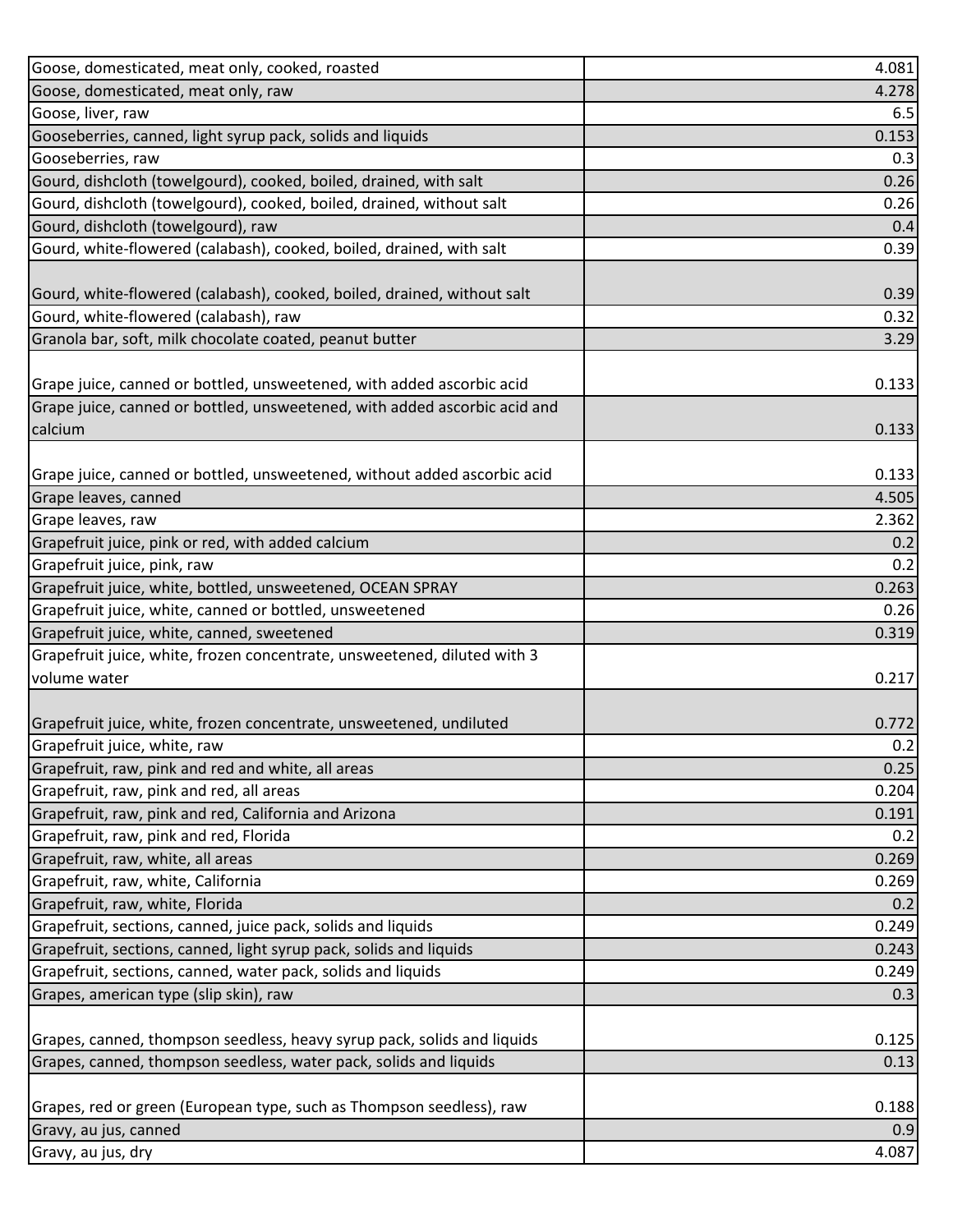| Gravy, beef, canned, ready-to-serve                             | 0.66           |
|-----------------------------------------------------------------|----------------|
| Gravy, brown instant, dry                                       | 2.261          |
| Gravy, brown, dry                                               | 3.7            |
| Gravy, CAMPBELL'S, chicken                                      | 0.297          |
| Gravy, chicken, canned or bottled, ready-to-serve               | 0.285          |
| Gravy, chicken, dry                                             | 4.018          |
| Gravy, HEINZ Home Style, classic chicken                        | 0.28           |
| Gravy, HEINZ Home Style, savory beef                            | 0.172          |
| Gravy, instant beef, dry                                        | 1.075          |
| Gravy, instant turkey, dry                                      | 1.181          |
| Gravy, meat or poultry, low sodium, prepared                    | 0.66           |
| Gravy, mushroom, canned                                         | 0.671          |
| Gravy, mushroom, dry, powder                                    | 3.7            |
| Gravy, onion, dry, mix                                          | 3.7            |
| Gravy, pork, dry, powder                                        | 2.27           |
| Gravy, turkey, canned, ready-to-serve                           | 1.3            |
| Gravy, turkey, dry                                              | 2.77           |
| Gravy, unspecified type, dry                                    | 3.7            |
| Groundcherries, (cape-gooseberries or poha), raw                | 2.8            |
| Guanabana nectar, canned                                        | 0.12           |
| Guava nectar, canned, with added ascorbic acid                  | 0.17           |
| Guava nectar, with sucralose, canned                            | 0.17           |
| Guava sauce, cooked                                             | 0.42           |
| Guavas, common, raw                                             | 1.084          |
| Guavas, strawberry, raw                                         | 0.6            |
| Guinea hen, meat and skin, raw                                  | 7.667          |
| Guinea hen, meat only, raw                                      | 8.782          |
| Gums, seed gums (includes locust bean, guar)                    | $\overline{0}$ |
| Ham and cheese loaf or roll                                     | 3.452          |
| Ham and cheese spread                                           | 2.153          |
| Ham salad spread                                                | 2.095          |
| Ham, chopped, canned                                            | 3.2            |
| Ham, chopped, not canned                                        | 3.88           |
| Ham, honey, smoked, cooked                                      | 2.276          |
| Ham, minced                                                     | 4.162          |
| Ham, sliced, pre-packaged, deli meat (96%fat free, water added) | 5.697          |
| Ham, sliced, regular (approximately 11% fat)                    | 2.904          |
| Ham, turkey, sliced, extra lean, prepackaged or deli            | 3.53           |
| Hazelnuts, beaked (Northern Plains Indians)                     | 3.19           |
| Headcheese, pork                                                | 0.44           |
| Hearts of palm, canned                                          | 0.437          |
| Hominy, canned, white                                           | 0.033          |
| Hominy, canned, yellow                                          | 0.033          |
| Honey                                                           | 0.121          |
| Honey roll sausage, beef                                        | 4.165          |
| Horned melon (Kiwano)                                           | 0.565          |
| Horseradish, prepared                                           | 0.386          |
| HOT POCKETS Ham 'N Cheese Stuffed Sandwich, frozen              | 3.425          |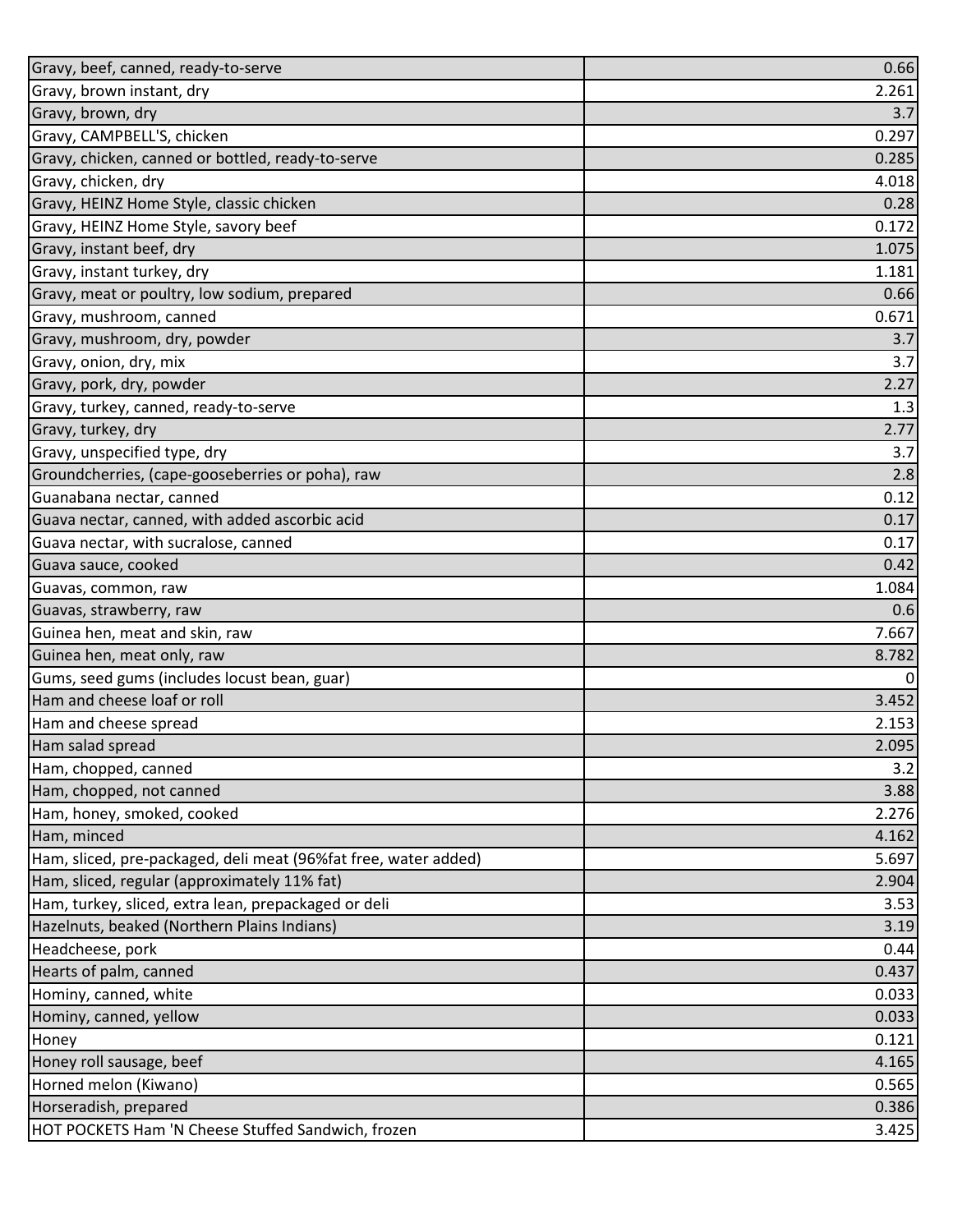| HOT POCKETS, CROISSANT POCKETS Chicken, Broccoli, and Cheddar Stuffed      |       |
|----------------------------------------------------------------------------|-------|
| Sandwich, frozen                                                           | 3.425 |
| HOT POCKETS, meatballs & mozzarella stuffed sandwich, frozen               | 2.922 |
| Hummus, commercial                                                         | 1.024 |
| Hummus, home prepared                                                      | 0.399 |
| HUNGRY MAN, Salisbury Steak With Gravy, frozen, unprepared                 | 1.445 |
| Hush puppies, prepared from recipe                                         | 2.782 |
| Hyacinth beans, mature seeds, cooked, boiled, with salt                    | 0.411 |
| Hyacinth beans, mature seeds, cooked, boiled, without salt                 | 0.411 |
| Hyacinth beans, mature seeds, raw                                          | 1.61  |
| Hyacinth-beans, immature seeds, cooked, boiled, drained, with salt         | 0.48  |
|                                                                            |       |
| Hyacinth-beans, immature seeds, cooked, boiled, drained, without salt      | 0.48  |
| Hyacinth-beans, immature seeds, raw                                        | 0.52  |
| Ice cream bar, stick or nugget, with crunch coating                        | 0.548 |
|                                                                            |       |
| Ice cream cone, chocolate covered, with nuts, flavors other than chocolate | 0.829 |
| Ice cream cones, cake or wafer-type                                        | 4.427 |
| Ice cream cones, sugar, rolled-type                                        | 5.066 |
| Ice cream cookie sandwich                                                  | 0.237 |
| Ice cream sandwich                                                         | 1.566 |
| Ice cream sandwich, made with light ice cream, vanilla                     | 0.555 |
| Ice cream sandwich, vanilla, light, no sugar added                         | 0.555 |
| Ice cream, bar or stick, chocolate covered                                 | 0.175 |
| Ice cream, light, soft serve, chocolate                                    | 0.186 |
| Ice cream, soft serve, chocolate                                           | 0.095 |
| Ice creams, chocolate                                                      | 0.226 |
| Ice creams, chocolate, light                                               | 0.126 |
| Ice creams, chocolate, light, no sugar added                               | 0.111 |
| Ice creams, chocolate, rich                                                | 0.182 |
| Ice creams, french vanilla, soft-serve                                     | 0.095 |
| Ice creams, regular, low carbohydrate, chocolate                           | 0.226 |
| Ice creams, regular, low carbohydrate, vanilla                             | 0.116 |
| Ice creams, strawberry                                                     | 0.17  |
| Ice creams, vanilla                                                        | 0.116 |
| Ice creams, vanilla, fat free                                              | 0.14  |
| Ice creams, vanilla, light                                                 | 0.136 |
| Ice creams, vanilla, light, no sugar added                                 | 0.074 |
| Ice creams, vanilla, light, soft-serve                                     | 0.118 |
| Ice creams, vanilla, rich                                                  | 0.082 |
| Imitation cheese, american or cheddar, low cholesterol                     | 0.08  |
| Incaparina, dry mix (corn and soy flours), unprepared                      | 27    |
| Infant formula, ABBOTT NUTRITION, ALIMENTUM ADVANCE, with iron,            |       |
| powder, not reconstituted, with DHA and ARA                                | 6.87  |
| Infant formula, ABBOTT NUTRITION, SIMILAC NEOSURE, ready-to-feed, with     |       |
| <b>ARA and DHA</b>                                                         | 1.336 |
| Infant formula, ABBOTT NUTRITION, SIMILAC, ADVANCE, with iron, liquid      |       |
| concentrate, not reconstituted                                             | 1.339 |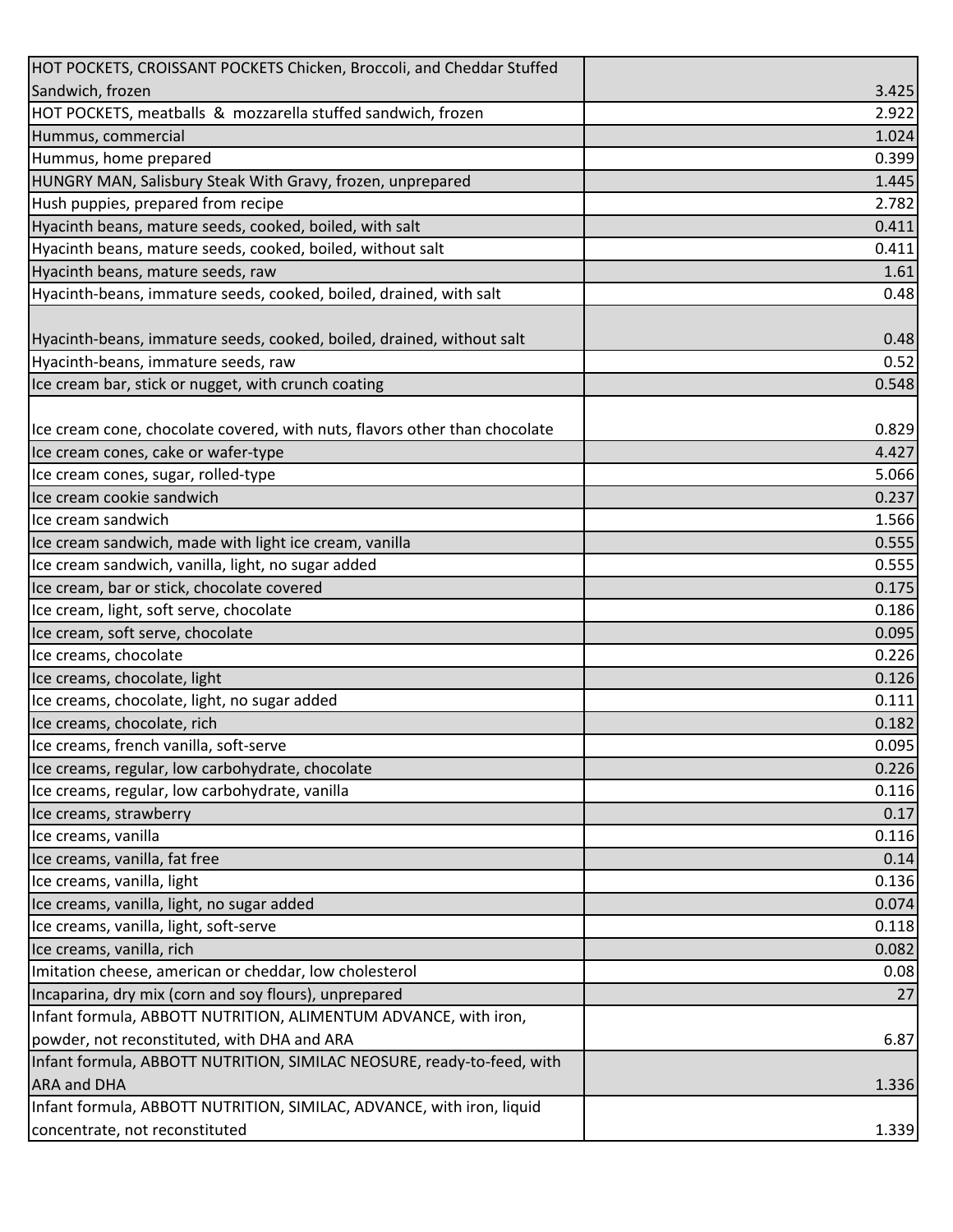| Infant formula, ABBOTT NUTRITION, SIMILAC, ADVANCE, with iron, powder,      |        |
|-----------------------------------------------------------------------------|--------|
| not reconstituted                                                           | 5.522  |
| Infant formula, ABBOTT NUTRITION, SIMILAC, ADVANCE, with iron, ready-to-    |        |
| feed                                                                        | 0.69   |
| Infant formula, ABBOTT NUTRITION, SIMILAC, ALIMENTUM, ADVANCE, ready-       |        |
| to-feed, with ARA and DHA                                                   | 0.885  |
| Infant formula, ABBOTT NUTRITION, SIMILAC, ALIMENTUM, with iron, ready-     |        |
| to-feed                                                                     | 0.885  |
| Infant formula, ABBOTT NUTRITION, SIMILAC, Expert Care, Diarrhea, ready-to- |        |
| feed with ARA and DHA                                                       | 0.885  |
| Infant formula, ABBOTT NUTRITION, SIMILAC, For Spit Up, powder, with ARA    |        |
| and DHA                                                                     | 5.396  |
| Infant formula, ABBOTT NUTRITION, SIMILAC, For Spit Up, ready-to-feed, with |        |
| <b>ARA and DHA</b>                                                          | 0.689  |
| Infant formula, ABBOTT NUTRITION, SIMILAC, GO AND GROW, powder, with        |        |
| <b>ARA and DHA</b>                                                          | 5.376  |
| Infant formula, ABBOTT NUTRITION, SIMILAC, GO AND GROW, ready-to-feed,      |        |
| with ARA and DHA                                                            | 0.689  |
| Infant formula, ABBOTT NUTRITION, SIMILAC, ISOMIL, ADVANCE with iron,       |        |
| liquid concentrate                                                          | 1.725  |
| Infant formula, ABBOTT NUTRITION, SIMILAC, ISOMIL, ADVANCE with iron,       |        |
| powder, not reconstituted                                                   | 6.943  |
| Infant formula, ABBOTT NUTRITION, SIMILAC, ISOMIL, ADVANCE with iron,       |        |
| ready-to-feed                                                               | 0.887  |
| Infant formula, ABBOTT NUTRITION, SIMILAC, ISOMIL, with iron, liquid        |        |
| concentrate                                                                 | 1.725  |
| Infant formula, ABBOTT NUTRITION, SIMILAC, ISOMIL, with iron, powder, not   |        |
| reconstituted                                                               | 6.943  |
|                                                                             |        |
| Infant formula, ABBOTT NUTRITION, SIMILAC, ISOMIL, with iron, ready-to-feed | 0.887  |
| Infant formula, ABBOTT NUTRITION, SIMILAC, NEOSURE, powder, with ARA        |        |
| and DHA                                                                     | 10.043 |
| Infant formula, ABBOTT NUTRITION, SIMILAC, PM 60/40, powder not             |        |
| reconstituted                                                               | 5.392  |
| Infant formula, ABBOTT NUTRITION, SIMILAC, SENSITIVE (LACTOSE FREE)         |        |
| ready-to-feed, with ARA and DHA                                             | 0.726  |
| Infant formula, ABBOTT NUTRITION, SIMILAC, SENSITIVE, (LACTOSE FREE),       |        |
| liquid concentrate, with ARA and DHA                                        | 1.351  |
| Infant formula, ABBOTT NUTRITION, SIMILAC, SENSITIVE, (LACTOSE FREE),       |        |
| powder, with ARA and DHA                                                    | 5.462  |
| Infant formula, ABBOTT NUTRITION, SIMILAC, with iron, liquid concentrate,   |        |
| not reconstituted                                                           | 1.339  |
| Infant formula, ABBOTT NUTRITION, SIMILAC, with iron, powder, not           |        |
| reconstituted                                                               | 5.522  |
| Infant Formula, GERBER GOOD START 2, GENTLE PLUS, powder                    | 5.166  |
| Infant Formula, GERBER GOOD START 2, GENTLE PLUS, ready-to-feed             | 0.689  |
| Infant formula, GERBER, GOOD START 2 SOY, with iron, powder                 | 5.261  |
| Infant formula, GERBER, GOOD START 2 Soy, with iron, ready-to-feed          | 0.689  |
| Infant formula, GERBER, GOOD START 2, PROTECT PLUS, powder                  | 5.376  |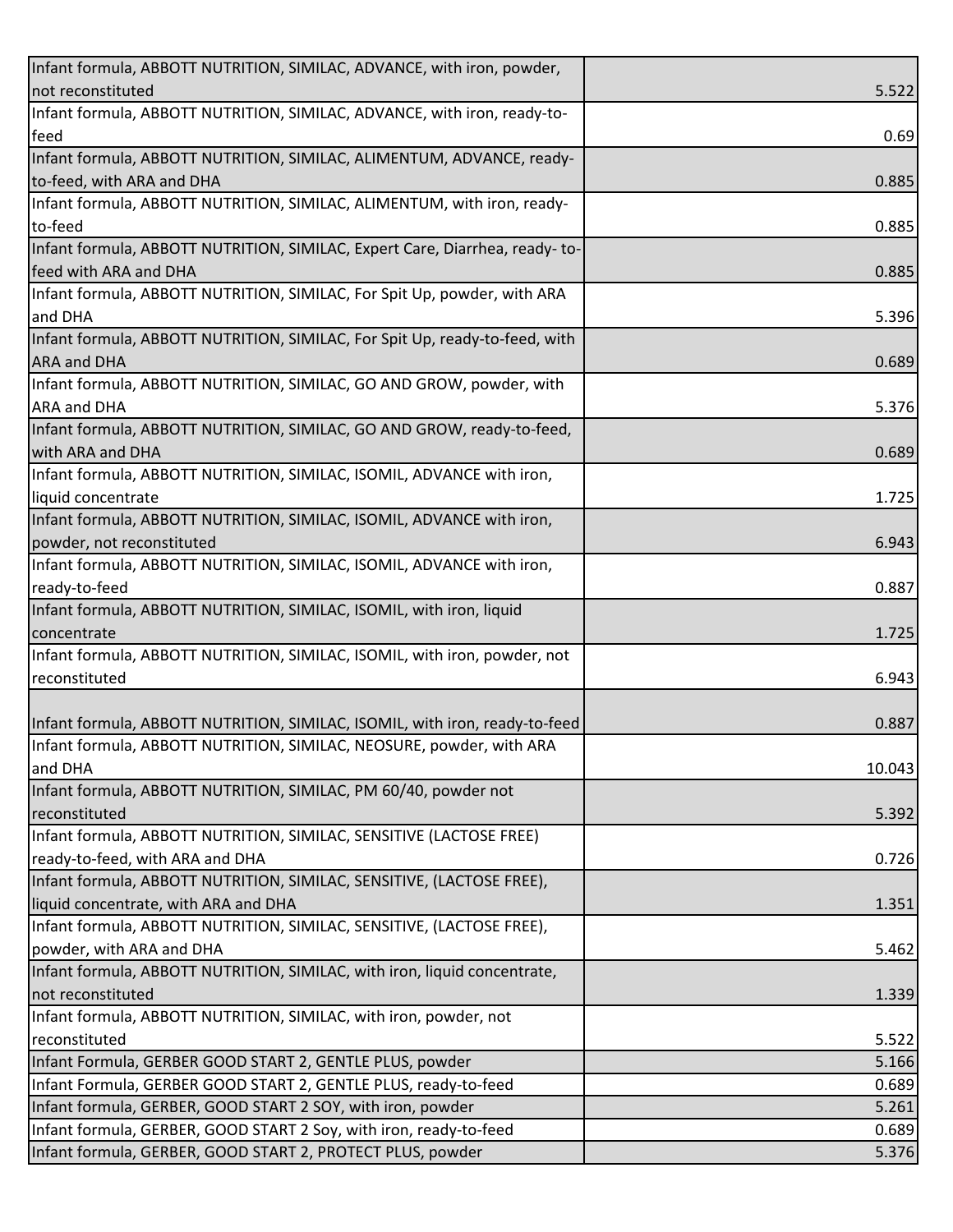| Infant formula, GERBER, GOOD START 2, PROTECT PLUS, ready-to-feed           | 0.689 |
|-----------------------------------------------------------------------------|-------|
| Infant formula, GERBER, GOOD START, PROTECT PLUS, powder                    | 5.376 |
| Infant formula, GERBER, GOOD START, PROTECT PLUS, ready-to-feed             | 0.689 |
|                                                                             |       |
| Infant formula, MEAD JOHNSON, Enfamil 24, ready to feed, with ARA and DHA   | 0.78  |
| Infant formula, MEAD JOHNSON, Enfamil Enspire Powder, with ARA and DHA,     |       |
| not reconstituted                                                           |       |
| Infant formula, MEAD JOHNSON, Enfamil for Supplementing, powder, with       |       |
| ARA and DHA, not reconstituted                                              | 5.1   |
| Infant formula, MEAD JOHNSON, Enfamil for Supplementing, ready to feed,     |       |
| with ARA and DHA                                                            | 0.66  |
| Infant Formula, MEAD JOHNSON, ENFAMIL GENTLEASE, with iron, prepared        |       |
| from powder                                                                 | 0.66  |
| Infant formula, MEAD JOHNSON, ENFAMIL LIPIL, with iron, ready-to-feed, with |       |
| <b>ARA and DHA</b>                                                          | 0.66  |
| Infant formula, MEAD JOHNSON, Enfamil Premature 30 Calories, ready to       |       |
| feed, with ARA and DHA                                                      | 3.9   |
| Infant formula, MEAD JOHNSON, Enfamil Premature High Protein 24 Calories,   |       |
| ready to feed, with ARA and DHA                                             | 3.1   |
| Infant formula, MEAD JOHNSON, Enfamil Reguline Powder, with ARA and DHA,    |       |
| not reconstituted                                                           | 5.1   |
| Infant formula, MEAD JOHNSON, Enfamil Reguline, ready to feed, with ARA     |       |
| and DHA                                                                     | 0.66  |
|                                                                             |       |
| Infant formula, MEAD JOHNSON, ENFAMIL, AR, powder, with ARA and DHA         | 5.088 |
| Infant formula, MEAD JOHNSON, ENFAMIL, AR, ready-to-feed, with ARA and      |       |
| <b>DHA</b>                                                                  | 0.684 |
| Infant Formula, MEAD JOHNSON, ENFAMIL, ENFACARE, ready-to-feed, with        |       |
| <b>ARA and DHA</b>                                                          | 0.72  |
| Infant formula, MEAD JOHNSON, ENFAMIL, ENFACARE, with iron, powder,         |       |
| with ARA and DHA                                                            | 5     |
| Infant formula, MEAD JOHNSON, ENFAMIL, ENFAGROW, GENTLEASE, Toddler         |       |
| transitions, with ARA and DHA, powder                                       | 5     |
| Infant formula, MEAD JOHNSON, ENFAMIL, Enfagrow, Soy, Toddler ready-to-     |       |
| feed                                                                        | 0.657 |
| Infant formula, MEAD JOHNSON, ENFAMIL, ENFAGROW, Soy, Toddler               |       |
| transitions, with ARA and DHA, powder                                       | 4.7   |
| Infant Formula, MEAD JOHNSON, ENFAMIL, GENTLEASE, with ARA and DHA          |       |
| powder not reconstituted                                                    | 5.1   |
| Infant formula, MEAD JOHNSON, ENFAMIL, Infant, ready-to-feed, with ARA      |       |
| and DHA                                                                     | 0.66  |
| Infant formula, MEAD JOHNSON, ENFAMIL, Infant, with iron, liquid            |       |
| concentrate, with ARA and DHA, reconstituted                                | 0.66  |
| Infant formula, MEAD JOHNSON, ENFAMIL, Infant, with iron, powder, with      |       |
| <b>ARA and DHA</b>                                                          | 5.2   |
| Infant formula, MEAD JOHNSON, ENFAMIL, LIPIL, low iron, liquid concentrate, |       |
| with ARA and DHA                                                            | 1.313 |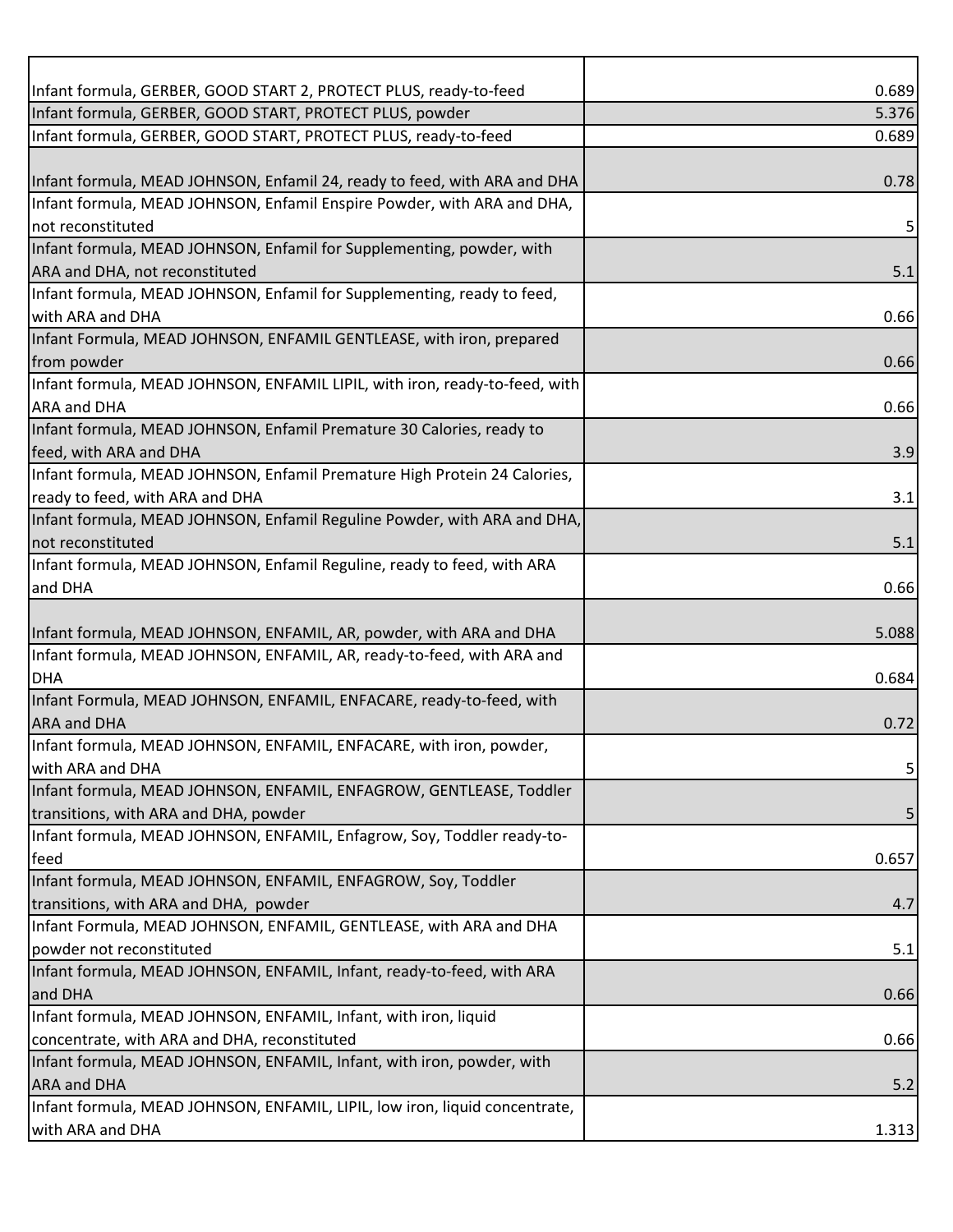| Infant formula, MEAD JOHNSON, ENFAMIL, LIPIL, low iron, ready to feed, with |       |
|-----------------------------------------------------------------------------|-------|
| <b>ARA and DHA</b>                                                          | 0.66  |
| Infant Formula, MEAD JOHNSON, ENFAMIL, Newborn, with ARA and DHA,           |       |
| powder                                                                      | 5.1   |
| Infant Formula, MEAD JOHNSON, ENFAMIL, Newborn, with DHA and ARA,           |       |
| ready-to-feed                                                               | 0.66  |
|                                                                             |       |
| Infant formula, MEAD JOHNSON, ENFAMIL, NUTRAMIGEN AA, ready-to-feed         | 0.657 |
| Infant formula, MEAD JOHNSON, ENFAMIL, NUTRAMIGEN WITH LGG, with            |       |
| iron, powder, not reconstituted, with ARA and DHA                           | 5.1   |
| Infant formula, MEAD JOHNSON, ENFAMIL, NUTRAMIGEN, PurAmino, powder,        |       |
| not reconstituted                                                           | 5     |
| Infant formula, MEAD JOHNSON, ENFAMIL, NUTRAMIGEN, with iron, liquid        |       |
| concentrate not reconstituted, with ARA and DHA                             | 0.66  |
| Infant formula, MEAD JOHNSON, ENFAMIL, NUTRAMIGEN, with iron, ready-to-     |       |
| feed, with ARA and DHA                                                      | 0.66  |
| Infant formula, MEAD JOHNSON, ENFAMIL, Premature, 20 calories ready-to-     |       |
| feed Low iron                                                               | 2.623 |
| Infant formula, MEAD JOHNSON, ENFAMIL, Premature, 24 calories ready-to-     |       |
| feed Low iron                                                               | 2.623 |
| Infant formula, MEAD JOHNSON, ENFAMIL, Premature, with iron, 20 calories,   |       |
| ready-to-feed                                                               | 2.623 |
| Infant formula, MEAD JOHNSON, ENFAMIL, Premature, with iron, 24 calories,   |       |
| ready-to-feed                                                               | 2.623 |
| Infant Formula, MEAD JOHNSON, ENFAMIL, Premium LIPIL, Infant, Liquid        |       |
| concentrate, not reconstituted                                              | 1.291 |
| Infant Formula, MEAD JOHNSON, ENFAMIL, Premium LIPIL, Infant, powder        |       |
| Infant Formula, MEAD JOHNSON, ENFAMIL, Premium, Infant, Liquid              | 5     |
| concentrate, not reconstituted                                              | 1.283 |
|                                                                             |       |
| Infant Formula, MEAD JOHNSON, ENFAMIL, Premium, Infant, powder              | 5     |
|                                                                             |       |
| Infant Formula, MEAD JOHNSON, ENFAMIL, Premium, Infant, ready-to-feed       | 0.657 |
| Infant formula, MEAD JOHNSON, ENFAMIL, PROSOBEE, liquid concentrate,        |       |
| reconstituted, with ARA and DHA                                             | 0.65  |
| Infant formula, MEAD JOHNSON, ENFAMIL, PROSOBEE, with iron, powder, not     |       |
| reconstituted, with ARA and DHA                                             | 5.1   |
| Infant formula, MEAD JOHNSON, ENFAMIL, with iron, powder                    | 5.2   |
|                                                                             |       |
| Infant formula, MEAD JOHNSON, Gentlease, ready to feed, with ARA and DHA    | 0.66  |
| Infant formula, MEAD JOHNSON, NEXT STEP PROSOBEE, powder, not               |       |
| reconstituted                                                               | 4.7   |
| Infant formula, MEAD JOHNSON, NEXT STEP, PROSOBEE LIPIL, powder, with       |       |
| <b>ARA and DHA</b>                                                          | 4.7   |
| Infant formula, MEAD JOHNSON, NEXT STEP, PROSOBEE, LIPIL, ready to feed,    |       |
| with ARA and DHA                                                            | 0.66  |
| Infant formula, MEAD JOHNSON, Pregestimil 24 Calories, ready to feed, with  |       |
| ARA and DHA                                                                 | 0.78  |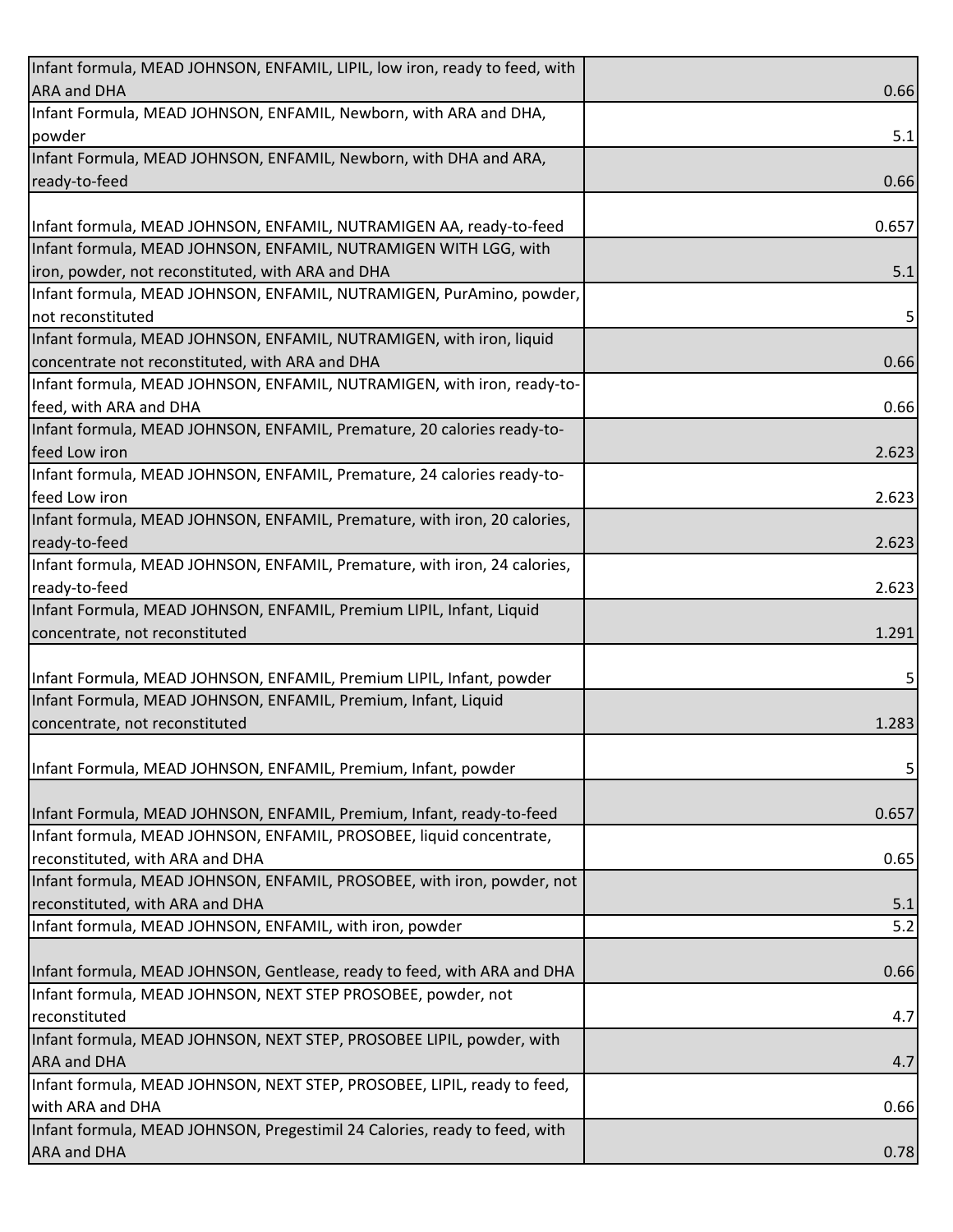| Infant formula, MEAD JOHNSON, PREGESTIMIL, with iron, powder, with ARA     |       |
|----------------------------------------------------------------------------|-------|
| and DHA, not reconstituted                                                 | 5     |
| Infant formula, MEAD JOHNSON, PREGESTIMIL, with iron, with ARA and DHA,    |       |
| prepared from powder                                                       | 0.66  |
| Infant formula, MEAD JOHNSON, PROSOBEE, with iron, ready to feed, with     |       |
| <b>ARA and DHA</b>                                                         | 0.66  |
|                                                                            |       |
| Infant formula, MEAD JOHNSON, PROSOBEE, with iron, ready-to-feed           | 0.66  |
| Infant formula, MEAD JOHNSON, NEXT STEP PROSOBEE, prepared from            |       |
| powder                                                                     | 0.66  |
|                                                                            |       |
| Infant formula, NESTLE, GOOD START ESSENTIALS SOY, with iron, powder       | 6.513 |
|                                                                            |       |
| Infant formula, NESTLE, GOOD START SOY, with ARA and DHA, powder           | 6.764 |
| Infant formula, NESTLE, GOOD START SOY, with DHA and ARA, liquid           |       |
| concentrate                                                                | 1.784 |
|                                                                            |       |
| Infant formula, NESTLE, GOOD START SOY, with DHA and ARA, ready-to-feed    | 0.864 |
| Infant formula, NESTLE, GOOD START SUPREME, with iron, DHA and ARA,        |       |
| prepared from liquid concentrate                                           | 0.693 |
| Infant formula, NESTLE, GOOD START SUPREME, with iron, DHA and ARA,        |       |
| ready-to-feed                                                              | 0.693 |
| Infant formula, NESTLE, GOOD START SUPREME, with iron, liquid concentrate, |       |
| not reconstituted                                                          | 1.33  |
| Infant formula, NESTLE, GOOD START SUPREME, with iron, powder              | 5.38  |
| Infant formula, PBM PRODUCTS, store brand, liquid concentrate, not         |       |
| reconstituted                                                              | 0.99  |
| Infant formula, PBM PRODUCTS, store brand, powder                          | 3.94  |
| Infant formula, PBM PRODUCTS, store brand, ready-to-feed                   | 0.49  |
| Infant formula, PBM PRODUCTS, store brand, soy, liquid concentrate, not    |       |
| reconstituted                                                              | 0.98  |
| Infant formula, PBM PRODUCTS, store brand, soy, powder                     | 3.78  |
| Infant formula, PBM PRODUCTS, store brand, soy, ready-to-feed              | 0.49  |
| Jackfruit, canned, syrup pack                                              | 0.677 |
| Jackfruit, raw                                                             | 0.92  |
| Jams and preserves                                                         | 0.036 |
| Jams and preserves, apricot                                                | 0.036 |
| Jams, preserves, marmalade, reduced sugar                                  | 0.08  |
| Jams, preserves, marmalades, sweetened with fruit juice                    | 0.203 |
| Java-plum, (jambolan), raw                                                 | 0.26  |
| Jellies                                                                    | 0.036 |
| Jellies, no sugar (with sodium saccharin), any flavors                     | 0.22  |
| Jellies, reduced sugar, home preserved                                     | 0.14  |
| Jellyfish, dried, salted                                                   | 0.2   |
| Jerusalem-artichokes, raw                                                  | 1.3   |
| Jew's ear, (pepeao), raw                                                   | 0.07  |
|                                                                            |       |
| JIMMY DEAN, Sausage, Egg, and Cheese Breakfast Biscuit, frozen, unprepared | 2.183 |
| Juice, apple and grape blend, with added ascorbic acid                     | 0.087 |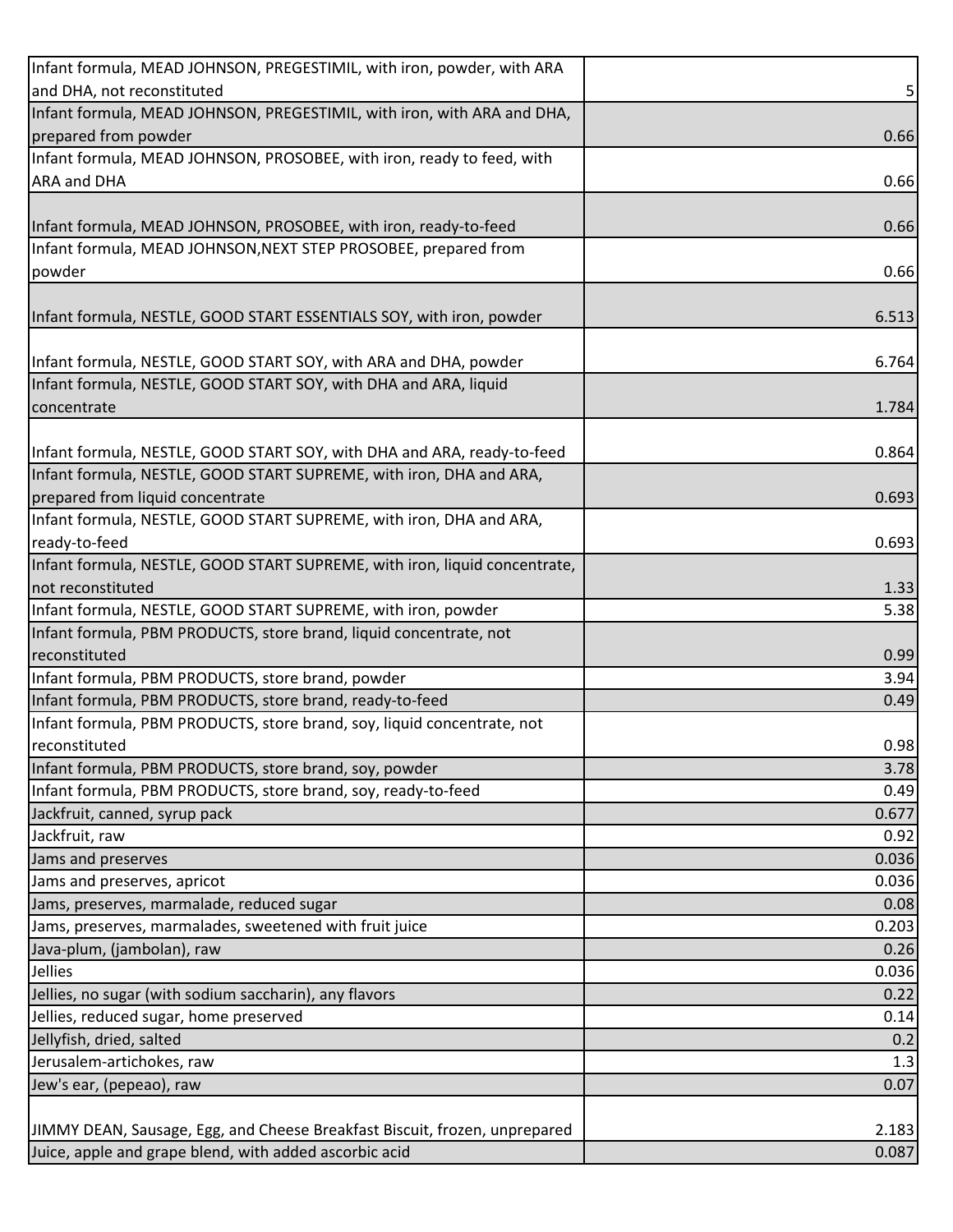| Juice, apple, grape and pear blend, with added ascorbic acid and calcium                                                                              | 0.094  |
|-------------------------------------------------------------------------------------------------------------------------------------------------------|--------|
| Jute, potherb, cooked, boiled, drained, with salt                                                                                                     | 0.89   |
| Jute, potherb, cooked, boiled, drained, without salt                                                                                                  | 0.89   |
| Jute, potherb, raw                                                                                                                                    | 1.26   |
| Kale, cooked, boiled, drained, with salt                                                                                                              | 0.457  |
| Kale, cooked, boiled, drained, without salt                                                                                                           | 0.457  |
| Kale, frozen, cooked, boiled, drained, with salt                                                                                                      | 0.457  |
| Kale, frozen, cooked, boiled, drained, without salt                                                                                                   | 0.457  |
| Kale, frozen, unprepared                                                                                                                              | 0.698  |
| Kale, raw                                                                                                                                             | 1.18   |
| Kanpyo, (dried gourd strips)                                                                                                                          | 2.9    |
| Kefir, lowfat, plain, LIFEWAY                                                                                                                         | 0.15   |
| Kefir, lowfat, strawberry, LIFEWAY                                                                                                                    | 0.105  |
| <b>KFC, biscuit</b>                                                                                                                                   | 3.897  |
| <b>KFC, Coleslaw</b>                                                                                                                                  | 0.206  |
| <b>KFC, Crispy Chicken Strips</b>                                                                                                                     | 8.562  |
|                                                                                                                                                       |        |
| KFC, Fried Chicken, EXTRA CRISPY, Breast, meat and skin with breading                                                                                 | 8.139  |
| KFC, Fried Chicken, EXTRA CRISPY, Breast, meat only, skin and breading                                                                                |        |
| removed                                                                                                                                               | 10.897 |
|                                                                                                                                                       |        |
| KFC, Fried Chicken, EXTRA CRISPY, Drumstick, meat and skin with breading                                                                              | 4.601  |
| KFC, Fried Chicken, EXTRA CRISPY, Drumstick, meat only, skin and breading                                                                             |        |
| removed                                                                                                                                               | 5.244  |
|                                                                                                                                                       |        |
| KFC, Fried Chicken, EXTRA CRISPY, Thigh, meat and skin with breading                                                                                  | 4.451  |
| KFC, Fried Chicken, EXTRA CRISPY, Thigh, meat only, skin and breading                                                                                 |        |
| removed                                                                                                                                               | 5.317  |
|                                                                                                                                                       |        |
| KFC, Fried Chicken, EXTRA CRISPY, Wing, meat and skin with breading                                                                                   | 5.488  |
| KFC, Fried Chicken, EXTRA CRISPY, Wing, meat only, skin and breading                                                                                  |        |
| removed                                                                                                                                               | 7.136  |
|                                                                                                                                                       |        |
| KFC, Fried Chicken, ORIGINAL RECIPE, Breast, meat and skin with breading<br>KFC, Fried Chicken, ORIGINAL RECIPE, Breast, meat only, skin and breading | 8.596  |
|                                                                                                                                                       |        |
| removed                                                                                                                                               | 8.667  |
| KFC, Fried Chicken, ORIGINAL RECIPE, Drumstick, meat and skin with breading                                                                           | 4.993  |
| KFC, Fried Chicken, ORIGINAL RECIPE, Drumstick, meat only, skin and breading                                                                          |        |
| removed                                                                                                                                               | 5.277  |
|                                                                                                                                                       |        |
| KFC, Fried Chicken, ORIGINAL RECIPE, Thigh, meat and skin with breading                                                                               | 5.524  |
| KFC, Fried Chicken, ORIGINAL RECIPE, Thigh, meat only, skin and breading                                                                              |        |
| removed                                                                                                                                               | 5.61   |
|                                                                                                                                                       |        |
| KFC, Fried Chicken, ORIGINAL RECIPE, Wing, meat and skin with breading                                                                                | 6.335  |
| KFC, Fried Chicken, ORIGINAL RECIPE, Wing, meat only, skin and breading                                                                               |        |
| removed                                                                                                                                               | 7.18   |
|                                                                                                                                                       |        |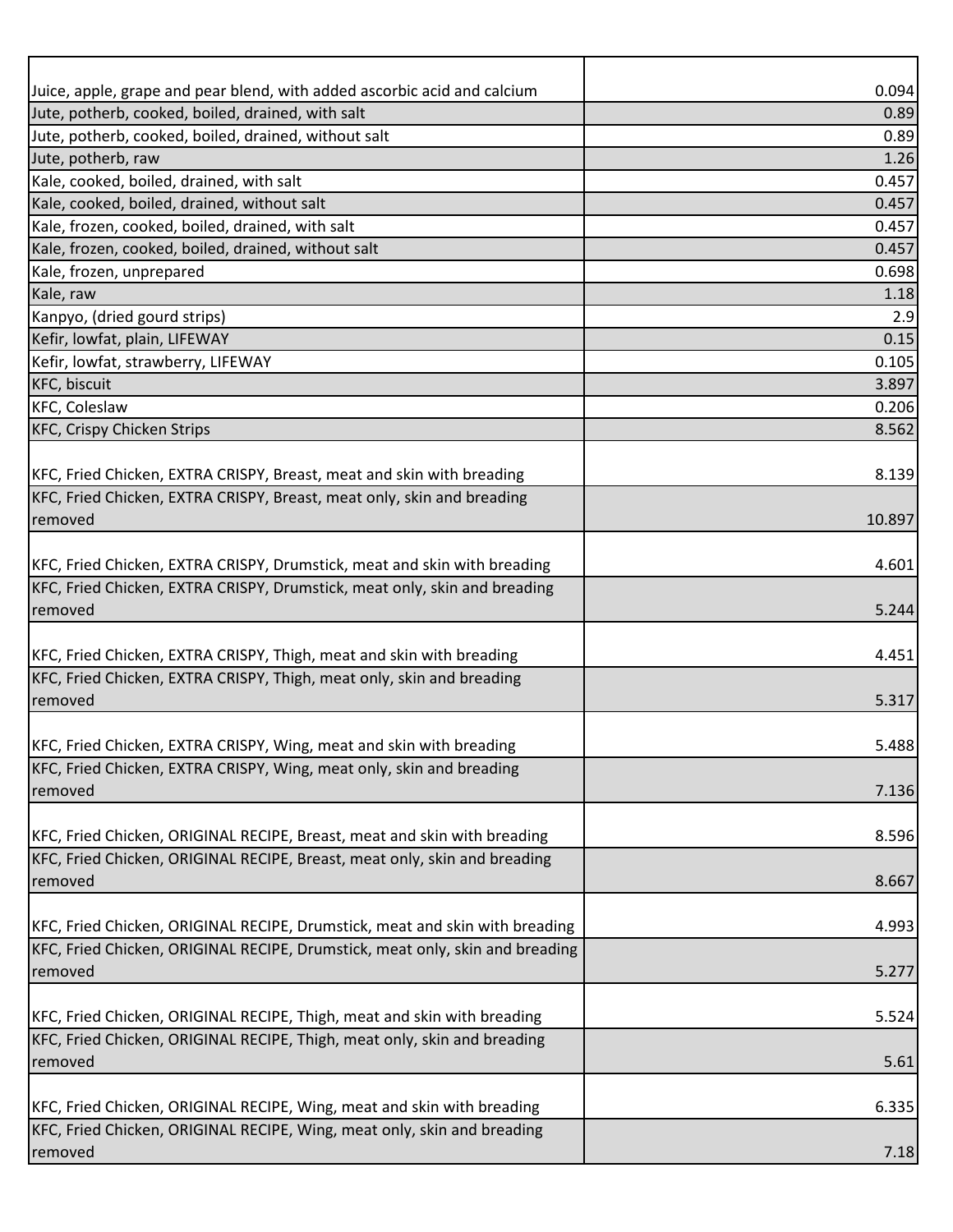| <b>KFC, Popcorn Chicken</b>                                                    | 8.108 |
|--------------------------------------------------------------------------------|-------|
| Kielbasa, fully cooked, grilled                                                | 3.727 |
| Kielbasa, fully cooked, pan-fried                                              | 3.694 |
| Kielbasa, fully cooked, unheated                                               | 3.148 |
| Kiwifruit, green, raw                                                          | 0.341 |
| Kiwifruit, ZESPRI SunGold, raw                                                 | 0.231 |
| Knackwurst, knockwurst, pork, beef                                             | 2.734 |
| Kohlrabi, cooked, boiled, drained, with salt                                   | 0.39  |
| Kohlrabi, cooked, boiled, drained, without salt                                | 0.39  |
| Kohlrabi, raw                                                                  | 0.4   |
| Kraft, Stove Top Stuffing Mix Chicken Flavor                                   | 3.84  |
| Kumquats, raw                                                                  | 0.429 |
| Lamb, Australian, imported, fresh, composite of trimmed retail cuts, separable |       |
| lean and fat, trimmed to 1/8" fat, cooked                                      | 5.441 |
| Lamb, Australian, imported, fresh, composite of trimmed retail cuts, separable |       |
| lean and fat, trimmed to 1/8" fat, raw                                         | 4.934 |
| Lamb, Australian, imported, fresh, composite of trimmed retail cuts, separable |       |
| lean only, trimmed to 1/8" fat, cooked                                         | 5.812 |
| Lamb, Australian, imported, fresh, composite of trimmed retail cuts, separable |       |
| lean only, trimmed to 1/8" fat, raw                                            | 5.595 |
| Lamb, Australian, imported, fresh, external fat, cooked                        | 4.3   |
| Lamb, Australian, imported, fresh, external fat, raw                           | 3.16  |
| Lamb, Australian, imported, fresh, foreshank, separable lean and fat, trimmed  |       |
| to 1/8" fat, cooked, braised                                                   | 5.013 |
| Lamb, Australian, imported, fresh, foreshank, separable lean and fat, trimmed  |       |
| to 1/8" fat, raw                                                               | 5.265 |
| Lamb, Australian, imported, fresh, foreshank, separable lean only, trimmed to  |       |
| 1/8" fat, cooked, braised                                                      | 5.39  |
| Lamb, Australian, imported, fresh, foreshank, separable lean only, trimmed to  |       |
| $1/8$ " fat, raw                                                               | 5.82  |
| Lamb, Australian, imported, fresh, leg, bottom, boneless, separable lean and   |       |
| fat, trimmed to 1/8" fat, cooked, roasted                                      | 6.646 |
| Lamb, Australian, imported, fresh, leg, bottom, boneless, separable lean and   |       |
| fat, trimmed to 1/8" fat, raw                                                  | 6.363 |
| Lamb, Australian, imported, fresh, leg, bottom, boneless, separable lean only, |       |
| trimmed to 1/8" fat, cooked, roasted                                           | 6.88  |
| Lamb, Australian, imported, fresh, leg, bottom, boneless, separable lean only, |       |
| trimmed to 1/8" fat, raw                                                       | 6.88  |
| Lamb, Australian, imported, fresh, leg, center slice, bone-in, separable lean  |       |
| and fat, trimmed to 1/8" fat, cooked, broiled                                  | 5.527 |
| Lamb, Australian, imported, fresh, leg, center slice, bone-in, separable lean  |       |
| and fat, trimmed to 1/8" fat, raw                                              | 5.167 |
| Lamb, Australian, imported, fresh, leg, center slice, bone-in, separable lean  |       |
| only, trimmed to 1/8" fat, cooked, broiled                                     | 5.725 |
| Lamb, Australian, imported, fresh, leg, center slice, bone-in, separable lean  |       |
| only, trimmed to 1/8" fat, raw                                                 | 5.56  |
| Lamb, Australian, imported, fresh, leg, hindshank, heel on, bone-in, separable |       |
| lean and fat, trimmed to 1/8" fat, cooked, braised                             | 5.163 |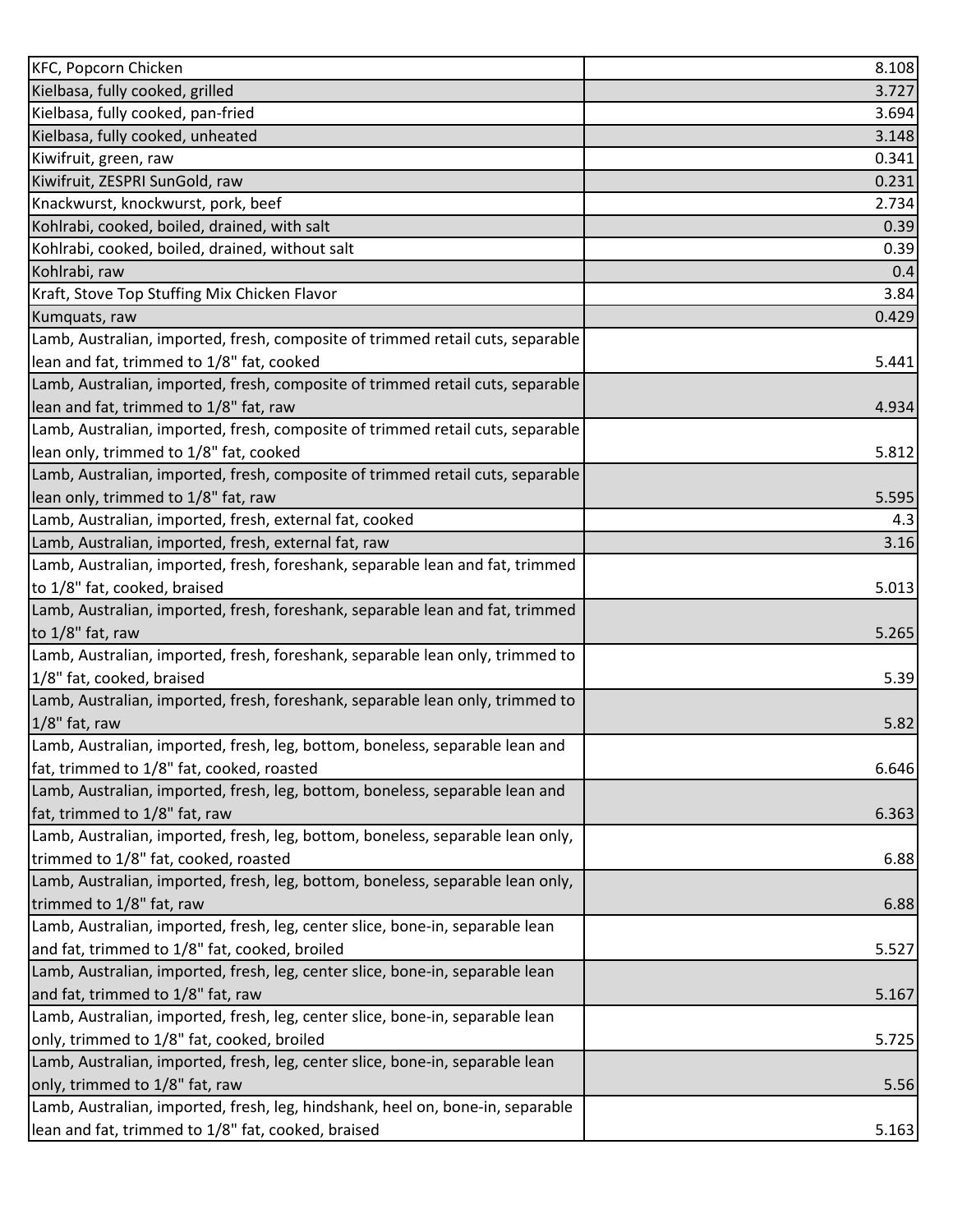| Lamb, Australian, imported, fresh, leg, hindshank, heel on, bone-in, separable   |       |
|----------------------------------------------------------------------------------|-------|
| lean and fat, trimmed to 1/8" fat, raw                                           | 5.084 |
| Lamb, Australian, imported, fresh, leg, hindshank, heel on, bone-in, separable   |       |
| lean only, trimmed to 1/8" fat, cooked, braised                                  | 5.26  |
| Lamb, Australian, imported, fresh, leg, hindshank, heel on, bone-in, separable   |       |
| lean only, trimmed to 1/8" fat, raw                                              | 5.54  |
| Lamb, Australian, imported, fresh, leg, shank half, separable lean and fat,      |       |
| trimmed to 1/8" fat, cooked, roasted                                             | 5.418 |
| Lamb, Australian, imported, fresh, leg, shank half, separable lean and fat,      |       |
| trimmed to 1/8" fat, raw                                                         | 5.06  |
| Lamb, Australian, imported, fresh, leg, shank half, separable lean only,         |       |
| trimmed to 1/8" fat, cooked, roasted                                             | 5.725 |
| Lamb, Australian, imported, fresh, leg, shank half, separable lean only,         |       |
| trimmed to 1/8" fat, raw                                                         | 5.56  |
| Lamb, Australian, imported, fresh, leg, sirloin chops, boneless, separable lean  |       |
| and fat, trimmed to 1/8" fat, cooked, broiled                                    | 5.433 |
| Lamb, Australian, imported, fresh, leg, sirloin chops, boneless, separable lean  |       |
| and fat, trimmed to 1/8" fat, raw                                                | 4.996 |
| Lamb, Australian, imported, fresh, leg, sirloin chops, boneless, separable lean  |       |
| only, trimmed to 1/8" fat, cooked, broiled                                       | 5.725 |
| Lamb, Australian, imported, fresh, leg, sirloin chops, boneless, separable lean  |       |
| only, trimmed to 1/8" fat, raw                                                   | 5.56  |
| Lamb, Australian, imported, fresh, leg, sirloin half, boneless, separable lean   |       |
| and fat, trimmed to 1/8" fat, cooked, roasted                                    | 5.281 |
| Lamb, Australian, imported, fresh, leg, sirloin half, boneless, separable lean   |       |
| and fat, trimmed to 1/8" fat, raw                                                | 4.695 |
| Lamb, Australian, imported, fresh, leg, sirloin half, boneless, separable lean   |       |
| only, trimmed to 1/8" fat, cooked, roasted                                       | 5.725 |
| Lamb, Australian, imported, fresh, leg, sirloin half, boneless, separable lean   |       |
| only, trimmed to 1/8" fat, raw                                                   | 5.56  |
| Lamb, Australian, imported, fresh, leg, trotter off, bone-in, separable lean and |       |
| fat, trimmed to 1/8" fat, cooked, roasted                                        | 6.783 |
| Lamb, Australian, imported, fresh, leg, trotter off, bone-in, separable lean and |       |
| fat, trimmed to 1/8" fat, raw                                                    | 6.251 |
| Lamb, Australian, imported, fresh, leg, trotter off, bone-in, separable lean     |       |
| only, trimmed to 1/8" fat, cooked, roasted                                       | 7.19  |
| Lamb, Australian, imported, fresh, leg, trotter off, bone-in, separable lean     |       |
| only, trimmed to 1/8" fat, raw                                                   | 6.65  |
| Lamb, Australian, imported, fresh, leg, whole (shank and sirloin), separable     |       |
| lean and fat, trimmed to 1/8" fat, cooked, roasted                               | 5.383 |
| Lamb, Australian, imported, fresh, leg, whole (shank and sirloin), separable     |       |
| lean and fat, trimmed to 1/8" fat, raw                                           | 4.964 |
| Lamb, Australian, imported, fresh, leg, whole (shank and sirloin), separable     |       |
| lean only, trimmed to 1/8" fat, cooked, roasted                                  | 5.725 |
| Lamb, Australian, imported, fresh, leg, whole (shank and sirloin), separable     |       |
| lean only, trimmed to 1/8" fat, raw                                              | 5.56  |
| Lamb, Australian, imported, fresh, loin, separable lean and fat, trimmed to      |       |
| 1/8" fat, cooked, broiled                                                        | 7.831 |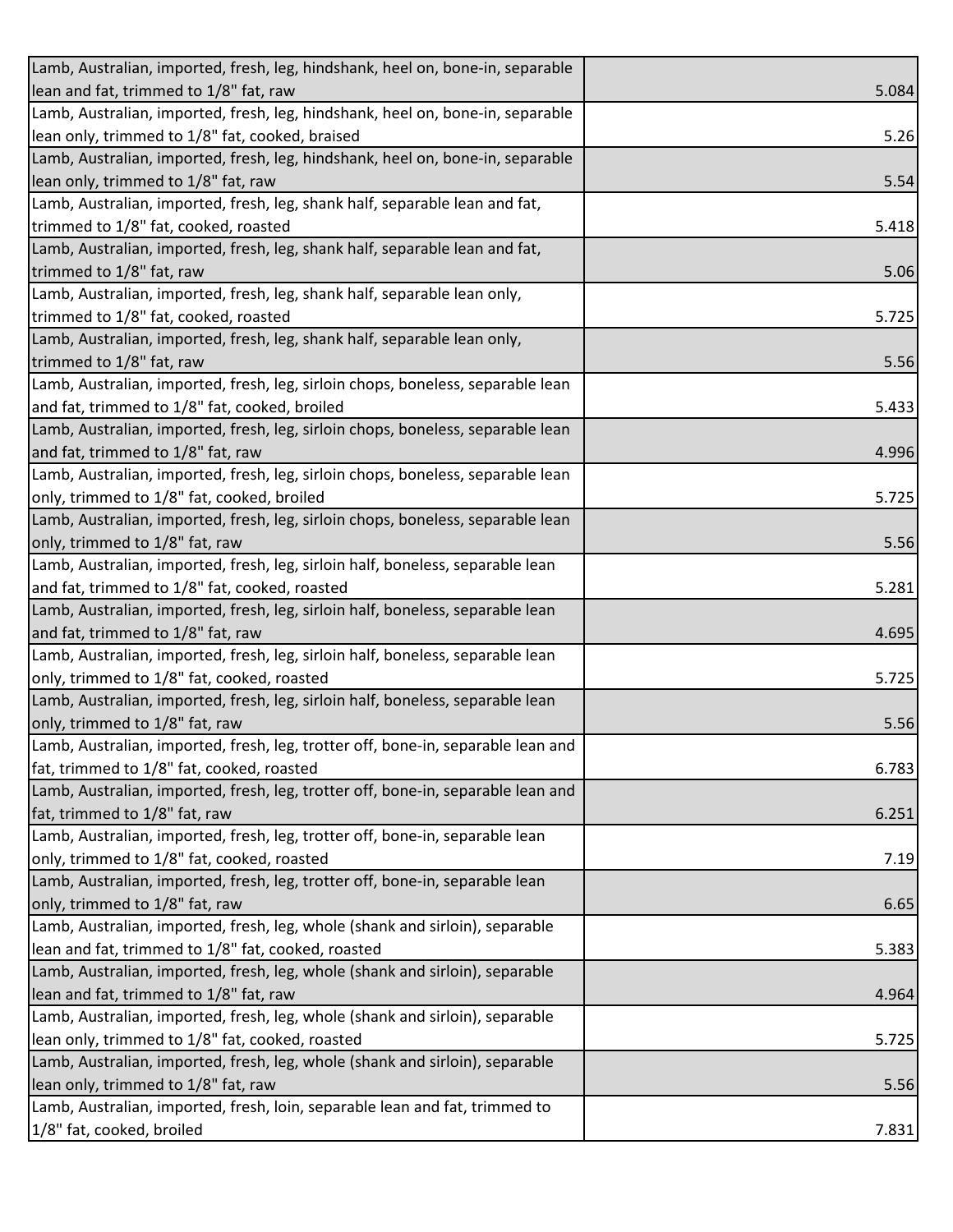| Lamb, Australian, imported, fresh, loin, separable lean and fat, trimmed to                                             |       |
|-------------------------------------------------------------------------------------------------------------------------|-------|
| $1/8$ " fat, raw                                                                                                        | 6.652 |
| Lamb, Australian, imported, fresh, loin, separable lean only, trimmed to 1/8"                                           |       |
| fat, cooked, broiled                                                                                                    | 8.15  |
| Lamb, Australian, imported, fresh, loin, separable lean only, trimmed to 1/8"                                           |       |
| fat, raw                                                                                                                | 7.283 |
| Lamb, Australian, imported, fresh, rack, roast, frenched, bone-in, separable                                            |       |
| lean and fat, trimmed to 1/8" fat, cooked, roasted                                                                      | 6.196 |
| Lamb, Australian, imported, fresh, rack, roast, frenched, bone-in, separable                                            |       |
| lean only, trimmed to 1/8" fat, cooked, roasted                                                                         | 6.63  |
| Lamb, Australian, imported, fresh, rack, roast, frenched, denuded, bone-in,                                             |       |
| separable lean and fat, trimmed to 0" fat, cooked, roasted                                                              | 7.616 |
| Lamb, Australian, imported, fresh, rack, roast, frenched, denuded, bone-in,                                             |       |
| separable lean only, trimmed to 0" fat, cooked, roasted                                                                 | 7.81  |
| Lamb, Australian, imported, fresh, rib chop, frenched, bone-in, separable lean                                          |       |
| and fat, trimmed to 1/8" fat, cooked, grilled                                                                           | 7.825 |
| Lamb, Australian, imported, fresh, rib chop, frenched, bone-in, separable lean                                          |       |
| only, trimmed to 1/8" fat, cooked, grilled                                                                              | 8.93  |
| Lamb, Australian, imported, fresh, rib chop, frenched, denuded, bone-in,                                                |       |
| separable lean and fat, trimmed to 0" fat, cooked, grilled                                                              | 8.475 |
| Lamb, Australian, imported, fresh, rib chop, frenched, denuded, bone-in,                                                |       |
| separable lean only, trimmed to 0" fat, cooked, grilled                                                                 | 9.14  |
| Lamb, Australian, imported, fresh, rib chop/rack roast, frenched, bone-in,                                              |       |
| separable lean and fat, trimmed to 1/8" fat, raw                                                                        | 6.482 |
| Lamb, Australian, imported, fresh, rib chop/rack roast, frenched, bone-in,                                              |       |
| separable lean only, trimmed to 1/8" fat, raw                                                                           | 7.62  |
| Lamb, Australian, imported, fresh, seam fat, raw                                                                        | 3.94  |
| Lamb, Australian, imported, fresh, separable fat, cooked                                                                | 2.89  |
| Lamb, Australian, imported, fresh, separable fat, raw                                                                   | 1.753 |
| Lamb, Australian, imported, fresh, shoulder, blade, separable lean only,                                                |       |
| trimmed to 1/8" fat, cooked, broiled                                                                                    | 4.695 |
| Lamb, Australian, imported, fresh, shoulder, arm, separable lean and fat,                                               |       |
| trimmed to 1/8" fat, cooked, braised                                                                                    | 4.369 |
| Lamb, Australian, imported, fresh, shoulder, arm, separable lean and fat,                                               |       |
| trimmed to 1/8" fat, raw                                                                                                | 3.994 |
| Lamb, Australian, imported, fresh, shoulder, arm, separable lean only,                                                  |       |
| trimmed to 1/8" fat, cooked, braised                                                                                    | 4.695 |
| Lamb, Australian, imported, fresh, shoulder, arm, separable lean only,                                                  |       |
| trimmed to 1/8" fat, raw                                                                                                | 4.58  |
| Lamb, Australian, imported, fresh, shoulder, blade, separable lean and fat,                                             |       |
|                                                                                                                         |       |
| trimmed to 1/8" fat, cooked, broiled                                                                                    | 4.43  |
| Lamb, Australian, imported, fresh, shoulder, blade, separable lean and fat,                                             |       |
| trimmed to 1/8" fat, raw                                                                                                | 4.004 |
| Lamb, Australian, imported, fresh, shoulder, blade, separable lean only,                                                |       |
| trimmed to 1/8" fat, raw                                                                                                | 4.58  |
| Lamb, Australian, imported, fresh, shoulder, whole (arm and blade), separable                                           |       |
| lean and fat, trimmed to 1/8" fat, cooked                                                                               | 4.415 |
| Lamb, Australian, imported, fresh, shoulder, whole (arm and blade), separable<br>lean and fat, trimmed to 1/8" fat, raw | 4.001 |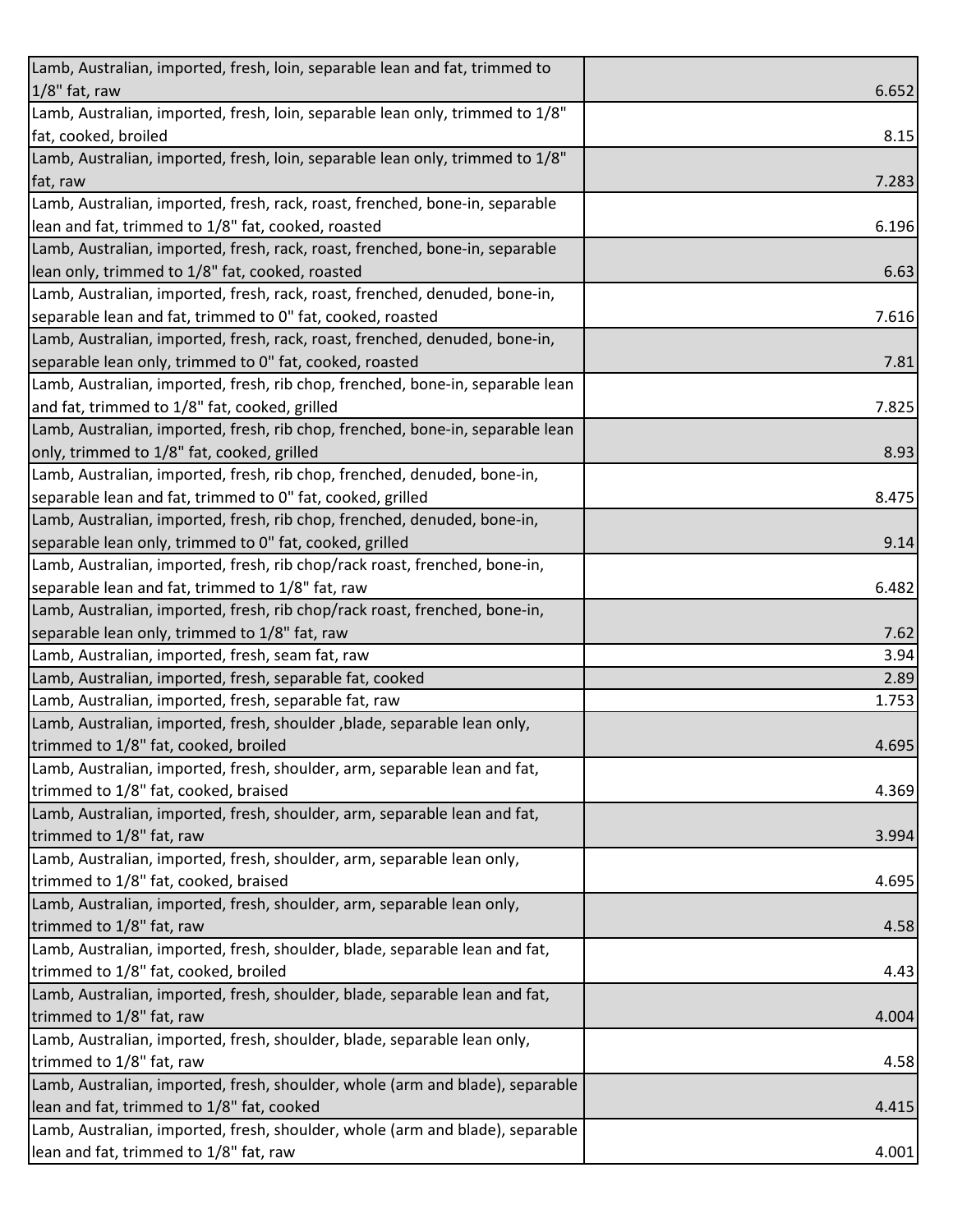| Lamb, Australian, imported, fresh, shoulder, whole (arm and blade), separable |       |
|-------------------------------------------------------------------------------|-------|
| lean only, trimmed to 1/8" fat, raw                                           | 4.58  |
| Lamb, Australian, imported, fresh, shoulder, whole (arm and blade), separable |       |
| lean only, trimmed to 1/8" fat, cooked                                        | 4.695 |
| Lamb, Australian, imported, fresh, tenderloin, boneless, separable lean and   |       |
| fat, trimmed to 1/8" fat, cooked, roasted                                     | 9.544 |
| Lamb, Australian, imported, fresh, tenderloin, boneless, separable lean and   |       |
| fat, trimmed to 1/8" fat, raw                                                 | 8.394 |
| Lamb, Australian, imported, fresh, tenderloin, boneless, separable lean only, |       |
| trimmed to 1/8" fat, cooked, roasted                                          | 9.58  |
| Lamb, Australian, imported, fresh, tenderloin, boneless, separable lean only, |       |
| trimmed to 1/8" fat, raw                                                      | 8.49  |
| Lamb, composite of trimmed retail cuts, separable fat, trimmed to 1/4" fat,   |       |
| choice, cooked                                                                | 7.8   |
| Lamb, composite of trimmed retail cuts, separable fat, trimmed to 1/4" fat,   |       |
| choice, raw                                                                   | 6.37  |
| Lamb, composite of trimmed retail cuts, separable lean and fat, trimmed to    |       |
| 1/4" fat, choice, cooked                                                      | 6.66  |
| Lamb, composite of trimmed retail cuts, separable lean and fat, trimmed to    |       |
| 1/4" fat, choice, raw                                                         | 6.1   |
| Lamb, composite of trimmed retail cuts, separable lean and fat, trimmed to    |       |
| 1/8" fat, choice, cooked                                                      | 6.55  |
| Lamb, composite of trimmed retail cuts, separable lean and fat, trimmed to    |       |
| 1/8" fat, choice, raw                                                         | 6.07  |
| Lamb, composite of trimmed retail cuts, separable lean only, trimmed to 1/4"  |       |
| fat, choice, cooked                                                           | 6.32  |
| Lamb, composite of trimmed retail cuts, separable lean only, trimmed to 1/4"  |       |
| fat, choice, raw                                                              | 6     |
| Lamb, cubed for stew or kabob (leg and shoulder), separable lean only,        |       |
| trimmed to 1/4" fat, cooked, braised                                          | 5.95  |
| Lamb, cubed for stew or kabob (leg and shoulder), separable lean only,        |       |
| trimmed to 1/4" fat, cooked, broiled                                          | 6.61  |
| Lamb, cubed for stew or kabob (leg and shoulder), separable lean only,        |       |
| trimmed to 1/4" fat, raw                                                      | 5.95  |
| Lamb, foreshank, separable lean and fat, trimmed to 1/4" fat, choice, cooked, |       |
| braised                                                                       | 5.46  |
|                                                                               |       |
| Lamb, foreshank, separable lean and fat, trimmed to 1/4" fat, choice, raw     | 5.47  |
|                                                                               |       |
| Lamb, foreshank, separable lean and fat, trimmed to 1/8" fat, choice, raw     | 5.47  |
|                                                                               |       |
| Lamb, foreshank, separable lean and fat, trimmed to 1/8" fat, cooked, braised | 5.46  |
| Lamb, foreshank, separable lean only, trimmed to 1/4" fat, choice, cooked,    |       |
| braised                                                                       | 5.07  |
|                                                                               |       |
| Lamb, foreshank, separable lean only, trimmed to 1/4" fat, choice, raw        | 5.31  |
| Lamb, ground, cooked, broiled                                                 | 6.7   |
| Lamb, ground, raw                                                             | 5.96  |
|                                                                               |       |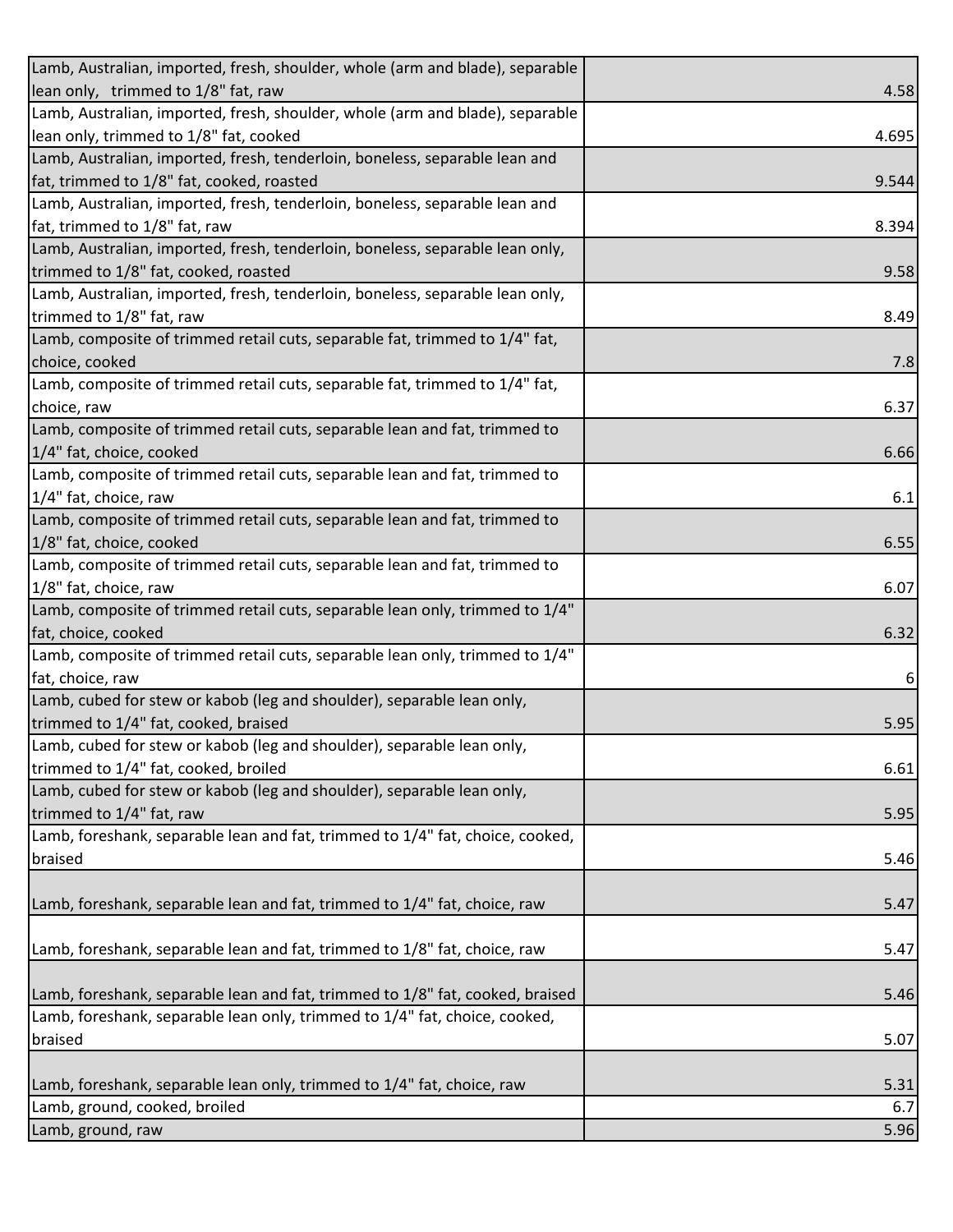| Lamb, leg, shank half, separable lean and fat, trimmed to 1/4" fat, choice,       |      |
|-----------------------------------------------------------------------------------|------|
| cooked, roasted                                                                   | 6.55 |
|                                                                                   |      |
| Lamb, leg, shank half, separable lean and fat, trimmed to 1/4" fat, choice, raw   | 6.22 |
| Lamb, leg, shank half, separable lean and fat, trimmed to 1/8" fat, choice,       |      |
| cooked, roasted                                                                   | 6.52 |
|                                                                                   |      |
| Lamb, leg, shank half, separable lean and fat, trimmed to 1/8" fat, choice, raw   | 6.21 |
| Lamb, leg, shank half, separable lean only, trimmed to 1/4" fat, choice,          |      |
| cooked, roasted                                                                   | 6.39 |
|                                                                                   |      |
| Lamb, leg, shank half, separable lean only, trimmed to 1/4" fat, choice, raw      | 6.19 |
| Lamb, leg, sirloin half, separable lean and fat, trimmed to 1/4" fat, choice,     |      |
|                                                                                   |      |
| cooked, roasted                                                                   | 6.62 |
|                                                                                   |      |
| Lamb, leg, sirloin half, separable lean and fat, trimmed to 1/4" fat, choice, raw | 6.34 |
| Lamb, leg, sirloin half, separable lean and fat, trimmed to 1/8" fat, choice,     |      |
| cooked, roasted                                                                   | 6.59 |
|                                                                                   |      |
| Lamb, leg, sirloin half, separable lean and fat, trimmed to 1/8" fat, choice, raw | 6.34 |
| Lamb, leg, sirloin half, separable lean only, trimmed to 1/4" fat, choice,        |      |
| cooked, roasted                                                                   | 6.27 |
|                                                                                   |      |
| Lamb, leg, sirloin half, separable lean only, trimmed to 1/4" fat, choice, raw    | 6.33 |
| Lamb, leg, whole (shank and sirloin), separable lean and fat, trimmed to 1/4"     |      |
| fat, choice, cooked, roasted                                                      | 6.59 |
| Lamb, leg, whole (shank and sirloin), separable lean and fat, trimmed to 1/4"     |      |
| fat, choice, raw                                                                  | 6.26 |
| Lamb, leg, whole (shank and sirloin), separable lean and fat, trimmed to 1/8"     |      |
| fat, choice, cooked, roasted                                                      | 6.53 |
| Lamb, leg, whole (shank and sirloin), separable lean and fat, trimmed to 1/8"     |      |
| fat, choice, raw                                                                  | 6.25 |
| Lamb, leg, whole (shank and sirloin), separable lean only, trimmed to 1/4" fat,   |      |
| choice, cooked, roasted                                                           | 6.34 |
| Lamb, leg, whole (shank and sirloin), separable lean only, trimmed to 1/4" fat,   |      |
| choice, raw                                                                       |      |
| Lamb, loin, separable lean and fat, trimmed to 1/4" fat, choice, cooked,          | 6.23 |
| broiled                                                                           |      |
|                                                                                   | 7.1  |
| Lamb, loin, separable lean and fat, trimmed to 1/4" fat, choice, cooked,          |      |
| roasted                                                                           | 7.1  |
| Lamb, loin, separable lean and fat, trimmed to 1/4" fat, choice, raw              | 6.47 |
| Lamb, loin, separable lean and fat, trimmed to 1/8" fat, choice, cooked,          |      |
| broiled                                                                           | 7.06 |
| Lamb, loin, separable lean and fat, trimmed to 1/8" fat, choice, cooked,          |      |
| roasted                                                                           | 7.05 |
| Lamb, loin, separable lean and fat, trimmed to 1/8" fat, choice, raw              | 6.48 |
|                                                                                   |      |
| Lamb, loin, separable lean only, trimmed to 1/4" fat, choice, cooked, broiled     | 6.85 |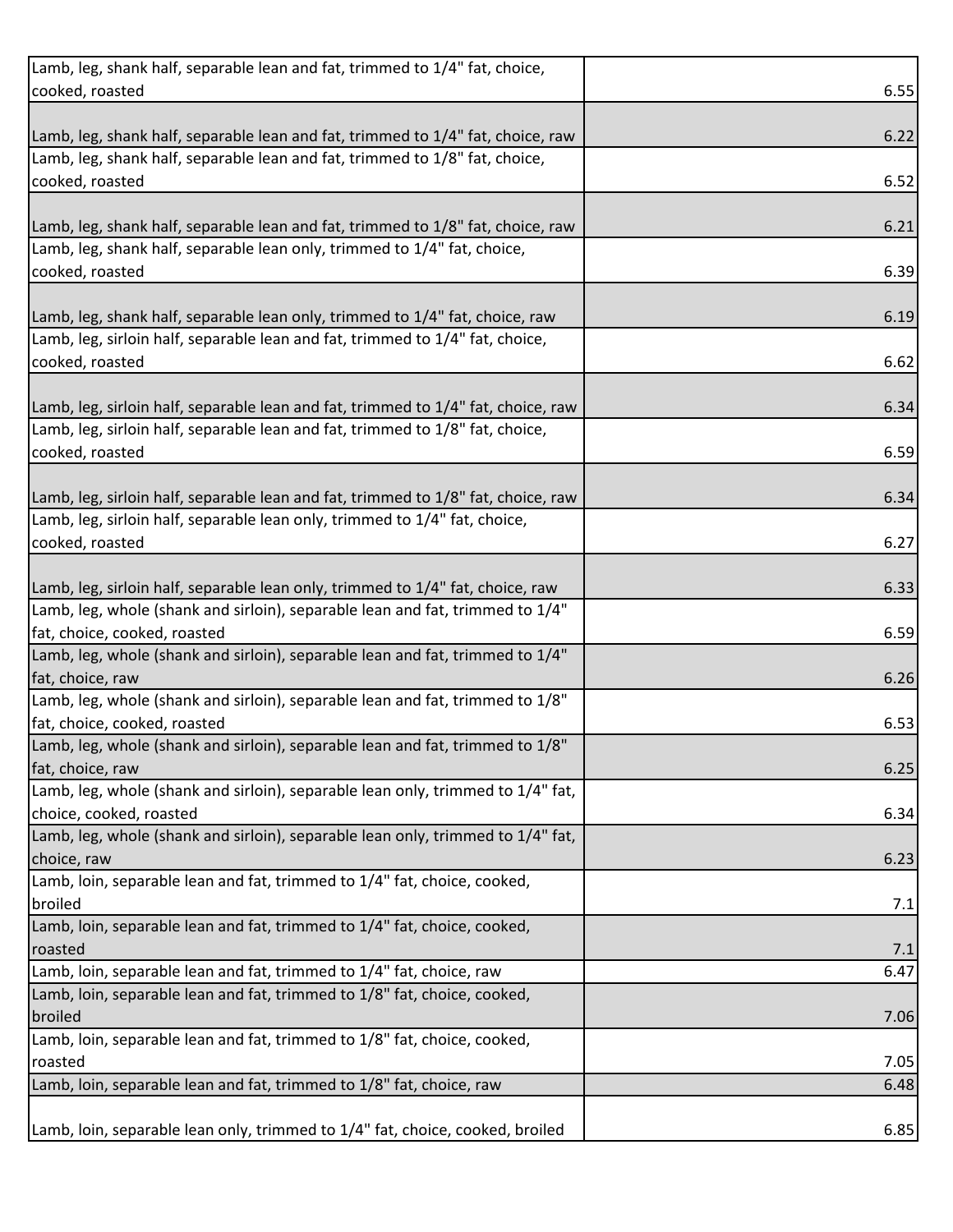| Lamb, loin, separable lean only, trimmed to 1/4" fat, choice, cooked, roasted                                                                 | 6.83  |
|-----------------------------------------------------------------------------------------------------------------------------------------------|-------|
| Lamb, loin, separable lean only, trimmed to 1/4" fat, choice, raw                                                                             | 6.51  |
| Lamb, New Zealand, imported, brains, cooked, soaked and fried                                                                                 | 2.995 |
| Lamb, New Zealand, imported, brains, raw                                                                                                      | 3.812 |
|                                                                                                                                               |       |
| Lamb, New Zealand, imported, breast, separable lean only, cooked, braised                                                                     | 3.654 |
| Lamb, New Zealand, imported, breast, separable lean only, raw                                                                                 | 4.949 |
| Lamb, New Zealand, imported, chump, boneless, separable lean only, cooked,                                                                    |       |
| fast roasted                                                                                                                                  | 3.571 |
|                                                                                                                                               |       |
| Lamb, New Zealand, imported, chump, boneless, separable lean only, raw                                                                        | 5.256 |
| Lamb, New Zealand, imported, flap, boneless, separable lean and fat, cooked,                                                                  |       |
| braised                                                                                                                                       | 2.744 |
|                                                                                                                                               |       |
| Lamb, New Zealand, imported, flap, boneless, separable lean and fat, raw                                                                      | 3.501 |
| Lamb, New Zealand, imported, flap, boneless, separable lean only, cooked,                                                                     |       |
| braised                                                                                                                                       | 3.343 |
|                                                                                                                                               |       |
| Lamb, New Zealand, imported, flap, boneless, separable lean only, raw                                                                         | 4.617 |
| Lamb, New Zealand, imported, fore-shank, separable lean and fat, cooked,                                                                      |       |
| braised                                                                                                                                       | 3.826 |
|                                                                                                                                               | 4.094 |
| Lamb, New Zealand, imported, fore-shank, separable lean and fat, raw<br>Lamb, New Zealand, imported, fore-shank, separable lean only, cooked, |       |
| braised                                                                                                                                       | 4.103 |
| Lamb, New Zealand, imported, fore-shank, separable lean only, raw                                                                             | 4.465 |
| Lamb, New Zealand, imported, frozen, composite of trimmed retail cuts,                                                                        |       |
| separable fat, cooked                                                                                                                         | 8.03  |
| Lamb, New Zealand, imported, frozen, composite of trimmed retail cuts,                                                                        |       |
| separable fat, raw                                                                                                                            | 6.56  |
| Lamb, New Zealand, imported, frozen, composite of trimmed retail cuts,                                                                        |       |
| separable lean and fat, cooked                                                                                                                | 7.77  |
| Lamb, New Zealand, imported, frozen, composite of trimmed retail cuts,                                                                        |       |
| separable lean and fat, raw                                                                                                                   | 6.55  |
| Lamb, New Zealand, imported, frozen, composite of trimmed retail cuts,                                                                        |       |
| separable lean and fat, trimmed to 1/8" fat, cooked                                                                                           | 7.31  |
| Lamb, New Zealand, imported, frozen, composite of trimmed retail cuts,                                                                        |       |
| separable lean and fat, trimmed to 1/8" fat, raw                                                                                              | 6.57  |
| Lamb, New Zealand, imported, frozen, composite of trimmed retail cuts,                                                                        |       |
| separable lean only, cooked                                                                                                                   | 7.68  |
| Lamb, New Zealand, imported, frozen, composite of trimmed retail cuts,                                                                        |       |
| separable lean only, raw                                                                                                                      | 6.54  |
| Lamb, New Zealand, imported, frozen, foreshank, separable lean and fat,                                                                       |       |
| trimmed to 1/8" fat, cooked, braised                                                                                                          | 6.07  |
| Lamb, New Zealand, imported, frozen, foreshank, separable lean and fat,                                                                       |       |
| trimmed to 1/8" fat, raw                                                                                                                      | 6.3   |
| Lamb, New Zealand, imported, frozen, leg, whole (shank and sirloin),                                                                          |       |
| separable lean and fat, cooked, roasted                                                                                                       | 7.59  |
|                                                                                                                                               |       |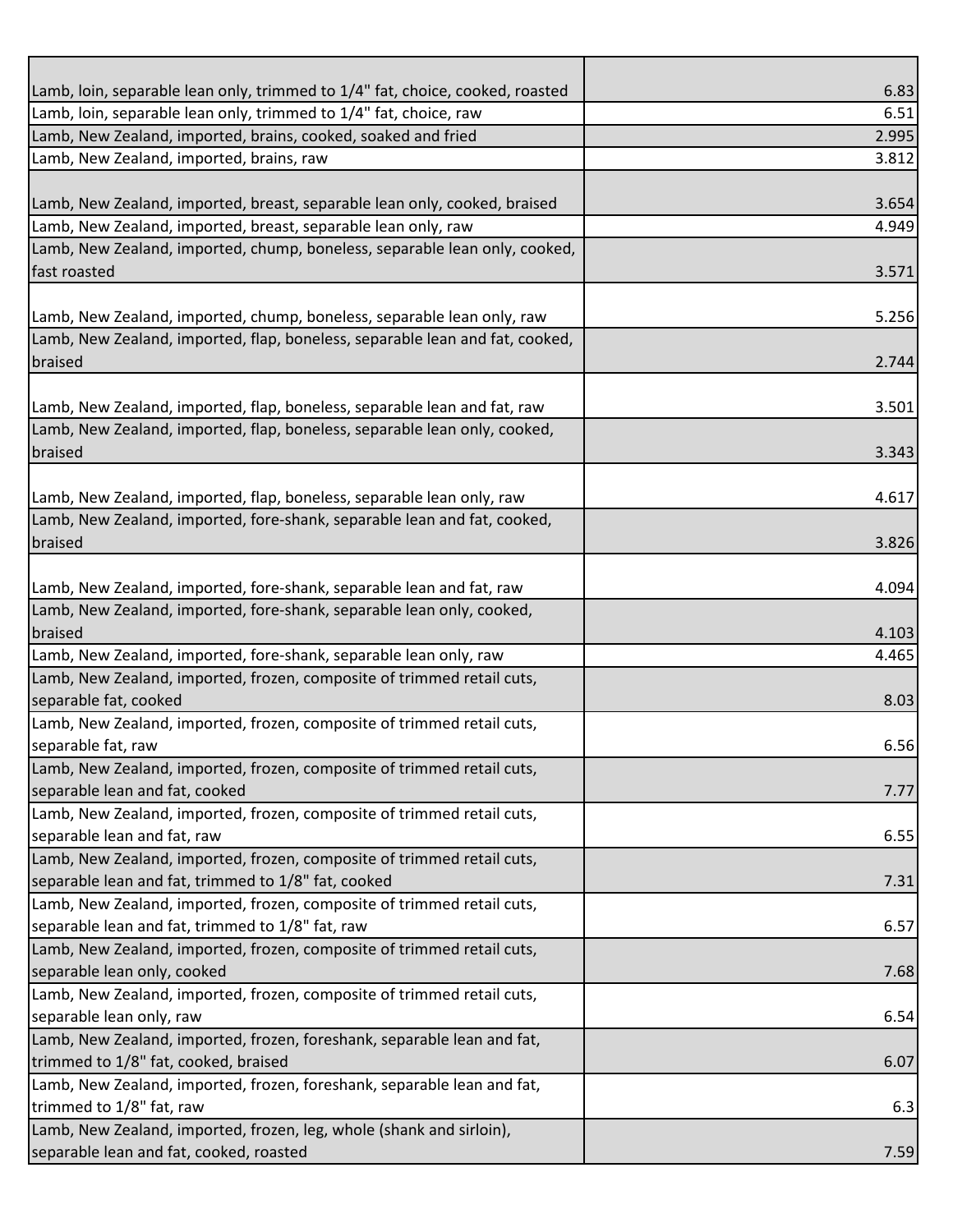| Lamb, New Zealand, imported, frozen, leg, whole (shank and sirloin),                                                                                                                                               |               |
|--------------------------------------------------------------------------------------------------------------------------------------------------------------------------------------------------------------------|---------------|
| separable lean and fat, trimmed to 1/8" fat, cooked, roasted                                                                                                                                                       | 7.57          |
| Lamb, New Zealand, imported, frozen, leg, whole (shank and sirloin),                                                                                                                                               |               |
| separable lean and fat, trimmed to 1/8" fat, raw                                                                                                                                                                   | 6.86          |
| Lamb, New Zealand, imported, frozen, leg, whole (shank and sirloin),                                                                                                                                               |               |
| separable lean only, cooked, roasted                                                                                                                                                                               | 7.51          |
| Lamb, New Zealand, imported, frozen, loin, separable lean and fat, cooked,                                                                                                                                         |               |
| broiled                                                                                                                                                                                                            | 7.93          |
| Lamb, New Zealand, imported, frozen, loin, separable lean and fat, trimmed to                                                                                                                                      |               |
| 1/8" fat, cooked, broiled                                                                                                                                                                                          | 7.92          |
| Lamb, New Zealand, imported, frozen, loin, separable lean and fat, trimmed to                                                                                                                                      |               |
| 1/8" fat, raw                                                                                                                                                                                                      | 6.85          |
| Lamb, New Zealand, imported, frozen, loin, separable lean only, cooked,                                                                                                                                            |               |
| broiled                                                                                                                                                                                                            | 7.89          |
| Lamb, New Zealand, imported, frozen, rib, separable lean and fat, trimmed to                                                                                                                                       |               |
| 1/8" fat, cooked, roasted                                                                                                                                                                                          | 6.72          |
| Lamb, new zealand, imported, frozen, rib, separable lean and fat, trimmed to                                                                                                                                       |               |
| $1/8$ " fat, raw                                                                                                                                                                                                   | 6.29          |
| Lamb, New Zealand, imported, frozen, shoulder, whole (arm and blade),                                                                                                                                              |               |
| separable lean and fat, cooked, braised                                                                                                                                                                            | 6.37          |
| Lamb, New Zealand, imported, frozen, shoulder, whole (arm and blade),                                                                                                                                              |               |
| separable lean and fat, trimmed to 1/8" fat, cooked, braised                                                                                                                                                       | 6.26          |
| Lamb, New Zealand, imported, frozen, shoulder, whole (arm and blade),                                                                                                                                              |               |
| separable lean and fat, trimmed to 1/8" fat, raw                                                                                                                                                                   | 5.46          |
| Lamb, New Zealand, imported, frozen, shoulder, whole (arm and blade),                                                                                                                                              |               |
| separable lean only, cooked, braised                                                                                                                                                                               | 5.85          |
| Lamb, New Zealand, imported, ground lamb, cooked, braised                                                                                                                                                          | 3.308         |
| Lamb, New Zealand, imported, ground lamb, raw                                                                                                                                                                      | 5.011         |
| Lamb, New Zealand, imported, heart, cooked, soaked and simmered                                                                                                                                                    | 4.229         |
|                                                                                                                                                                                                                    |               |
| Lamb, New Zealand, imported, heart, raw                                                                                                                                                                            | 5.757         |
| Lamb, New Zealand, imported, hind-shank, separable lean and fat, cooked,                                                                                                                                           |               |
|                                                                                                                                                                                                                    | 4.133         |
| braised                                                                                                                                                                                                            |               |
|                                                                                                                                                                                                                    | 4.388         |
|                                                                                                                                                                                                                    |               |
| braised                                                                                                                                                                                                            | 4.45          |
| Lamb, New Zealand, imported, hind-shank, separable lean and fat, raw<br>Lamb, New Zealand, imported, hind-shank, separable lean only, cooked,<br>Lamb, New Zealand, imported, hind-shank, separable lean only, raw | 4.852         |
| Lamb, New Zealand, imported, Intermuscular fat, cooked                                                                                                                                                             | 1.74          |
| Lamb, New Zealand, imported, kidney, cooked, soaked and fried                                                                                                                                                      | 9.064         |
|                                                                                                                                                                                                                    | 8.426         |
| Lamb, New Zealand, imported, kidney, raw<br>Lamb, New Zealand, imported, leg chop/steak, bone-in, separable lean and                                                                                               |               |
| fat, cooked, fast fried                                                                                                                                                                                            | 5.899         |
| Lamb, New Zealand, imported, leg chop/steak, bone-in, separable lean and                                                                                                                                           |               |
| fat, raw                                                                                                                                                                                                           | 4.635         |
| Lamb, New Zealand, imported, leg chop/steak, bone-in, separable lean only,                                                                                                                                         |               |
| cooked, fast fried                                                                                                                                                                                                 | 6.393         |
| Lamb, New Zealand, imported, leg chop/steak, bone-in, separable lean only,                                                                                                                                         |               |
| raw<br>Lamb, New Zealand, imported, liver, cooked, soaked and fried                                                                                                                                                | 5.241<br>12.8 |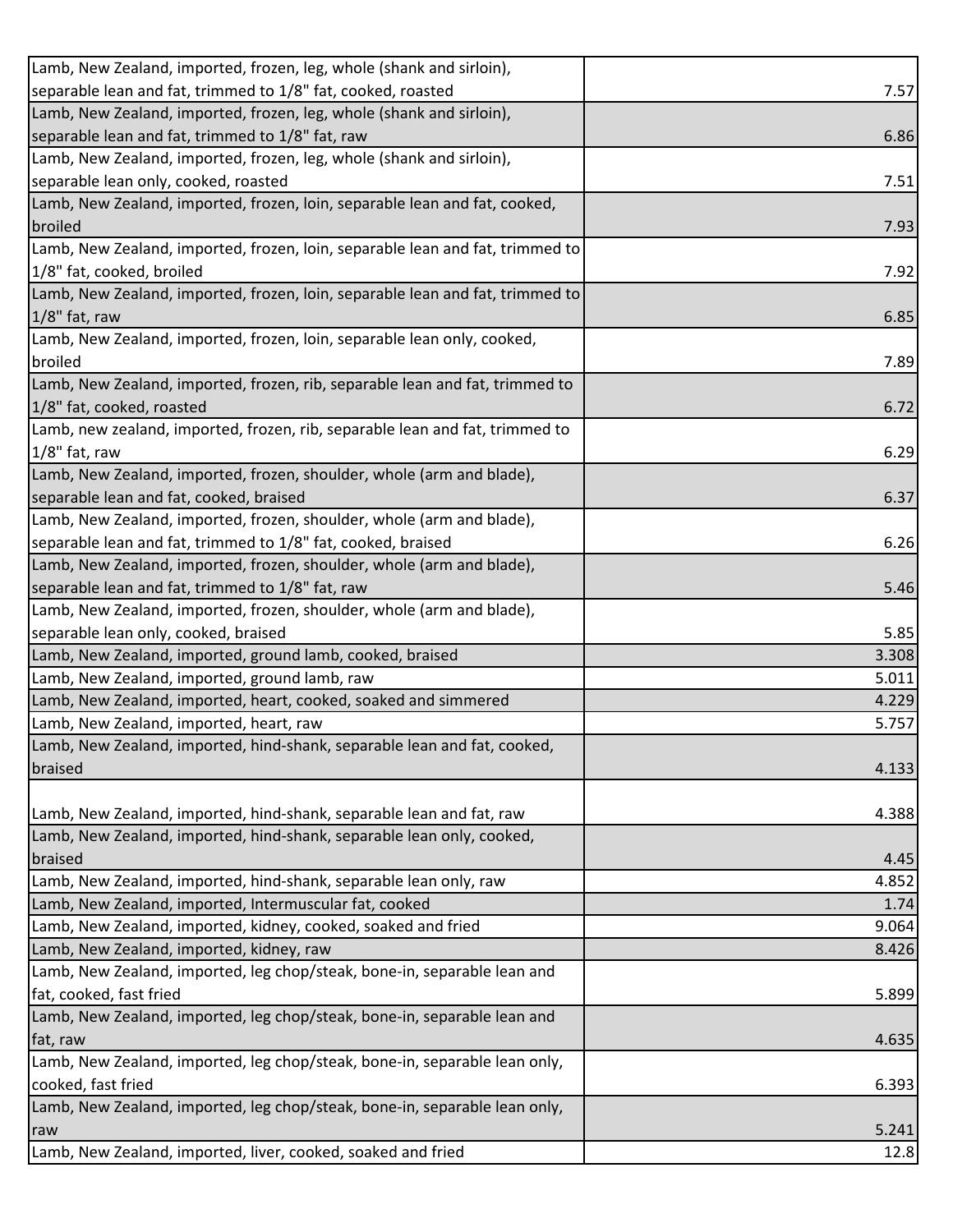| Lamb, New Zealand, imported, liver, raw                                      | 13.7  |
|------------------------------------------------------------------------------|-------|
| Lamb, New Zealand, imported, loin chop, separable lean and fat, cooked, fast |       |
| fried                                                                        | 5.229 |
|                                                                              |       |
| Lamb, New Zealand, imported, loin chop, separable lean and fat, raw          | 4.152 |
| Lamb, New Zealand, imported, loin chop, separable lean only, cooked, fast    |       |
| fried                                                                        | 6.651 |
| Lamb, New Zealand, imported, loin chop, separable lean only, raw             | 5.397 |
| Lamb, New Zealand, imported, loin saddle, separable lean and fat, cooked,    |       |
| fast roasted                                                                 | 5.334 |
|                                                                              |       |
| Lamb, New Zealand, imported, loin saddle, separable lean and fat, raw        | 4.676 |
| Lamb, New Zealand, imported, loin saddle, separable lean only, cooked, fast  |       |
| roasted                                                                      | 6.436 |
| Lamb, New Zealand, imported, loin saddle, separable lean only, raw           | 5.918 |
| Lamb, New Zealand, imported, loin, boneless, separable lean and fat, cooked, |       |
| fast roasted                                                                 | 7.126 |
|                                                                              |       |
| Lamb, New Zealand, imported, loin, boneless, separable lean and fat, raw     | 6.338 |
| Lamb, New Zealand, imported, loin, boneless, separable lean only, cooked,    |       |
| fast roasted                                                                 | 7.133 |
|                                                                              |       |
| Lamb, New Zealand, imported, loin, boneless, separable lean only, raw        | 6.356 |
| Lamb, New Zealand, imported, neck chops, separable lean and fat, cooked,     |       |
| braised                                                                      | 3.855 |
| Lamb, New Zealand, imported, neck chops, separable lean and fat, raw         | 3.801 |
| Lamb, New Zealand, imported, neck chops, separable lean only, cooked,        |       |
| braised                                                                      | 4.151 |
| Lamb, New Zealand, imported, neck chops, separable lean only, raw            | 4.297 |
| Lamb, New Zealand, imported, netted shoulder, rolled, boneless, separable    |       |
| lean and fat, cooked, slow roasted                                           | 3.739 |
| Lamb, New Zealand, imported, netted shoulder, rolled, boneless, separable    |       |
| lean and fat, raw                                                            | 4.352 |
| Lamb, New Zealand, imported, netted shoulder, rolled, boneless, separable    |       |
| lean only, cooked, slow roasted                                              | 4.279 |
| Lamb, New Zealand, imported, netted shoulder, rolled, boneless, separable    |       |
| lean only, raw                                                               | 5.204 |
| Lamb, New Zealand, imported, rack - fully frenched, separable lean and fat,  |       |
| cooked, fast roasted                                                         | 6.037 |
| Lamb, New Zealand, imported, rack - fully frenched, separable lean and fat,  |       |
| raw                                                                          | 5.024 |
| Lamb, New Zealand, imported, rack - fully frenched, separable lean only,     |       |
| cooked, fast roasted                                                         | 6.267 |
|                                                                              |       |
| Lamb, New Zealand, imported, rack - fully frenched, separable lean only, raw | 5.208 |
| Lamb, New Zealand, imported, rack - partly frenched, separable lean and fat, |       |
| cooked, fast roasted                                                         | 6.019 |
|                                                                              |       |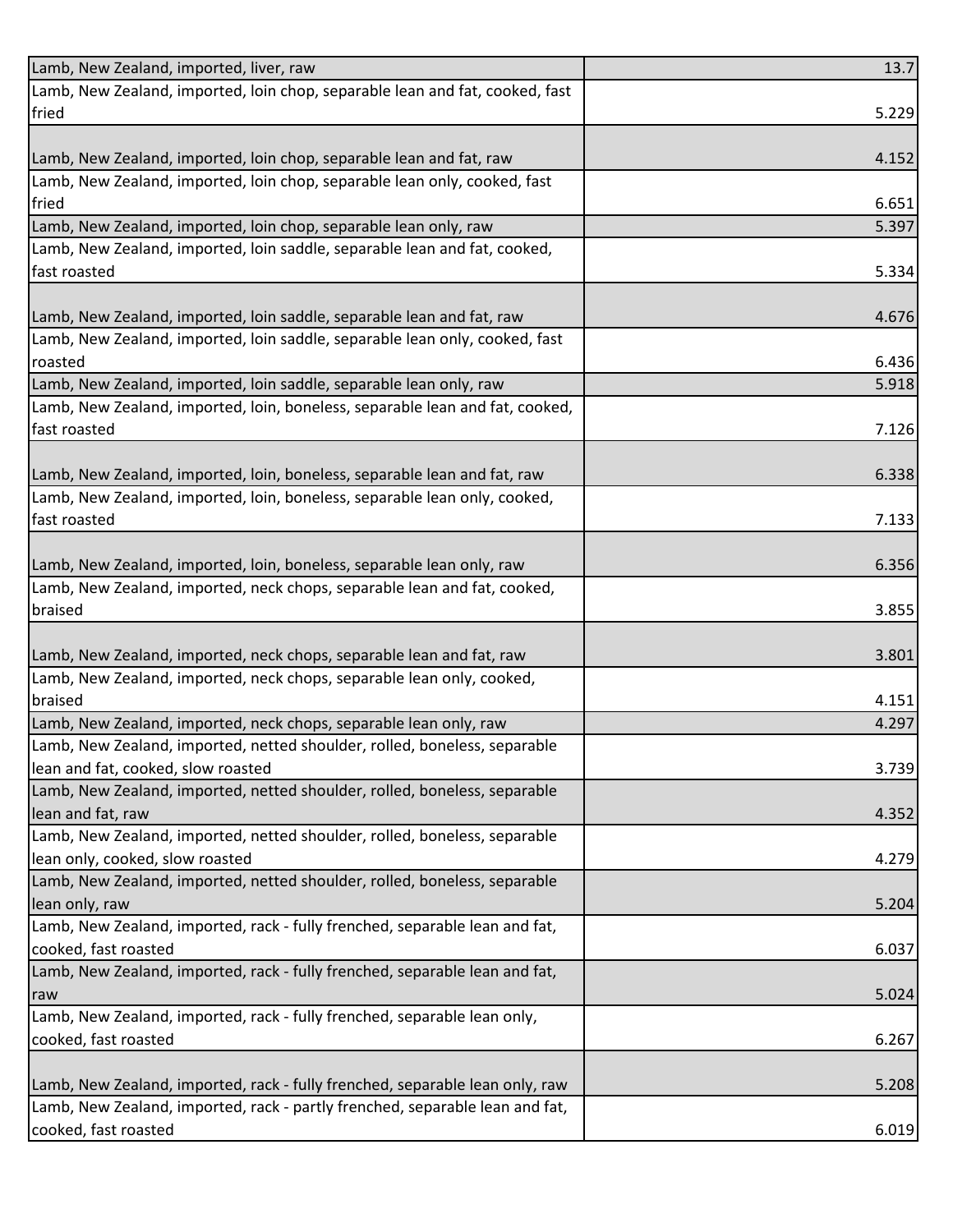| Lamb, New Zealand, imported, rack - partly frenched, separable lean and fat,    |       |
|---------------------------------------------------------------------------------|-------|
| raw                                                                             | 5.032 |
| Lamb, New Zealand, imported, rack - partly frenched, separable lean only,       |       |
| cooked, fast roasted                                                            | 6.705 |
|                                                                                 |       |
| Lamb, New Zealand, imported, rack - partly frenched, separable lean only, raw   | 5.749 |
| Lamb, New Zealand, imported, square-cut shoulder chops, separable lean and      |       |
| fat, cooked, braised                                                            | 2.674 |
| Lamb, New Zealand, imported, square-cut shoulder chops, separable lean and      |       |
| fat, raw                                                                        | 3.25  |
| Lamb, New Zealand, imported, square-cut shoulder chops, separable lean          |       |
| only, cooked, braised                                                           | 2.897 |
| Lamb, New Zealand, imported, square-cut shoulder chops, separable lean          |       |
| only, raw                                                                       | 3.862 |
| Lamb, New Zealand, imported, square-cut shoulder, separable lean and fat,       |       |
| cooked, slow roasted                                                            | 3.618 |
| Lamb, New Zealand, imported, square-cut shoulder, separable lean and fat,       |       |
| raw                                                                             | 2.916 |
| Lamb, New Zealand, imported, square-cut shoulder, separable lean only,          |       |
| cooked, slow roasted                                                            | 4.238 |
|                                                                                 |       |
| Lamb, New Zealand, imported, square-cut shoulder, separable lean only, raw      | 3.463 |
| Lamb, New Zealand, imported, subcutaneous fat, cooked                           | 1.53  |
|                                                                                 |       |
| Lamb, New Zealand, imported, sweetbread, cooked, soaked and simmered            | 1.375 |
| Lamb, New Zealand, imported, sweetbread, raw                                    | 1.342 |
| Lamb, New Zealand, imported, tenderloin, separable lean and fat, cooked, fast   |       |
| fried                                                                           | 9.074 |
|                                                                                 |       |
| Lamb, New Zealand, imported, tenderloin, separable lean and fat, raw            | 7.262 |
| Lamb, New Zealand, imported, tenderloin, separable lean only, cooked, fast      |       |
| fried                                                                           | 9.099 |
| Lamb, New Zealand, imported, tenderloin, separable lean only, raw               | 7.301 |
| Lamb, New Zealand, imported, testes, cooked, soaked and fried                   | 2.224 |
| Lamb, New Zealand, imported, testes, raw                                        | 1.744 |
| Lamb, New Zealand, imported, tongue - swiss cut, cooked, soaked and             |       |
| simmered                                                                        | 2.272 |
| Lamb, New Zealand, imported, tongue - swiss cut, raw                            | 3.078 |
| Lamb, New Zealand, imported, tunnel-boned leg, chump off, shank off,            |       |
| separable lean and fat, cooked, slow roasted                                    | 5.457 |
| Lamb, New Zealand, imported, tunnel-boned leg, chump off, shank off,            |       |
| separable lean and fat, raw                                                     | 5.234 |
| Lamb, New Zealand, imported, tunnel-boned leg, chump off, shank off,            |       |
| separable lean only, cooked, slow roasted                                       | 5.892 |
| Lamb, New Zealand, imported, tunnel-boned leg, chump off, shank off,            |       |
| separable lean only, raw                                                        | 5.234 |
|                                                                                 |       |
|                                                                                 |       |
| Lamb, rib, separable lean and fat, trimmed to 1/4" fat, choice, cooked, broiled |       |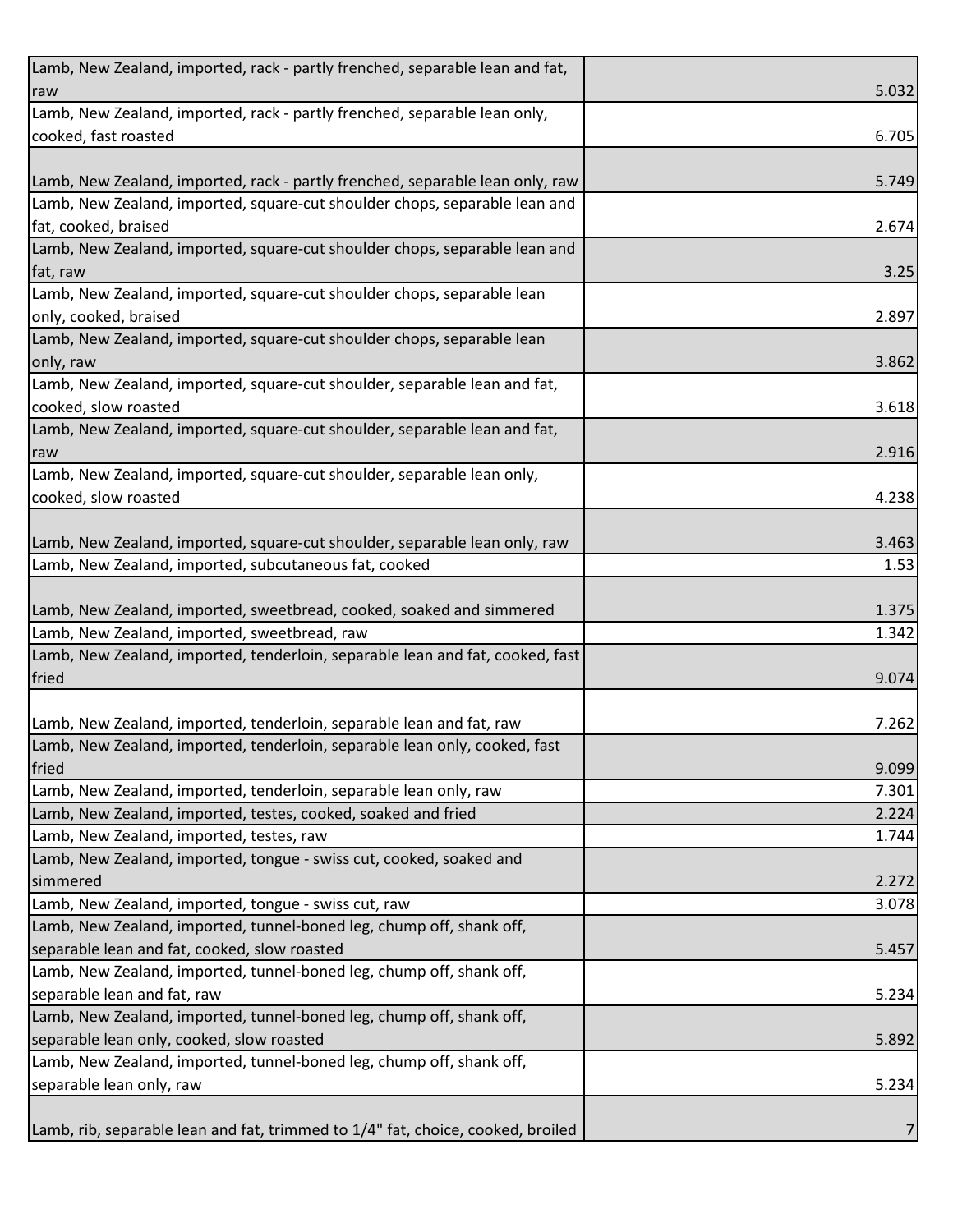| Lamb, rib, separable lean and fat, trimmed to 1/4" fat, choice, cooked, roasted | 6.75 |
|---------------------------------------------------------------------------------|------|
| Lamb, rib, separable lean and fat, trimmed to 1/4" fat, choice, raw             | 6.09 |
|                                                                                 |      |
| Lamb, rib, separable lean and fat, trimmed to 1/8" fat, choice, cooked, broiled | 6.92 |
|                                                                                 |      |
| Lamb, rib, separable lean and fat, trimmed to 1/8" fat, choice, cooked, roasted | 6.67 |
| Lamb, rib, separable lean and fat, trimmed to 1/8" fat, choice, raw             | 6.06 |
|                                                                                 |      |
| Lamb, rib, separable lean only, trimmed to 1/4" fat, choice, cooked, broiled    | 6.55 |
|                                                                                 |      |
| Lamb, rib, separable lean only, trimmed to 1/4" fat, choice, cooked, roasted    | 6.16 |
| Lamb, rib, separable lean only, trimmed to 1/4" fat, choice, raw                | 5.89 |
| Lamb, shoulder, arm, separable lean and fat, trimmed to 1/4" fat, choice,       |      |
| cooked, braised                                                                 | 6.66 |
| Lamb, shoulder, arm, separable lean and fat, trimmed to 1/4" fat, choice,       |      |
| cooked, broiled                                                                 | 7.02 |
| Lamb, shoulder, arm, separable lean and fat, trimmed to 1/4" fat, choice,       |      |
| cooked, roasted                                                                 | 6.66 |
|                                                                                 |      |
| Lamb, shoulder, arm, separable lean and fat, trimmed to 1/4" fat, choice, raw   | 6.09 |
| Lamb, shoulder, arm, separable lean and fat, trimmed to 1/8" fat, choice,       |      |
| cooked, braised                                                                 | 6.61 |
|                                                                                 |      |
| Lamb, shoulder, arm, separable lean and fat, trimmed to 1/8" fat, choice, raw   | 6.08 |
| Lamb, shoulder, arm, separable lean and fat, trimmed to 1/8" fat, choice,       |      |
| roasted                                                                         | 6.62 |
| Lamb, shoulder, arm, separable lean and fat, trimmed to 1/8" fat, cooked,       |      |
| broiled                                                                         | 6.99 |
| Lamb, shoulder, arm, separable lean only, trimmed to 1/4" fat, choice,          |      |
| cooked, braised                                                                 | 6.33 |
| Lamb, shoulder, arm, separable lean only, trimmed to 1/4" fat, choice,          |      |
| cooked, broiled                                                                 | 6.81 |
| Lamb, shoulder, arm, separable lean only, trimmed to 1/4" fat, choice,          |      |
| cooked, roasted                                                                 | 6.34 |
|                                                                                 |      |
| Lamb, shoulder, arm, separable lean only, trimmed to 1/4" fat, choice, raw      | 6    |
| Lamb, shoulder, blade, separable lean and fat, trimmed to 1/4" fat, choice,     |      |
| cooked, braised                                                                 | 6.04 |
| Lamb, shoulder, blade, separable lean and fat, trimmed to 1/4" fat, choice,     |      |
| cooked, broiled                                                                 | 6.38 |
| Lamb, shoulder, blade, separable lean and fat, trimmed to 1/4" fat, choice,     |      |
| cooked, roasted                                                                 | 5.91 |
| Lamb, shoulder, blade, separable lean and fat, trimmed to 1/4" fat, choice,     |      |
| raw                                                                             | 5.43 |
| Lamb, shoulder, blade, separable lean and fat, trimmed to 1/8" fat, choice,     |      |
| cooked, braised                                                                 | 6    |
| Lamb, shoulder, blade, separable lean and fat, trimmed to 1/8" fat, choice,     |      |
| cooked, broiled                                                                 | 6.33 |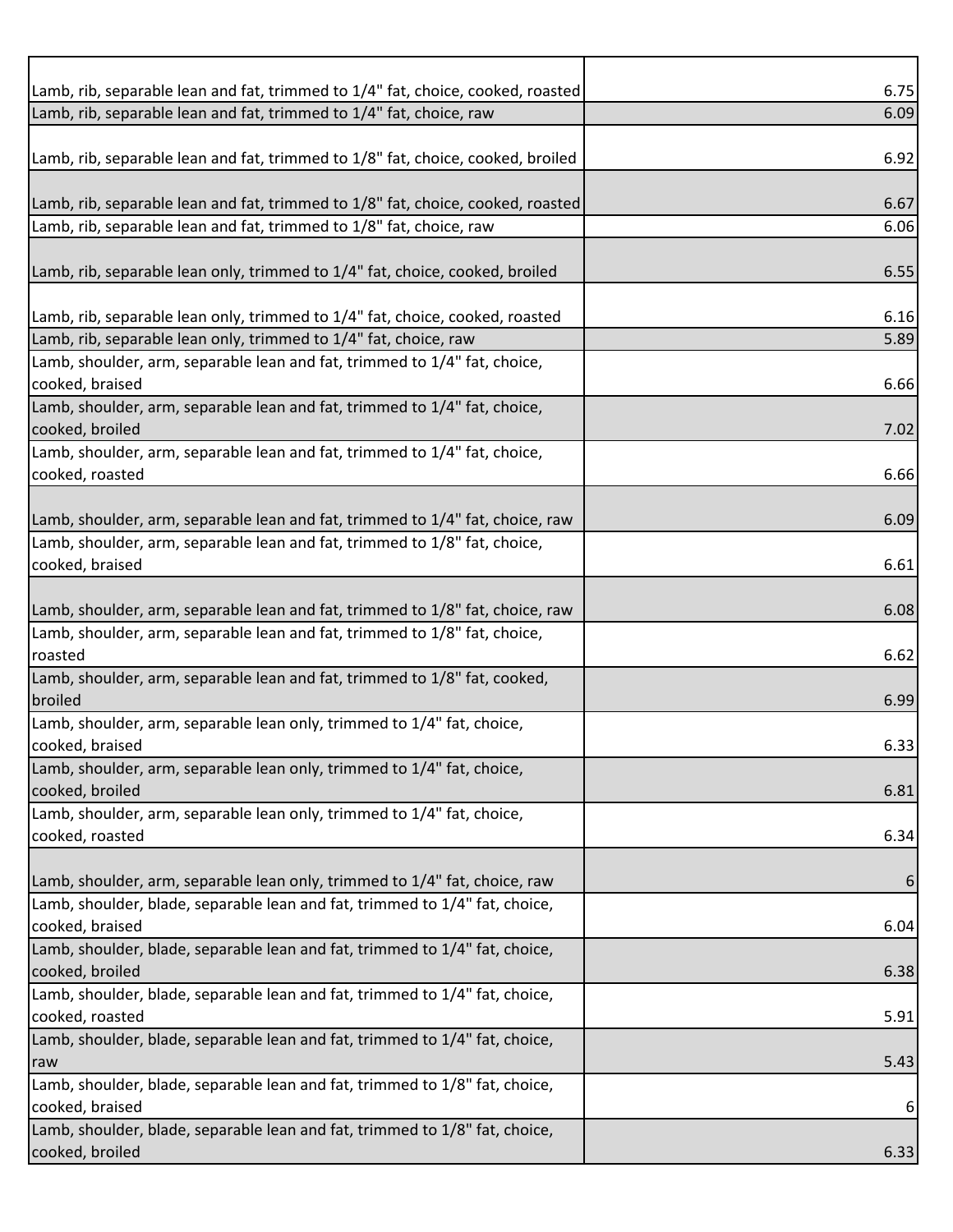| Lamb, shoulder, blade, separable lean and fat, trimmed to 1/8" fat, choice,  |       |
|------------------------------------------------------------------------------|-------|
| cooked, roasted                                                              | 5.84  |
| Lamb, shoulder, blade, separable lean and fat, trimmed to 1/8" fat, choice,  |       |
| raw                                                                          | 5.4   |
| Lamb, shoulder, blade, separable lean only, trimmed to 1/4" fat, choice,     |       |
| cooked, braised                                                              | 5.63  |
| Lamb, shoulder, blade, separable lean only, trimmed to 1/4" fat, choice,     |       |
| cooked, broiled                                                              | 6.07  |
| Lamb, shoulder, blade, separable lean only, trimmed to 1/4" fat, choice,     |       |
| cooked, roasted                                                              | 5.47  |
|                                                                              |       |
| Lamb, shoulder, blade, separable lean only, trimmed to 1/4" fat, choice, raw | 5.19  |
| Lamb, shoulder, whole (arm and blade), separable lean and fat, trimmed to    |       |
| 1/4" fat, choice, cooked, braised                                            | 6.33  |
| Lamb, shoulder, whole (arm and blade), separable lean and fat, trimmed to    |       |
| 1/4" fat, choice, cooked, broiled                                            | 6.45  |
| Lamb, shoulder, whole (arm and blade), separable lean and fat, trimmed to    |       |
| 1/4" fat, choice, cooked, roasted                                            | 6.15  |
| Lamb, shoulder, whole (arm and blade), separable lean and fat, trimmed to    |       |
| 1/4" fat, choice, raw                                                        | 5.66  |
| Lamb, shoulder, whole (arm and blade), separable lean and fat, trimmed to    |       |
| 1/8" fat, choice, cooked, braised                                            | 6.15  |
| Lamb, shoulder, whole (arm and blade), separable lean and fat, trimmed to    |       |
| 1/8" fat, choice, cooked, broiled                                            | 6.49  |
| Lamb, shoulder, whole (arm and blade), separable lean and fat, trimmed to    |       |
| 1/8" fat, choice, cooked, roasted                                            | 6.04  |
| Lamb, shoulder, whole (arm and blade), separable lean and fat, trimmed to    |       |
| 1/8" fat, choice, raw                                                        | 5.62  |
| Lamb, shoulder, whole (arm and blade), separable lean only, trimmed to 1/4"  |       |
| fat, choice, cooked, braised                                                 | 5.96  |
| Lamb, shoulder, whole (arm and blade), separable lean only, trimmed to 1/4"  |       |
| fat, choice, cooked, broiled                                                 | 6.15  |
| Lamb, shoulder, whole (arm and blade), separable lean only, trimmed to 1/4"  |       |
| fat, choice, cooked, roasted                                                 | 5.76  |
| Lamb, shoulder, whole (arm and blade), separable lean only, trimmed to 1/4"  |       |
| fat, choice, raw                                                             | 5.45  |
| Lamb, variety meats and by-products, brain, cooked, braised                  | 2.47  |
| Lamb, variety meats and by-products, brain, cooked, pan-fried                | 4.55  |
| Lamb, variety meats and by-products, brain, raw                              | 3.9   |
| Lamb, variety meats and by-products, heart, cooked, braised                  | 4.36  |
| Lamb, variety meats and by-products, heart, raw                              | 6.14  |
| Lamb, variety meats and by-products, kidneys, cooked, braised                | 5.99  |
| Lamb, variety meats and by-products, kidneys, raw                            | 7.51  |
| Lamb, variety meats and by-products, liver, cooked, braised                  | 12.15 |
| Lamb, variety meats and by-products, liver, cooked, pan-fried                | 16.68 |
| Lamb, variety meats and by-products, liver, raw                              | 16.11 |
| Lamb, variety meats and by-products, lungs, cooked, braised                  | 2.428 |
| Lamb, variety meats and by-products, lungs, raw                              | 4.124 |
| Lamb, variety meats and by-products, mechanically separated, raw             | 2.546 |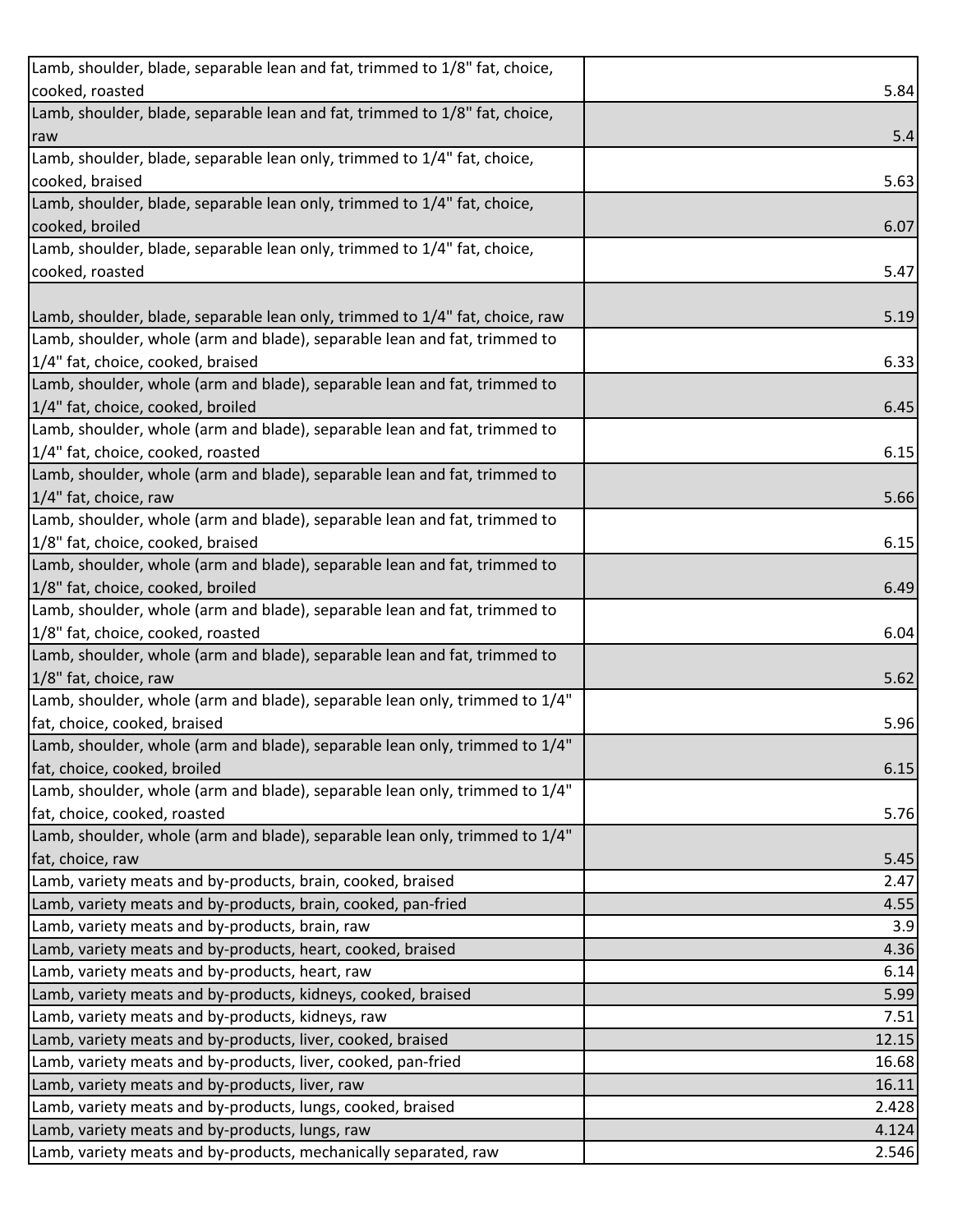| Lamb, variety meats and by-products, pancreas, cooked, braised              | 2.56  |
|-----------------------------------------------------------------------------|-------|
| Lamb, variety meats and by-products, pancreas, raw                          | 3.7   |
| Lamb, variety meats and by-products, spleen, cooked, braised                | 5.868 |
| Lamb, variety meats and by-products, spleen, raw                            | 7.895 |
| Lamb, variety meats and by-products, tongue, cooked, braised                | 3.69  |
| Lamb, variety meats and by-products, tongue, raw                            | 4.65  |
| Lambsquarters, cooked, boiled, drained, with salt                           | 0.9   |
| Lambsquarters, cooked, boiled, drained, without salt                        | 0.9   |
| Lambsquarters, raw (Northern Plains Indians)                                | 0.79  |
| Lambsquarters, steamed (Northern Plains Indians)                            | 0.623 |
| Lasagna with meat & sauce, frozen entree                                    | 1.426 |
| Lasagna with meat & sauce, low-fat, frozen entree                           | 1.221 |
| Lasagna with meat sauce, frozen, prepared                                   | 1.528 |
| Lasagna, cheese, frozen, prepared                                           | 1.361 |
| Lasagna, cheese, frozen, unprepared                                         | 1.354 |
| Lasagna, Vegetable, frozen, baked                                           | 0.81  |
| LEAN POCKETS, Ham N Cheddar                                                 | 3.462 |
| Lean Pockets, Meatballs & Mozzarella                                        | 2.982 |
| Leavening agents, yeast, baker's, active dry                                | 40.2  |
| Leavening agents, yeast, baker's, compressed                                | 12.3  |
| Lebanon bologna, beef                                                       | 3.223 |
| Leeks, (bulb and lower leaf-portion), cooked, boiled, drained, with salt    | 0.2   |
| Leeks, (bulb and lower leaf-portion), cooked, boiled, drained, without salt | 0.2   |
| Leeks, (bulb and lower leaf-portion), raw                                   | 0.4   |
| Leeks, (bulb and lower-leaf portion), freeze-dried                          | 3.5   |
| Lemon grass (citronella), raw                                               | 1.101 |
| Lemon juice from concentrate, bottled, CONCORD                              | 0.197 |
| Lemon juice from concentrate, bottled, REAL LEMON                           | 0.18  |
| Lemon juice from concentrate, canned or bottled                             | 0.18  |
| Lemon juice, raw                                                            | 0.091 |
| Lemon peel, raw                                                             | 0.4   |
| Lemonade, frozen concentrate, pink                                          | 0.12  |
| Lemonade, frozen concentrate, white                                         | 0.11  |
| Lemonade, frozen concentrate, white, prepared with water                    | 0.016 |
| Lemonade, powder, prepared with water                                       | 0.005 |
| Lemons, raw, without peel                                                   | 0.1   |
| Lentils, mature seeds, cooked, boiled, with salt                            | 1.06  |
| Lentils, mature seeds, cooked, boiled, without salt                         | 1.06  |
| Lentils, pink or red, raw                                                   | 1.495 |
| Lentils, raw                                                                | 2.605 |
| Lentils, sprouted, raw                                                      | 1.128 |
| Lettuce, butterhead (includes boston and bibb types), raw                   | 0.357 |
| Lettuce, cos or romaine, raw                                                | 0.313 |
| Lettuce, green leaf, raw                                                    | 0.375 |
| Lettuce, iceberg (includes crisphead types), raw                            | 0.123 |
| Lettuce, red leaf, raw                                                      | 0.321 |
| Light Ice Cream, soft serve, blended with cookie pieces                     | 0.264 |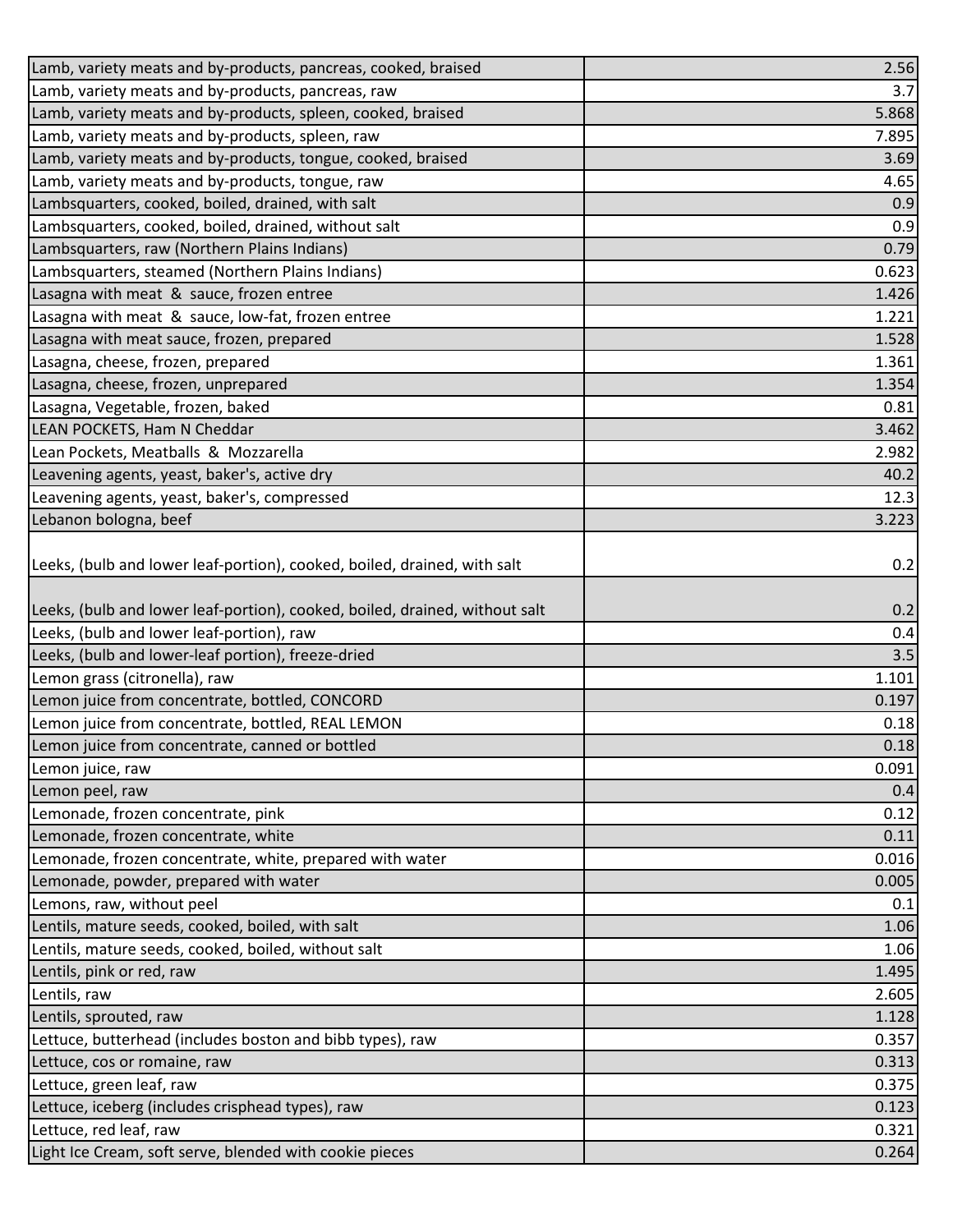| Light Ice Cream, soft serve, blended with milk chocolate candies             | 0.139  |
|------------------------------------------------------------------------------|--------|
|                                                                              |        |
| Lima beans, immature seeds, canned, no salt added, solids and liquids        | 0.532  |
|                                                                              |        |
| Lima beans, immature seeds, canned, regular pack, solids and liquids         | 0.532  |
| Lima beans, immature seeds, cooked, boiled, drained, with salt               | 1.04   |
| Lima beans, immature seeds, cooked, boiled, drained, without salt            | 1.04   |
|                                                                              |        |
| Lima beans, immature seeds, frozen, baby, cooked, boiled, drained, with salt | 0.77   |
| Lima beans, immature seeds, frozen, baby, cooked, boiled, drained, without   |        |
| salt                                                                         | 0.77   |
| Lima beans, immature seeds, frozen, baby, unprepared                         | 1.023  |
| Lima beans, immature seeds, frozen, fordhook, cooked, boiled, drained, with  |        |
| salt                                                                         | 1.069  |
| Lima beans, immature seeds, frozen, fordhook, cooked, boiled, drained,       |        |
| without salt                                                                 | 1.069  |
| Lima beans, immature seeds, frozen, fordhook, unprepared                     | 1.187  |
| Lima beans, immature seeds, raw                                              | 1.474  |
| Lima beans, large, mature seeds, canned                                      | 0.261  |
| Lima beans, large, mature seeds, cooked, boiled, with salt                   | 0.421  |
| Lima beans, large, mature seeds, cooked, boiled, without salt                | 0.421  |
| Lima beans, large, mature seeds, raw                                         | 1.537  |
|                                                                              |        |
| Lima beans, thin seeded (baby), mature seeds, cooked, boiled, with salt      | 0.66   |
|                                                                              |        |
| Lima beans, thin seeded (baby), mature seeds, cooked, boiled, without salt   | 0.66   |
| Lima beans, thin seeded (baby), mature seeds, raw                            | 1.712  |
| Lime juice, canned or bottled, unsweetened                                   | 0.163  |
| Lime juice, raw                                                              | 0.142  |
| Limeade, frozen concentrate, prepared with water                             | 0.009  |
| Limes, raw                                                                   | 0.2    |
| Litchis, dried                                                               | 3.1    |
| Litchis, raw                                                                 | 0.603  |
| LITTLE CAESARS 14" Cheese Pizza, Large Deep Dish Crust                       | 2.967  |
| LITTLE CAESARS 14" Cheese Pizza, Thin Crust                                  | 0.85   |
| LITTLE CAESARS 14" Original Round Cheese Pizza, Regular Crust                | 3.237  |
|                                                                              |        |
| LITTLE CAESARS 14" Original Round Meat and Vegetable Pizza, Regular Crust    | 3.567  |
| LITTLE CAESARS 14" Original Round Pepperoni Pizza, Regular Crust             | 3.737  |
| LITTLE CAESARS 14" Pepperoni Pizza, Large Deep Dish Crust                    | 3.767  |
| Liver cheese, pork                                                           | 11.768 |
| Liver sausage, liverwurst, pork                                              | 4.3    |
| Liverwurst spread                                                            | 4.3    |
| Loganberries, frozen                                                         | 0.84   |
| Longans, dried                                                               |        |
| Longans, raw                                                                 | 0.3    |
| Loquats, raw                                                                 | 0.18   |
| Lotus root, cooked, boiled, drained, with salt                               | 0.3    |
| Lotus root, cooked, boiled, drained, without salt                            | 0.3    |
|                                                                              |        |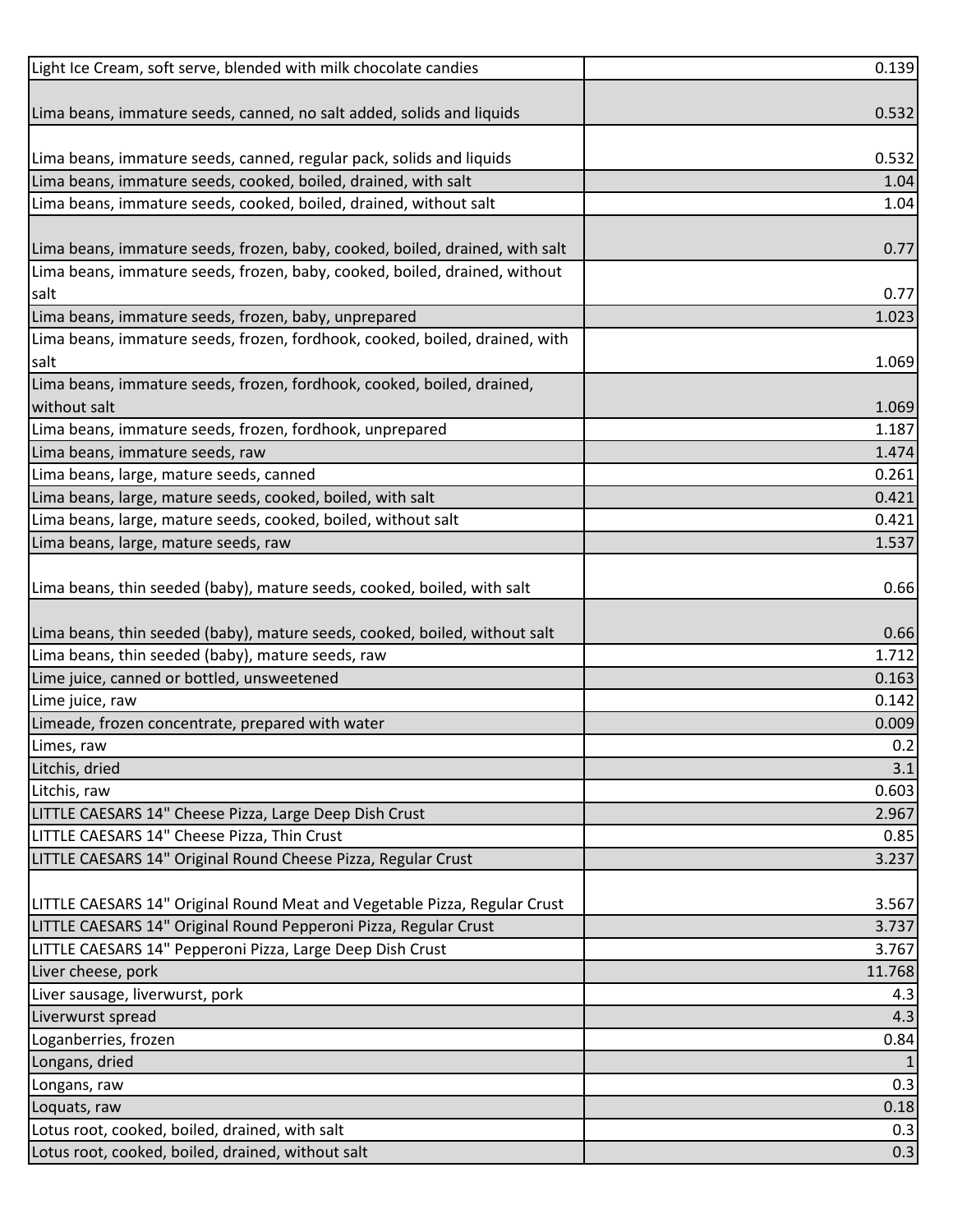| 3.527<br>1.071<br>0.669<br>0.286<br>0.004<br>0.05<br>D | Lotus root, raw                                                                 | 0.4   |
|--------------------------------------------------------|---------------------------------------------------------------------------------|-------|
|                                                        |                                                                                 |       |
|                                                        | Luncheon meat, pork and chicken, minced, canned, includes Spam Lite             | 3.45  |
|                                                        |                                                                                 |       |
|                                                        | Luncheon meat, pork with ham, minced, canned, includes Spam (Hormel)            | 3.53  |
|                                                        | Luncheon meat, pork, canned                                                     | 3.126 |
|                                                        | Luncheon meat, pork, ham, and chicken, minced, canned, reduced sodium,          |       |
|                                                        | added ascorbic acid, includes SPAM, 25% less sodium                             | 3.175 |
|                                                        | Luncheon sausage, pork and beef                                                 |       |
|                                                        | Luncheon slices, meatless                                                       | 11.11 |
|                                                        | Lupins, mature seeds, cooked, boiled, with salt                                 | 0.495 |
|                                                        | Lupins, mature seeds, cooked, boiled, without salt                              | 0.495 |
|                                                        | Lupins, mature seeds, raw                                                       | 2.19  |
|                                                        | Luxury loaf, pork                                                               | 3.482 |
|                                                        | Macaroni and cheese dinner with dry sauce mix, boxed, uncooked                  | 3.882 |
|                                                        | Macaroni and cheese loaf, chicken, pork and beef                                | 2.84  |
|                                                        | Macaroni and cheese, box mix with cheese sauce, prepared                        | 1.15  |
|                                                        | Macaroni and cheese, box mix with cheese sauce, unprepared                      | 4.003 |
|                                                        | Macaroni and Cheese, canned entree                                              | 1.183 |
|                                                        | Macaroni and Cheese, canned, microwavable                                       | 1.046 |
|                                                        | Macaroni and cheese, dry mix, prepared with 2% milk and 80% stick               |       |
|                                                        | margarine from dry mix                                                          | 1.183 |
|                                                        | Macaroni and cheese, frozen entree                                              | 0.739 |
|                                                        | Macaroni or noodles with cheese, made from reduced fat packaged mix,            |       |
|                                                        | unprepared                                                                      | 4.118 |
|                                                        | Macaroni or noodles with cheese, microwaveable, unprepared                      | 3.882 |
|                                                        | Macaroni, vegetable, enriched, cooked                                           |       |
|                                                        | Macaroni, vegetable, enriched, dry                                              | 7.328 |
|                                                        | Malabar spinach, cooked                                                         | 0.787 |
|                                                        | Malt beverage, includes non-alcoholic beer                                      | 1.113 |
|                                                        | Mammy-apple, (mamey), raw                                                       | 0.4   |
|                                                        | Mango nectar, canned                                                            | 0.08  |
|                                                        | Mangos, raw                                                                     |       |
|                                                        | Mangosteen, canned, syrup pack                                                  |       |
|                                                        | Maraschino cherries, canned, drained                                            |       |
|                                                        | Margarine, 80% fat, stick, includes regular and hydrogenated corn and           |       |
|                                                        | soybean oils                                                                    | 0.003 |
|                                                        | Margarine, industrial, non-dairy, cottonseed, soy oil (partially hydrogenated), |       |
|                                                        | for flaky pastries                                                              |       |
|                                                        | Margarine, industrial, soy and partially hydrogenated soy oil, use for baking,  |       |
|                                                        | sauces and candy                                                                | 0.003 |
|                                                        | Margarine, regular, 80% fat, composite, stick, with salt                        | 0.023 |
|                                                        |                                                                                 |       |
|                                                        | Margarine, regular, 80% fat, composite, stick, with salt, with added vitamin D  | 0.023 |
|                                                        | Margarine, regular, 80% fat, composite, stick, without salt                     | 0.023 |
|                                                        | Margarine, regular, 80% fat, composite, stick, without salt, with added vitamin |       |
|                                                        |                                                                                 | 0.023 |
|                                                        | Margarine, regular, hard, soybean (hydrogenated)                                | 0.023 |
|                                                        | Margarine, spread, 35-39% fat, tub                                              | 0.004 |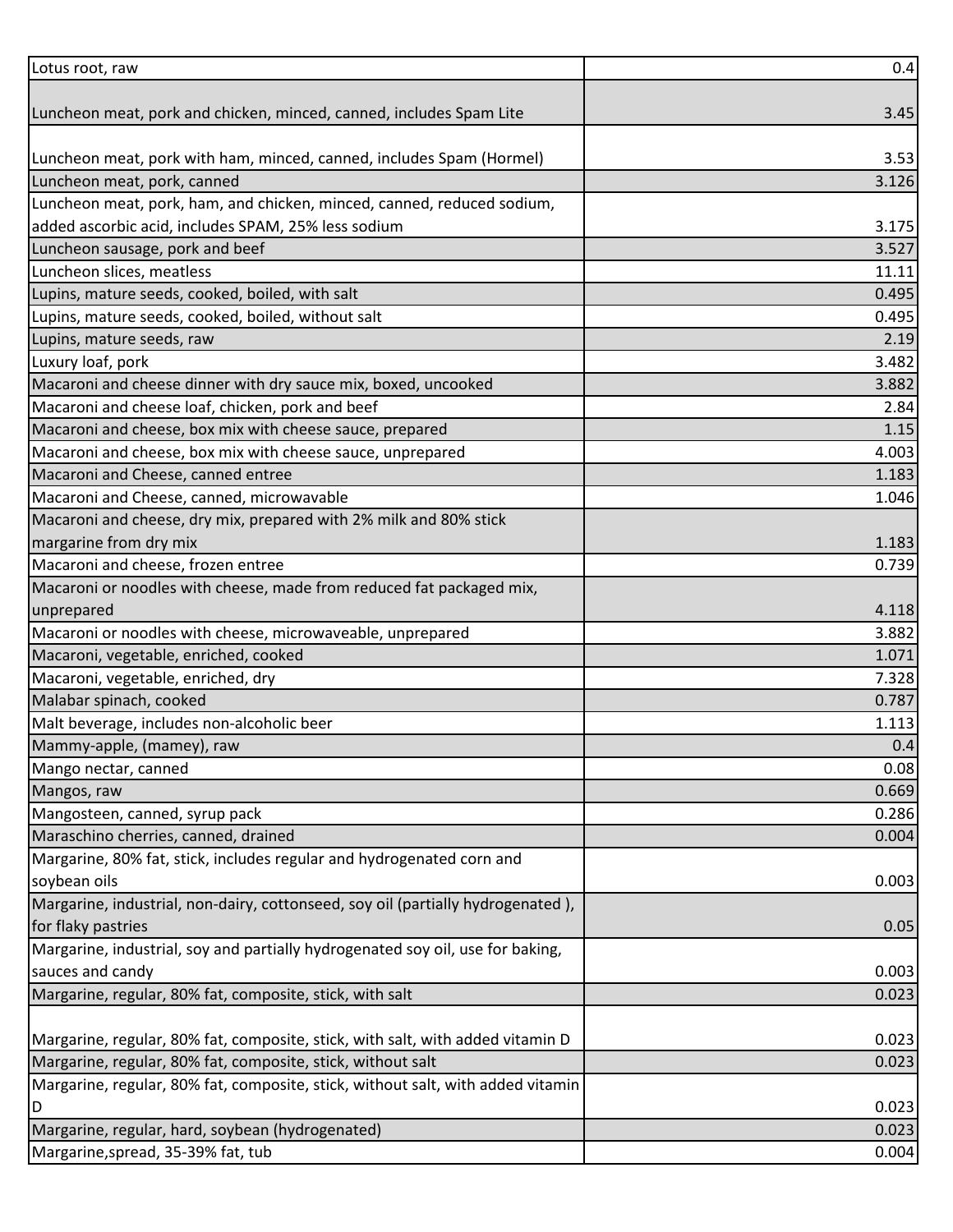| Margarine-like spread with yogurt, 70% fat, stick, with salt                   | 0.01  |
|--------------------------------------------------------------------------------|-------|
|                                                                                |       |
| Margarine-like spread with yogurt, approximately 40% fat, tub, with salt       | 0.03  |
| Margarine-like vegetable-oil spread, stick/tub/bottle, 60% fat, with added     |       |
| vitamin D                                                                      | 0.016 |
| Margarine-like, butter-margarine blend, 80% fat, stick, without salt           | 0.03  |
| Margarine-like, margarine-butter blend, soybean oil and butter                 | 0.022 |
| Margarine-like, vegetable oil spread, 60% fat, stick, with salt                | 0.016 |
| Margarine-like, vegetable oil spread, 60% fat, stick, with salt, with added    |       |
| vitamin D                                                                      | 0.016 |
|                                                                                |       |
| Margarine-like, vegetable oil spread, 60% fat, stick/tub/bottle, with salt     | 0.016 |
|                                                                                |       |
| Margarine-like, vegetable oil spread, 60% fat, stick/tub/bottle, without salt  | 0.016 |
| Margarine-like, vegetable oil spread, 60% fat, stick/tub/bottle, without salt, |       |
| with added vitamin D                                                           | 0.016 |
| Margarine-like, vegetable oil spread, 60% fat, tub, with salt                  | 0.016 |
| Margarine-like, vegetable oil spread, 60% fat, tub, with salt, with added      |       |
| vitamin D                                                                      | 0.016 |
| Margarine-like, vegetable oil spread, fat free, liquid, with salt              | 0.03  |
| Margarine-like, vegetable oil spread, fat-free, tub                            | 0.883 |
|                                                                                |       |
| Margarine-like, vegetable oil-butter spread, reduced calorie, tub, with salt   | 0.03  |
| Margarine-like, vegetable oil-butter spread, tub, with salt                    | 0.02  |
| Marmalade, orange                                                              | 0.052 |
| Martha White Foods, Martha White's Buttermilk Biscuit Mix, dry                 | 3.93  |
| Martha White Foods, Martha White's Chewy Fudge Brownie Mix, dry                | 1.67  |
| Mary's Gone Crackers, Original Crackers, Organic Gluten Free                   | 5.39  |
| Mayonnaise dressing, no cholesterol                                            | 0.01  |
| Mayonnaise, made with tofu                                                     | 0.09  |
| Mayonnaise, reduced fat, with olive oil                                        | 0.01  |
| McDONALD'S Bacon Ranch Salad with Crispy Chicken                               | 3.025 |
| McDONALD'S, Bacon Egg & Cheese Biscuit                                         | 1.959 |
| McDONALD'S, Bacon Ranch Salad with Grilled Chicken                             | 3.703 |
| McDONALD'S, Bacon Ranch Salad without chicken                                  | 0.206 |
| McDONALD'S, Bacon, Egg & Cheese McGRIDDLES                                     | 1.319 |
| McDONALD'S, BIG BREAKFAST                                                      | 2.273 |
| McDONALD'S, BIG MAC                                                            | 3.384 |
| McDONALD'S, BIG MAC (without Big Mac Sauce)                                    | 3.693 |
| McDONALD'S, Cheeseburger                                                       | 4.026 |
| McDONALD'S, Chicken McNUGGETS                                                  | 7.4   |
| McDONALD'S, Deluxe Breakfast, with syrup and margarine                         | 1.879 |
| McDONALD'S, Double Cheeseburger                                                | 3.86  |
| McDONALD'S, DOUBLE QUARTER POUNDER with Cheese                                 | 4.213 |
| McDONALD'S, Egg McMUFFIN                                                       | 3.102 |
| McDONALD'S, FILET-O-FISH                                                       | 2.22  |
| McDONALD'S, FILET-O-FISH (without tartar sauce)                                | 2.748 |
| McDONALD'S, french fries                                                       | 3.22  |
| McDONALD'S, Fruit 'n Yogurt Parfait                                            | 0.237 |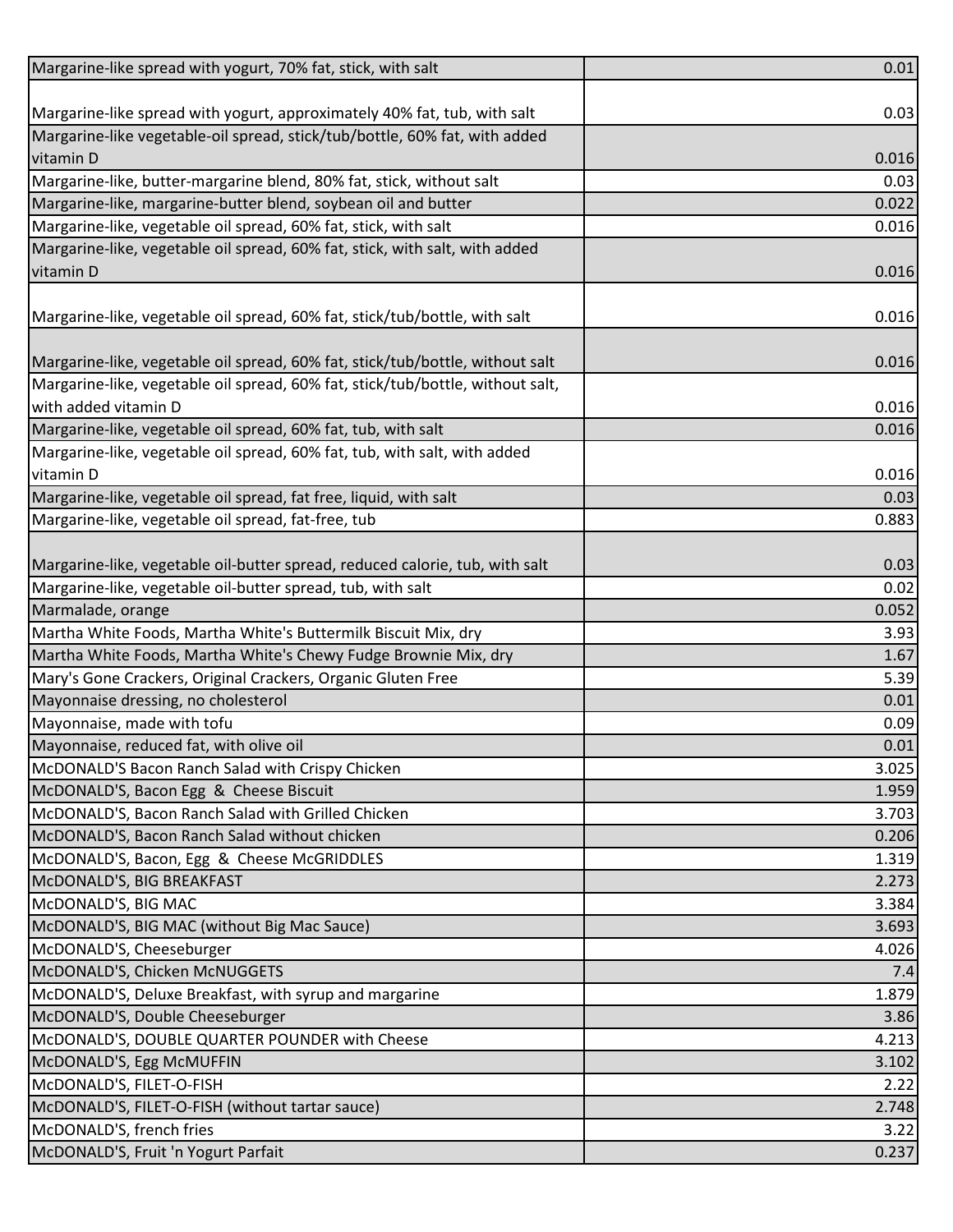| McDONALD'S, Fruit 'n Yogurt Parfait (without granola)                      | 0.188  |
|----------------------------------------------------------------------------|--------|
| McDONALD'S, Hamburger                                                      | 4.544  |
| McDONALD'S, Hash Brown                                                     | 1.733  |
| McDONALD'S, Hot Caramel Sundae                                             | 0.114  |
| McDONALD'S, Hot Fudge Sundae                                               | 0.151  |
| McDONALD'S, Hotcakes (plain)                                               | 2.17   |
| McDONALD'S, Hotcakes (with 2 pats margarine & syrup)                       | 1.464  |
| McDONALD'S, Hotcakes and Sausage                                           | 1.979  |
| McDONALD'S, McCHICKEN Sandwich                                             | 3.942  |
| McDONALD'S, McCHICKEN Sandwich (without mayonnaise)                        | 4.371  |
| McDONALD'S, McFLURRY with M & M'S CANDIES                                  | 0.139  |
| McDONALD'S, McFLURRY with OREO cookies                                     | 0.264  |
| McDONALD'S, QUARTER POUNDER                                                | 4.452  |
| McDONALD'S, QUARTER POUNDER with Cheese                                    | 3.85   |
| McDONALD'S, RANCH SNACK WRAP, Crispy                                       | 3.523  |
| McDONALD'S, RANCH SNACK WRAP, Grilled                                      | 5.333  |
| McDONALD'S, Sausage Biscuit                                                | 4.284  |
| McDONALD'S, Sausage Biscuit with Egg                                       | 2.968  |
| McDONALD'S, Sausage Burrito                                                | 2.133  |
| McDONALD'S, Sausage McGRIDDLES                                             | 3.082  |
| McDONALD'S, Sausage McMUFFIN                                               | 4.184  |
| McDONALD'S, Sausage McMUFFIN with Egg                                      | 2.93   |
| McDONALD'S, Sausage, Egg & Cheese McGRIDDLES                               | 2.111  |
| McDONALD'S, Side Salad                                                     | 0.208  |
| McDONALD'S, Southern Style Chicken Biscuit                                 | 4.797  |
| McDONALD'S, Strawberry Sundae                                              | 0.131  |
| McDONALD'S, Vanilla Reduced Fat Ice Cream Cone                             | 0.498  |
| Meat extender                                                              | 22.021 |
| Meatballs, frozen, Italian style                                           | 3.108  |
| Meatballs, meatless                                                        | 2.5    |
| Melon balls, frozen                                                        | 0.64   |
| Melons, cantaloupe, raw                                                    | 0.734  |
| Melons, casaba, raw                                                        | 0.232  |
| Melons, honeydew, raw                                                      | 0.418  |
| Milk and cereal bar                                                        | 8.194  |
| Milk dessert bar, frozen, made from lowfat milk                            | 0.126  |
| Milk dessert, frozen, milk-fat free, chocolate                             | 0.1    |
| Milk shakes, thick chocolate                                               | 0.124  |
| Milk shakes, thick vanilla                                                 | 0.146  |
| Milk, buttermilk, dried                                                    | 0.876  |
| Milk, buttermilk, fluid, cultured, lowfat                                  | 0.058  |
| Milk, buttermilk, fluid, cultured, reduced fat                             | 0.1    |
| Milk, buttermilk, fluid, whole                                             | 0.09   |
| Milk, canned, condensed, sweetened                                         | 0.21   |
|                                                                            |        |
| Milk, canned, evaporated, nonfat, with added vitamin A and vitamin D       | 0.174  |
| Milk, canned, evaporated, with added vitamin A                             | 0.194  |
|                                                                            |        |
| Milk, canned, evaporated, with added vitamin D and without added vitamin A | 0.194  |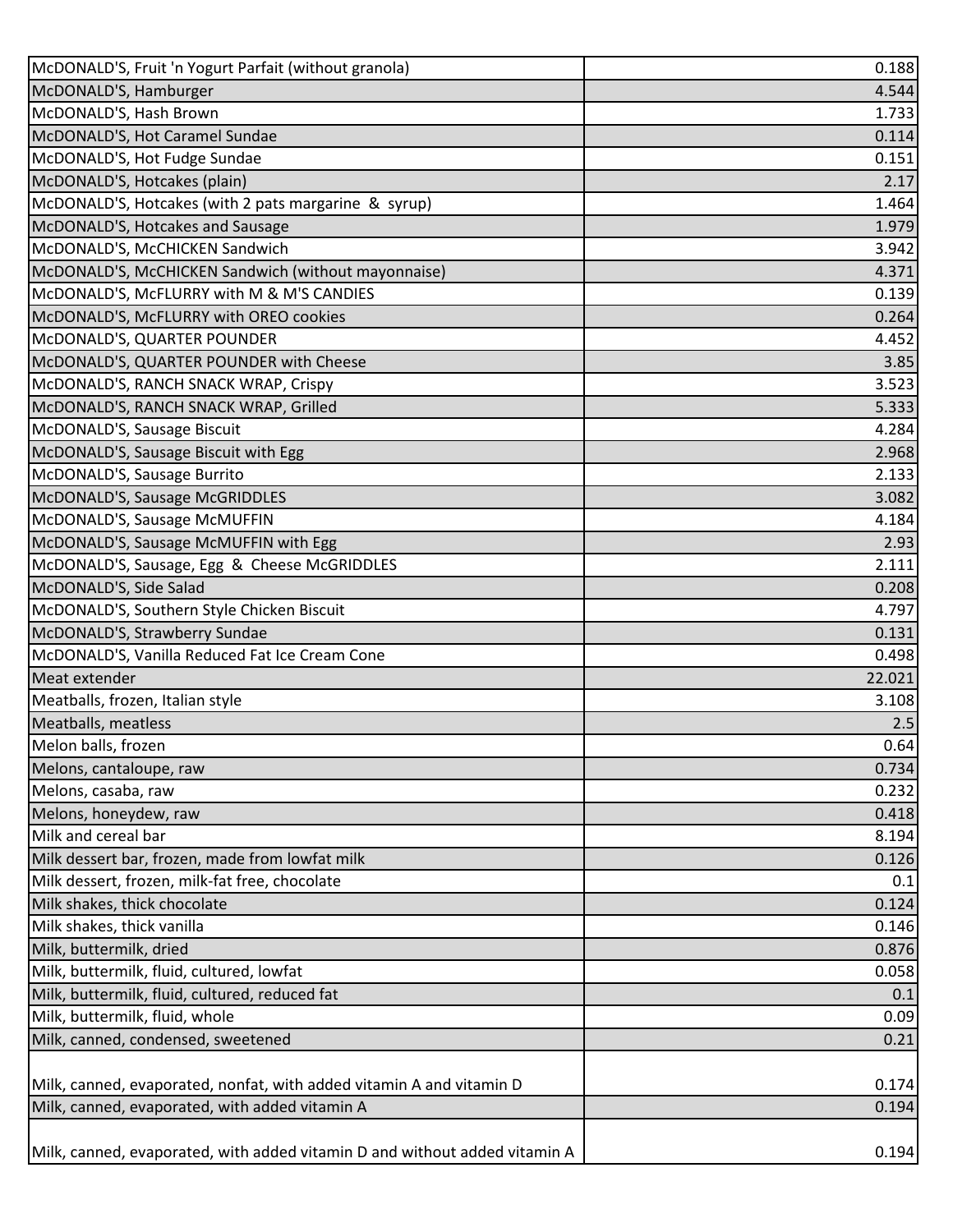| Milk, chocolate beverage, hot cocoa, homemade                                     | 0.133 |
|-----------------------------------------------------------------------------------|-------|
| Milk, chocolate, fat free, with added vitamin A and vitamin D                     | 0.164 |
| Milk, chocolate, fluid, commercial, reduced fat, with added calcium               | 0.164 |
| Milk, chocolate, fluid, commercial, reduced fat, with added vitamin A and         |       |
| vitamin D                                                                         | 0.164 |
|                                                                                   |       |
| Milk, chocolate, fluid, commercial, whole, with added vitamin A and vitamin D     | 0.125 |
| Milk, chocolate, lowfat, with added vitamin A and vitamin D                       | 0.124 |
| Milk, dry, nonfat, calcium reduced                                                | 0.665 |
| Milk, dry, nonfat, instant, with added vitamin A and vitamin D                    | 0.891 |
| Milk, dry, nonfat, instant, without added vitamin A and vitamin D                 | 0.891 |
| Milk, dry, nonfat, regular, with added vitamin A and vitamin D                    | 0.951 |
| Milk, dry, nonfat, regular, without added vitamin A and vitamin D                 | 0.951 |
| Milk, dry, whole, with added vitamin D                                            | 0.646 |
| Milk, dry, whole, without added vitamin D                                         | 0.646 |
| Milk, evaporated, 2% fat, with added vitamin A and vitamin D                      | 0.194 |
| Milk, filled, fluid, with blend of hydrogenated vegetable oils                    | 0.087 |
| Milk, filled, fluid, with lauric acid oil                                         | 0.087 |
| Milk, fluid, 1% fat, without added vitamin A and vitamin D                        | 0.093 |
| Milk, fluid, nonfat, calcium fortified (fat free or skim)                         | 0.088 |
| Milk, goat, fluid, with added vitamin D                                           | 0.277 |
| Milk, human, mature, fluid                                                        | 0.177 |
| Milk, imitation, non-soy                                                          | 0.1   |
| Milk, indian buffalo, fluid                                                       | 0.091 |
| Milk, low sodium, fluid                                                           | 0.043 |
| Milk, lowfat, fluid, 1% milkfat, protein fortified, with added vitamin A and      |       |
| vitamin D                                                                         | 0.1   |
| Milk, lowfat, fluid, 1% milkfat, with added nonfat milk solids, vitamin A and     |       |
| vitamin D                                                                         | 0.09  |
| Milk, lowfat, fluid, 1% milkfat, with added vitamin A and vitamin D               | 0.093 |
| Milk, nonfat, fluid, protein fortified, with added vitamin A and vitamin D (fat   |       |
| free and skim)                                                                    | 0.101 |
| Milk, nonfat, fluid, with added nonfat milk solids, vitamin A and vitamin D (fat  |       |
| free or skim)                                                                     | 0.091 |
|                                                                                   |       |
| Milk, nonfat, fluid, with added vitamin A and vitamin D (fat free or skim)        | 0.094 |
|                                                                                   |       |
| Milk, nonfat, fluid, without added vitamin A and vitamin D (fat free or skim)     | 0.094 |
| Milk, producer, fluid, 3.7% milkfat                                               | 0.084 |
| Milk, reduced fat, fluid, 2% milkfat, protein fortified, with added vitamin A and |       |
| vitamin D                                                                         | 0.101 |
| Milk, reduced fat, fluid, 2% milkfat, with added nonfat milk solids and vitamin   |       |
| A and vitamin D                                                                   | 0.09  |
| Milk, reduced fat, fluid, 2% milkfat, with added nonfat milk solids, without      |       |
| added vitamin A                                                                   | 0.101 |
|                                                                                   |       |
| Milk, reduced fat, fluid, 2% milkfat, with added vitamin A and vitamin D          | 0.092 |
|                                                                                   |       |
| Milk, reduced fat, fluid, 2% milkfat, without added vitamin A and vitamin D       | 0.092 |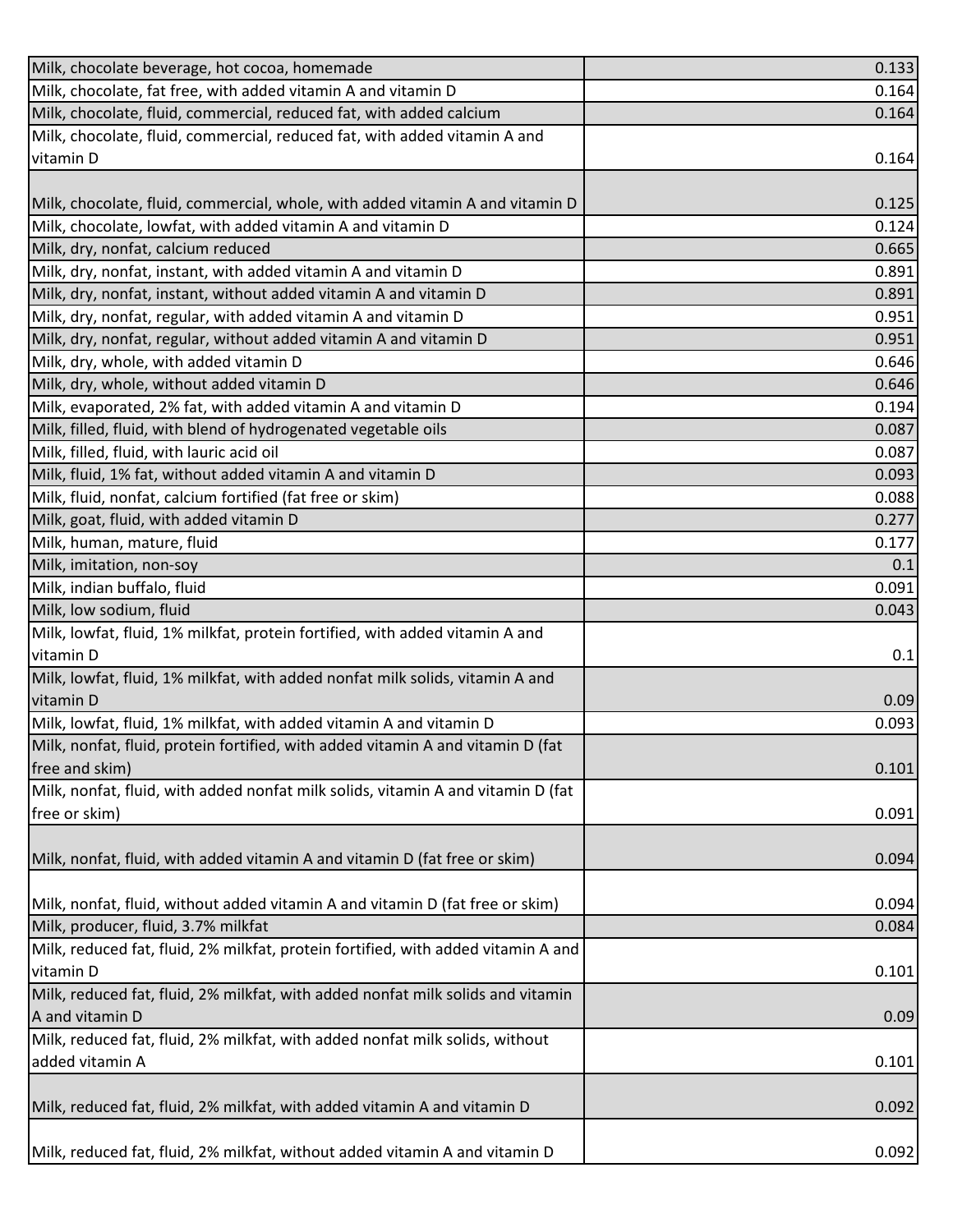| Milk, sheep, fluid                                                | 0.417 |
|-------------------------------------------------------------------|-------|
| Milk, whole, 3.25% milkfat, with added vitamin D                  | 0.089 |
| Milk, whole, 3.25% milkfat, without added vitamin A and vitamin D | 0.089 |
| Millet flour                                                      | 6.02  |
| Millet, cooked                                                    | 1.33  |
| Millet, puffed                                                    | 4.42  |
| Millet, raw                                                       | 4.72  |
| Miso                                                              | 0.906 |
| <b>Molasses</b>                                                   | 0.93  |
| Mollusks, abalone, mixed species, cooked, fried                   | 1.9   |
| Mollusks, abalone, mixed species, raw                             | 1.5   |
| Mollusks, clam, mixed species, canned, drained solids             | 0.578 |
| Mollusks, clam, mixed species, canned, liquid                     | 0.18  |
| Mollusks, clam, mixed species, cooked, breaded and fried          | 2.064 |
| Mollusks, clam, mixed species, cooked, moist heat                 | 3.354 |
| Mollusks, clam, mixed species, raw                                | 0.35  |
| Mollusks, conch, baked or broiled                                 | 1.04  |
| Mollusks, cuttlefish, mixed species, cooked, moist heat           | 2.189 |
| Mollusks, cuttlefish, mixed species, raw                          | 1.216 |
| Mollusks, mussel, blue, cooked, moist heat                        | 3     |
| Mollusks, mussel, blue, raw                                       | 1.6   |
| Mollusks, octopus, common, cooked, moist heat                     | 3.78  |
| Mollusks, octopus, common, raw                                    | 2.1   |
| Mollusks, oyster, eastern, canned                                 | 1.244 |
| Mollusks, oyster, eastern, cooked, breaded and fried              | 1.65  |
| Mollusks, oyster, eastern, farmed, cooked, dry heat               | 1.792 |
| Mollusks, oyster, eastern, farmed, raw                            | 1.267 |
| Mollusks, oyster, eastern, wild, cooked, dry heat                 | 1.365 |
| Mollusks, oyster, eastern, wild, cooked, moist heat               | 1.85  |
| Mollusks, oyster, eastern, wild, raw                              | 0.925 |
| Mollusks, oyster, Pacific, cooked, moist heat                     | 3.618 |
| Mollusks, oyster, Pacific, raw                                    | 2.01  |
| Mollusks, scallop, (bay and sea), cooked, steamed                 | 1.076 |
| Mollusks, scallop, mixed species, cooked, breaded and fried       | 1.505 |
| Mollusks, scallop, mixed species, imitation, made from surimi     | 0.31  |
| Mollusks, scallop, mixed species, raw                             | 0.703 |
| Mollusks, snail, raw                                              | 1.4   |
| Mollusks, squid, mixed species, cooked, fried                     | 2.602 |
| Mollusks, squid, mixed species, raw                               | 2.175 |
| Mollusks, whelk, unspecified, cooked, moist heat                  | 1.995 |
| Mollusks, whelk, unspecified, raw                                 | 1.05  |
| MORI-NU, Tofu, silken, extra firm                                 | 0.235 |
| MORI-NU, Tofu, silken, firm                                       | 0.247 |
| MORI-NU, Tofu, silken, lite extra firm                            | 0.11  |
| MORI-NU, Tofu, silken, lite firm                                  | 0.11  |
| MORI-NU, Tofu, silken, soft                                       | 0.3   |
| Mortadella, beef, pork                                            | 2.673 |
| Mothbeans, mature seeds, cooked, boiled, with salt                | 0.668 |
| Mothbeans, mature seeds, cooked, boiled, without salt             | 0.668 |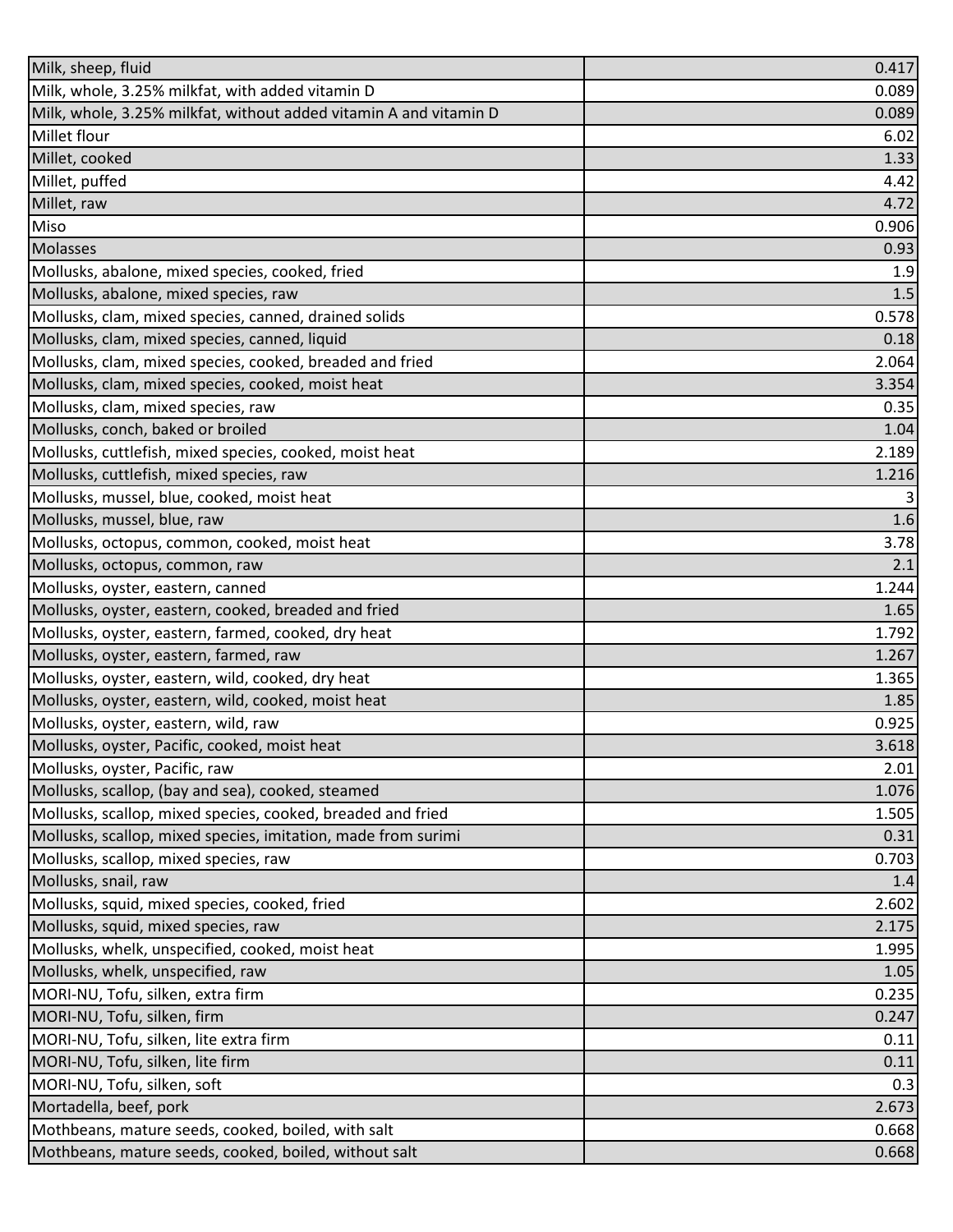| Mothbeans, mature seeds, raw                                                  | 2.8          |
|-------------------------------------------------------------------------------|--------------|
| Mother's loaf, pork                                                           | 3.123        |
| Mountain yam, hawaii, cooked, steamed, with salt                              | 0.13         |
| Mountain yam, hawaii, cooked, steamed, without salt                           | 0.13         |
| Mountain yam, hawaii, raw                                                     | 0.481        |
| Muffin, blueberry, commercially prepared, low-fat                             | 1.375        |
| Muffins, blueberry, commercially prepared (Includes mini-muffins)             | 1.418        |
| Muffins, blueberry, dry mix                                                   | 1.857        |
|                                                                               |              |
| Muffins, blueberry, prepared from recipe, made with low fat (2%) milk         | 2.211        |
| Muffins, blueberry, toaster-type                                              | 2.02         |
| Muffins, blueberry, toaster-type, toasted                                     | 1.934        |
| Muffins, corn, commercially prepared                                          | 2.037        |
| Muffins, corn, dry mix, prepared                                              | 2.101        |
| Muffins, corn, prepared from recipe, made with low fat (2%) milk              | 2.382        |
| Muffins, corn, toaster-type                                                   | 2.31         |
| Muffins, English, mixed-grain (includes granola)                              | 3.583        |
| Muffins, English, plain, enriched, with ca prop (includes sourdough)          | 4.07         |
| Muffins, English, plain, toasted, enriched, with calcium propionate (includes |              |
| sourdough)                                                                    | 4.99         |
| Muffins, English, raisin-cinnamon (includes apple-cinnamon)                   | 3.67         |
|                                                                               |              |
| Muffins, English, raisin-cinnamon, toasted (includes apple-cinnamon)          | 4.285        |
| Muffins, English, wheat                                                       | 3.356        |
| Muffins, English, whole-wheat                                                 | 3.41         |
| Muffins, oat bran                                                             | 0.42         |
| Muffins, plain, prepared from recipe, made with low fat (2%) milk             | 2.308        |
| Muffins, wheat bran, dry mix                                                  | 5            |
| Muffins, wheat bran, toaster-type with raisins, toasted                       | 2.317        |
| Mulberries, raw                                                               | 0.62         |
| Mung beans, mature seeds, cooked, boiled, with salt                           | 0.577        |
| Mung beans, mature seeds, cooked, boiled, without salt                        | 0.577        |
| Mung beans, mature seeds, raw                                                 | 2.251        |
|                                                                               |              |
| Mung beans, mature seeds, sprouted, cooked, boiled, drained, with salt        | 0.817        |
| Mung beans, mature seeds, sprouted, cooked, boiled, drained, without salt     |              |
| Mung beans, mature seeds, sprouted, cooked, stir-fried                        | 0.817<br>1.2 |
| Mung beans, mature seeds, sprouted, raw                                       | 0.749        |
| Mungo beans, mature seeds, cooked, boiled, with salt                          | 1.5          |
| Mungo beans, mature seeds, cooked, boiled, without salt                       | 1.5          |
| Mungo beans, mature seeds, raw                                                | 1.447        |
| Mushroom, white, exposed to ultraviolet light, raw                            | 3.607        |
|                                                                               |              |
| Mushrooms, brown, italian, or crimini, exposed to ultraviolet light, raw      | 3.8          |
| Mushrooms, brown, italian, or crimini, raw                                    | 3.8          |
| Mushrooms, canned, drained solids                                             | 1.593        |
| Mushrooms, Chanterelle, raw                                                   | 4.085        |
| Mushrooms, enoki, raw                                                         | 7.032        |
|                                                                               |              |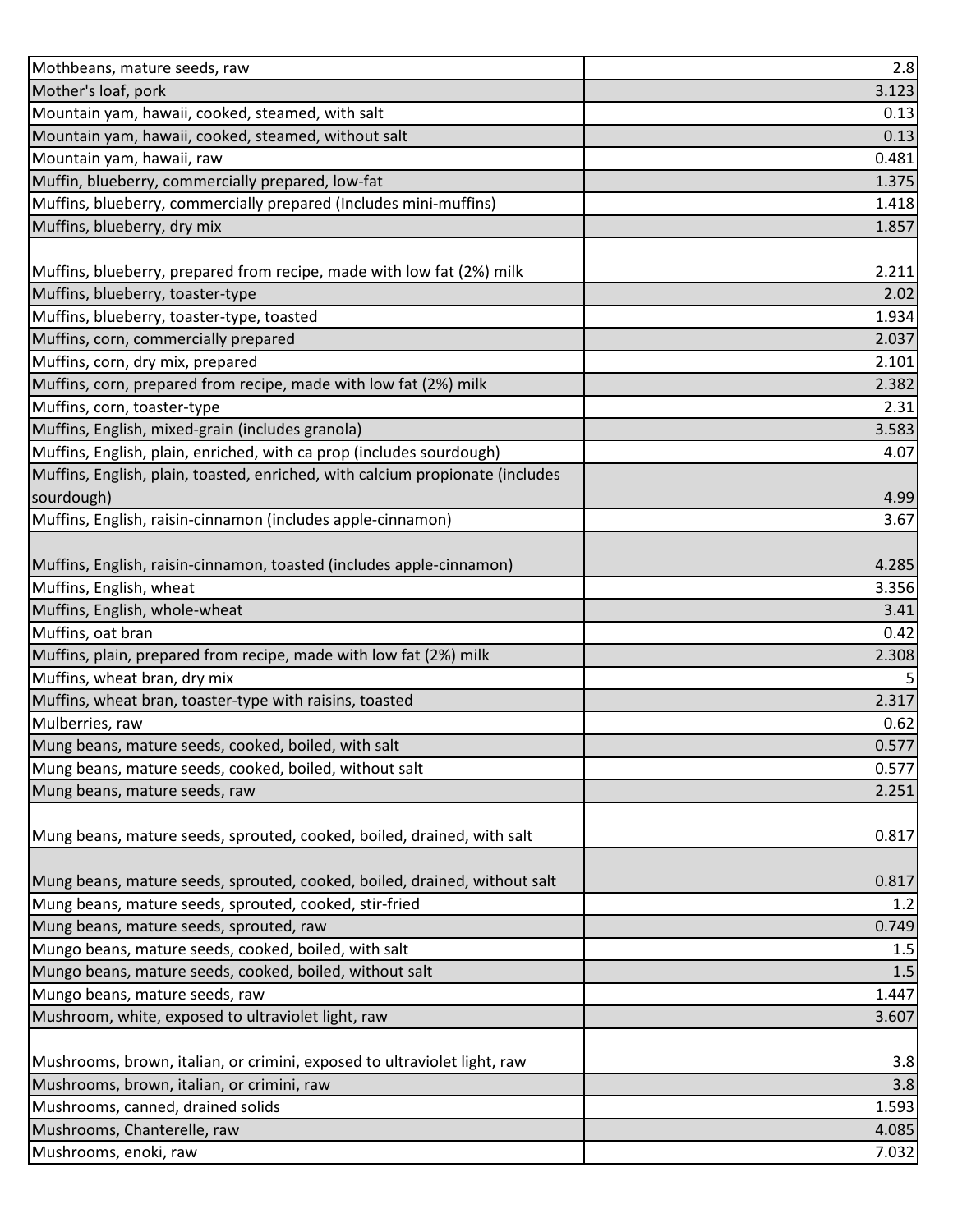| Mushrooms, maitake, raw                                                                      | 6.585         |
|----------------------------------------------------------------------------------------------|---------------|
| Mushrooms, morel, raw                                                                        | 2.252         |
| Mushrooms, oyster, raw                                                                       | 4.956         |
| Mushrooms, portabella, exposed to ultraviolet light, grilled                                 | 6.255         |
| Mushrooms, portabella, exposed to ultraviolet light, raw                                     | 4.494         |
| Mushrooms, portabella, grilled                                                               | 6.255         |
| Mushrooms, portabella, raw                                                                   | 4.494         |
| Mushrooms, shiitake, cooked, with salt                                                       | 1.5           |
| Mushrooms, shiitake, cooked, without salt                                                    | 1.5           |
| Mushrooms, shiitake, dried                                                                   | 14.1          |
| Mushrooms, shiitake, raw                                                                     | 3.877         |
| Mushrooms, shiitake, stir-fried                                                              | 3.87          |
| Mushrooms, straw, canned, drained solids                                                     | 0.224         |
| Mushrooms, white, cooked, boiled, drained, with salt                                         | 4.46          |
| Mushrooms, white, cooked, boiled, drained, without salt                                      | 4.46          |
| Mushrooms, white, raw                                                                        | 3.607         |
| Mushrooms, white, stir-fried                                                                 | 3.987         |
| Mustard greens, cooked, boiled, drained, with salt                                           | 0.433         |
| Mustard greens, cooked, boiled, drained, without salt                                        | 0.433         |
| Mustard greens, frozen, cooked, boiled, drained, with salt                                   | 0.258         |
| Mustard greens, frozen, cooked, boiled, drained, without salt                                | 0.258         |
| Mustard greens, frozen, unprepared                                                           | 0.314         |
| Mustard greens, raw                                                                          | 0.8           |
| Mustard spinach, (tendergreen), cooked, boiled, drained, with salt                           | 0.43          |
|                                                                                              |               |
|                                                                                              |               |
| Mustard spinach, (tendergreen), cooked, boiled, drained, without salt                        | 0.43          |
| Mustard spinach, (tendergreen), raw                                                          | 0.678         |
| Mustard, prepared, yellow                                                                    | 0.565         |
| Mutton, cooked, roasted (Navajo)                                                             | 6.52          |
| Nabisco, Nabisco Grahams Crackers                                                            | 3.78          |
| Nabisco, Nabisco Oreo Crunchies, Cookie Crumb Topping                                        |               |
| Nabisco, Nabisco Ritz Crackers                                                               | 4.88          |
| Nabisco, Nabisco Snackwell's Fat Free Devil's Food Cookie Cakes                              | 1.345         |
| Nance, canned, syrup, drained                                                                | 0.3           |
| Nance, frozen, unsweetened                                                                   | 1.845<br>0.29 |
| Naranjilla (lulo) pulp, frozen, unsweetened                                                  | 1.45          |
| Nectarines, raw                                                                              | 1.125         |
| New zealand spinach, cooked, boiled, drained, with salt                                      | 0.39          |
| New Zealand spinach, cooked, boiled, drained, without salt                                   | 0.39          |
| New Zealand spinach, raw                                                                     | 0.5           |
| Noodles, chinese, cellophane or long rice (mung beans), dehydrated                           | 0.2           |
| Noodles, egg, cooked, enriched, with added salt                                              | 2.077         |
| Noodles, egg, cooked, unenriched, with added salt                                            | 0.4           |
| Noodles, egg, dry, enriched                                                                  | 8.387         |
| Noodles, egg, dry, unenriched                                                                | 2.1           |
| Noodles, egg, enriched, cooked                                                               | 2.077         |
| Noodles, egg, spinach, enriched, cooked                                                      | 1.474         |
| Noodles, egg, spinach, enriched, dry<br>Noodles, egg, unenriched, cooked, without added salt | 6.575<br>0.4  |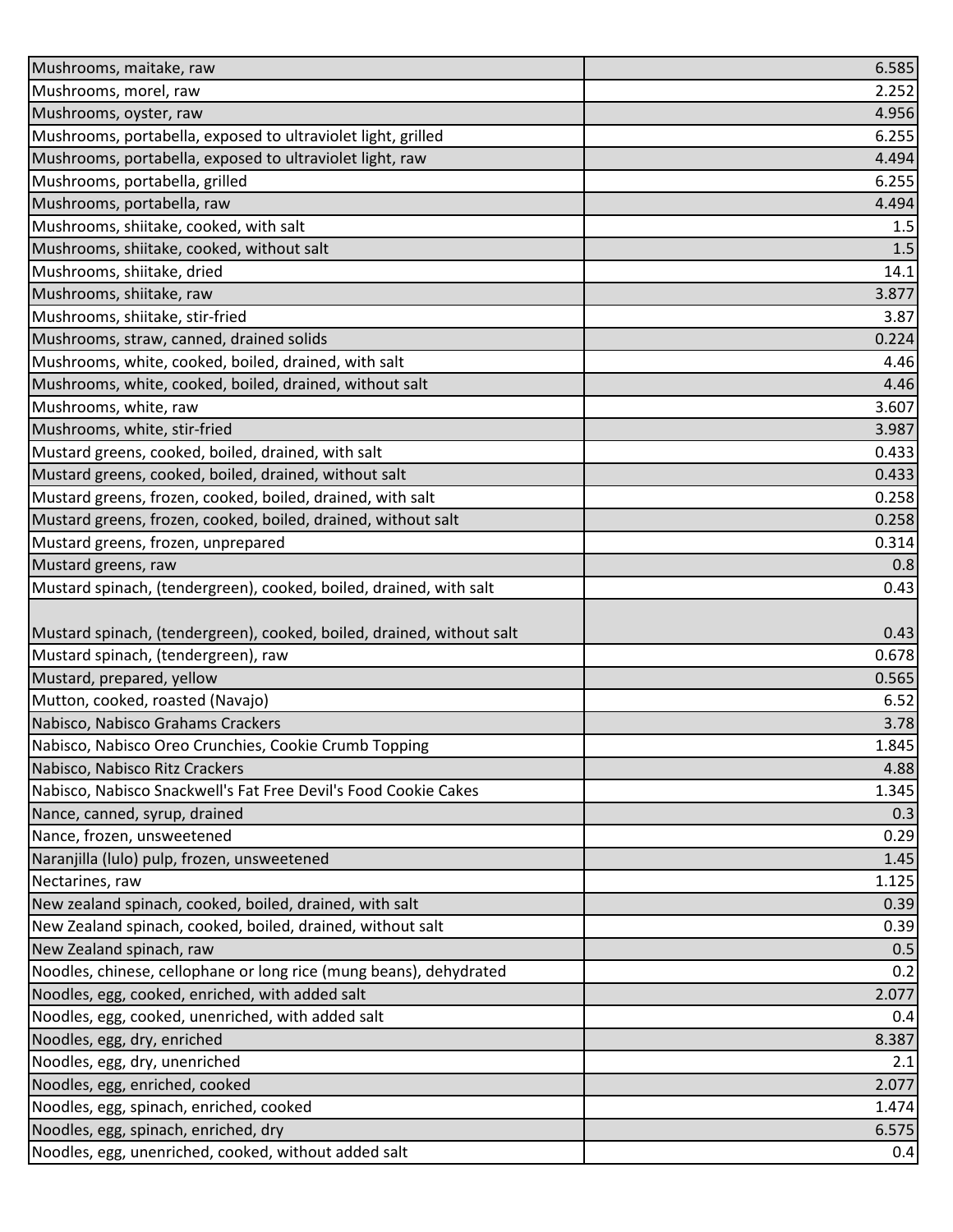| Noodles, flat, crunchy, Chinese restaurant                   | 2.52  |
|--------------------------------------------------------------|-------|
| Noodles, japanese, soba, cooked                              | 0.51  |
| Noodles, japanese, soba, dry                                 | 3.21  |
| Noodles, japanese, somen, cooked                             | 0.097 |
| Noodles, japanese, somen, dry                                | 0.875 |
| Nopales, cooked, without salt                                | 0.296 |
| Nopales, raw                                                 | 0.41  |
| Nutritional supplement for people with diabetes, liquid      | 2.201 |
| Nuts, acorn flour, full fat                                  | 2.382 |
| Nuts, acorns, dried                                          | 2.406 |
| Nuts, acorns, raw                                            | 1.827 |
| Nuts, almond butter, plain, with salt added                  | 3.155 |
| Nuts, almond butter, plain, without salt added               | 3.155 |
| Nuts, almond paste                                           | 1.422 |
| Nuts, almonds                                                | 3.618 |
| Nuts, almonds, blanched                                      | 3.5   |
| Nuts, almonds, dry roasted, with salt added                  | 3.637 |
| Nuts, almonds, dry roasted, without salt added               | 3.637 |
| Nuts, almonds, honey roasted, unblanched                     | 2.819 |
| Nuts, almonds, oil roasted, lightly salted                   | 3.665 |
| Nuts, almonds, oil roasted, with salt added                  | 3.665 |
| Nuts, almonds, oil roasted, without salt added               | 3.665 |
| Nuts, beechnuts, dried                                       | 0.877 |
| Nuts, brazilnuts, dried, unblanched                          | 0.295 |
| Nuts, butternuts, dried                                      | 1.045 |
| Nuts, cashew butter, plain, with salt added                  | 1.108 |
| Nuts, cashew butter, plain, without salt added               | 1.599 |
| Nuts, cashew nuts, dry roasted, with salt added              | 1.4   |
| Nuts, cashew nuts, dry roasted, without salt added           | 1.4   |
| Nuts, cashew nuts, oil roasted, with salt added              | 1.736 |
| Nuts, cashew nuts, oil roasted, without salt added           | 1.736 |
| Nuts, cashew nuts, raw                                       | 1.062 |
| Nuts, chestnuts, chinese, boiled and steamed                 | 0.548 |
| Nuts, chestnuts, chinese, dried                              | 1.3   |
| Nuts, chestnuts, chinese, raw                                | 0.8   |
| Nuts, chestnuts, chinese, roasted                            | 1.5   |
| Nuts, chestnuts, european, boiled and steamed                | 0.731 |
| Nuts, chestnuts, european, dried, peeled                     | 0.854 |
| Nuts, chestnuts, european, dried, unpeeled                   | 0.85  |
| Nuts, chestnuts, european, raw, peeled                       | 1.102 |
| Nuts, chestnuts, european, raw, unpeeled                     | 1.179 |
| Nuts, chestnuts, european, roasted                           | 1.342 |
| Nuts, chestnuts, japanese, boiled and steamed                | 0.543 |
| Nuts, chestnuts, japanese, dried                             | 3.5   |
| Nuts, chestnuts, japanese, raw                               | 1.5   |
| Nuts, chestnuts, japanese, roasted                           | 0.7   |
| Nuts, coconut cream, canned, sweetened                       | 0.038 |
| Nuts, coconut cream, raw (liquid expressed from grated meat) | 0.89  |
| Nuts, coconut meat, dried (desiccated), creamed              | 0.611 |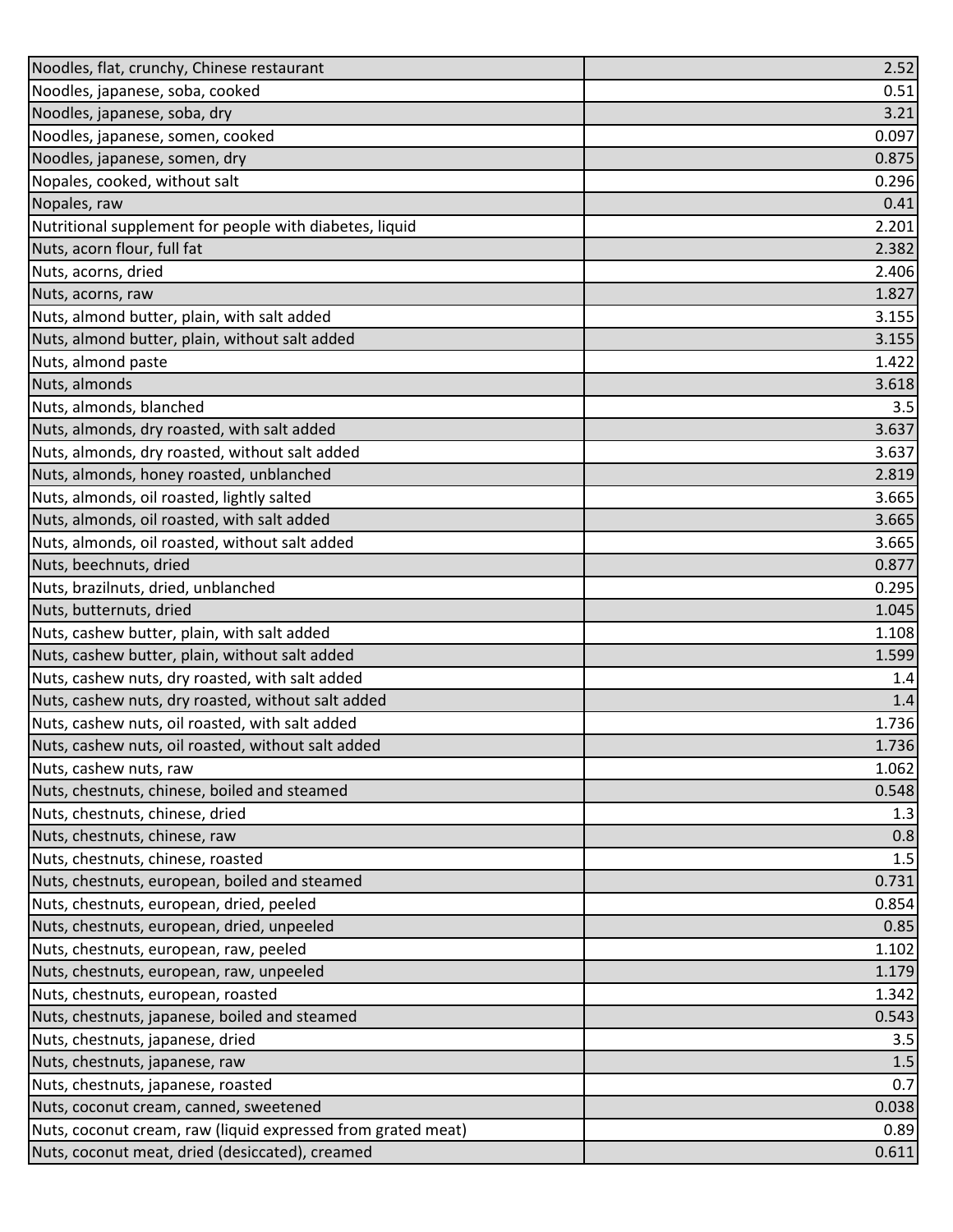| Nuts, coconut meat, dried (desiccated), not sweetened                       | 0.603  |
|-----------------------------------------------------------------------------|--------|
| Nuts, coconut meat, dried (desiccated), sweetened, flaked, canned           | 0.305  |
|                                                                             |        |
| Nuts, coconut meat, dried (desiccated), sweetened, flaked, packaged         | 0.697  |
| Nuts, coconut meat, dried (desiccated), sweetened, shredded                 | 0.474  |
| Nuts, coconut meat, dried (desiccated), toasted                             | 0.616  |
| Nuts, coconut meat, raw                                                     | 0.54   |
|                                                                             |        |
| Nuts, coconut milk, canned (liquid expressed from grated meat and water)    | 0.637  |
|                                                                             |        |
| Nuts, coconut milk, frozen (liquid expressed from grated meat and water)    | 0.671  |
|                                                                             |        |
| Nuts, coconut milk, raw (liquid expressed from grated meat and water)       | 0.76   |
| Nuts, coconut water (liquid from coconuts)                                  | 0.08   |
|                                                                             |        |
| Nuts, formulated, wheat-based, all flavors except macadamia, without salt   | 1.5    |
| Nuts, formulated, wheat-based, unflavored, with salt added                  | 1.5    |
| Nuts, ginkgo nuts, canned                                                   | 3.623  |
| Nuts, ginkgo nuts, dried                                                    | 11.732 |
| Nuts, ginkgo nuts, raw                                                      | 6      |
| Nuts, hazelnuts or filberts                                                 | 1.8    |
| Nuts, hazelnuts or filberts, blanched                                       | 1.55   |
| Nuts, hazelnuts or filberts, dry roasted, without salt added                | 2.05   |
| Nuts, hickorynuts, dried                                                    | 0.907  |
| Nuts, macadamia nuts, dry roasted, with salt added                          | 2.274  |
| Nuts, macadamia nuts, dry roasted, without salt added                       | 2.274  |
| Nuts, macadamia nuts, raw                                                   | 2.473  |
|                                                                             |        |
| Nuts, mixed nuts, dry roasted, with peanuts, salt added, CHOSEN ROASTER     | 3.74   |
| Nuts, mixed nuts, dry roasted, with peanuts, salt added, PLANTERS pistachio |        |
| blend                                                                       | 4.51   |
| Nuts, mixed nuts, dry roasted, with peanuts, with salt added                | 4.7    |
| Nuts, mixed nuts, dry roasted, with peanuts, without salt added             | 6.22   |
| Nuts, mixed nuts, oil roasted, with peanuts, lightly salted                 | 7.709  |
| Nuts, mixed nuts, oil roasted, with peanuts, with salt added                | 7.709  |
| Nuts, mixed nuts, oil roasted, with peanuts, without salt added             | 7.709  |
| Nuts, mixed nuts, oil roasted, without peanuts, lightly salted              |        |
| Nuts, mixed nuts, oil roasted, without peanuts, with salt added             | 1.964  |
| Nuts, mixed nuts, oil roasted, without peanuts, without salt added          | 1.964  |
| Nuts, pecans                                                                | 1.167  |
| Nuts, pecans, dry roasted, with salt added                                  | 1.167  |
| Nuts, pecans, dry roasted, without salt added                               | 1.167  |
| Nuts, pecans, oil roasted, with salt added                                  | 1.2    |
| Nuts, pecans, oil roasted, without salt added                               | 1.2    |
| Nuts, pilinuts, dried                                                       | 0.519  |
| Nuts, pine nuts, dried                                                      | 4.387  |
| Nuts, pine nuts, pinyon, dried                                              | 4.37   |
| Nuts, pistachio nuts, dry roasted, with salt added                          | 1.373  |
| Nuts, pistachio nuts, dry roasted, without salt added                       | 1.373  |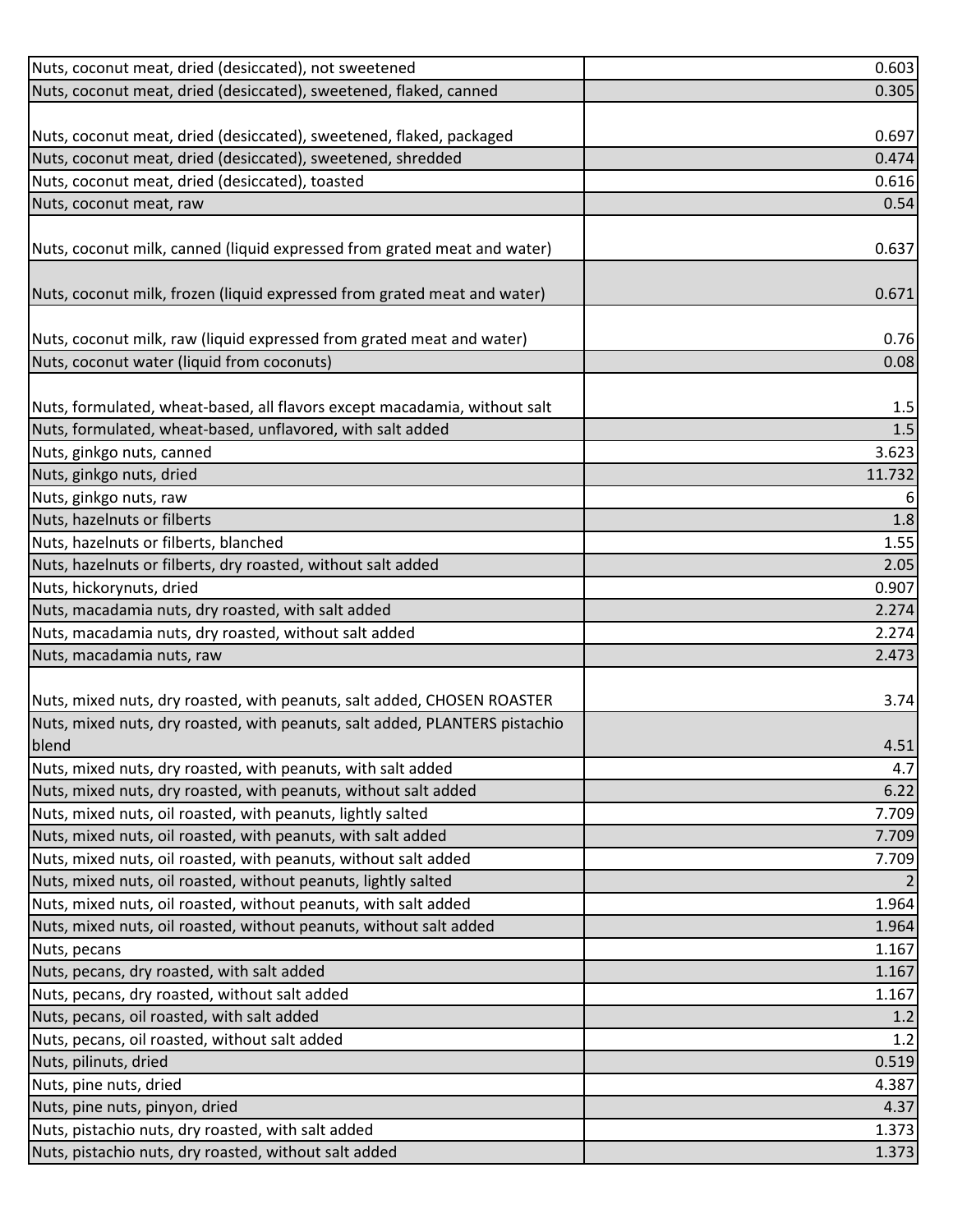| Nuts, pistachio nuts, raw                                         | 1.3   |
|-------------------------------------------------------------------|-------|
| Nuts, walnuts, black, dried                                       | 0.47  |
| Nuts, walnuts, dry roasted, with salt added                       | 2.217 |
| Nuts, walnuts, english                                            | 1.125 |
| Oat bran, cooked                                                  | 0.144 |
| Oat bran, raw                                                     | 0.934 |
| Oat flour, partially debranned                                    | 1.474 |
| Oats (Includes foods for USDA's Food Distribution Program)        | 0.961 |
| Oheloberries, raw                                                 | 0.27  |
| Okara                                                             | 0.1   |
| Okra, cooked, boiled, drained, with salt                          | 0.871 |
| Okra, cooked, boiled, drained, without salt                       | 0.871 |
| Okra, frozen, cooked, boiled, drained, with salt                  | 0.616 |
| Okra, frozen, cooked, boiled, drained, without salt               | 0.616 |
| Okra, frozen, unprepared                                          | 0.708 |
| Okra, raw                                                         |       |
| OLIVE GARDEN, cheese ravioli with marinara sauce                  | 1.753 |
| OLIVE GARDEN, chicken parmigiana without pasta                    | 5.58  |
| <b>OLIVE GARDEN, lasagna classico</b>                             | 1.93  |
| OLIVE GARDEN, spaghetti with meat sauce                           | 1.69  |
| OLIVE GARDEN, spaghetti with pomodoro sauce                       | 1.14  |
| Olive loaf, pork                                                  | 1.835 |
| Olives, pickled, canned or bottled, green                         | 0.237 |
| Olives, ripe, canned (jumbo-super colossal)                       | 0.022 |
| Olives, ripe, canned (small-extra large)                          | 0.037 |
| ON THE BORDER, cheese enchilada                                   | 0.78  |
| ON THE BORDER, cheese quesadilla                                  | 1.985 |
| ON THE BORDER, Mexican rice                                       | 2.75  |
| ON THE BORDER, refried beans                                      | 0.52  |
| ON THE BORDER, soft taco with ground beef, cheese and lettuce     | 2.785 |
| Onion rings, breaded, par fried, frozen, prepared, heated in oven | 1.349 |
| Onion rings, breaded, par fried, frozen, unprepared               | 0.693 |
| Onions, canned, solids and liquids                                | 0.061 |
| Onions, cooked, boiled, drained, with salt                        | 0.165 |
| Onions, cooked, boiled, drained, without salt                     | 0.165 |
| Onions, dehydrated flakes                                         | 0.99  |
| Onions, frozen, chopped, cooked, boiled, drained, with salt       | 0.139 |
| Onions, frozen, chopped, cooked, boiled, drained, without salt    | 0.139 |
| Onions, frozen, chopped, unprepared                               | 0.151 |
| Onions, frozen, whole, cooked, boiled, drained, with salt         | 0.132 |
| Onions, frozen, whole, cooked, boiled, drained, without salt      | 0.132 |
| Onions, frozen, whole, unprepared                                 | 0.175 |
| Onions, raw                                                       | 0.116 |
| Onions, spring or scallions (includes tops and bulb), raw         | 0.525 |
| Onions, sweet, raw                                                | 0.133 |
| Onions, yellow, sauteed                                           | 0.037 |
| Onions, young green, tops only                                    | 0.33  |
| Orange juice, canned, unsweetened                                 | 0.201 |
| Orange juice, chilled, includes from concentrate                  | 0.28  |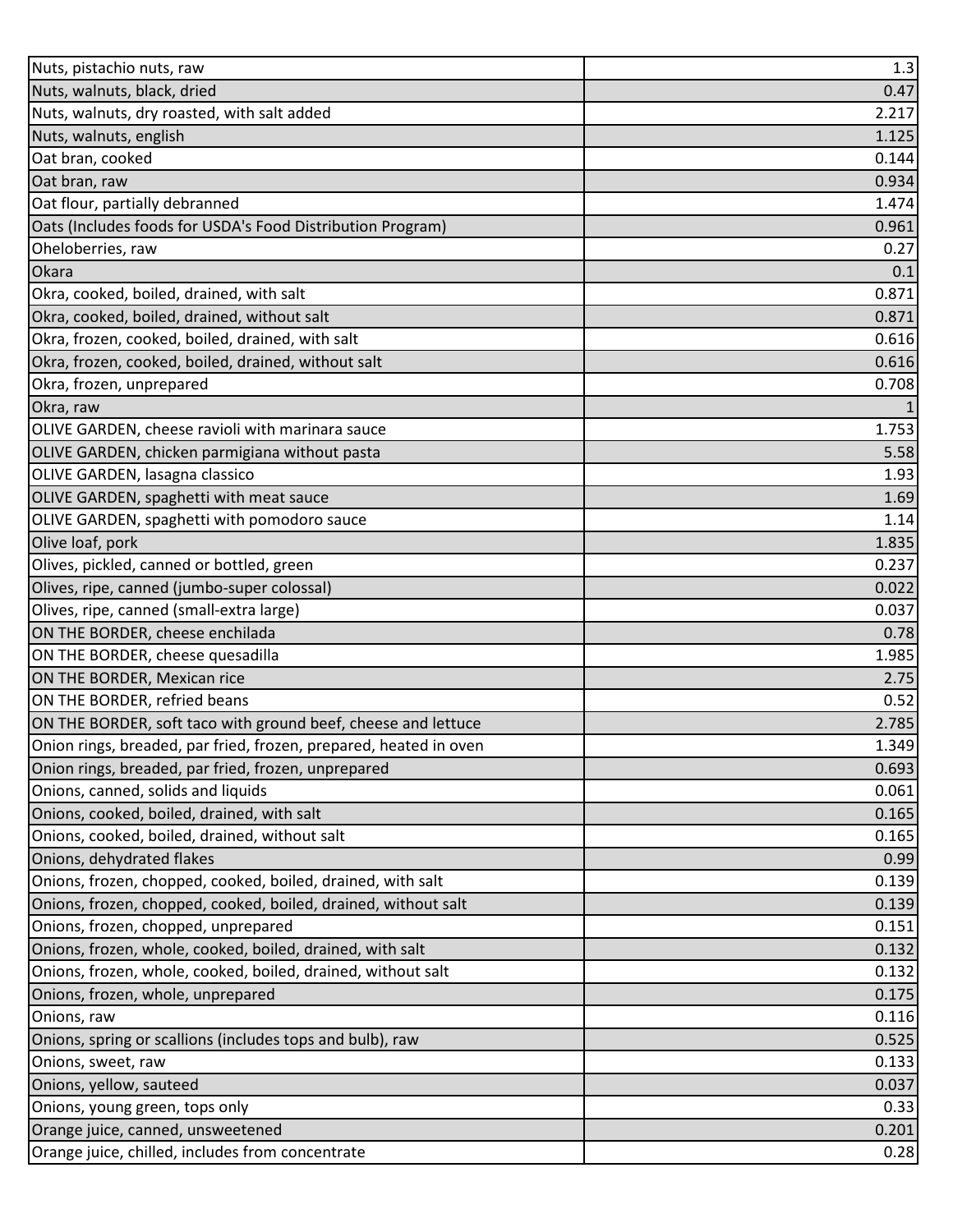| Orange juice, chilled, includes from concentrate, with added calcium        | 0.28  |
|-----------------------------------------------------------------------------|-------|
| Orange juice, chilled, includes from concentrate, with added calcium and    |       |
| vitamin D                                                                   | 0.28  |
| Orange juice, chilled, includes from concentrate, with added calcium and    |       |
| vitamins A, D, E                                                            | 0.28  |
|                                                                             |       |
| Orange juice, frozen concentrate, unsweetened, diluted with 3 volume water  | 0.273 |
| Orange juice, frozen concentrate, unsweetened, diluted with 3 volume water, |       |
| with added calcium                                                          | 0.273 |
| Orange juice, frozen concentrate, unsweetened, undiluted                    | 1.093 |
| Orange juice, frozen concentrate, unsweetened, undiluted, with added        |       |
| calcium                                                                     | 1.093 |
|                                                                             |       |
| Orange juice, raw (Includes foods for USDA's Food Distribution Program)     | 0.4   |
| Orange peel, raw                                                            | 0.9   |
| Orange Pineapple Juice Blend                                                | 0.173 |
| Orange-grapefruit juice, canned or bottled, unsweetened                     | 0.336 |
| Oranges, raw, all commercial varieties                                      | 0.282 |
| Oranges, raw, California, valencias                                         | 0.274 |
| Oranges, raw, Florida                                                       | 0.4   |
|                                                                             |       |
| Oranges, raw, navels (Includes foods for USDA's Food Distribution Program)  | 0.425 |
| Oranges, raw, with peel                                                     | 0.5   |
| Oscar Mayer, Bologna (beef)                                                 | 2.42  |
| Oscar Mayer, Braunschweiger Liver Sausage (sliced)                          | 9.19  |
| Oscar Mayer, Salami (hard)                                                  | 5.05  |
| Oscar Mayer, Wieners (beef franks)                                          | 2.292 |
| Ostrich, fan, raw                                                           | 4.722 |
| Ostrich, ground, cooked, pan-broiled                                        | 6.557 |
| Ostrich, ground, raw                                                        | 4.377 |
| Ostrich, inside leg, cooked                                                 | 7.274 |
| Ostrich, inside leg, raw                                                    | 4.847 |
| Ostrich, inside strip, cooked                                               | 7.364 |
| Ostrich, inside strip, raw                                                  | 5.129 |
| Ostrich, outside leg, raw                                                   | 4.949 |
| Ostrich, outside strip, cooked                                              | 7.158 |
| Ostrich, outside strip, raw                                                 | 5.058 |
| Ostrich, oyster, cooked                                                     | 7.224 |
| Ostrich, oyster, raw                                                        | 4.665 |
| Ostrich, round, raw                                                         | 4.761 |
| Ostrich, tenderloin, raw                                                    | 4.778 |
| Ostrich, tip trimmed, cooked                                                | 7.143 |
| Ostrich, tip trimmed, raw                                                   | 4.73  |
| Ostrich, top loin, cooked                                                   | 7.051 |
| Ostrich, top loin, raw                                                      | 4.691 |
| Pancakes plain, frozen, ready-to-heat (includes buttermilk)                 | 6.357 |
| Pancakes, blueberry, prepared from recipe                                   | 1.524 |
| Pancakes, buckwheat, dry mix, incomplete                                    | 4.095 |
| Pancakes, buttermilk, prepared from recipe                                  | 1.577 |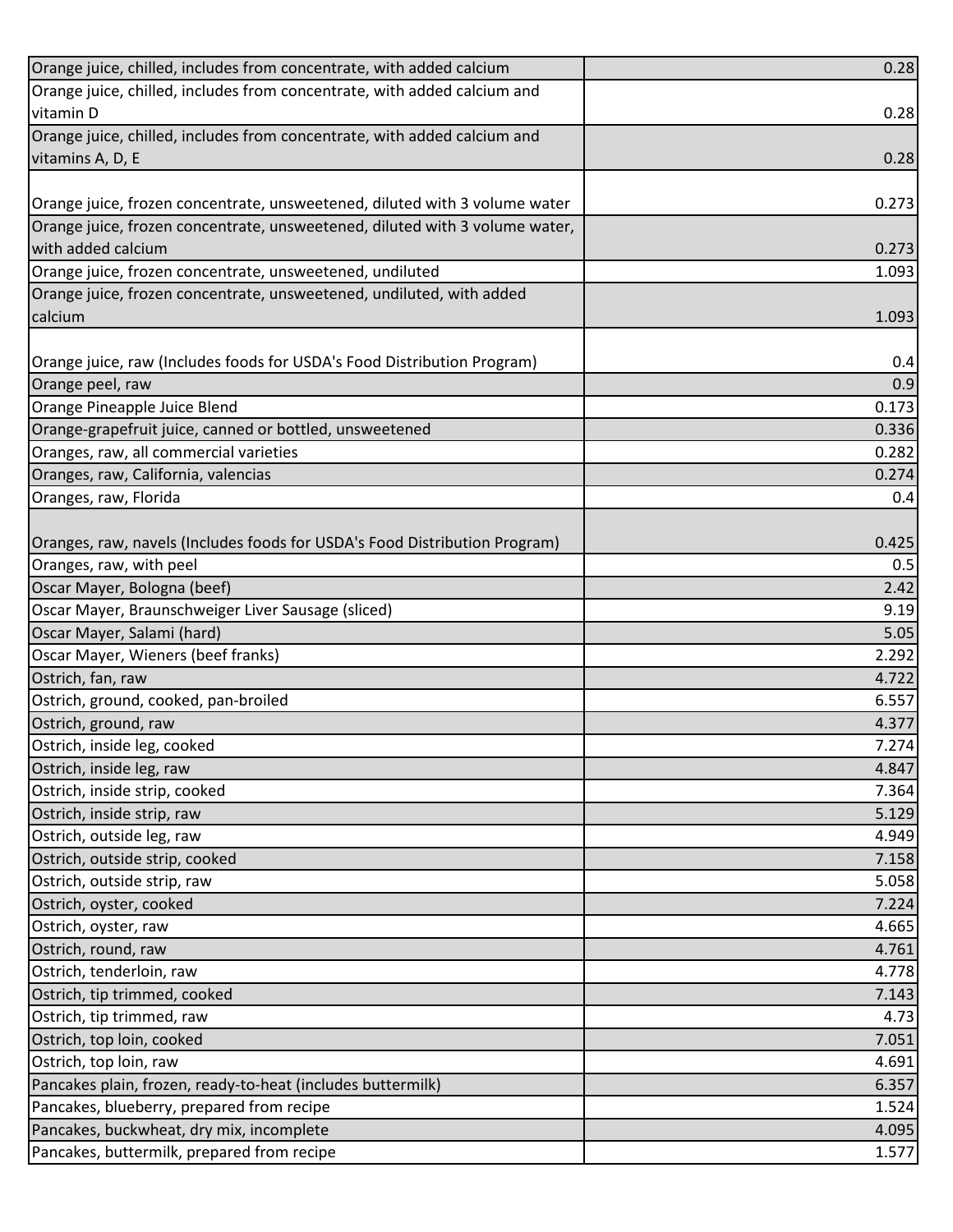| Pancakes, gluten-free, frozen, ready-to-heat                             | 1.55  |
|--------------------------------------------------------------------------|-------|
| Pancakes, plain, dry mix, complete (includes buttermilk)                 | 4.368 |
| Pancakes, plain, dry mix, complete, prepared                             | 1.711 |
| Pancakes, plain, dry mix, incomplete (includes buttermilk)               | 3.758 |
| Pancakes, plain, dry mix, incomplete, prepared                           | 1.232 |
|                                                                          |       |
| Pancakes, plain, frozen, ready-to-heat, microwave (includes buttermilk)  | 3.345 |
| Pancakes, plain, prepared from recipe                                    | 1.567 |
| Pancakes, plain, reduced fat                                             | 2.857 |
| Pancakes, special dietary, dry mix                                       | 3.27  |
| Pancakes, whole wheat, dry mix, incomplete                               | 7.895 |
| Pancakes, whole-wheat, dry mix, incomplete                               | 6.767 |
| Pancakes, whole-wheat, dry mix, incomplete, prepared                     | 2.309 |
| PAPA JOHN'S 14" Cheese Pizza, Original Crust                             | 3.064 |
| PAPA JOHN'S 14" Cheese Pizza, Thin Crust                                 | 0.895 |
| PAPA JOHN'S 14" Pepperoni Pizza, Original Crust                          | 3.225 |
| PAPA JOHN'S 14" The Works Pizza, Original Crust                          | 3.205 |
| Papaya nectar, canned                                                    | 0.15  |
| Papaya, canned, heavy syrup, drained                                     | 0.06  |
| Papayas, raw                                                             | 0.357 |
| Parmesan cheese topping, fat free                                        | 0.2   |
| Parsley, freeze-dried                                                    | 10.4  |
| Parsley, fresh                                                           | 1.313 |
| Parsnips, cooked, boiled, drained, with salt                             | 0.724 |
| Parsnips, cooked, boiled, drained, without salt                          | 0.724 |
| Parsnips, raw                                                            | 0.7   |
| Passion-fruit juice, purple, raw                                         | 1.46  |
| Passion-fruit juice, yellow, raw                                         | 2.24  |
| Passion-fruit, (granadilla), purple, raw                                 | 1.5   |
| Pasta mix, classic beef, unprepared                                      | 5.24  |
| Pasta mix, classic cheeseburger macaroni, unprepared                     | 5.703 |
| Pasta mix, Italian four cheese lasagna, unprepared                       | 6.067 |
| Pasta mix, Italian lasagna, unprepared                                   | 5.577 |
| Pasta with Sliced Franks in Tomato Sauce, canned entree                  | 1.157 |
| Pasta with tomato sauce, no meat, canned                                 | 1.302 |
| Pasta, cooked, enriched, with added salt                                 | 1.689 |
| Pasta, cooked, enriched, without added salt                              | 1.689 |
| Pasta, cooked, unenriched, with added salt                               | 0.4   |
| Pasta, cooked, unenriched, without added salt                            | 0.4   |
| Pasta, dry, enriched                                                     | 7.177 |
| Pasta, dry, unenriched                                                   | 1.7   |
| Pasta, fresh-refrigerated, plain, as purchased                           | 3.35  |
| Pasta, fresh-refrigerated, plain, cooked                                 | 0.992 |
| Pasta, fresh-refrigerated, spinach, as purchased                         | 3.46  |
| Pasta, fresh-refrigerated, spinach, cooked                               | 1.011 |
| Pasta, gluten-free, brown rice flour, cooked, TINKYADA                   | 1.465 |
| Pasta, gluten-free, corn and rice flour, cooked                          | 0.24  |
|                                                                          |       |
| Pasta, gluten-free, corn flour and quinoa flour, cooked, ANCIENT HARVEST | 0.45  |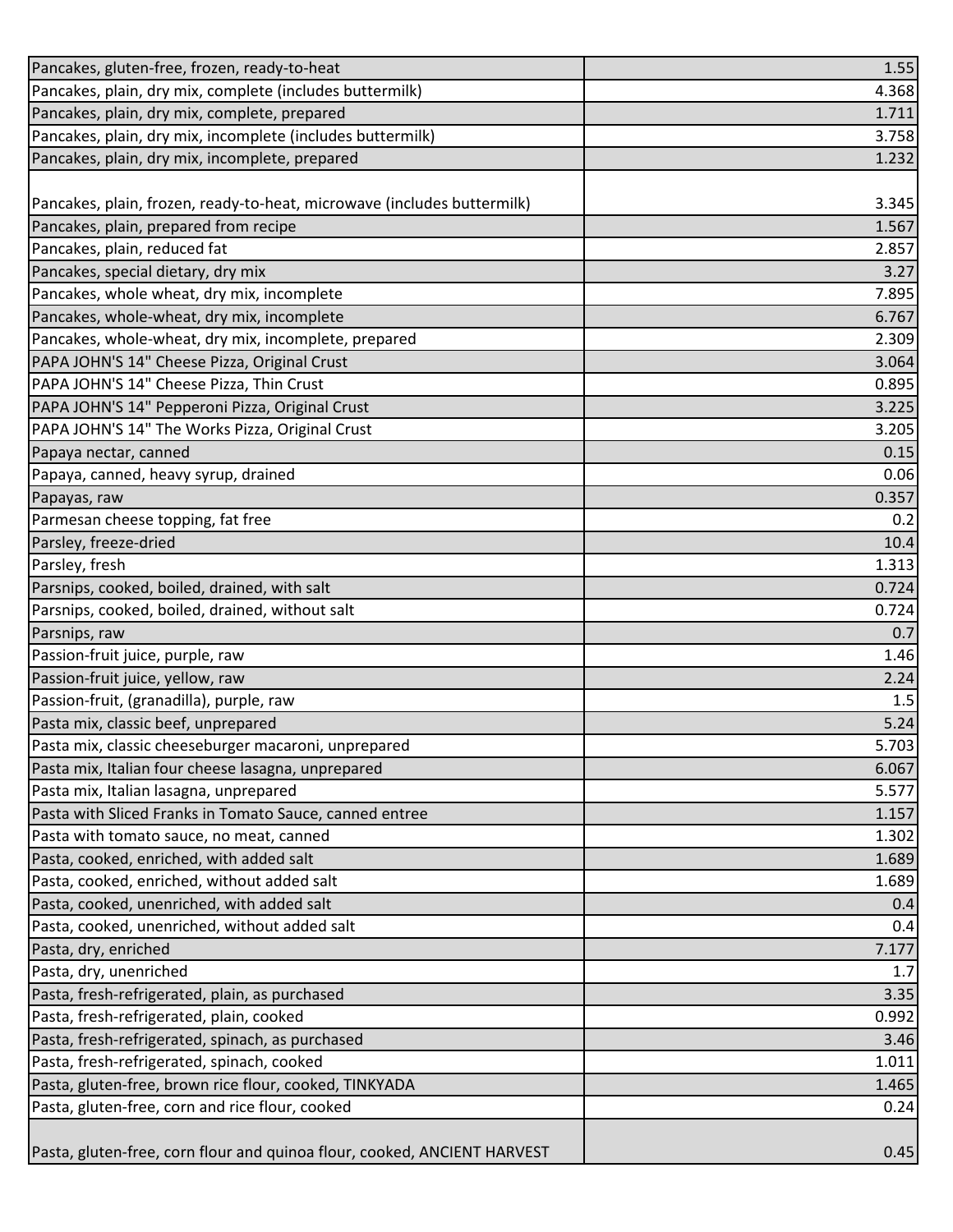| Pasta, gluten-free, corn, cooked                                            | 0.556  |
|-----------------------------------------------------------------------------|--------|
| Pasta, gluten-free, corn, dry                                               | 2.43   |
| Pasta, homemade, made with egg, cooked                                      | 1.257  |
| Pasta, homemade, made without egg, cooked                                   | 1.343  |
| Pasta, whole grain, 51% whole wheat, remaining enriched semolina, cooked    |        |
| (Includes foods for USDA's Food Distribution Program)                       | 2.657  |
| Pasta, whole grain, 51% whole wheat, remaining enriched semolina, dry       |        |
| (Includes foods for USDA's Food Distribution Program)                       | 8.63   |
|                                                                             |        |
| Pasta, whole grain, 51% whole wheat, remaining unenriched semolina, cooked  | 2.887  |
|                                                                             |        |
| Pasta, whole grain, 51% whole wheat, remaining unenriched semolina, dry     | 7.948  |
| Pasta, whole-wheat, cooked (Includes foods for USDA's Food Distribution     |        |
| Program)                                                                    | 3.126  |
| Pasta, whole-wheat, dry (Includes foods for USDA's Food Distribution        |        |
| Program)                                                                    | 8.691  |
| Pastrami, beef, 98% fat-free                                                | 5.065  |
| Pastrami, turkey                                                            | 3.527  |
| Pastry, Pastelitos de Guava (guava pastries)                                | 2.493  |
| Pate de foie gras, canned (goose liver pate), smoked                        | 2.51   |
| Pate, chicken liver, canned                                                 | 7.517  |
| Pate, goose liver, smoked, canned                                           | 2.51   |
| Pate, liver, not specified, canned                                          | 3.3    |
| Pate, truffle flavor                                                        | 3.3    |
| Peach nectar, canned, with added ascorbic acid                              | 0.2    |
| Peach nectar, canned, with sucralose, without added ascorbic acid           | 0.09   |
| Peaches, canned, extra heavy syrup pack, solids and liquids                 | 0.52   |
| Peaches, canned, extra light syrup, solids and liquids (Includes foods for  |        |
| USDA's Food Distribution Program)                                           | 0.8    |
| Peaches, canned, heavy syrup pack, solids and liquids                       | 0.614  |
| Peaches, canned, heavy syrup, drained                                       | 0.625  |
| Peaches, canned, juice pack, solids and liquids                             | 0.582  |
| Peaches, canned, light syrup pack, solids and liquids                       | 0.593  |
| Peaches, canned, water pack, solids and liquids                             | 0.521  |
| Peaches, dehydrated (low-moisture), sulfured, stewed                        | 2.03   |
| Peaches, dehydrated (low-moisture), sulfured, uncooked                      | 4.825  |
| Peaches, dried, sulfured, stewed, with added sugar                          | 1.388  |
| Peaches, dried, sulfured, stewed, without added sugar                       | 1.519  |
| Peaches, dried, sulfured, uncooked                                          | 4.375  |
| Peaches, frozen, sliced, sweetened                                          | 0.653  |
| Peaches, spiced, canned, heavy syrup pack, solids and liquids               | 0.537  |
| Peaches, yellow, raw                                                        | 0.806  |
| Peanut butter with omega-3, creamy                                          | 12.875 |
| Peanut butter, chunk style, with salt                                       | 13.696 |
| Peanut butter, chunk style, without salt                                    | 13.696 |
| Peanut butter, chunky, vitamin and mineral fortified                        | 13.64  |
| Peanut butter, reduced sodium                                               | 13.69  |
|                                                                             |        |
| Peanut Butter, smooth (Includes foods for USDA's Food Distribution Program) | 13.16  |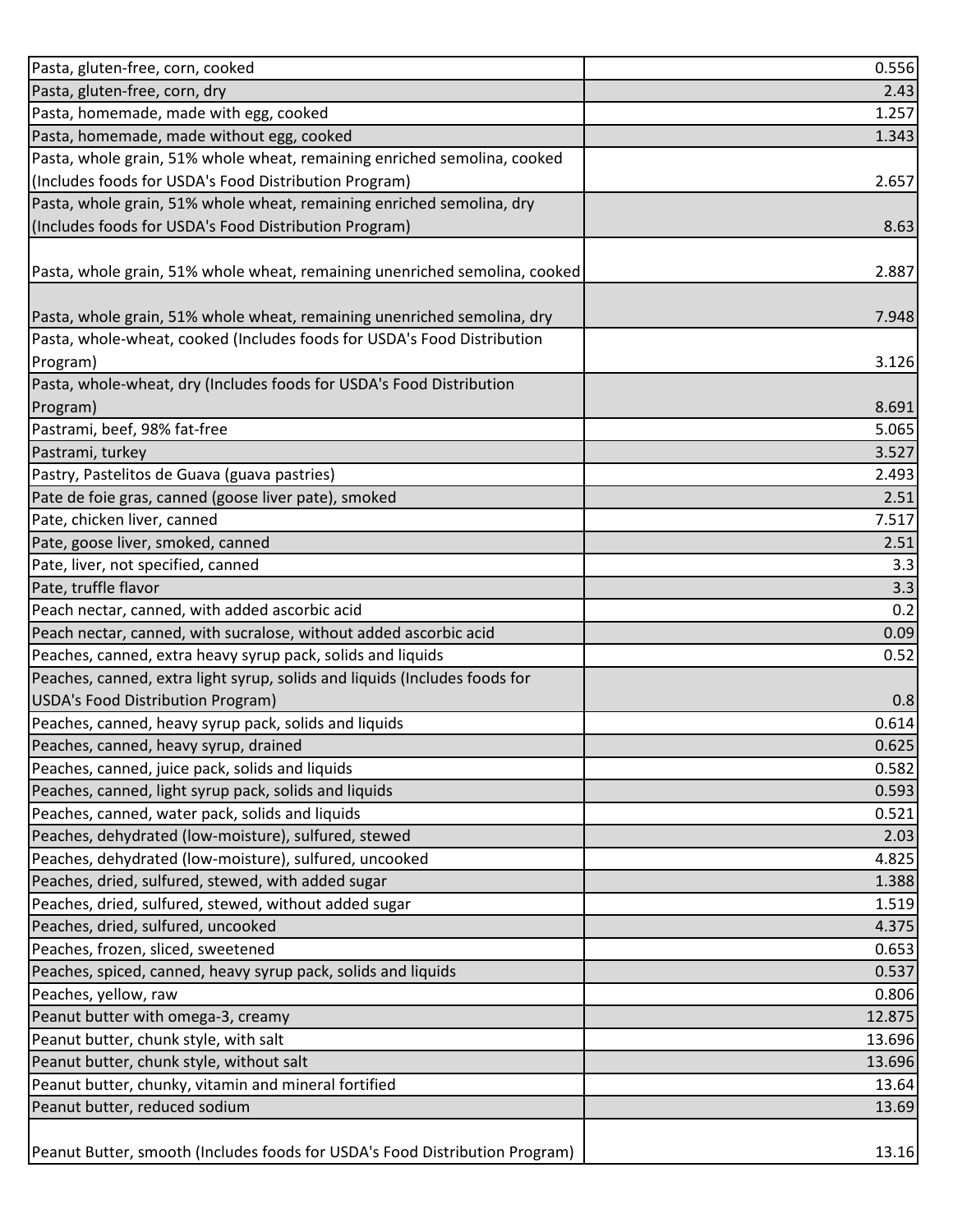| Peanut butter, smooth style, with salt (Includes foods for USDA's Food                                 |                |
|--------------------------------------------------------------------------------------------------------|----------------|
| Distribution Program)                                                                                  | 13.112         |
| Peanut butter, smooth style, without salt                                                              | 13.112         |
| Peanut butter, smooth, reduced fat                                                                     | 14.6           |
| Peanut butter, smooth, vitamin and mineral fortified                                                   | 13.369         |
| Peanut flour, defatted                                                                                 | 27             |
| Peanut flour, low fat                                                                                  | 11.499         |
| Peanut spread, reduced sugar                                                                           | 16.385         |
| Peanuts, all types, cooked, boiled, with salt                                                          | 5.259          |
| Peanuts, all types, dry-roasted, with salt                                                             | 14.355         |
| Peanuts, all types, dry-roasted, without salt                                                          | 14.355         |
| Peanuts, all types, oil-roasted, with salt                                                             | 13.825         |
| Peanuts, all types, oil-roasted, without salt                                                          | 13.825         |
| Peanuts, all types, raw                                                                                | 12.066         |
| Peanuts, spanish, oil-roasted, with salt                                                               | 14.933         |
| Peanuts, spanish, oil-roasted, without salt                                                            | 14.933         |
| Peanuts, spanish, raw                                                                                  | 15.925         |
| Peanuts, valencia, oil-roasted, with salt                                                              | 14.338         |
| Peanuts, valencia, oil-roasted, without salt                                                           | 14.338         |
| Peanuts, valencia, raw                                                                                 | 12.875         |
| Peanuts, virginia, oil-roasted, with salt                                                              | 14.7           |
| Peanuts, virginia, oil-roasted, without salt                                                           | 14.7           |
| Peanuts, virginia, raw                                                                                 | 12.375         |
| Pear nectar, canned, with added ascorbic acid                                                          | 0.128          |
| Pear nectar, canned, without added ascorbic acid                                                       | 0.128          |
| Pears, asian, raw                                                                                      | 0.219          |
| Pears, canned, extra heavy syrup pack, solids and liquids                                              | 0.238          |
| Pears, canned, extra light syrup pack, solids and liquids (Includes foods for                          |                |
| USDA's Food Distribution Program)                                                                      | 0.4            |
| Pears, canned, heavy syrup pack, solids and liquids                                                    | 0.242          |
| Pears, canned, heavy syrup, drained                                                                    | 0.242          |
| Pears, canned, juice pack, solids and liquids                                                          | 0.2            |
| Pears, canned, light syrup pack, solids and liquids                                                    | 0.154          |
| Pears, canned, water pack, solids and liquids                                                          | 0.054          |
| Pears, dried, sulfured, stewed, with added sugar                                                       | 0.333          |
| Pears, dried, sulfured, stewed, without added sugar                                                    | 0.351          |
| Pears, dried, sulfured, uncooked                                                                       | 1.372          |
| Pears, raw                                                                                             | 0.161          |
| Pears, raw, bartlett (Includes foods for USDA's Food Distribution Program)                             | 0.164          |
| Pears, raw, bosc (Includes foods for USDA's Food Distribution Program)                                 | 0.152          |
|                                                                                                        |                |
| Pears, raw, green anjou (Includes foods for USDA's Food Distribution Program)<br>Pears, raw, red anjou | 0.151<br>0.162 |
|                                                                                                        |                |
| Peas and carrots, canned, no salt added, solids and liquids                                            | 0.581          |
| Peas and carrots, canned, regular pack, solids and liquids                                             | 0.581          |
| Peas and carrots, frozen, cooked, boiled, drained, with salt                                           | 1.154          |
| Peas and carrots, frozen, cooked, boiled, drained, without salt                                        | 1.154          |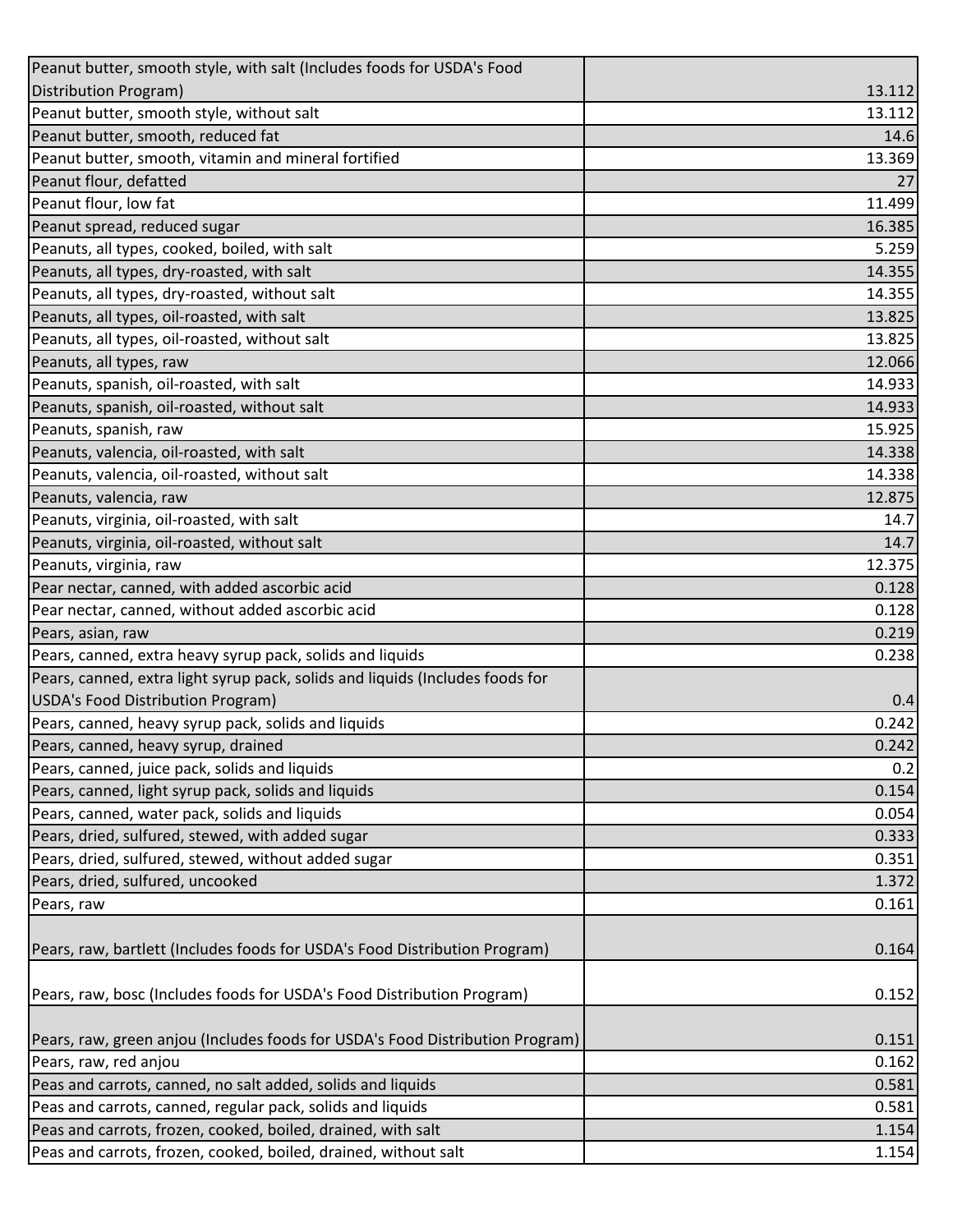| Peas and carrots, frozen, unprepared                                         | 1.412 |
|------------------------------------------------------------------------------|-------|
| Peas and onions, canned, solids and liquids                                  | 1.28  |
| Peas and onions, frozen, cooked, boiled, drained, with salt                  | 1.044 |
| Peas and onions, frozen, cooked, boiled, drained, without salt               | 1.044 |
| Peas and onions, frozen, unprepared                                          | 1.72  |
| Peas, edible-podded, boiled, drained, without salt                           | 0.539 |
| Peas, edible-podded, cooked, boiled, drained, with salt                      | 0.539 |
| Peas, edible-podded, frozen, cooked, boiled, drained, with salt              | 0.563 |
| Peas, edible-podded, frozen, cooked, boiled, drained, without salt           | 0.563 |
| Peas, edible-podded, frozen, unprepared                                      | 0.5   |
| Peas, edible-podded, raw                                                     | 0.6   |
| Peas, green (includes baby and lesuer types), canned, drained solids,        |       |
| unprepared                                                                   | 0.979 |
| Peas, green, canned, drained solids, rinsed in tap water                     | 1.012 |
| Peas, green, canned, no salt added, drained solids                           | 0.732 |
| Peas, green, canned, no salt added, solids and liquids                       | 0.842 |
| Peas, green, canned, regular pack, solids and liquids                        | 0.995 |
| Peas, green, canned, seasoned, solids and liquids                            | 0.69  |
| Peas, green, cooked, boiled, drained, with salt                              | 2.021 |
| Peas, green, cooked, boiled, drained, without salt                           | 2.021 |
| Peas, green, frozen, cooked, boiled, drained, with salt                      | 1.48  |
| Peas, green, frozen, cooked, boiled, drained, without salt                   | 1.48  |
| Peas, green, frozen, unprepared (Includes foods for USDA's Food Distribution |       |
| Program)                                                                     | 1.723 |
| Peas, green, raw                                                             | 2.09  |
| Peas, green, split, mature seeds, raw                                        | 3.608 |
| Peas, mature seeds, sprouted, raw                                            | 3.088 |
| Peas, split, mature seeds, cooked, boiled, with salt                         | 0.89  |
| Peas, split, mature seeds, cooked, boiled, without salt                      | 0.89  |
| Pectin, unsweetened, dry mix                                                 | 0.005 |
| Pepeao, dried                                                                | 3     |
| Pepper, banana, raw                                                          | 1.242 |
| Peppered loaf, pork, beef                                                    | 3.08  |
| Pepperidge Farm, Goldfish, Baked Snack Crackers, Explosive Pizza             | 6.49  |
| Pepperidge Farm, Goldfish, Baked Snack Crackers, Original                    | 6.64  |
| Pepperidge Farm, Goldfish, Baked Snack Crackers, Parmesan                    | 5.887 |
| Pepperidge Farm, Goldfish, Baked Snack Crackers, Pizza                       | 6.785 |
| Peppermint, fresh                                                            | 1.706 |
| Pepperoni, beef and pork, sliced                                             | 4.987 |
| Peppers, ancho, dried                                                        | 6.403 |
| Peppers, chili, green, canned                                                | 0.627 |
| Peppers, hot chile, sun-dried                                                | 8.669 |
|                                                                              |       |
| Peppers, hot chili, green, canned, pods, excluding seeds, solids and liquids | 0.8   |
| Peppers, hot chili, green, raw                                               | 0.95  |
| Peppers, hot chili, red, canned, excluding seeds, solids and liquids         | 0.8   |
| Peppers, hot chili, red, raw                                                 | 1.244 |
| Peppers, hot pickled, canned                                                 | 0.343 |
| Peppers, hungarian, raw                                                      | 1.092 |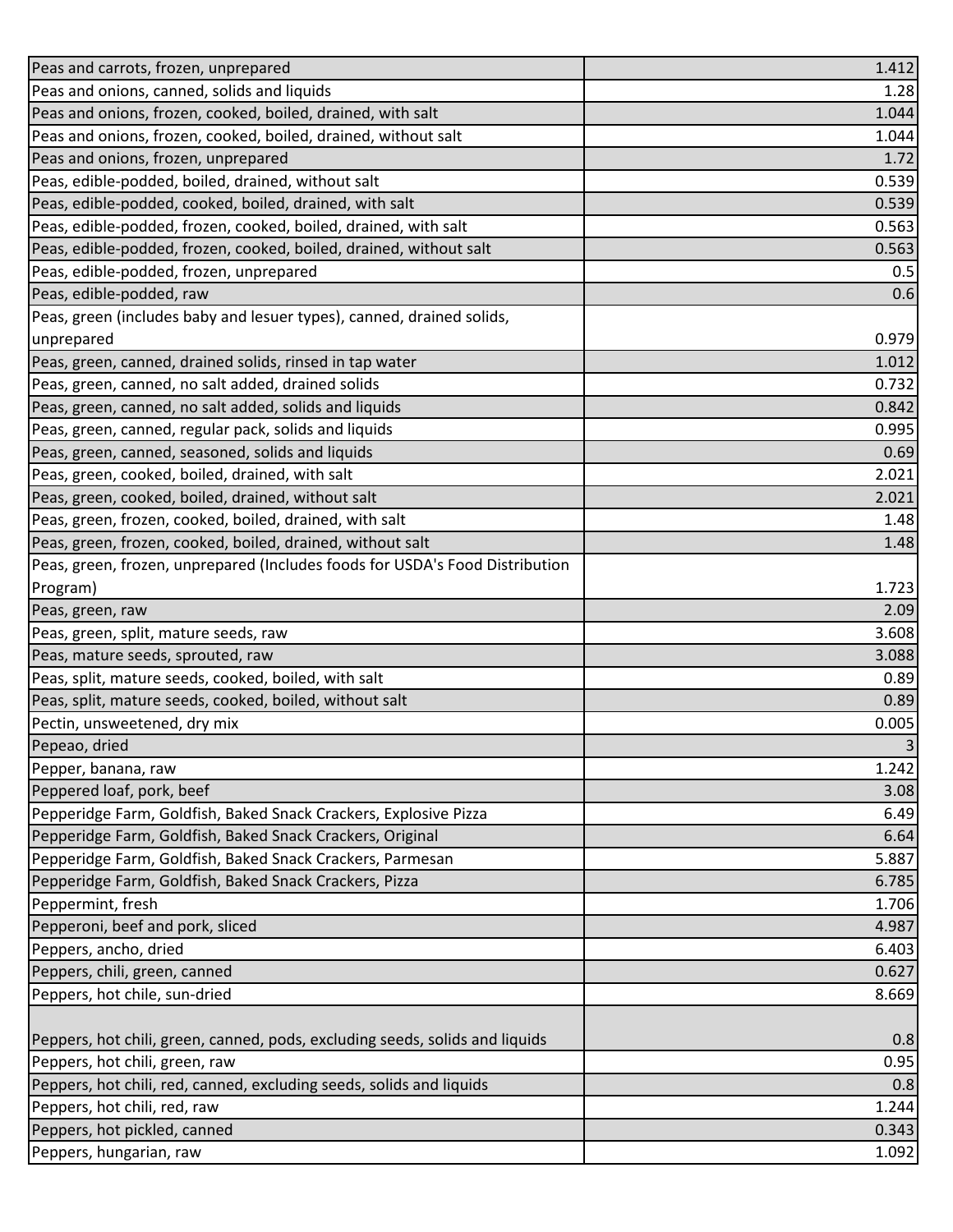| Peppers, jalapeno, canned, solids and liquids                              | 0.403 |
|----------------------------------------------------------------------------|-------|
| Peppers, jalapeno, raw                                                     | 1.28  |
| Peppers, pasilla, dried                                                    | 7.175 |
| Peppers, serrano, raw                                                      | 1.537 |
| Peppers, sweet, green, canned, solids and liquids                          | 0.55  |
| Peppers, sweet, green, cooked, boiled, drained, with salt                  | 0.477 |
| Peppers, sweet, green, cooked, boiled, drained, without salt               | 0.477 |
|                                                                            |       |
| Peppers, sweet, green, frozen, chopped, cooked, boiled, drained, with salt | 1.082 |
| Peppers, sweet, green, frozen, chopped, unprepared                         | 1.37  |
| Peppers, sweet, green, raw                                                 | 0.48  |
| Peppers, sweet, green, sauteed                                             | 0.582 |
| Peppers, sweet, red, canned, solids and liquids                            | 0.55  |
| Peppers, sweet, red, cooked, boiled, drained, with salt                    | 0.477 |
| Peppers, sweet, red, cooked, boiled, drained, without salt                 | 0.477 |
| Peppers, sweet, red, freeze-dried                                          | 7.4   |
| Peppers, sweet, red, frozen, chopped, boiled, drained, with salt           | 1.082 |
| Peppers, sweet, red, frozen, chopped, boiled, drained, without salt        | 1.082 |
| Peppers, sweet, red, frozen, chopped, unprepared                           | 1.37  |
| Peppers, sweet, red, raw                                                   | 0.979 |
| Peppers, sweet, red, sauteed                                               | 0.954 |
| Peppers, sweet, yellow, raw                                                | 0.89  |
| Persimmons, japanese, dried                                                | 0.18  |
| Persimmons, japanese, raw                                                  | 0.1   |
| Pheasant, breast, meat only, raw                                           | 8.554 |
| Pheasant, cooked, total edible                                             | 7.53  |
| Pheasant, leg, meat only, raw                                              | 3.7   |
| Pheasant, raw, meat and skin                                               | 6.426 |
| Pheasant, raw, meat only                                                   | 6.759 |
| Phyllo dough                                                               | 4.073 |
| Pickle and pimiento loaf, pork                                             | 2.486 |
| Pickle relish, hamburger                                                   | 0.617 |
| Pickle relish, hot dog                                                     | 0.5   |
| Pickle relish, sweet                                                       | 0.233 |
| Pickles, cucumber, dill or kosher dill                                     | 0.109 |
| Pickles, cucumber, dill, reduced sodium                                    | 0.109 |
| Pickles, cucumber, sweet (includes bread and butter pickles)               | 0.115 |
| Pickles, cucumber, sweet, low sodium (includes bread and butter pickles)   | 0.174 |
| Picnic loaf, pork, beef                                                    | 2.306 |
| Pie Crust, Cookie-type, Chocolate, Ready Crust                             | 3.073 |
| Pie Crust, Cookie-type, Graham Cracker, Ready Crust                        | 3.22  |
| Pie crust, cookie-type, prepared from recipe, graham cracker, chilled      | 2.091 |
| Pie crust, cookie-type, prepared from recipe, vanilla wafer, chilled       | 2.113 |
| Pie crust, deep dish, frozen, baked, made with enriched flour              | 2.867 |
| Pie crust, deep dish, frozen, unbaked, made with enriched flour            | 2.5   |
| Pie crust, refrigerated, regular, baked                                    | 1.285 |
| Pie crust, refrigerated, regular, unbaked                                  | 1.145 |
| Pie crust, standard-type, dry mix                                          | 2.727 |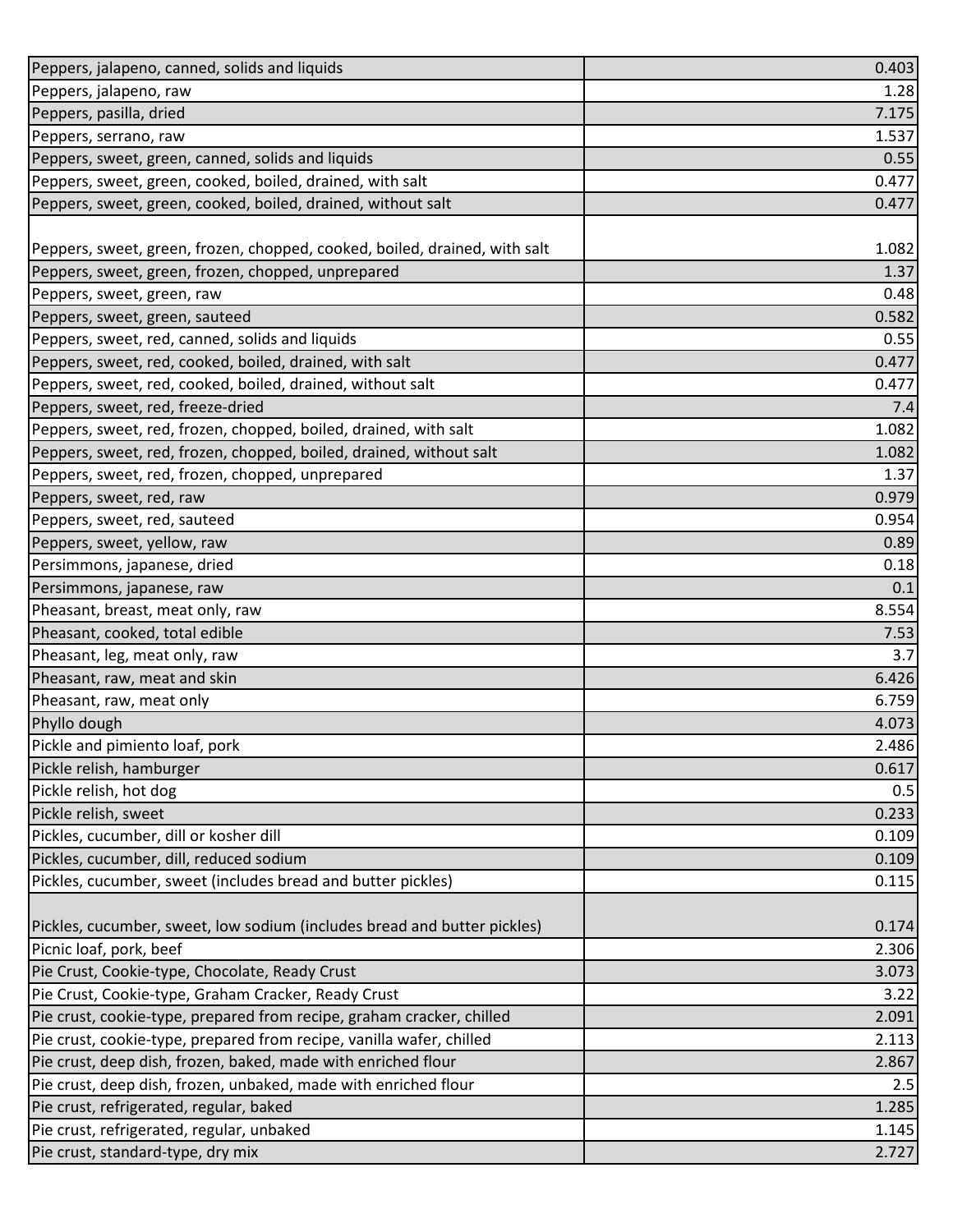| Pie crust, standard-type, dry mix, prepared, baked                        | 2.373 |
|---------------------------------------------------------------------------|-------|
| Pie crust, standard-type, frozen, ready-to-bake, enriched                 | 2.7   |
| Pie crust, standard-type, frozen, ready-to-bake, enriched, baked          | 3.45  |
| Pie crust, standard-type, frozen, ready-to-bake, unenriched               | 0.55  |
| Pie crust, standard-type, prepared from recipe, baked                     | 3.307 |
| Pie crust, standard-type, prepared from recipe, unbaked                   | 2.943 |
| Pie fillings, apple, canned                                               | 0.035 |
| Pie fillings, blueberry, canned                                           | 0.091 |
| Pie fillings, canned, cherry                                              | 0.14  |
| Pie fillings, cherry, low calorie                                         | 0.361 |
| Pie, apple, commercially prepared, enriched flour                         | 0.263 |
| Pie, apple, commercially prepared, unenriched flour                       | 1.123 |
| Pie, apple, prepared from recipe                                          | 1.23  |
| Pie, banana cream, prepared from mix, no-bake type                        | 0.709 |
| Pie, banana cream, prepared from recipe                                   | 1.054 |
| Pie, blueberry, commercially prepared                                     | 0.3   |
| Pie, blueberry, prepared from recipe                                      | 1.194 |
| Pie, cherry, commercially prepared                                        | 0.2   |
| Pie, cherry, prepared from recipe                                         | 1.276 |
| Pie, chocolate creme, commercially prepared                               | 0.605 |
| Pie, chocolate mousse, prepared from mix, no-bake type                    | 0.595 |
| Pie, coconut cream, prepared from mix, no-bake type                       | 0.132 |
| Pie, coconut creme, commercially prepared                                 | 0.2   |
| Pie, coconut custard, commercially prepared                               | 0.403 |
| Pie, Dutch Apple, Commercially Prepared                                   | 1.094 |
| Pie, egg custard, commercially prepared                                   | 0.292 |
| Pie, fried pies, cherry                                                   | 1.425 |
| Pie, fried pies, fruit                                                    | 1.425 |
| Pie, fried pies, lemon                                                    | 1.425 |
| Pie, lemon meringue, commercially prepared                                | 0.649 |
| Pie, lemon meringue, prepared from recipe                                 | 0.944 |
| Pie, mince, prepared from recipe                                          | 1.189 |
| Pie, peach                                                                | 0.2   |
| Pie, pecan, commercially prepared                                         | 1.31  |
| Pie, pecan, prepared from recipe                                          | 0.847 |
| Pie, pumpkin, commercially prepared                                       | 1.107 |
| Pie, pumpkin, prepared from recipe                                        | 0.782 |
| Pie, vanilla cream, prepared from recipe                                  | 0.984 |
| Pigeon peas (red gram), mature seeds, cooked, boiled, with salt           | 0.781 |
| Pigeon peas (red gram), mature seeds, cooked, boiled, without salt        | 0.781 |
| Pigeon peas (red gram), mature seeds, raw                                 | 2.965 |
| Pigeonpeas, immature seeds, cooked, boiled, drained, with salt            | 2.153 |
| Pigeonpeas, immature seeds, cooked, boiled, drained, without salt         | 2.153 |
| Pigeonpeas, immature seeds, raw                                           | 2.2   |
| Piki bread, made from blue cornmeal (Hopi)                                | 2.92  |
| Pimento, canned                                                           | 0.615 |
|                                                                           |       |
| Pineapple juice, canned or bottled, unsweetened, with added ascorbic acid | 0.199 |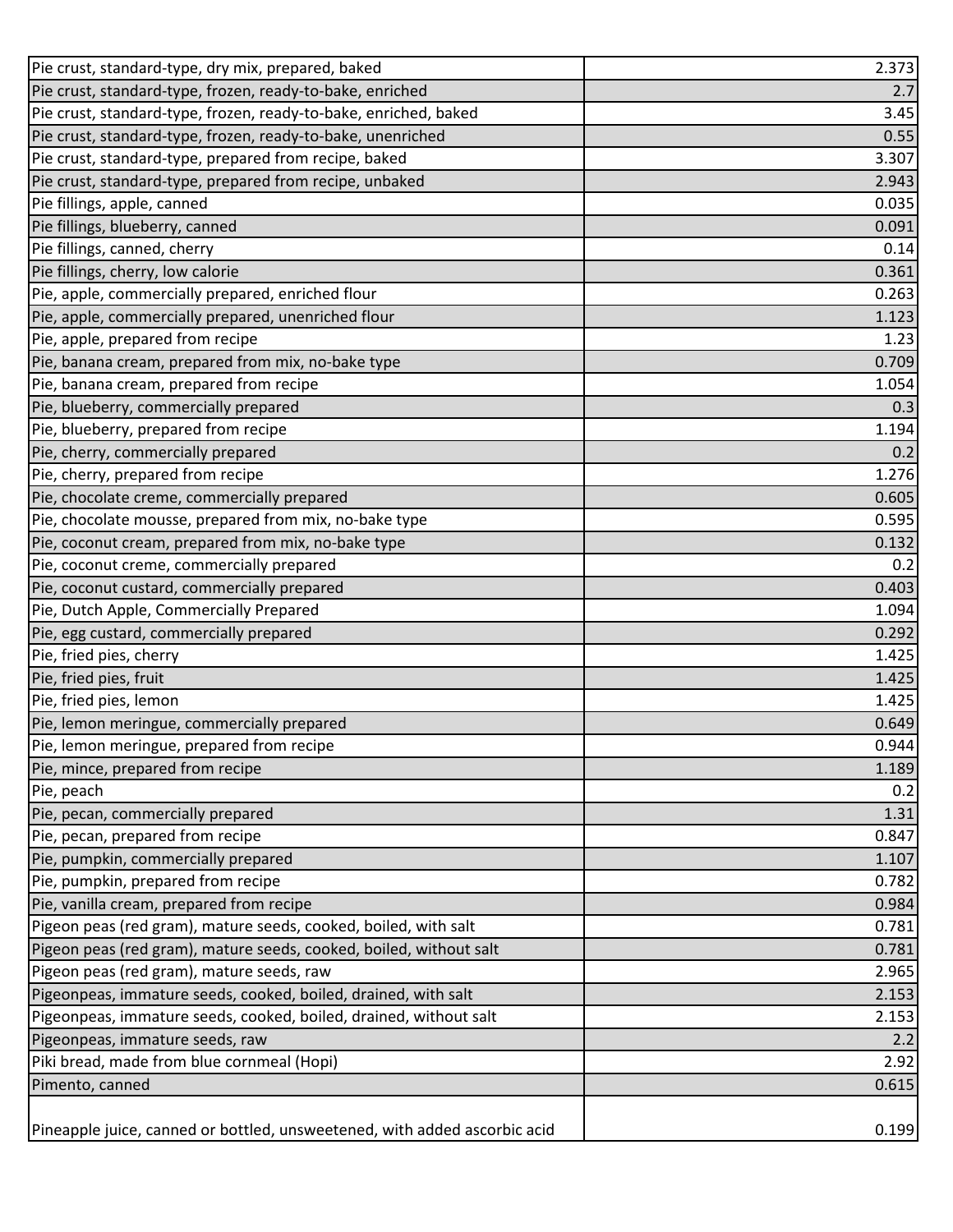| Pineapple juice, canned or bottled, unsweetened, without added ascorbic acid | 0.199 |
|------------------------------------------------------------------------------|-------|
| Pineapple juice, canned, not from concentrate, unsweetened, with added       |       |
| vitamins A, C and E                                                          | 0.141 |
| Pineapple juice, frozen concentrate, unsweetened, diluted with 3 volume      |       |
| water                                                                        | 0.2   |
| Pineapple juice, frozen concentrate, unsweetened, undiluted                  | 0.9   |
| Pineapple, canned, extra heavy syrup pack, solids and liquids                | 0.282 |
| Pineapple, canned, heavy syrup pack, solids and liquids                      | 0.287 |
| Pineapple, canned, juice pack, drained                                       | 0.284 |
| Pineapple, canned, juice pack, solids and liquids                            | 0.284 |
| Pineapple, canned, light syrup pack, solids and liquids                      | 0.292 |
| Pineapple, canned, water pack, solids and liquids                            | 0.298 |
| Pineapple, frozen, chunks, sweetened                                         | 0.3   |
| Pineapple, raw, all varieties                                                | 0.5   |
| Pineapple, raw, extra sweet variety                                          | 0.507 |
| Pineapple, raw, traditional varieties                                        | 0.47  |
| Pitanga, (surinam-cherry), raw                                               | 0.3   |
| PIZZA HUT 12" Cheese Pizza, Hand-Tossed Crust                                | 3.295 |
| PIZZA HUT 12" Cheese Pizza, Pan Crust                                        | 3.91  |
| PIZZA HUT 12" Cheese Pizza, THIN 'N CRISPY Crust                             | 2.895 |
| PIZZA HUT 12" Pepperoni Pizza, Hand-Tossed Crust                             | 4.028 |
| PIZZA HUT 12" Pepperoni Pizza, Pan Crust                                     | 3.84  |
| PIZZA HUT 12" Super Supreme Pizza, Hand-Tossed Crust                         | 3.582 |
| PIZZA HUT 14" Cheese Pizza, Hand-Tossed Crust                                | 4.3   |
| PIZZA HUT 14" Cheese Pizza, Pan Crust                                        | 3.48  |
| PIZZA HUT 14" Cheese Pizza, Stuffed Crust                                    | 3.763 |
| PIZZA HUT 14" Cheese Pizza, THIN 'N CRISPY Crust                             | 4.18  |
| PIZZA HUT 14" Pepperoni Pizza, Hand-Tossed Crust                             | 4.82  |
| PIZZA HUT 14" Pepperoni Pizza, Pan Crust                                     | 3.75  |
| PIZZA HUT 14" Pepperoni Pizza, THIN 'N CRISPY Crust                          | 4.55  |
| PIZZA HUT 14" Sausage Pizza, Hand-Tossed Crust                               | 4.25  |
| PIZZA HUT 14" Sausage Pizza, Pan Crust                                       | 3.83  |
| PIZZA HUT 14" Sausage Pizza, THIN 'N CRISPY Crust                            | 4.5   |
| PIZZA HUT 14" Super Supreme Pizza, Hand-Tossed Crust                         | 2.38  |
| PIZZA HUT, breadstick, parmesan garlic                                       | 7.08  |
| Pizza rolls, frozen, unprepared                                              | 2.075 |
| Pizza, cheese topping, regular crust, frozen, cooked                         | 2.196 |
| Pizza, cheese topping, rising crust, frozen, cooked                          | 1.985 |
| Pizza, cheese topping, thin crust, frozen, cooked                            | 1.283 |
| Pizza, meat and vegetable topping, regular crust, frozen, cooked             | 2.379 |
| Pizza, meat and vegetable topping, rising crust, frozen, cooked              | 2.155 |
| Pizza, meat topping, thick crust, frozen, cooked                             | 2.567 |
| Pizza, pepperoni topping, regular crust, frozen, cooked                      | 3.235 |
| Plantains, green, boiled                                                     | 0.39  |
| Plantains, green, fried                                                      | 0.818 |
| Plantains, green, raw                                                        | 0.55  |
| Plantains, yellow, baked                                                     | 0.685 |
| Plantains, yellow, fried, Latino restaurant                                  | 0.837 |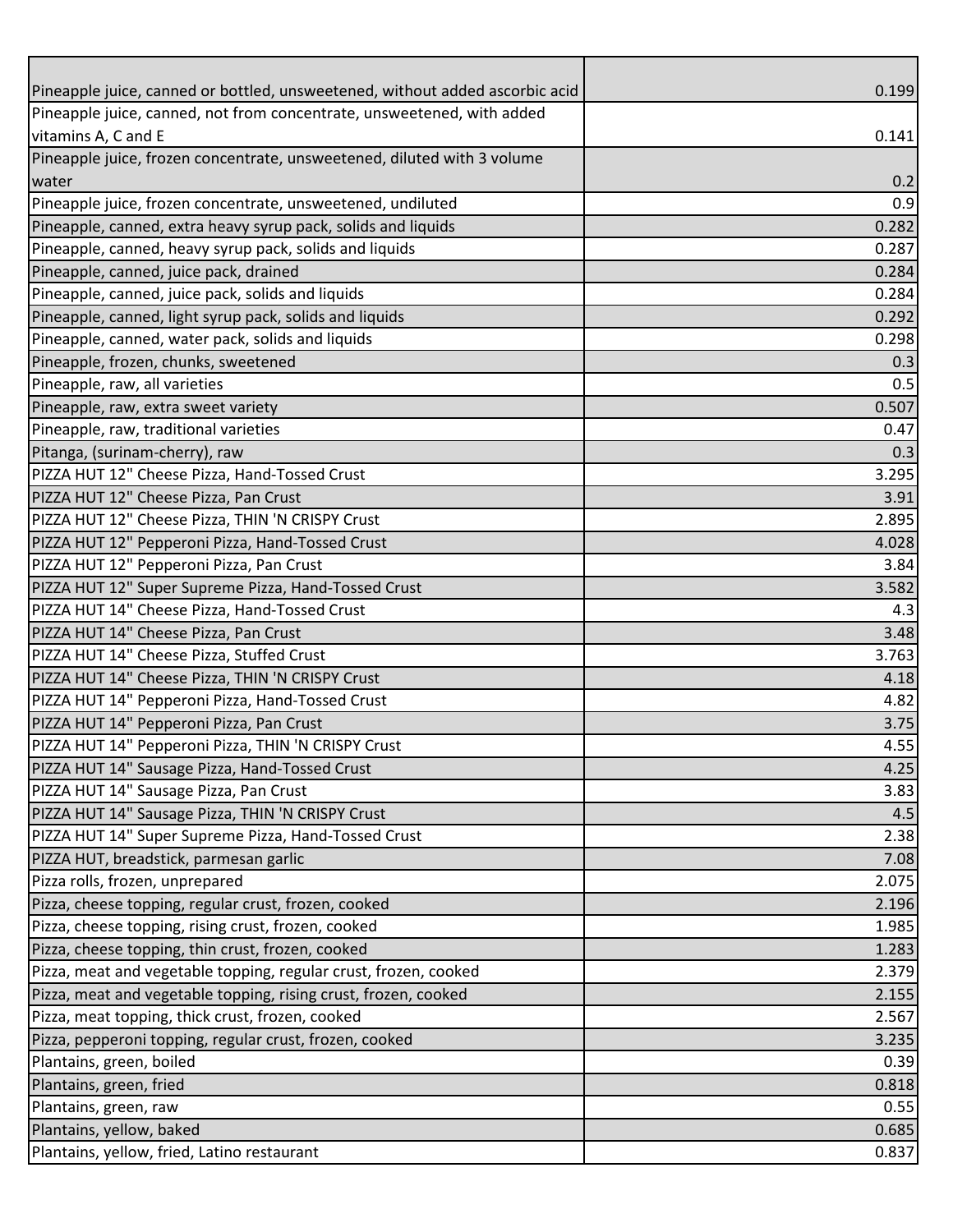| Plantains, yellow, raw                                                     | 0.672          |
|----------------------------------------------------------------------------|----------------|
| Plums, canned, heavy syrup, drained                                        | 0.291          |
| Plums, canned, purple, extra heavy syrup pack, solids and liquids          | 0.285          |
| Plums, canned, purple, heavy syrup pack, solids and liquids                | 0.291          |
| Plums, canned, purple, juice pack, solids and liquids                      | 0.473          |
| Plums, canned, purple, light syrup pack, solids and liquids                | 0.297          |
| Plums, canned, purple, water pack, solids and liquids                      | 0.37           |
| Plums, dried (prunes), stewed, with added sugar                            | 0.675          |
| Plums, dried (prunes), stewed, without added sugar                         | 0.723          |
| Plums, dried (prunes), uncooked                                            | 1.882          |
| Plums, raw                                                                 | 0.417          |
| Plums, wild (Northern Plains Indians)                                      | 0.367          |
| Poi                                                                        | 1.1            |
| Pokeberry shoots, (poke), cooked, boiled, drained, with salt               | 1.1            |
| Pokeberry shoots, (poke), cooked, boiled, drained, without salt            | 1.1            |
| Pokeberry shoots, (poke), raw                                              | 1.2            |
| Polish sausage, pork                                                       | 3.443          |
| Pomegranate juice, bottled                                                 | 0.233          |
| Pomegranates, raw                                                          | 0.293          |
| Popcorn, microwave, low fat and sodium                                     | 2.07           |
| Popcorn, microwave, regular (butter) flavor, made with palm oil            | 1.615          |
| Popcorn, sugar syrup/caramel, fat-free                                     | 0.342          |
| POPEYES, biscuit                                                           | 3.24           |
| POPEYES, Coleslaw                                                          | 0.206          |
| POPEYES, Fried Chicken, Mild, Breast, meat and skin with breading          | 8.988          |
|                                                                            |                |
| POPEYES, Fried Chicken, Mild, Breast, meat only, skin and breading removed | 9.393          |
|                                                                            |                |
| POPEYES, Fried Chicken, Mild, Drumstick, meat and skin with breading       | 5.443          |
| POPEYES, Fried Chicken, Mild, Drumstick, meat only, skin and breading      |                |
| removed                                                                    | 6.15           |
| POPEYES, Fried Chicken, Mild, Thigh, meat and skin with breading           | 5.687          |
| POPEYES, Fried Chicken, Mild, Thigh, meat only, skin and breading removed  | 6.02           |
| POPEYES, Fried Chicken, Mild, Wing, meat and skin with breading            | 6.546          |
|                                                                            |                |
| POPEYES, Fried Chicken, Mild, Wing, meat only, skin and breading removed   | 8.127          |
| POPEYES, Mild Chicken Strips, analyzed 2006                                | 8.317          |
| POPEYES, Spicy Chicken Strips, analyzed 2006                               | 8.69           |
| Popovers, dry mix, enriched                                                | 3.378          |
| Popovers, dry mix, unenriched                                              | 1.041          |
| Pork loin, fresh, backribs, bone-in, cooked-roasted, lean only             | 7.883          |
| Pork loin, fresh, backribs, bone-in, raw, lean only                        | 7.247          |
| Pork sausage rice links, brown and serve, cooked                           | 3.35           |
| Pork sausage, link/patty, cooked, pan-fried                                | 6.119          |
| Pork sausage, link/patty, fully cooked, microwaved                         | 4.328          |
| Pork sausage, link/patty, fully cooked, unheated                           | 3.984          |
| Pork sausage, link/patty, reduced fat, cooked, pan-fried                   |                |
| Pork sausage, link/patty, reduced fat, unprepared                          | 7.737<br>6.187 |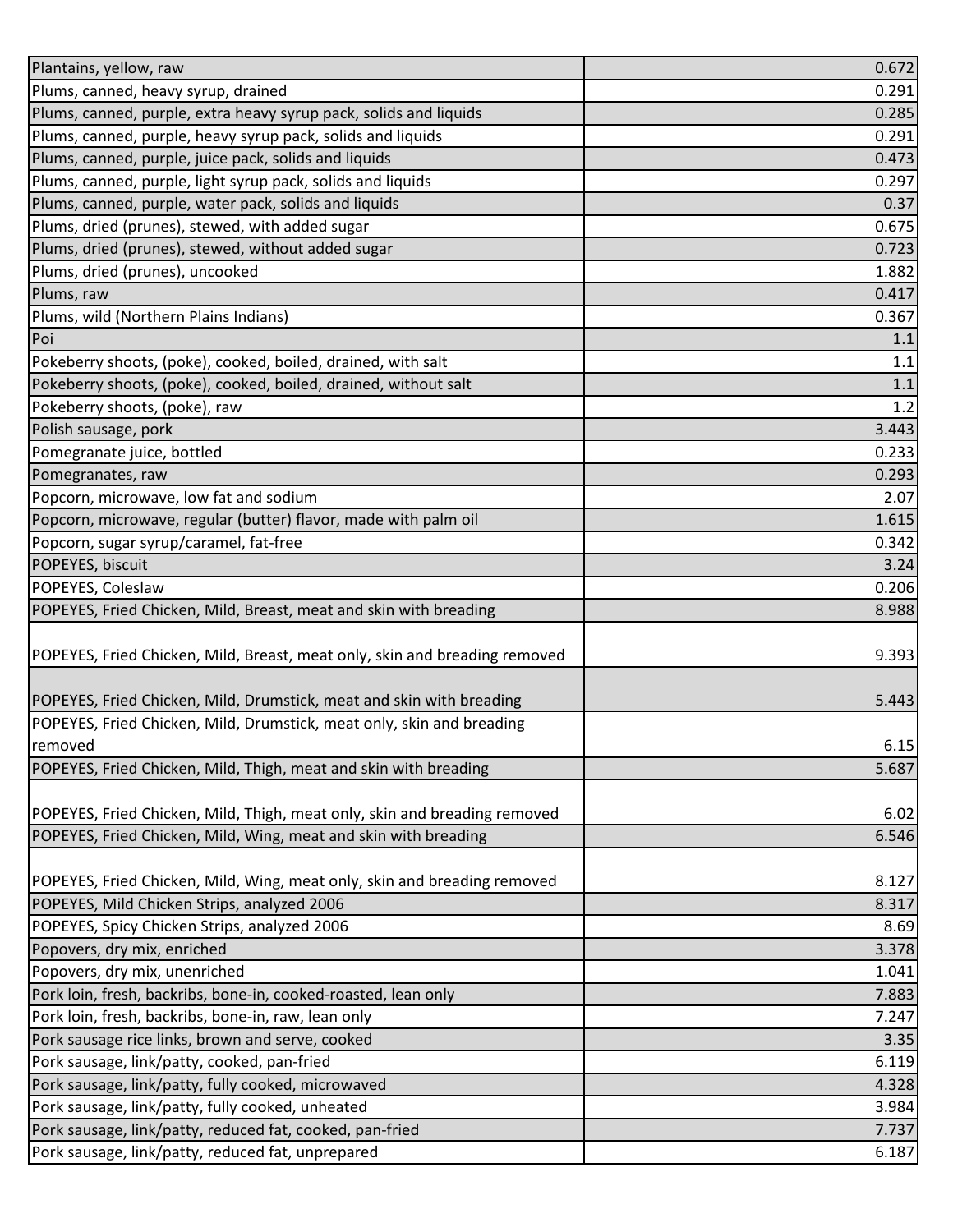| Pork sausage, link/patty, unprepared                                           | 5.418  |
|--------------------------------------------------------------------------------|--------|
| Pork sausage, reduced sodium, cooked                                           | 2.41   |
| Pork, bacon, rendered fat, cooked                                              | 0.725  |
| Pork, cured, bacon, cooked, baked                                              | 10.623 |
|                                                                                |        |
| Pork, cured, bacon, cooked, broiled, pan-fried or roasted, reduced sodium      | 11.099 |
| Pork, cured, bacon, cooked, microwaved                                         | 10.714 |
| Pork, cured, bacon, pre-sliced, cooked, pan-fried                              | 10.457 |
| Pork, cured, bacon, unprepared                                                 | 4.022  |
| Pork, cured, breakfast strips, raw or unheated                                 | 3.65   |
| Pork, cured, feet, pickled                                                     | 0.22   |
| Pork, cured, ham -- water added, rump, bone-in, separable lean and fat,        |        |
| heated, roasted                                                                | 4.29   |
| Pork, cured, ham -- water added, rump, bone-in, separable lean and fat,        |        |
| unheated                                                                       | 4.819  |
| Pork, cured, ham -- water added, rump, bone-in, separable lean only, heated,   |        |
| roasted                                                                        | 4.43   |
| Pork, cured, ham -- water added, rump, bone-in, separable lean only,           |        |
| unheated                                                                       | 5.32   |
| Pork, cured, ham -- water added, shank, bone-in, separable lean and fat,       |        |
| heated, roasted                                                                | 4.695  |
| Pork, cured, ham -- water added, shank, bone-in, separable lean and fat,       |        |
| unheated                                                                       | 3.407  |
| Pork, cured, ham -- water added, shank, bone-in, separable lean only, heated,  |        |
| roasted                                                                        | 5.073  |
| Pork, cured, ham -- water added, shank, bone-in, separable lean only,          |        |
| unheated                                                                       | 3.59   |
| Pork, cured, ham -- water added, slice, bone-in, separable lean and fat,       |        |
| heated, pan-broil                                                              | 5.215  |
| Pork, cured, ham -- water added, slice, bone-in, separable lean and fat,       |        |
| unheated                                                                       | 4.352  |
| Pork, cured, ham -- water added, slice, bone-in, separable lean only, heated,  |        |
| pan-broil                                                                      | 5.436  |
|                                                                                |        |
| Pork, cured, ham -- water added, slice, bone-in, separable lean only, unheated | 4.71   |
| Pork, cured, ham -- water added, slice, boneless, separable lean and fat,      |        |
| heated, pan-broil                                                              | 5.838  |
| Pork, cured, ham -- water added, slice, boneless, separable lean only, heated, |        |
| pan-broil                                                                      | 5.895  |
| Pork, cured, ham -- water added, whole, boneless, separable lean and fat,      |        |
| heated, roasted                                                                | 5.734  |
| Pork, cured, ham -- water added, whole, boneless, separable lean and fat,      |        |
| unheated                                                                       | 5.389  |
| Pork, cured, ham -- water added, whole, boneless, separable lean only,         |        |
| heated, roasted                                                                | 5.797  |
| Pork, cured, ham -- water added, whole, boneless, separable lean only,         |        |
| unheated                                                                       | 5.473  |
| Pork, cured, ham and water product, rump, bone-in, separable lean and fat,     |        |
| heated, roasted                                                                | 3.901  |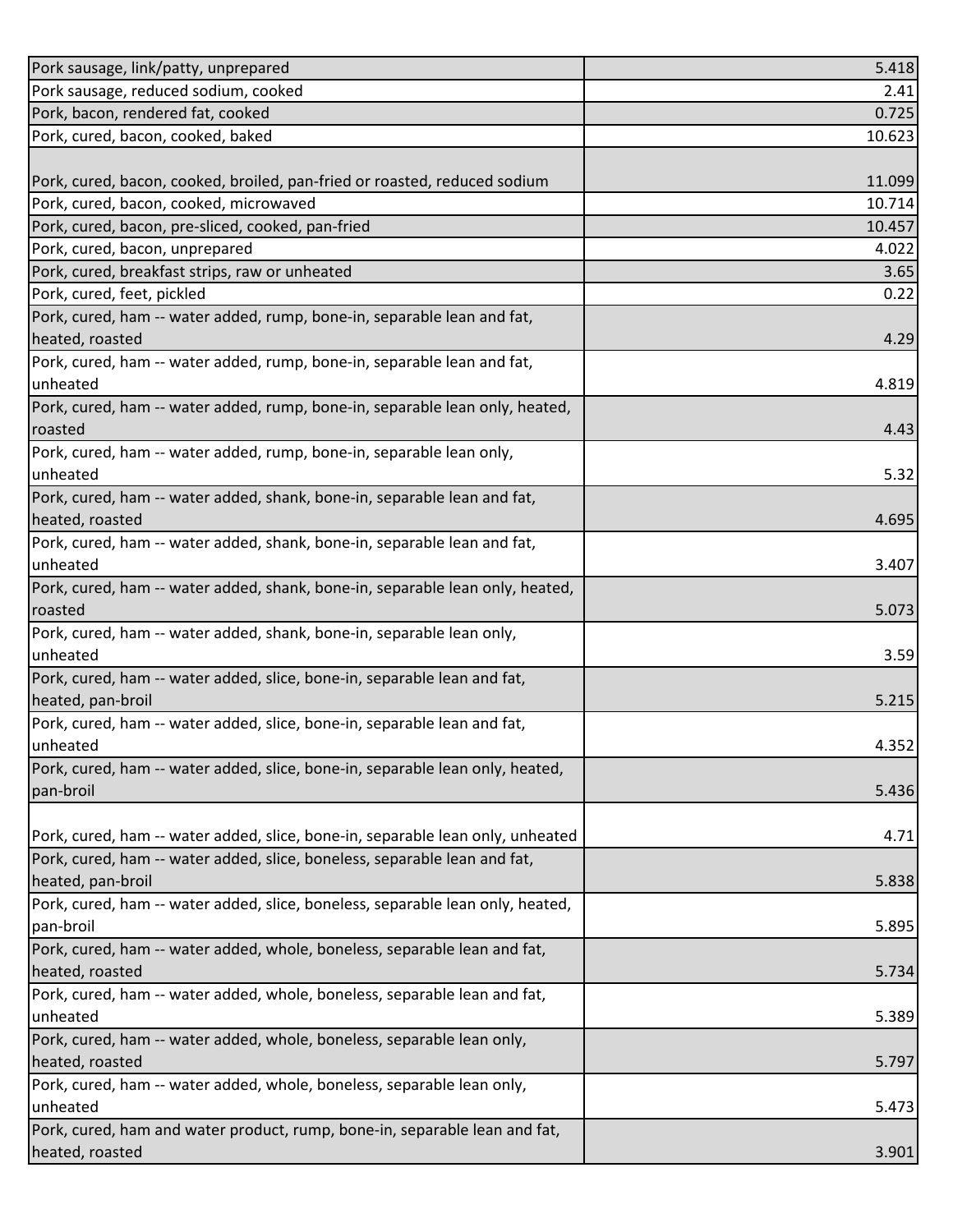| Pork, cured, ham and water product, rump, bone-in, separable lean and fat,    |       |
|-------------------------------------------------------------------------------|-------|
| unheated                                                                      | 3.822 |
| Pork, cured, ham and water product, rump, bone-in, separable lean only,       |       |
| heated, roasted                                                               | 4.04  |
| Pork, cured, ham and water product, rump, bone-in, separable lean only,       |       |
| unheated                                                                      | 4.09  |
| Pork, cured, ham and water product, shank, bone-in, separable lean and fat,   |       |
| heated, roasted                                                               | 4.159 |
| Pork, cured, ham and water product, shank, bone-in, separable lean and fat,   |       |
| unheated                                                                      | 3.253 |
| Pork, cured, ham and water product, shank, bone-in, separable lean only,      |       |
| heated, roasted                                                               | 4.563 |
| Pork, cured, ham and water product, shank, bone-in, unheated, separable lean  |       |
| only                                                                          | 3.58  |
| Pork, cured, ham and water product, slice, bone-in, separable lean and fat,   |       |
| heated, pan-broil                                                             | 4.855 |
| Pork, cured, ham and water product, slice, bone-in, separable lean and fat,   |       |
| unheated                                                                      | 4.177 |
| Pork, cured, ham and water product, slice, bone-in, separable lean only,      |       |
| heated, pan-broil                                                             | 5.023 |
| Pork, cured, ham and water product, slice, bone-in, separable lean only,      |       |
| unheated                                                                      | 4.38  |
| Pork, cured, ham and water product, slice, boneless, separable lean and fat,  |       |
| heated, pan-broil                                                             | 4.283 |
| Pork, cured, ham and water product, slice, boneless, separable lean only,     |       |
| heated, pan-broil                                                             | 4.285 |
| Pork, cured, ham and water product, whole, boneless, separable lean and fat,  |       |
| heated, roasted                                                               | 3.62  |
| Pork, cured, ham and water product, whole, boneless, separable lean and fat,  |       |
| unheated                                                                      | 3.867 |
| Pork, cured, ham and water product, whole, boneless, separable lean only,     |       |
| heated, roasted                                                               |       |
|                                                                               | 3.62  |
| Pork, cured, ham and water product, whole, boneless, separable lean only,     |       |
| unheated                                                                      | 3.87  |
| Pork, cured, ham with natural juices, rump, bone-in, separable lean and fat,  |       |
| heated, roasted                                                               | 7.127 |
| Pork, cured, ham with natural juices, rump, bone-in, separable lean and fat,  |       |
| unheated                                                                      | 6.31  |
| Pork, cured, ham with natural juices, rump, bone-in, separable lean only,     |       |
| heated, roasted                                                               | 7.62  |
| Pork, cured, ham with natural juices, rump, bone-in, separable lean only,     |       |
| unheated                                                                      | 7.23  |
| Pork, cured, ham with natural juices, shank, bone-in, separable lean and fat, |       |
| heated, roasted                                                               | 7.19  |
| Pork, cured, ham with natural juices, shank, bone-in, separable lean and fat, |       |
| unheated                                                                      | 4.856 |
| Pork, cured, ham with natural juices, shank, bone-in, separable lean only,    |       |
| heated, roasted                                                               | 7.793 |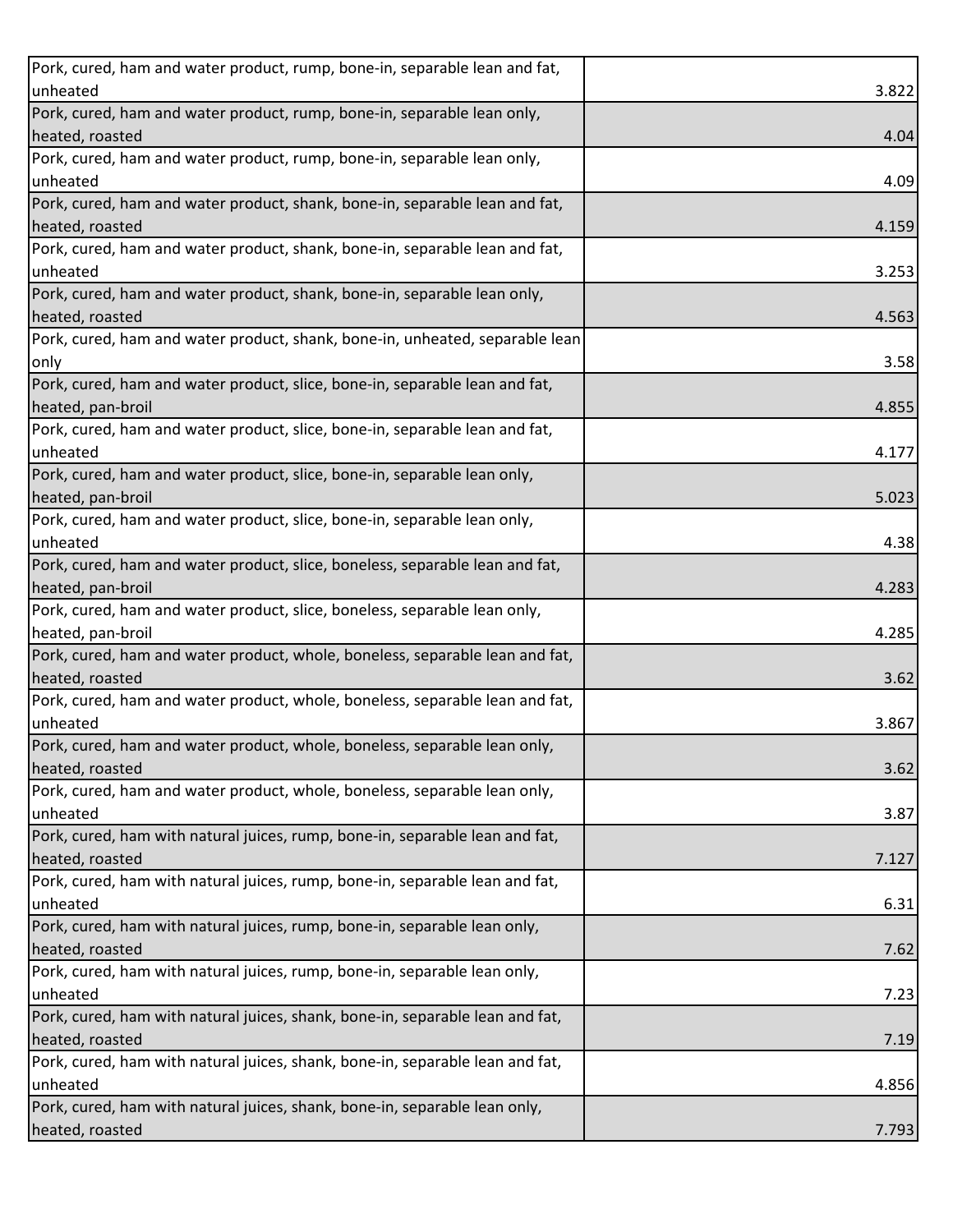| Pork, cured, ham with natural juices, shank, bone-in, separable lean only,            |       |
|---------------------------------------------------------------------------------------|-------|
| unheated                                                                              | 5.28  |
| Pork, cured, ham with natural juices, slice, bone-in, separable lean and fat,         |       |
| heated, pan-broil                                                                     | 8.52  |
| Pork, cured, ham with natural juices, slice, bone-in, separable lean and fat,         |       |
| unheated                                                                              | 6.227 |
| Pork, cured, ham with natural juices, slice, bone-in, separable lean only,            |       |
| heated, pan-broil                                                                     | 9.01  |
| Pork, cured, ham with natural juices, slice, bone-in, separable lean only,            |       |
| unheated                                                                              | 6.59  |
| Pork, cured, ham with natural juices, slice, boneless, separable lean and fat,        |       |
| heated, pan-broil                                                                     | 7.374 |
| Pork, cured, ham with natural juices, slice, boneless, separable lean only,           |       |
| heated, pan-broil                                                                     | 7.395 |
| Pork, cured, ham with natural juices, spiral slice, boneless, separable lean and      |       |
| fat, heated, roasted                                                                  | 6.619 |
| Pork, cured, ham with natural juices, spiral slice, boneless, separable lean and      |       |
| fat, unheated                                                                         | 5.575 |
| Pork, cured, ham with natural juices, spiral slice, boneless, separable lean only,    |       |
| unheated                                                                              | 5.733 |
| Pork, cured, ham with natural juices, spiral slice, meat only, boneless,              |       |
| separable lean only, heated, roasted                                                  | 6.72  |
| Pork, cured, ham with natural juices, whole, boneless, separable lean and fat,        |       |
| heated, roasted                                                                       | 6.82  |
| Pork, cured, ham with natural juices, whole, boneless, separable lean and fat,        |       |
| unheated                                                                              | 6.859 |
| Pork, cured, ham with natural juices, whole, boneless, separable lean only,           |       |
| heated, roasted                                                                       | 6.83  |
| Pork, cured, ham with natural juices, whole, boneless, separable lean only,           |       |
| unheated                                                                              | 6.877 |
|                                                                                       |       |
| Pork, cured, ham, boneless, extra lean (approximately 5% fat), roasted                | 4.023 |
| Pork, cured, ham, boneless, extra lean and regular, roasted                           | 5.324 |
| Pork, cured, ham, boneless, extra lean and regular, unheated                          | 5.09  |
| Pork, cured, ham, boneless, low sodium, extra lean (approximately 5% fat),<br>roasted |       |
|                                                                                       | 4.02  |
| Pork, cured, ham, boneless, low sodium, extra lean and regular, roasted               | 5.32  |
| Pork, cured, ham, boneless, regular (approximately 11% fat), roasted                  | 6.15  |
|                                                                                       |       |
| Pork, cured, ham, center slice, country-style, separable lean only, raw               | 3.881 |
| Pork, cured, ham, center slice, separable lean and fat, unheated                      | 4.809 |
| Pork, cured, ham, extra lean (approximately 4% fat), canned, roasted                  | 4.892 |
|                                                                                       |       |
| Pork, cured, ham, extra lean (approximately 4% fat), canned, unheated                 | 5.302 |
| Pork, cured, ham, extra lean and regular, canned, roasted                             | 5.032 |
| Pork, cured, ham, extra lean and regular, canned, unheated                            | 4.585 |
| Pork, cured, ham, low sodium, lean and fat, cooked                                    | 5.74  |
| Pork, cured, ham, patties, unheated                                                   | 3.014 |
|                                                                                       |       |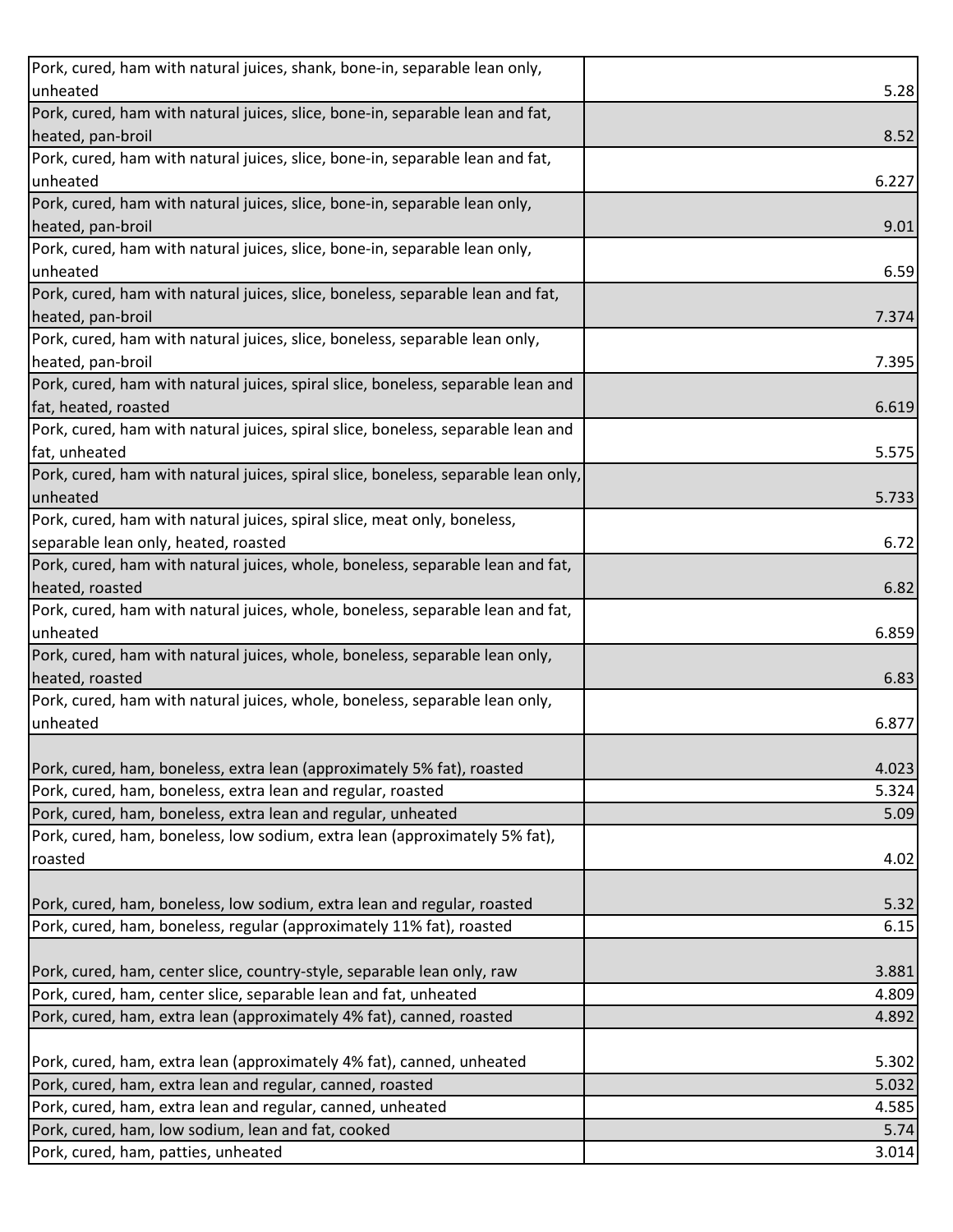| Pork, cured, ham, regular (approximately 13% fat), canned, roasted              | 5.3   |
|---------------------------------------------------------------------------------|-------|
|                                                                                 |       |
| Pork, cured, ham, rump, bone-in, separable lean and fat, heated, roasted        | 6.871 |
| Pork, cured, ham, rump, bone-in, separable lean and fat, unheated               | 6.417 |
|                                                                                 |       |
| Pork, cured, ham, rump, bone-in, separable lean only, heated, roasted           | 7.387 |
| Pork, cured, ham, rump, bone-in, separable lean only, unheated                  | 6.987 |
| Pork, cured, ham, separable fat, boneless, heated                               | 3.08  |
| Pork, cured, ham, separable fat, boneless, unheated                             | 2.57  |
|                                                                                 |       |
| Pork, cured, ham, shank, bone-in, separable lean and fat, heated, roasted       | 6.885 |
| Pork, cured, ham, shank, bone-in, separable lean and fat, unheated              | 6.382 |
|                                                                                 |       |
| Pork, cured, ham, shank, bone-in, separable lean only, heated, roasted          | 7.397 |
| Pork, cured, ham, shank, bone-in, separable lean only, unheated                 | 6.97  |
|                                                                                 |       |
| Pork, cured, ham, slice, bone-in, separable lean and fat, heated, pan-broil     | 7.333 |
| Pork, cured, ham, slice, bone-in, separable lean and fat, unheated              | 6.05  |
|                                                                                 |       |
| Pork, cured, ham, slice, bone-in, separable lean only, heated, pan-broil        | 7.767 |
| Pork, cured, ham, slice, bone-in, separable lean only, unheated                 | 6.493 |
| Pork, cured, ham, steak, boneless, extra lean, unheated                         | 5.08  |
| Pork, cured, ham, whole, separable lean and fat, unheated                       | 4.463 |
| Pork, cured, ham, whole, separable lean only, roasted                           | 5.02  |
| Pork, cured, ham, whole, separable lean only, unheated                          | 5.252 |
| Pork, cured, salt pork, raw                                                     | 1.62  |
| Pork, cured, separable fat (from ham and arm picnic), roasted                   | 2.228 |
| Pork, cured, separable fat (from ham and arm picnic), unheated                  | 1.82  |
| Pork, cured, shoulder, arm picnic, separable lean and fat, roasted              | 4.127 |
| Pork, cured, shoulder, arm picnic, separable lean only, roasted                 | 4.798 |
| Pork, cured, shoulder, blade roll, separable lean and fat, roasted              | 2.377 |
| Pork, cured, shoulder, blade roll, separable lean and fat, unheated             | 2.72  |
| Pork, fresh, backfat, raw                                                       | 0.985 |
| Pork, fresh, backribs, separable lean and fat, cooked, roasted                  | 7.636 |
| Pork, fresh, backribs, separable lean and fat, raw                              | 6.776 |
| Pork, fresh, belly, raw                                                         | 4.647 |
|                                                                                 |       |
| Pork, fresh, blade, (chops), boneless, separable lean and fat, cooked, broiled  | 7.698 |
| Pork, fresh, carcass, separable lean and fat, raw                               | 3.846 |
| Pork, fresh, composite of separable fat, with added solution, cooked            | 3.93  |
| Pork, fresh, composite of separable fat, with added solution, raw               | 3.23  |
| Pork, fresh, composite of trimmed leg, loin, shoulder, and spareribs, (includes |       |
| cuts to be cured), separable lean and fat, raw                                  | 4.73  |
| Pork, fresh, composite of trimmed retail cuts (leg, loin, and shoulder),        |       |
| separable lean only, cooked                                                     | 6.503 |
| Pork, fresh, composite of trimmed retail cuts (leg, loin, shoulder), separable  |       |
| lean only, raw                                                                  | 5.573 |
| Pork, fresh, composite of trimmed retail cuts (leg, loin, shoulder, and         |       |
| spareribs), separable lean and fat, cooked                                      | 6.047 |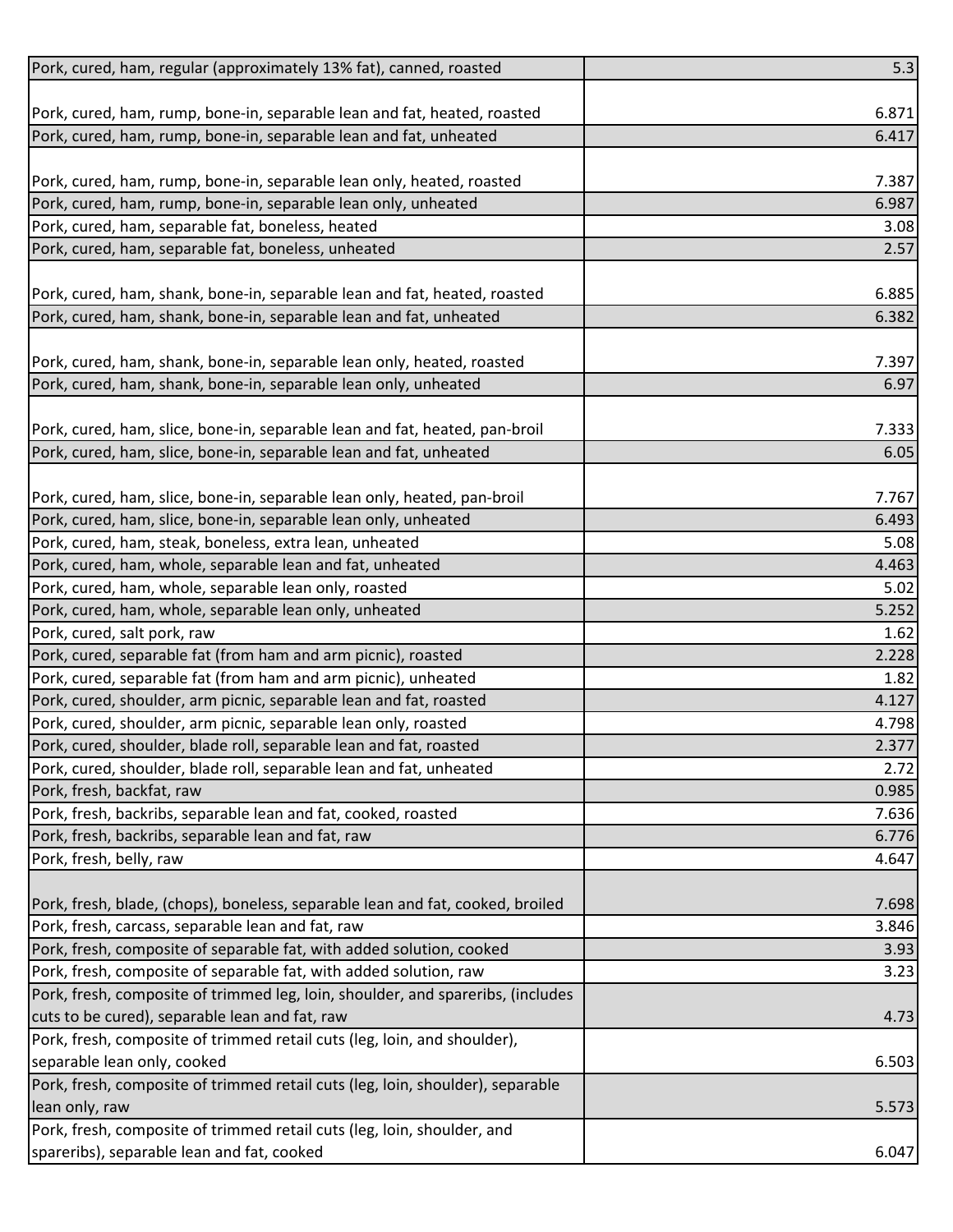| Pork, fresh, composite of trimmed retail cuts (leg, loin, shoulder, and            |       |
|------------------------------------------------------------------------------------|-------|
| spareribs), separable lean and fat, raw                                            | 4.504 |
| Pork, fresh, composite of trimmed retail cuts (loin and shoulder blade),           |       |
| separable lean and fat, cooked                                                     | 6.368 |
| Pork, fresh, composite of trimmed retail cuts (loin and shoulder blade),           |       |
| separable lean and fat, raw                                                        | 5.452 |
| Pork, fresh, composite of trimmed retail cuts (loin and shoulder blade),           |       |
| separable lean only, cooked                                                        | 5.251 |
| Pork, fresh, composite of trimmed retail cuts (loin and shoulder blade),           |       |
| separable lean only, raw                                                           | 4.825 |
| Pork, fresh, enhanced, loin, tenderloin, separable lean only, raw                  | 6.45  |
| Pork, fresh, ground, cooked                                                        | 4.206 |
| Pork, fresh, ground, raw                                                           | 4.338 |
|                                                                                    |       |
| Pork, fresh, leg (ham), rump half, separable lean and fat, cooked, roasted         | 7.444 |
| Pork, fresh, leg (ham), rump half, separable lean and fat, raw                     | 5.623 |
|                                                                                    |       |
| Pork, fresh, leg (ham), rump half, separable lean only, cooked, roasted            | 7.94  |
| Pork, fresh, leg (ham), rump half, separable lean only, raw (Includes foods for    |       |
| USDA's Food Distribution Program)                                                  | 6.042 |
|                                                                                    |       |
| Pork, fresh, leg (ham), shank half, separable lean and fat, cooked, roasted        | 7.457 |
| Pork, fresh, leg (ham), shank half, separable lean and fat, raw                    | 5.75  |
|                                                                                    |       |
| Pork, fresh, leg (ham), shank half, separable lean only, cooked, roasted           | 8.082 |
| Pork, fresh, leg (ham), shank half, separable lean only, raw                       | 6.273 |
|                                                                                    |       |
| Pork, fresh, leg (ham), whole, separable lean and fat, cooked, roasted             | 4.574 |
| Pork, fresh, leg (ham), whole, separable lean and fat, raw                         | 4.574 |
| Pork, fresh, leg (ham), whole, separable lean only, cooked, roasted                | 4.935 |
| Pork, fresh, leg (ham), whole, separable lean only, raw                            | 5.338 |
|                                                                                    |       |
| Pork, fresh, loin, blade (chops or roasts), bone-in, separable lean and fat, raw   | 6.704 |
|                                                                                    |       |
| Pork, fresh, loin, blade (chops or roasts), bone-in, separable lean only, raw      | 7.113 |
| Pork, fresh, loin, blade (chops or roasts), boneless, separable lean and fat only, |       |
| raw                                                                                | 6.564 |
|                                                                                    |       |
| Pork, fresh, loin, blade (chops or roasts), boneless, separable lean only, raw     | 6.848 |
| Pork, fresh, loin, blade (chops), bone-in, separable lean and fat, cooked,         |       |
| braised                                                                            | 7.381 |
| Pork, fresh, loin, blade (chops), bone-in, separable lean and fat, cooked,         |       |
| broiled                                                                            | 7.927 |
| Pork, fresh, loin, blade (chops), bone-in, separable lean and fat, cooked, pan-    |       |
| fried                                                                              | 8.311 |
|                                                                                    |       |
| Pork, fresh, loin, blade (chops), bone-in, separable lean only, cooked, braised    | 7.604 |
|                                                                                    |       |
| Pork, fresh, loin, blade (chops), bone-in, separable lean only, cooked, broiled    | 8.218 |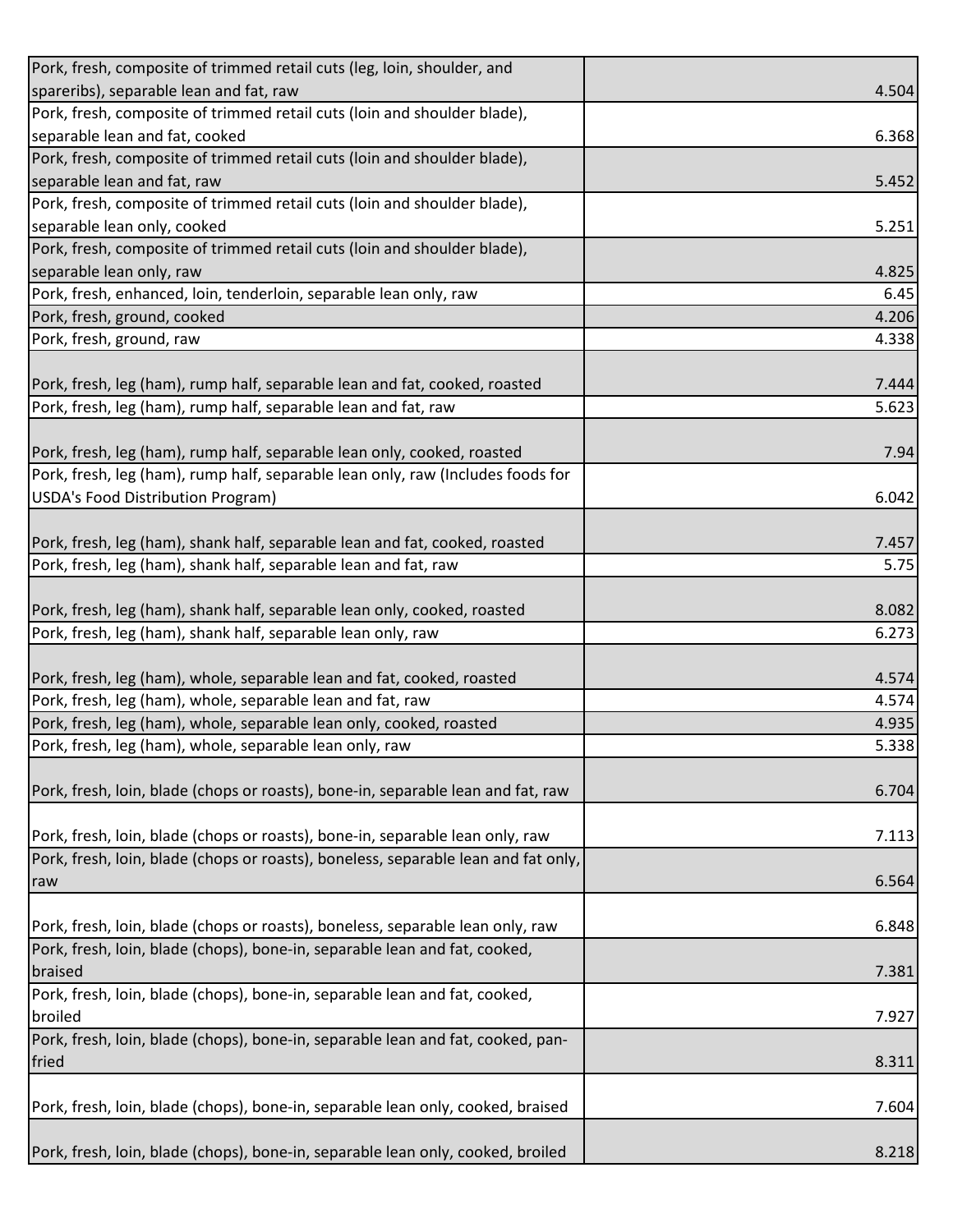| Pork, fresh, loin, blade (chops), bone-in, separable lean only, cooked, pan-fried  | 8.628 |
|------------------------------------------------------------------------------------|-------|
| Pork, fresh, loin, blade (chops), boneless, separable lean only, boneless,         |       |
| cooked, broiled                                                                    | 8.063 |
| Pork, fresh, loin, blade (roasts), bone-in, separable lean and fat, cooked,        |       |
| roasted                                                                            | 6.705 |
|                                                                                    |       |
| Pork, fresh, loin, blade (roasts), bone-in, separable lean only, cooked, roasted   | 6.882 |
| Pork, fresh, loin, blade (roasts), boneless, separable lean and fat, cooked,       |       |
| roasted                                                                            | 7.435 |
|                                                                                    |       |
| Pork, fresh, loin, blade (roasts), boneless, separable lean only, cooked, roasted  | 7.68  |
| Pork, fresh, loin, center loin (chops), bone-in, separable lean and fat, cooked,   |       |
| braised                                                                            | 7.868 |
| Pork, fresh, loin, center loin (chops), bone-in, separable lean and fat, cooked,   |       |
| broiled                                                                            | 8.147 |
| Pork, fresh, loin, center loin (chops), bone-in, separable lean and fat, cooked,   |       |
| pan-fried                                                                          | 9.186 |
|                                                                                    |       |
| Pork, fresh, loin, center loin (chops), bone-in, separable lean and fat, raw       | 6.619 |
| Pork, fresh, loin, center loin (chops), bone-in, separable lean only, cooked,      |       |
| braised                                                                            | 8.197 |
| Pork, fresh, loin, center loin (chops), bone-in, separable lean only, cooked,      |       |
| broiled                                                                            | 8.485 |
| Pork, fresh, loin, center loin (chops), bone-in, separable lean only, cooked, pan- |       |
| fried                                                                              | 9.667 |
|                                                                                    |       |
| Pork, fresh, loin, center loin (chops), bone-in, separable lean only, raw          | 6.934 |
| Pork, fresh, loin, center loin (chops), boneless, separable lean and fat, cooked,  |       |
| pan-broiled                                                                        |       |
|                                                                                    | 8.403 |
|                                                                                    |       |
| Pork, fresh, loin, center loin (chops), boneless, separable lean and fat, raw      | 7.413 |
| Pork, fresh, loin, center loin (chops), boneless, separable lean only, cooked,     |       |
| pan-broiled                                                                        | 9.303 |
|                                                                                    |       |
| Pork, fresh, loin, center loin (chops), boneless, separable lean only, raw         | 8.21  |
| Pork, fresh, loin, center loin (roasts), bone-in, separable lean and fat, cooked,  |       |
| roasted                                                                            | 7.42  |
| Pork, fresh, loin, center loin (roasts), bone-in, separable lean only, cooked,     |       |
| roasted                                                                            | 7.655 |
| Pork, fresh, loin, center rib (chops or roasts), bone-in, separable lean and fat,  |       |
| raw                                                                                | 6.331 |
|                                                                                    |       |
| Pork, fresh, loin, center rib (chops or roasts), bone-in, separable lean only, raw | 6.685 |
| Pork, fresh, loin, center rib (chops or roasts), boneless, separable lean and fat, |       |
| raw                                                                                | 4.638 |
| Pork, fresh, loin, center rib (chops or roasts), boneless, separable lean only,    |       |
| raw                                                                                | 5.036 |
|                                                                                    |       |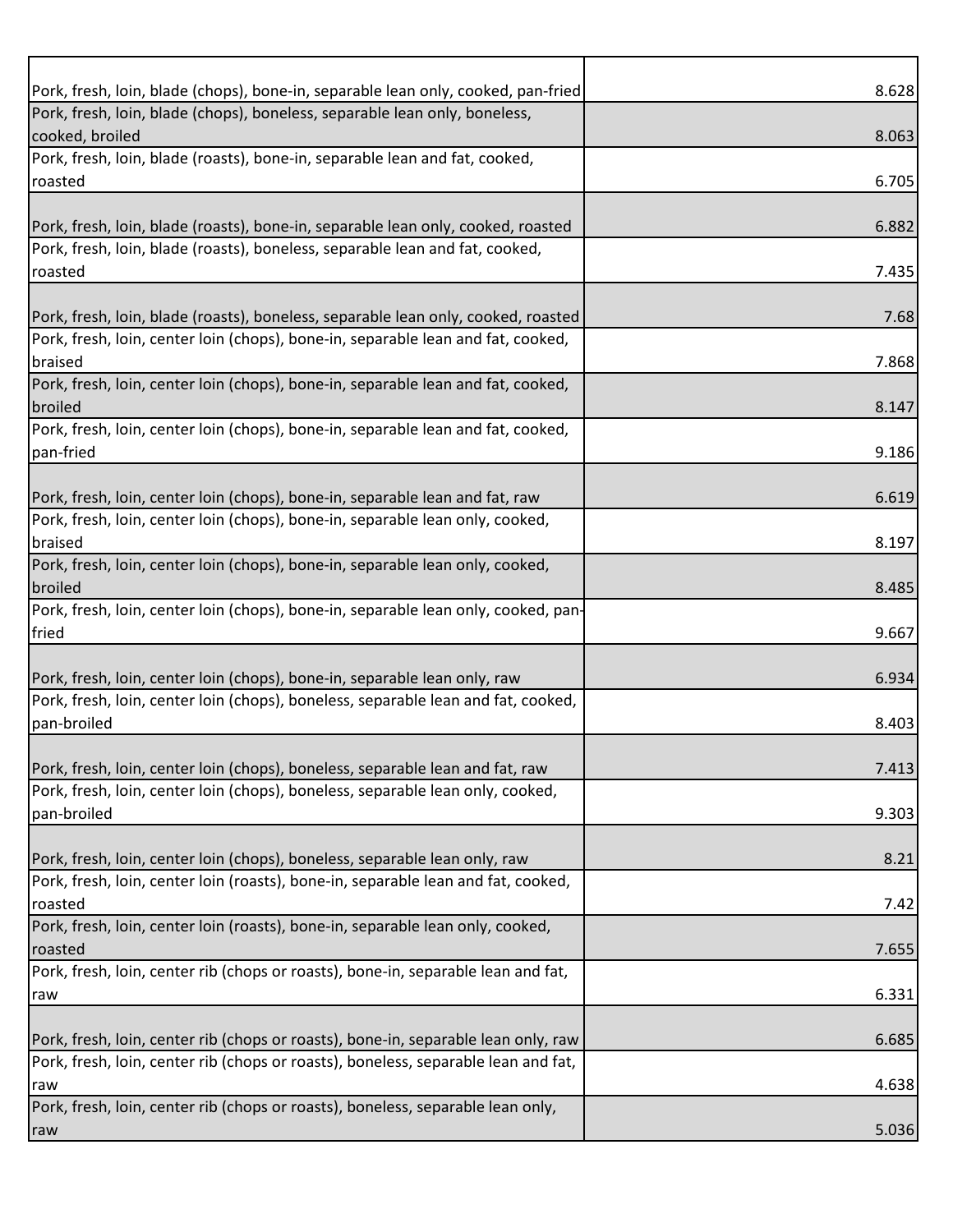| Pork, fresh, loin, center rib (chops), bone-in, separable lean and fat, cooked,           |        |
|-------------------------------------------------------------------------------------------|--------|
| braised                                                                                   | 7.505  |
| Pork, fresh, loin, center rib (chops), bone-in, separable lean and fat, cooked,           |        |
| broiled                                                                                   | 7.478  |
| Pork, fresh, loin, center rib (chops), bone-in, separable lean and fat, cooked,           |        |
| pan-fried                                                                                 | 8.931  |
| Pork, fresh, loin, center rib (chops), bone-in, separable lean only, cooked,              |        |
| braised                                                                                   | 7.88   |
| Pork, fresh, loin, center rib (chops), bone-in, separable lean only, cooked,              |        |
| broiled                                                                                   | 7.855  |
| Pork, fresh, loin, center rib (chops), bone-in, separable lean only, cooked, pan-         |        |
| fried                                                                                     | 9.432  |
| Pork, fresh, loin, center rib (chops), boneless, separable lean and fat, cooked,          |        |
| braised                                                                                   | 4.311  |
| Pork, fresh, loin, center rib (chops), boneless, separable lean and fat, cooked,          |        |
| broiled                                                                                   | 4.945  |
| Pork, fresh, loin, center rib (chops), boneless, separable lean and fat, cooked,          |        |
| pan-fried                                                                                 | 4.805  |
| Pork, fresh, loin, center rib (chops), boneless, separable lean only, cooked,             |        |
| braised                                                                                   | 4.519  |
| Pork, fresh, loin, center rib (chops), boneless, separable lean only, cooked,             |        |
| broiled                                                                                   | 5.231  |
| Pork, fresh, loin, center rib (chops), boneless, separable lean only, cooked, pan-        |        |
| fried                                                                                     | 5.115  |
| Pork, fresh, loin, center rib (roasts), bone-in, separable lean and fat, cooked,          |        |
| roasted                                                                                   | 9.49   |
| Pork, fresh, loin, center rib (roasts), bone-in, separable lean only, cooked,             |        |
|                                                                                           |        |
|                                                                                           |        |
| roasted                                                                                   | 10.003 |
| Pork, fresh, loin, center rib (roasts), boneless, separable lean and fat, cooked,         |        |
| roasted                                                                                   | 5.044  |
| Pork, fresh, loin, center rib (roasts), boneless, separable lean only, cooked,            |        |
| roasted                                                                                   | 5.355  |
| Pork, fresh, loin, country-style ribs, separable lean and fat, bone-in, cooked,           |        |
| broiled                                                                                   | 8.497  |
| Pork, fresh, loin, country-style ribs, separable lean and fat, bone-in, cooked,           |        |
| roasted                                                                                   | 4.196  |
| Pork, fresh, loin, country-style ribs, separable lean and fat, boneless, cooked,          |        |
| broiled                                                                                   | 8.699  |
| Pork, fresh, loin, country-style ribs, separable lean and fat, boneless, cooked,          |        |
| roasted                                                                                   | 7.496  |
|                                                                                           |        |
|                                                                                           | 5.548  |
| Pork, fresh, loin, country-style ribs, separable lean and fat, raw                        | 3.082  |
| Pork, fresh, loin, country-style ribs, separable lean only, bone-in, cooked,              |        |
| Pork, fresh, loin, country-style ribs, separable lean and fat, cooked, braised<br>broiled | 9.152  |
| Pork, fresh, loin, country-style ribs, separable lean only, bone-in, cooked,              |        |
| roasted                                                                                   | 7.82   |
| Pork, fresh, loin, country-style ribs, separable lean only, boneless, cooked,<br>broiled  | 9.152  |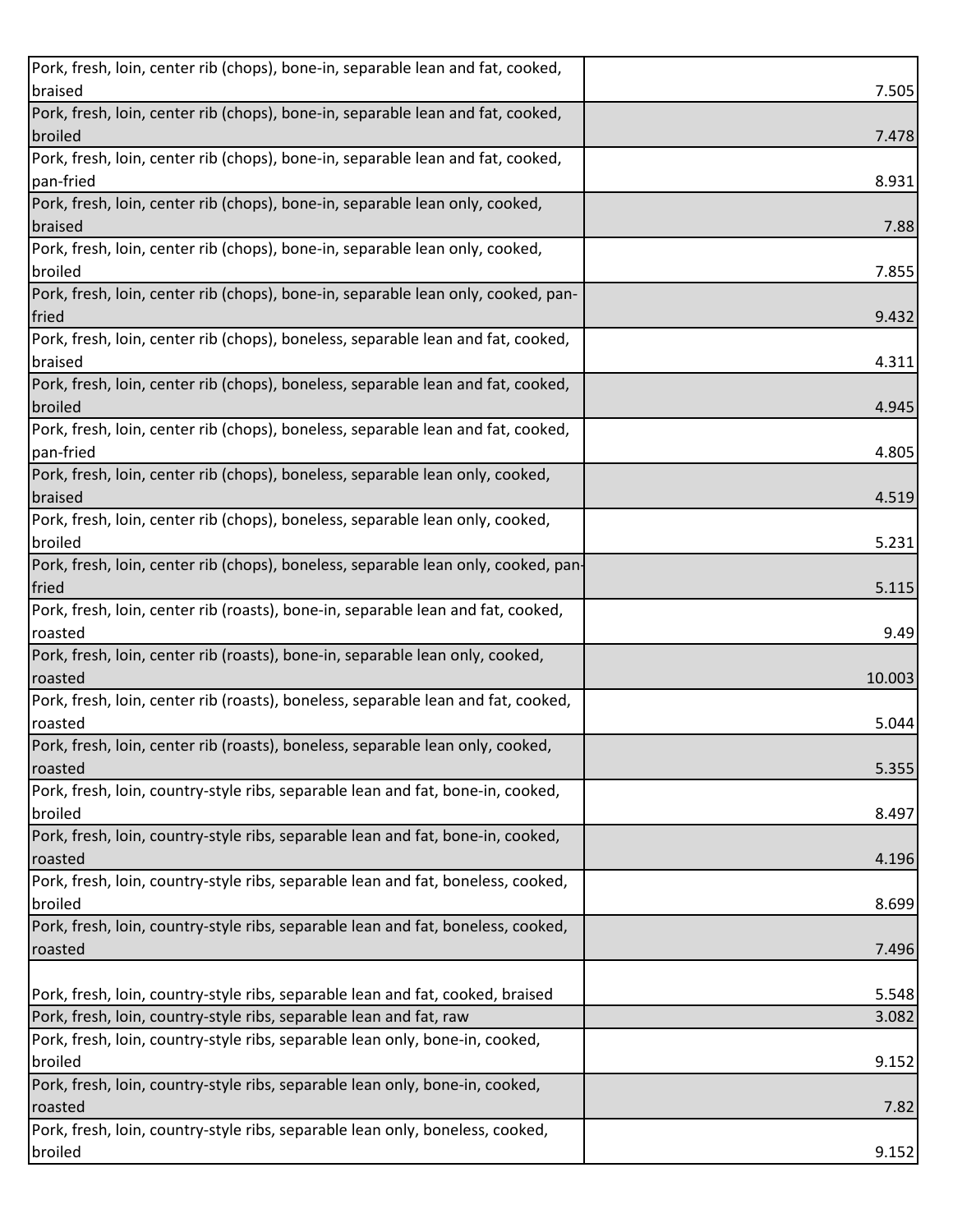| Pork, fresh, loin, country-style ribs, separable lean only, boneless, cooked,       |       |
|-------------------------------------------------------------------------------------|-------|
| roasted                                                                             | 8.13  |
|                                                                                     |       |
| Pork, fresh, loin, country-style ribs, separable lean only, cooked, braised         | 5.715 |
| Pork, fresh, loin, country-style ribs, separable lean only, raw                     | 3.097 |
|                                                                                     |       |
| Pork, fresh, loin, sirloin (chops or roasts), bone-in, separable lean and fat, raw  | 6.093 |
|                                                                                     |       |
| Pork, fresh, loin, sirloin (chops or roasts), bone-in, separable lean only, raw     | 6.344 |
|                                                                                     |       |
| Pork, fresh, loin, sirloin (chops or roasts), boneless, separable lean and fat, raw | 7.239 |
|                                                                                     |       |
| Pork, fresh, loin, sirloin (chops or roasts), boneless, separable lean only, raw    | 7.348 |
| Pork, fresh, loin, sirloin (chops), bone-in, separable lean and fat, cooked,        |       |
| braised                                                                             | 7.537 |
| Pork, fresh, loin, sirloin (chops), bone-in, separable lean and fat, cooked,        |       |
| broiled                                                                             | 8.414 |
|                                                                                     |       |
| Pork, fresh, loin, sirloin (chops), bone-in, separable lean only, cooked, braised   | 7.982 |
|                                                                                     |       |
| Pork, fresh, loin, sirloin (chops), bone-in, separable lean only, cooked, broiled   | 9.035 |
| Pork, fresh, loin, sirloin (chops), boneless, separable lean and fat, cooked,       |       |
| braised                                                                             | 7.76  |
| Pork, fresh, loin, sirloin (chops), boneless, separable lean and fat, cooked,       |       |
| broiled                                                                             | 8.654 |
|                                                                                     |       |
| Pork, fresh, loin, sirloin (chops), boneless, separable lean only, cooked, braised  | 7.834 |
|                                                                                     |       |
| Pork, fresh, loin, sirloin (chops), boneless, separable lean only, cooked, broiled  | 8.761 |
| Pork, fresh, loin, sirloin (roasts), bone-in, separable lean and fat, cooked,       |       |
| roasted                                                                             | 7.865 |
|                                                                                     |       |
| Pork, fresh, loin, sirloin (roasts), bone-in, separable lean only, cooked, roasted  | 8.165 |
| Pork, fresh, loin, sirloin (roasts), boneless, separable lean and fat, cooked,      |       |
| roasted                                                                             | 8.055 |
| Pork, fresh, loin, sirloin (roasts), boneless, separable lean only, cooked,         |       |
| roasted                                                                             | 8.224 |
| Pork, fresh, loin, tenderloin, separable lean and fat, cooked, broiled              | 5.054 |
| Pork, fresh, loin, tenderloin, separable lean and fat, cooked, roasted              | 7.402 |
| Pork, fresh, loin, tenderloin, separable lean and fat, raw                          | 6.61  |
| Pork, fresh, loin, tenderloin, separable lean and fat, with added solution,         |       |
| cooked, roasted                                                                     | 7.36  |
|                                                                                     |       |
| Pork, fresh, loin, tenderloin, separable lean and fat, with added solution, raw     | 6.382 |
| Pork, fresh, loin, tenderloin, separable lean only, cooked, broiled                 | 5.135 |
| Pork, fresh, loin, tenderloin, separable lean only, cooked, roasted                 | 7.432 |
| Pork, fresh, loin, tenderloin, separable lean only, raw                             | 6.684 |
| Pork, fresh, loin, tenderloin, separable lean only, with added solution, cooked,    |       |
| roasted                                                                             | 7.392 |
|                                                                                     |       |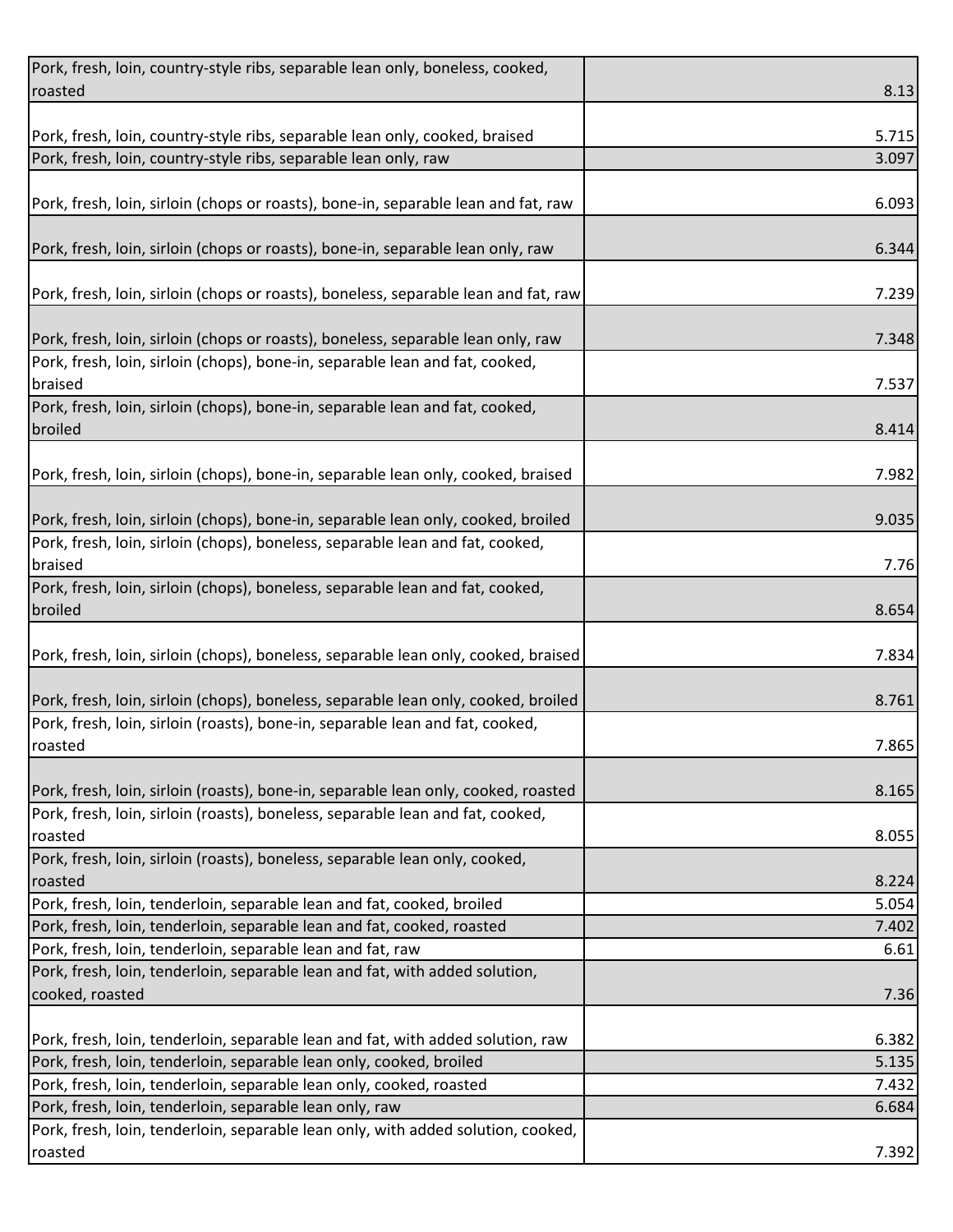| Pork, fresh, loin, top loin (chops), boneless, separable lean and fat, cooked,    |        |
|-----------------------------------------------------------------------------------|--------|
| braised                                                                           | 9.905  |
| Pork, fresh, loin, top loin (chops), boneless, separable lean and fat, cooked,    |        |
| broiled                                                                           | 8.242  |
| Pork, fresh, loin, top loin (chops), boneless, separable lean and fat, cooked,    |        |
| pan-fried                                                                         | 10.523 |
|                                                                                   |        |
| Pork, fresh, loin, top loin (chops), boneless, separable lean and fat, raw        | 7.988  |
| Pork, fresh, loin, top loin (chops), boneless, separable lean and fat, with added |        |
| solution, cooked, broiled                                                         | 8.589  |
| Pork, fresh, loin, top loin (chops), boneless, separable lean and fat, with added |        |
| solution, cooked, pan-broiled                                                     | 10.192 |
| Pork, fresh, loin, top loin (chops), boneless, separable lean and fat, with added |        |
| solution, raw                                                                     | 7.178  |
| Pork, fresh, loin, top loin (chops), boneless, separable lean only, cooked,       |        |
| braised                                                                           | 10.263 |
| Pork, fresh, loin, top loin (chops), boneless, separable lean only, cooked,       |        |
| broiled                                                                           | 8.512  |
| Pork, fresh, loin, top loin (chops), boneless, separable lean only, cooked, pan-  |        |
| fried                                                                             | 10.85  |
| Pork, fresh, loin, top loin (chops), boneless, separable lean only, raw           | 8.265  |
| Pork, fresh, loin, top loin (chops), boneless, separable lean only, with added    |        |
| solution, cooked, broiled                                                         | 8.927  |
| Pork, fresh, loin, top loin (chops), boneless, separable lean only, with added    |        |
| solution, cooked, pan-broiled                                                     | 10.323 |
| Pork, fresh, loin, top loin (chops), boneless, separable lean only, with added    |        |
| solution, raw                                                                     | 7.813  |
| Pork, fresh, loin, top loin (roasts), boneless, separable lean and fat, cooked,   |        |
| roasted                                                                           | 7.104  |
|                                                                                   |        |
| Pork, fresh, loin, top loin (roasts), boneless, separable lean and fat, raw       | 5.566  |
| Pork, fresh, loin, top loin (roasts), boneless, separable lean only, cooked,      |        |
| roasted                                                                           | 7.277  |
|                                                                                   |        |
| Pork, fresh, loin, top loin (roasts), boneless, separable lean only, raw          | 5.745  |
| Pork, fresh, loin, whole, separable lean and fat, cooked, braised                 | 4.419  |
| Pork, fresh, loin, whole, separable lean and fat, cooked, broiled                 | 5.037  |
| Pork, fresh, loin, whole, separable lean and fat, cooked, roasted                 | 5.572  |
| Pork, fresh, loin, whole, separable lean and fat, raw                             | 4.58   |
| Pork, fresh, loin, whole, separable lean only, cooked, braised                    | 4.588  |
| Pork, fresh, loin, whole, separable lean only, cooked, broiled                    | 5.243  |
| Pork, fresh, loin, whole, separable lean only, cooked, roasted                    | 5.893  |
| Pork, fresh, loin, whole, separable lean only, raw                                | 4.915  |
| Pork, fresh, separable fat, cooked                                                | 3.12   |
| Pork, fresh, separable fat, raw                                                   | 2.63   |
| Pork, fresh, shoulder, (Boston butt), blade (steaks), separable lean and fat,     |        |
| cooked, braised                                                                   | 3.872  |
|                                                                                   |        |
| Pork, fresh, shoulder, (Boston butt), blade (steaks), separable lean and fat, raw | 4.239  |
|                                                                                   |        |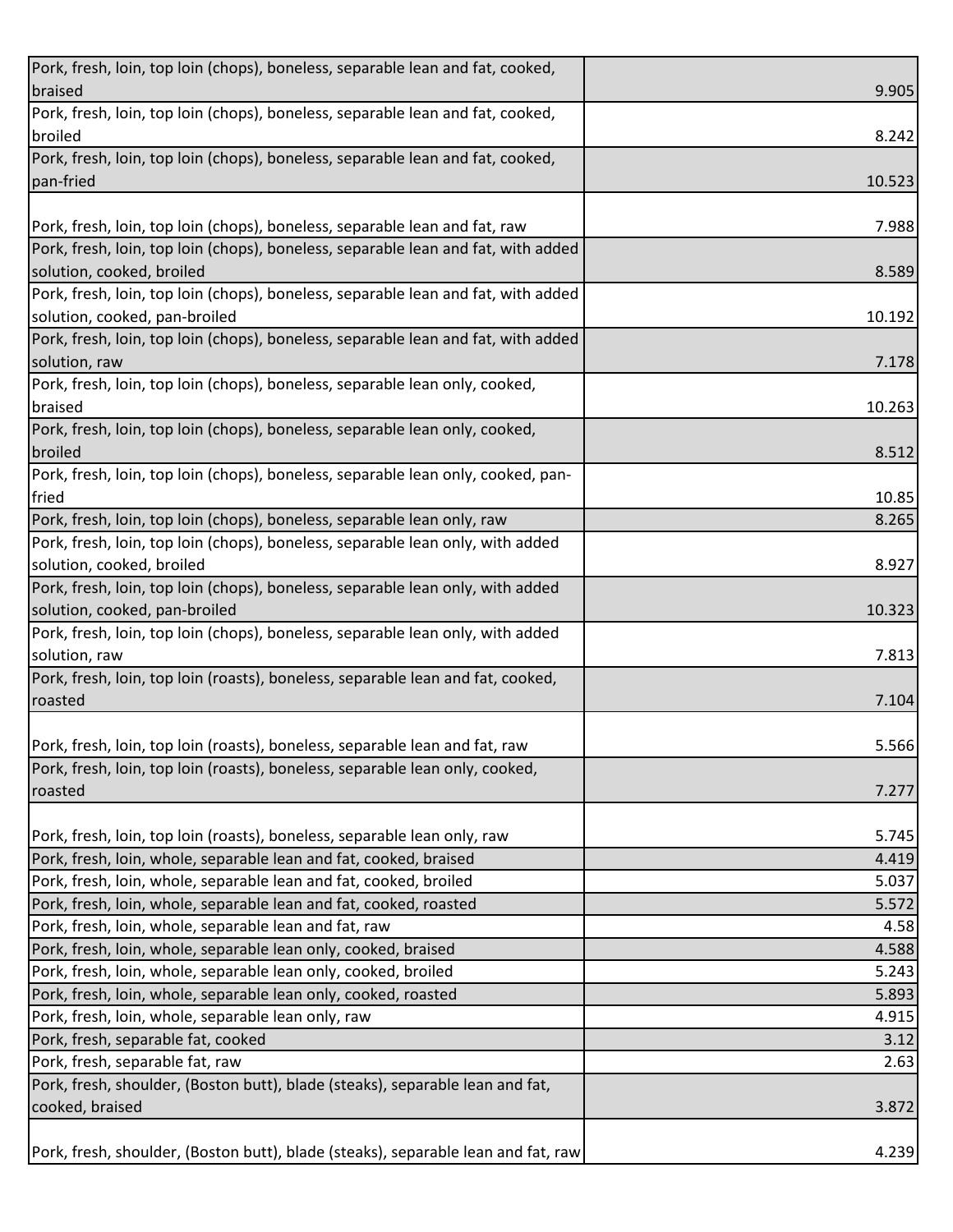| Pork, fresh, shoulder, (Boston butt), blade (steaks), separable lean and fat,                                               |              |
|-----------------------------------------------------------------------------------------------------------------------------|--------------|
| with added solution, cooked, braised                                                                                        | 3.61         |
| Pork, fresh, shoulder, (Boston butt), blade (steaks), separable lean and                                                    |              |
| fat, with added solution, raw                                                                                               | 3.763        |
| Pork, fresh, shoulder, (Boston butt), blade (steaks), separable lean only,                                                  |              |
| cooked, braised                                                                                                             | 3.935        |
|                                                                                                                             |              |
| Pork, fresh, shoulder, (Boston butt), blade (steaks), separable lean only, raw                                              | 4.387        |
| Pork, fresh, shoulder, (Boston butt), blade (steaks), separable lean only, with                                             |              |
| added solution cooked, braised                                                                                              | 3.575        |
| Pork, fresh, shoulder, (Boston butt), blade (steaks), separable lean only, with                                             |              |
| added solution, raw                                                                                                         | 3.837        |
|                                                                                                                             |              |
| Pork, fresh, shoulder, arm picnic, separable lean and fat, cooked, braised                                                  | 5.308        |
|                                                                                                                             |              |
| Pork, fresh, shoulder, arm picnic, separable lean and fat, cooked, roasted                                                  | 3.918        |
| Pork, fresh, shoulder, arm picnic, separable lean and fat, raw                                                              | 4.518        |
|                                                                                                                             |              |
| Pork, fresh, shoulder, arm picnic, separable lean only, cooked, braised                                                     | 5.538        |
|                                                                                                                             |              |
| Pork, fresh, shoulder, arm picnic, separable lean only, cooked, roasted                                                     | 4.314        |
| Pork, fresh, shoulder, arm picnic, separable lean only, raw                                                                 | 4.828        |
| Pork, fresh, shoulder, blade, boston (roasts), separable lean and fat, cooked,                                              |              |
| roasted<br>Pork, fresh, shoulder, blade, boston (roasts), separable lean only, cooked,                                      | 4.061        |
| roasted                                                                                                                     | 4.96         |
| Pork, fresh, shoulder, blade, boston (steaks), separable lean and fat, cooked,                                              |              |
| broiled                                                                                                                     | 4.07         |
| Pork, fresh, shoulder, blade, boston (steaks), separable lean only, cooked,                                                 |              |
|                                                                                                                             | 4.3          |
|                                                                                                                             |              |
| broiled                                                                                                                     |              |
| Pork, fresh, shoulder, whole, separable lean and fat, cooked, roasted                                                       | 3.991        |
| Pork, fresh, shoulder, whole, separable lean and fat, raw                                                                   | 3.833        |
| Pork, fresh, shoulder, whole, separable lean only, cooked, roasted                                                          | 4.26         |
| Pork, fresh, shoulder, whole, separable lean only, raw                                                                      | 4.275        |
| Pork, fresh, spareribs, separable lean and fat, cooked, braised                                                             | 5.475        |
| Pork, fresh, spareribs, separable lean and fat, cooked, roasted                                                             | 6.103        |
| Pork, fresh, spareribs, separable lean and fat, raw                                                                         | 4.662        |
| Pork, fresh, variety meats and by-products, brain, cooked, braised                                                          | 3.33         |
| Pork, fresh, variety meats and by-products, brain, raw                                                                      | 4.275        |
|                                                                                                                             |              |
| Pork, fresh, variety meats and by-products, chitterlings, cooked, simmered                                                  | 0.087        |
| Pork, fresh, variety meats and by-products, chitterlings, raw                                                               | 0.215        |
|                                                                                                                             |              |
| Pork, fresh, variety meats and by-products, ears, frozen, cooked, simmered                                                  | 0.56         |
| Pork, fresh, variety meats and by-products, ears, frozen, raw                                                               | 0.78         |
| Pork, fresh, variety meats and by-products, feet, cooked, simmered                                                          | 0.585        |
| Pork, fresh, variety meats and by-products, feet, raw<br>Pork, fresh, variety meats and by-products, heart, cooked, braised | 1.13<br>6.05 |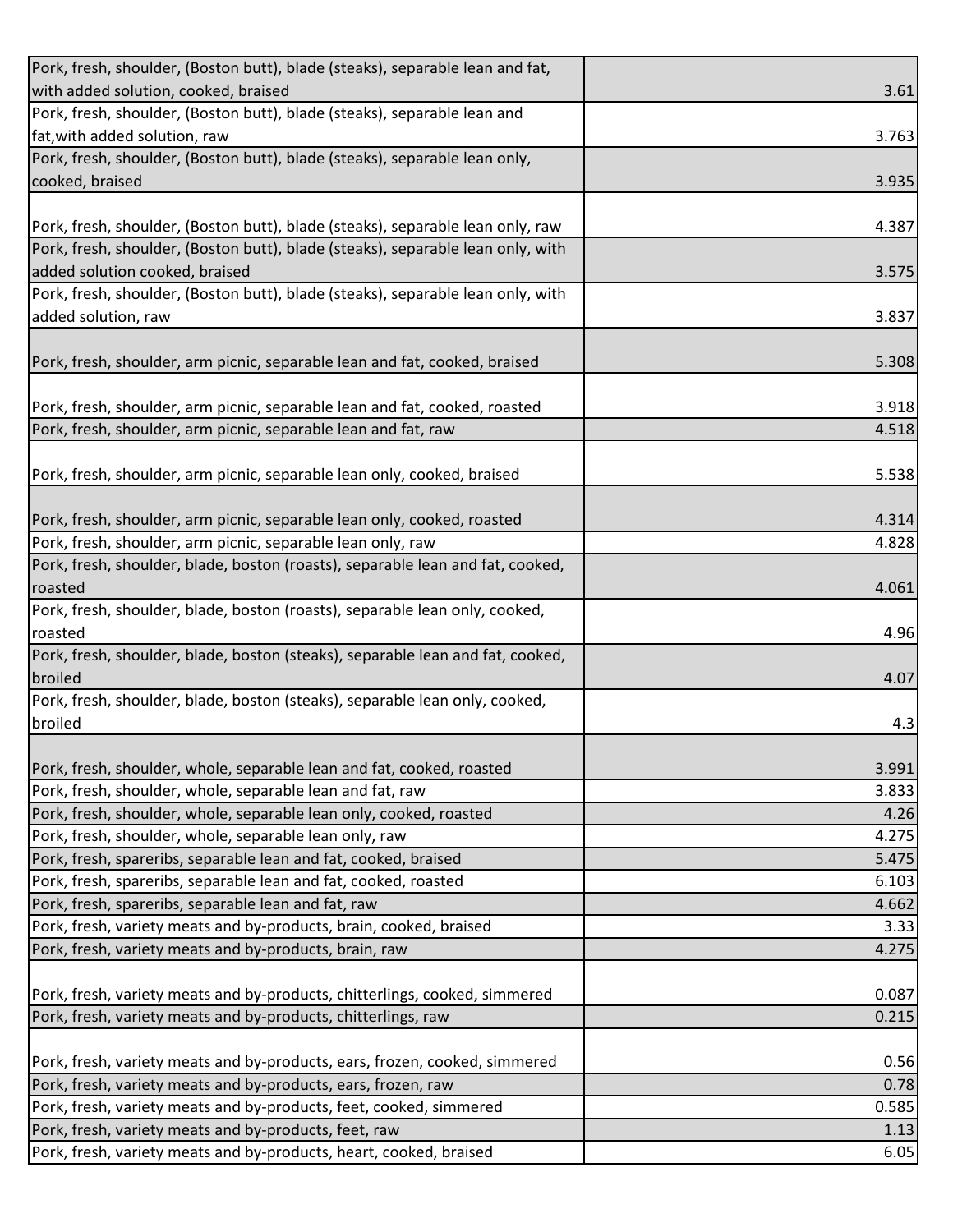| Pork, fresh, variety meats and by-products, heart, raw                         | 6.765  |
|--------------------------------------------------------------------------------|--------|
| Pork, fresh, variety meats and by-products, jowl, raw                          | 4.535  |
| Pork, fresh, variety meats and by-products, kidneys, cooked, braised           | 5.785  |
| Pork, fresh, variety meats and by-products, kidneys, raw                       | 8.207  |
| Pork, fresh, variety meats and by-products, leaf fat, raw                      | 1.249  |
| Pork, fresh, variety meats and by-products, liver, cooked, braised             | 8.435  |
| Pork, fresh, variety meats and by-products, liver, raw                         | 15.301 |
| Pork, fresh, variety meats and by-products, lungs, cooked, braised             | 1.364  |
| Pork, fresh, variety meats and by-products, lungs, raw                         | 3.345  |
|                                                                                |        |
| Pork, fresh, variety meats and by-products, mechanically separated, raw        | 3.171  |
|                                                                                |        |
| Pork, fresh, variety meats and by-products, pancreas, cooked, braised          | 3.206  |
| Pork, fresh, variety meats and by-products, pancreas, raw                      | 3.45   |
| Pork, fresh, variety meats and by-products, spleen, cooked, braised            | 5.938  |
| Pork, fresh, variety meats and by-products, spleen, raw                        | 5.867  |
|                                                                                |        |
| Pork, fresh, variety meats and by-products, stomach, cooked, simmered          | 1.38   |
| Pork, fresh, variety meats and by-products, stomach, raw                       | 2.48   |
| Pork, fresh, variety meats and by-products, tail, cooked, simmered             | 1.12   |
| Pork, fresh, variety meats and by-products, tail, raw                          | 2.06   |
| Pork, fresh, variety meats and by-products, tongue, cooked, braised            | 5.34   |
| Pork, fresh, variety meats and by-products, tongue, raw                        | 5.3    |
| Pork, ground, 72% lean / 28% fat, cooked, crumbles                             | 7.522  |
| Pork, ground, 72% lean / 28% fat, cooked, pan-broiled                          | 6.852  |
| Pork, ground, 84% lean / 16% fat, cooked, crumbles                             | 9.286  |
| Pork, ground, 84% lean / 16% fat, cooked, pan-broiled                          | 8.573  |
| Pork, ground, 84% lean / 16% fat, raw                                          | 6.416  |
| Pork, ground, 96% lean / 4% fat, cooked, crumbles                              | 11.05  |
| Pork, ground, 96% lean / 4% fat, cooked, pan-broiled                           | 10.293 |
| Pork, ground, 96% lean / 4% fat, raw                                           | 7.914  |
| Pork, Leg Cap Steak, boneless, separable lean and fat, raw                     | 7.092  |
|                                                                                |        |
| Pork, Leg sirloin tip roast, boneless, separable lean and fat, cooked, braised | 7.685  |
| Pork, Leg sirloin tip roast, boneless, separable lean and fat, raw             | 7.183  |
|                                                                                |        |
| Pork, loin, leg cap steak, boneless, separable lean and fat, cooked, broiled   | 8.205  |
| Pork, oriental style, dehydrated                                               | 2.1    |
| Pork, pickled pork hocks                                                       | 1.1    |
|                                                                                |        |
| Pork, Shoulder breast, boneless, separable lean and fat, cooked, broiled       | 10.412 |
| Pork, Shoulder breast, boneless, separable lean and fat, raw                   | 9.602  |
| Pork, Shoulder petite tender, boneless, separable lean and fat, raw            | 5.312  |
| Pork, shoulder, petite tender, boneless, separable lean and fat, cooked,       |        |
| broiled                                                                        | 6.345  |
| Potato chips, without salt, reduced fat                                        |        |
| Potato flour                                                                   | 3.507  |
| Potato pancakes                                                                | 1.672  |
| Potato puffs, frozen, oven-heated                                              | 1.449  |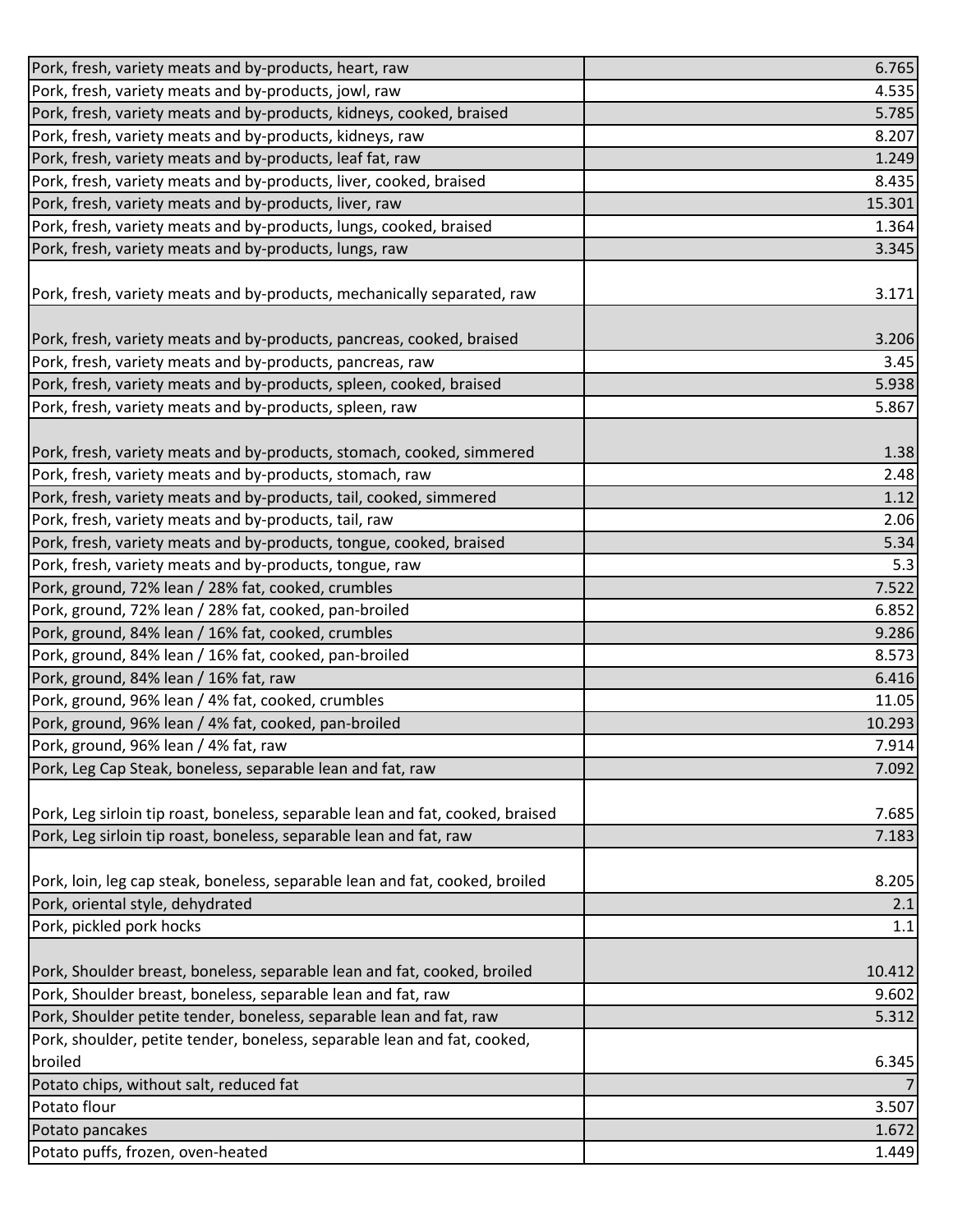| Potato puffs, frozen, unprepared                                                  | 1.815 |
|-----------------------------------------------------------------------------------|-------|
| Potato salad with egg                                                             | 0.8   |
| Potato salad, home-prepared                                                       | 0.89  |
| Potato soup, instant, dry mix                                                     | 4.27  |
|                                                                                   |       |
| Potatoes, au gratin, dry mix, prepared with water, whole milk and butter          | 0.939 |
| Potatoes, au gratin, dry mix, unprepared                                          | 4.063 |
| Potatoes, au gratin, home-prepared from recipe using butter                       | 0.993 |
| Potatoes, au gratin, home-prepared from recipe using margarine                    | 0.993 |
| Potatoes, baked, flesh and skin, with salt                                        | 1.41  |
| Potatoes, baked, flesh and skin, without salt                                     | 1.41  |
| Potatoes, baked, flesh, with salt                                                 | 1.395 |
| Potatoes, baked, flesh, without salt                                              | 1.395 |
| Potatoes, baked, skin only, with salt                                             | 3.065 |
| Potatoes, baked, skin, without salt                                               | 3.065 |
| Potatoes, boiled, cooked in skin, flesh, with salt                                | 1.439 |
| Potatoes, boiled, cooked in skin, flesh, without salt                             | 1.439 |
| Potatoes, boiled, cooked in skin, skin, with salt                                 | 1.222 |
| Potatoes, boiled, cooked in skin, skin, without salt                              | 1.222 |
| Potatoes, boiled, cooked without skin, flesh, with salt                           | 1.312 |
| Potatoes, boiled, cooked without skin, flesh, without salt                        | 1.312 |
| Potatoes, canned, drained solids                                                  | 0.915 |
| Potatoes, canned, drained solids, no salt added                                   | 0.92  |
| Potatoes, canned, solids and liquids                                              | 0.889 |
| Potatoes, flesh and skin, raw                                                     | 1.061 |
| Potatoes, french fried, all types, salt added in processing, frozen, home-        |       |
| prepared, oven heated                                                             | 2.077 |
|                                                                                   |       |
| Potatoes, french fried, all types, salt added in processing, frozen, unprepared   | 2.038 |
| Potatoes, french fried, all types, salt not added in processing, frozen, as       |       |
| purchased                                                                         | 2.038 |
| Potatoes, french fried, all types, salt not added in processing, frozen, oven-    |       |
| heated                                                                            | 2.218 |
| Potatoes, french fried, cottage-cut, salt not added in processing, frozen, as     |       |
| purchased                                                                         | 1.789 |
| Potatoes, french fried, cottage-cut, salt not added in processing, frozen, oven-  |       |
| heated                                                                            | 2.413 |
| Potatoes, french fried, crinkle or regular cut, salt added in processing, frozen, |       |
| as purchased                                                                      | 2.14  |
| Potatoes, french fried, crinkle or regular cut, salt added in processing, frozen, |       |
| oven-heated                                                                       | 2.135 |
| Potatoes, french fried, shoestring, salt added in processing, frozen, as          |       |
| purchased                                                                         | 1.97  |
| Potatoes, french fried, shoestring, salt added in processing, frozen, oven-       |       |
| heated                                                                            | 2.28  |
| Potatoes, french fried, steak fries, salt added in processing, frozen, as         |       |
| purchased                                                                         | 2.005 |
| Potatoes, french fried, steak fries, salt added in processing, frozen, oven-      |       |
| heated                                                                            | 2.24  |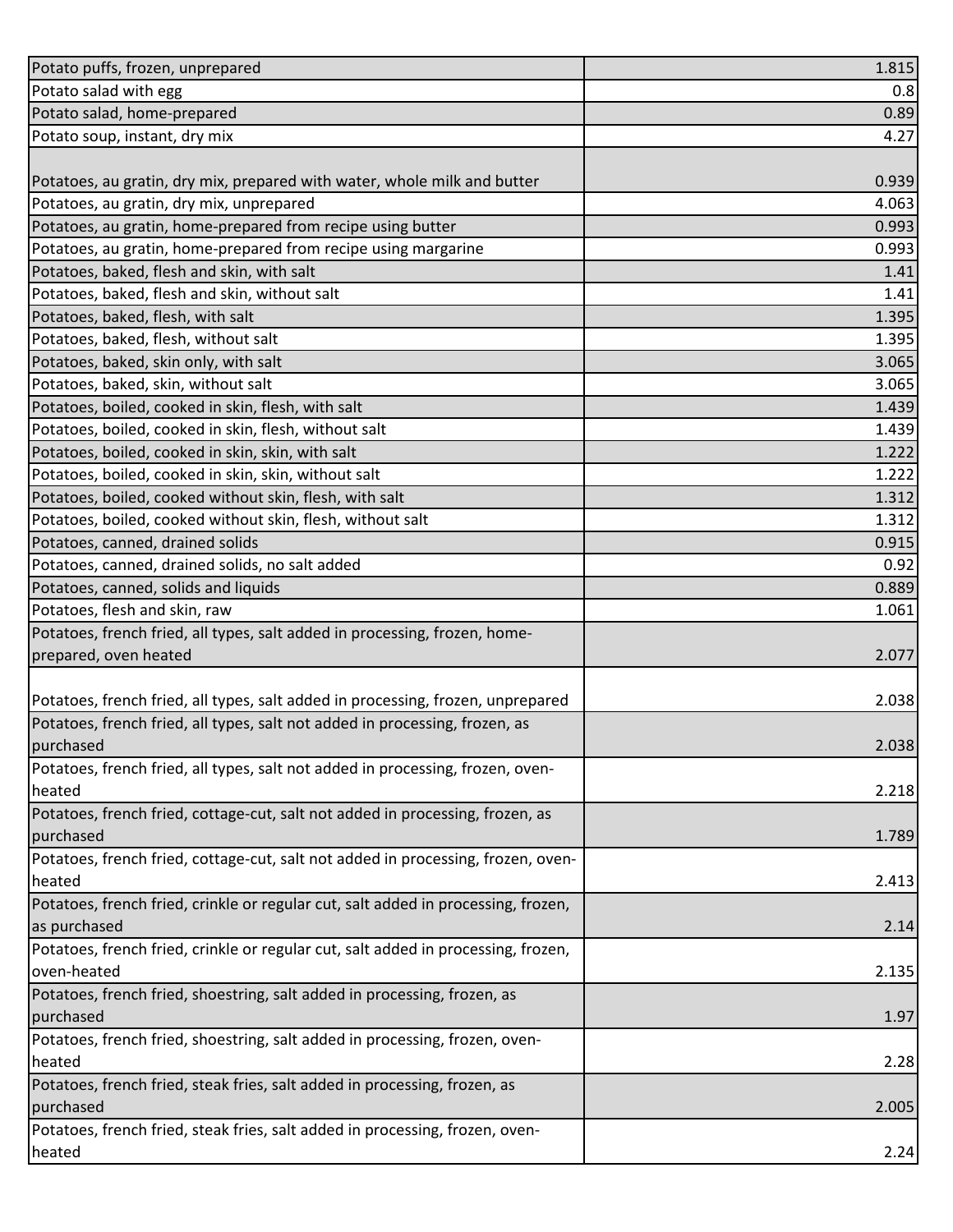| Potatoes, frozen, french fried, par fried, cottage-cut, prepared, heated in    |                |
|--------------------------------------------------------------------------------|----------------|
| oven, with salt                                                                | 2.413          |
| Potatoes, frozen, french fried, par fried, extruded, prepared, heated in oven, |                |
| without salt                                                                   | 2.665          |
| Potatoes, frozen, french fried, par fried, extruded, unprepared                | 2.241          |
| Potatoes, hash brown, frozen, plain, prepared, pan fried in canola oil         | 2.314          |
| Potatoes, hash brown, frozen, plain, unprepared                                | 1.664          |
| Potatoes, hash brown, frozen, with butter sauce, unprepared                    | 1.133          |
| Potatoes, hash brown, home-prepared                                            | 2.302          |
| Potatoes, hash brown, refrigerated, prepared, pan-fried in canola oil          | 3.193          |
| Potatoes, hash brown, refrigerated, unprepared                                 | 1.777          |
| Potatoes, mashed, dehydrated, flakes without milk, dry form                    | 6.264          |
| Potatoes, mashed, dehydrated, granules with milk, dry form                     | 4.2            |
| Potatoes, mashed, dehydrated, granules without milk, dry form                  | 4.765          |
| Potatoes, mashed, dehydrated, prepared from flakes without milk, whole milk    |                |
| and butter added                                                               | 0.776          |
| Potatoes, mashed, dehydrated, prepared from flakes without milk, whole milk    |                |
| and margarine added                                                            | 0.67           |
| Potatoes, mashed, dehydrated, prepared from granules with milk, water and      |                |
| margarine added                                                                | 0.86           |
| Potatoes, mashed, dehydrated, prepared from granules without milk, whole       |                |
| milk and butter added                                                          | 0.764          |
| Potatoes, mashed, home-prepared, whole milk added                              | 1.118          |
| Potatoes, mashed, home-prepared, whole milk and butter added                   | 1.072          |
|                                                                                |                |
|                                                                                |                |
| Potatoes, mashed, home-prepared, whole milk and margarine added                | 1.174          |
| Potatoes, mashed, prepared from granules, without milk, whole milk and         |                |
| margarine                                                                      | 0.763          |
| Potatoes, mashed, ready-to-eat                                                 | 1.02           |
| Potatoes, microwaved, cooked in skin, flesh and skin, without salt             | 1.714          |
| Potatoes, microwaved, cooked in skin, flesh, with salt                         |                |
| Potatoes, microwaved, cooked in skin, flesh, without salt                      | 1.625          |
| Potatoes, microwaved, cooked in skin, skin, without salt                       | 2.22           |
| Potatoes, microwaved, cooked, in skin, flesh and skin, with salt               | 1.625<br>1.714 |
| Potatoes, microwaved, cooked, in skin, skin with salt                          | 2.22           |
| Potatoes, o'brien, home-prepared                                               | 1.008          |
| Potatoes, raw, skin                                                            | 1.033          |
| Potatoes, red, flesh and skin, baked                                           | 1.595          |
| Potatoes, red, flesh and skin, raw                                             | 1.149          |
| Potatoes, Russet, flesh and skin, baked                                        | 1.348          |
| Potatoes, russet, flesh and skin, raw (Includes foods for USDA's Food          |                |
| Distribution Program)                                                          | 1.035          |
|                                                                                |                |
| Potatoes, scalloped, dry mix, prepared with water, whole milk and butter       | 1.029          |
| Potatoes, scalloped, dry mix, unprepared                                       | 4.533          |
| Potatoes, scalloped, home-prepared with butter                                 | 1.053          |
| Potatoes, scalloped, home-prepared with margarine                              | 1.053          |
| Potatoes, white, flesh and skin, baked<br>Potatoes, white, flesh and skin, raw | 1.528<br>1.066 |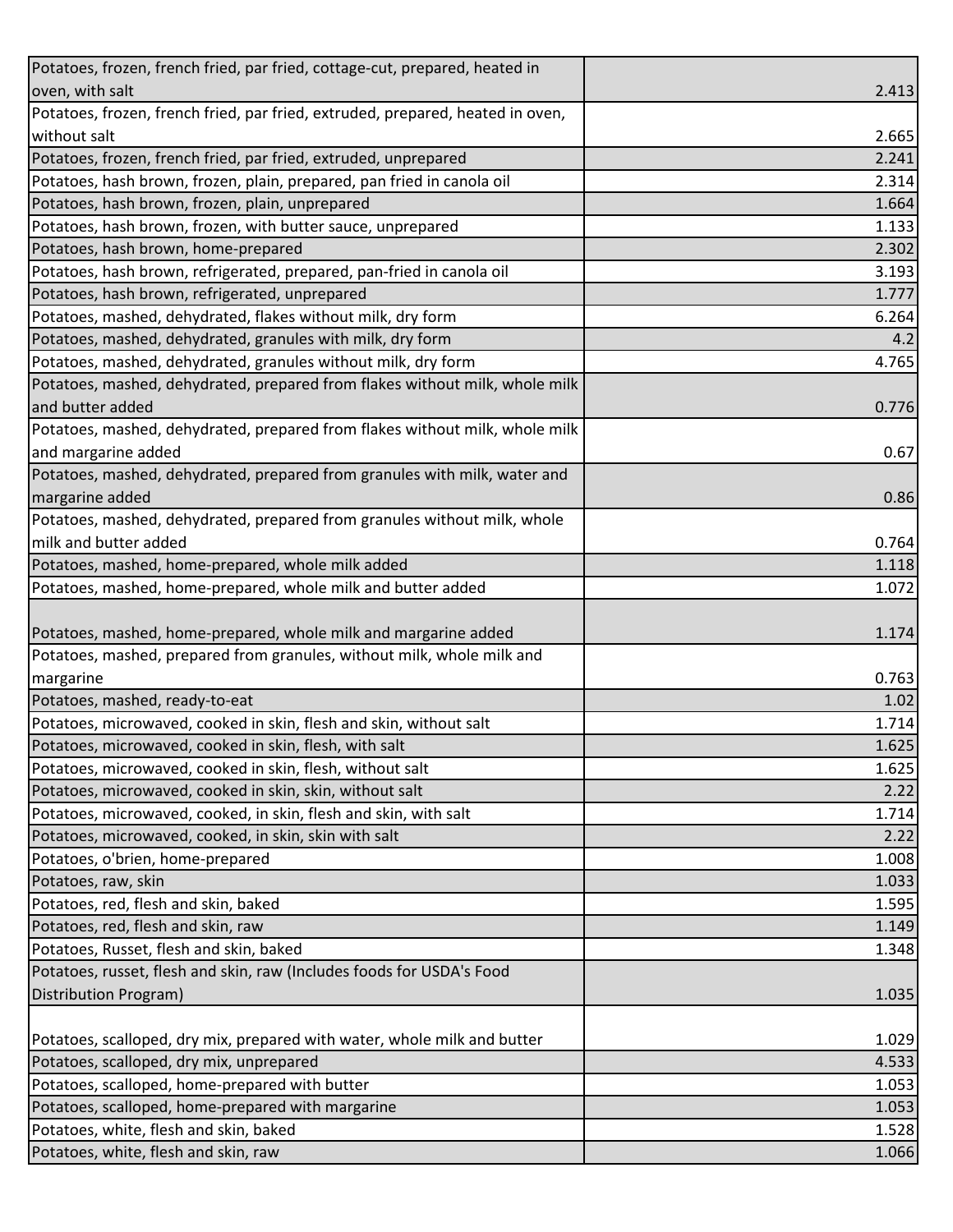| Potsticker or wonton, pork and vegetable, frozen, unprepared              | 2.236        |
|---------------------------------------------------------------------------|--------------|
| Poultry salad sandwich spread                                             | 1.669        |
| Poultry, mechanically deboned, from backs and necks with skin, raw        | 4.63         |
|                                                                           |              |
| Poultry, mechanically deboned, from backs and necks without skin, raw     | 6.246        |
| Poultry, mechanically deboned, from mature hens, raw                      | 5.254        |
| Prairie Turnips, boiled (Northern Plains Indians)                         | 0.708        |
| Prairie Turnips, raw (Northern Plains Indians)                            | 1.071        |
| Pretzels, soft                                                            | 4.27         |
| Pretzels, soft, unsalted                                                  | 4.27         |
| Prickly pears, broiled (Northern Plains Indians)                          | $\mathbf{1}$ |
| Prickly pears, raw                                                        | 0.46         |
| Prickly pears, raw (Northern Plains Indians)                              | 0.293        |
| Protein supplement, milk based, Muscle Milk Light, powder                 | 14           |
| Protein supplement, milk based, Muscle Milk, powder                       | 10           |
| Prune juice, canned                                                       | 0.785        |
| Prune puree                                                               | 2.5          |
| Prunes, canned, heavy syrup pack, solids and liquids                      | 0.866        |
| Prunes, dehydrated (low-moisture), stewed                                 | 0.985        |
| Prunes, dehydrated (low-moisture), uncooked                               | 2.995        |
|                                                                           |              |
| Pudding, lemon, dry mix, regular, prepared with sugar, egg yolk and water | 0.003        |
| Puddings, all flavors except chocolate, low calorie, instant, dry mix     | 0.014        |
| Puddings, banana, dry mix, instant                                        | 0.002        |
| Puddings, banana, dry mix, instant, prepared with 2% milk                 | 0.072        |
| Puddings, banana, dry mix, instant, prepared with whole milk              | 0.074        |
| Puddings, banana, dry mix, instant, with added oil                        | 0.002        |
| Puddings, banana, dry mix, regular, prepared with 2% milk                 | 0.075        |
| Puddings, banana, dry mix, regular, prepared with whole milk              | 0.077        |
| Puddings, chocolate flavor, low calorie, instant, dry mix                 | 0.4          |
| Puddings, chocolate flavor, low calorie, regular, dry mix                 | 0.545        |
| Puddings, chocolate, dry mix, instant                                     | 0.234        |
| Puddings, chocolate, dry mix, instant, prepared with 2% milk              | 0.108        |
| Puddings, chocolate, dry mix, instant, prepared with whole milk           | 0.096        |
| Puddings, chocolate, dry mix, regular                                     | 0.33         |
| Puddings, chocolate, dry mix, regular, prepared with 2% milk              | 0.136        |
| Puddings, chocolate, dry mix, regular, prepared with whole milk           | 0.133        |
| Puddings, chocolate, ready-to-eat                                         | 0.123        |
| Puddings, chocolate, ready-to-eat, fat free                               | 0.087        |
| Puddings, coconut cream, dry mix, instant                                 | 0.219        |
| Puddings, coconut cream, dry mix, instant, prepared with 2% milk          | 0.086        |
|                                                                           |              |
| Puddings, coconut cream, dry mix, instant, prepared with whole milk       | 0.084        |
| Puddings, coconut cream, dry mix, regular                                 | 0.102        |
| Puddings, coconut cream, dry mix, regular, prepared with 2% milk          | 0.091        |
|                                                                           |              |
| Puddings, coconut cream, dry mix, regular, prepared with whole milk       | 0.089        |
| Puddings, lemon, dry mix, instant                                         | 0.001        |
| Puddings, lemon, dry mix, instant, prepared with 2% milk                  | 0.072        |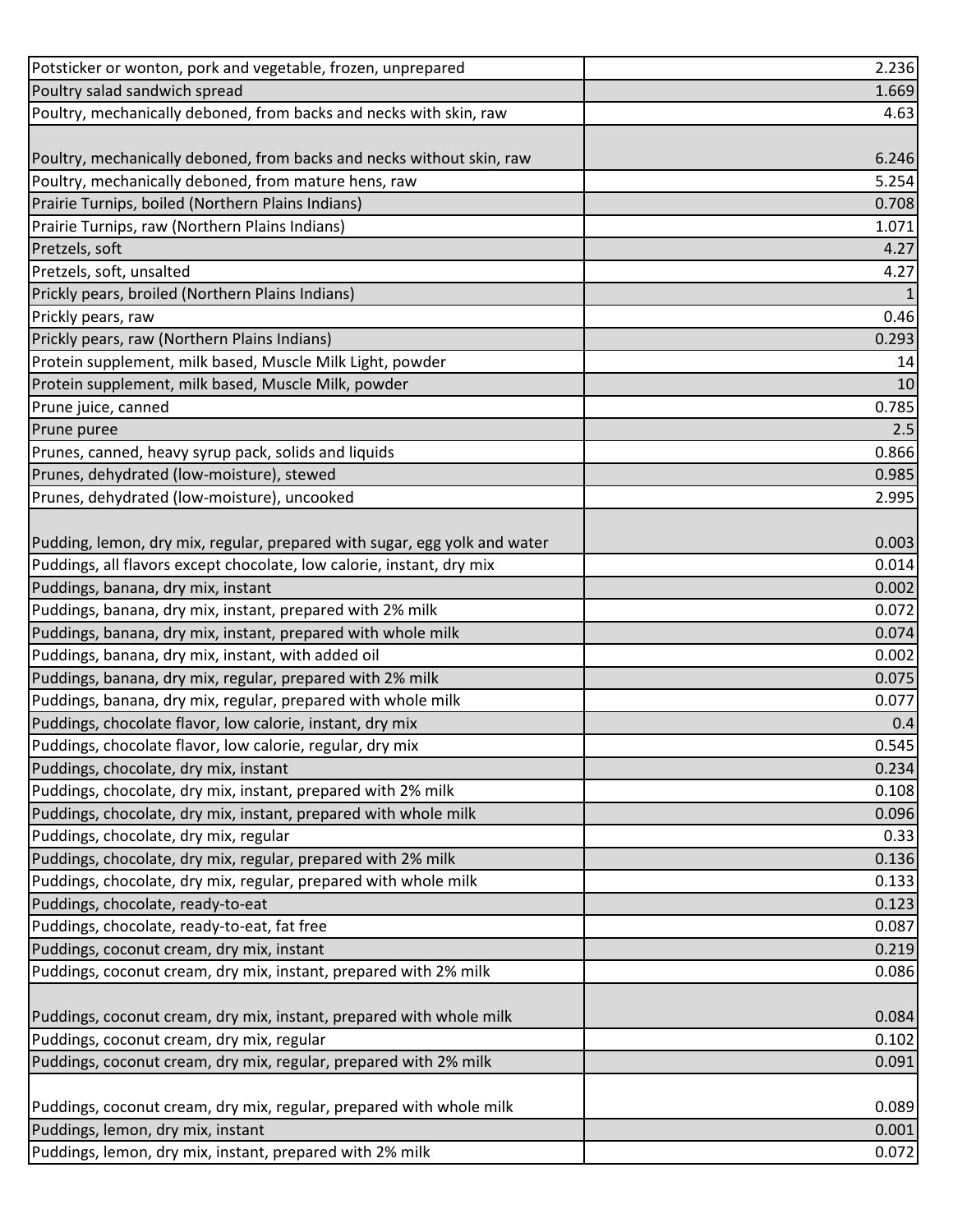| Puddings, lemon, dry mix, instant, prepared with whole milk          | 0.07  |
|----------------------------------------------------------------------|-------|
| Puddings, lemon, dry mix, regular                                    | 0.019 |
|                                                                      |       |
| Puddings, lemon, dry mix, regular, with added oil, potassium, sodium | 0.019 |
| Puddings, rice, dry mix                                              | 2.013 |
| Puddings, rice, dry mix, prepared with 2% milk                       | 0.443 |
| Puddings, rice, dry mix, prepared with whole milk                    | 0.441 |
| Puddings, rice, ready-to-eat                                         | 0.217 |
| Puddings, tapioca, dry mix                                           | 0.004 |
| Puddings, tapioca, dry mix, prepared with 2% milk                    | 0.075 |
| Puddings, tapioca, dry mix, prepared with whole milk                 | 0.073 |
| Puddings, tapioca, dry mix, with no added salt                       | 0.004 |
| Puddings, tapioca, ready-to-eat                                      | 0.065 |
| Puddings, tapioca, ready-to-eat, fat free                            | 0.101 |
| Puddings, vanilla, dry mix, instant                                  | 0.006 |
| Puddings, vanilla, dry mix, instant, prepared with whole milk        | 0.074 |
| Puddings, vanilla, dry mix, regular                                  | 0.001 |
| Puddings, vanilla, dry mix, regular, prepared with 2% milk           | 0.075 |
| Puddings, vanilla, dry mix, regular, prepared with whole milk        | 0.078 |
| Puddings, vanilla, ready-to-eat                                      | 0.057 |
| Puddings, vanilla, ready-to-eat, fat free                            | 0.052 |
| Puff pastry, frozen, ready-to-bake                                   | 4.168 |
| Puff pastry, frozen, ready-to-bake, baked                            | 3.8   |
| Pulled pork in barbecue sauce                                        | 3.032 |
| Pummelo, raw                                                         | 0.22  |
| Pumpkin flowers, cooked, boiled, drained, without salt               | 0.31  |
| Pumpkin flowers, raw                                                 | 0.69  |
| Pumpkin leaves, cooked, boiled, drained, with salt                   | 0.85  |
| Pumpkin leaves, cooked, boiled, drained, without salt                | 0.85  |
| Pumpkin leaves, raw                                                  | 0.92  |
| Pumpkin pie mix, canned                                              | 0.374 |
| Pumpkin, canned, with salt                                           | 0.367 |
| Pumpkin, canned, without salt                                        | 0.367 |
| Pumpkin, cooked, boiled, drained, with salt                          | 0.413 |
| Pumpkin, cooked, boiled, drained, without salt                       | 0.413 |
| Pumpkin, flowers, cooked, boiled, drained, with salt                 | 0.31  |
| Pumpkin, raw                                                         | 0.6   |
| Purslane, cooked, boiled, drained, with salt                         | 0.46  |
| Purslane, cooked, boiled, drained, without salt                      | 0.46  |
| Purslane, raw                                                        | 0.48  |
| Quail, breast, meat only, raw                                        | 8.2   |
| Quail, cooked, total edible                                          | 7.92  |
| Quail, meat and skin, raw                                            | 7.538 |
| Quail, meat only, raw                                                | 8.2   |
| Quinces, raw                                                         | 0.2   |
| Quinoa, cooked                                                       | 0.412 |
| Quinoa, uncooked                                                     | 1.52  |
| Radicchio, raw                                                       | 0.255 |
| Radish seeds, sprouted, raw                                          | 2.853 |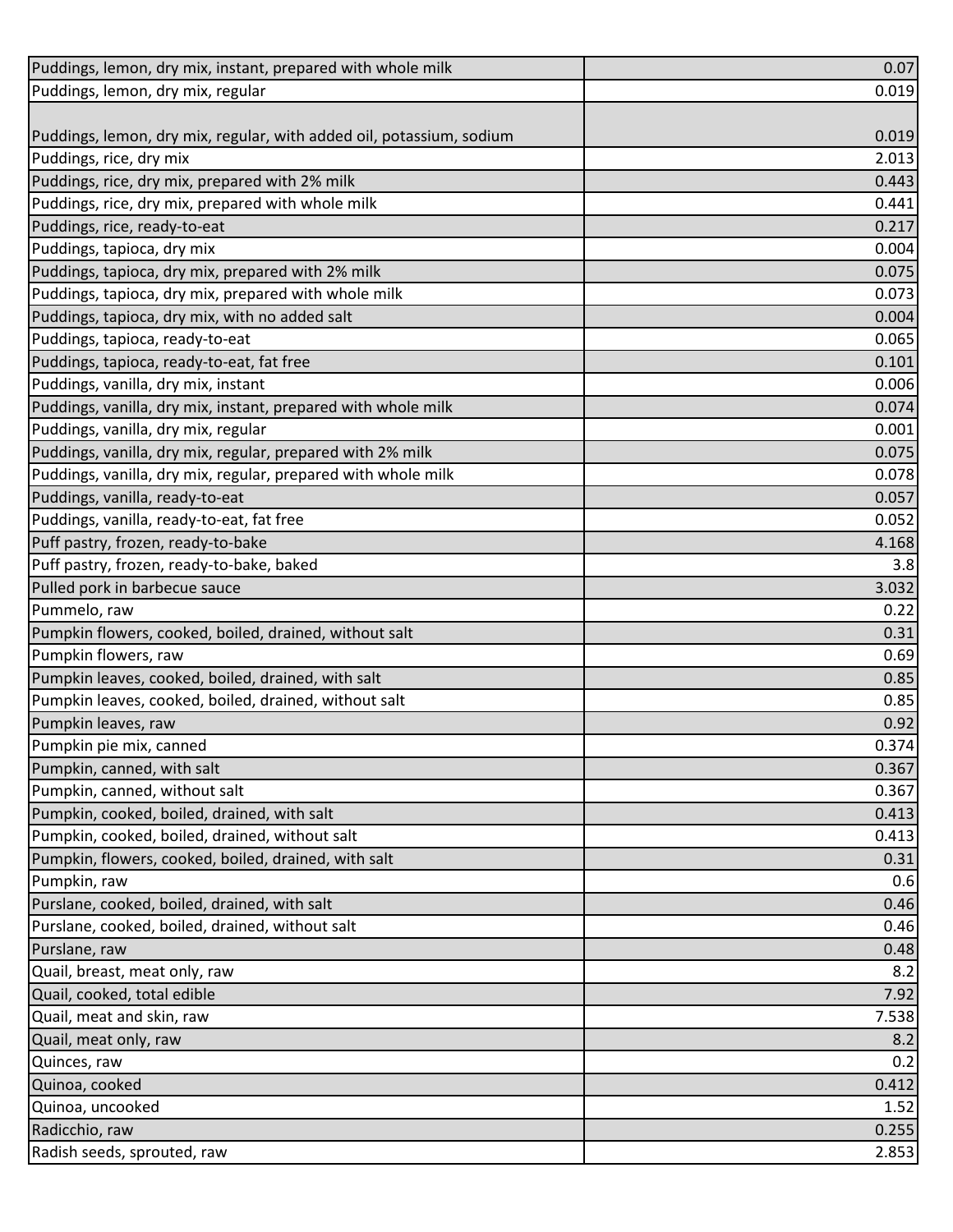| Radishes, hawaiian style, pickled                                             | 0.31  |
|-------------------------------------------------------------------------------|-------|
| Radishes, oriental, cooked, boiled, drained, with salt                        | 0.15  |
| Radishes, oriental, cooked, boiled, drained, without salt                     | 0.15  |
| Radishes, oriental, dried                                                     | 3.4   |
| Radishes, oriental, raw                                                       | 0.2   |
| Radishes, raw                                                                 | 0.254 |
| Radishes, white icicle, raw                                                   | 0.3   |
|                                                                               |       |
| Raisins, dark, seedless (Includes foods for USDA's Food Distribution Program) | 0.766 |
| Raisins, golden, seedless                                                     | 1.142 |
| Raisins, seeded                                                               | 1.114 |
| Rambutan, canned, syrup pack                                                  | 1.352 |
| Raspberries, canned, red, heavy syrup pack, solids and liquids                | 0.443 |
| Raspberries, frozen, red, sweetened                                           | 0.23  |
| Raspberries, frozen, red, unsweetened                                         | 0.675 |
| Raspberries, raw                                                              | 0.598 |
| Raspberries, wild (Northern Plains Indians)                                   | 1.03  |
| Ravioli, cheese with tomato sauce, frozen, not prepared, includes regular and |       |
| light entrees                                                                 | 1.267 |
| Ravioli, cheese-filled, canned                                                | 1.06  |
| Ravioli, meat-filled, with tomato sauce or meat sauce, canned                 | 1.245 |
| Reddi Wip Fat Free Whipped Topping                                            | 0.364 |
| Refried beans, canned, fat-free                                               | 0.362 |
| Refried beans, canned, traditional style                                      | 0.367 |
| Refried beans, canned, traditional, reduced sodium                            | 0.367 |
| Refried beans, canned, vegetarian                                             | 0.37  |
| Restaurant, Chinese, beef and vegetables                                      | 1.32  |
| Restaurant, Chinese, chicken and vegetables                                   | 1.69  |
| Restaurant, Chinese, chicken chow mein                                        | 1.468 |
| Restaurant, Chinese, egg rolls, assorted                                      | 2.725 |
| Restaurant, Chinese, fried rice, without meat                                 | 0.637 |
| Restaurant, Chinese, general tso's chicken                                    | 2.853 |
| Restaurant, Chinese, kung pao chicken                                         | 2.757 |
| Restaurant, Chinese, lemon chicken                                            | 3.776 |
| Restaurant, Chinese, orange chicken                                           | 3.59  |
| Restaurant, Chinese, sesame chicken                                           | 3.96  |
| Restaurant, Chinese, shrimp and vegetables                                    | 0.935 |
| Restaurant, Chinese, sweet and sour chicken                                   | 3.657 |
| Restaurant, Chinese, sweet and sour pork                                      | 2.112 |
|                                                                               |       |
| Restaurant, Chinese, vegetable chow mein, without meat or noodles             | 0.507 |
| Restaurant, Chinese, vegetable lo mein, without meat                          | 0.81  |
| Restaurant, family style, chicken fingers, from kid's menu                    | 7.628 |
| Restaurant, family style, chicken tenders                                     | 7.76  |
| Restaurant, family style, chili with meat and beans                           | 3.557 |
| Restaurant, family style, coleslaw                                            | 0.281 |
| Restaurant, family style, fish fillet, battered or breaded, fried             | 2.475 |
| Restaurant, family style, french fries                                        | 2.564 |
| Restaurant, family style, fried mozzarella sticks                             | 0.781 |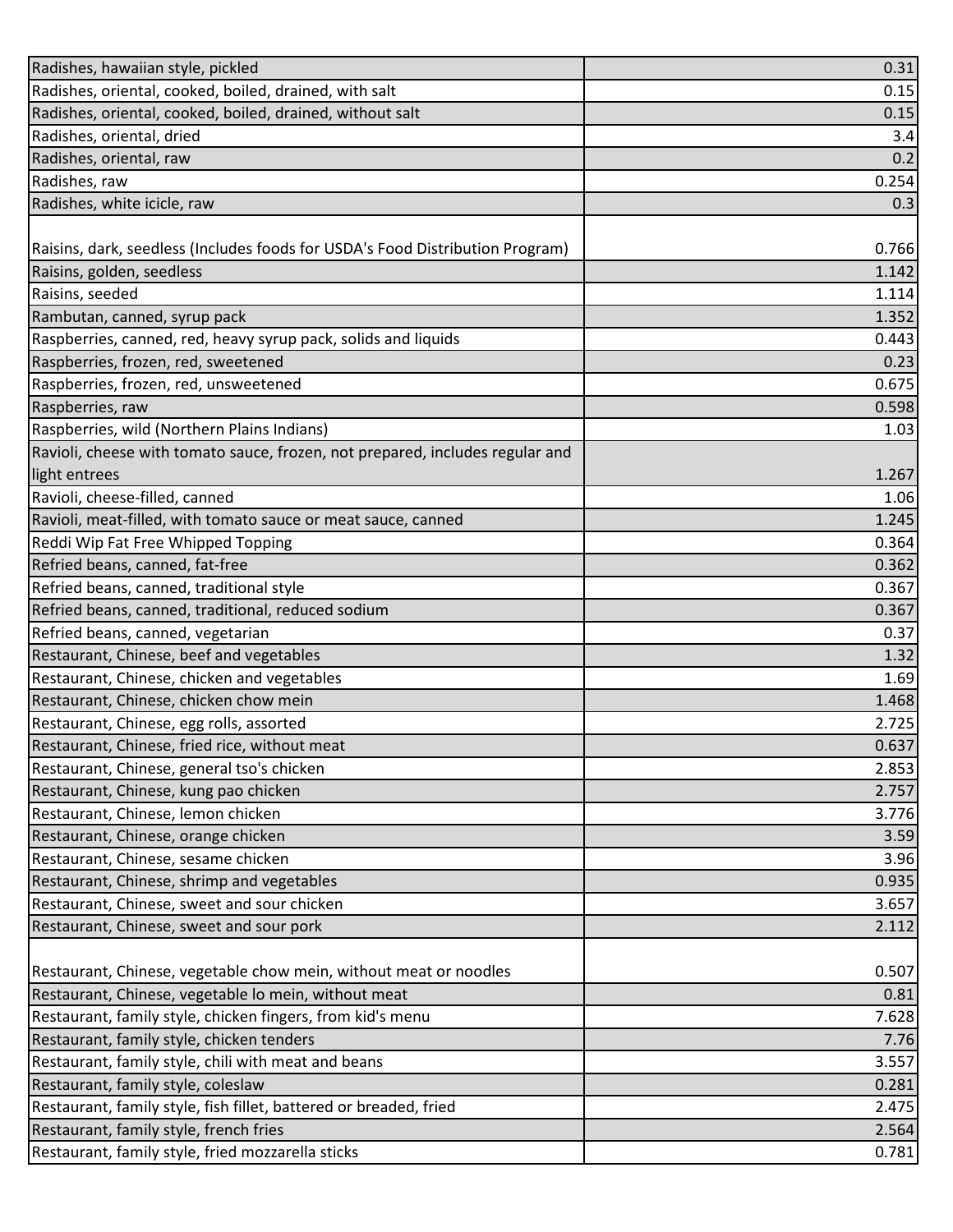| Restaurant, family style, hash browns                                          | 2.17           |
|--------------------------------------------------------------------------------|----------------|
| Restaurant, family style, macaroni & cheese, from kids' menu                   | 0.783          |
| Restaurant, family style, onion rings                                          | 0.818          |
| Restaurant, family style, shrimp, breaded and fried                            | 1.249          |
| Restaurant, family style, sirloin steak                                        | 5.683          |
| Restaurant, family style, spaghetti and meatballs                              | $\overline{2}$ |
| Restaurant, Italian, cheese ravioli with marinara sauce                        | 1.328          |
| Restaurant, Italian, chicken parmesan without pasta                            | 6.013          |
| Restaurant, Italian, lasagna with meat                                         | 1.843          |
| Restaurant, Italian, spaghetti with meat sauce                                 | 1.643          |
| Restaurant, Italian, spaghetti with pomodoro sauce (no meat)                   | 1.162          |
| Restaurant, Latino, arepa (unleavened cornmeal bread)                          | 0.888          |
| Restaurant, Latino, Arroz con frijoles negros (rice and black beans)           | 1.017          |
| Restaurant, Latino, Arroz con grandules (rice and pigeonpeas)                  | 0.53           |
|                                                                                |                |
| Restaurant, Latino, Arroz con habichuelas colorados (Rice And Red Beans)       | 0.813          |
| Restaurant, Latino, arroz con leche (rice pudding)                             | 0.31           |
| Restaurant, Latino, black bean soup                                            | 0.675          |
| Restaurant, Latino, bunuelos (fried yeast bread)                               | 1.967          |
| Restaurant, Latino, chicken and rice, entree, prepared                         | 5.558          |
| Restaurant, Latino, empanadas, beef, prepared                                  | 4.663          |
| Restaurant, Latino, pupusas con frijoles (pupusas, bean)                       | 0.867          |
| Restaurant, Latino, pupusas con queso (pupusas, cheese)                        | 0.483          |
| Restaurant, Latino, pupusas del cerdo (pupusas, pork)                          | 2.373          |
| Restaurant, Latino, tamale, corn                                               | 1.317          |
| Restaurant, Latino, tamale, pork                                               | 1.295          |
| Restaurant, Latino, tripe soup                                                 | 0.523          |
| Restaurant, Mexican, cheese enchilada                                          | 0.627          |
| Restaurant, Mexican, cheese quesadilla                                         | 1.973          |
| Restaurant, Mexican, cheese tamales                                            | 1.928          |
| Restaurant, Mexican, refried beans                                             | 0.488          |
| Restaurant, Mexican, soft taco with ground beef, cheese and lettuce            | 2.63           |
| Restaurant, Mexican, spanish rice                                              | 2.378          |
| Rhubarb, frozen, cooked, with sugar                                            | 0.2            |
| Rhubarb, frozen, uncooked                                                      | 0.203          |
| Rhubarb, raw                                                                   | 0.3            |
| Rice and vermicelli mix, beef flavor, prepared with 80% margarine              | 1.353          |
| Rice and vermicelli mix, beef flavor, unprepared                               | 5.287          |
|                                                                                |                |
| Rice and vermicelli mix, chicken flavor, prepared with 80% margarine           | 1.423          |
|                                                                                |                |
| Rice and vermicelli mix, rice pilaf flavor, prepared with 80% margarine        | 1.853          |
| Rice and vermicelli mix, rice pilaf flavor, unprepared                         | 6.127          |
| Rice and Wheat cereal bar                                                      | 9.091          |
| Rice bowl with chicken, frozen entree, prepared (includes fried, teriyaki, and |                |
| sweet and sour varieties)                                                      | 2.27           |
| Rice bran, crude                                                               | 33.995         |
| Rice cake, cracker (include hain mini rice cakes)                              | 7.81           |
| <b>Rice crackers</b>                                                           | 5.537          |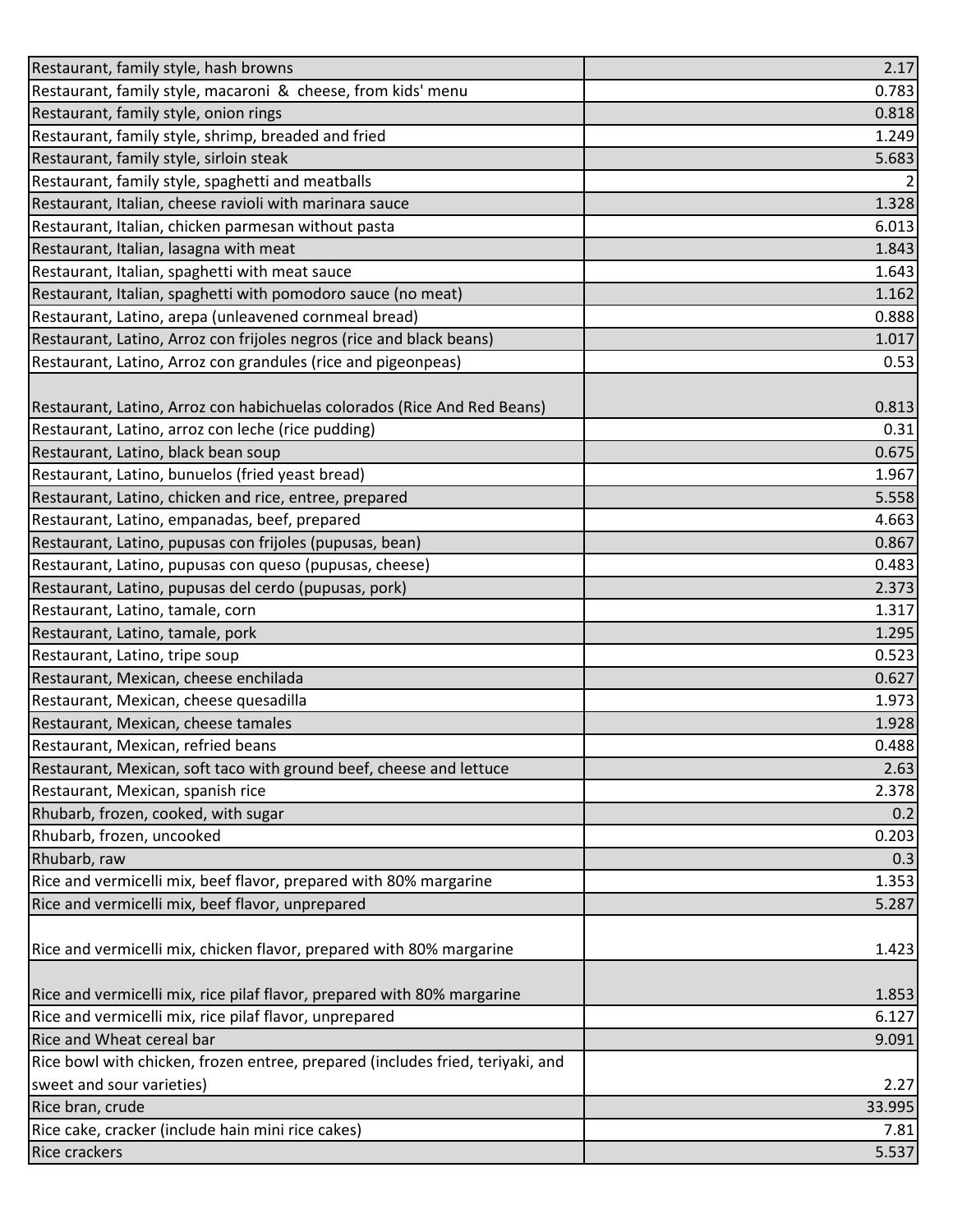| Rice flour, brown                                                            | 6.34  |
|------------------------------------------------------------------------------|-------|
| Rice flour, white, unenriched                                                | 2.59  |
| Rice mix, cheese flavor, dry mix, unprepared                                 | 5.263 |
| Rice mix, white and wild, flavored, unprepared                               | 2.198 |
| Rice noodles, cooked                                                         | 0.072 |
| Rice noodles, dry                                                            | 0.221 |
| Rice, brown, long-grain, cooked (Includes foods for USDA's Food Distribution |       |
| Program)                                                                     | 2.561 |
| Rice, brown, long-grain, raw (Includes foods for USDA's Food Distribution    |       |
| Program)                                                                     | 6.494 |
| Rice, brown, medium-grain, cooked (Includes foods for USDA's Food            |       |
| Distribution Program)                                                        | 1.33  |
| Rice, brown, medium-grain, raw (Includes foods for USDA's Food Distribution  |       |
| Program)                                                                     | 4.308 |
| Rice, brown, parboiled, cooked, UNCLE BENS                                   | 1.903 |
| Rice, brown, parboiled, dry, UNCLE BEN'S                                     | 4.973 |
| Rice, white, glutinous, unenriched, cooked                                   | 0.29  |
| Rice, white, glutinous, unenriched, uncooked                                 | 2.145 |
| Rice, white, long-grain, parboiled, enriched, cooked                         | 2.309 |
| Rice, white, long-grain, parboiled, enriched, dry                            | 5.048 |
| Rice, white, long-grain, parboiled, unenriched, cooked                       | 2.309 |
| Rice, white, long-grain, parboiled, unenriched, dry                          | 5.048 |
| Rice, white, long-grain, precooked or instant, enriched, dry                 | 7.005 |
| Rice, white, long-grain, precooked or instant, enriched, prepared            | 1.737 |
| Rice, white, long-grain, regular, cooked, enriched, with salt                | 1.476 |
| Rice, white, long-grain, regular, cooked, unenriched, with salt              | 0.4   |
| Rice, white, long-grain, regular, enriched, cooked                           | 1.476 |
| Rice, white, long-grain, regular, raw, enriched                              | 4.192 |
| Rice, white, long-grain, regular, raw, unenriched                            | 1.6   |
| Rice, white, long-grain, regular, unenriched, cooked without salt            | 0.4   |
| Rice, white, medium-grain, cooked, unenriched                                | 0.4   |
| Rice, white, medium-grain, enriched, cooked                                  | 1.835 |
| Rice, white, medium-grain, raw, enriched                                     | 5.093 |
| Rice, white, medium-grain, raw, unenriched                                   | 1.6   |
| Rice, white, short-grain, cooked, unenriched                                 | 0.4   |
| Rice, white, short-grain, enriched, cooked                                   | 1.493 |
| Rice, white, short-grain, enriched, uncooked                                 | 4.113 |
| Rice, white, short-grain, raw, unenriched                                    | 1.6   |
| Rice, white, steamed, Chinese restaurant                                     | 0.566 |
| RICE-A-RONI, chicken flavor, unprepared                                      | 5.123 |
| Roast beef spread                                                            | 4.2   |
| Roast beef, deli style, prepackaged, sliced                                  | 5.581 |
| Rolls, dinner, egg                                                           | 3.287 |
| Rolls, dinner, oat bran                                                      | 4.954 |
|                                                                              |       |
| Rolls, dinner, plain, commercially prepared (includes brown-and-serve)       | 5.367 |
|                                                                              |       |
| Rolls, dinner, plain, prepared from recipe, made with low fat (2%) milk      | 3.448 |
| Rolls, dinner, rye                                                           | 3.9   |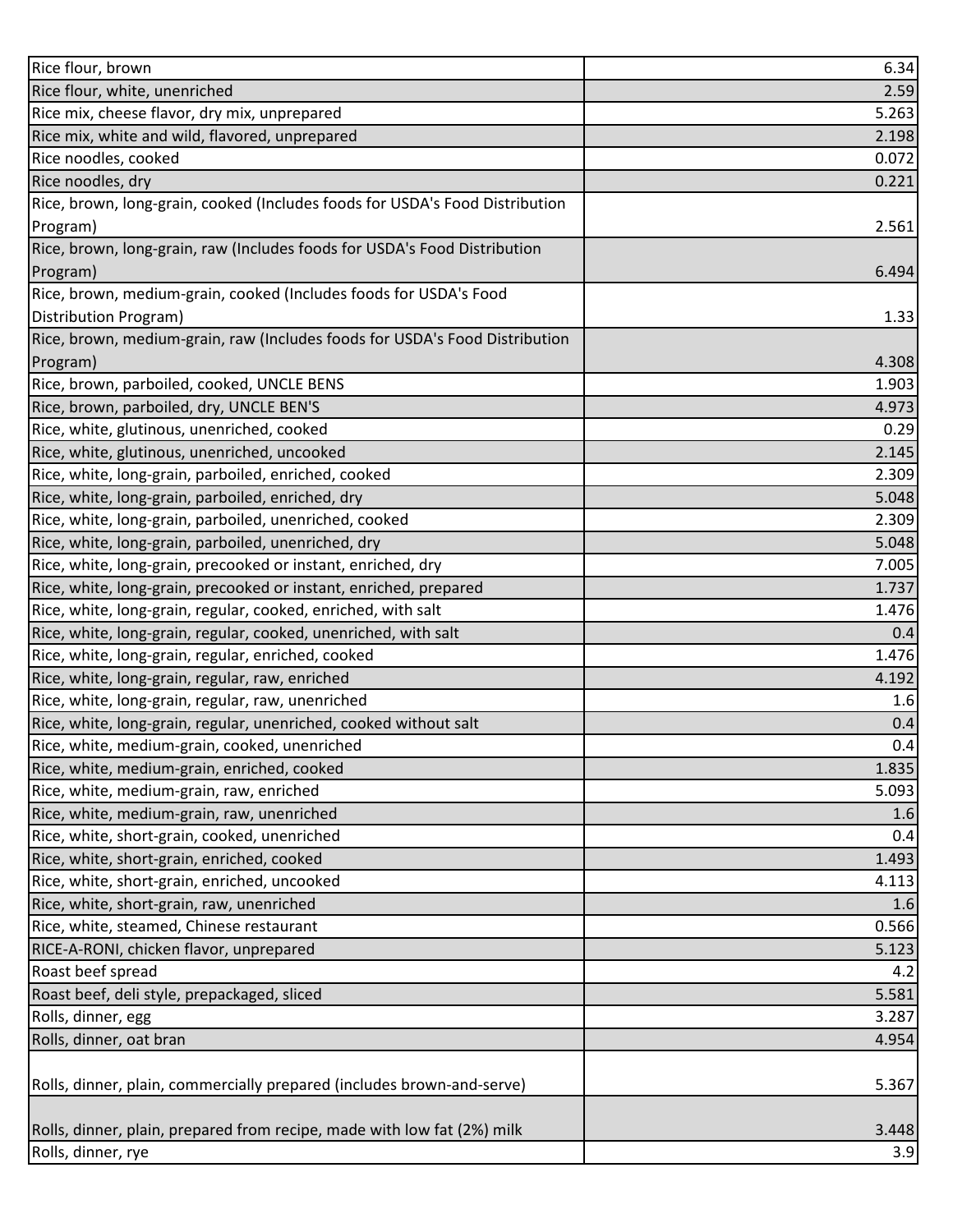| Rolls, dinner, wheat                                                           | 4.072 |
|--------------------------------------------------------------------------------|-------|
| Rolls, dinner, whole-wheat                                                     | 3.677 |
| Rolls, french                                                                  | 4.352 |
|                                                                                |       |
| Rolls, gluten-free, white, made with rice flour, rice starch, and corn starch  | 3.875 |
|                                                                                |       |
| Rolls, gluten-free, whole grain, made with tapioca starch and brown rice flour | 3.79  |
| Rolls, hamburger or hot dog, wheat/cracked wheat                               | 4.779 |
| Rolls, hamburger or hot dog, whole wheat                                       | 4.52  |
| Rolls, hamburger or hotdog, mixed-grain                                        | 4.468 |
| Rolls, hamburger or hotdog, plain                                              | 4.18  |
| Rolls, hamburger, whole grain white, calcium-fortified                         | 4.651 |
| Rolls, hard (includes kaiser)                                                  | 4.239 |
| Rolls, pumpernickel                                                            | 2.97  |
| Rose Hips, wild (Northern Plains Indians)                                      | 1.3   |
| Roselle, raw                                                                   | 0.31  |
| Rosemary, fresh                                                                | 0.912 |
| Ruffed Grouse, breast meat, skinless, raw                                      | 11.6  |
| Rutabagas, cooked, boiled, drained, with salt                                  | 0.715 |
| Rutabagas, cooked, boiled, drained, without salt                               | 0.715 |
| Rutabagas, raw                                                                 | 0.7   |
| Rye flour, dark                                                                | 4.27  |
| Rye flour, light                                                               | 0.8   |
| Rye flour, medium                                                              | 1.727 |
| Rye grain                                                                      | 4.27  |
| Salad dressing, bacon and tomato                                               | 0.7   |
| Salad dressing, blue or roquefort cheese dressing, commercial, regular         | 0.1   |
| Salad dressing, blue or roquefort cheese dressing, fat-free                    | 0.111 |
| Salad dressing, blue or roquefort cheese dressing, light                       | 0.04  |
| Salad dressing, blue or roquefort cheese, low calorie                          | 0.05  |
| Salad dressing, buttermilk, lite                                               | 0.007 |
| Salad dressing, caesar dressing, regular                                       | 0.04  |
| Salad dressing, caesar, fat-free                                               | 0.029 |
| Salad dressing, caesar, low calorie                                            | 0.04  |
| Salad dressing, coleslaw                                                       | 0.061 |
| Salad Dressing, coleslaw, reduced fat                                          | 0.25  |
| Salad dressing, french dressing, commercial, regular                           | 0.234 |
| Salad dressing, french dressing, commercial, regular, without salt             | 0.188 |
| Salad dressing, french dressing, fat-free                                      | 0.112 |
| Salad dressing, french dressing, reduced fat                                   | 0.467 |
| Salad dressing, french dressing, reduced fat, without salt                     | 0.467 |
| Salad dressing, french, cottonseed, oil, home recipe                           | 0.13  |
| Salad dressing, french, home recipe                                            | 0.13  |
| Salad dressing, green goddess, regular                                         | 0.14  |
| Salad dressing, honey mustard dressing, reduced calorie                        | 0.118 |
| Salad dressing, honey mustard, regular                                         | 0.061 |
| Salad dressing, italian dressing, commercial, reduced fat                      | 0.094 |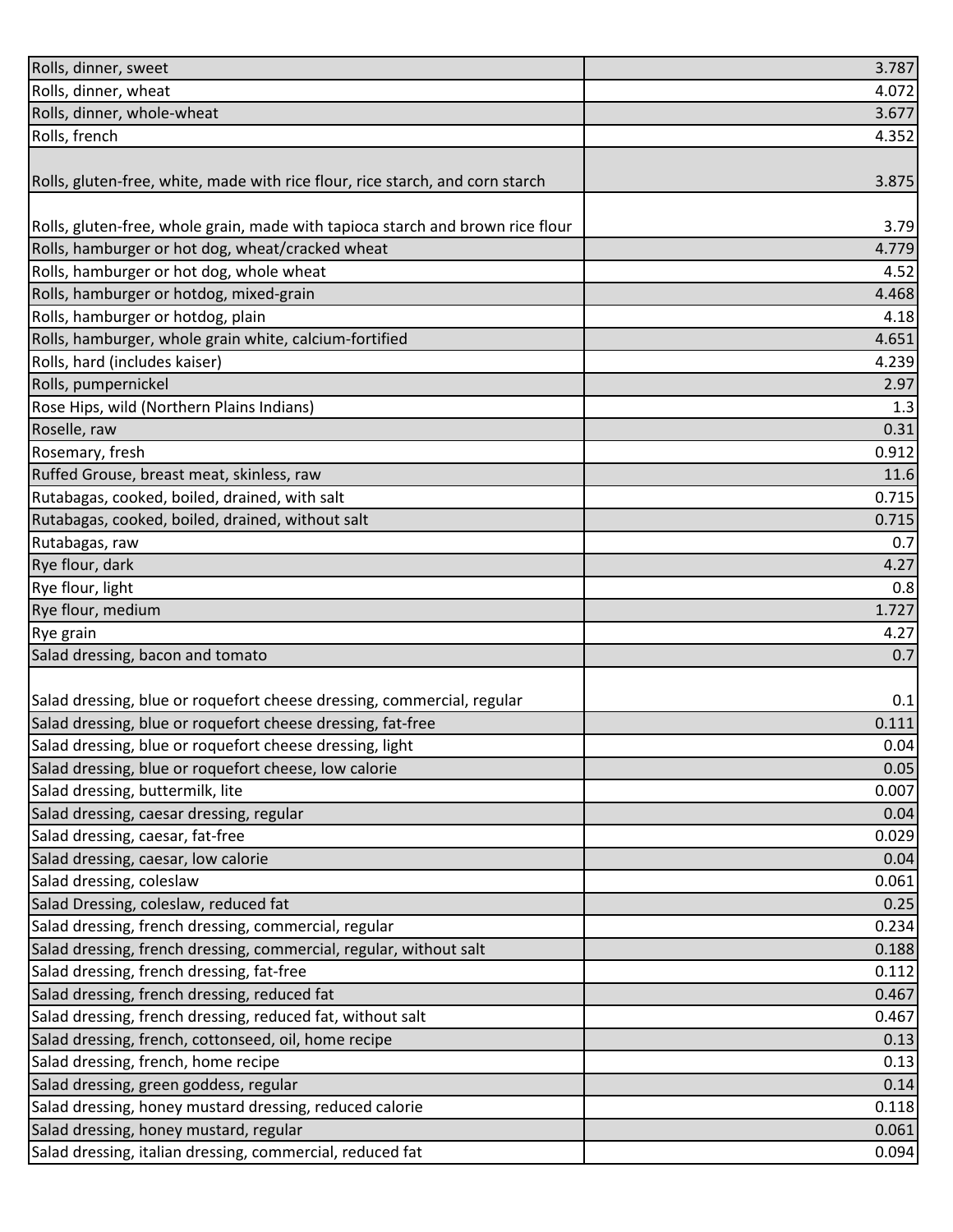| Salad dressing, italian dressing, commercial, regular              | 0.131 |
|--------------------------------------------------------------------|-------|
| Salad dressing, italian dressing, fat-free                         | 0.135 |
| Salad dressing, italian dressing, reduced calorie                  | 0.02  |
| Salad dressing, KRAFT Mayo Fat Free Mayonnaise Dressing            | 0.01  |
| Salad dressing, mayonnaise type, regular, with salt                | 0.004 |
| Salad dressing, mayonnaise, imitation, milk cream                  | 0.054 |
| Salad dressing, mayonnaise, light                                  | 0.01  |
|                                                                    |       |
| Salad Dressing, mayonnaise, light, SMART BALANCE, Omega Plus light | 0.028 |
| Salad dressing, mayonnaise, soybean and safflower oil, with salt   | 0.005 |
| Salad dressing, poppyseed, creamy                                  | 0.047 |
| Salad dressing, ranch dressing, fat-free                           | 0.007 |
| Salad dressing, ranch dressing, reduced fat                        | 0.007 |
| Salad dressing, ranch dressing, regular                            | 0.054 |
| Salad dressing, russian dressing                                   | 0.594 |
| Salad dressing, russian dressing, low calorie                      | 0.002 |
| Salad dressing, sweet and sour                                     | 0.06  |
| Salad dressing, thousand island dressing, fat-free                 | 0.261 |
| Salad dressing, thousand island dressing, reduced fat              | 0.437 |
| Salad dressing, thousand island, commercial, regular               | 0.418 |
| Salami, cooked, beef                                               | 3.238 |
| Salami, cooked, beef and pork                                      | 6.053 |
| Salami, cooked, turkey                                             | 3.979 |
| Salami, dry or hard, pork                                          | 5.6   |
| Salami, dry or hard, pork, beef                                    | 6.105 |
| Salami, Italian, pork                                              | 5.6   |
| Salami, Italian, pork and beef, dry, sliced, 50% less sodium       | 4.867 |
| Salami, pork, beef, less sodium                                    | 4.803 |
| Salisbury steak with gravy, frozen                                 | 1.32  |
| Salmon nuggets, breaded, frozen, heated                            | 4.527 |
| Salmon nuggets, cooked as purchased, unheated                      | 5.948 |
| Salmon, red (sockeye), filets with skin, smoked (Alaska Native)    | 22.75 |
| Salmon, sockeye, canned, drained solids, without skin and bones    | 7.689 |
| Salmon, sockeye, canned, total can contents                        | 6     |
| Salsify, (vegetable oyster), raw                                   | 0.5   |
| Salsify, cooked, boiled, drained, with salt                        | 0.392 |
| Salsify, cooked, boiled, drained, without salt                     | 0.392 |
| Sandwich spread, meatless                                          | 13    |
| Sandwich spread, pork, beef                                        | 1.73  |
| Sandwich spread, with chopped pickle, regular, unspecified oils    | 0.01  |
| Sapodilla, raw                                                     | 0.2   |
| Sapote, mamey, raw                                                 | 1.432 |
| Sauce, barbecue                                                    | 0.597 |
| Sauce, barbecue, BULL'S-EYE, original                              | 0.637 |
| Sauce, barbecue, KC MASTERPIECE, original                          | 0.787 |
| Sauce, barbecue, KRAFT, original                                   | 0.52  |
| Sauce, barbecue, OPEN PIT, original                                | 0.16  |
| Sauce, barbecue, SWEET BABY RAY'S, original                        | 0.743 |
| Sauce, cheese, ready-to-serve                                      | 0.024 |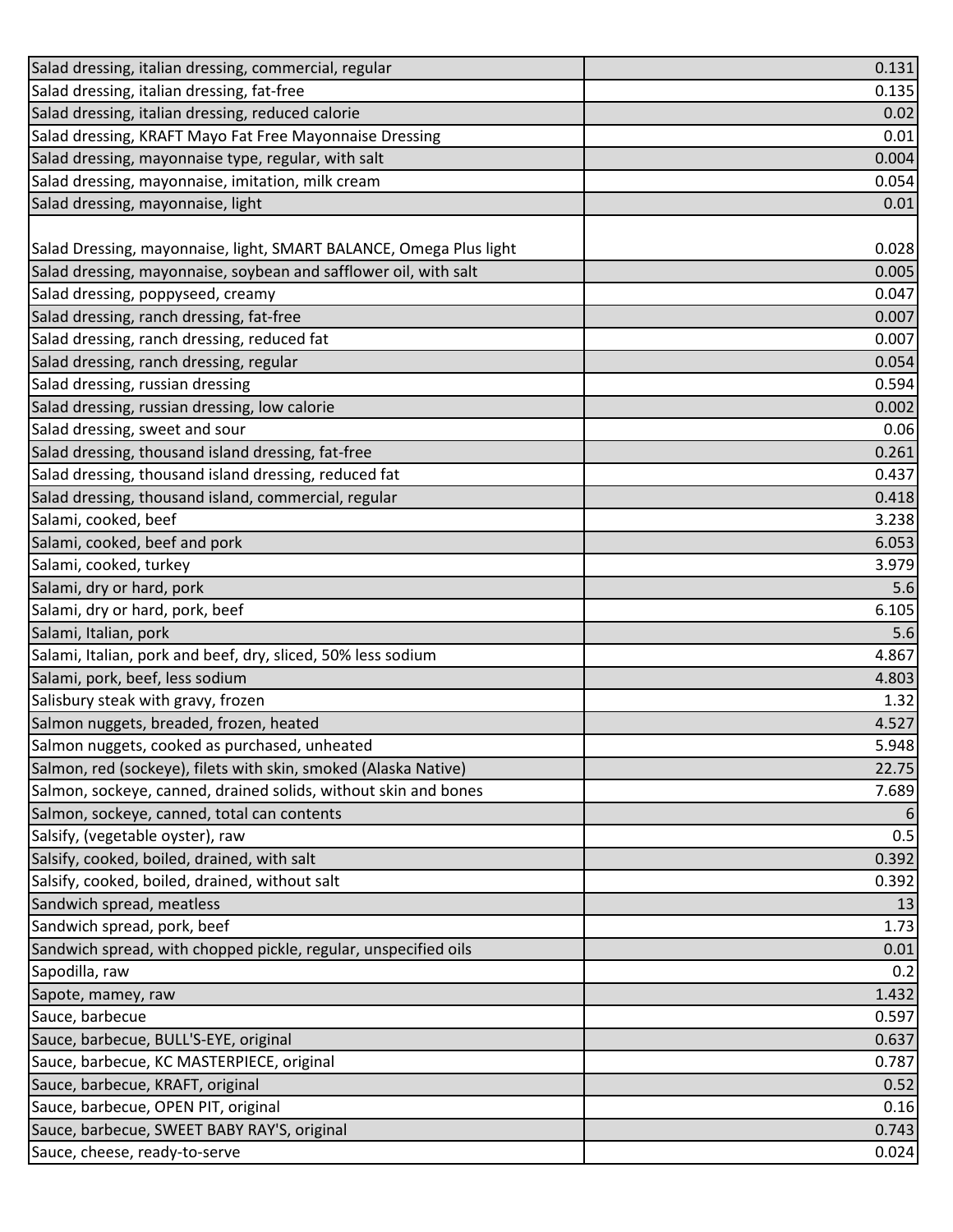| Sauce, chili, peppers, hot, immature green, canned                      | 0.7   |
|-------------------------------------------------------------------------|-------|
| Sauce, cocktail, ready-to-serve                                         | 0.82  |
| Sauce, duck, ready-to-serve                                             | 0.239 |
| Sauce, enchilada, red, mild, ready to serve                             | 0.388 |
| Sauce, fish, ready-to-serve                                             | 2.313 |
| Sauce, hoisin, ready-to-serve                                           | 1.17  |
| Sauce, homemade, white, medium                                          | 0.402 |
| Sauce, homemade, white, thick                                           | 0.589 |
| Sauce, horseradish                                                      | 0.115 |
| Sauce, hot chile, sriracha                                              | 1.248 |
| Sauce, hot chile, sriracha, CHA! BY TEXAS PETE                          | 1.125 |
| Sauce, hot chile, sriracha, TUONG OT SRIRACHA                           | 1.43  |
| Sauce, oyster, ready-to-serve                                           | 1.474 |
| Sauce, pasta, spaghetti/marinara, ready-to-serve                        | 3.917 |
| Sauce, pasta, spaghetti/marinara, ready-to-serve, low sodium            | 3.917 |
| Sauce, peanut, made from coconut, water, sugar, peanuts                 | 1.355 |
| Sauce, peanut, made from peanut butter, water, soy sauce                | 3.2   |
| Sauce, peppers, hot, chili, mature red, canned                          | 0.6   |
| Sauce, pesto, BUITONI, pesto with basil, ready-to-serve, refrigerated   | 0.523 |
| Sauce, pesto, CLASSICO, basil pesto, ready-to-serve                     | 0.877 |
|                                                                         |       |
| Sauce, pesto, MEZZETTA, NAPA VALLEY BISTRO, basil pesto, ready-to-serve | 0.6   |
| Sauce, pesto, ready-to-serve, refrigerated                              | 0.523 |
| Sauce, pesto, ready-to-serve, shelf stable                              | 0.738 |
| Sauce, pizza, canned, ready-to-serve                                    | 1.421 |
| Sauce, plum, ready-to-serve                                             | 1.014 |
| Sauce, ready-to-serve, pepper or hot                                    | 0.254 |
| Sauce, ready-to-serve, pepper, TABASCO                                  | 0.178 |
| Sauce, salsa, ready-to-serve                                            | 1.091 |
| Sauce, salsa, verde, ready-to-serve                                     | 1.615 |
| Sauce, sofrito, prepared from recipe                                    | 2.918 |
| Sauce, steak, tomato based                                              | 0.913 |
| Sauce, sweet and sour, ready-to-serve                                   | 0.187 |
| Sauce, tartar, ready-to-serve                                           | 0.093 |
| Sauce, teriyaki, ready-to-serve                                         | 1.27  |
| Sauce, teriyaki, ready-to-serve, reduced sodium                         | 1.27  |
| Sauce, tomato chili sauce, bottled, with salt                           | 1.6   |
| Sauce, worcestershire                                                   | 0.7   |
| Sauerkraut, canned, solids and liquids                                  | 0.143 |
| Sausage, beef, cured, cooked, smoked                                    | 3.19  |
| Sausage, beef, fresh, cooked                                            | 3.6   |
| Sausage, Berliner, pork, beef                                           | 3.11  |
| Sausage, breakfast sausage, beef, pre-cooked, unprepared                | 2.407 |
| Sausage, chicken, beef, pork, skinless, smoked                          | 1.847 |
| Sausage, egg and cheese breakfast biscuit                               | 2.183 |
| Sausage, Italian, pork, mild, cooked, pan-fried                         | 6.279 |
| Sausage, Italian, pork, mild, raw                                       | 5.8   |
| Sausage, Italian, sweet, links                                          | 1.736 |
| Sausage, Italian, turkey, smoked                                        | 3.675 |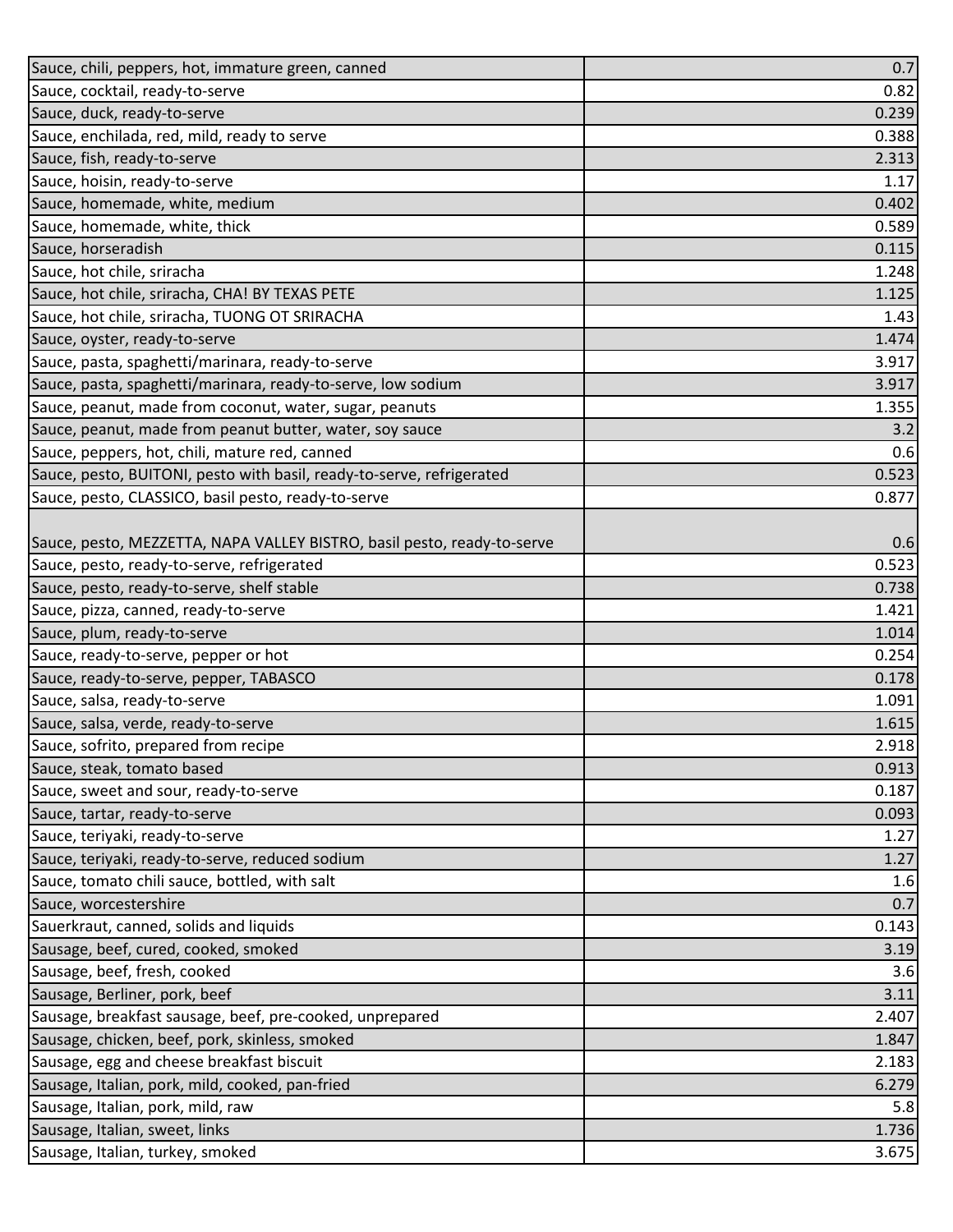| Sausage, meatless                                                               | 11.195 |
|---------------------------------------------------------------------------------|--------|
| Sausage, New england brand, pork, beef                                          | 3.478  |
| Sausage, Polish, beef with chicken, hot                                         | 3.443  |
| Sausage, Polish, pork and beef, smoked                                          | 3.227  |
| Sausage, pork and beef, fresh, cooked                                           | 3.367  |
| Sausage, pork and beef, with cheddar cheese, smoked                             | 2.9    |
| Sausage, pork and turkey, pre-cooked                                            | 2.73   |
| Sausage, pork, chorizo, link or ground, raw                                     | 5.47   |
| Sausage, pork, turkey, and beef, reduced sodium                                 | 5.674  |
| Sausage, smoked link sausage, pork                                              | 2.807  |
| Sausage, smoked link sausage, pork and beef                                     | 2.94   |
|                                                                                 |        |
| Sausage, smoked link sausage, pork and beef (nonfat dry milk added)             | 2.845  |
| Sausage, summer, pork and beef, sticks, with cheddar cheese                     | 2.9    |
| Sausage, turkey and pork, fresh, bulk, patty or link, cooked                    | 4.22   |
| Sausage, turkey, breakfast links, mild, raw                                     | 4.433  |
| Sausage, turkey, fresh, cooked                                                  | 5.72   |
| Sausage, turkey, fresh, raw                                                     | 4.6    |
| Sausage, turkey, hot, smoked                                                    | 3.675  |
| Sausage, turkey, pork, and beef, low fat, smoked                                | 1.55   |
| Sausage, turkey, reduced fat, brown and serve, cooked                           | 2.137  |
| Sausage, Vienna, canned, chicken, beef, pork                                    | 1.613  |
| Schar, Gluten-Free, Classic White Rolls                                         | 3.875  |
| <b>SCHIFF, TIGER'S MILK BAR</b>                                                 | 4.039  |
| School Lunch, chicken nuggets, whole grain breaded                              | 5.985  |
| School Lunch, chicken patty, whole grain breaded                                | 5.104  |
| School Lunch, pizza, BIG DADDY'S LS 16" 51% Whole Grain Rolled Edge Cheese      |        |
| Pizza, frozen                                                                   | 3.08   |
| School Lunch, pizza, BIG DADDY'S LS 16" 51% Whole Grain Rolled Edge Turkey      |        |
| Pepperoni Pizza, frozen                                                         | 2.393  |
|                                                                                 |        |
| School Lunch, pizza, cheese topping, thick crust, whole grain, frozen, cooked   | 3.242  |
| School Lunch, pizza, cheese topping, thin crust, whole grain, frozen, cooked    | 2.996  |
| School Lunch, pizza, pepperoni topping, thick crust, whole grain, frozen,       |        |
| cooked                                                                          | 2.519  |
|                                                                                 |        |
| School Lunch, pizza, pepperoni topping, thin crust, whole grain, frozen, cooked | 3.729  |
|                                                                                 |        |
| School Lunch, pizza, sausage topping, thick crust, whole grain, frozen, cooked  | 4.1    |
|                                                                                 |        |
| School Lunch, pizza, sausage topping, thin crust, whole grain, frozen, cooked   | 3.759  |
| School Lunch, pizza, TONY'S Breakfast Pizza Sausage, frozen                     | 3.125  |
| School Lunch, pizza, TONY'S SMARTPIZZA Whole Grain 4x6 Cheese Pizza 50/50       |        |
| Cheese, frozen                                                                  | 2.846  |
| School Lunch, pizza, TONY'S SMARTPIZZA Whole Grain 4x6 Pepperoni Pizza          |        |
| 50/50 Cheese, frozen                                                            | 3.543  |
| Scrapple, pork                                                                  | 2.273  |
| Seaweed, agar, raw                                                              | 0.055  |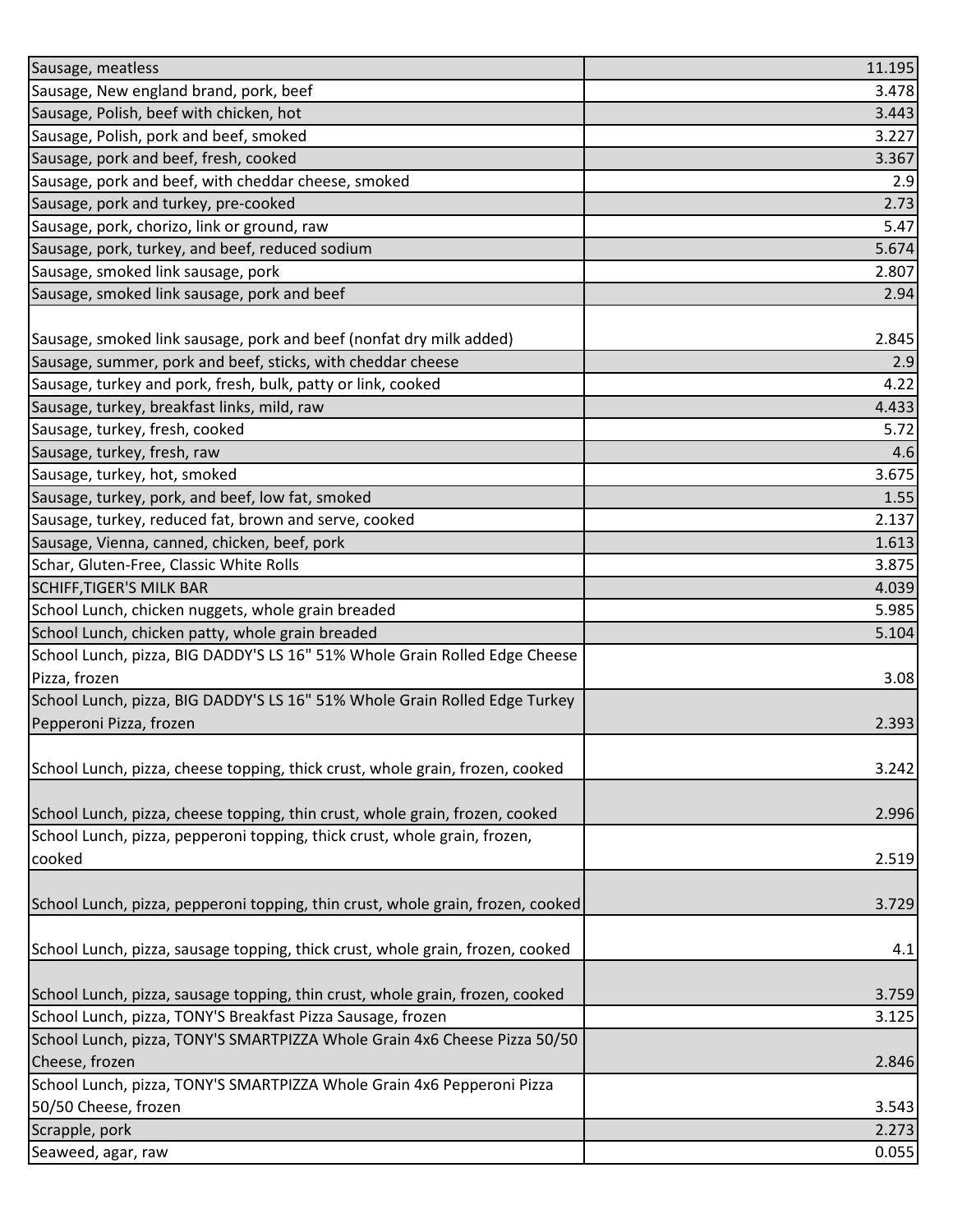| Seaweed, Canadian Cultivated EMI-TSUNOMATA, dry                               | 3.75   |
|-------------------------------------------------------------------------------|--------|
| Seaweed, Canadian Cultivated EMI-TSUNOMATA, rehydrated                        | 0.46   |
| Seaweed, irishmoss, raw                                                       | 0.593  |
| Seaweed, kelp, raw                                                            | 0.47   |
| Seaweed, laver, raw                                                           | 1.47   |
| Seaweed, spirulina, dried                                                     | 12.82  |
| Seaweed, wakame, raw                                                          | 1.6    |
| Seeds, breadfruit seeds, boiled                                               | 5.3    |
| Seeds, breadfruit seeds, raw                                                  | 0.438  |
| Seeds, breadfruit seeds, roasted                                              | 7.4    |
| Seeds, breadnut tree seeds, dried                                             | 2.1    |
| Seeds, breadnut tree seeds, raw                                               | 0.88   |
| Seeds, chia seeds, dried                                                      | 8.83   |
| Seeds, cottonseed flour, low fat (glandless)                                  | 4.039  |
| Seeds, cottonseed flour, partially defatted (glandless)                       | 4.065  |
| Seeds, cottonseed kernels, roasted (glandless)                                | 3      |
| Seeds, cottonseed meal, partially defatted (glandless)                        | 4.286  |
| Seeds, flaxseed                                                               | 3.08   |
| Seeds, hemp seed, hulled                                                      | 9.2    |
| Seeds, lotus seeds, dried                                                     | 1.6    |
| Seeds, lotus seeds, raw                                                       | 0.429  |
| Seeds, pumpkin and squash seed kernels, dried                                 | 4.987  |
| Seeds, pumpkin and squash seed kernels, roasted, with salt added              | 4.43   |
| Seeds, pumpkin and squash seed kernels, roasted, without salt                 | 4.43   |
| Seeds, pumpkin and squash seeds, whole, roasted, with salt added              | 0.286  |
| Seeds, pumpkin and squash seeds, whole, roasted, without salt                 | 0.286  |
| Seeds, safflower seed kernels, dried                                          | 2.284  |
| Seeds, safflower seed meal, partially defatted                                | 2.265  |
| Seeds, sesame butter, paste                                                   | 6.7    |
| Seeds, sesame butter, tahini, from raw and stone ground kernels               | 5.925  |
| Seeds, sesame butter, tahini, from roasted and toasted kernels (most common   |        |
| type)                                                                         | 5.45   |
| Seeds, sesame butter, tahini, from unroasted kernels (non-chemically          |        |
| removed seed coat)                                                            | 5.644  |
| Seeds, sesame butter, tahini, type of kernels unspecified                     | 5.64   |
| Seeds, sesame flour, high-fat                                                 | 13.369 |
| Seeds, sesame flour, low-fat                                                  | 12.533 |
| Seeds, sesame flour, partially defatted                                       | 12.6   |
| Seeds, sesame meal, partially defatted                                        | 12.816 |
| Seeds, sesame seed kernels, dried (decorticated)                              | 5.8    |
| Seeds, sesame seed kernels, toasted, with salt added (decorticated)           | 5.438  |
|                                                                               |        |
| Seeds, sesame seed kernels, toasted, without salt added (decorticated)        | 5.438  |
| Seeds, sesame seeds, whole, dried                                             | 4.515  |
| Seeds, sesame seeds, whole, roasted and toasted                               | 4.581  |
| Seeds, sisymbrium sp. seeds, whole, dried                                     | 16.825 |
| Seeds, sunflower seed butter, with salt added (Includes foods for USDA's Food |        |
| Distribution Program)                                                         | 6.747  |
| Seeds, sunflower seed butter, without salt                                    | 6.747  |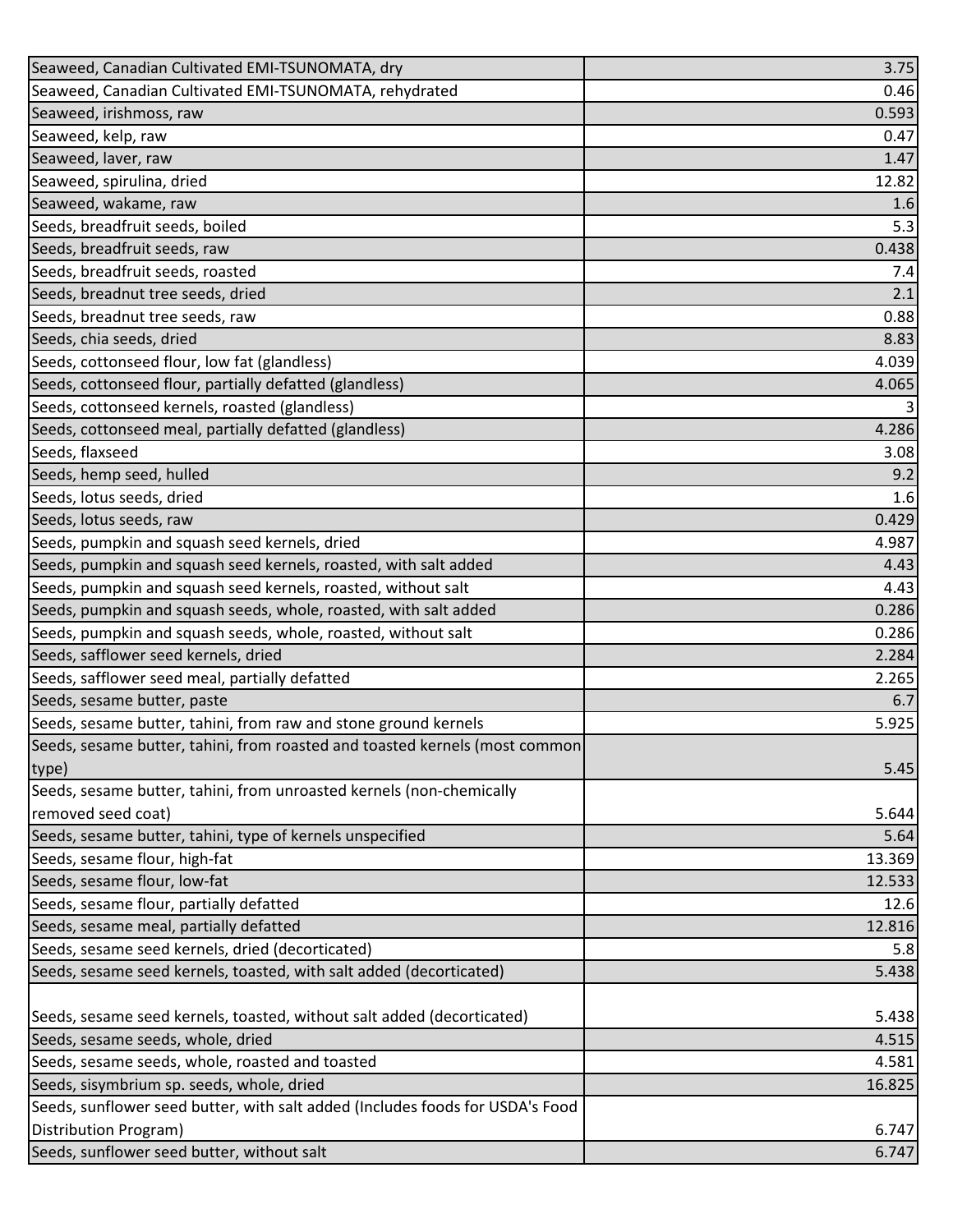| Seeds, sunflower seed flour, partially defatted                          | 7.313  |
|--------------------------------------------------------------------------|--------|
|                                                                          |        |
| Seeds, sunflower seed kernels from shell, dry roasted, with salt added   | 7.042  |
| Seeds, sunflower seed kernels, dried                                     | 8.335  |
| Seeds, sunflower seed kernels, dry roasted, with salt added              | 7.042  |
| Seeds, sunflower seed kernels, dry roasted, without salt                 | 7.042  |
| Seeds, sunflower seed kernels, oil roasted, with salt added              | 4.13   |
| Seeds, sunflower seed kernels, oil roasted, without salt                 | 4.13   |
| Seeds, sunflower seed kernels, toasted, with salt added                  | 4.198  |
| Seeds, sunflower seed kernels, toasted, without salt                     | 4.198  |
| Seeds, watermelon seed kernels, dried                                    | 3.55   |
| Semolina, enriched                                                       | 5.99   |
| Semolina, unenriched                                                     | 3.31   |
| Sesbania flower, cooked, steamed, with salt                              | 0.25   |
| Sesbania flower, cooked, steamed, without salt                           | 0.25   |
| Sesbania flower, raw                                                     | 0.43   |
| Shake, fast food, vanilla                                                | 0.213  |
| Shallots, freeze-dried                                                   | 1      |
| Shallots, raw                                                            | 0.2    |
| Sherbet, orange                                                          | 0.063  |
| Snack, BALANCE, original bar                                             | 8.991  |
| Snack, Mixed Berry Bar                                                   | 0.858  |
| Snack, potato chips, made from dried potatoes, plain                     | 2.653  |
| Snack, Pretzel, hard chocolate coated                                    | 2.398  |
| Snacks, bagel chips, plain                                               | 7.66   |
| Snacks, banana chips                                                     | 0.71   |
| Snacks, beef jerky, chopped and formed                                   | 1.732  |
| Snacks, beef sticks, smoked                                              | 4.54   |
| Snacks, brown rice chips                                                 | 7.806  |
| Snacks, candy bits, yogurt covered with vitamin C                        | 0.173  |
|                                                                          |        |
| Snacks, candy rolls, yogurt-covered, fruit flavored with high vitamin C  | 0.1    |
| Snacks, CLIF BAR, mixed flavors                                          | 4.412  |
| Snacks, corn cakes                                                       | 5.15   |
| Snacks, corn cakes, very low sodium                                      | 5.15   |
| Snacks, corn-based, extruded, chips, barbecue-flavor                     | 1.645  |
| Snacks, corn-based, extruded, chips, barbecue-flavor, made with enriched |        |
| masa flour                                                               | 6.3    |
| Snacks, corn-based, extruded, chips, plain                               | 0.842  |
| Snacks, corn-based, extruded, chips, unsalted                            | 1.48   |
| Snacks, corn-based, extruded, cones, plain                               | 1.41   |
| Snacks, corn-based, extruded, onion-flavor                               | 3.18   |
| Snacks, corn-based, extruded, puffs or twists, cheese-flavor             | 2.627  |
|                                                                          |        |
| Snacks, corn-based, extruded, puffs or twists, cheese-flavor, unenriched | 5.743  |
| Snacks, cornnuts, barbecue-flavor                                        | 1.507  |
| Snacks, crisped rice bar, almond                                         | 17.635 |
| Snacks, crisped rice bar, chocolate chip                                 | 7.05   |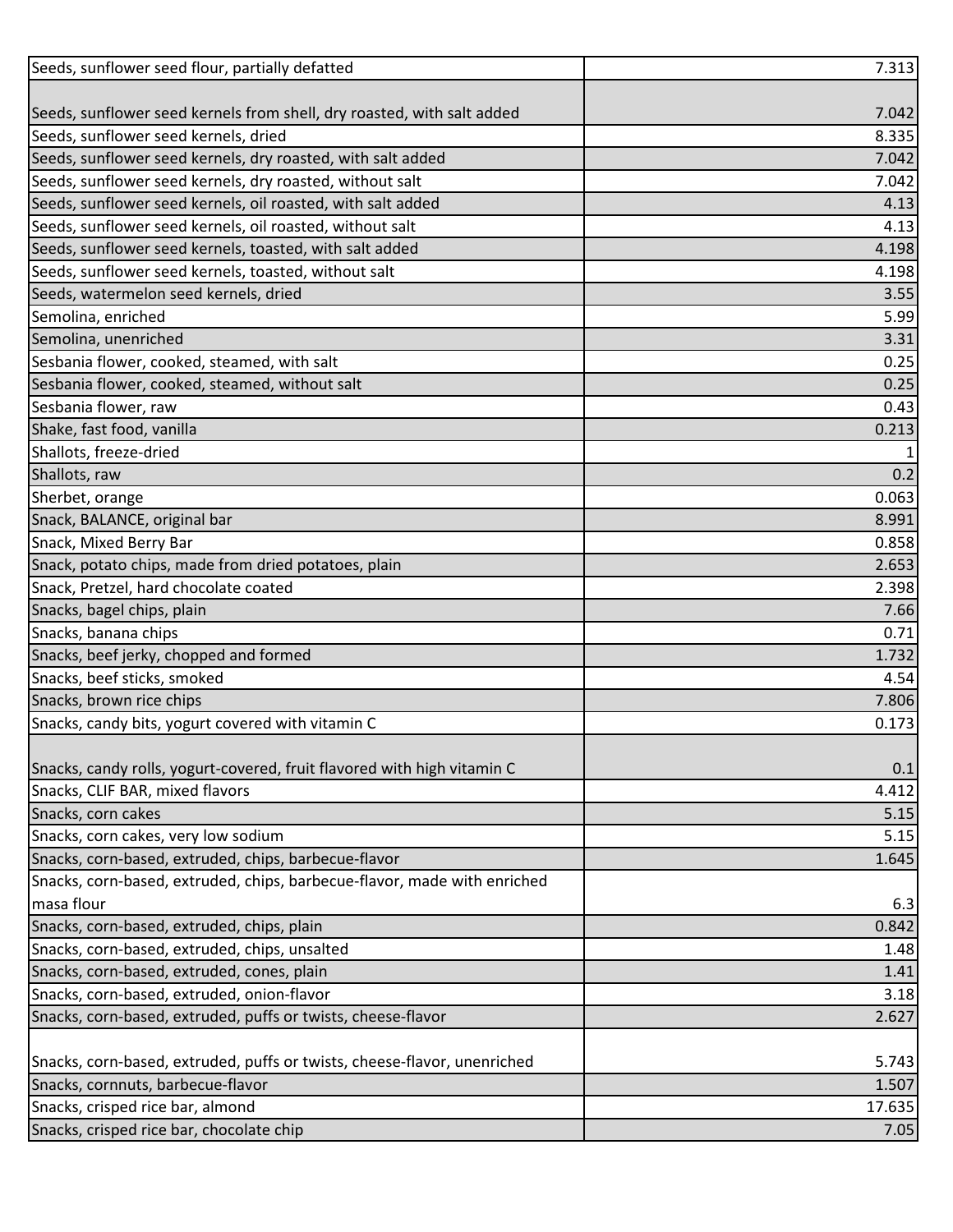| Snacks, FRITOLAY, SUNCHIPS, Multigrain Snack, Harvest Cheddar flavor       | 1.975        |
|----------------------------------------------------------------------------|--------------|
| Snacks, FRITOLAY, SUNCHIPS, Multigrain Snack, original flavor              | 2.1          |
| Snacks, FRITOLAY, SUNCHIPS, multigrain, French onion flavor                | 2.399        |
| Snacks, fruit leather, pieces                                              | 0.1          |
| Snacks, fruit leather, pieces, with vitamin C                              | 0.1          |
| Snacks, fruit leather, rolls                                               | 0.1          |
| Snacks, granola bar, chewy, reduced sugar, all flavors                     | 1.049        |
| Snacks, granola bar, GENERAL MILLS NATURE VALLEY, SWEET & SALTY NUT,       |              |
| peanut                                                                     | 3.413        |
|                                                                            |              |
| Snacks, granola bar, GENERAL MILLS, NATURE VALLEY, CHEWY TRAIL MIX         | 5.443        |
| Snacks, granola bar, GENERAL MILLS, NATURE VALLEY, with yogurt coating     | 7.302        |
| Snacks, granola bar, KASHI GOLEAN, chewy, mixed flavors                    | 0.68         |
| Snacks, granola bar, KASHI GOLEAN, crunchy, mixed flavors                  | 1.888        |
| Snacks, granola bar, KASHI TLC Bar, chewy, mixed flavors                   | 1.158        |
| Snacks, granola bar, KASHI TLC Bar, crunchy, mixed flavors                 | 2.403        |
| Snacks, granola bar, QUAKER, chewy, 90 Calorie Bar                         | 1.064        |
| Snacks, granola bar, QUAKER, DIPPS, all flavors                            | 1.007        |
| Snacks, granola bar, with coconut, chocolate coated                        | 0.42         |
| Snacks, granola bars, hard, almond                                         | 0.61         |
| Snacks, granola bars, hard, chocolate chip                                 | 0.555        |
| Snacks, granola bars, hard, peanut butter                                  | 1.97         |
| Snacks, granola bars, hard, plain                                          | 1.581        |
| Snacks, granola bars, QUAKER OATMEAL TO GO, all flavors                    | 6.667        |
| Snacks, granola bars, soft, almond, confectioners coating                  | 1.318        |
|                                                                            |              |
| Snacks, granola bars, soft, coated, milk chocolate coating, chocolate chip | 0.72         |
|                                                                            |              |
| Snacks, granola bars, soft, coated, milk chocolate coating, peanut butter  | 3.29         |
| Snacks, granola bars, soft, uncoated, chocolate chip                       | 0.765        |
| Snacks, granola bars, soft, uncoated, chocolate chip, graham and           |              |
| marshmallow                                                                | $\mathbf{1}$ |
| Snacks, granola bars, soft, uncoated, nut and raisin                       | 2.61         |
| Snacks, granola bars, soft, uncoated, peanut butter                        | 3.142        |
|                                                                            |              |
| Snacks, granola bars, soft, uncoated, peanut butter and chocolate chip     | 3.15         |
| Snacks, granola bars, soft, uncoated, plain                                | 0.515        |
| Snacks, granola bars, soft, uncoated, raisin                               | 1.101        |
| Snacks, granola bites, mixed flavors                                       | 2.318        |
| Snacks, KELLOGG, KELLOGG'S Low Fat Granola Bar, Crunchy Almond/Brown       |              |
| Sugar                                                                      | 9.5          |
| Snacks, KELLOGG, KELLOGG'S RICE KRISPIES TREATS Squares                    | 9.1          |
| Snacks, KELLOGG, KELLOGG'S, NUTRI-GRAIN Cereal Bars, fruit                 | 19.267       |
| Snacks, KRAFT, CORNNUTS, plain                                             | 1.694        |
| Snacks, M & M MARS, COMBOS Snacks Cheddar Cheese Pretzel                   | 3.183        |
| Snacks, M & M MARS, KUDOS Whole Grain Bar, chocolate chip                  | 1.539        |
| Snacks, NUTRI-GRAIN FRUIT AND NUT BAR                                      | 6.442        |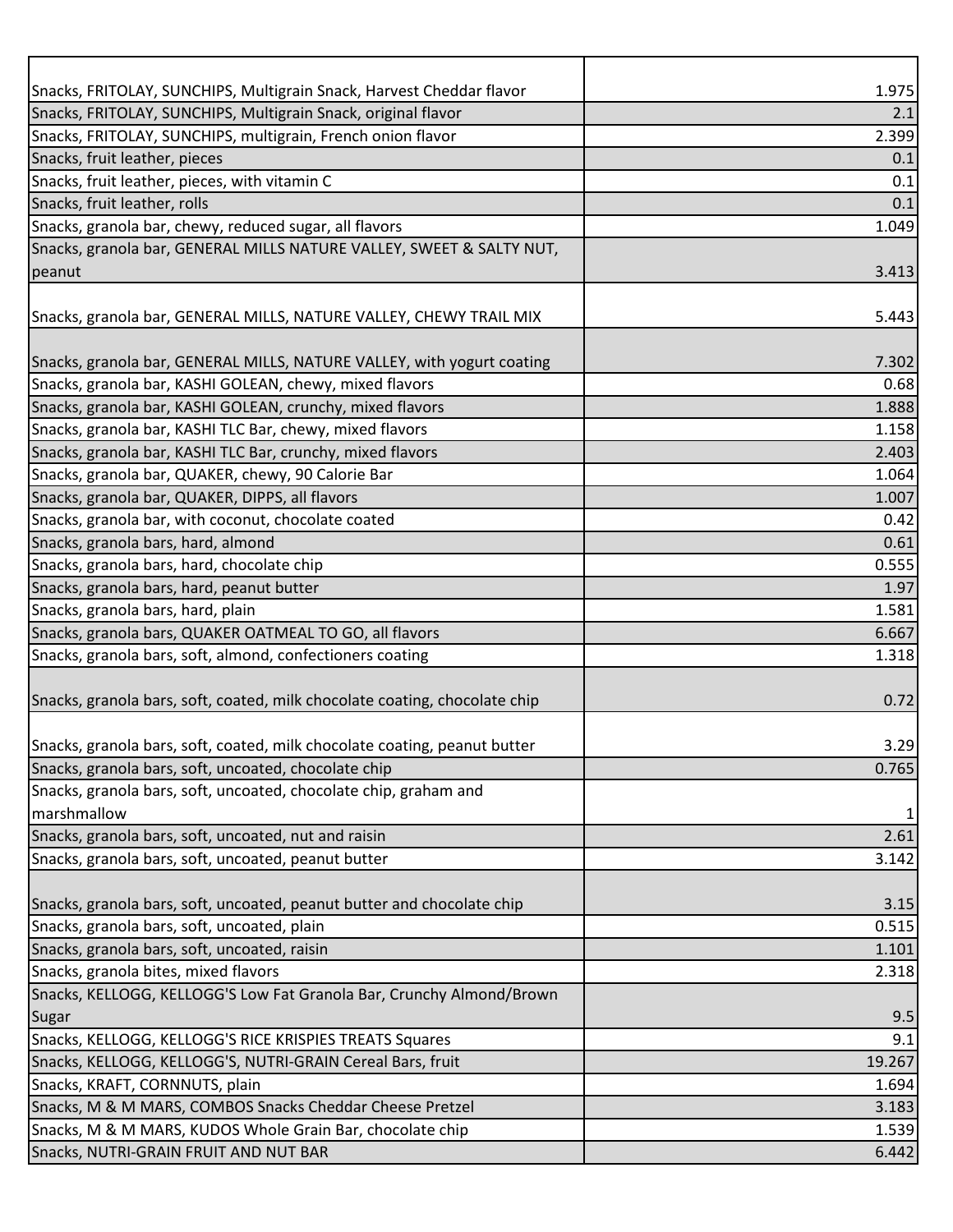| Snacks, oriental mix, rice-based                                            | 3.081 |
|-----------------------------------------------------------------------------|-------|
| Snacks, peas, roasted, wasabi-flavored                                      | 5.06  |
| Snacks, pita chips, salted                                                  | 7.043 |
| Snacks, plantain chips, salted                                              | 0.802 |
| Snacks, popcorn, air-popped                                                 | 2.308 |
| Snacks, popcorn, air-popped (Unsalted)                                      | 1.944 |
| Snacks, popcorn, cakes                                                      | 6.006 |
| Snacks, popcorn, caramel-coated, with peanuts                               | 1.99  |
| Snacks, popcorn, caramel-coated, without peanuts                            | 2.2   |
| Snacks, popcorn, cheese-flavor                                              | 1.453 |
| Snacks, popcorn, home-prepared, oil-popped, unsalted                        | 1.55  |
| Snacks, popcorn, microwave, 94% fat free                                    | 2.099 |
| Snacks, popcorn, microwave, low fat                                         | 2.07  |
| Snacks, popcorn, microwave, regular (butter) flavor, made with partially    |       |
| hydrogenated oil                                                            | 1.432 |
| Snacks, popcorn, oil-popped, microwave, regular flavor, no trans fat        | 1.195 |
| Snacks, popcorn, oil-popped, white popcorn, salt added                      | 1.55  |
| Snacks, pork skins, barbecue-flavor                                         | 3.355 |
| Snacks, pork skins, plain                                                   | 1.549 |
| Snacks, potato chips, barbecue-flavor                                       | 4.957 |
| Snacks, potato chips, cheese-flavor                                         |       |
| Snacks, potato chips, fat free, salted                                      | 6.446 |
| Snacks, potato chips, fat-free, made with olestra                           | 4.37  |
| Snacks, potato chips, lightly salted                                        | 5.476 |
|                                                                             |       |
| Snacks, potato chips, made from dried potatoes (preformed), multigrain      | 2.558 |
| Snacks, potato chips, made from dried potatoes, cheese-flavor               | 2.6   |
|                                                                             |       |
| Snacks, potato chips, made from dried potatoes, fat-free, made with olestra | 3.397 |
| Snacks, potato chips, made from dried potatoes, reduced fat                 | 3.595 |
|                                                                             |       |
| Snacks, potato chips, made from dried potatoes, sour-cream and onion-flavor | 2.5   |
| Snacks, potato chips, plain, made with partially hydrogenated soybean oil,  |       |
| salted                                                                      | 3.827 |
| Snacks, potato chips, plain, made with partially hydrogenated soybean oil,  |       |
| unsalted                                                                    | 3.827 |
| Snacks, potato chips, plain, salted                                         | 4.762 |
| Snacks, potato chips, plain, unsalted                                       | 3.827 |
| Snacks, potato chips, reduced fat                                           |       |
| Snacks, potato chips, sour-cream-and-onion-flavor                           | 4.029 |
| Snacks, potato chips, white, restructured, baked                            | 4.09  |
| Snacks, potato sticks                                                       | 4.785 |
| Snacks, Pretzels, gluten- free made with cornstarch and potato flour        | 0.232 |
| Snacks, pretzels, hard, confectioner's coating, chocolate-flavor            | 0.8   |
| Snacks, pretzels, hard, plain, made with enriched flour, unsalted           | 5.251 |
| Snacks, pretzels, hard, plain, made with unenriched flour, salted           | 1.92  |
| Snacks, pretzels, hard, plain, made with unenriched flour, unsalted         | 1.92  |
| Snacks, pretzels, hard, plain, salted                                       | 5.27  |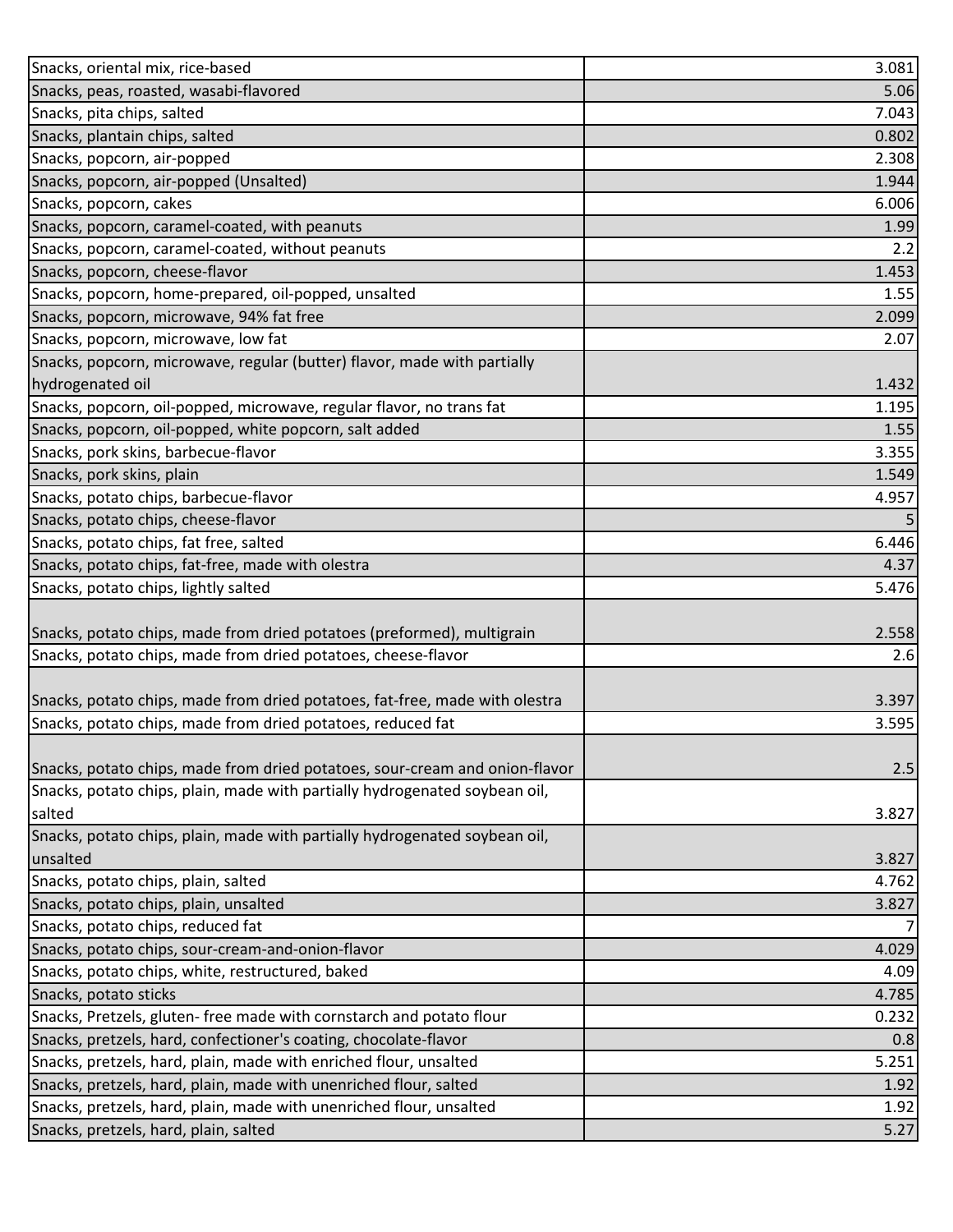| Snacks, pretzels, hard, whole-wheat including both salted and unsalted                                   | 6.537          |
|----------------------------------------------------------------------------------------------------------|----------------|
| Snacks, rice cakes, brown rice, buckwheat                                                                | 8.096          |
| Snacks, rice cakes, brown rice, buckwheat, unsalted                                                      | 8.096          |
| Snacks, rice cakes, brown rice, corn                                                                     | 6.435          |
| Snacks, rice cakes, brown rice, multigrain                                                               | 6.602          |
| Snacks, rice cakes, brown rice, multigrain, unsalted                                                     | 6.602          |
| Snacks, rice cakes, brown rice, plain, unsalted                                                          | 7.806          |
| Snacks, rice cakes, brown rice, rye                                                                      | 7.04           |
| Snacks, rice cakes, brown rice, sesame seed                                                              | 7.205          |
| Snacks, rice cakes, brown rice, sesame seed, unsalted                                                    | 7.205          |
| Snacks, rice cracker brown rice, plain                                                                   | 7.806          |
| Snacks, sesame sticks, wheat-based, salted                                                               | 1.552          |
| Snacks, sesame sticks, wheat-based, unsalted                                                             | 1.552          |
| Snacks, shrimp cracker                                                                                   | 2.631          |
| Snacks, soy chips or crisps, salted                                                                      | 2.978          |
| Snacks, sweet potato chips, unsalted                                                                     | 2.088          |
| Snacks, taro chips                                                                                       | 0.515          |
| Snacks, tortilla chips, light (baked with less oil)                                                      | 0.42           |
| Snacks, tortilla chips, low fat, made with olestra, nacho cheese                                         | 1.3            |
| Snacks, tortilla chips, low fat, unsalted                                                                | 0.42           |
| Snacks, tortilla chips, nacho cheese                                                                     | 1.29           |
| Snacks, tortilla chips, nacho-flavor, made with enriched masa flour                                      | 4              |
| Snacks, tortilla chips, nacho-flavor, reduced fat                                                        | 0.415          |
| Snacks, tortilla chips, plain, white corn, salted                                                        | 0.838          |
| Snacks, tortilla chips, ranch-flavor                                                                     | 1.3            |
| Snacks, tortilla chips, taco-flavor                                                                      | 1.999          |
| Snacks, tortilla chips, unsalted, white corn                                                             | 1.262          |
| Snacks, trail mix, regular                                                                               | 4.712          |
| Snacks, trail mix, regular, unsalted                                                                     | 4.712          |
| Snacks, trail mix, regular, with chocolate chips, salted nuts and seeds                                  | 4.405          |
|                                                                                                          | 4.405          |
| Snacks, trail mix, regular, with chocolate chips, unsalted nuts and seeds<br>Snacks, trail mix, tropical |                |
|                                                                                                          | 1.482          |
| Snacks, vegetable chips, HAIN CELESTIAL GROUP, TERRA CHIPS                                               | 1.768          |
| Snacks, vegetable chips, made from garden vegetables                                                     | 2.767          |
| Snacks, yucca (cassava) chips, salted                                                                    | 1.197          |
| Sorghum flour, refined, unenriched<br>Sorghum flour, whole-grain                                         | 1.329<br>4.496 |
|                                                                                                          |                |
| Sorghum grain<br>Soup, bean & ham, canned, reduced sodium, prepared with water or ready-                 | 3.688          |
| to-serve                                                                                                 |                |
| Soup, bean with frankfurters, canned, condensed                                                          | 0.324          |
|                                                                                                          | 0.78           |
| Soup, bean with frankfurters, canned, prepared with equal volume water                                   | 0.41           |
| Soup, bean with ham, canned, chunky, ready-to-serve                                                      | 0.7            |
| Soup, bean with pork, canned, condensed                                                                  | 0.421          |
| Soup, bean with pork, canned, prepared with equal volume water                                           | 0.206          |
| Soup, beef and mushroom, low sodium, chunk style                                                         | 1.13           |
|                                                                                                          |                |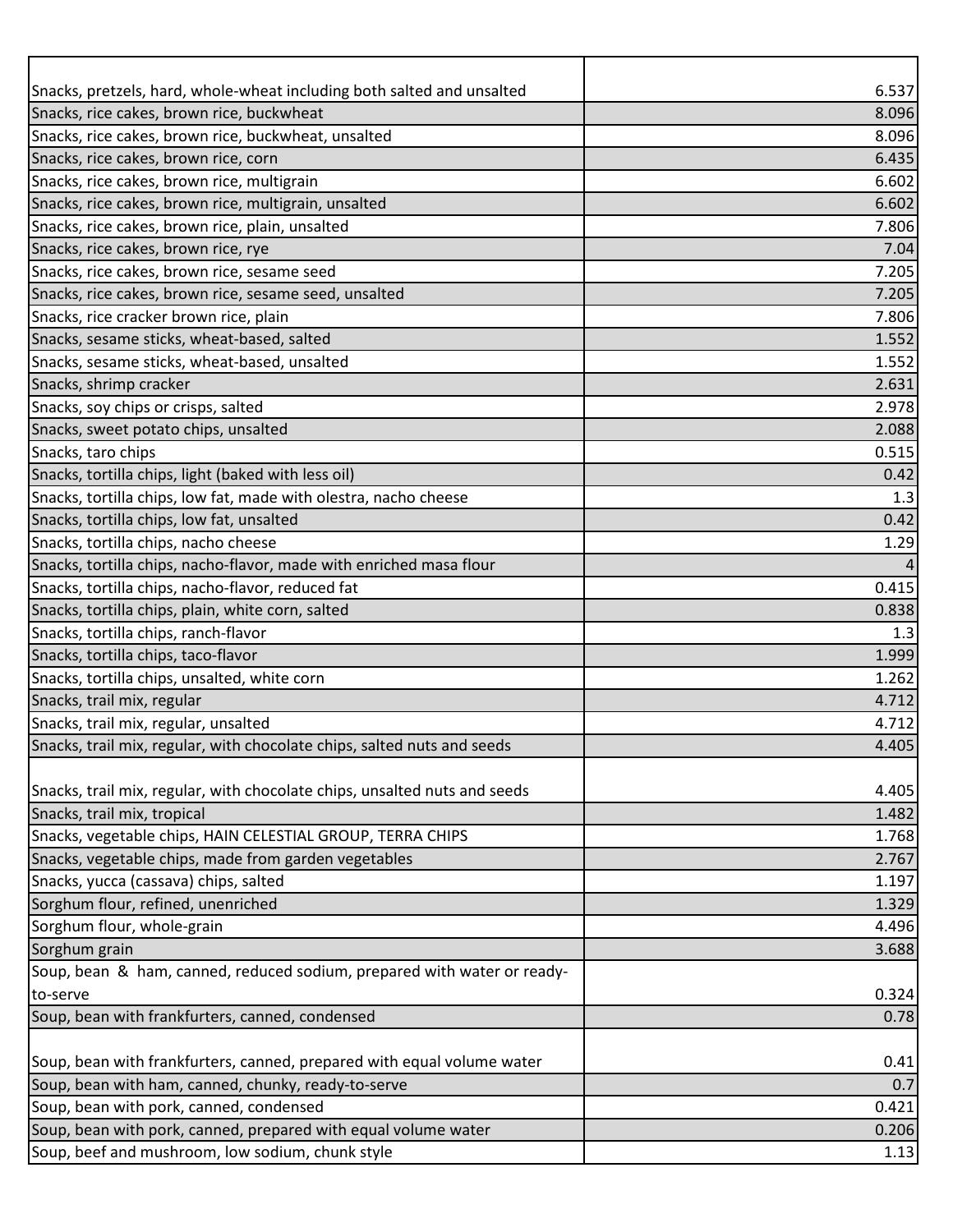| Soup, beef and vegetables, canned, ready-to-serve                          | 0.978          |
|----------------------------------------------------------------------------|----------------|
| Soup, beef and vegetables, reduced sodium, canned, ready-to-serve          | 0.907          |
| Soup, beef barley, ready to serve                                          | 0.933          |
| Soup, beef broth bouillon and consomme, canned, condensed                  | 0.58           |
| Soup, beef broth or bouillon canned, ready-to-serve                        | 0.78           |
| Soup, beef broth or bouillon, powder, dry                                  | 4.467          |
| Soup, beef broth or bouillon, powder, prepared with water                  | 0.049          |
|                                                                            |                |
| Soup, beef broth, bouillon, consomme, prepared with equal volume water     | 0.295          |
| Soup, beef broth, cubed, dry                                               | 3.3            |
| Soup, beef broth, cubed, prepared with water                               | 0.049          |
| Soup, beef broth, less/reduced sodium, ready to serve                      | 0.41           |
| Soup, beef mushroom, canned, condensed                                     | 0.9            |
| Soup, beef mushroom, canned, prepared with equal volume water              | 0.391          |
| Soup, beef noodle, canned, condensed                                       | 0.849          |
| Soup, beef noodle, canned, prepared with equal volume water                | 0.425          |
| Soup, beef stroganoff, canned, chunky style, ready-to-serve                | 0.1            |
| Soup, black bean, canned, condensed                                        | 0.41           |
| Soup, black bean, canned, prepared with equal volume water                 | 0.205          |
| Soup, bouillon cubes and granules, low sodium, dry                         | 2.46           |
| Soup, broccoli cheese, canned, condensed, commercial                       | 0.248          |
| Soup, cheese, canned, condensed                                            | 0.31           |
| Soup, cheese, canned, prepared with equal volume milk                      | 0.2            |
| Soup, cheese, canned, prepared with equal volume water                     | 0.161          |
| Soup, chicken and vegetable, canned, ready-to-serve                        | 0.906          |
| Soup, chicken broth cubes, dry                                             | 3.9            |
| Soup, chicken broth cubes, dry, prepared with water                        | 0.103          |
| Soup, chicken broth or bouillon, dry                                       | 2.46           |
| Soup, chicken broth or bouillon, dry, prepared with water                  | 0.041          |
| Soup, chicken broth, canned, condensed                                     | 2.23           |
| Soup, chicken broth, canned, prepared with equal volume water              | 1.372          |
| Soup, chicken broth, less/reduced sodium, ready to serve                   | 0.686          |
| Soup, chicken broth, low sodium, canned                                    | 1.37           |
| Soup, chicken broth, ready-to-serve                                        | 0.219          |
| Soup, chicken gumbo, canned, condensed                                     | 0.53           |
| Soup, chicken gumbo, canned, prepared with equal volume water              | 0.272          |
| Soup, chicken mushroom, canned, condensed                                  | 1.3            |
| Soup, chicken mushroom, canned, prepared with equal volume water           |                |
| Soup, chicken noodle, canned, condensed                                    | 0.668<br>1.222 |
| Soup, chicken noodle, canned, prepared with equal volume water             | 0.598          |
| Soup, chicken noodle, dry, mix                                             | 4.88           |
| Soup, chicken noodle, dry, mix, prepared with water                        | 0.431          |
|                                                                            |                |
| Soup, chicken noodle, low sodium, canned, prepared with equal volume water | 0.54           |
| Soup, chicken noodle, reduced sodium, canned, ready-to-serve               | 1.396          |
| Soup, chicken rice, canned, chunky, ready-to-serve                         | 1.71           |
|                                                                            |                |
| Soup, chicken vegetable with potato and cheese, chunky, ready-to-serve     | 0.346          |
|                                                                            |                |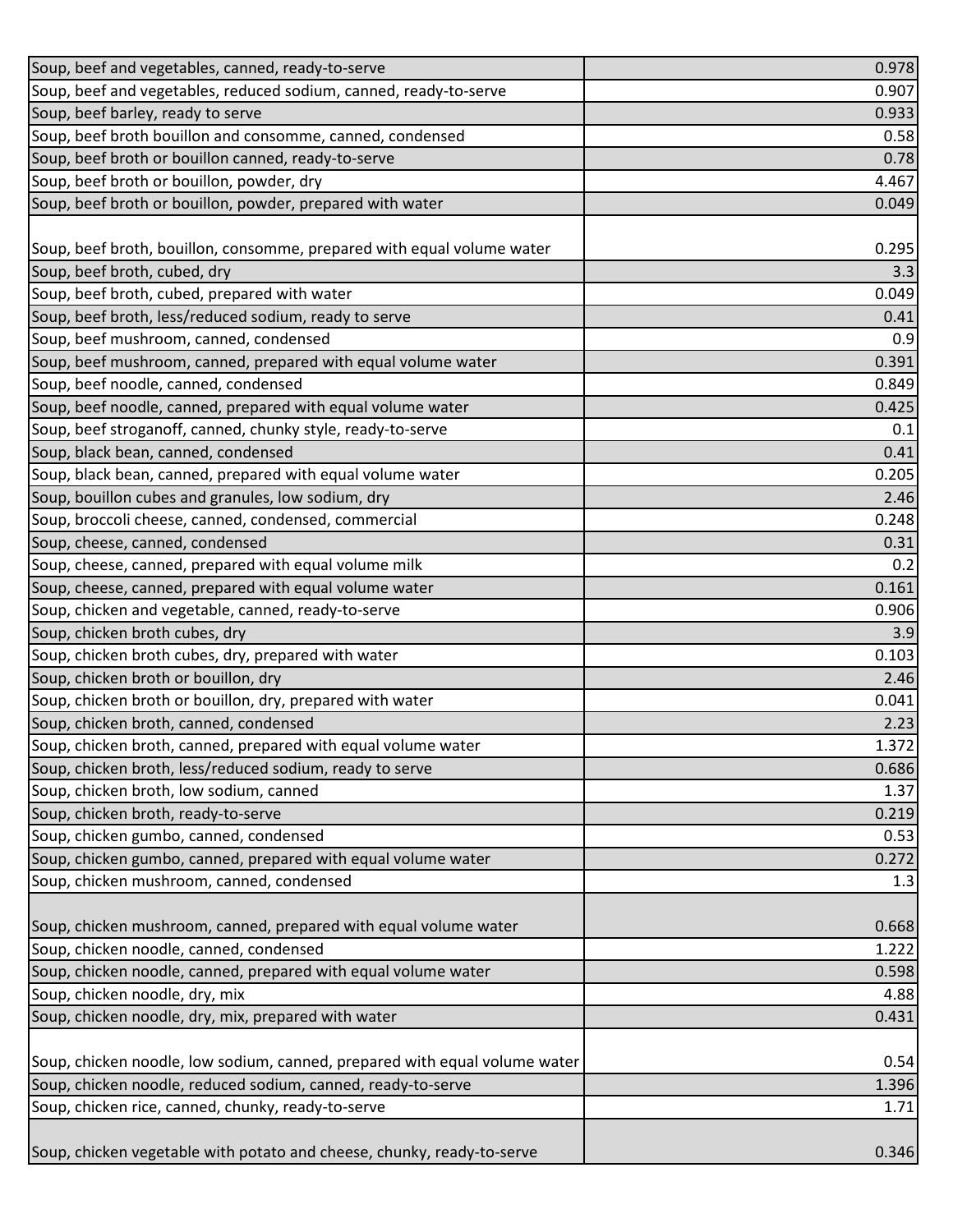| Soup, chicken vegetable, canned, condensed                                                                       | 1.004         |
|------------------------------------------------------------------------------------------------------------------|---------------|
| Soup, chicken with rice, canned, condensed                                                                       | 0.918         |
| Soup, chicken with rice, canned, prepared with equal volume water                                                | 0.459         |
| Soup, chicken, canned, chunky, ready-to-serve                                                                    | 1.76          |
| Soup, chili beef, canned, condensed                                                                              | 0.813         |
| Soup, chili beef, canned, prepared with equal volume water                                                       | 0.398         |
| Soup, chunky beef, canned, ready-to-serve                                                                        | 1.127         |
| Soup, chunky chicken noodle, canned, ready-to-serve                                                              | 1.196         |
| Soup, chunky vegetable, canned, ready-to-serve                                                                   | 0.542         |
| Soup, chunky vegetable, reduced sodium, canned, ready-to-serve                                                   | 0.61          |
|                                                                                                                  |               |
| Soup, clam chowder, manhattan style, canned, chunky, ready-to-serve                                              | 0.77          |
| Soup, clam chowder, manhattan, canned, condensed                                                                 | 0.65          |
|                                                                                                                  |               |
| Soup, clam chowder, manhattan, canned, prepared with equal volume water                                          | 0.318         |
| Soup, clam chowder, new england, canned, condensed                                                               | 1.55          |
| Soup, clam chowder, new england, canned, prepared with equal volume low                                          |               |
| fat (2%) milk                                                                                                    | 0.794         |
|                                                                                                                  |               |
| Soup, clam chowder, new england, canned, prepared with equal volume water                                        | 0.759         |
| Soup, clam chowder, new england, canned, ready-to-serve                                                          | 0.497         |
|                                                                                                                  |               |
| Soup, clam chowder, new england, reduced sodium, canned, ready-to-serve                                          | 0.422         |
| Soup, cream of asparagus, canned, condensed<br>Soup, cream of asparagus, canned, prepared with equal volume milk | 0.62<br>0.355 |
|                                                                                                                  |               |
| Soup, cream of asparagus, canned, prepared with equal volume water                                               | 0.319         |
| Soup, cream of celery, canned, condensed                                                                         | 0.265         |
| Soup, cream of celery, canned, prepared with equal volume milk                                                   | 0.176         |
| Soup, cream of celery, canned, prepared with equal volume water                                                  | 0.136         |
| Soup, cream of chicken, canned, condensed                                                                        | 0.392         |
| Soup, cream of chicken, canned, condensed, reduced sodium                                                        | 0.637         |
| Soup, cream of chicken, canned, prepared with equal volume milk                                                  | 0.372         |
| Soup, cream of chicken, canned, prepared with equal volume water                                                 | 0.336         |
| Soup, cream of chicken, dry, mix, prepared with water                                                            |               |
| Soup, cream of mushroom, canned, condensed                                                                       | 0.345         |
| Soup, cream of mushroom, canned, condensed, reduced sodium                                                       | 0.17          |
| Soup, cream of mushroom, canned, prepared with equal volume low fat (2%)                                         |               |
| milk                                                                                                             | 0.214         |
|                                                                                                                  |               |
| Soup, cream of mushroom, canned, prepared with equal volume water                                                | 0.169         |
| Soup, cream of mushroom, low sodium, ready-to-serve, canned                                                      | 0.3           |
| Soup, cream of onion, canned, condensed                                                                          | 0.4           |
| Soup, cream of onion, canned, prepared with equal volume milk                                                    | 0.244         |
| Soup, cream of onion, canned, prepared with equal volume water                                                   | 0.206         |
| Soup, cream of potato, canned, condensed                                                                         | 0.43          |
| Soup, cream of potato, canned, prepared with equal volume milk                                                   | 0.259         |
| Soup, cream of potato, canned, prepared with equal volume water                                                  | 0.221         |
| Soup, cream of shrimp, canned, condensed                                                                         | 0.34          |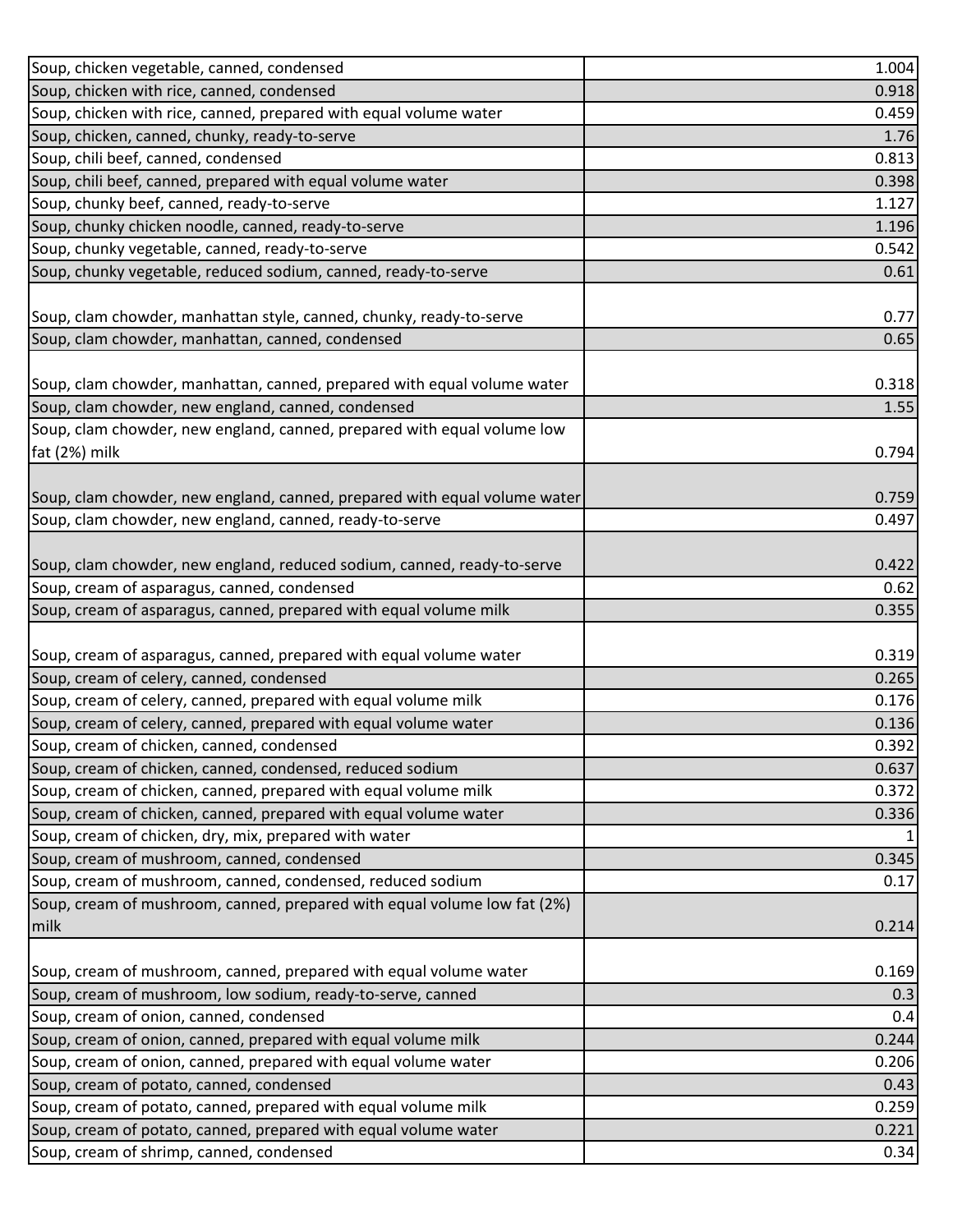| Soup, cream of shrimp, canned, prepared with equal volume water<br>0.17<br>Soup, cream of vegetable, dry, powder<br>2.2<br>Soup, egg drop, Chinese restaurant<br>0.156<br>Soup, hot and sour, Chinese restaurant<br>0.507<br>Soup, lentil with ham, canned, ready-to-serve<br>0.545<br>Soup, minestrone, canned, chunky, ready-to-serve<br>0.491<br>Soup, minestrone, canned, condensed<br>0.77<br>Soup, minestrone, canned, prepared with equal volume water<br>0.391<br>Soup, minestrone, canned, reduced sodium, ready-to-serve<br>0.64<br>0.7<br>Soup, mushroom barley, canned, prepared with equal volume water<br>0.36<br>0.96<br>0.494<br>0.49<br>0.063<br>0.19<br>0.137<br>0.097<br>0.943<br>0.462<br>0.462<br>1.05<br>1.098<br>5.401<br>4.906<br>0.872<br>1.186<br>0.5<br>0.11<br>1.49<br>0.499<br>0.465<br>0.822<br>0.411 |                                                                             |       |
|-------------------------------------------------------------------------------------------------------------------------------------------------------------------------------------------------------------------------------------------------------------------------------------------------------------------------------------------------------------------------------------------------------------------------------------------------------------------------------------------------------------------------------------------------------------------------------------------------------------------------------------------------------------------------------------------------------------------------------------------------------------------------------------------------------------------------------------|-----------------------------------------------------------------------------|-------|
|                                                                                                                                                                                                                                                                                                                                                                                                                                                                                                                                                                                                                                                                                                                                                                                                                                     | Soup, cream of shrimp, canned, prepared with equal volume low fat (2%) milk | 0.211 |
|                                                                                                                                                                                                                                                                                                                                                                                                                                                                                                                                                                                                                                                                                                                                                                                                                                     |                                                                             |       |
|                                                                                                                                                                                                                                                                                                                                                                                                                                                                                                                                                                                                                                                                                                                                                                                                                                     |                                                                             |       |
|                                                                                                                                                                                                                                                                                                                                                                                                                                                                                                                                                                                                                                                                                                                                                                                                                                     |                                                                             |       |
|                                                                                                                                                                                                                                                                                                                                                                                                                                                                                                                                                                                                                                                                                                                                                                                                                                     |                                                                             |       |
|                                                                                                                                                                                                                                                                                                                                                                                                                                                                                                                                                                                                                                                                                                                                                                                                                                     |                                                                             |       |
|                                                                                                                                                                                                                                                                                                                                                                                                                                                                                                                                                                                                                                                                                                                                                                                                                                     |                                                                             |       |
|                                                                                                                                                                                                                                                                                                                                                                                                                                                                                                                                                                                                                                                                                                                                                                                                                                     |                                                                             |       |
|                                                                                                                                                                                                                                                                                                                                                                                                                                                                                                                                                                                                                                                                                                                                                                                                                                     |                                                                             |       |
|                                                                                                                                                                                                                                                                                                                                                                                                                                                                                                                                                                                                                                                                                                                                                                                                                                     |                                                                             |       |
|                                                                                                                                                                                                                                                                                                                                                                                                                                                                                                                                                                                                                                                                                                                                                                                                                                     | Soup, mushroom barley, canned, condensed                                    |       |
|                                                                                                                                                                                                                                                                                                                                                                                                                                                                                                                                                                                                                                                                                                                                                                                                                                     |                                                                             |       |
|                                                                                                                                                                                                                                                                                                                                                                                                                                                                                                                                                                                                                                                                                                                                                                                                                                     | Soup, mushroom with beef stock, canned, condensed                           |       |
|                                                                                                                                                                                                                                                                                                                                                                                                                                                                                                                                                                                                                                                                                                                                                                                                                                     |                                                                             |       |
|                                                                                                                                                                                                                                                                                                                                                                                                                                                                                                                                                                                                                                                                                                                                                                                                                                     | Soup, mushroom with beef stock, canned, prepared with equal volume water    |       |
|                                                                                                                                                                                                                                                                                                                                                                                                                                                                                                                                                                                                                                                                                                                                                                                                                                     | Soup, onion, canned, condensed                                              |       |
|                                                                                                                                                                                                                                                                                                                                                                                                                                                                                                                                                                                                                                                                                                                                                                                                                                     | Soup, onion, dry, mix                                                       | 1.472 |
|                                                                                                                                                                                                                                                                                                                                                                                                                                                                                                                                                                                                                                                                                                                                                                                                                                     | Soup, onion, dry, mix, prepared with water                                  |       |
|                                                                                                                                                                                                                                                                                                                                                                                                                                                                                                                                                                                                                                                                                                                                                                                                                                     | Soup, oyster stew, canned, condensed                                        |       |
|                                                                                                                                                                                                                                                                                                                                                                                                                                                                                                                                                                                                                                                                                                                                                                                                                                     | Soup, oyster stew, canned, prepared with equal volume milk                  |       |
|                                                                                                                                                                                                                                                                                                                                                                                                                                                                                                                                                                                                                                                                                                                                                                                                                                     | Soup, oyster stew, canned, prepared with equal volume water                 |       |
|                                                                                                                                                                                                                                                                                                                                                                                                                                                                                                                                                                                                                                                                                                                                                                                                                                     | Soup, pea, green, canned, condensed                                         |       |
|                                                                                                                                                                                                                                                                                                                                                                                                                                                                                                                                                                                                                                                                                                                                                                                                                                     | Soup, pea, green, canned, prepared with equal volume milk                   | 0.528 |
|                                                                                                                                                                                                                                                                                                                                                                                                                                                                                                                                                                                                                                                                                                                                                                                                                                     | Soup, pea, green, canned, prepared with equal volume water                  |       |
|                                                                                                                                                                                                                                                                                                                                                                                                                                                                                                                                                                                                                                                                                                                                                                                                                                     | Soup, pea, low sodium, prepared with equal volume water                     |       |
|                                                                                                                                                                                                                                                                                                                                                                                                                                                                                                                                                                                                                                                                                                                                                                                                                                     | Soup, pea, split with ham, canned, chunky, ready-to-serve                   |       |
|                                                                                                                                                                                                                                                                                                                                                                                                                                                                                                                                                                                                                                                                                                                                                                                                                                     | Soup, pea, split with ham, canned, condensed                                |       |
|                                                                                                                                                                                                                                                                                                                                                                                                                                                                                                                                                                                                                                                                                                                                                                                                                                     |                                                                             |       |
|                                                                                                                                                                                                                                                                                                                                                                                                                                                                                                                                                                                                                                                                                                                                                                                                                                     | Soup, pea, split with ham, canned, prepared with equal volume water         | 0.583 |
|                                                                                                                                                                                                                                                                                                                                                                                                                                                                                                                                                                                                                                                                                                                                                                                                                                     | Soup, ramen noodle, any flavor, dry                                         |       |
|                                                                                                                                                                                                                                                                                                                                                                                                                                                                                                                                                                                                                                                                                                                                                                                                                                     | Soup, ramen noodle, beef flavor, dry                                        | 5.139 |
|                                                                                                                                                                                                                                                                                                                                                                                                                                                                                                                                                                                                                                                                                                                                                                                                                                     | Soup, ramen noodle, chicken flavor, dry                                     | 5.536 |
|                                                                                                                                                                                                                                                                                                                                                                                                                                                                                                                                                                                                                                                                                                                                                                                                                                     | Soup, ramen noodle, dry, any flavor, reduced fat, reduced sodium            |       |
|                                                                                                                                                                                                                                                                                                                                                                                                                                                                                                                                                                                                                                                                                                                                                                                                                                     | Soup, shark fin, restaurant-prepared                                        | 0.493 |
|                                                                                                                                                                                                                                                                                                                                                                                                                                                                                                                                                                                                                                                                                                                                                                                                                                     | Soup, stock, beef, home-prepared                                            |       |
|                                                                                                                                                                                                                                                                                                                                                                                                                                                                                                                                                                                                                                                                                                                                                                                                                                     | Soup, stock, chicken, home-prepared                                         | 1.584 |
|                                                                                                                                                                                                                                                                                                                                                                                                                                                                                                                                                                                                                                                                                                                                                                                                                                     | Soup, stock, fish, home-prepared                                            |       |
|                                                                                                                                                                                                                                                                                                                                                                                                                                                                                                                                                                                                                                                                                                                                                                                                                                     | Soup, SWANSON, beef broth, lower sodium                                     |       |
|                                                                                                                                                                                                                                                                                                                                                                                                                                                                                                                                                                                                                                                                                                                                                                                                                                     | Soup, SWANSON, vegetable broth                                              |       |
|                                                                                                                                                                                                                                                                                                                                                                                                                                                                                                                                                                                                                                                                                                                                                                                                                                     | Soup, tomato beef with noodle, canned, condensed                            |       |
|                                                                                                                                                                                                                                                                                                                                                                                                                                                                                                                                                                                                                                                                                                                                                                                                                                     |                                                                             |       |
|                                                                                                                                                                                                                                                                                                                                                                                                                                                                                                                                                                                                                                                                                                                                                                                                                                     | Soup, tomato beef with noodle, canned, prepared with equal volume water     | 0.745 |
|                                                                                                                                                                                                                                                                                                                                                                                                                                                                                                                                                                                                                                                                                                                                                                                                                                     | Soup, tomato bisque, canned, condensed                                      | 0.894 |
|                                                                                                                                                                                                                                                                                                                                                                                                                                                                                                                                                                                                                                                                                                                                                                                                                                     | Soup, tomato bisque, canned, prepared with equal volume milk                |       |
|                                                                                                                                                                                                                                                                                                                                                                                                                                                                                                                                                                                                                                                                                                                                                                                                                                     | Soup, tomato bisque, canned, prepared with equal volume water               |       |
|                                                                                                                                                                                                                                                                                                                                                                                                                                                                                                                                                                                                                                                                                                                                                                                                                                     | Soup, tomato rice, canned, condensed                                        |       |
|                                                                                                                                                                                                                                                                                                                                                                                                                                                                                                                                                                                                                                                                                                                                                                                                                                     | Soup, tomato rice, canned, prepared with equal volume water                 |       |
|                                                                                                                                                                                                                                                                                                                                                                                                                                                                                                                                                                                                                                                                                                                                                                                                                                     | Soup, tomato, canned, condensed                                             | 0.858 |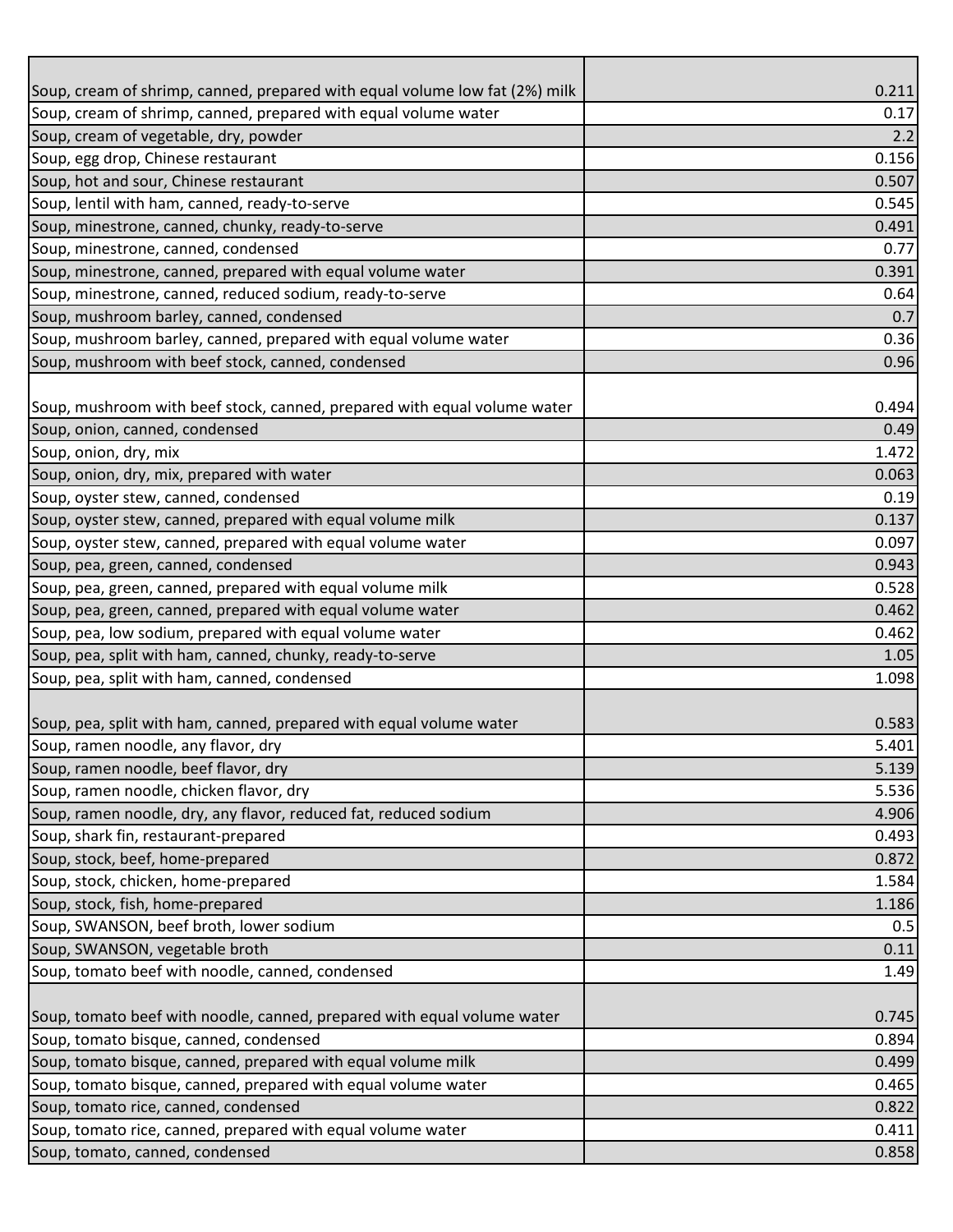| Soup, tomato, canned, condensed, reduced sodium                           | 1.032 |
|---------------------------------------------------------------------------|-------|
|                                                                           |       |
| Soup, tomato, canned, prepared with equal volume low fat (2%) milk        | 0.461 |
|                                                                           |       |
| Soup, tomato, canned, prepared with equal volume water, commercial        | 0.42  |
| Soup, tomato, dry, mix, prepared with water                               | 0.926 |
| Soup, tomato, low sodium, with water                                      | 0.505 |
| Soup, turkey noodle, canned, prepared with equal volume water             | 0.572 |
| Soup, turkey vegetable, canned, prepared with equal volume water          | 0.417 |
| Soup, turkey, chunky, canned, ready-to-serve                              | 1.52  |
| Soup, vegetable beef, canned, condensed                                   | 0.823 |
| Soup, vegetable beef, canned, prepared with equal volume water            | 0.412 |
| Soup, vegetable broth, ready to serve                                     | 0.11  |
| Soup, vegetable chicken, canned, prepared with water, low sodium          | 1.37  |
| Soup, vegetable soup, condensed, low sodium, prepared with equal volume   |       |
| water                                                                     | 0.77  |
| Soup, vegetable with beef broth, canned, condensed                        | 0.789 |
|                                                                           |       |
| Soup, vegetable with beef broth, canned, prepared with equal volume water | 0.395 |
| Soup, vegetable, canned, low sodium, condensed                            | 1.54  |
| Soup, vegetarian vegetable, canned, condensed                             | 0.747 |
|                                                                           |       |
| Soup, vegetarian vegetable, canned, prepared with equal volume water      | 0.374 |
| Soup, wonton, Chinese restaurant                                          | 0.58  |
| Sour cream, fat free                                                      | 0.07  |
| Sour cream, light                                                         | 0.07  |
| Sour cream, reduced fat                                                   | 0.07  |
| Sour dressing, non-butterfat, cultured, filled cream-type                 | 0.074 |
| Soursop, raw                                                              | 0.9   |
| Soy flour, defatted                                                       | 2.612 |
| Soy flour, full-fat, raw                                                  | 4.32  |
| Soy flour, full-fat, roasted                                              | 3.286 |
| Soy flour, low-fat                                                        | 2.95  |
| Soy meal, defatted, raw                                                   | 2.587 |
| Soy protein concentrate, produced by acid wash                            | 0.716 |
| Soy protein concentrate, produced by alcohol extraction                   | 0.716 |
| Soy protein isolate                                                       | 1.438 |
| Soy protein isolate, potassium type                                       | 1.438 |
| Soy sauce made from hydrolyzed vegetable protein                          | 2.828 |
| Soy sauce made from soy (tamari)                                          | 3.951 |
| Soy sauce made from soy and wheat (shoyu)                                 | 2.196 |
| Soy sauce made from soy and wheat (shoyu), low sodium                     | 1.14  |
|                                                                           |       |
| Soy sauce, reduced sodium, made from hydrolyzed vegetable protein         | 0.453 |
| Soybean, curd cheese                                                      | 0.5   |
| Soybeans, green, cooked, boiled, drained, with salt                       | 1.25  |
| Soybeans, green, cooked, boiled, drained, without salt                    | 1.25  |
| Soybeans, green, raw                                                      | 1.65  |
| Soybeans, mature cooked, boiled, without salt                             | 0.399 |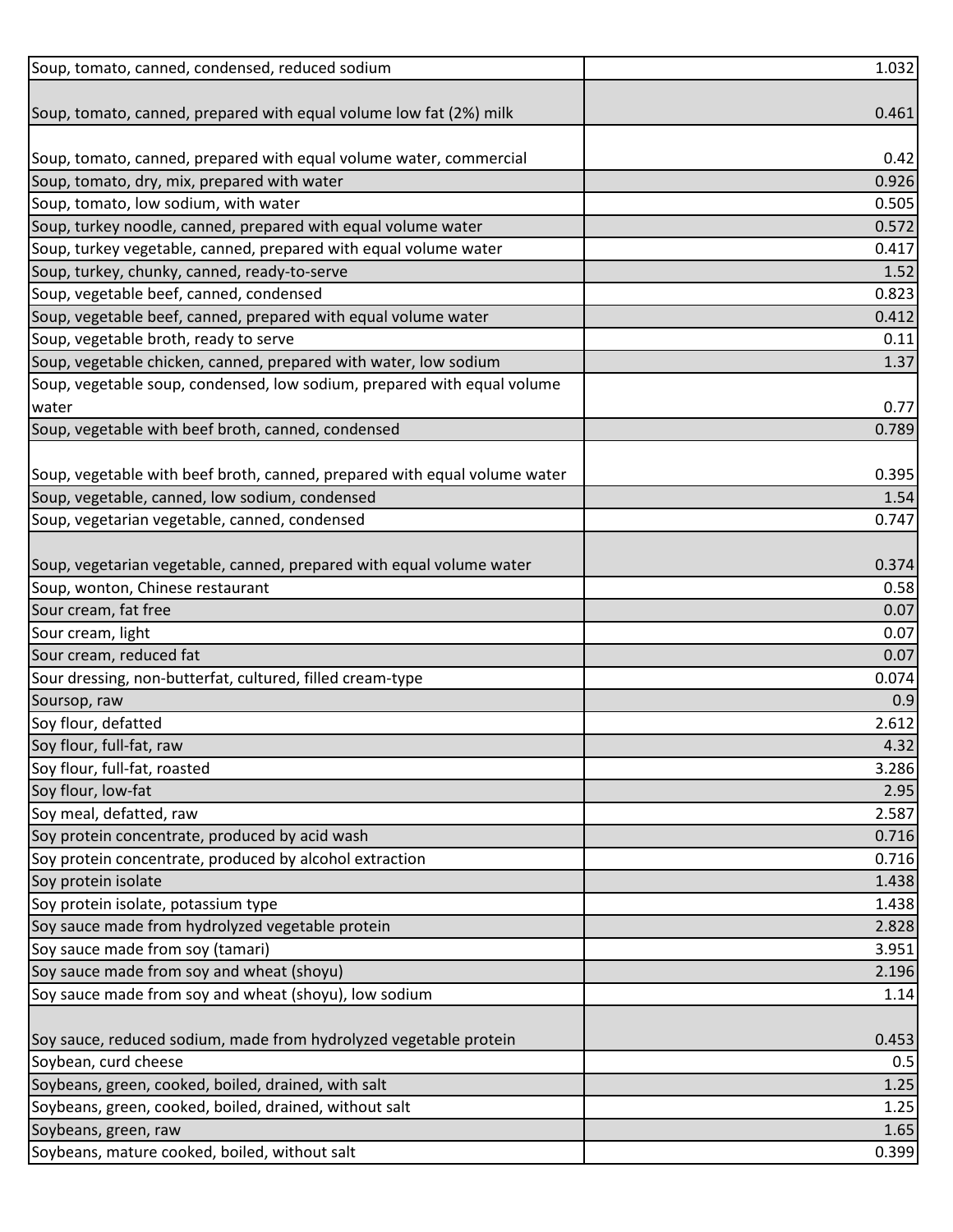| Soybeans, mature seeds, cooked, boiled, with salt                               | 0.399  |
|---------------------------------------------------------------------------------|--------|
| Soybeans, mature seeds, dry roasted                                             | 1.056  |
| Soybeans, mature seeds, raw                                                     | 1.623  |
| Soybeans, mature seeds, roasted, no salt added                                  | 1.41   |
| Soybeans, mature seeds, roasted, salted                                         | 1.41   |
| Soybeans, mature seeds, sprouted, cooked, steamed                               | 1.092  |
| Soybeans, mature seeds, sprouted, cooked, steamed, with salt                    | 1.092  |
| Soybeans, mature seeds, sprouted, raw                                           | 1.148  |
| Soymilk (All flavors), enhanced                                                 | 3.292  |
| Soymilk (all flavors), nonfat, with added calcium, vitamins A and D             | 0.323  |
|                                                                                 |        |
| Soymilk (all flavors), unsweetened, with added calcium, vitamins A and D        | 0.165  |
| Soymilk, chocolate and other flavors, light, with added calcium, vitamins A and |        |
| ID                                                                              | 0.512  |
| Soymilk, chocolate, nonfat, with added calcium, vitamins A and D                | 0.512  |
| Soymilk, chocolate, unfortified                                                 | 0.513  |
| Soymilk, chocolate, with added calcium, vitamins A and D                        | 0.513  |
|                                                                                 |        |
| Soymilk, original and vanilla, light, with added calcium, vitamins A and D      | 0.222  |
| Soymilk, original and vanilla, unfortified                                      | 0.513  |
| Soymilk, original and vanilla, with added calcium, vitamins A and D             | 0.425  |
| Spaghetti with meat sauce, frozen entree                                        | 0.177  |
| Spaghetti, protein-fortified, cooked, enriched (n x 6.25)                       | 1.837  |
| Spaghetti, protein-fortified, dry, enriched (n x 6.25)                          | 7.654  |
| Spaghetti, spinach, cooked                                                      | 1.53   |
| Spaghetti, spinach, dry                                                         | 4.55   |
| Spaghetti, with meatballs in tomato sauce, canned                               | 2.017  |
| Spanish rice mix, dry mix, prepared (with canola/vegetable oil blend or diced   |        |
| tomatoes and margarine)                                                         | 2.447  |
| Spanish rice mix, dry mix, unprepared                                           | 7.179  |
| Spearmint, dried                                                                | 6.561  |
| Spearmint, fresh                                                                | 0.948  |
| Spelt, cooked                                                                   | 2.57   |
| Spelt, uncooked                                                                 | 6.843  |
| Spices, allspice, ground                                                        | 2.86   |
| Spices, anise seed                                                              | 3.06   |
| Spices, basil, dried                                                            | 4.9    |
| Spices, bay leaf                                                                | 2.005  |
| Spices, caraway seed                                                            | 3.606  |
| Spices, cardamom                                                                | 1.102  |
| Spices, celery seed                                                             | 3.06   |
| Spices, chervil, dried                                                          | 5.4    |
| Spices, chili powder                                                            | 11.6   |
| Spices, cinnamon, ground                                                        | 1.332  |
| Spices, cloves, ground                                                          | 1.56   |
| Spices, coriander leaf, dried                                                   | 10.707 |
| Spices, coriander seed                                                          | 2.13   |
| Spices, cumin seed                                                              | 4.579  |
| Spices, curry powder                                                            | 3.26   |
|                                                                                 |        |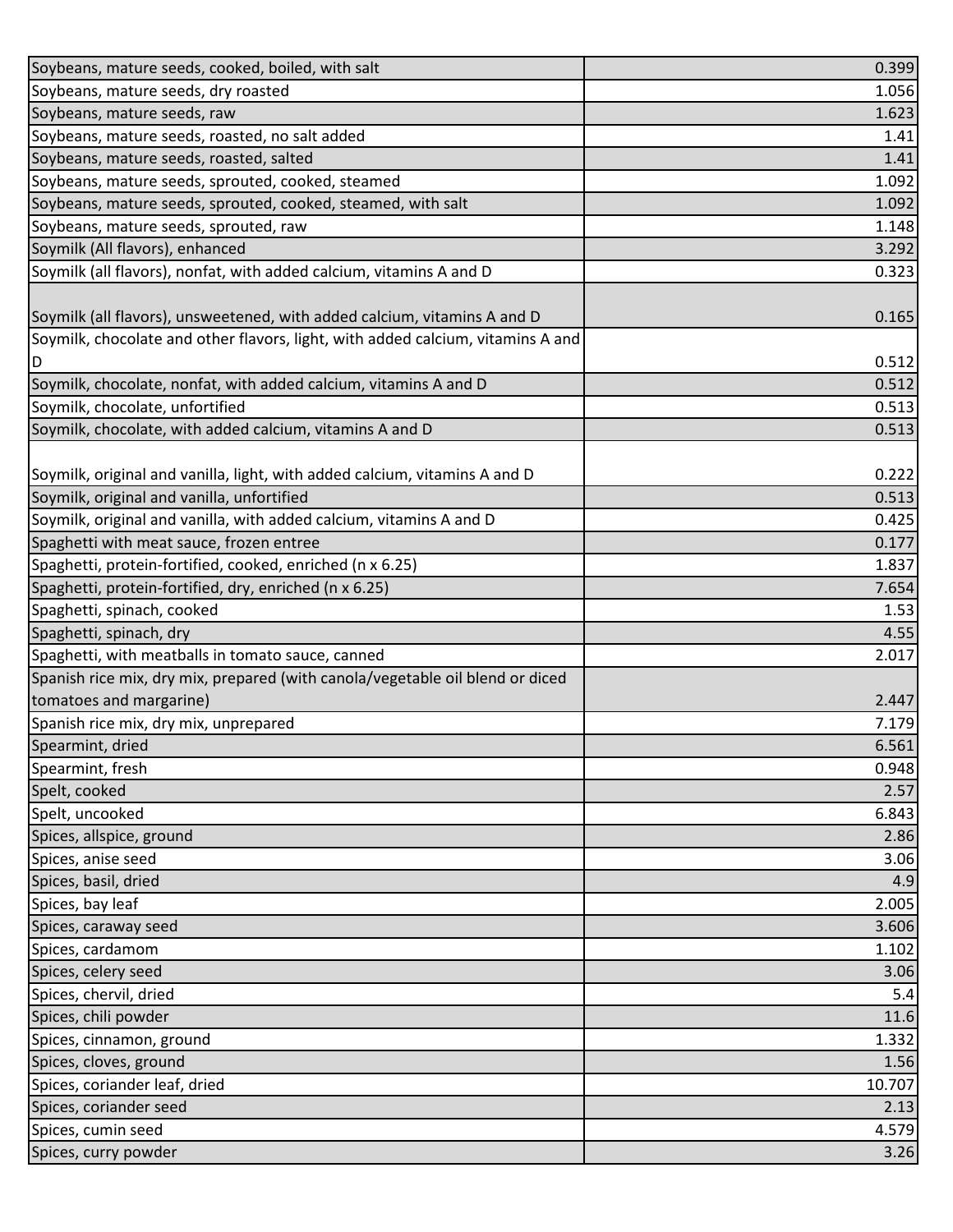| Spices, dill weed, dried<br>2.807<br>Spices, fennel seed<br>6.05<br>Spices, fenugreek seed<br>1.64<br>Spices, garlic powder<br>0.796<br>Spices, ginger, ground<br>9.62<br>Spices, mace, ground<br>1.35<br>Spices, marjoram, dried<br>4.12<br>Spices, mustard seed, ground<br>4.733<br>Spices, nutmeg, ground<br>1.299<br>Spices, onion powder<br>0.321<br>Spices, oregano, dried<br>4.64<br>Spices, paprika<br>10.06<br>Spices, parsley, dried<br>9.943<br>Spices, pepper, black<br>1.143<br>8.701<br>Spices, pepper, red or cayenne<br>0.212<br>Spices, pepper, white<br>Spices, poppy seed<br>0.896<br>Spices, poultry seasoning<br>2.97<br>Spices, pumpkin pie spice<br>2.243<br>Spices, rosemary, dried<br>1<br>Spices, saffron<br>1.46<br>5.72<br>Spices, sage, ground<br>Spices, savory, ground<br>4.08<br>Spices, tarragon, dried<br>8.95<br>Spices, thyme, dried<br>4.94<br>Spices, turmeric, ground<br>1.35<br>Spinach souffle<br>0.479<br>Spinach, canned, no salt added, solids and liquids<br>0.271<br>Spinach, canned, regular pack, drained solids<br>0.388<br>Spinach, canned, regular pack, solids and liquids<br>0.271<br>Spinach, cooked, boiled, drained, with salt<br>0.49<br>Spinach, cooked, boiled, drained, without salt<br>0.49<br>Spinach, frozen, chopped or leaf, cooked, boiled, drained, with salt<br>0.439<br>Spinach, frozen, chopped or leaf, cooked, boiled, drained, without salt<br>0.439<br>Spinach, frozen, chopped or leaf, unprepared (Includes foods for USDA's Food<br>Distribution Program)<br>0.507<br>Spinach, raw<br>0.724<br>Split pea soup, canned, reduced sodium, prepared with water or ready-to<br>0.457<br>serve<br>Split pea with ham soup, canned, reduced sodium, prepared with water or<br>ready-to-serve<br>0.695<br>Squab, (pigeon), light meat without skin, raw<br>7.322<br>Squab, (pigeon), meat and skin, raw<br>6.046<br>Squab, (pigeon), meat only, raw<br>6.86<br>Squash, Indian, cooked, boiled (Navajo)<br>0.102<br>Squash, summer, all varieties, cooked, boiled, drained, with salt<br>0.513 | Spices, dill seed                                                    | 2.807 |
|--------------------------------------------------------------------------------------------------------------------------------------------------------------------------------------------------------------------------------------------------------------------------------------------------------------------------------------------------------------------------------------------------------------------------------------------------------------------------------------------------------------------------------------------------------------------------------------------------------------------------------------------------------------------------------------------------------------------------------------------------------------------------------------------------------------------------------------------------------------------------------------------------------------------------------------------------------------------------------------------------------------------------------------------------------------------------------------------------------------------------------------------------------------------------------------------------------------------------------------------------------------------------------------------------------------------------------------------------------------------------------------------------------------------------------------------------------------------------------------------------------------------------------------------------------------------------------------------------------------------------------------------------------------------------------------------------------------------------------------------------------------------------------------------------------------------------------------------------------------------------------------------------------------------------------------------------------------------------------------------------------------------------------------------------------------------|----------------------------------------------------------------------|-------|
|                                                                                                                                                                                                                                                                                                                                                                                                                                                                                                                                                                                                                                                                                                                                                                                                                                                                                                                                                                                                                                                                                                                                                                                                                                                                                                                                                                                                                                                                                                                                                                                                                                                                                                                                                                                                                                                                                                                                                                                                                                                                    |                                                                      |       |
|                                                                                                                                                                                                                                                                                                                                                                                                                                                                                                                                                                                                                                                                                                                                                                                                                                                                                                                                                                                                                                                                                                                                                                                                                                                                                                                                                                                                                                                                                                                                                                                                                                                                                                                                                                                                                                                                                                                                                                                                                                                                    |                                                                      |       |
|                                                                                                                                                                                                                                                                                                                                                                                                                                                                                                                                                                                                                                                                                                                                                                                                                                                                                                                                                                                                                                                                                                                                                                                                                                                                                                                                                                                                                                                                                                                                                                                                                                                                                                                                                                                                                                                                                                                                                                                                                                                                    |                                                                      |       |
|                                                                                                                                                                                                                                                                                                                                                                                                                                                                                                                                                                                                                                                                                                                                                                                                                                                                                                                                                                                                                                                                                                                                                                                                                                                                                                                                                                                                                                                                                                                                                                                                                                                                                                                                                                                                                                                                                                                                                                                                                                                                    |                                                                      |       |
|                                                                                                                                                                                                                                                                                                                                                                                                                                                                                                                                                                                                                                                                                                                                                                                                                                                                                                                                                                                                                                                                                                                                                                                                                                                                                                                                                                                                                                                                                                                                                                                                                                                                                                                                                                                                                                                                                                                                                                                                                                                                    |                                                                      |       |
|                                                                                                                                                                                                                                                                                                                                                                                                                                                                                                                                                                                                                                                                                                                                                                                                                                                                                                                                                                                                                                                                                                                                                                                                                                                                                                                                                                                                                                                                                                                                                                                                                                                                                                                                                                                                                                                                                                                                                                                                                                                                    |                                                                      |       |
|                                                                                                                                                                                                                                                                                                                                                                                                                                                                                                                                                                                                                                                                                                                                                                                                                                                                                                                                                                                                                                                                                                                                                                                                                                                                                                                                                                                                                                                                                                                                                                                                                                                                                                                                                                                                                                                                                                                                                                                                                                                                    |                                                                      |       |
|                                                                                                                                                                                                                                                                                                                                                                                                                                                                                                                                                                                                                                                                                                                                                                                                                                                                                                                                                                                                                                                                                                                                                                                                                                                                                                                                                                                                                                                                                                                                                                                                                                                                                                                                                                                                                                                                                                                                                                                                                                                                    |                                                                      |       |
|                                                                                                                                                                                                                                                                                                                                                                                                                                                                                                                                                                                                                                                                                                                                                                                                                                                                                                                                                                                                                                                                                                                                                                                                                                                                                                                                                                                                                                                                                                                                                                                                                                                                                                                                                                                                                                                                                                                                                                                                                                                                    |                                                                      |       |
|                                                                                                                                                                                                                                                                                                                                                                                                                                                                                                                                                                                                                                                                                                                                                                                                                                                                                                                                                                                                                                                                                                                                                                                                                                                                                                                                                                                                                                                                                                                                                                                                                                                                                                                                                                                                                                                                                                                                                                                                                                                                    |                                                                      |       |
|                                                                                                                                                                                                                                                                                                                                                                                                                                                                                                                                                                                                                                                                                                                                                                                                                                                                                                                                                                                                                                                                                                                                                                                                                                                                                                                                                                                                                                                                                                                                                                                                                                                                                                                                                                                                                                                                                                                                                                                                                                                                    |                                                                      |       |
|                                                                                                                                                                                                                                                                                                                                                                                                                                                                                                                                                                                                                                                                                                                                                                                                                                                                                                                                                                                                                                                                                                                                                                                                                                                                                                                                                                                                                                                                                                                                                                                                                                                                                                                                                                                                                                                                                                                                                                                                                                                                    |                                                                      |       |
|                                                                                                                                                                                                                                                                                                                                                                                                                                                                                                                                                                                                                                                                                                                                                                                                                                                                                                                                                                                                                                                                                                                                                                                                                                                                                                                                                                                                                                                                                                                                                                                                                                                                                                                                                                                                                                                                                                                                                                                                                                                                    |                                                                      |       |
|                                                                                                                                                                                                                                                                                                                                                                                                                                                                                                                                                                                                                                                                                                                                                                                                                                                                                                                                                                                                                                                                                                                                                                                                                                                                                                                                                                                                                                                                                                                                                                                                                                                                                                                                                                                                                                                                                                                                                                                                                                                                    |                                                                      |       |
|                                                                                                                                                                                                                                                                                                                                                                                                                                                                                                                                                                                                                                                                                                                                                                                                                                                                                                                                                                                                                                                                                                                                                                                                                                                                                                                                                                                                                                                                                                                                                                                                                                                                                                                                                                                                                                                                                                                                                                                                                                                                    |                                                                      |       |
|                                                                                                                                                                                                                                                                                                                                                                                                                                                                                                                                                                                                                                                                                                                                                                                                                                                                                                                                                                                                                                                                                                                                                                                                                                                                                                                                                                                                                                                                                                                                                                                                                                                                                                                                                                                                                                                                                                                                                                                                                                                                    |                                                                      |       |
|                                                                                                                                                                                                                                                                                                                                                                                                                                                                                                                                                                                                                                                                                                                                                                                                                                                                                                                                                                                                                                                                                                                                                                                                                                                                                                                                                                                                                                                                                                                                                                                                                                                                                                                                                                                                                                                                                                                                                                                                                                                                    |                                                                      |       |
|                                                                                                                                                                                                                                                                                                                                                                                                                                                                                                                                                                                                                                                                                                                                                                                                                                                                                                                                                                                                                                                                                                                                                                                                                                                                                                                                                                                                                                                                                                                                                                                                                                                                                                                                                                                                                                                                                                                                                                                                                                                                    |                                                                      |       |
|                                                                                                                                                                                                                                                                                                                                                                                                                                                                                                                                                                                                                                                                                                                                                                                                                                                                                                                                                                                                                                                                                                                                                                                                                                                                                                                                                                                                                                                                                                                                                                                                                                                                                                                                                                                                                                                                                                                                                                                                                                                                    |                                                                      |       |
|                                                                                                                                                                                                                                                                                                                                                                                                                                                                                                                                                                                                                                                                                                                                                                                                                                                                                                                                                                                                                                                                                                                                                                                                                                                                                                                                                                                                                                                                                                                                                                                                                                                                                                                                                                                                                                                                                                                                                                                                                                                                    |                                                                      |       |
|                                                                                                                                                                                                                                                                                                                                                                                                                                                                                                                                                                                                                                                                                                                                                                                                                                                                                                                                                                                                                                                                                                                                                                                                                                                                                                                                                                                                                                                                                                                                                                                                                                                                                                                                                                                                                                                                                                                                                                                                                                                                    |                                                                      |       |
|                                                                                                                                                                                                                                                                                                                                                                                                                                                                                                                                                                                                                                                                                                                                                                                                                                                                                                                                                                                                                                                                                                                                                                                                                                                                                                                                                                                                                                                                                                                                                                                                                                                                                                                                                                                                                                                                                                                                                                                                                                                                    |                                                                      |       |
|                                                                                                                                                                                                                                                                                                                                                                                                                                                                                                                                                                                                                                                                                                                                                                                                                                                                                                                                                                                                                                                                                                                                                                                                                                                                                                                                                                                                                                                                                                                                                                                                                                                                                                                                                                                                                                                                                                                                                                                                                                                                    |                                                                      |       |
|                                                                                                                                                                                                                                                                                                                                                                                                                                                                                                                                                                                                                                                                                                                                                                                                                                                                                                                                                                                                                                                                                                                                                                                                                                                                                                                                                                                                                                                                                                                                                                                                                                                                                                                                                                                                                                                                                                                                                                                                                                                                    |                                                                      |       |
|                                                                                                                                                                                                                                                                                                                                                                                                                                                                                                                                                                                                                                                                                                                                                                                                                                                                                                                                                                                                                                                                                                                                                                                                                                                                                                                                                                                                                                                                                                                                                                                                                                                                                                                                                                                                                                                                                                                                                                                                                                                                    |                                                                      |       |
|                                                                                                                                                                                                                                                                                                                                                                                                                                                                                                                                                                                                                                                                                                                                                                                                                                                                                                                                                                                                                                                                                                                                                                                                                                                                                                                                                                                                                                                                                                                                                                                                                                                                                                                                                                                                                                                                                                                                                                                                                                                                    |                                                                      |       |
|                                                                                                                                                                                                                                                                                                                                                                                                                                                                                                                                                                                                                                                                                                                                                                                                                                                                                                                                                                                                                                                                                                                                                                                                                                                                                                                                                                                                                                                                                                                                                                                                                                                                                                                                                                                                                                                                                                                                                                                                                                                                    |                                                                      |       |
|                                                                                                                                                                                                                                                                                                                                                                                                                                                                                                                                                                                                                                                                                                                                                                                                                                                                                                                                                                                                                                                                                                                                                                                                                                                                                                                                                                                                                                                                                                                                                                                                                                                                                                                                                                                                                                                                                                                                                                                                                                                                    |                                                                      |       |
|                                                                                                                                                                                                                                                                                                                                                                                                                                                                                                                                                                                                                                                                                                                                                                                                                                                                                                                                                                                                                                                                                                                                                                                                                                                                                                                                                                                                                                                                                                                                                                                                                                                                                                                                                                                                                                                                                                                                                                                                                                                                    |                                                                      |       |
|                                                                                                                                                                                                                                                                                                                                                                                                                                                                                                                                                                                                                                                                                                                                                                                                                                                                                                                                                                                                                                                                                                                                                                                                                                                                                                                                                                                                                                                                                                                                                                                                                                                                                                                                                                                                                                                                                                                                                                                                                                                                    |                                                                      |       |
|                                                                                                                                                                                                                                                                                                                                                                                                                                                                                                                                                                                                                                                                                                                                                                                                                                                                                                                                                                                                                                                                                                                                                                                                                                                                                                                                                                                                                                                                                                                                                                                                                                                                                                                                                                                                                                                                                                                                                                                                                                                                    |                                                                      |       |
|                                                                                                                                                                                                                                                                                                                                                                                                                                                                                                                                                                                                                                                                                                                                                                                                                                                                                                                                                                                                                                                                                                                                                                                                                                                                                                                                                                                                                                                                                                                                                                                                                                                                                                                                                                                                                                                                                                                                                                                                                                                                    |                                                                      |       |
|                                                                                                                                                                                                                                                                                                                                                                                                                                                                                                                                                                                                                                                                                                                                                                                                                                                                                                                                                                                                                                                                                                                                                                                                                                                                                                                                                                                                                                                                                                                                                                                                                                                                                                                                                                                                                                                                                                                                                                                                                                                                    |                                                                      |       |
|                                                                                                                                                                                                                                                                                                                                                                                                                                                                                                                                                                                                                                                                                                                                                                                                                                                                                                                                                                                                                                                                                                                                                                                                                                                                                                                                                                                                                                                                                                                                                                                                                                                                                                                                                                                                                                                                                                                                                                                                                                                                    |                                                                      |       |
|                                                                                                                                                                                                                                                                                                                                                                                                                                                                                                                                                                                                                                                                                                                                                                                                                                                                                                                                                                                                                                                                                                                                                                                                                                                                                                                                                                                                                                                                                                                                                                                                                                                                                                                                                                                                                                                                                                                                                                                                                                                                    |                                                                      |       |
|                                                                                                                                                                                                                                                                                                                                                                                                                                                                                                                                                                                                                                                                                                                                                                                                                                                                                                                                                                                                                                                                                                                                                                                                                                                                                                                                                                                                                                                                                                                                                                                                                                                                                                                                                                                                                                                                                                                                                                                                                                                                    |                                                                      |       |
|                                                                                                                                                                                                                                                                                                                                                                                                                                                                                                                                                                                                                                                                                                                                                                                                                                                                                                                                                                                                                                                                                                                                                                                                                                                                                                                                                                                                                                                                                                                                                                                                                                                                                                                                                                                                                                                                                                                                                                                                                                                                    |                                                                      |       |
|                                                                                                                                                                                                                                                                                                                                                                                                                                                                                                                                                                                                                                                                                                                                                                                                                                                                                                                                                                                                                                                                                                                                                                                                                                                                                                                                                                                                                                                                                                                                                                                                                                                                                                                                                                                                                                                                                                                                                                                                                                                                    |                                                                      |       |
|                                                                                                                                                                                                                                                                                                                                                                                                                                                                                                                                                                                                                                                                                                                                                                                                                                                                                                                                                                                                                                                                                                                                                                                                                                                                                                                                                                                                                                                                                                                                                                                                                                                                                                                                                                                                                                                                                                                                                                                                                                                                    |                                                                      |       |
|                                                                                                                                                                                                                                                                                                                                                                                                                                                                                                                                                                                                                                                                                                                                                                                                                                                                                                                                                                                                                                                                                                                                                                                                                                                                                                                                                                                                                                                                                                                                                                                                                                                                                                                                                                                                                                                                                                                                                                                                                                                                    |                                                                      |       |
|                                                                                                                                                                                                                                                                                                                                                                                                                                                                                                                                                                                                                                                                                                                                                                                                                                                                                                                                                                                                                                                                                                                                                                                                                                                                                                                                                                                                                                                                                                                                                                                                                                                                                                                                                                                                                                                                                                                                                                                                                                                                    |                                                                      |       |
|                                                                                                                                                                                                                                                                                                                                                                                                                                                                                                                                                                                                                                                                                                                                                                                                                                                                                                                                                                                                                                                                                                                                                                                                                                                                                                                                                                                                                                                                                                                                                                                                                                                                                                                                                                                                                                                                                                                                                                                                                                                                    |                                                                      |       |
|                                                                                                                                                                                                                                                                                                                                                                                                                                                                                                                                                                                                                                                                                                                                                                                                                                                                                                                                                                                                                                                                                                                                                                                                                                                                                                                                                                                                                                                                                                                                                                                                                                                                                                                                                                                                                                                                                                                                                                                                                                                                    |                                                                      |       |
|                                                                                                                                                                                                                                                                                                                                                                                                                                                                                                                                                                                                                                                                                                                                                                                                                                                                                                                                                                                                                                                                                                                                                                                                                                                                                                                                                                                                                                                                                                                                                                                                                                                                                                                                                                                                                                                                                                                                                                                                                                                                    |                                                                      |       |
|                                                                                                                                                                                                                                                                                                                                                                                                                                                                                                                                                                                                                                                                                                                                                                                                                                                                                                                                                                                                                                                                                                                                                                                                                                                                                                                                                                                                                                                                                                                                                                                                                                                                                                                                                                                                                                                                                                                                                                                                                                                                    |                                                                      |       |
|                                                                                                                                                                                                                                                                                                                                                                                                                                                                                                                                                                                                                                                                                                                                                                                                                                                                                                                                                                                                                                                                                                                                                                                                                                                                                                                                                                                                                                                                                                                                                                                                                                                                                                                                                                                                                                                                                                                                                                                                                                                                    |                                                                      |       |
|                                                                                                                                                                                                                                                                                                                                                                                                                                                                                                                                                                                                                                                                                                                                                                                                                                                                                                                                                                                                                                                                                                                                                                                                                                                                                                                                                                                                                                                                                                                                                                                                                                                                                                                                                                                                                                                                                                                                                                                                                                                                    | Squash, summer, all varieties, cooked, boiled, drained, without salt | 0.513 |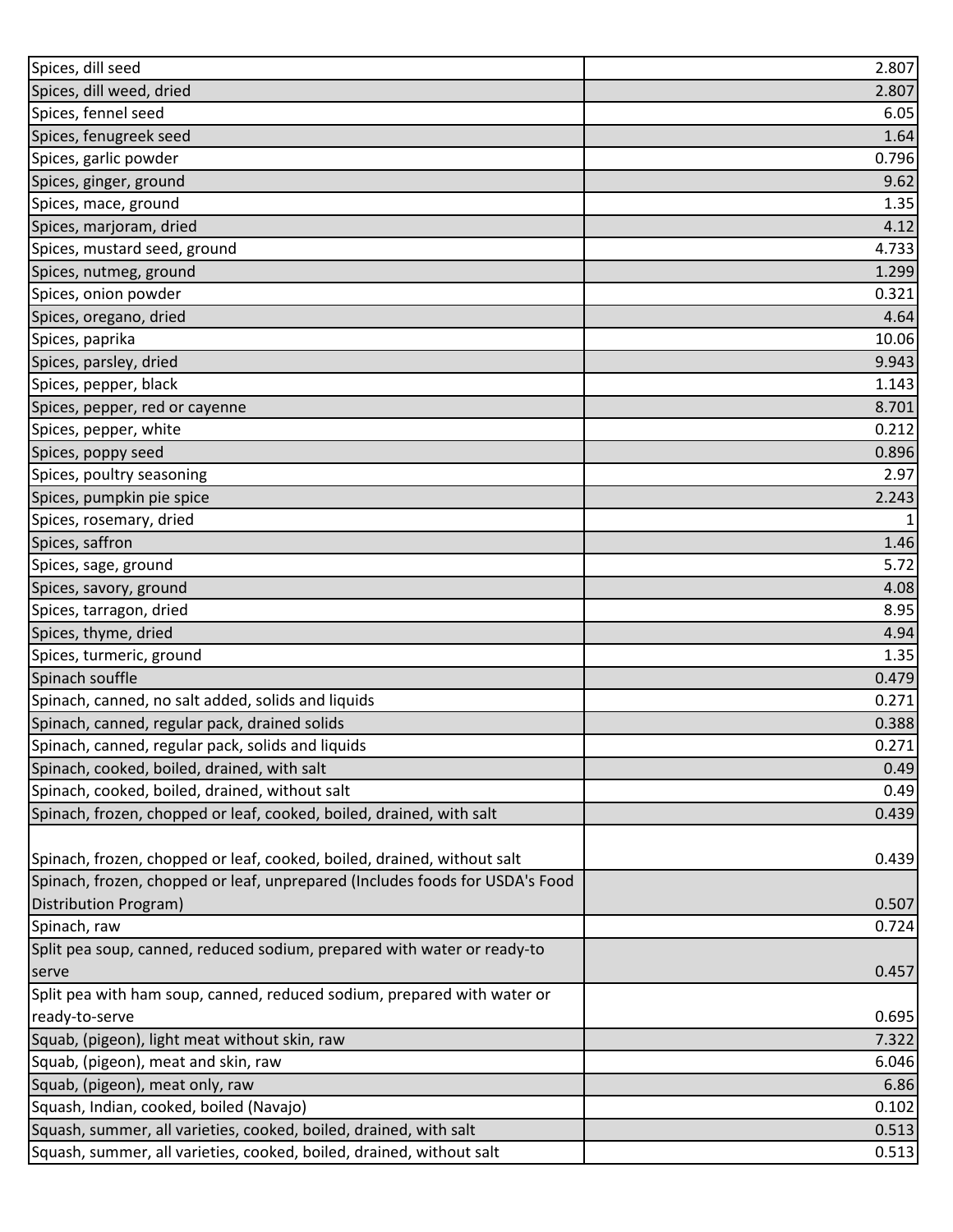| Squash, summer, all varieties, raw                                             | 0.487 |
|--------------------------------------------------------------------------------|-------|
| Squash, summer, crookneck and straightneck, canned, drained, solid, without    |       |
| salt                                                                           | 0.418 |
| Squash, summer, crookneck and straightneck, cooked, boiled, drained, with      |       |
| salt                                                                           | 0.507 |
| Squash, summer, crookneck and straightneck, cooked, boiled, drained,           |       |
| without salt                                                                   | 0.507 |
| Squash, summer, crookneck and straightneck, frozen, cooked, boiled, drained,   |       |
| with salt                                                                      | 0.44  |
| Squash, summer, crookneck and straightneck, frozen, cooked, boiled, drained,   |       |
| without salt                                                                   | 0.44  |
| Squash, summer, crookneck and straightneck, frozen, unprepared                 | 0.4   |
| Squash, summer, crookneck and straightneck, raw                                | 0.448 |
| Squash, summer, scallop, cooked, boiled, drained, with salt                    | 0.464 |
| Squash, summer, scallop, cooked, boiled, drained, without salt                 | 0.464 |
| Squash, summer, scallop, raw                                                   | 0.6   |
|                                                                                |       |
| Squash, summer, zucchini, includes skin, cooked, boiled, drained, with salt    | 0.51  |
|                                                                                |       |
| Squash, summer, zucchini, includes skin, cooked, boiled, drained, without salt | 0.51  |
| Squash, summer, zucchini, includes skin, frozen, cooked, boiled, drained, with |       |
| salt                                                                           | 0.386 |
| Squash, summer, zucchini, includes skin, frozen, cooked, boiled, drained,      |       |
| without salt                                                                   | 0.386 |
| Squash, summer, zucchini, includes skin, frozen, unprepared                    | 0.433 |
| Squash, summer, zucchini, includes skin, raw                                   | 0.451 |
| Squash, summer, zucchini, italian style, canned                                | 0.528 |
| Squash, winter, acorn, cooked, baked, with salt                                | 0.881 |
| Squash, winter, acorn, cooked, baked, without salt                             | 0.881 |
| Squash, winter, acorn, cooked, boiled, mashed, with salt                       | 0.531 |
| Squash, winter, acorn, cooked, boiled, mashed, without salt                    | 0.531 |
| Squash, winter, acorn, raw                                                     | 0.7   |
| Squash, winter, all varieties, cooked, baked, with salt                        | 0.495 |
| Squash, winter, all varieties, cooked, baked, without salt                     | 0.495 |
| Squash, winter, all varieties, raw                                             | 0.5   |
| Squash, winter, butternut, cooked, baked, with salt                            | 0.969 |
| Squash, winter, butternut, cooked, baked, without salt                         | 0.969 |
| Squash, winter, butternut, frozen, cooked, boiled, with salt                   | 0.464 |
| Squash, winter, butternut, frozen, cooked, boiled, without salt                | 0.464 |
| Squash, winter, butternut, frozen, unprepared                                  | 0.74  |
| Squash, winter, butternut, raw                                                 | 1.2   |
| Squash, winter, hubbard, baked, with salt                                      | 0.558 |
| Squash, winter, hubbard, baked, without salt                                   | 0.558 |
| Squash, winter, hubbard, cooked, boiled, mashed, with salt                     | 0.334 |
| Squash, winter, hubbard, cooked, boiled, mashed, without salt                  | 0.334 |
| Squash, winter, hubbard, raw                                                   | 0.5   |
|                                                                                |       |
| Squash, winter, spaghetti, cooked, boiled, drained, or baked, with salt        | 0.81  |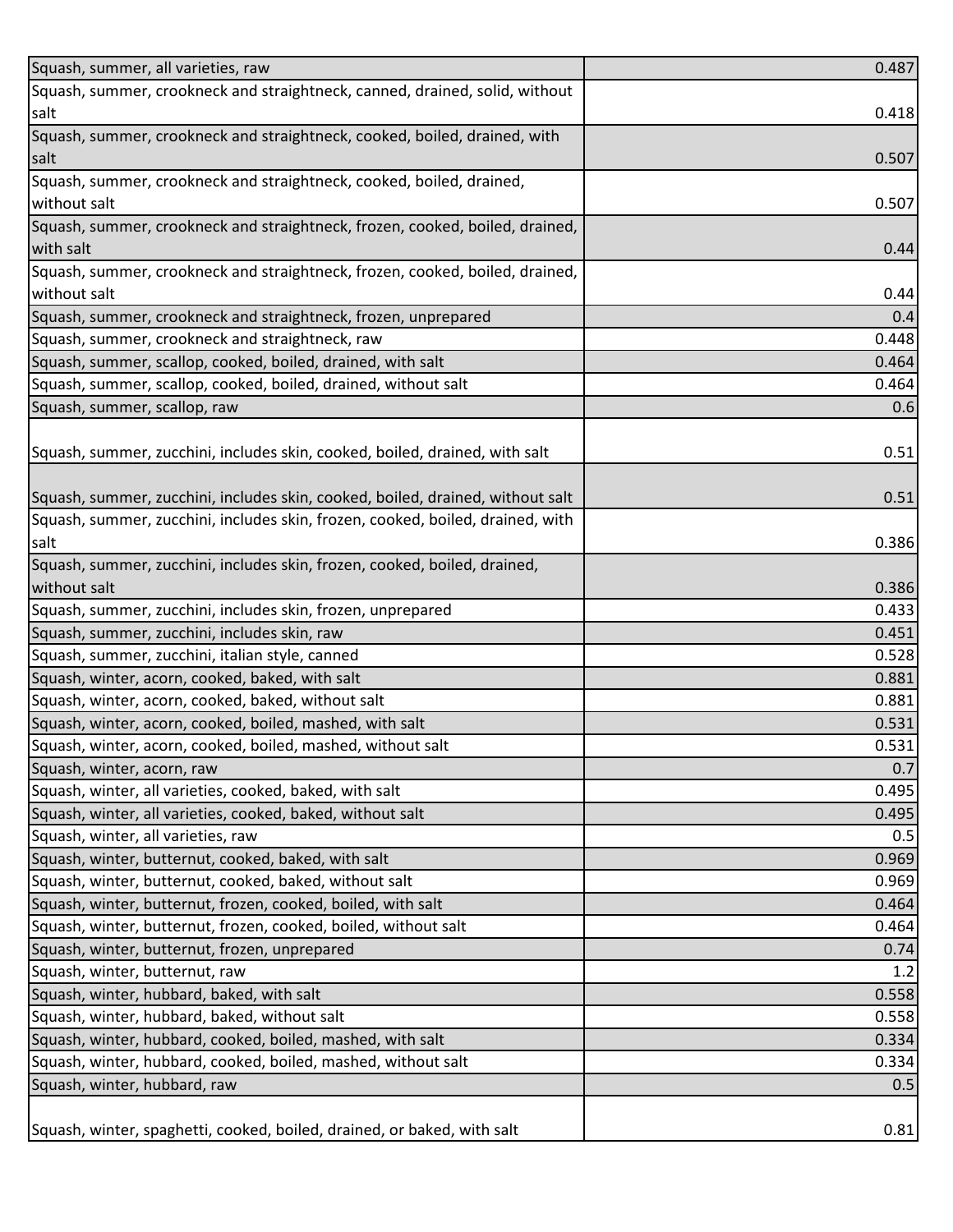| Squash, winter, spaghetti, cooked, boiled, drained, or baked, without salt      | 0.81  |
|---------------------------------------------------------------------------------|-------|
| Squash, winter, spaghetti, raw                                                  | 0.95  |
| Squash, zucchini, baby, raw                                                     | 0.705 |
| Stew, dumpling with mutton (Navajo)                                             | 2.005 |
| Stew, hominy with mutton (Navajo)                                               | 1.5   |
| Stew, mutton, corn, squash (Navajo)                                             |       |
| Stew, pinto bean and hominy, badufsuki (Hopi)                                   | 0.097 |
| Stinging Nettles, blanched (Northern Plains Indians)                            | 0.388 |
| Strawberries, canned, heavy syrup pack, solids and liquids                      | 0.057 |
| Strawberries, frozen, sweetened, sliced                                         | 0.401 |
| Strawberries, frozen, unsweetened (Includes foods for USDA's Food               |       |
| Distribution Program)                                                           | 0.462 |
| Strawberries, raw                                                               | 0.386 |
| Strawberry-flavor beverage mix, powder                                          | 0.073 |
| Strudel, apple                                                                  | 0.33  |
| SUBWAY, B.L.T. sub on white bread with bacon, lettuce and tomato                | 4.85  |
|                                                                                 |       |
| SUBWAY, black forest ham sub on white bread with lettuce and tomato             | 4.18  |
| SUBWAY, cold cut sub on white bread with lettuce and tomato                     | 4.323 |
| SUBWAY, meatball marinara sub on white bread (no toppings)                      | 3.547 |
|                                                                                 |       |
| SUBWAY, oven roasted chicken sub on white bread with lettuce and tomato         | 5.21  |
| SUBWAY, roast beef sub on white bread with lettuce and tomato                   | 4.183 |
| SUBWAY, steak & cheese sub on white bread with American cheese, lettuce         |       |
| and tomato                                                                      | 3.583 |
| SUBWAY, SUBWAY CLUB sub on white bread with lettuce and tomato                  | 4.507 |
| SUBWAY, sweet onion chicken teriyaki sub on white bread with lettuce,           |       |
| tomato and sweet onion sauce                                                    | 5.063 |
| SUBWAY, tuna sub on white bread with lettuce and tomato                         | 7.727 |
| SUBWAY, turkey breast sub on white bread with lettuce and tomato                | 4.617 |
| Succotash, (corn and limas), canned, with cream style corn                      | 0.607 |
|                                                                                 |       |
| Succotash, (corn and limas), canned, with whole kernel corn, solids and liquids | 0.64  |
| Succotash, (corn and limas), cooked, boiled, drained, with salt                 | 1.327 |
| Succotash, (corn and limas), cooked, boiled, drained, without salt              | 1.327 |
|                                                                                 |       |
| Succotash, (corn and limas), frozen, cooked, boiled, drained, with salt         | 1.306 |
|                                                                                 |       |
| Succotash, (corn and limas), frozen, cooked, boiled, drained, without salt      | 1.306 |
| Succotash, (corn and limas), frozen, unprepared                                 | 1.375 |
| Sugar-apples, (sweetsop), raw                                                   | 0.883 |
| Sugars, brown                                                                   | 0.11  |
| Sugars, maple                                                                   | 0.04  |
| Sweet potato leaves, cooked, steamed, with salt                                 | 1.003 |
| Sweet potato leaves, cooked, steamed, without salt                              | 1.003 |
| Sweet potato leaves, raw                                                        | 1.13  |
| Sweet potato, canned, mashed                                                    | 0.955 |
| Sweet potato, canned, syrup pack, drained solids                                | 0.34  |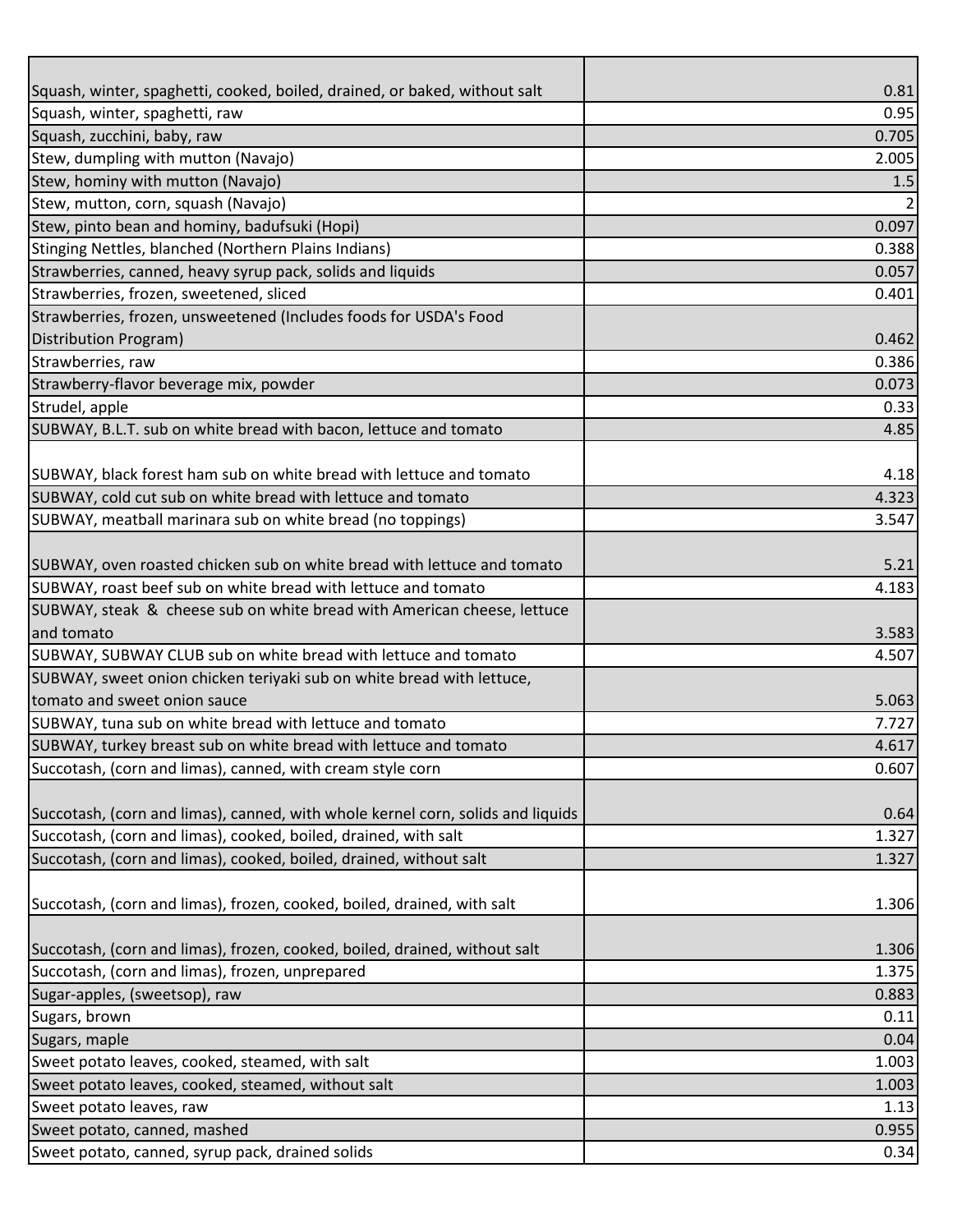| Sweet potato, canned, syrup pack, solids and liquids                       | 0.456 |
|----------------------------------------------------------------------------|-------|
| Sweet potato, canned, vacuum pack                                          | 0.741 |
| Sweet potato, cooked, baked in skin, flesh, with salt                      | 1.487 |
| Sweet potato, cooked, baked in skin, flesh, without salt                   | 1.487 |
| Sweet potato, cooked, boiled, without skin                                 | 0.538 |
| Sweet potato, cooked, boiled, without skin, with salt                      | 0.538 |
| Sweet potato, cooked, candied, home-prepared                               | 0.406 |
| Sweet potato, frozen, cooked, baked, with salt                             | 0.555 |
| Sweet potato, frozen, cooked, baked, without salt                          | 0.555 |
| Sweet potato, frozen, unprepared (Includes foods for USDA's Food           |       |
| Distribution Program)                                                      | 0.597 |
| Sweet potato, raw, unprepared (Includes foods for USDA's Food Distribution |       |
| Program)                                                                   | 0.557 |
|                                                                            |       |
| Sweet Potatoes, french fried, frozen as packaged, salt added in processing | 0.697 |
| Sweet rolls, cheese                                                        | 0.83  |
| Sweet rolls, cinnamon, commercially prepared with raisins                  | 2.384 |
| Sweet rolls, cinnamon, refrigerated dough with frosting                    | 3.703 |
| Sweet rolls, cinnamon, refrigerated dough with frosting, baked             | 3.622 |
| Sweetener, syrup, agave                                                    | 0.689 |
| Sweeteners, for baking, brown, contains sugar and sucralose                | 0.08  |
| Swisswurst, pork and beef, with swiss cheese, smoked                       | 2.9   |
| Syrup, Cane                                                                | 0.1   |
| Syrup, maple, Canadian                                                     | 0.081 |
| Syrup, NESTLE, chocolate                                                   | 0.173 |
| Syrups, chocolate, fudge-type                                              | 0.25  |
| Syrups, chocolate, HERSHEY'S Genuine Chocolate Flavored Lite Syrup         | 0.178 |
| Syrups, chocolate, HERSHEY'S Sugar free, Genuine Chocolate Flavored, Lite  |       |
| Syrup                                                                      | 0.371 |
| Syrups, corn, dark                                                         | 0.02  |
| Syrups, malt                                                               | 8.12  |
| Syrups, maple                                                              | 0.081 |
| Syrups, sorghum                                                            | 0.1   |
| Syrups, table blends, corn, refiner, and sugar                             | 0.02  |
| Syrups, table blends, pancake, reduced-calorie                             | 0.004 |
| Syrups, table blends, pancake, with 2% maple                               | 0.003 |
|                                                                            |       |
| Syrups, table blends, pancake, with 2% maple, with added potassium         | 0.02  |
| Syrups, table blends, pancake, with butter                                 | 0.02  |
| T.G.I. FRIDAY'S, chicken fingers                                           | 8.387 |
| T.G.I. FRIDAY'S, chicken fingers, from kids' menu                          | 7.983 |
| T.G.I. FRIDAY'S, classic sirloin steak (10 oz)                             | 5.743 |
| T.G.I. FRIDAY'S, french fries                                              | 2.797 |
| T.G.I. FRIDAY'S, FRIDAY'S Shrimp, breaded                                  | 0.76  |
| T.G.I. FRIDAY'S, fried mozzarella                                          | 0.703 |
| T.G.I. FRIDAY'S, macaroni & cheese, from kid's menu                        | 0.617 |
| TACO BELL, Bean Burrito                                                    | 2.02  |
| TACO BELL, BURRITO SUPREME with beef                                       | 2.09  |
| TACO BELL, BURRITO SUPREME with chicken                                    | 3.9   |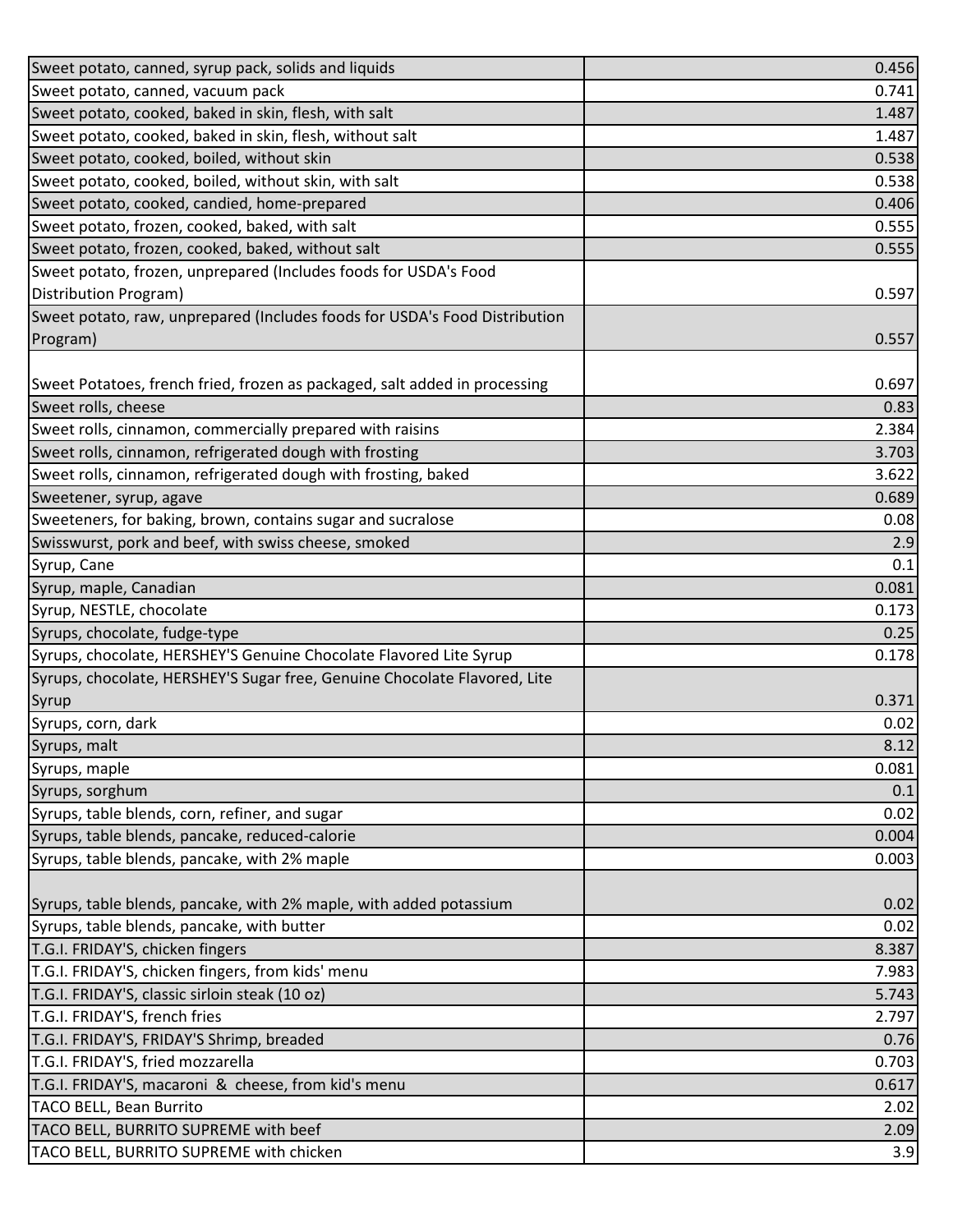| <b>TACO BELL, Nachos</b><br>0.63<br><b>TACO BELL, Nachos Supreme</b><br>1.01<br>TACO BELL, Original Taco with beef, cheese and lettuce<br>1.65<br>TACO BELL, Soft Taco with beef, cheese and lettuce<br>2.88<br>TACO BELL, Soft Taco with chicken, cheese and lettuce<br>5.17<br>TACO BELL, Soft Taco with steak<br>2.975<br>TACO BELL, Taco Salad<br>1.505<br>Taco shells, baked<br>1.867<br>Taco shells, baked, without added salt<br>1.35<br>Tamales (Navajo)<br>1.59<br>Tamales, masa and pork filling (Hopi)<br>2.823<br>Tamarind nectar, canned<br>0.07<br>Tamarinds, raw<br>1.938<br>Tangerine juice, raw<br>0.1<br>Tangerines, (mandarin oranges), canned, juice pack<br>0.445<br>Tangerines, (mandarin oranges), canned, juice pack, drained<br>0.445<br>Tangerines, (mandarin oranges), canned, light syrup pack<br>0.445<br>Tangerines, (mandarin oranges), raw<br>0.376<br>Taquitos, frozen, beef and cheese, oven-heated<br>3.537<br>Taquitos, frozen, chicken and cheese, oven-heated<br>3.85<br>Taro leaves, cooked, steamed, without salt<br>1.267<br>Taro leaves, raw<br>1.513<br>Taro shoots, cooked, without salt<br>0.81<br>Taro shoots, raw<br>0.8<br>Taro, cooked, with salt<br>0.51<br>0.51<br>Taro, leaves, cooked, steamed, with salt<br>1.267<br>Taro, raw<br>0.6<br>Taro, shoots, cooked, with salt<br>0.81<br>0.48<br>Taro, tahitian, cooked, without salt<br>0.48<br>Taro, tahitian, raw<br>0.995<br>Tart, breakfast, low fat<br>3.8<br>Teff, cooked<br>0.909<br>Teff, uncooked<br>3.363<br>Tempeh<br>2.64<br>Thuringer, cervelat, summer sausage, beef, pork<br>4.31<br>Thyme, fresh<br>1.824<br>Toaster pastries, brown-sugar-cinnamon<br>7.23<br>Toaster pastries, fruit (includes apple, blueberry, cherry, strawberry)<br>6.791<br>Toaster Pastries, fruit, frosted (include apples, blueberry, cherry, strawberry)<br>6.174<br>Toaster pastries, fruit, toasted (include apple, blueberry, cherry, strawberry)<br>5.25<br>Toddler drink, MEAD JOHNSON, PurAmino Toddler Powder, with ARA and<br>DHA, not reconstituted<br>5<br>Toddler formula, MEAD JOHNSON, ENFAGROW PREMIUM (formerly ENFAMIL,<br>0.684 | TACO BELL, BURRITO SUPREME with steak | 2.25 |
|-----------------------------------------------------------------------------------------------------------------------------------------------------------------------------------------------------------------------------------------------------------------------------------------------------------------------------------------------------------------------------------------------------------------------------------------------------------------------------------------------------------------------------------------------------------------------------------------------------------------------------------------------------------------------------------------------------------------------------------------------------------------------------------------------------------------------------------------------------------------------------------------------------------------------------------------------------------------------------------------------------------------------------------------------------------------------------------------------------------------------------------------------------------------------------------------------------------------------------------------------------------------------------------------------------------------------------------------------------------------------------------------------------------------------------------------------------------------------------------------------------------------------------------------------------------------------------------------------------------------------------------------------------------------------------------------------------------------------------------------------------------------------------------------------------------------------------------------------------------------------------------------------------------------------------------------------------------------------------------------------------------------------------------------------------------------------------------------------------------------------------------------------|---------------------------------------|------|
|                                                                                                                                                                                                                                                                                                                                                                                                                                                                                                                                                                                                                                                                                                                                                                                                                                                                                                                                                                                                                                                                                                                                                                                                                                                                                                                                                                                                                                                                                                                                                                                                                                                                                                                                                                                                                                                                                                                                                                                                                                                                                                                                               |                                       |      |
|                                                                                                                                                                                                                                                                                                                                                                                                                                                                                                                                                                                                                                                                                                                                                                                                                                                                                                                                                                                                                                                                                                                                                                                                                                                                                                                                                                                                                                                                                                                                                                                                                                                                                                                                                                                                                                                                                                                                                                                                                                                                                                                                               |                                       |      |
|                                                                                                                                                                                                                                                                                                                                                                                                                                                                                                                                                                                                                                                                                                                                                                                                                                                                                                                                                                                                                                                                                                                                                                                                                                                                                                                                                                                                                                                                                                                                                                                                                                                                                                                                                                                                                                                                                                                                                                                                                                                                                                                                               |                                       |      |
|                                                                                                                                                                                                                                                                                                                                                                                                                                                                                                                                                                                                                                                                                                                                                                                                                                                                                                                                                                                                                                                                                                                                                                                                                                                                                                                                                                                                                                                                                                                                                                                                                                                                                                                                                                                                                                                                                                                                                                                                                                                                                                                                               |                                       |      |
|                                                                                                                                                                                                                                                                                                                                                                                                                                                                                                                                                                                                                                                                                                                                                                                                                                                                                                                                                                                                                                                                                                                                                                                                                                                                                                                                                                                                                                                                                                                                                                                                                                                                                                                                                                                                                                                                                                                                                                                                                                                                                                                                               |                                       |      |
|                                                                                                                                                                                                                                                                                                                                                                                                                                                                                                                                                                                                                                                                                                                                                                                                                                                                                                                                                                                                                                                                                                                                                                                                                                                                                                                                                                                                                                                                                                                                                                                                                                                                                                                                                                                                                                                                                                                                                                                                                                                                                                                                               |                                       |      |
|                                                                                                                                                                                                                                                                                                                                                                                                                                                                                                                                                                                                                                                                                                                                                                                                                                                                                                                                                                                                                                                                                                                                                                                                                                                                                                                                                                                                                                                                                                                                                                                                                                                                                                                                                                                                                                                                                                                                                                                                                                                                                                                                               |                                       |      |
|                                                                                                                                                                                                                                                                                                                                                                                                                                                                                                                                                                                                                                                                                                                                                                                                                                                                                                                                                                                                                                                                                                                                                                                                                                                                                                                                                                                                                                                                                                                                                                                                                                                                                                                                                                                                                                                                                                                                                                                                                                                                                                                                               |                                       |      |
|                                                                                                                                                                                                                                                                                                                                                                                                                                                                                                                                                                                                                                                                                                                                                                                                                                                                                                                                                                                                                                                                                                                                                                                                                                                                                                                                                                                                                                                                                                                                                                                                                                                                                                                                                                                                                                                                                                                                                                                                                                                                                                                                               |                                       |      |
|                                                                                                                                                                                                                                                                                                                                                                                                                                                                                                                                                                                                                                                                                                                                                                                                                                                                                                                                                                                                                                                                                                                                                                                                                                                                                                                                                                                                                                                                                                                                                                                                                                                                                                                                                                                                                                                                                                                                                                                                                                                                                                                                               |                                       |      |
|                                                                                                                                                                                                                                                                                                                                                                                                                                                                                                                                                                                                                                                                                                                                                                                                                                                                                                                                                                                                                                                                                                                                                                                                                                                                                                                                                                                                                                                                                                                                                                                                                                                                                                                                                                                                                                                                                                                                                                                                                                                                                                                                               |                                       |      |
|                                                                                                                                                                                                                                                                                                                                                                                                                                                                                                                                                                                                                                                                                                                                                                                                                                                                                                                                                                                                                                                                                                                                                                                                                                                                                                                                                                                                                                                                                                                                                                                                                                                                                                                                                                                                                                                                                                                                                                                                                                                                                                                                               |                                       |      |
|                                                                                                                                                                                                                                                                                                                                                                                                                                                                                                                                                                                                                                                                                                                                                                                                                                                                                                                                                                                                                                                                                                                                                                                                                                                                                                                                                                                                                                                                                                                                                                                                                                                                                                                                                                                                                                                                                                                                                                                                                                                                                                                                               |                                       |      |
|                                                                                                                                                                                                                                                                                                                                                                                                                                                                                                                                                                                                                                                                                                                                                                                                                                                                                                                                                                                                                                                                                                                                                                                                                                                                                                                                                                                                                                                                                                                                                                                                                                                                                                                                                                                                                                                                                                                                                                                                                                                                                                                                               |                                       |      |
|                                                                                                                                                                                                                                                                                                                                                                                                                                                                                                                                                                                                                                                                                                                                                                                                                                                                                                                                                                                                                                                                                                                                                                                                                                                                                                                                                                                                                                                                                                                                                                                                                                                                                                                                                                                                                                                                                                                                                                                                                                                                                                                                               |                                       |      |
|                                                                                                                                                                                                                                                                                                                                                                                                                                                                                                                                                                                                                                                                                                                                                                                                                                                                                                                                                                                                                                                                                                                                                                                                                                                                                                                                                                                                                                                                                                                                                                                                                                                                                                                                                                                                                                                                                                                                                                                                                                                                                                                                               |                                       |      |
|                                                                                                                                                                                                                                                                                                                                                                                                                                                                                                                                                                                                                                                                                                                                                                                                                                                                                                                                                                                                                                                                                                                                                                                                                                                                                                                                                                                                                                                                                                                                                                                                                                                                                                                                                                                                                                                                                                                                                                                                                                                                                                                                               |                                       |      |
|                                                                                                                                                                                                                                                                                                                                                                                                                                                                                                                                                                                                                                                                                                                                                                                                                                                                                                                                                                                                                                                                                                                                                                                                                                                                                                                                                                                                                                                                                                                                                                                                                                                                                                                                                                                                                                                                                                                                                                                                                                                                                                                                               |                                       |      |
|                                                                                                                                                                                                                                                                                                                                                                                                                                                                                                                                                                                                                                                                                                                                                                                                                                                                                                                                                                                                                                                                                                                                                                                                                                                                                                                                                                                                                                                                                                                                                                                                                                                                                                                                                                                                                                                                                                                                                                                                                                                                                                                                               |                                       |      |
|                                                                                                                                                                                                                                                                                                                                                                                                                                                                                                                                                                                                                                                                                                                                                                                                                                                                                                                                                                                                                                                                                                                                                                                                                                                                                                                                                                                                                                                                                                                                                                                                                                                                                                                                                                                                                                                                                                                                                                                                                                                                                                                                               |                                       |      |
|                                                                                                                                                                                                                                                                                                                                                                                                                                                                                                                                                                                                                                                                                                                                                                                                                                                                                                                                                                                                                                                                                                                                                                                                                                                                                                                                                                                                                                                                                                                                                                                                                                                                                                                                                                                                                                                                                                                                                                                                                                                                                                                                               |                                       |      |
|                                                                                                                                                                                                                                                                                                                                                                                                                                                                                                                                                                                                                                                                                                                                                                                                                                                                                                                                                                                                                                                                                                                                                                                                                                                                                                                                                                                                                                                                                                                                                                                                                                                                                                                                                                                                                                                                                                                                                                                                                                                                                                                                               |                                       |      |
|                                                                                                                                                                                                                                                                                                                                                                                                                                                                                                                                                                                                                                                                                                                                                                                                                                                                                                                                                                                                                                                                                                                                                                                                                                                                                                                                                                                                                                                                                                                                                                                                                                                                                                                                                                                                                                                                                                                                                                                                                                                                                                                                               |                                       |      |
|                                                                                                                                                                                                                                                                                                                                                                                                                                                                                                                                                                                                                                                                                                                                                                                                                                                                                                                                                                                                                                                                                                                                                                                                                                                                                                                                                                                                                                                                                                                                                                                                                                                                                                                                                                                                                                                                                                                                                                                                                                                                                                                                               |                                       |      |
|                                                                                                                                                                                                                                                                                                                                                                                                                                                                                                                                                                                                                                                                                                                                                                                                                                                                                                                                                                                                                                                                                                                                                                                                                                                                                                                                                                                                                                                                                                                                                                                                                                                                                                                                                                                                                                                                                                                                                                                                                                                                                                                                               |                                       |      |
|                                                                                                                                                                                                                                                                                                                                                                                                                                                                                                                                                                                                                                                                                                                                                                                                                                                                                                                                                                                                                                                                                                                                                                                                                                                                                                                                                                                                                                                                                                                                                                                                                                                                                                                                                                                                                                                                                                                                                                                                                                                                                                                                               | Taro, cooked, without salt            |      |
|                                                                                                                                                                                                                                                                                                                                                                                                                                                                                                                                                                                                                                                                                                                                                                                                                                                                                                                                                                                                                                                                                                                                                                                                                                                                                                                                                                                                                                                                                                                                                                                                                                                                                                                                                                                                                                                                                                                                                                                                                                                                                                                                               |                                       |      |
|                                                                                                                                                                                                                                                                                                                                                                                                                                                                                                                                                                                                                                                                                                                                                                                                                                                                                                                                                                                                                                                                                                                                                                                                                                                                                                                                                                                                                                                                                                                                                                                                                                                                                                                                                                                                                                                                                                                                                                                                                                                                                                                                               |                                       |      |
|                                                                                                                                                                                                                                                                                                                                                                                                                                                                                                                                                                                                                                                                                                                                                                                                                                                                                                                                                                                                                                                                                                                                                                                                                                                                                                                                                                                                                                                                                                                                                                                                                                                                                                                                                                                                                                                                                                                                                                                                                                                                                                                                               |                                       |      |
|                                                                                                                                                                                                                                                                                                                                                                                                                                                                                                                                                                                                                                                                                                                                                                                                                                                                                                                                                                                                                                                                                                                                                                                                                                                                                                                                                                                                                                                                                                                                                                                                                                                                                                                                                                                                                                                                                                                                                                                                                                                                                                                                               | Taro, tahitian, cooked, with salt     |      |
|                                                                                                                                                                                                                                                                                                                                                                                                                                                                                                                                                                                                                                                                                                                                                                                                                                                                                                                                                                                                                                                                                                                                                                                                                                                                                                                                                                                                                                                                                                                                                                                                                                                                                                                                                                                                                                                                                                                                                                                                                                                                                                                                               |                                       |      |
|                                                                                                                                                                                                                                                                                                                                                                                                                                                                                                                                                                                                                                                                                                                                                                                                                                                                                                                                                                                                                                                                                                                                                                                                                                                                                                                                                                                                                                                                                                                                                                                                                                                                                                                                                                                                                                                                                                                                                                                                                                                                                                                                               |                                       |      |
|                                                                                                                                                                                                                                                                                                                                                                                                                                                                                                                                                                                                                                                                                                                                                                                                                                                                                                                                                                                                                                                                                                                                                                                                                                                                                                                                                                                                                                                                                                                                                                                                                                                                                                                                                                                                                                                                                                                                                                                                                                                                                                                                               |                                       |      |
|                                                                                                                                                                                                                                                                                                                                                                                                                                                                                                                                                                                                                                                                                                                                                                                                                                                                                                                                                                                                                                                                                                                                                                                                                                                                                                                                                                                                                                                                                                                                                                                                                                                                                                                                                                                                                                                                                                                                                                                                                                                                                                                                               |                                       |      |
|                                                                                                                                                                                                                                                                                                                                                                                                                                                                                                                                                                                                                                                                                                                                                                                                                                                                                                                                                                                                                                                                                                                                                                                                                                                                                                                                                                                                                                                                                                                                                                                                                                                                                                                                                                                                                                                                                                                                                                                                                                                                                                                                               |                                       |      |
|                                                                                                                                                                                                                                                                                                                                                                                                                                                                                                                                                                                                                                                                                                                                                                                                                                                                                                                                                                                                                                                                                                                                                                                                                                                                                                                                                                                                                                                                                                                                                                                                                                                                                                                                                                                                                                                                                                                                                                                                                                                                                                                                               |                                       |      |
|                                                                                                                                                                                                                                                                                                                                                                                                                                                                                                                                                                                                                                                                                                                                                                                                                                                                                                                                                                                                                                                                                                                                                                                                                                                                                                                                                                                                                                                                                                                                                                                                                                                                                                                                                                                                                                                                                                                                                                                                                                                                                                                                               |                                       |      |
|                                                                                                                                                                                                                                                                                                                                                                                                                                                                                                                                                                                                                                                                                                                                                                                                                                                                                                                                                                                                                                                                                                                                                                                                                                                                                                                                                                                                                                                                                                                                                                                                                                                                                                                                                                                                                                                                                                                                                                                                                                                                                                                                               |                                       |      |
|                                                                                                                                                                                                                                                                                                                                                                                                                                                                                                                                                                                                                                                                                                                                                                                                                                                                                                                                                                                                                                                                                                                                                                                                                                                                                                                                                                                                                                                                                                                                                                                                                                                                                                                                                                                                                                                                                                                                                                                                                                                                                                                                               |                                       |      |
|                                                                                                                                                                                                                                                                                                                                                                                                                                                                                                                                                                                                                                                                                                                                                                                                                                                                                                                                                                                                                                                                                                                                                                                                                                                                                                                                                                                                                                                                                                                                                                                                                                                                                                                                                                                                                                                                                                                                                                                                                                                                                                                                               |                                       |      |
|                                                                                                                                                                                                                                                                                                                                                                                                                                                                                                                                                                                                                                                                                                                                                                                                                                                                                                                                                                                                                                                                                                                                                                                                                                                                                                                                                                                                                                                                                                                                                                                                                                                                                                                                                                                                                                                                                                                                                                                                                                                                                                                                               |                                       |      |
|                                                                                                                                                                                                                                                                                                                                                                                                                                                                                                                                                                                                                                                                                                                                                                                                                                                                                                                                                                                                                                                                                                                                                                                                                                                                                                                                                                                                                                                                                                                                                                                                                                                                                                                                                                                                                                                                                                                                                                                                                                                                                                                                               |                                       |      |
|                                                                                                                                                                                                                                                                                                                                                                                                                                                                                                                                                                                                                                                                                                                                                                                                                                                                                                                                                                                                                                                                                                                                                                                                                                                                                                                                                                                                                                                                                                                                                                                                                                                                                                                                                                                                                                                                                                                                                                                                                                                                                                                                               |                                       |      |
|                                                                                                                                                                                                                                                                                                                                                                                                                                                                                                                                                                                                                                                                                                                                                                                                                                                                                                                                                                                                                                                                                                                                                                                                                                                                                                                                                                                                                                                                                                                                                                                                                                                                                                                                                                                                                                                                                                                                                                                                                                                                                                                                               |                                       |      |
|                                                                                                                                                                                                                                                                                                                                                                                                                                                                                                                                                                                                                                                                                                                                                                                                                                                                                                                                                                                                                                                                                                                                                                                                                                                                                                                                                                                                                                                                                                                                                                                                                                                                                                                                                                                                                                                                                                                                                                                                                                                                                                                                               |                                       |      |
|                                                                                                                                                                                                                                                                                                                                                                                                                                                                                                                                                                                                                                                                                                                                                                                                                                                                                                                                                                                                                                                                                                                                                                                                                                                                                                                                                                                                                                                                                                                                                                                                                                                                                                                                                                                                                                                                                                                                                                                                                                                                                                                                               | LIPIL, NEXT STEP), ready-to-feed      |      |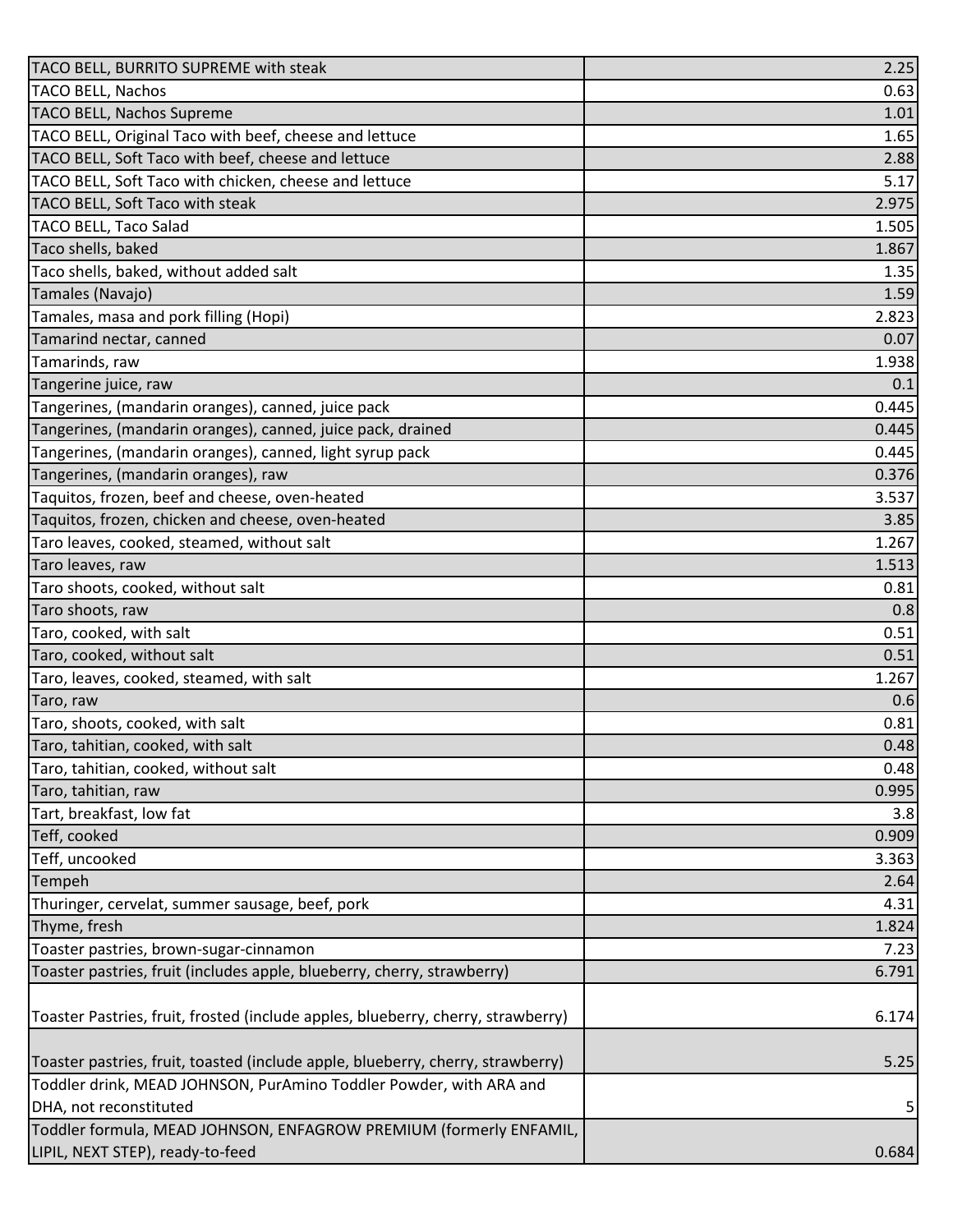| Toddler formula, MEAD JOHNSON, ENFAGROW, Toddler Transitions, with ARA                                      |                |
|-------------------------------------------------------------------------------------------------------------|----------------|
| and DHA, powder                                                                                             | 5              |
| Toddler formula, MEAD JOHNSON, Nutramigen Toddler with LGG Powder,                                          |                |
| with ARA and DHA, not reconstituted                                                                         | 7.4            |
| Tofu yogurt                                                                                                 | 0.24           |
| Tofu, dried-frozen (koyadofu)                                                                               | 1.189          |
| Tofu, dried-frozen (koyadofu), prepared with calcium sulfate                                                | 1.189          |
| Tofu, extra firm, prepared with nigari                                                                      | 0.241          |
|                                                                                                             |                |
| Tofu, firm, prepared with calcium sulfate and magnesium chloride (nigari)                                   | 0.101          |
| Tofu, fried                                                                                                 | 0.1            |
| Tofu, fried, prepared with calcium sulfate                                                                  | 0.1            |
| Tofu, hard, prepared with nigari                                                                            | 0.639          |
| Tofu, raw, firm, prepared with calcium sulfate                                                              | 0.381          |
| Tofu, raw, regular, prepared with calcium sulfate                                                           | 0.195          |
| Tofu, salted and fermented (fuyu)                                                                           | 0.379          |
| Tofu, salted and fermented (fuyu), prepared with calcium sulfate                                            | 0.379          |
|                                                                                                             |                |
| Tofu, soft, prepared with calcium sulfate and magnesium chloride (nigari)                                   | 0.535          |
| Tomatillos, raw                                                                                             | 1.85           |
| Tomato and vegetable juice, low sodium                                                                      | 0.73           |
| Tomato juice, canned, with salt added                                                                       | 0.673<br>0.673 |
| Tomato juice, canned, without salt added                                                                    |                |
| Tomato products, canned, paste, without salt added (Includes foods for<br>USDA's Food Distribution Program) | 3.076          |
| Tomato products, canned, puree, with salt added                                                             | 1.466          |
| Tomato products, canned, puree, without salt added                                                          | 1.466          |
| Tomato products, canned, sauce                                                                              | 0.991          |
| Tomato products, canned, sauce, spanish style                                                               | 1.292          |
| Tomato products, canned, sauce, with herbs and cheese                                                       | 1.209          |
| Tomato products, canned, sauce, with mushrooms                                                              | 1.265          |
| Tomato products, canned, sauce, with onions                                                                 | 1.242          |
|                                                                                                             |                |
| Tomato products, canned, sauce, with onions, green peppers, and celery                                      | 1.095          |
| Tomato products, canned, sauce, with tomato tidbits                                                         | 1.183          |
| Tomato sauce, canned, no salt added                                                                         | 0.991          |
| Tomatoes, crushed, canned                                                                                   | 1.222          |
| Tomatoes, green, raw                                                                                        | 0.5            |
| Tomatoes, orange, raw                                                                                       | 0.593          |
| Tomatoes, red, ripe, canned, packed in tomato juice                                                         | 0.712          |
| Tomatoes, red, ripe, canned, packed in tomato juice, no salt added                                          | 0.712          |
| Tomatoes, red, ripe, canned, stewed                                                                         | 0.714          |
| Tomatoes, red, ripe, canned, with green chilies                                                             | 0.64           |
| Tomatoes, red, ripe, cooked                                                                                 | 0.532          |
| Tomatoes, red, ripe, cooked, stewed                                                                         | 1.11           |
| Tomatoes, red, ripe, cooked, with salt                                                                      | 0.532          |
| Tomatoes, red, ripe, raw, year round average                                                                | 0.594          |
| Tomatoes, sun-dried                                                                                         | 9.05           |
| Tomatoes, sun-dried, packed in oil, drained                                                                 | 3.63           |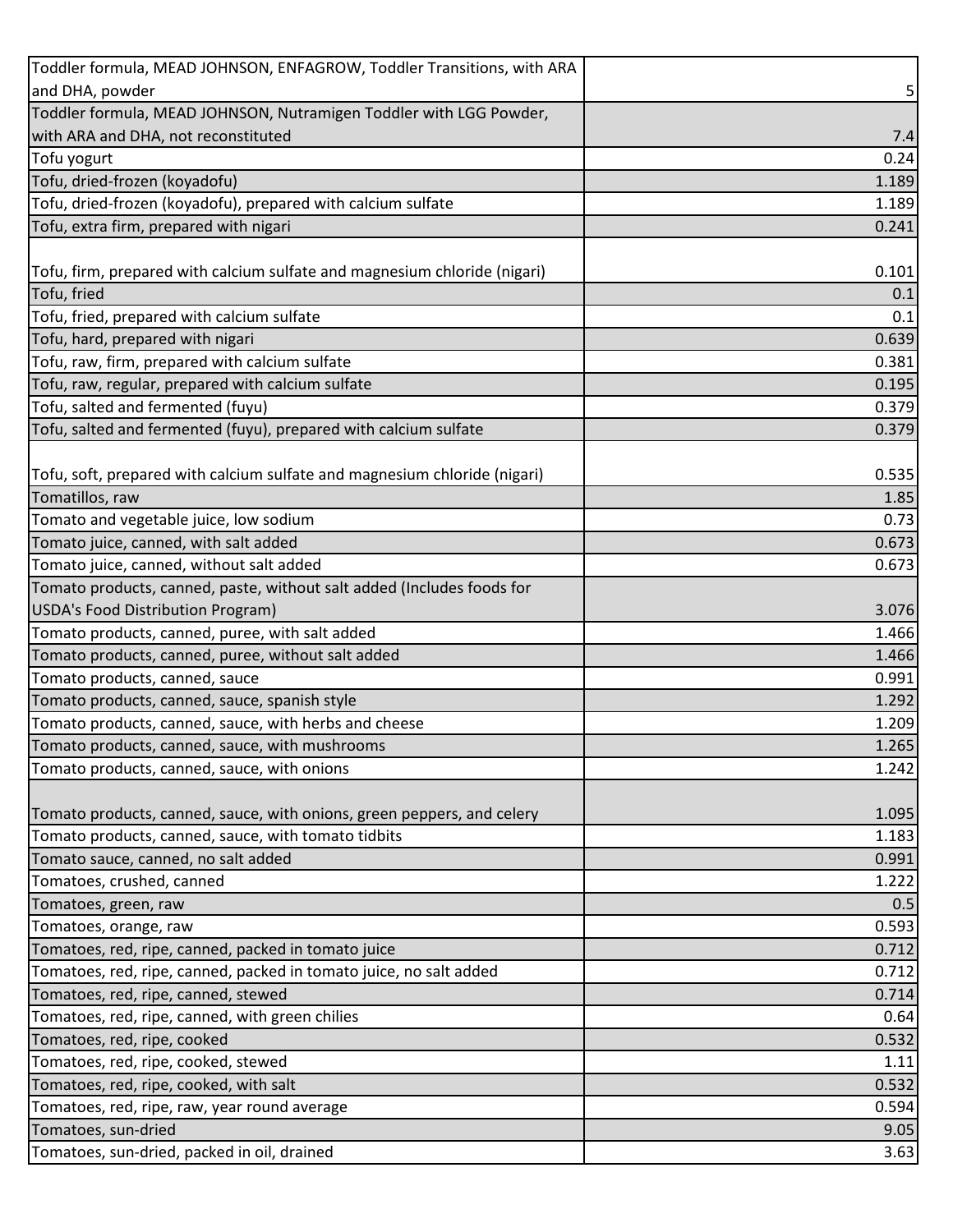| Tomatoes, yellow, raw                                                                                      | 1.179          |
|------------------------------------------------------------------------------------------------------------|----------------|
| Topping, SMUCKER'S MAGIC SHELL                                                                             | 0.105          |
| Toppings, marshmallow cream                                                                                | 0.076          |
| Toppings, nuts in syrup                                                                                    | 0.373          |
| Toppings, pineapple                                                                                        | 0.101          |
| Toppings, strawberry                                                                                       | 0.161          |
| Tortellini, pasta with cheese filling, fresh-refrigerated, as purchased                                    | 2.696          |
| Tortilla chips, low fat, baked without fat                                                                 | 0.42           |
| Tortilla chips, yellow, plain, salted                                                                      | 1.498          |
| Tortilla, blue corn, Sakwavikaviki (Hopi)                                                                  | 3.93           |
| Tortilla, includes plain and from mutton sandwich (Navajo)                                                 | 4.125          |
| Tortillas, ready-to-bake or -fry, corn                                                                     | 1.498          |
| Tortillas, ready-to-bake or -fry, corn, without added salt                                                 | 1.498          |
| Tortillas, ready-to-bake or -fry, flour, refrigerated                                                      | 4.415          |
| Tortillas, ready-to-bake or -fry, flour, shelf stable                                                      | 4.191          |
| Tortillas, ready-to-bake or -fry, flour, without added calcium                                             | 3.572          |
| Tortillas, ready-to-bake or -fry, whole wheat                                                              | 4.858          |
| Tostada shells, corn                                                                                       | 1.553          |
| Tree fern, cooked, with salt                                                                               | 3.5            |
| Tree fern, cooked, without salt                                                                            | 3.5            |
| Triticale                                                                                                  | 1.43           |
| Triticale flour, whole-grain                                                                               | 2.86           |
| Turkey and gravy, frozen                                                                                   | 1.799          |
| Turkey breast, low salt, prepackaged or deli, luncheon meat                                                | 0.11           |
| Turkey breast, pre-basted, meat and skin, cooked, roasted                                                  | 9.067          |
| Turkey breast, sliced, prepackaged                                                                         | 7.15           |
| Turkey from whole, light meat, meat and skin, with added solution, cooked,                                 |                |
| roasted                                                                                                    | 11.336         |
|                                                                                                            |                |
| Turkey from whole, light meat, meat and skin, with added solution, raw                                     | 8.832          |
| Turkey from whole, light meat, meat only, with added solution, cooked,                                     |                |
| roasted                                                                                                    | 11.75          |
| Turkey from whole, light meat, meat only, with added solution, raw                                         | 9.924          |
| Turkey roast, boneless, frozen, seasoned, light and dark meat, raw                                         | 4.4            |
| Turkey sticks, breaded, battered, fried                                                                    | 2.1            |
| Turkey thigh, pre-basted, meat and skin, cooked, roasted                                                   | 2.409          |
| Turkey, all classes, back, meat and skin, cooked, roasted                                                  | 3.446          |
| Turkey, all classes, breast, meat and skin, cooked, roasted                                                | 6.365          |
| Turkey, all classes, breast, meat and skin, raw                                                            | 5.2            |
| Turkey, all classes, gizzard, cooked, simmered                                                             | 6.45           |
| Turkey, all classes, heart, cooked, simmered                                                               | 7.76           |
| Turkey, all classes, heart, raw                                                                            | 6.44           |
| Turkey, all classes, leg, meat and skin, cooked, roasted                                                   | 3.561          |
| Turkey, all classes, leg, meat and skin, raw                                                               | 2.947          |
| Turkey, all classes, light meat, cooked, roasted                                                           | 11.75          |
| Turkey, all classes, liver, cooked, simmered                                                               | 11.09          |
|                                                                                                            |                |
| Turkey, all classes, liver, raw                                                                            | 11.233         |
| Turkey, all classes, wing, meat and skin, cooked, roasted<br>Turkey, all classes, wing, meat and skin, raw | 5.732<br>4.425 |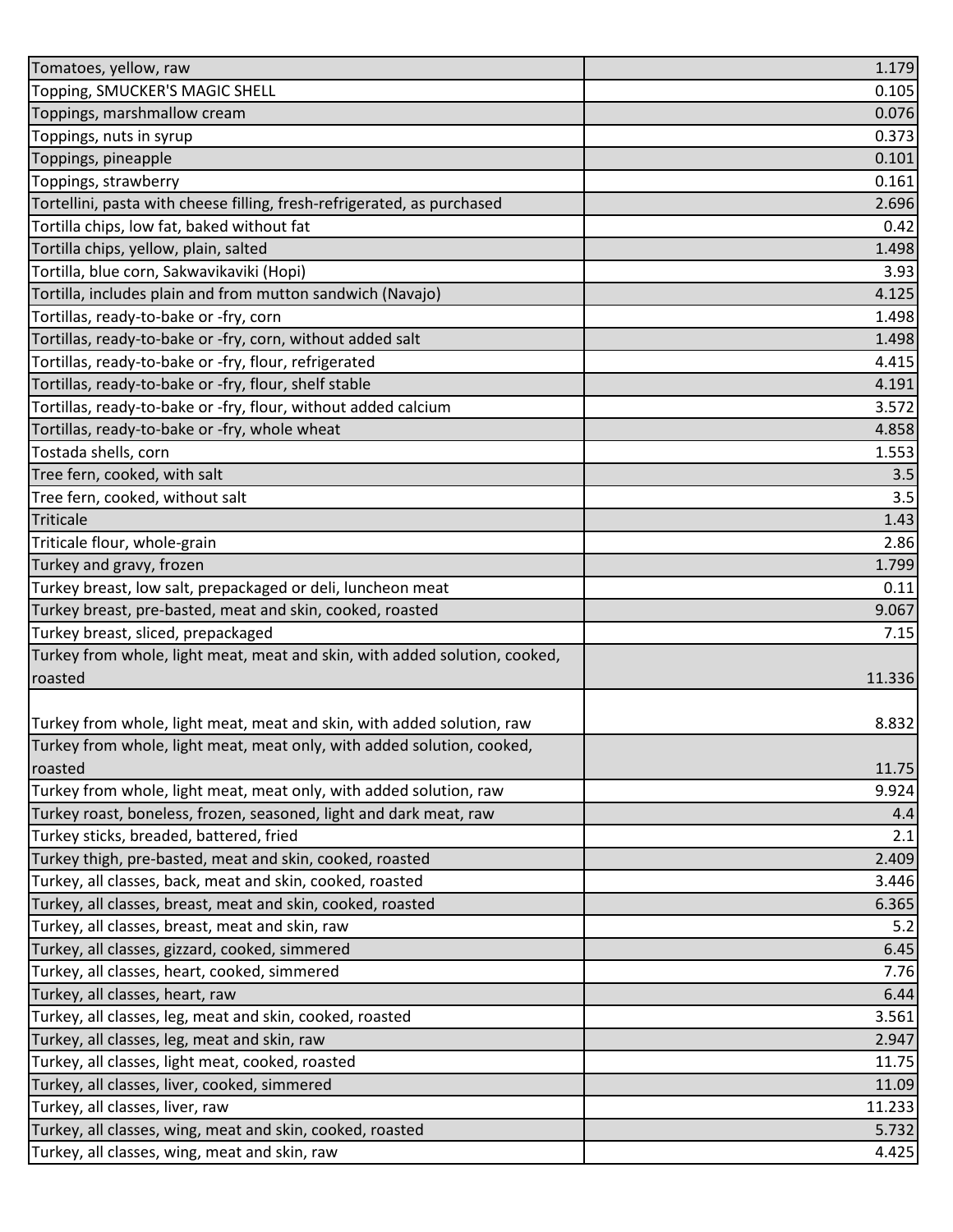|                                                                             | 4.887  |
|-----------------------------------------------------------------------------|--------|
| Turkey, back, from whole bird, meat and skin, with added solution, raw      |        |
| Turkey, back, from whole bird, meat and skin, with added solution, roasted  | 10.669 |
| Turkey, back, from whole bird, meat only, with added solution, raw          | 5.745  |
|                                                                             |        |
| Turkey, back, from whole bird, meat only, with added solution, roasted      | 11.75  |
|                                                                             |        |
| Turkey, breast, from whole bird, meat only, with added solution, raw        | 9.924  |
|                                                                             |        |
| Turkey, breast, from whole bird, meat only, with added solution, roasted    | 11.75  |
| Turkey, canned, meat only, with broth                                       | 6.622  |
| Turkey, dark meat from whole, meat and skin, with added solution, cooked,   |        |
| roasted                                                                     | 6.893  |
|                                                                             |        |
| Turkey, dark meat from whole, meat and skin, with added solution, raw       | 5.235  |
| Turkey, dark meat from whole, meat only, with added solution, raw           | 5.745  |
| Turkey, dark meat, meat and skin, raw                                       | 5.378  |
| Turkey, dark meat, meat only, with added solution, cooked, roasted          | 6.827  |
| Turkey, diced, light and dark meat, seasoned                                | 4.8    |
| Turkey, drumstick, from whole bird, meat only, raw                          | 9.924  |
| Turkey, drumstick, from whole bird, meat only, roasted                      | 11.75  |
| Turkey, drumstick, from whole bird, meat only, with added solution, raw     | 5.745  |
| Turkey, drumstick, from whole bird, meat only, with added solution, roasted | 6.827  |
| Turkey, drumstick, smoked, cooked, with skin, bone removed                  |        |
|                                                                             |        |
|                                                                             | 3.56   |
| Turkey, fryer-roasters, meat and skin, cooked, roasted                      | 4.922  |
| Turkey, gizzard, all classes, raw                                           | 6.233  |
| Turkey, ground, 85% lean, 15% fat, pan-broiled crumbles                     | 7.72   |
| Turkey, ground, 85% lean, 15% fat, patties, broiled                         | 6.632  |
| Turkey, ground, 85% lean, 15% fat, raw                                      | 5.075  |
| Turkey, ground, 93% lean, 7% fat, pan-broiled crumbles                      | 8.095  |
| Turkey, ground, 93% lean, 7% fat, patties, broiled                          | 6.64   |
| Turkey, ground, 93% lean, 7% fat, raw                                       | 5.417  |
| Turkey, Ground, cooked                                                      | 8.724  |
| Turkey, ground, fat free, pan-broiled crumbles                              | 12.55  |
| Turkey, ground, fat free, patties, broiled                                  | 10.707 |
| Turkey, ground, fat free, raw                                               | 9.708  |
| Turkey, Ground, raw                                                         | 6.733  |
| Turkey, light or dark meat, smoked, cooked, skin and bone removed           | 5.44   |
| Turkey, light or dark meat, smoked, cooked, with skin, bone removed         | 5.09   |
| Turkey, mechanically deboned, from turkey frames, raw                       | 1.969  |
| Turkey, retail parts, breast, meat and skin, cooked, roasted                | 11.614 |
| Turkey, retail parts, breast, meat and skin, raw                            | 9.4    |
| Turkey, retail parts, breast, meat and skin, with added solution, raw       | 9.171  |
| Turkey, retail parts, breast, meat only, cooked, roasted                    | 11.75  |
| Turkey, retail parts, breast, meat only, raw                                | 10.295 |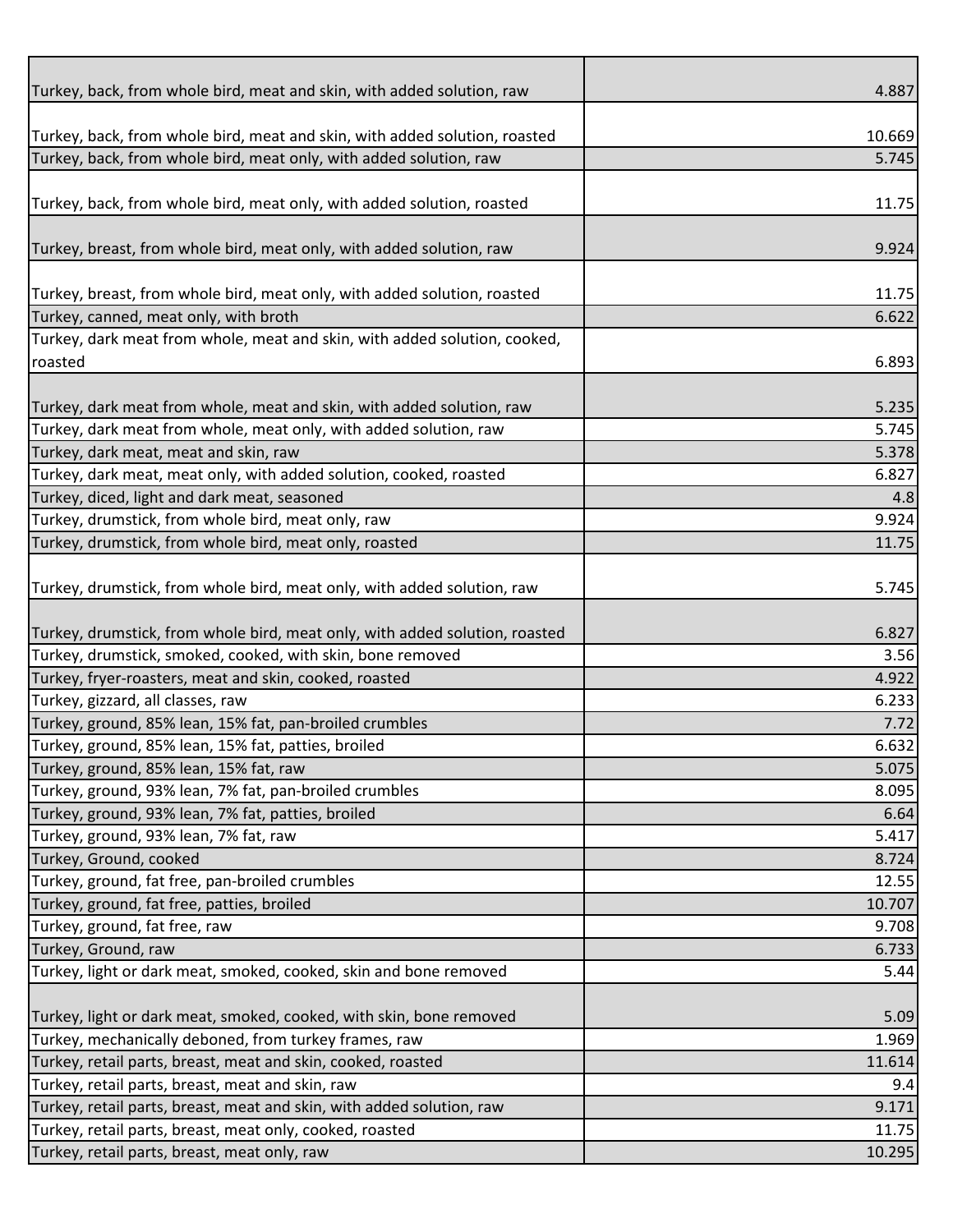| Turkey, retail parts, breast, meat only, with added solution, cooked, roasted                                      | 11.5         |
|--------------------------------------------------------------------------------------------------------------------|--------------|
| Turkey, retail parts, breast, meat only, with added solution, raw                                                  | 10           |
| Turkey, retail parts, drumstick, meat and skin, cooked, roasted                                                    | 5.574        |
| Turkey, retail parts, drumstick, meat and skin, raw<br>Turkey, retail parts, drumstick, meat only, cooked, roasted | 4.8<br>5.593 |
| Turkey, retail parts, drumstick, meat only, raw                                                                    | 5.003        |
| Turkey, retail parts, thigh, meat and skin, cooked, roasted                                                        | 6.446        |
| Turkey, retail parts, thigh, meat and skin, raw                                                                    | 5.599        |
| Turkey, retail parts, thigh, meat only, cooked, roasted                                                            | 6.903        |
| Turkey, retail parts, thigh, meat only, raw                                                                        | 6.183        |
| Turkey, retail parts, wing, meat and skin, cooked, roasted                                                         | 8.876        |
| Turkey, retail parts, wing, meat and skin, raw                                                                     | 5.61         |
| Turkey, retail parts, wing, meat only, cooked, roasted                                                             | 8.47         |
| Turkey, retail parts, wing, meat only, raw                                                                         | 6.377        |
| Turkey, skin from whole (light and dark), with added solution, raw                                                 | 3.26         |
|                                                                                                                    |              |
| Turkey, skin from whole, (light and dark), with added solution, roasted                                            | 7.295        |
| Turkey, skin, from retail parts, from dark meat, cooked, roasted                                                   | 5.4          |
| Turkey, skin, from retail parts, from dark meat, raw                                                               | 2.745        |
| Turkey, stuffing, mashed potatoes w/gravy, assorted vegetables, frozen,                                            |              |
| microwaved                                                                                                         | 3.057        |
| Turkey, thigh, from whole bird, meat only, raw                                                                     | 5.696        |
| Turkey, thigh, from whole bird, meat only, roasted                                                                 | 6.685        |
| Turkey, thigh, from whole bird, meat only, with added solution, raw                                                | 5.745        |
|                                                                                                                    |              |
| Turkey, thigh, from whole bird, meat only, with added solution, roasted                                            | 6.827        |
| Turkey, white, rotisserie, deli cut                                                                                | 5.159        |
| Turkey, whole, back, meat only, cooked, roasted                                                                    | 6.685        |
| Turkey, whole, back, meat only, raw                                                                                | 5.696        |
| Turkey, whole, breast, meat only, cooked, roasted                                                                  | 11.75        |
| Turkey, whole, breast, meat only, raw                                                                              | 9.924        |
| Turkey, whole, dark meat, cooked, roasted                                                                          | 6.685        |
| Turkey, whole, dark meat, meat and skin, cooked, roasted                                                           | 7.103        |
| Turkey, whole, dark meat, meat only, raw                                                                           | 5.696        |
| Turkey, whole, giblets, cooked, simmered                                                                           | 8.647        |
| Turkey, whole, giblets, raw                                                                                        | 8.694        |
| Turkey, whole, light meat, meat and skin, cooked, roasted                                                          | 11.608       |
| Turkey, whole, light meat, meat and skin, raw                                                                      | 8.968        |
| Turkey, whole, light meat, raw                                                                                     | 9.924        |
| Turkey, whole, meat and skin, cooked, roasted                                                                      | 9.573        |
| Turkey, whole, meat and skin, raw                                                                                  | 7.631        |
| Turkey, whole, meat and skin, with added solution, raw                                                             | 7.246        |
| Turkey, whole, meat and skin, with added solution, roasted                                                         | 9.436        |
| Turkey, whole, meat only, cooked, roasted                                                                          | 9.5          |
| Turkey, whole, meat only, raw                                                                                      | 8.1          |
| Turkey, whole, meat only, with added solution, raw                                                                 | 8.69         |
| Turkey, whole, meat only, with added solution, roasted                                                             | 9.721        |
| Turkey, whole, neck, meat only, cooked, simmered                                                                   | 5.88         |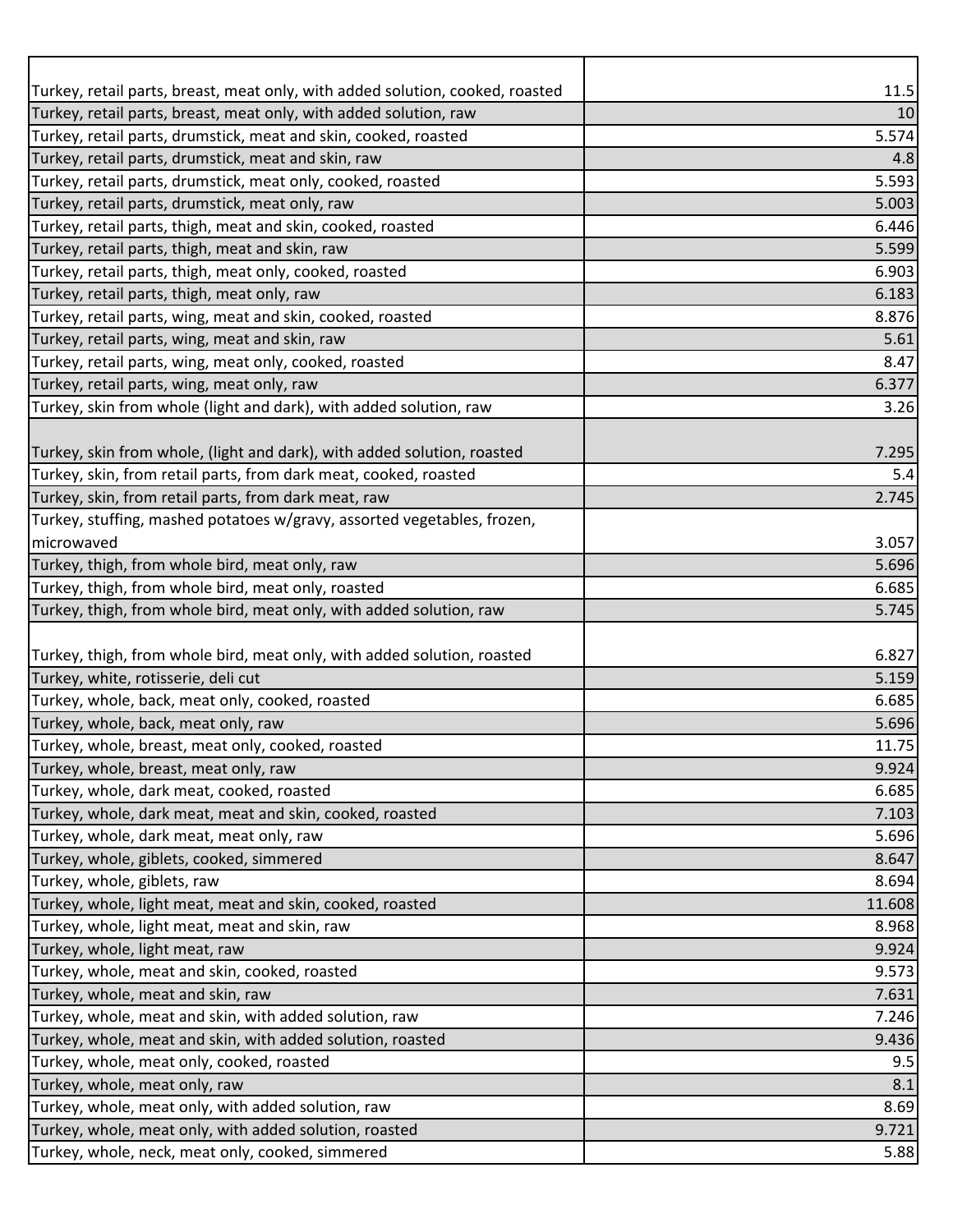| Turkey, whole, neck, meat only, raw                                         | 4.924  |
|-----------------------------------------------------------------------------|--------|
| Turkey, whole, skin (light and dark), raw                                   | 3.905  |
| Turkey, whole, skin (light and dark), roasted                               | 10.235 |
| Turkey, whole, wing, meat only, cooked, roasted                             | 11.75  |
| Turkey, whole, wing, meat only, raw                                         | 9.924  |
| Turkey, wing, from whole bird, meat only, with added solution, raw          | 9.924  |
|                                                                             |        |
| Turkey, wing, from whole bird, meat only, with added solution, roasted      | 11.75  |
| Turkey, wing, smoked, cooked, with skin, bone removed                       | 5.73   |
| Turkey, young hen, skin only, cooked, roasted                               | 2.801  |
| Turnip greens and turnips, frozen, cooked, boiled, drained, with salt       | 0.486  |
|                                                                             |        |
| Turnip greens and turnips, frozen, cooked, boiled, drained, without salt    | 0.486  |
| Turnip greens and turnips, frozen, unprepared                               | 0.388  |
| Turnip greens, canned, no salt added                                        | 0.36   |
| Turnip greens, canned, solids and liquids                                   | 0.362  |
| Turnip greens, cooked, boiled, drained, with salt                           | 0.411  |
| Turnip greens, cooked, boiled, drained, without salt                        | 0.411  |
| Turnip greens, frozen, cooked, boiled, drained, with salt                   | 0.468  |
| Turnip greens, frozen, cooked, boiled, drained, without salt                | 0.468  |
| Turnip greens, frozen, unprepared                                           | 0.383  |
| Turnip greens, raw                                                          | 0.6    |
| Turnips, cooked, boiled, drained, with salt                                 | 0.299  |
| Turnips, cooked, boiled, drained, without salt                              | 0.299  |
| Turnips, frozen, cooked, boiled, drained, with salt                         | 0.56   |
| Turnips, frozen, cooked, boiled, drained, without salt                      | 0.56   |
| Turnips, frozen, unprepared                                                 | 0.4    |
| Turnips, raw                                                                | 0.4    |
| Turnover, cheese-filled, tomato-based sauce, frozen, unprepared             | 1.575  |
|                                                                             |        |
| Turnover, chicken- or turkey-, and vegetable-filled, reduced fat, frozen    | 3.053  |
| Turnover, filled with egg, meat and cheese, frozen                          | 2.726  |
|                                                                             |        |
| Turnover, meat- and cheese-filled, tomato-based sauce, reduced fat, frozen  | 2.708  |
| Turtle, green, raw                                                          | 1.1    |
| Udi's, Gluten Free, Soft & Delicious White Sandwich Bread                   | 1.405  |
| Udi's, Gluten Free, Soft & Hearty Whole Grain Bread                         | 1.41   |
| Udi's, Gluten Free, Whole Grain Dinner Rolls                                | 3.79   |
| Van's, Gluten Free, Totally Original Pancakes                               | 1.55   |
| Van's, Gluten Free, Totally Original Waffles                                | 1.803  |
| Vanilla extract                                                             | 0.425  |
| Vanilla extract, imitation, alcohol                                         | 0.318  |
| Vanilla extract, imitation, no alcohol                                      | 0.129  |
|                                                                             |        |
| Veal, breast, plate half, boneless, separable lean and fat, cooked, braised | 7.895  |
|                                                                             |        |
| Veal, breast, point half, boneless, separable lean and fat, cooked, braised | 8.352  |
| Veal, breast, separable fat, cooked                                         | 2.79   |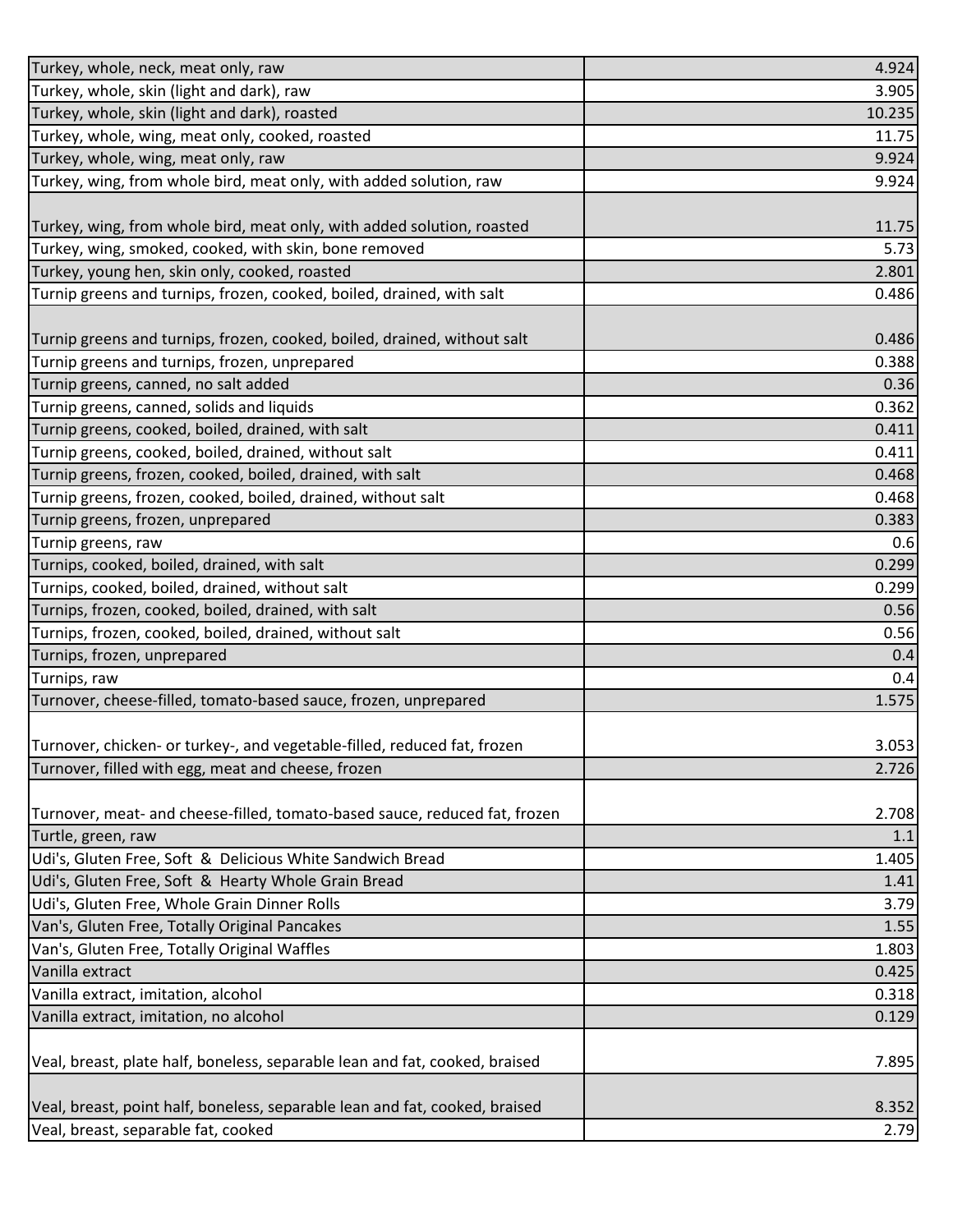| Veal, breast, whole, boneless, separable lean and fat, cooked, braised        | 7.981 |
|-------------------------------------------------------------------------------|-------|
| Veal, breast, whole, boneless, separable lean only, cooked, braised           | 8.97  |
| Veal, composite of trimmed retail cuts, separable fat, cooked                 | 2.79  |
| Veal, composite of trimmed retail cuts, separable fat, raw                    | 2.37  |
|                                                                               |       |
| Veal, composite of trimmed retail cuts, separable lean and fat, cooked        | 7.97  |
| Veal, composite of trimmed retail cuts, separable lean and fat, raw           | 7.5   |
| Veal, composite of trimmed retail cuts, separable lean only, cooked           | 8.42  |
| Veal, composite of trimmed retail cuts, separable lean only, raw              | 7.83  |
|                                                                               |       |
| Veal, cubed for stew (leg and shoulder), separable lean only, cooked, braised | 8.3   |
| Veal, cubed for stew (leg and shoulder), separable lean only, raw             | 7.4   |
| Veal, external fat only, cooked                                               | 4.16  |
| Veal, external fat only, raw                                                  | 2.78  |
| Veal, foreshank, osso buco, separable lean and fat, cooked, braised           | 3.731 |
| Veal, foreshank, osso buco, separable lean only, cooked, braised              | 3.77  |
| Veal, ground, cooked, broiled                                                 | 8.03  |
| Veal, ground, cooked, pan-fried                                               | 7.9   |
| Veal, ground, raw                                                             | 5.52  |
| Veal, leg (top round), separable lean and fat, cooked, braised                | 10.56 |
|                                                                               |       |
| Veal, leg (top round), separable lean and fat, cooked, pan-fried, breaded     | 10.34 |
|                                                                               |       |
| Veal, leg (top round), separable lean and fat, cooked, pan-fried, not breaded | 12.05 |
| Veal, leg (top round), separable lean and fat, cooked, roasted                | 9.93  |
| Veal, leg (top round), separable lean and fat, raw                            | 9.42  |
| Veal, leg (top round), separable lean only, cooked, braised                   | 10.72 |
|                                                                               |       |
| Veal, leg (top round), separable lean only, cooked, pan-fried, breaded        | 10.8  |
| Veal, leg (top round), separable lean only, cooked, pan-fried, not breaded    | 12.64 |
| Veal, leg (top round), separable lean only, cooked, roasted                   | 10.08 |
| Veal, leg (top round), separable lean only, raw                               | 9.56  |
| Veal, leg, top round, cap off, cutlet, boneless, cooked, grilled              | 10.1  |
| Veal, leg, top round, cap off, cutlet, boneless, raw                          | 9.28  |
| Veal, loin, chop, separable lean and fat, cooked, grilled                     | 7.483 |
| Veal, loin, chop, separable lean only, cooked, grilled                        | 7.94  |
| Veal, loin, separable lean and fat, cooked, braised                           | 9.03  |
| Veal, loin, separable lean and fat, cooked, roasted                           | 8.86  |
| Veal, loin, separable lean and fat, raw                                       | 6.617 |
| Veal, loin, separable lean only, cooked, braised                              | 10.05 |
| Veal, loin, separable lean only, cooked, roasted                              | 9.46  |
| Veal, loin, separable lean only, raw                                          | 7.25  |
| Veal, rib, separable lean and fat, cooked, braised                            | 7.5   |
| Veal, rib, separable lean and fat, cooked, roasted                            | 6.98  |
| Veal, rib, separable lean and fat, raw                                        | 6.68  |
| Veal, rib, separable lean only, cooked, braised                               | 7.91  |
| Veal, rib, separable lean only, cooked, roasted                               | 7.5   |
|                                                                               |       |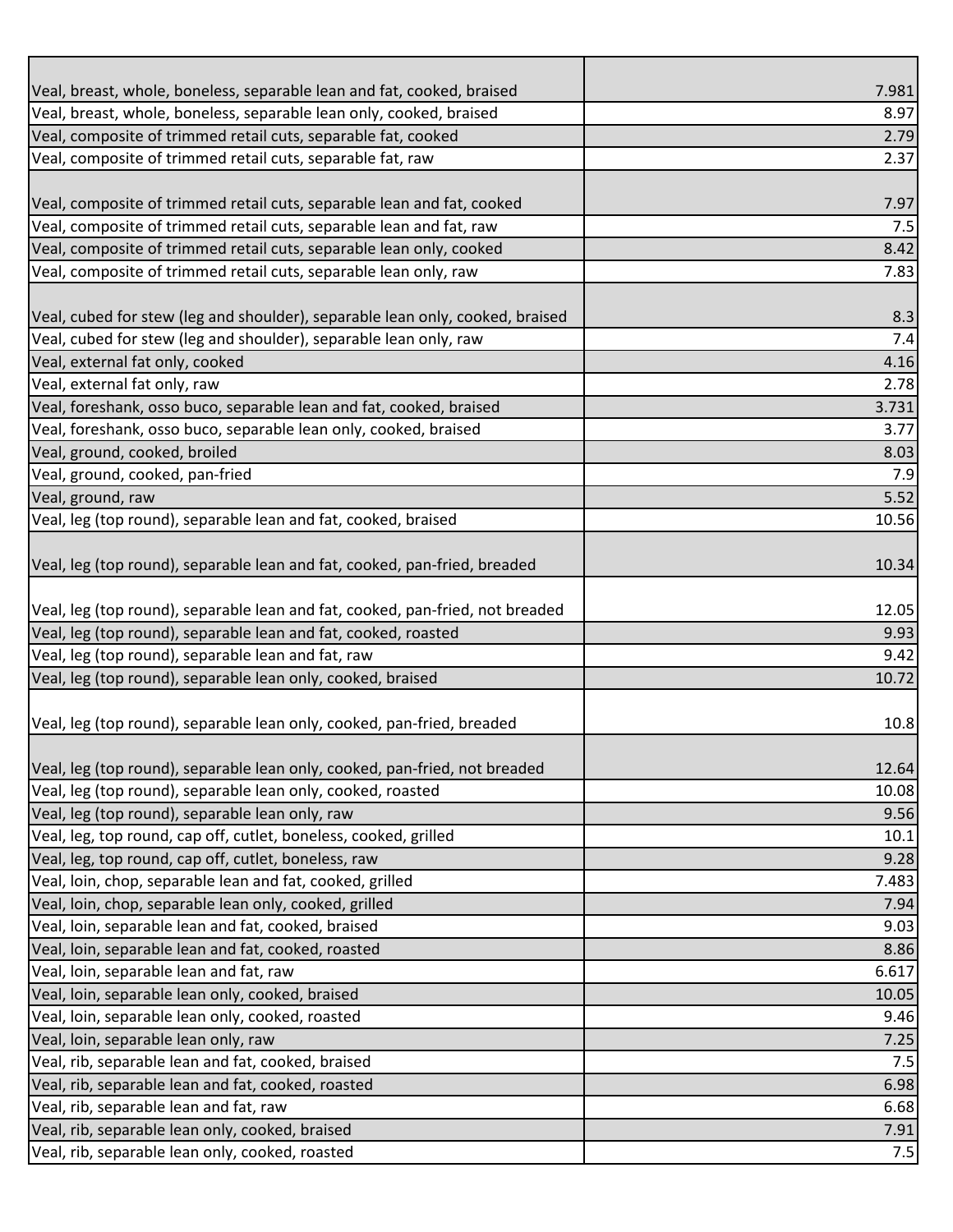| Veal, rib, separable lean only, raw                                            | 7.05  |
|--------------------------------------------------------------------------------|-------|
| Veal, seam fat only, cooked                                                    | 2.84  |
| Veal, seam fat only, raw                                                       | 3.81  |
| Veal, shank (fore and hind), separable lean and fat, cooked, braised           | 9.454 |
| Veal, shank (fore and hind), separable lean and fat, raw                       | 7.458 |
| Veal, shank (fore and hind), separable lean only, cooked, braised              | 9.66  |
| Veal, shank (fore and hind), separable lean only, raw                          | 7.6   |
| Veal, shank, separable lean and fat, raw                                       | 5.254 |
| Veal, shank, separable lean only, raw                                          | 5.37  |
| Veal, shoulder, arm, separable lean and fat, cooked, braised                   | 10.08 |
| Veal, shoulder, arm, separable lean and fat, cooked, roasted                   | 8.02  |
| Veal, shoulder, arm, separable lean and fat, raw                               | 7.63  |
| Veal, shoulder, arm, separable lean only, cooked, braised                      | 10.71 |
| Veal, shoulder, arm, separable lean only, cooked, roasted                      | 8.24  |
| Veal, shoulder, arm, separable lean only, raw                                  | 7.91  |
| Veal, shoulder, blade chop, separable lean and fat, cooked, grilled            | 4.94  |
| Veal, shoulder, blade chop, separable lean and fat, raw                        | 4.491 |
| Veal, shoulder, blade chop, separable lean only, cooked, grilled               | 5.14  |
| Veal, shoulder, blade chop, separable lean only, raw                           | 4.61  |
| Veal, shoulder, blade, separable lean and fat, cooked, braised                 | 5.5   |
| Veal, shoulder, blade, separable lean and fat, cooked, roasted                 | 5.73  |
| Veal, shoulder, blade, separable lean only, cooked, braised                    | 5.68  |
| Veal, shoulder, blade, separable lean only, cooked, roasted                    | 5.82  |
|                                                                                |       |
| Veal, shoulder, whole (arm and blade), separable lean and fat, cooked, braised | 6.42  |
| Veal, shoulder, whole (arm and blade), separable lean and fat, cooked,         |       |
| roasted                                                                        | 6.33  |
| Veal, shoulder, whole (arm and blade), separable lean and fat, raw             | 6.19  |
|                                                                                |       |
| Veal, shoulder, whole (arm and blade), separable lean only, cooked, braised    | 6.68  |
|                                                                                |       |
| Veal, shoulder, whole (arm and blade), separable lean only, cooked, roasted    | 6.44  |
| Veal, shoulder, whole (arm and blade), separable lean only, raw                | 6.15  |
| Veal, sirloin, separable lean and fat, cooked, braised                         | 6.58  |
| Veal, sirloin, separable lean and fat, cooked, roasted                         | 8.87  |
| Veal, sirloin, separable lean and fat, raw                                     | 8.44  |
| Veal, sirloin, separable lean only, cooked, braised                            | 7.05  |
| Veal, sirloin, separable lean only, cooked, roasted                            | 9.33  |
| Veal, sirloin, separable lean only, raw                                        | 8.97  |
| Veal, variety meats and by-products, brain, cooked, braised                    | 2.43  |
| Veal, variety meats and by-products, brain, cooked, pan-fried                  | 5.62  |
| Veal, variety meats and by-products, brain, raw                                | 4.3   |
| Veal, variety meats and by-products, heart, cooked, braised                    | 4.88  |
| Veal, variety meats and by-products, heart, raw                                | 6.4   |
| Veal, variety meats and by-products, kidneys, cooked, braised                  | 4.63  |
| Veal, variety meats and by-products, kidneys, raw                              | 6.99  |
| Veal, variety meats and by-products, liver, cooked, braised                    | 13.15 |
| Veal, variety meats and by-products, liver, cooked, pan-fried                  | 14.35 |
| Veal, variety meats and by-products, liver, raw                                | 10.55 |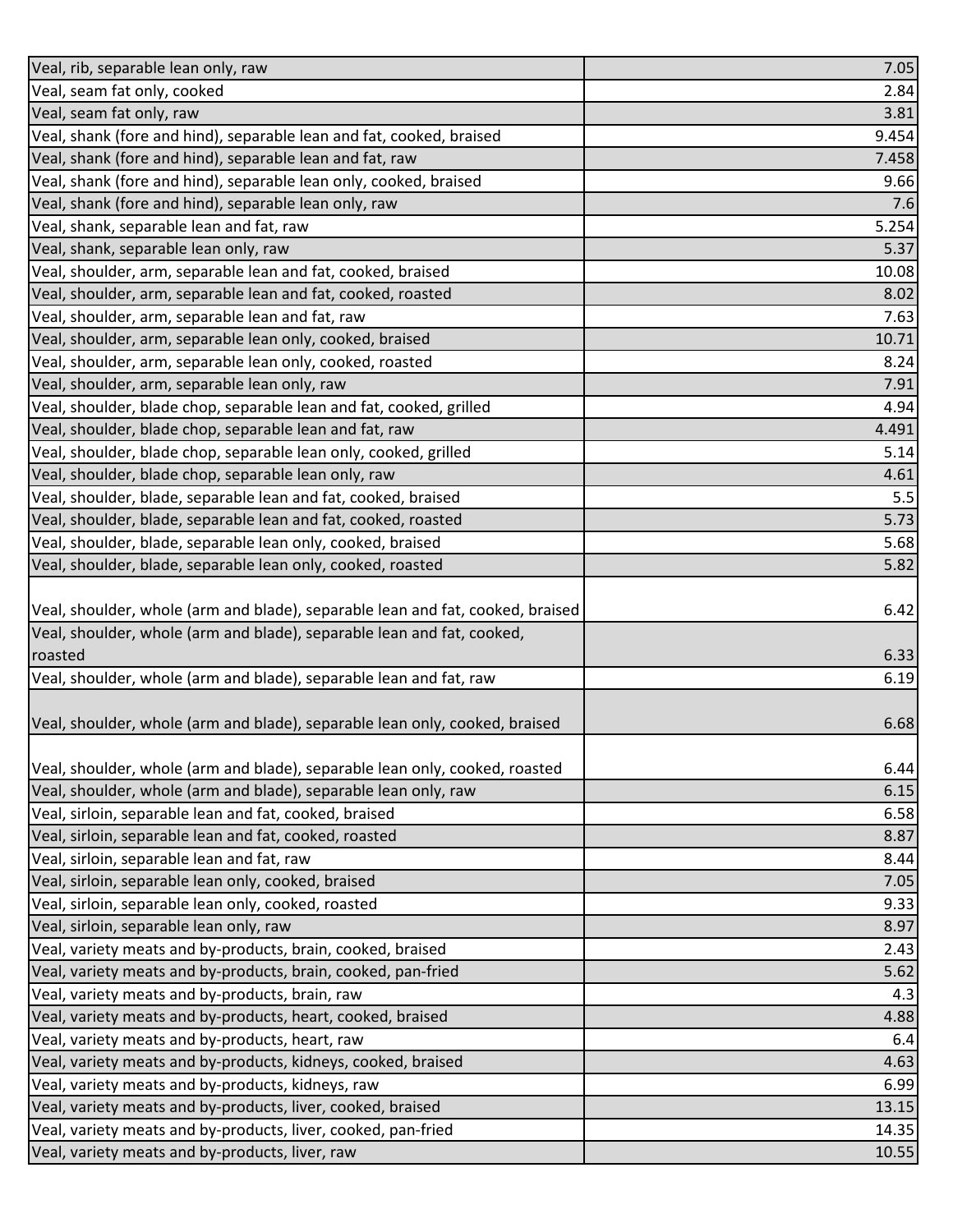| Veal, variety meats and by-products, lungs, cooked, braised                   | 2.289 |
|-------------------------------------------------------------------------------|-------|
| Veal, variety meats and by-products, lungs, raw                               | 4.025 |
| Veal, variety meats and by-products, pancreas, cooked, braised                | 4.146 |
| Veal, variety meats and by-products, pancreas, raw                            | 4.252 |
| Veal, variety meats and by-products, spleen, cooked, braised                  | 5.341 |
| Veal, variety meats and by-products, spleen, raw                              | 7.895 |
| Veal, variety meats and by-products, thymus, cooked, braised                  | 3.38  |
| Veal, variety meats and by-products, thymus, raw                              | 4.77  |
| Veal, variety meats and by-products, tongue, cooked, braised                  | 1.47  |
| Veal, variety meats and by-products, tongue, raw                              | 2.22  |
| Vegetable juice cocktail, canned                                              | 0.722 |
| Vegetable juice cocktail, low sodium, canned                                  | 0.722 |
| Vegetable juice, BOLTHOUSE FARMS, DAILY GREENS                                | 0.193 |
| Vegetable oil-butter spread, reduced calorie                                  | 0.01  |
| Vegetables, mixed (corn, lima beans, peas, green beans, carrots) canned, no   |       |
| salt added                                                                    | 0.48  |
| Vegetables, mixed, canned, drained solids                                     | 0.577 |
| Vegetables, mixed, canned, solids and liquids                                 | 0.482 |
| Vegetables, mixed, frozen, cooked, boiled, drained, with salt                 | 0.851 |
| Vegetables, mixed, frozen, cooked, boiled, drained, without salt              | 0.851 |
| Vegetables, mixed, frozen, unprepared                                         | 1.252 |
| Vegetarian fillets                                                            | 12    |
| Vegetarian meatloaf or patties                                                | 10    |
| Veggie burgers or soyburgers, unprepared                                      | 3.753 |
| Waffle, buttermilk, frozen, ready-to-heat, microwaved                         | 6.73  |
| Waffle, buttermilk, frozen, ready-to-heat, toasted                            | 7.942 |
| Waffle, plain, frozen, ready-to-heat, microwave                               | 7.785 |
| Waffles, buttermilk, frozen, ready-to-heat                                    | 6.675 |
| Waffles, chocolate chip, frozen, ready-to-heat                                | 5.7   |
| Waffles, gluten-free, frozen, ready-to-heat                                   | 1.803 |
| Waffles, plain, frozen, ready -to-heat, toasted                               | 8.888 |
| Waffles, plain, frozen, ready-to-heat                                         | 7.575 |
| Waffles, plain, prepared from recipe                                          | 2.073 |
| Waffles, whole wheat, lowfat, frozen, ready-to-heat                           | 5.714 |
| Wasabi                                                                        | 0.16  |
| Wasabi, root, raw                                                             | 0.743 |
| Water convolvulus, cooked, boiled, drained, with salt                         | 0.5   |
| Water convolvulus, cooked, boiled, drained, without salt                      | 0.5   |
| Water convolvulus, raw                                                        | 0.9   |
|                                                                               |       |
| Water, with corn syrup and/or sugar and low calorie sweetener, fruit flavored | 0.844 |
| Waterchestnuts, chinese, (matai), raw                                         |       |
| Waterchestnuts, chinese, canned, solids and liquids                           | 0.36  |
| Watercress, raw                                                               | 0.2   |
| Watermelon, raw                                                               | 0.178 |
| Waxgourd, (chinese preserving melon), cooked, boiled, drained, with salt      | 0.384 |
| Waxgourd, (chinese preserving melon), cooked, boiled, drained, without salt   | 0.384 |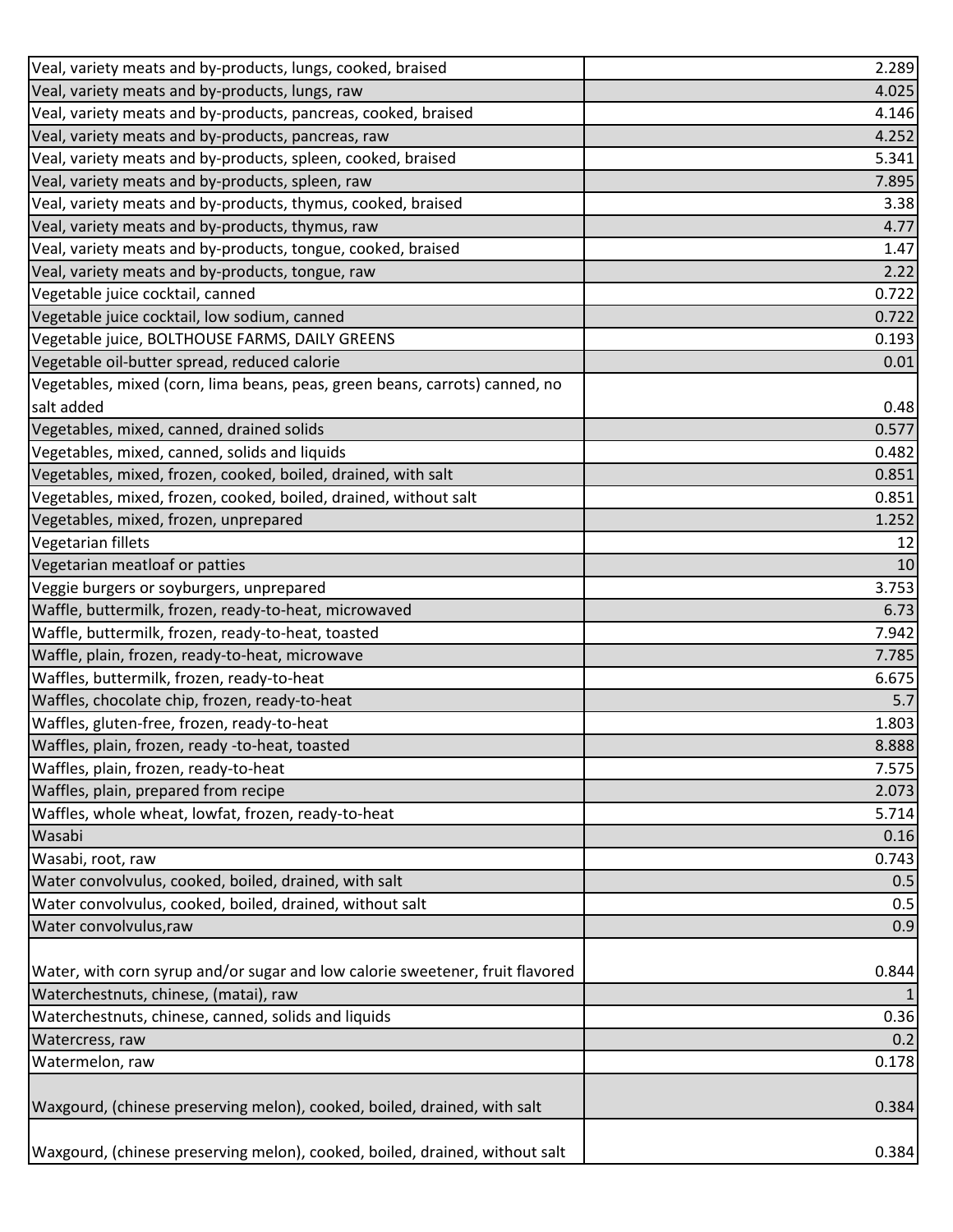| Waxgourd, (chinese preserving melon), raw                             | 0.4            |
|-----------------------------------------------------------------------|----------------|
| <b>WENDY'S, Chicken Nuggets</b>                                       | 6.042          |
| WENDY'S, CLASSIC DOUBLE, with cheese                                  | 3.52           |
| WENDY'S, CLASSIC SINGLE Hamburger, no cheese                          | 3.225          |
| WENDY'S, CLASSIC SINGLE Hamburger, with cheese                        | 3.19           |
| WENDY'S, DAVE'S Hot 'N Juicy 1/4 LB, single                           | 3.143          |
| WENDY'S, french fries                                                 | 3.007          |
| <b>WENDY'S, Frosty Dairy Dessert</b>                                  | 0.348          |
| WENDY'S, Homestyle Chicken Fillet Sandwich                            | 3.3            |
| WENDY'S, Jr. Hamburger, with cheese                                   | 3.08           |
| WENDY'S, Jr. Hamburger, without cheese                                | 3.887          |
| WENDY'S, Ultimate Chicken Grill Sandwich                              | 4.16           |
| Whale, beluga, meat, dried (Alaska Native)                            | 15.2           |
| Wheat bran, crude                                                     | 13.578         |
| Wheat flour, white, all-purpose, enriched, bleached                   | 5.904          |
| Wheat flour, white, all-purpose, enriched, calcium-fortified          | 5.904          |
| Wheat flour, white, all-purpose, enriched, unbleached                 | 5.904          |
| Wheat flour, white, all-purpose, self-rising, enriched                | 5.832          |
| Wheat flour, white, all-purpose, unenriched                           | 1.25           |
| Wheat flour, white, bread, enriched                                   | 7.554          |
| Wheat flour, white, cake, enriched                                    | 6.79           |
| Wheat flour, white, tortilla mix, enriched                            | 5.82           |
| Wheat flour, whole-grain (Includes foods for USDA's Food Distribution |                |
| Program)                                                              | 4.957          |
| Wheat flours, bread, unenriched                                       |                |
| Wheat germ, crude                                                     | 6.813          |
| Wheat, durum                                                          | 6.738          |
| Wheat, hard red spring                                                | 5.71           |
| Wheat, hard red winter                                                | 5.464          |
| Wheat, hard white                                                     | 4.381          |
| Wheat, KAMUT khorasan, cooked                                         | 2.305          |
| Wheat, KAMUT khorasan, uncooked<br>Wheat, soft red winter             | 6.375          |
|                                                                       | 4.8            |
| Wheat, soft white<br>Wheat, sprouted                                  | 4.766<br>3.087 |
| Whey, acid, dried                                                     | 1.16           |
| Whey, acid, fluid                                                     | 0.079          |
| Whey, sweet, dried                                                    | 1.258          |
| Whey, sweet, fluid                                                    | 0.074          |
| Whipped topping, frozen, low fat                                      | 0.1            |
| Wild rice, cooked                                                     | 1.287          |
| Wild rice, raw                                                        | 6.733          |
| Winged bean, immature seeds, cooked, boiled, drained, with salt       | 0.652          |
|                                                                       |                |
| Winged beans, immature seeds, cooked, boiled, drained, without salt   | 0.652          |
| Winged beans, immature seeds, raw                                     | 0.9            |
| Winged beans, mature seeds, cooked, boiled, with salt                 | 0.83           |
| Winged beans, mature seeds, cooked, boiled, without salt              | 0.83           |
| Winged beans, mature seeds, raw                                       | 3.09           |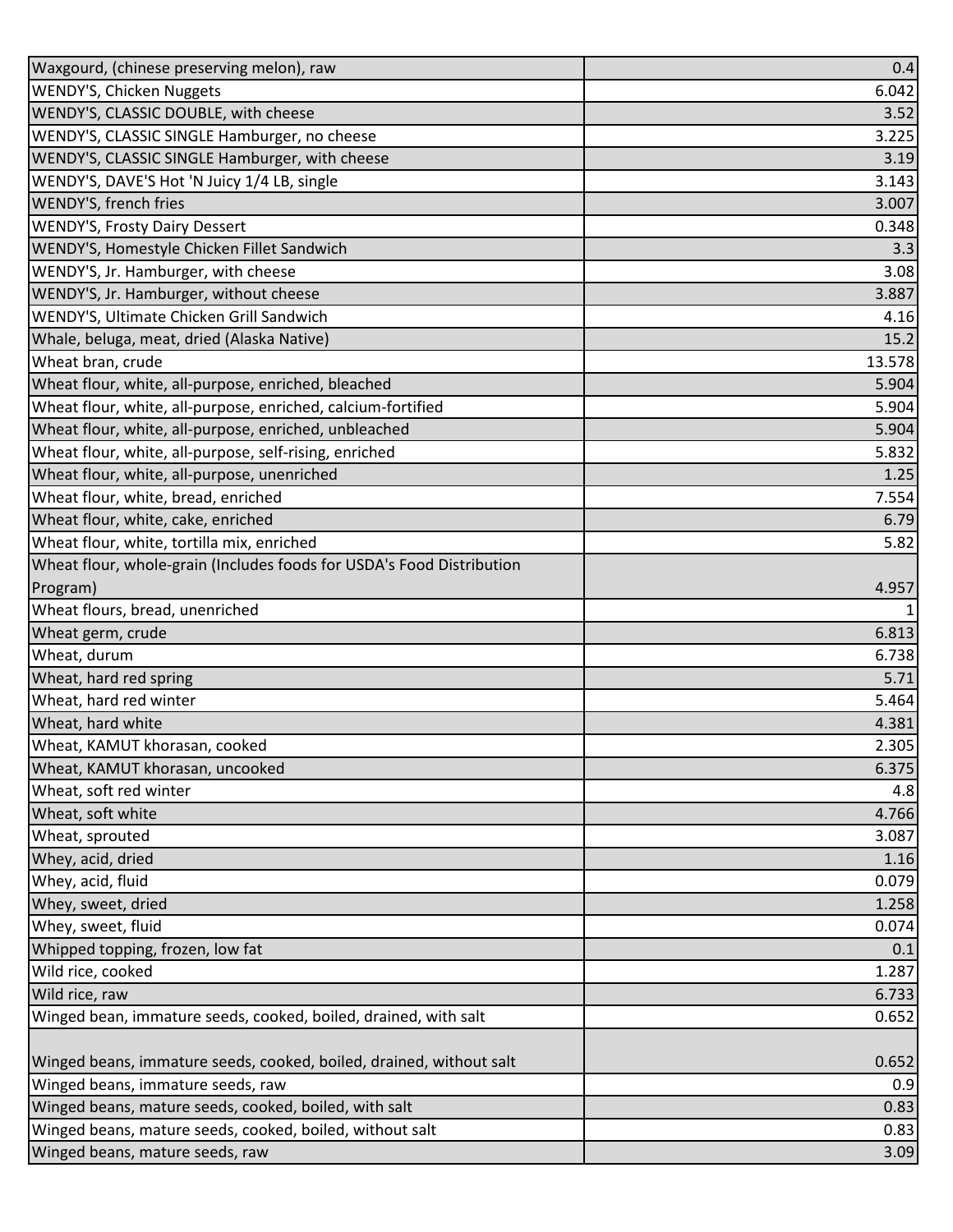| Wocas, dried seeds, Oregon, yellow pond lily (Klamath)                         | 4.19  |
|--------------------------------------------------------------------------------|-------|
| Wocas, tuber, cooked, Oregon, yellow pond lily (Klamath)                       | 0.29  |
| Wonton wrappers (includes egg roll wrappers)                                   | 5.424 |
| Yam, cooked, boiled, drained, or baked, with salt                              | 0.552 |
| Yam, cooked, boiled, drained, or baked, without salt                           | 0.552 |
| Yam, raw                                                                       | 0.552 |
| Yambean (jicama), raw                                                          | 0.2   |
| Yardlong bean, cooked, boiled, drained, with salt                              | 0.63  |
| Yardlong bean, cooked, boiled, drained, without salt                           | 0.63  |
| Yardlong bean, raw                                                             | 0.41  |
| Yardlong beans, mature seeds, cooked, boiled, with salt                        | 0.551 |
| Yardlong beans, mature seeds, cooked, boiled, without salt                     | 0.551 |
| Yardlong beans, mature seeds, raw                                              | 2.158 |
| Yautia (tannier), raw                                                          | 0.667 |
| Yeast extract spread                                                           | 127.5 |
| Yellow rice with seasoning, dry packet mix, unprepared                         | 3.509 |
| Yogurt parfait, lowfat, with fruit and granola                                 | 0.714 |
| Yogurt, chocolate, nonfat milk                                                 | 0.223 |
| Yogurt, chocolate, nonfat milk, fortified with vitamin D                       | 0.223 |
|                                                                                |       |
| Yogurt, frozen, flavors not chocolate, nonfat milk, with low-calorie sweetener | 0.2   |
| Yogurt, fruit variety, nonfat                                                  | 0.1   |
| Yogurt, fruit variety, nonfat, fortified with vitamin D                        | 0.1   |
| Yogurt, fruit, low fat, 10 grams protein per 8 ounce                           | 0.095 |
|                                                                                |       |
| Yogurt, fruit, low fat, 10 grams protein per 8 ounce, fortified with vitamin D | 0.095 |
| Yogurt, fruit, low fat, 11g protein/8 oz                                       | 0.105 |
|                                                                                |       |
| Yogurt, fruit, low fat, 9 grams protein per 8 ounce, fortified with vitamin D  | 0.086 |
| Yogurt, fruit, low fat, 9 g protein/8 oz                                       | 0.086 |
| Yogurt, fruit, lowfat, with low calorie sweetener                              | 0.105 |
|                                                                                |       |
| Yogurt, fruit, lowfat, with low calorie sweetener, fortified with vitamin D    | 0.105 |
| Yogurt, Greek, nonfat, strawberry, DANNON OIKOS                                | 0.22  |
| Yogurt, Greek, nonfat, vanilla, CHOBANI                                        | 0.217 |
| Yogurt, Greek, nonfat, vanilla, DANNON OIKOS                                   | 0.187 |
| Yogurt, Greek, plain, lowfat                                                   | 0.197 |
| Yogurt, Greek, plain, nonfat (Includes foods for USDA's Food Distribution      |       |
| Program)                                                                       | 0.208 |
| Yogurt, Greek, strawberry, DANNON OIKOS                                        | 0.21  |
| Yogurt, Greek, strawberry, lowfat                                              | 0.205 |
| Yogurt, Greek, strawberry, nonfat                                              | 0.213 |
| Yogurt, Greek, vanilla, nonfat                                                 | 0.201 |
| Yogurt, plain, low fat                                                         | 0.114 |
| Yogurt, plain, skim milk                                                       | 0.124 |
| Yogurt, plain, whole milk                                                      | 0.075 |
|                                                                                |       |
| Yogurt, vanilla flavor, lowfat milk, sweetened with low calorie sweetener      | 0.107 |